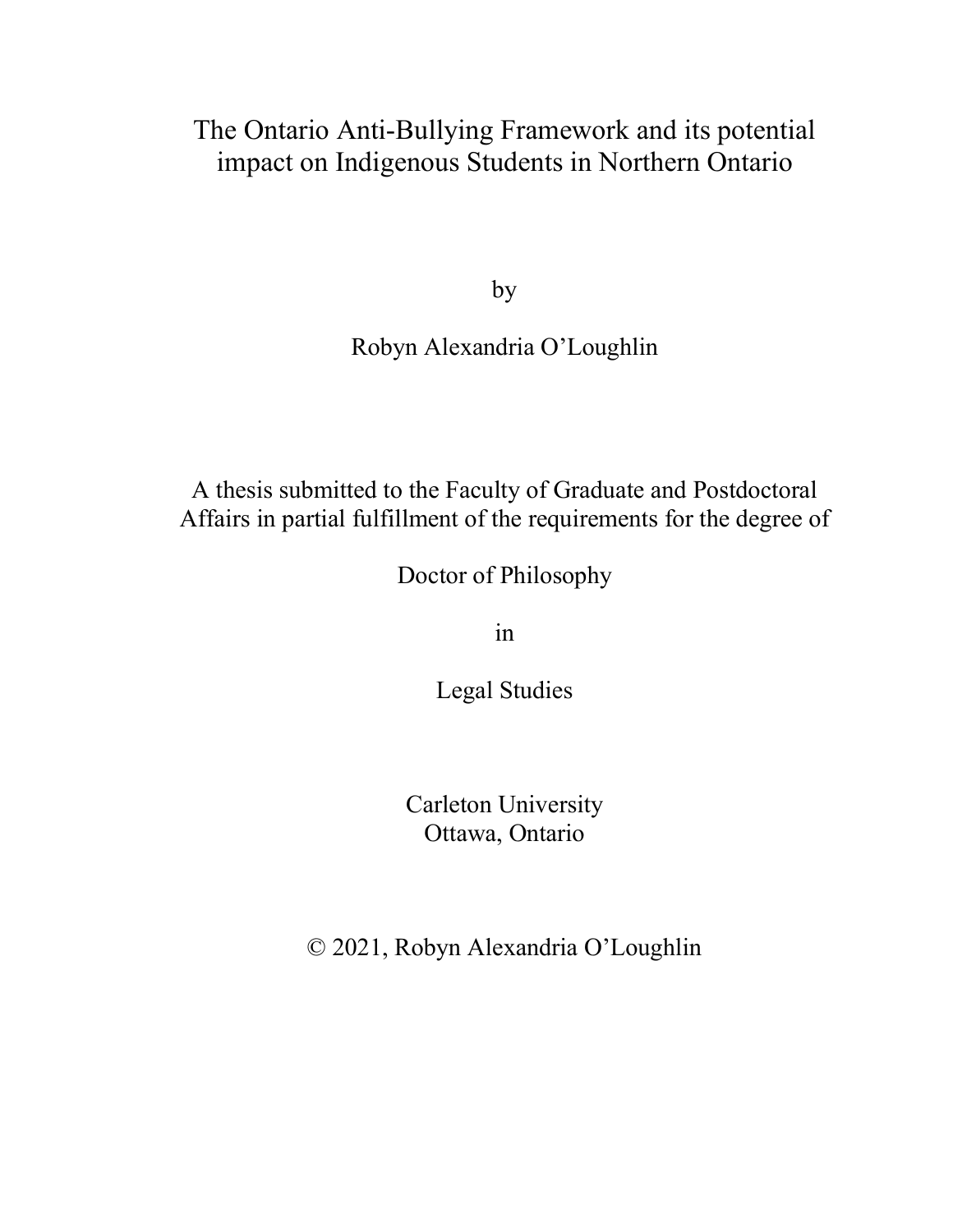**Abstract**

Critical reflection of the term 'bullying' and the behaviours that define the term are rarely criticized in mainstream society. In 2012, the Ontario anti-bullying framework came into effect under the *Education Act*. The underlying message of the framework is that bullying behaviour is not tolerated, thus the buy-in message for all Ontarians is that all students are protected in school. This is not always the case for Indigenous students. My research and dissertation explore how northern educators understand the Ontario antibullying framework policies and how the framework impacts colonial relationships. The sample in this study consists of 12 educators (10 teachers, 1 vice-principal and 1 principal) working in northern Ontario. Semi-structured interviews were conducted, and data were analyzed through a multi-grounded theoretical approach. The participants shared their personal background, their understanding of Indigenous history and politics, and their understanding of the anti-bullying framework.

Many themes emerged from examination of the data. The theme of minimizing serious behaviour as simply 'bullying' is of particular importance. This study found that the term 'bullying' may be used by teachers or administrators to minimize instances or severity of violence, harassment and racism (against Indigenous and non-Indigenous youth). Furthermore, even though participants appreciated Indigenous history and culture, they did not apply that knowledge in their approach to bullying but instead relied on the mainstream definition of bullying. The cumulative impact suggests a new theoretical insight — reliance on the mainstream discourse of bullying may reproduce settler colonial foundations of the education system.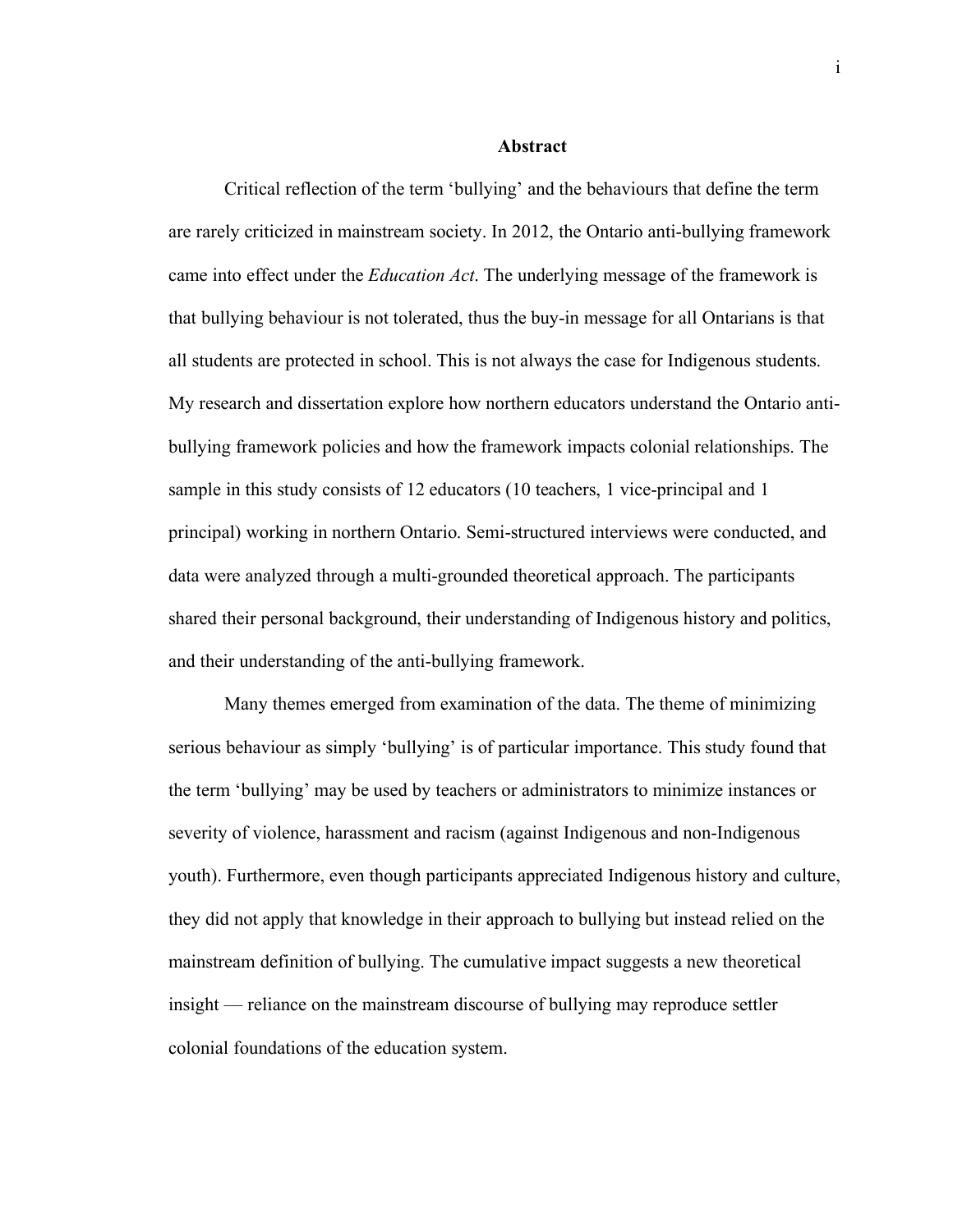## **Dedication**

I dedicate my dissertation to my grandparents, Ann and Joseph Stupendick, and Gerard and Mary O'Loughlin. They raised my parents to be empathetic, who raised me to be empathetic. I aim to live in your footsteps and teach Jasper, Aspyn and Raine to also be empathetic. We are all human beings.

#### **Acknowledgements**

It has taken me some time to complete this research for various different reasons, however, throughout it all, my supervisor Dr. Vincent Kazmierski has been extremely supportive and understanding. Not only am I thankful for the endless hours of time that Dr. Kazmierski provided, but I am thankful that he supported and understood my personal circumstances. Dr. Kazmierski truly cares about student learning and success. Thank you for being patient and for challenging my thoughts. It was a pleasure working with you.

To my committee members, Dr. Dale Spencer and Dr. Diana Majury, thank you for providing your thoughts and expert suggestions. I appreciate the time that you have taken to help guide my research. Dr. Spencer, it was also a pleasure working with you at the Journal. Dr. Julie Garlen and Dr. Rosemary Nagy, thank you for providing your thoughtful constructive feedback on this research. You both have pushed my critical thought. Thank you for contributing to my work.

I would also like to thank the two Directors of Education who took a whim and accepted my research proposal based on simple 'cold' e-mailing. If it were not for their critical evaluation of existing laws and policies, I am not sure that this research would have moved forward. Thank you to the Indigenous Education Authority for agreeing to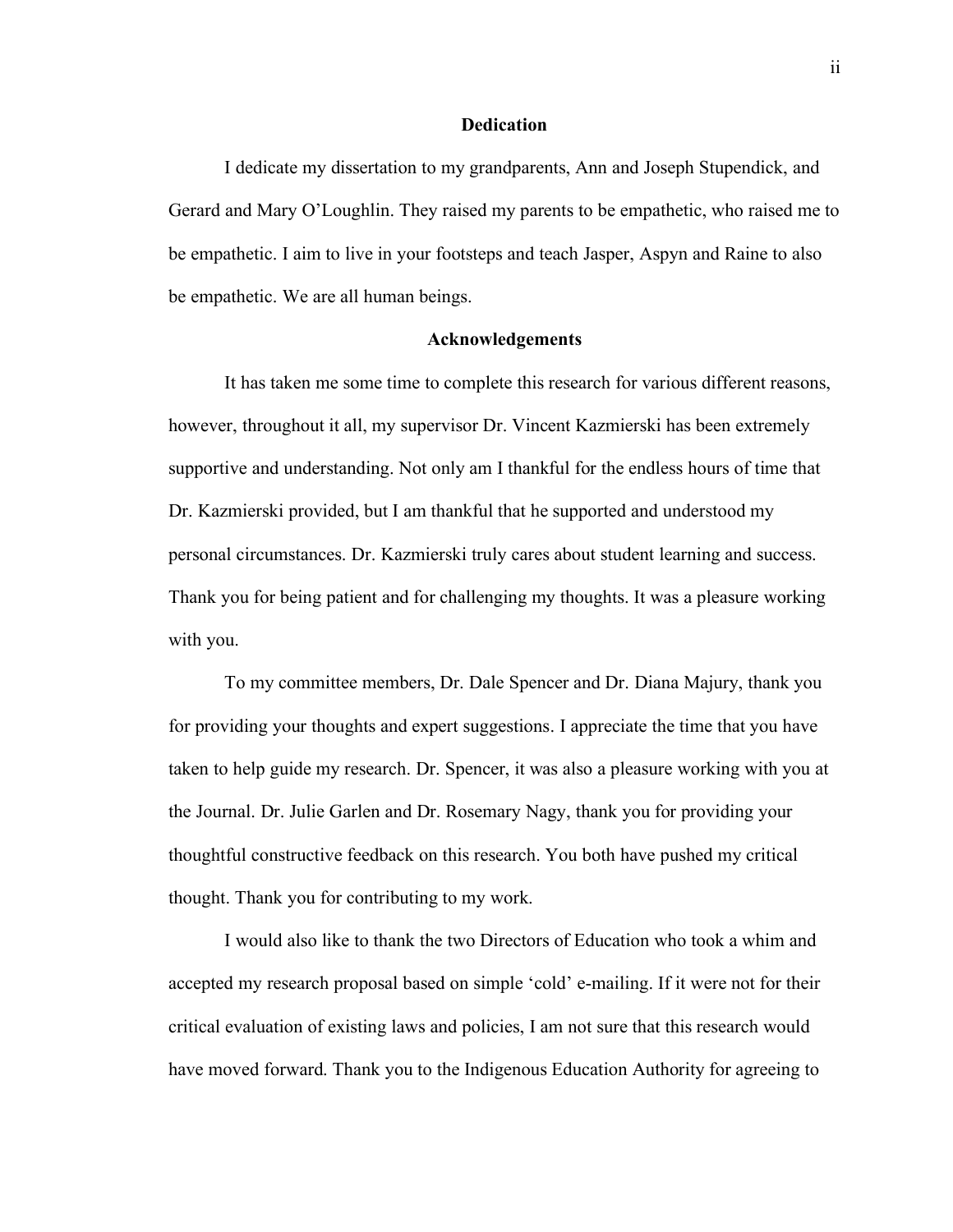also participate in my work. Thank you to the twelve participants for sharing their knowledge and professional experiences. Also, thank you to the Indigenous researcher who I consulted. Collectively, the contributions to my dissertation and the wider scope of this topic are greatly appreciated.

Next, I would like to acknowledge Dr. Melanie Adrian in the Department of Law and Legal Studies at Carleton University. Thank you for hiring me as the English Editorial Assistant for the Canadian Journal of Law and Society/ La Review Canadienne Droit et Société (July 2013 - September 2019). My experiences with the Journal will never be forgotten. Through this position, I met wonderful legal studies scholars who, through discussions, my critical thought has expanded. This opportunity does not come often, and I am very thankful that I had the opportunity to be part of academic publishing during my doctoral studies.

Thank you to various other professors who advocated on my behalf when I encountered difficult times, particularly Prof. Brettel Dawson. I enjoyed working with you over the years.

As I continue moving down the list of people who have impacted my research, next on the list are professors from Lakehead University in Thunder Bay. Dr. Lori Chambers, thank you for continuing to inspire me and challenge my thinking. I am grateful for your continued support, mentorship, and friendship. Dr. Lynn Martin, thank you for recognizing the value in my work. It is through our discussions that a Health Sciences Masters course, Indigenous Youth and Bullying from a Mental Health Perspective, was developed. To my master's students who I have had since the inauguration of the course, your own learning inspired my learning — it is through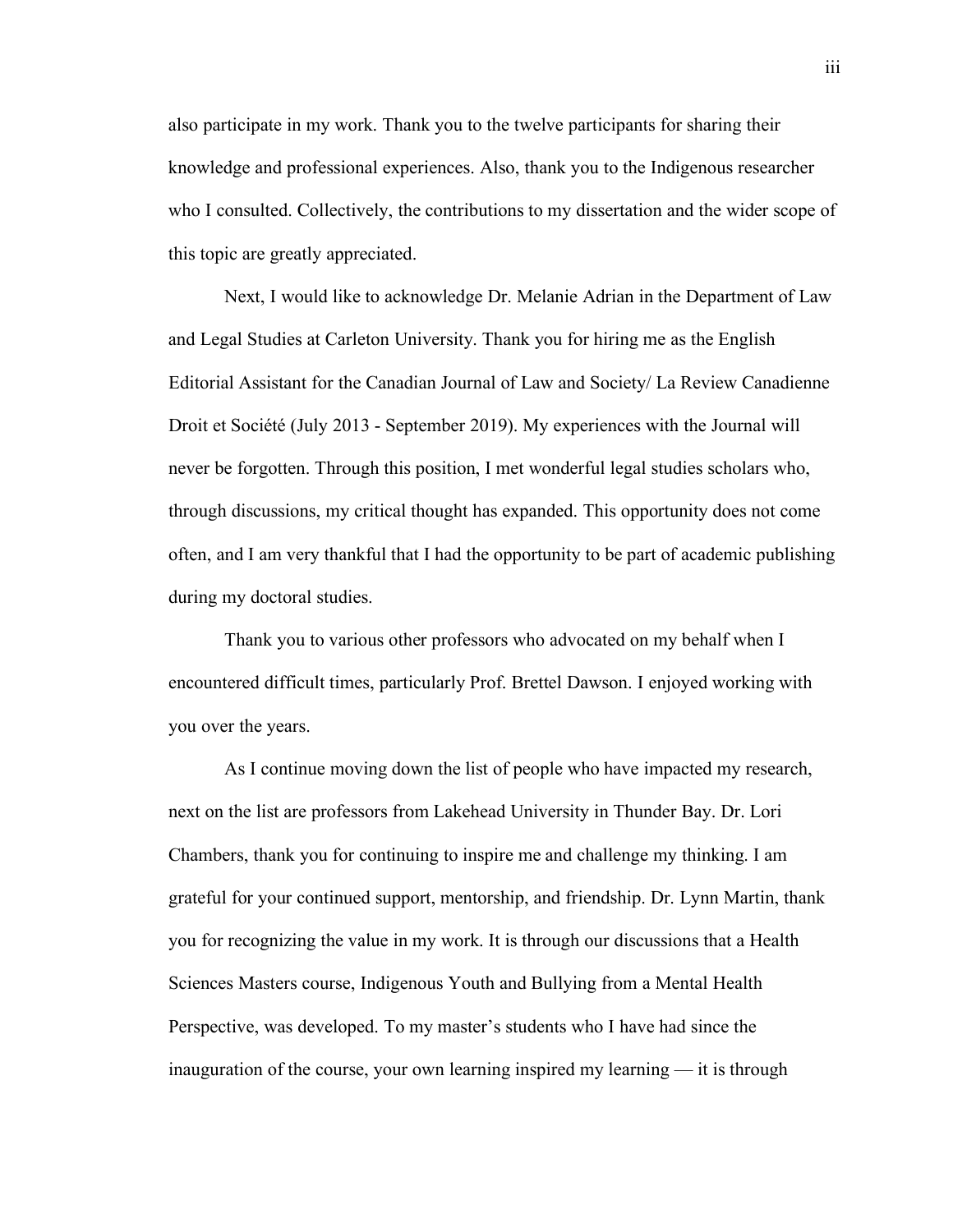critical reflection and discussion that we understand larger systems at play and their impact on Indigenous people.

Dr. Vicki Kristman, thank you for hiring me as a Research Associate through the EPID@Work (Enhancing the Prevention of Injury and Disability @ Work) Research Institute at Lakehead University. Over the years, I have grown as a researcher and writer because of the experiences I have had with you; grant writing, paper writing, and conducting research on workplace mental health. It is through working on various research projects with you that I was introduced to the wonderful people at Nokiiwin Tribal Council, who have also impacted this research and my analysis. Audrey Gilbeau, Jeff Robert, Conway Lesperance, Tiffany Rogowski, Dr. Brian Dunn, Gwen Andrews and Corey Anderson, specifically, thank you for taking the time to guide and clarify any questions I have had about Indigenous politics. I am so thankful for our working relationship and friendships.

Now I would like to acknowledge all of the people in my family who have been involved in this journey. To my children, Jasper, Aspyn and Raine — you have been patient with me as I worked on this research for many years. At times, the three of you were little supervisors, telling me at your bed time, 'goodnight mommy, go work now' so that I could work in the evenings. As I complete this research during the COVID-19 pandemic, Jasper works alongside me completing her homework, reminding me to focus if she thought I got off-track. To Adam, thank you for supporting this writing journey and for travelling with me during data collection. This road has not been easy, but this chapter in my life is closing. After 13 years of university, I am looking forward to the next chapters in my life.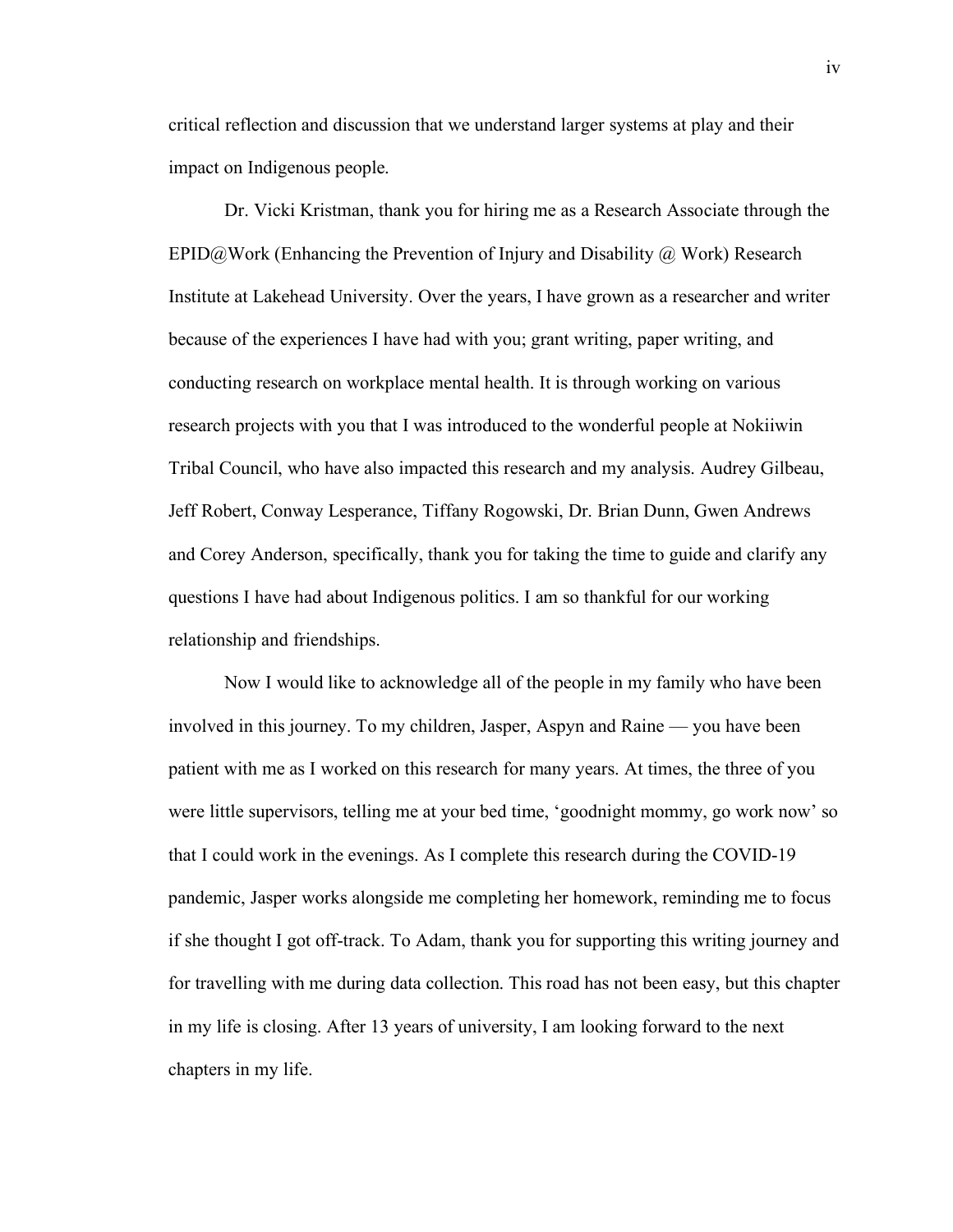To my parents Linda and Jerry O'Loughlin, words cannot express how thankful I am for the endless hours of childcare so I could be alone with my thoughts. Thanks Dad, for travelling with me to complete interviews in isolated locations. Thanks Mom, for listening to drafts of my work. To my grandmother Ann — I miss you dearly and am sad that you are not here to see me complete this project. Your experiences in the Fort William Sanatorium have impacted this project. I know you are proud of me.

To my friends — you know who you all are — it has taken a long time, but I finally made it to completion. You have been there for me during times of stress and times of happiness. Many of you helped me work through my thoughts, provided your suggestions and offered words of encouragement. Specifically, to my friend Sara Maskiewicz, thank you for the endless hours of discussion on Zoom. It is through our very thoughtful and critical discussions that I was able to strengthen my argument around this important and rarely verbalized topic. I am also very grateful for friends who have provided additional support through babysitting and dinners for the kids and I.

Thank you to everyone who has inspired my academic career and offered support. I understand that I am a prime example of a woman who starts their career and does not stop when children are born. I am so grateful for all of the support that I received during my studies and know that I meet the criteria of 'academic motherhood'.

Lastly, my trip to the Canadian Human Rights Museum in Winnipeg, Manitoba in September 2019, brought further inspiration as I worked through this research. The following quotes offered words of wisdom,

"The point is to be a part of something larger than yourself, and wholeheartedly embrace and engage in our incredible world." - Michelle Bachelet, President of Chile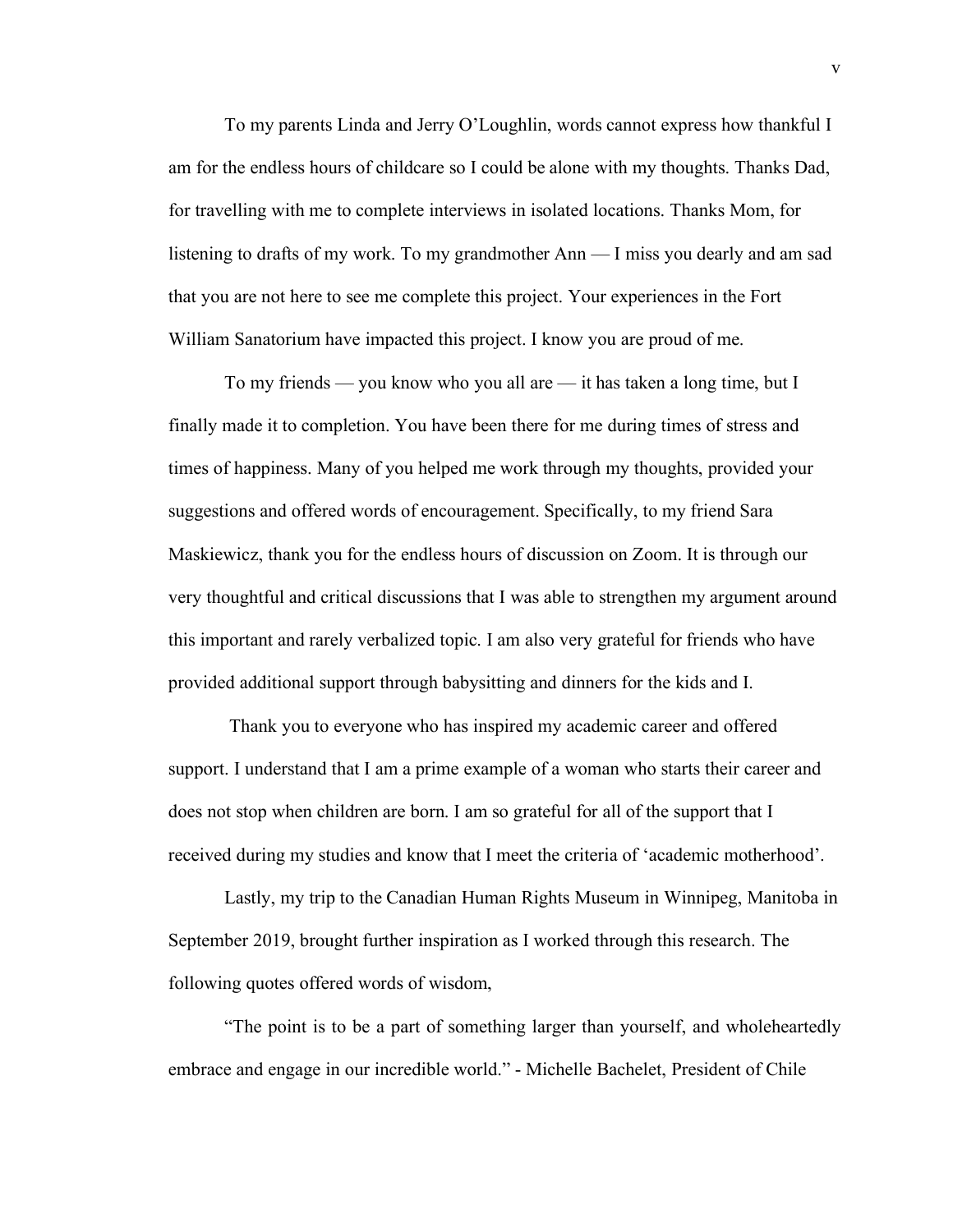"Where, after all, do universal human rights begin? In small places, close to home — so close and so small that they cannot be seen on any maps of the world." - Eleanor Roosevelt, First Chairperson of the United Nations Commission on Human Rights

"Like every other human institutional endeavor, justice is an ongoing process. It is never done, never fully achieved. Each decade, each year, each month, indeed each day, brings new challenges." - Beverley McLachlin, Chief Justice of Canada

I hope this research is impactful for those who read it. Miigwetch!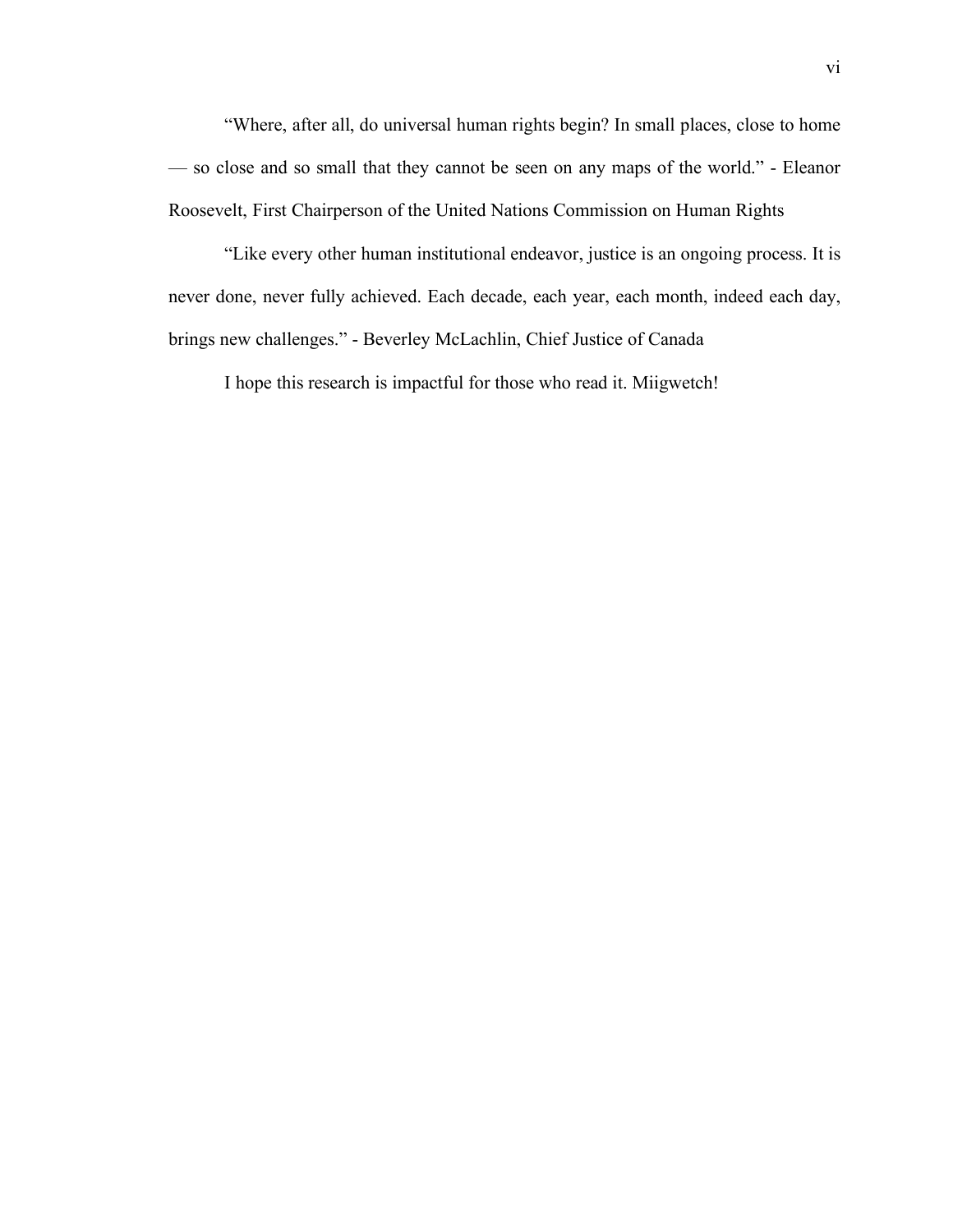| Contemporary Policy - Truth and Reconciliation Commission Calls to Action1              |
|-----------------------------------------------------------------------------------------|
|                                                                                         |
| Indigenous People in Thunder Bay, Ontario and the Seven Youth Inquest 5                 |
|                                                                                         |
|                                                                                         |
|                                                                                         |
|                                                                                         |
|                                                                                         |
| Funding Differences Between Provincial and Federal Schools17                            |
| School Boards - Ontario First Nation, Métis and Inuit Education Policy Framework        |
|                                                                                         |
|                                                                                         |
| Creation and Implementation of Ontario's Anti-Bullying Framework20                      |
|                                                                                         |
|                                                                                         |
| <b>Chapter Three: Settler Colonialism and Its Impact on the Education of Indigenous</b> |
| Broader Challenges of Equitable Access to Education for Canadian Indigenous Peoples35   |
|                                                                                         |
|                                                                                         |
|                                                                                         |
|                                                                                         |
|                                                                                         |
|                                                                                         |
|                                                                                         |
| A Critical Framework for Understanding the Potential Impacts of Colonialism on the      |
|                                                                                         |
|                                                                                         |

# **Table of Contents**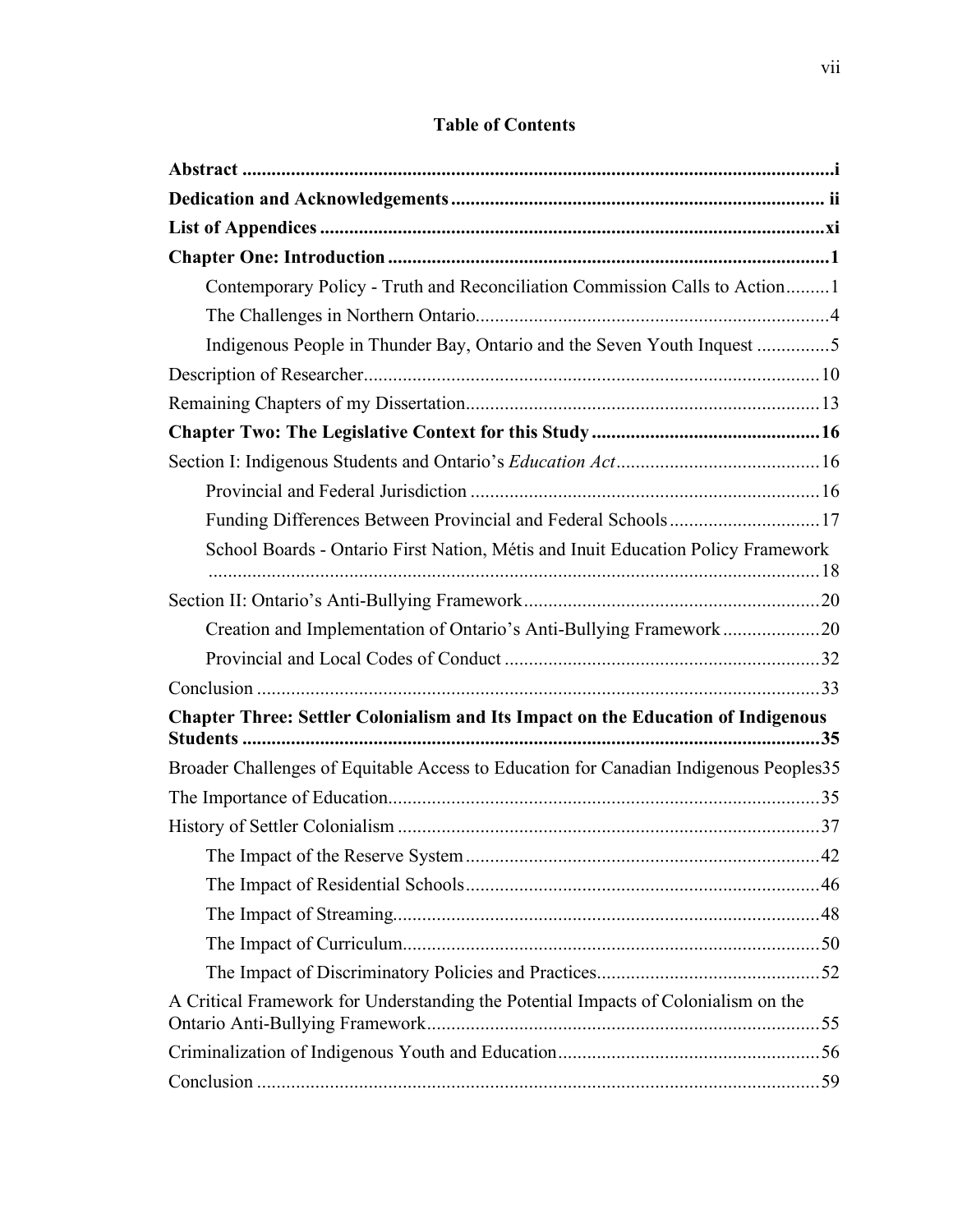| <b>Chapter Four: A Review of the Bullying Literature and Theoretical Framework of</b> |  |
|---------------------------------------------------------------------------------------|--|
|                                                                                       |  |
|                                                                                       |  |
|                                                                                       |  |
|                                                                                       |  |
|                                                                                       |  |
|                                                                                       |  |
|                                                                                       |  |
|                                                                                       |  |
| Anti-Bullying Frameworks and the Identification/Construction of Bullies and Victims84 |  |
|                                                                                       |  |
|                                                                                       |  |
|                                                                                       |  |
|                                                                                       |  |
|                                                                                       |  |
|                                                                                       |  |
|                                                                                       |  |
|                                                                                       |  |
|                                                                                       |  |
|                                                                                       |  |
|                                                                                       |  |
|                                                                                       |  |
|                                                                                       |  |
|                                                                                       |  |
|                                                                                       |  |
|                                                                                       |  |
| Chapter Six: Context: Colonial Educators and Indigenous Students  113                 |  |
|                                                                                       |  |
|                                                                                       |  |
|                                                                                       |  |
|                                                                                       |  |
|                                                                                       |  |
| Political Understanding of Indigenous History and Residential Schools 122             |  |
|                                                                                       |  |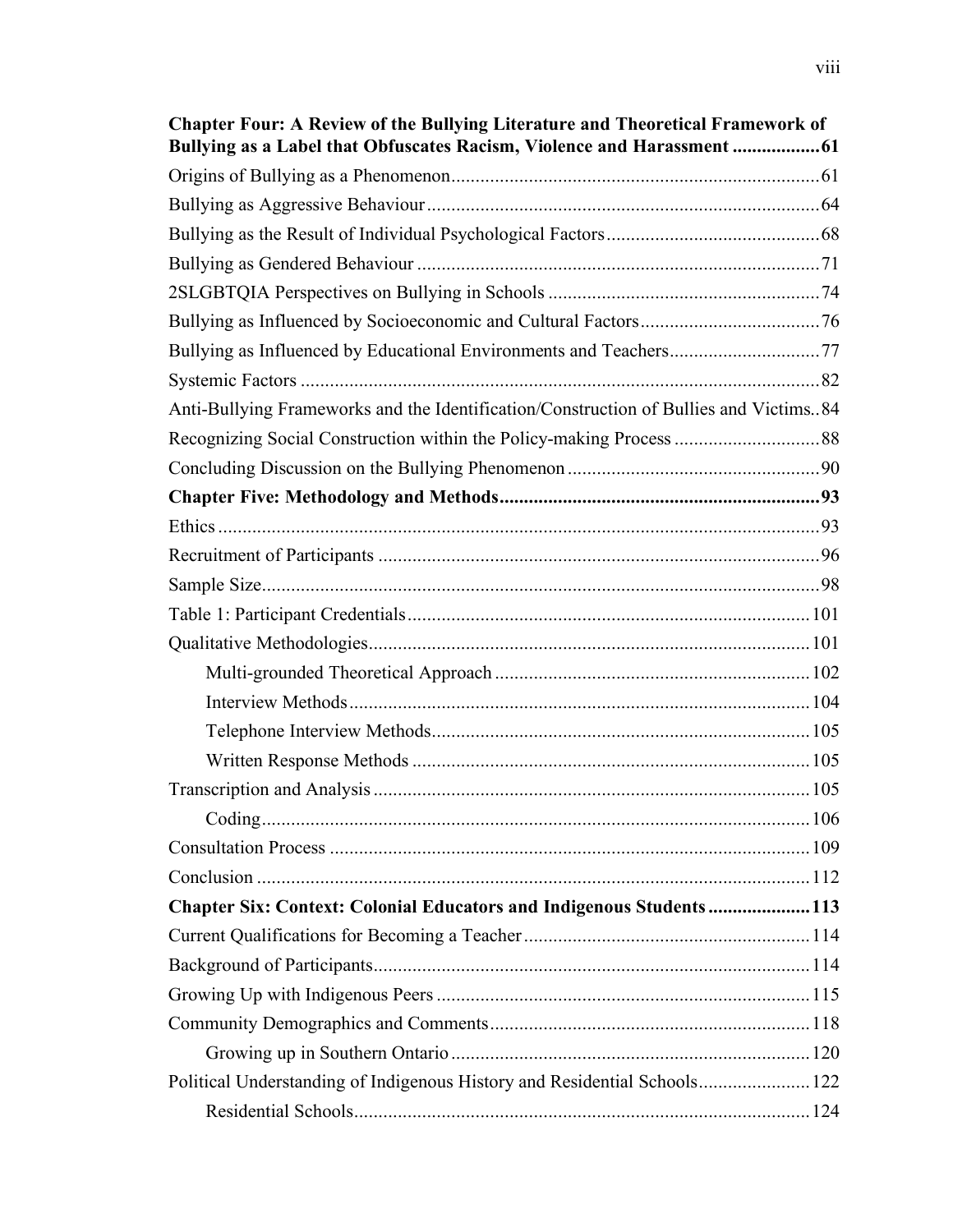| "We're trying" - TRC Influenced Changes, Student/Community Responses and Teacher    |  |
|-------------------------------------------------------------------------------------|--|
| Moving Off-Reserve for High School - Impacts on Indigenous Youth 145                |  |
|                                                                                     |  |
| <b>Chapter Seven: Awareness and Implementation of the Ontario Anti-Bullying</b>     |  |
|                                                                                     |  |
| Training Concerning the Ontario Anti-Bullying Framework: 'Conditions of Employment' |  |
| Implementation of the Ontario Anti-Bullying Framework in Schools 166                |  |
| Ignoring the Framework - Teachers Using Their Own Discretion 171                    |  |
| Incidents Labelled as Bullying Behaviour Involving Indigenous Students 177          |  |
| Participant Suggestions to Potentially Improve Anti-Bullying Measures 188           |  |
|                                                                                     |  |
|                                                                                     |  |
| Chapter Eight: Discussion: Educator Appreciation of Indigenous Culture  194         |  |
| Geographic Differences between Educators and the Engagement with Indigenous Culture |  |
| The Danger of the Failure to Recognize the Impact of Settler Colonialism on the     |  |
|                                                                                     |  |
|                                                                                     |  |
|                                                                                     |  |
|                                                                                     |  |
|                                                                                     |  |
|                                                                                     |  |
|                                                                                     |  |
|                                                                                     |  |
|                                                                                     |  |
|                                                                                     |  |
|                                                                                     |  |
|                                                                                     |  |
| Concluding Thoughts: Ontario's Anti-Bullying Framework and the TRC230               |  |
|                                                                                     |  |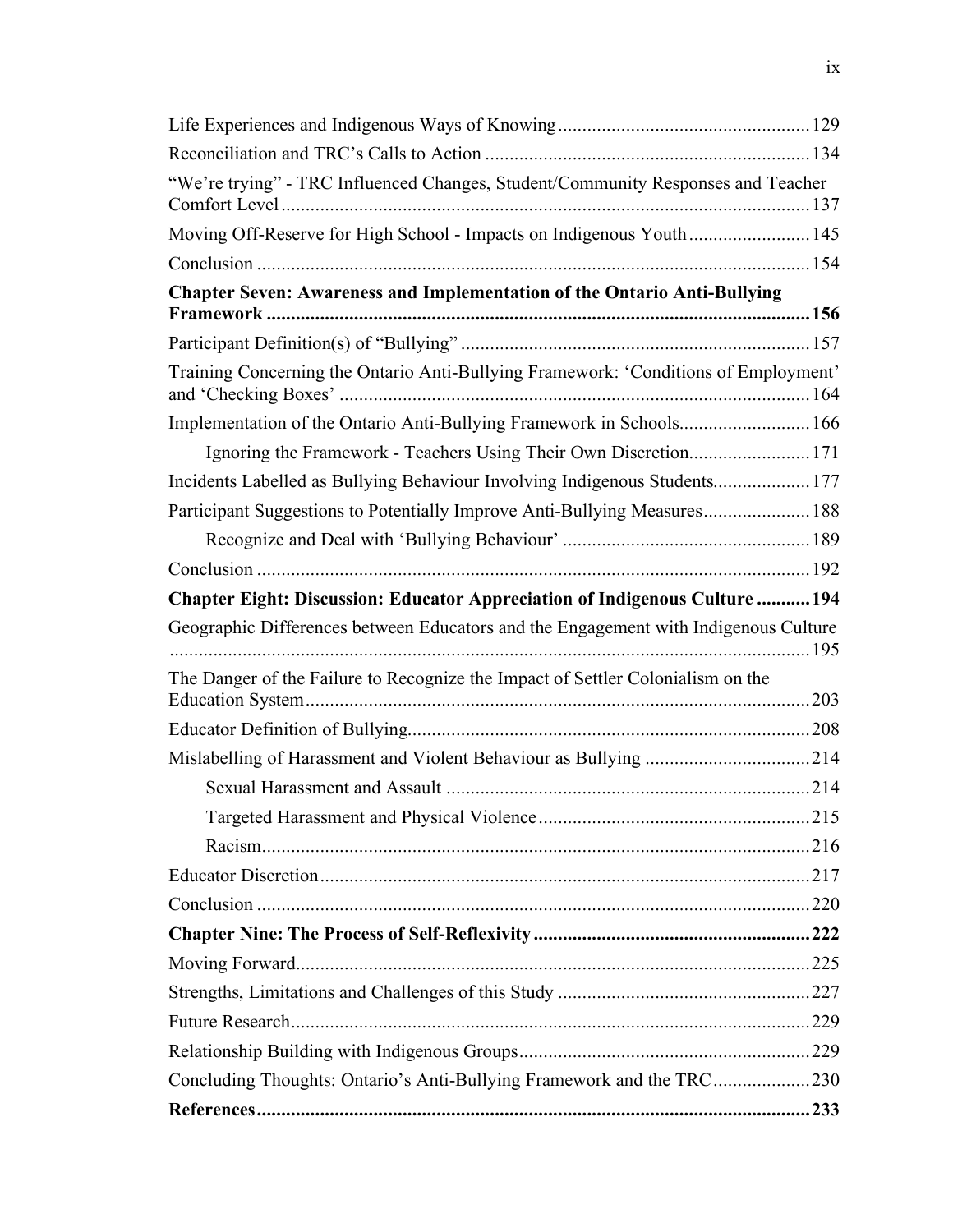| Appendix A: Carleton University Research Ethics Board-A Clearance Certificate |  |
|-------------------------------------------------------------------------------|--|
|                                                                               |  |
| Appendix B: Letters to potential participants (two separate letters) 269      |  |
|                                                                               |  |
|                                                                               |  |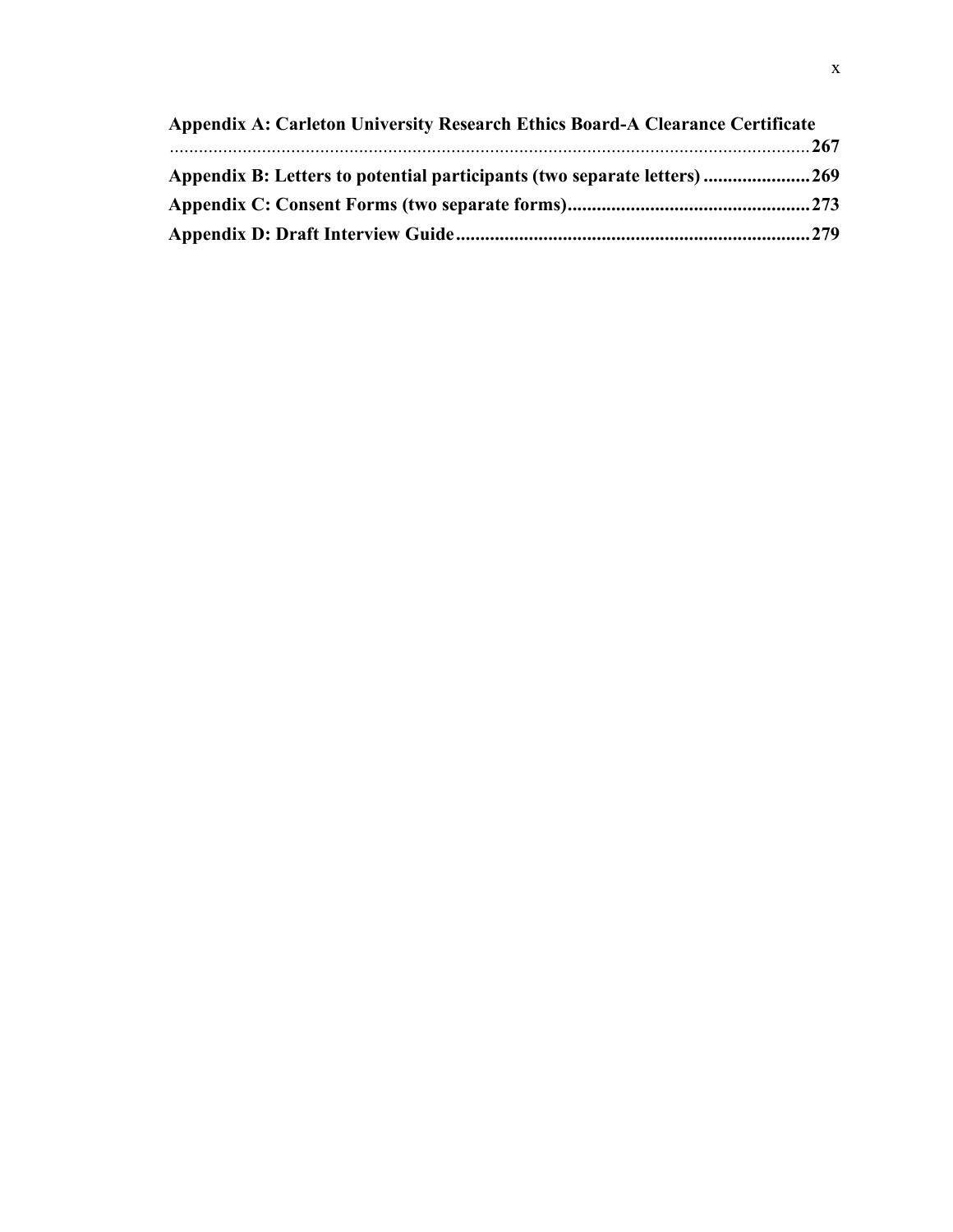# **List of Appendices**

Appendix A: Carleton University Research Ethics Board-A Clearance Certificate, dated January 26, 2018

Appendix  $\overline{B}$ : Letter to potential participants introducing them to the study (there is one for Public/Catholic school boards and one for Indigenous schools)

Appendix C: Consent Forms (there is one for Public/Catholic school boards and one for Indigenous schools)

Appendix D: Draft Interview Guide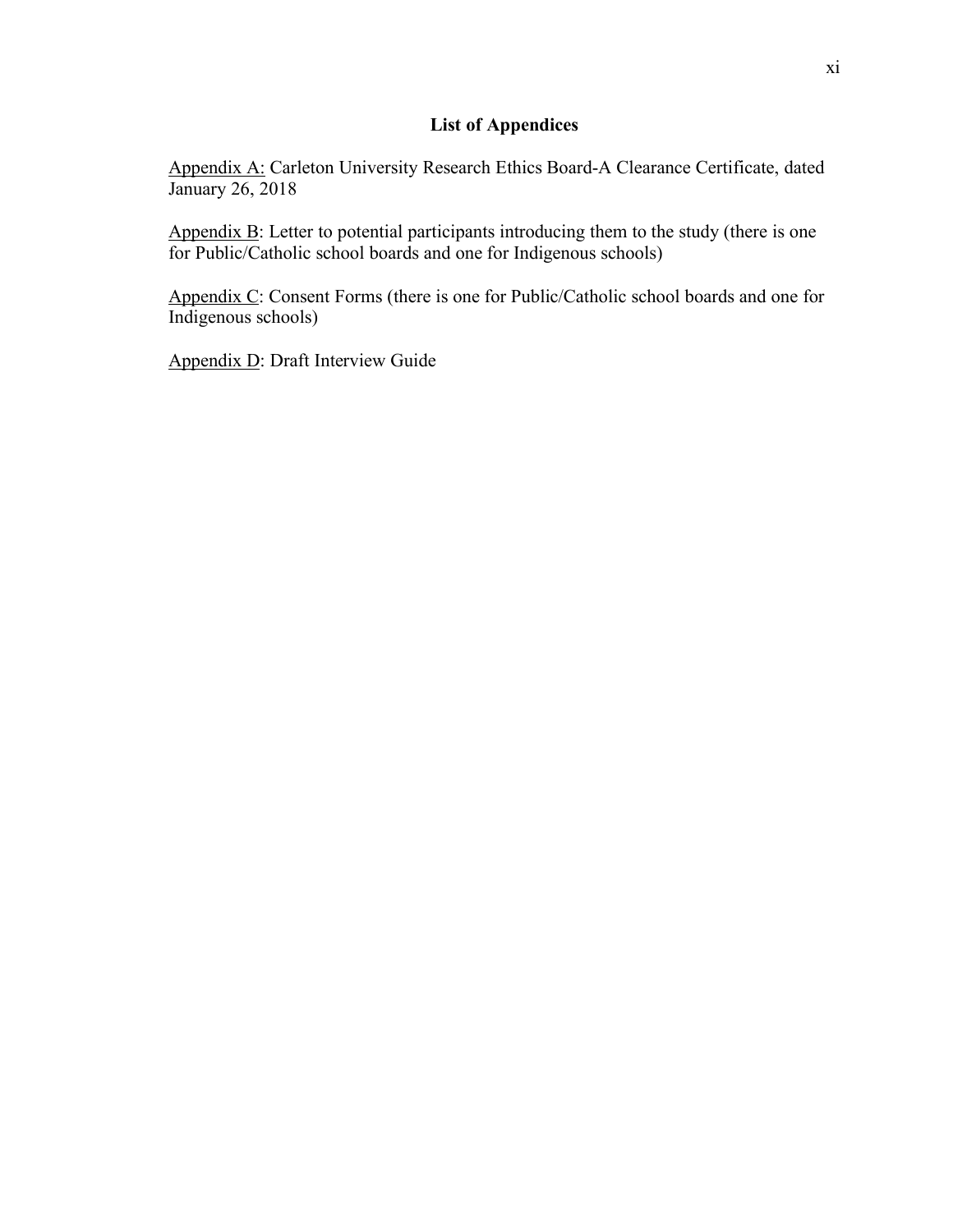# **The Ontario Anti-Bullying Framework and Its Potential Impact on Indigenous Students in Northern Ontario**

# **Chapter One: Introduction**

# **Contemporary Policy - Truth and Reconciliation Commission Calls to Action**

The Truth and Reconciliation Commission of Canada (hereinafter referred to as the TRC) is part of the Indian Residential Schools Settlement Agreement, whose mandate was "to inform all Canadians about what happened in Indian Residential Schools" (TRC, n.d.). The TRC is the result of out-of-court settlement that resolved 15,000 civil lawsuits, 5,000 alternative dispute resolution cases and 11 class actions (Nagy, 2014). The TRC provided a national voice for Indigenous<sup>1</sup> people: they suffered from and continue to navigate the impacts of colonization (TRC, 2015). The TRC documented the experiences of survivors, families, communities and anyone else impacted by the residential school legacy. The TRC was active from 2008 to 2015. In June 2015, their final report and calls to action were released, and in December 2015, the Commission was deactivated (TRC, n.d.).

The TRC's final report released 94 calls to action for Canadians to integrate into everyday life and social practices. The explicit purpose of these calls to action is for the betterment of Canadian society, as a whole, by integrating Indigenous culture into society and for non-Indigenous people to learn, understand and ultimately incorporate Indigenous culture into daily life. The focus of the calls was on Legacy (child welfare; education; language and culture; health and justice) and Reconciliation (Canadian government and the United Nations; Royal Proclamation and Covenant of Reconciliation; Settlement

<sup>&</sup>lt;sup>1</sup> I use the term Indigenous to encompass any person who considers themselves to be First Nation, Métis or Inuit.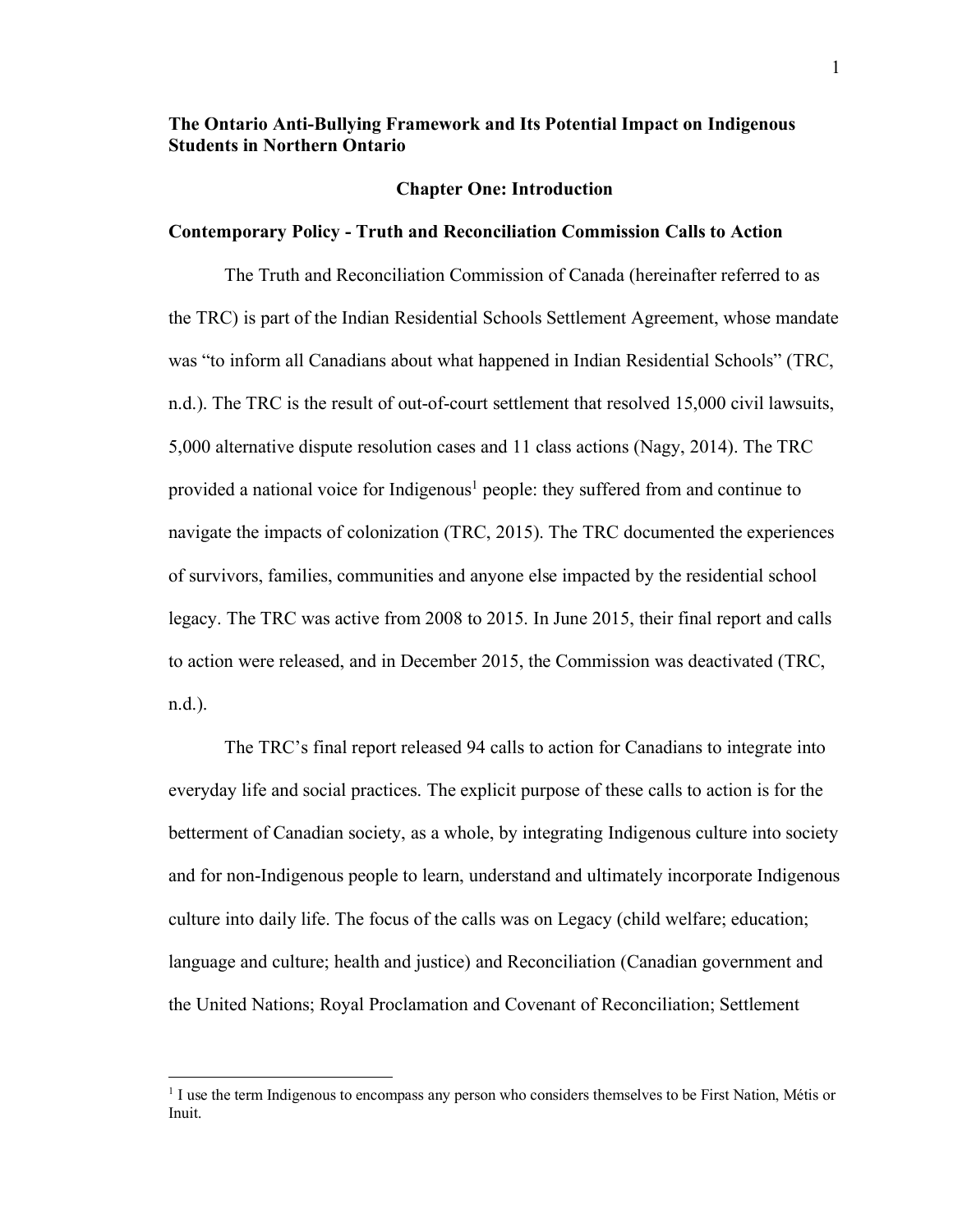Agreement Parties and the United Nations; Equity for Aboriginal People in the Legal System; National Council for Reconciliation; Professional Development Training for Public Servants; Church Apologies and Reconciliation; Education for Reconciliation; Youth Programs; Museums and Archives; Missing Children and Burial Information; National Centre for Truth and Reconciliation Commemoration; Media and Reconciliation; Sports and Reconciliation; Business and Reconciliation; and Newcomers to Canada) (TRC, 2015).

The TRC has recommended a balance between Indigenous education and the Western educational system (Doige, 2003; TRC, 2015). Under 'Legacy', the 7 calls to action address the education and employment gap Indigenous youth face in comparison to non-Indigenous Canadians. Under 'Education for Reconciliation', the 4 calls to action recommend amending Westernized curriculum to incorporate curriculum around residential schools, treaties, Indigenous history and contemporary contributions to Canada, and funding.

The calls to action invite us to consider the broader impact of colonialism on the Ontario education system and the more particular impact of specific policies and practices, such as Ontario's anti-bullying framework, on Indigenous students. As yet, there is no academic research or literature published on the potential impact of Ontario's anti-bullying framework on Indigenous students. These are issues that the province of Ontario must now address.

My dissertation research responds to the TRC's calls to action by addressing part of the legacy of settler colonialism on the education of Indigenous youth. My work examines how teachers understand and implement Ontario's anti-bullying framework and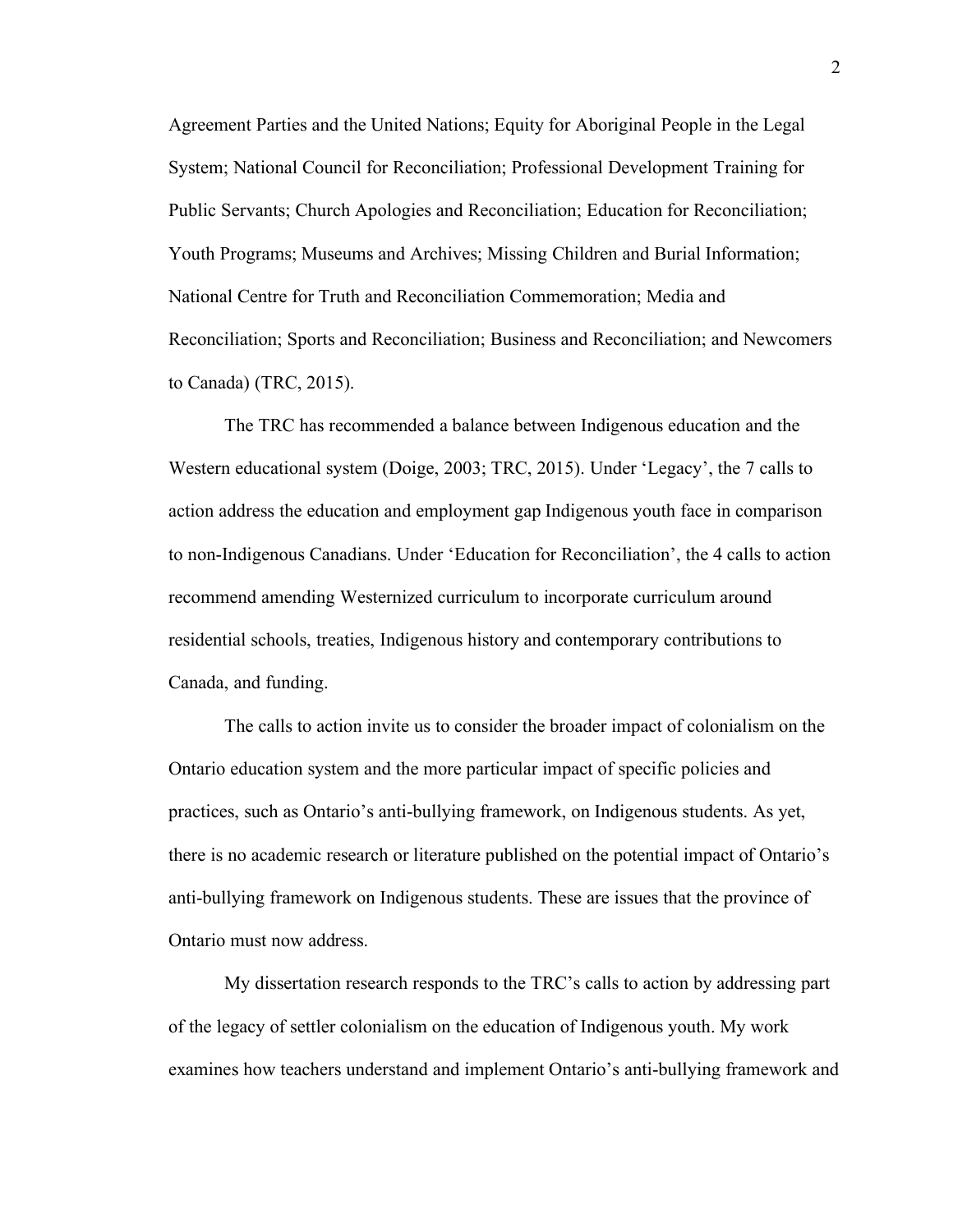how this understanding potentially impacts their process of teaching Indigenous students within the context of the TRC and colonial legacy, specifically how teachers support their pupils in completing secondary education. In this way, this dissertation has the potential to address the calls to action under both the Legacy and the Education for Reconciliation headings, while also contributing to the scholarly literature on Indigenous education in contemporary Canadian society.

My dissertation analyzes the Ontario anti-bullying framework through a critical understanding of the concept of bullying and the historical implementation of antibullying and 'safe schools' initiatives. By closely examining existing anti-bullying literature, laws and policies, a critical discussion is opened about the links between antibullying initiatives and racism in the education system and the prevalence of contemporary colonialism in education. More specifically, it is possible to question whether the anti-bullying framework implemented in Ontario's education system negatively impacts Indigenous youth who attend high school off-reserve and whether colonialism is reinforced through this framework, including through educator perceptions and actions. I ask: How do teachers understand and implement Ontario's anti-bullying framework? How are their approaches influenced by their backgrounds and experiences? Do they perceive differences in the implementation of the anti-bullying framework to Indigenous and non-Indigenous youth?

To answer my research questions, I interviewed teachers who are employed in northern Ontario from two provincially-funded school boards and one Indigenous education authority. I wanted to gain an understanding of educator perspectives on the Ontario anti-bullying framework, how educators define bullying, and how they have been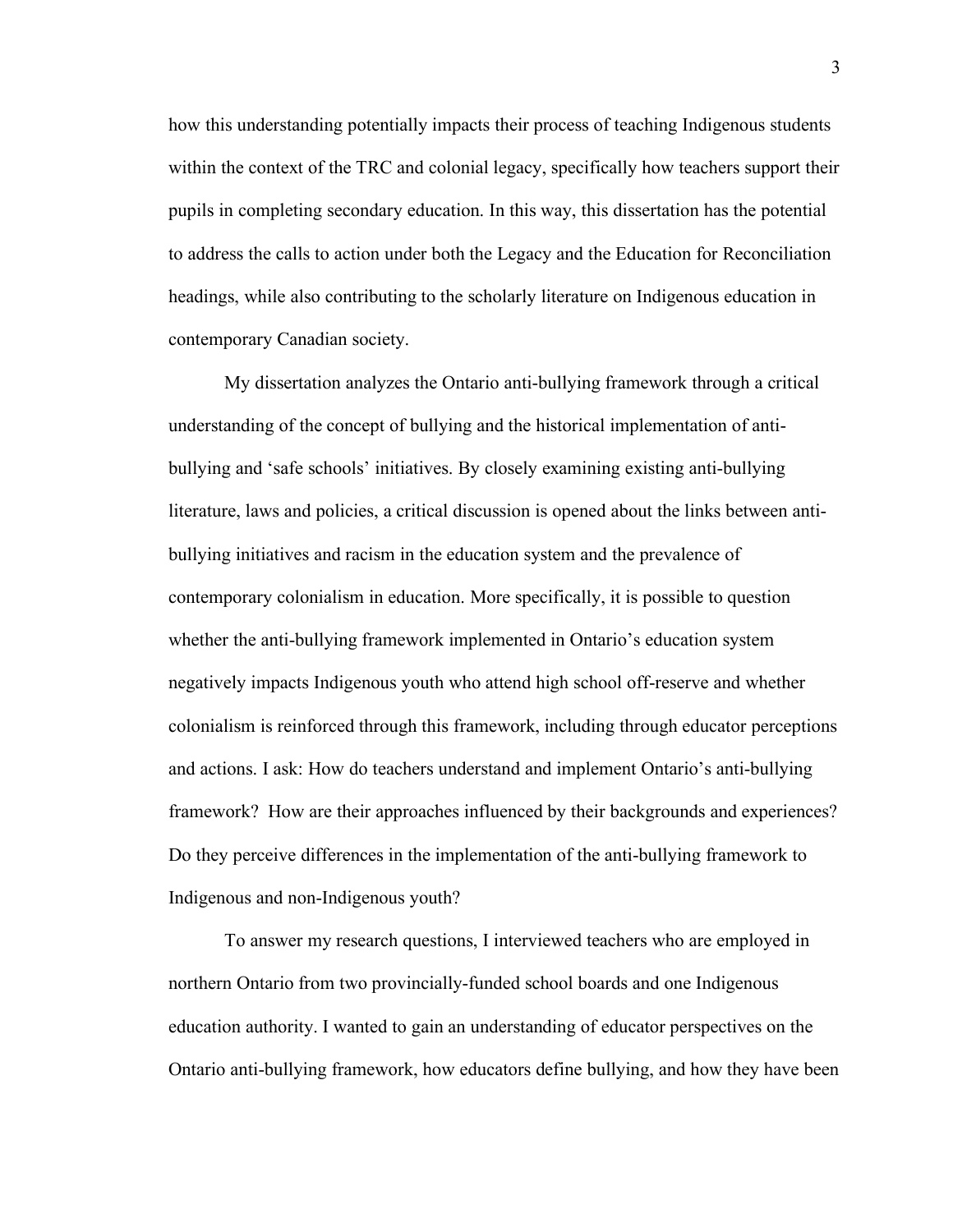trained, understand and implement the framework. Foreman (2015) argues that "bullying discourses have gained so much power in educational contexts and in public consciousness that it has become practically impossible to understand in-school violence outside the binary logic of protection (i.e. victims of bullying) and vilification (i.e. pathologising 'the bully')" (p. 157). Are colonial relationships perpetuated in schools despite (or because of) the anti-bullying framework that is purported to protect all students in Ontario schools from bullying behaviour?

#### **The Challenges in Northern Ontario**

The calls to action of Canada's TRC are particularly important in northern Ontario, where there is a large Indigenous population. Northern Ontario is home to 99 reserves, where the Canadian government placed many Indigenous people away from White people during the Western invasion and settlement in what is now Canada (Backhouse, 1999; Mawani, 2009; Monchalin, 2016). Most of the reserve bands are Treaty signatories. In northern Ontario, treaties signed in consultation with the Canadian government include: Robinson-Huron Treaty (signed 1850), Robinson-Superior Treaty (signed 1850), Treaty 3 (signed 1873), Treaty 5 (signed 1875) and Treaty 9 (signed 1905) (Ministry of Indigenous Affairs, 2017).<sup>2</sup>

In northern Ontario (up to and including Sudbury and Sault Saint Marie, Ontario), there are 68 high schools (66 of those are part of the Public and Catholic education systems).<sup>3</sup> The following school boards in northern Ontario house high schools:

 <sup>2</sup> Treaties are "constitutionally recognized agreements between the Crown and Indigenous peoples" (Hall, 2011, para. 1). Treaties describe the exchanges that took place between Indigenous people and the Canadian state "to share some of their interests in their ancestral lands in return for various payments and promises" (Hall, 2011, para. 1). Treaties helped form the relationship between Indigenous groups and the Crown. However, the Crown did not keep its word and the Canadian government is involved in multimillion dollar land settlement claims (CIRNAC, 2019).

<sup>&</sup>lt;sup>3</sup> This number excludes the French-only school boards in northern Ontario.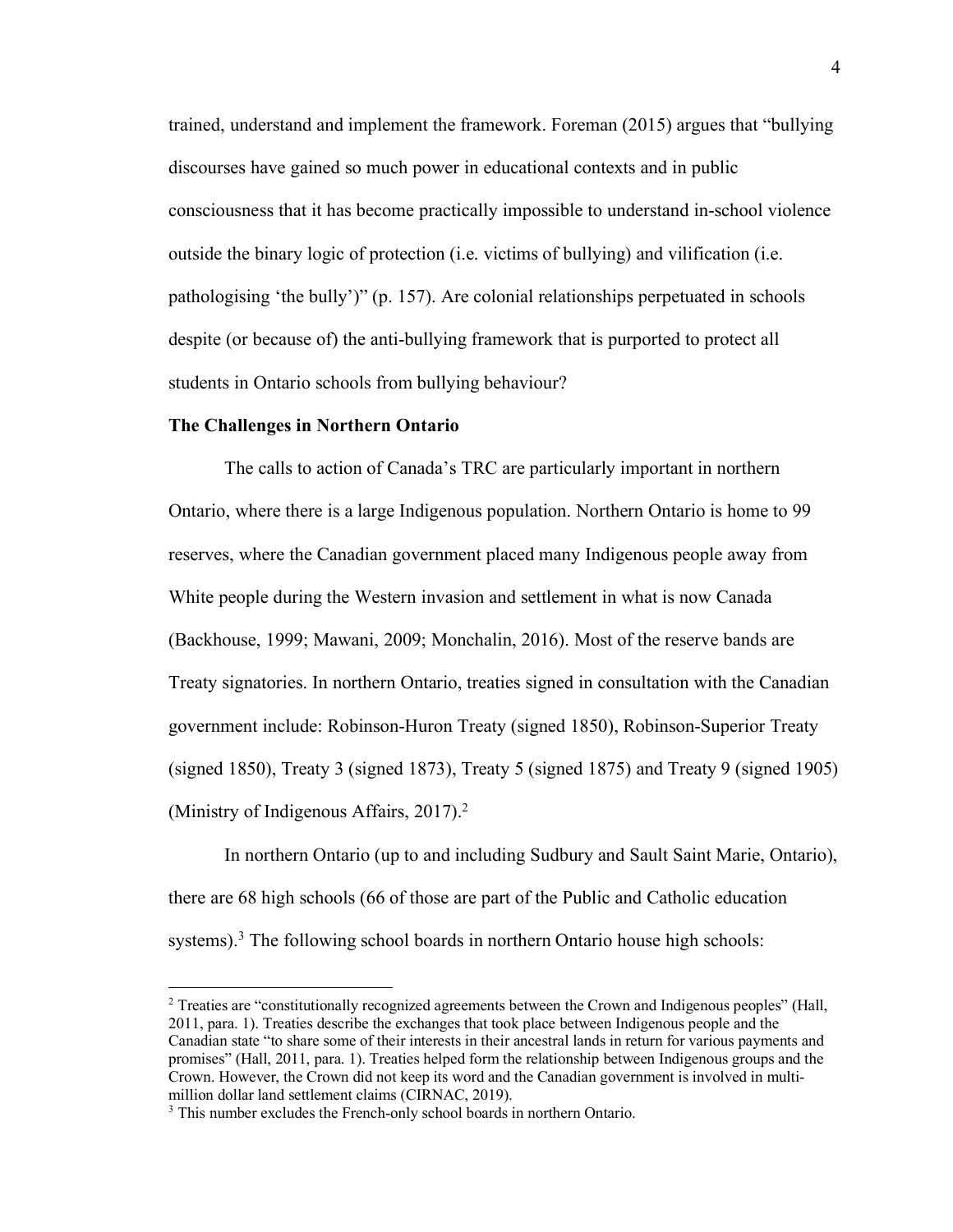- 1. Sudbury Catholic District School Board (4 high schools); 2. Northeastern Catholic District School Board (2 high schools); 3. Kenora Catholic District School Board (1 high school); 4. Huron-Superior Catholic District School Board (3 high schools); 5. District School Board Ontario North East (11 high schools); 6. Rainy River District School Board (3 high schools); 7. Superior-Greenstone District School Board (5 high schools); 8. Lakehead Public District School Board (5 high schools); 9. Keewatin-Patricia District School Board (6 high schools); 10. Thunder Bay Catholic District School Board (3 high schools);
- 11. Rainbow District School Board (11 high schools); and
- 12. Algoma District School Board (12 high schools).

There are also two Indigenous-only high schools, part of the Northern Nishnawbe Education Council (NNEC): Dennis Franklin Cromarty High School in Thunder Bay, Ontario, and Pelican Falls High School outside of Sioux Lookout, Ontario. These are the secondary schools that Indigenous youth from the north have the option of attending. For those Indigenous youth attending high school as part of the NNEC, many families choose to send their children to Pelican Falls High School to ensure they are in a safer environment, given Thunder Bay's history of Indigenous youth who have perished while attending high school away from home (CBC, 2017).

# **Indigenous People in Thunder Bay, Ontario and the Seven Youth Inquest**

According to Statistics Canada, Thunder Bay, Ontario, Canada is the Census Metropolitan Area that is home to the highest proportion of Indigenous residents who live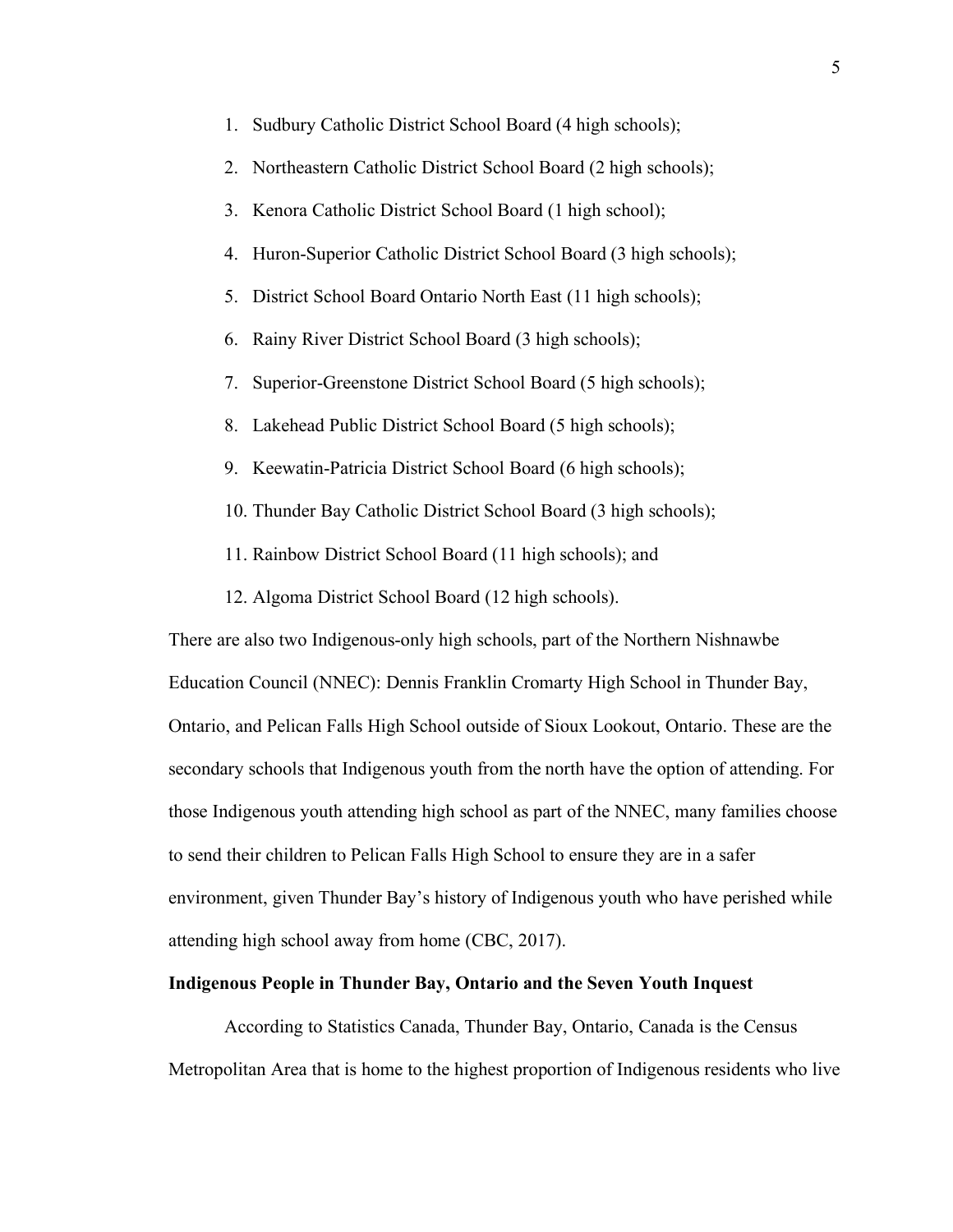off-reserve in Canada (StatsCan, 2019; Ministry of Indigenous Affairs, 2019).

Approximately 13% of the census metropolitan area of Thunder Bay's population (total population of 2019 census is approximately 121,000) identify as Indigenous (StatsCan, 2019; Ministry of Indigenous Affairs, 2019). To attend high school (grades 9-12), many Indigenous youth do not have the option of staying in their home communities as stated above (Eden, 2016).

Although Indigenous students on a reserve do have the option of attending high school 'at-a-distance', this is only possible if there is access to a computer and consistent, reliable internet (Eden, 2016). More commonly, their options include: a) to stop attending school or b) leave their home communities to attend school and live with extended family or with boarding families (TVO Current Affairs, 2017). Many Indigenous youth who live in the north find it extremely difficult to leave their home communities to attend an Indigenous-only or provincially-funded high school where they may not know anyone or have the same supports as their home.

The concept of bullying in schools became a topic of important conversation in Ontario's Legislature in 2011, when the government introduced amendments to the *Education Act* to specifically address the issue of bullying. When Ontario's anti-bullying legislation was debated in 2011, I reflected on how Indigenous people in my home community of Thunder Bay (and elsewhere in northern Ontario) would potentially be impacted, specifically those Indigenous students who move to Thunder Bay to attend high school.<sup>4</sup> Part of the reason I reflected on this was due to the fatalities in Thunder Bay

 <sup>4</sup> Thunder Bay, Ontario is home to Dennis Franklin Cromarty High School, which is part of the Northern Nishawbe Education Council (NNEC) (NNEC, 2014). Indigenous youth who are part of NNEC's communities have the option to attend high school in Thunder Bay, Ontario or Sioux Lookout, Ontario (Pelican Falls High School). The reason the students either attend in Thunder Bay or in Sioux Lookout is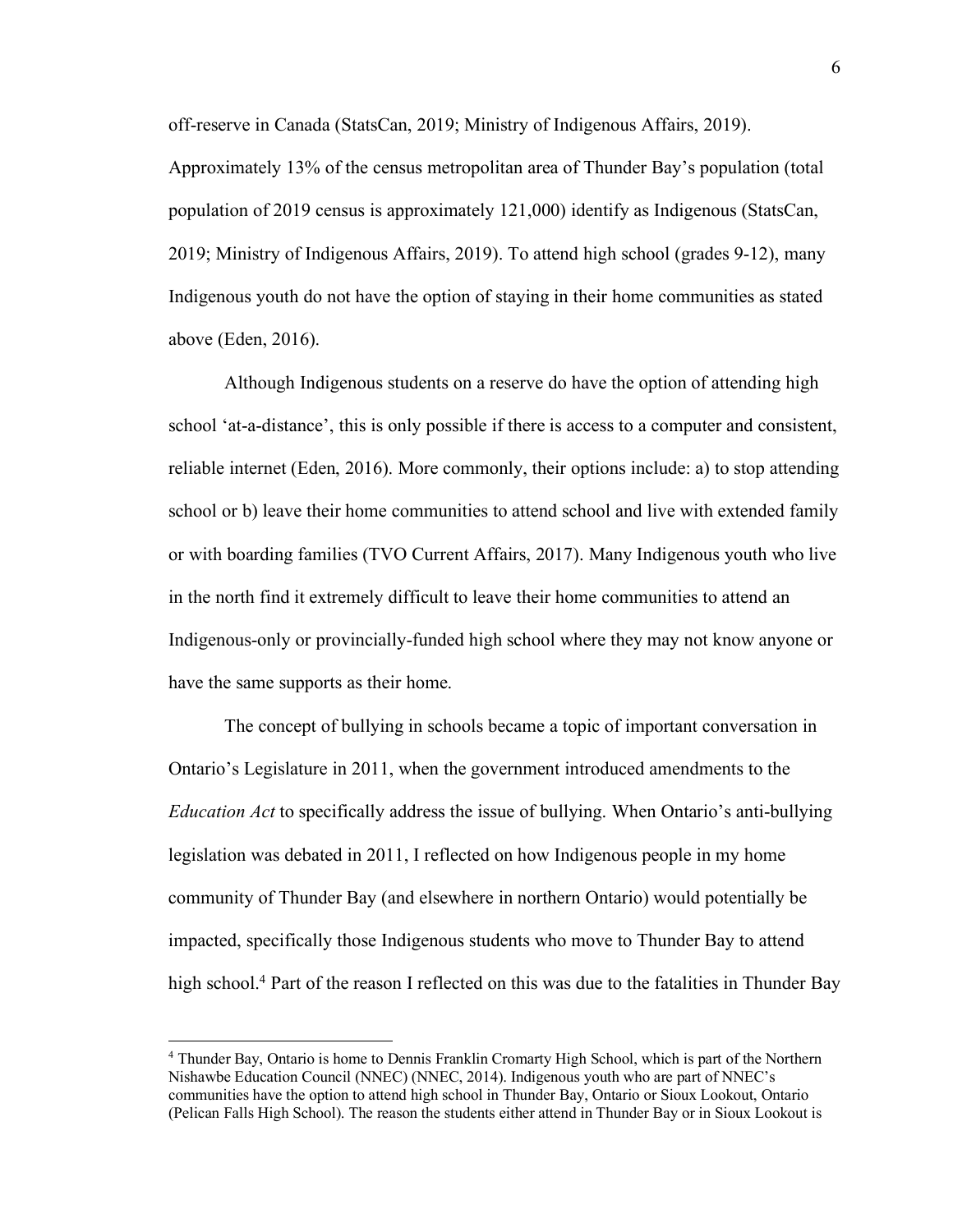involving seven Indigenous students attending Dennis Franklin Cromarty High School: Jethro Anderson (d. 2000), Curran Strang (d. 2005), Paul Panacheese (d. 2006), Robyn Harper (d. 2007), Reggie Bushie (d. 2007), Kyle Morrisseau (d. 2009) and Jordan Wabasse (d. 2011). The fatalities of Indigenous high-school aged youth in Thunder Bay have continued and remain a valid concern for families who are considering options for higher education for their children. The students listed died while attending Dennis Franklin Cromarty High School; however, there have been other Indigenous youth who have died, such as Josiah Begg and Tammy Keeash, both passing away in 2017, while visiting the city. Rather than address this problem with the first fatality, it took 10 years and additional lives (those who died attending Dennis Franklin Cromarty) for an inquest into these deaths to be opened.5

The 7 Youth Inquest into the circumstances and causes of death of the students from Dennis Franklin Cromarty began on October 5, 2015 and ended on June 28, 2016. With over 200 witnesses and family members providing testimony, this inquest was the most far-reaching attempt in the history of the Province of Ontario, to explain multiple factors linking to systemic issues that relate to the deaths of Indigenous youths $<sup>6</sup>$  (Findlay,</sup>

1

because there is no high school on their reserve. Thus, if they want to further educate themselves up to Grade 12, they must leave their home communities (CBC, 2017).<br><sup>5</sup> The inquest was originally only for Reggie Bushie, however, "his inquest was stalled in 2008, due to

concerns regarding the lack of First Nations representation on jury rolls. NAN legally pursued this issue to the Court of Appeal, and politically advocated for solutions with the Ontario government" (Falconers, 2019, para. 2). Justice Frank Iacobucci was appointed to "review the issue of First Nations representation on jury rolls" (para. 2). Iacobucci J. developed, in consultation with an Implementation Committee, Debwewin, a way to allow First Nations community members to volunteer for Coroner Inquest juries; "Ontario passed a regulation to allow First Nations people living on reserve to volunteer, and the Volunteer Jury Initiative began" (para. 3). See *Coroner's Act, R.S.O. 1990, c. C.37 O. Reg. 266/14*: On-Reserve Representation, Juries at Coroners' Inquests, Territorial Districts of Kenora and Thunder Bay.

<sup>6</sup> For further information about the 7 Youth Inquest from an Anishinaabe Canadian journalist's perspective, please see Talaga, T. (2017). *Seven fallen feathers: Racism, death, and hard truths in a northern city*. House of Anansi.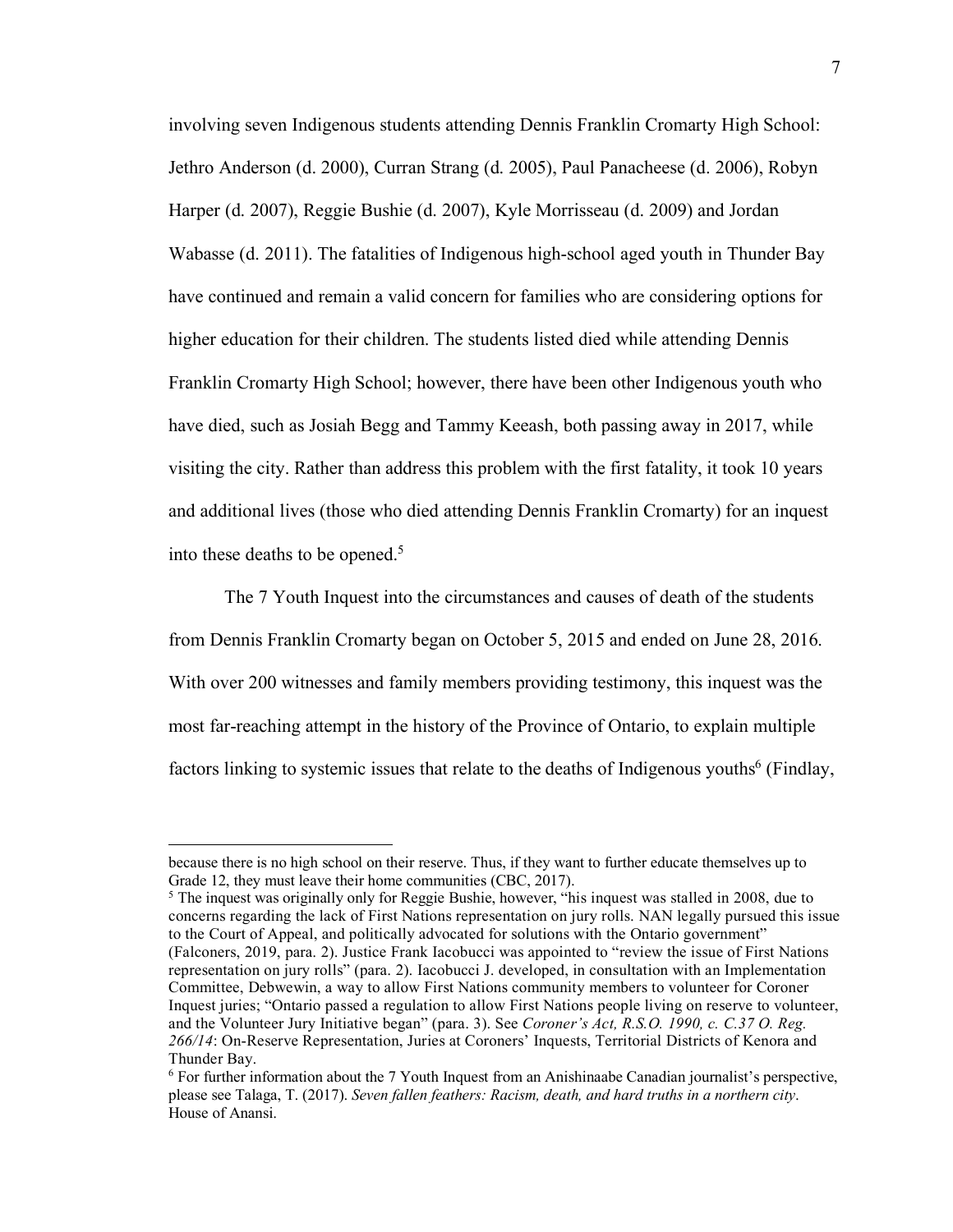2016). On June 28, 2016, Dr. David Eden, the Coroner in the investigation, presented his findings and cited the following as causes of death for the seven youth: drowning, drowning with ethanol intoxication, and unknown causes. In the same report, Dr. Eden published 145 recommendations to multiple organizations including the Government of Canada; the Government of Ontario; Nishnawbe Aski Nation; Northern Nishnawbe Education Council; Keewatinook Okimakanak; and Mattawa Learning Centre (Eden, 2015). His recommendations touched on topics of reconciliation; education; living conditions and health issues on reserve; transition plans for students attending school offreserve; missing persons protocols; and creating partnerships in the community as factors that needed to be addressed in order to prevent further deaths.

Dr. Eden's report, however, did not address links between his recommendations and how the sum of the topics he touched on create systemic issues which Indigenous people must navigate. Rather, it only discussed the causes of death mentioned above. I believe that these students encountered larger systemic factors, such as racism, harassment and violence, coupled with the fact that they were outside their home communities, separated from familial support.

Stemming from these results, a review of the Thunder Bay Police Services Board was conducted (Sinclair, 2018). The 2018 Office of the Independent Police Review Director Report acknowledged racism and ignorance of systemic issues in Thunder Bay Police Service investigations. Since Thunder Bay is the 'hub of the north' in Ontario, it is likely that the Thunder Bay Police Services Board has influenced other areas of northern Ontario by setting standards of how Indigenous people are treated by police. Many police officers in Thunder Bay have ignored ongoing issues Indigenous people face; Ryan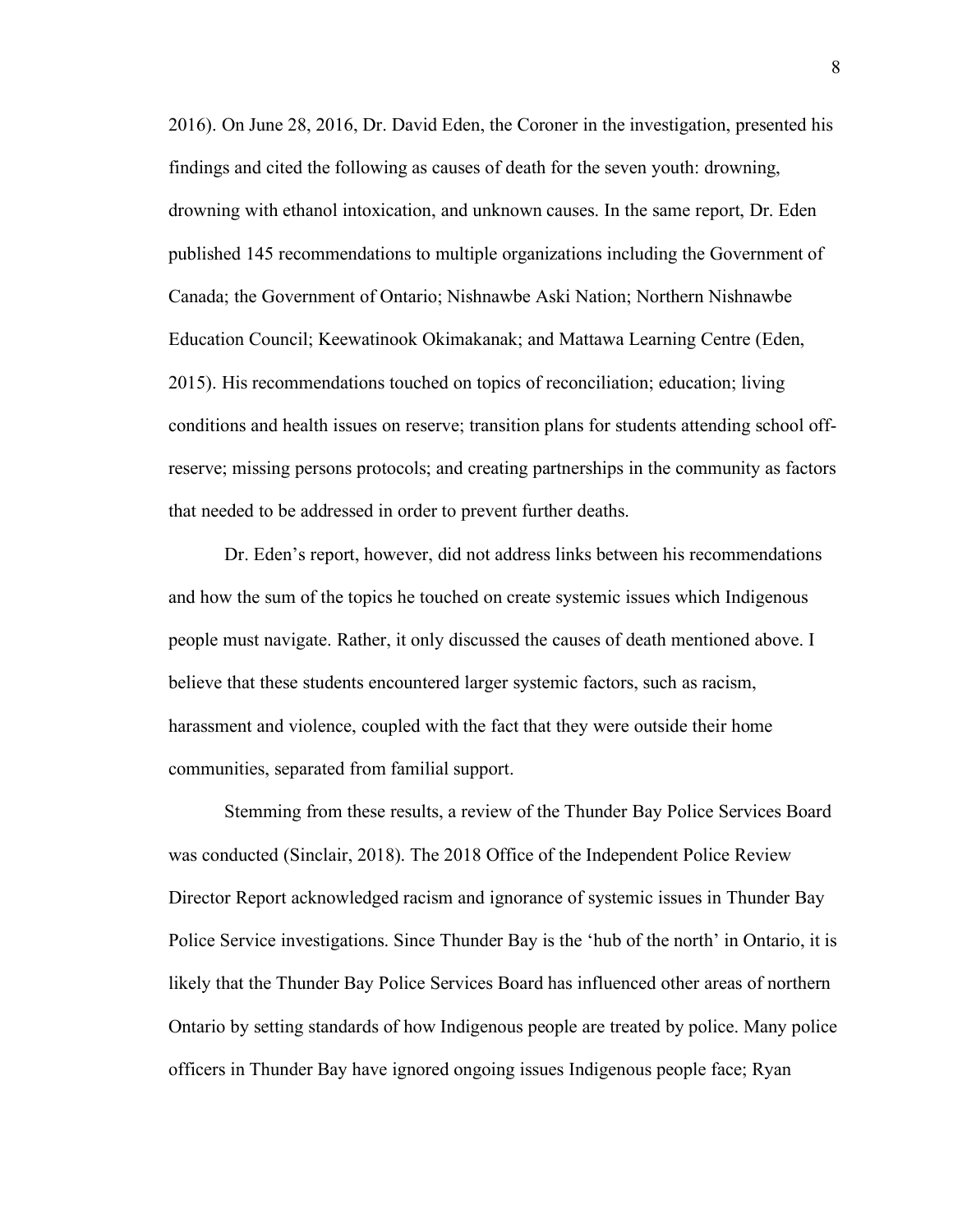McMahon, a podcaster in Thunder Bay declared, "Thunder Bay Police stopped seeing Indigenous peoples as humans" (CBC Radio, 2018, para. 32). McMahon's statement is well-founded as there have been multiple fatalities involving Indigenous people that were not thoroughly investigated because of racist stereotypes (Sinclair, 2018). Thus, this review was necessary and timely; it is imperative to view the impact of systemic racism by police on a wider scale.

In October 2019, the Office of the Independent Police Review Director, Thunder Bay Police Service, Nishnawbe Aski Nation and others declared they will re-open four of the cases from the inquest, those of Jethro Anderson; Curran Strang; Kyle Morriseau; and Jordan Wabasse under the leadership of Ken Leppert, a retired detective superintendent with the Ontario Provincial Police (Diaczuk, 2019).<sup>7</sup> The goal of this investigation is to re-evaluate investigation notes, outcomes and causes of death to determine if there is new evidence or if they can pinpoint systemic problems such as racism, violence or stereotypes which may have been significant factors in the deaths (Diaczuk, 2019). The results of the review are not yet available; in an April 20, 2021 news release, the public was informed that the OIPRD reinvestigation reports are expected in June 2021 (Diaczuk, 2021).

The legacy of the lost Indigenous lives speaks to the issue of bullying in Ontario schools. Indigenous youth navigate multiple factors that they may be targeted for in school, such as not being able to read or write. Rather than consider where the behaviours stem from, the Indigenous youth may be harassed or face racism due to issues that are beyond their control (issues with education on-reserve is discussed later in chapter three).

 $^7$  There are other cases that will be re-opened as well, but are not included in the scope of this project.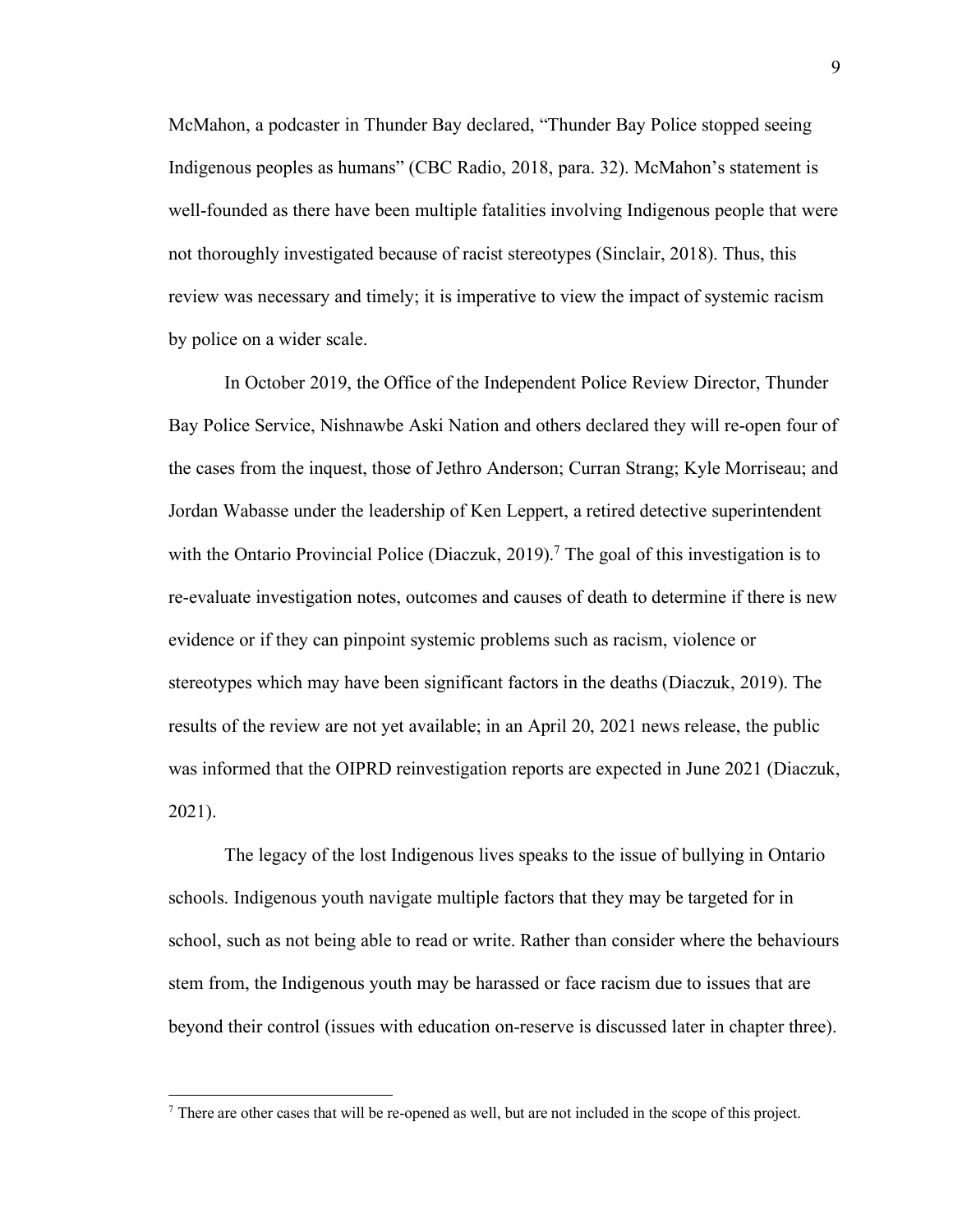Indigenous youth navigate systemic issues and may face negative behaviour for their inability to 'catch up' to youth who have been educated off-reserve. The systemic issues faced while trying to obtain an education put Indigenous youth at risk of facing negative behaviour in school. Additionally, because of stereotypes, Indigenous youth may also be blamed for the negative behaviour they face.

#### **Description of Researcher**

As part of my dissertation, it is important to acknowledge my social location. I identify as a woman and am a settler Canadian from Thunder Bay, Ontario. Growing up in Thunder Bay, I witnessed racism against Indigenous people; I witnessed violence against Indigenous people; and I witnessed harassment against Indigenous people. As a child, I did not understand what Indigenous people had endured. Growing up, I had questions like: why did the larger community disregard their existence? Why were they viewed as problems? My parents did not have the answers to these questions, either. My father emigrated from Ireland to Canada in the 1970s, working in the bush as a mechanic. After that, he was employed by a company on the Fort William First Nation Reserve in Thunder Bay, Ontario. My mother worked as a laboratory technologist. My maternal grandmother, however, knew what happened to Indigenous people, but she rarely spoke about it. She had witnessed racism in Thunder Bay and during her own forced institutionalization and involuntary medical experimentation at the Fort William Sanatorium where Indigenous people were also being tested upon; she wanted to leave her experiences behind. After hearing my grandmother's story, I became interested in Indigenous politics and, ultimately, motivated to engage in further research concerning the barriers faced by Indigenous people. I understand I am writing from a point of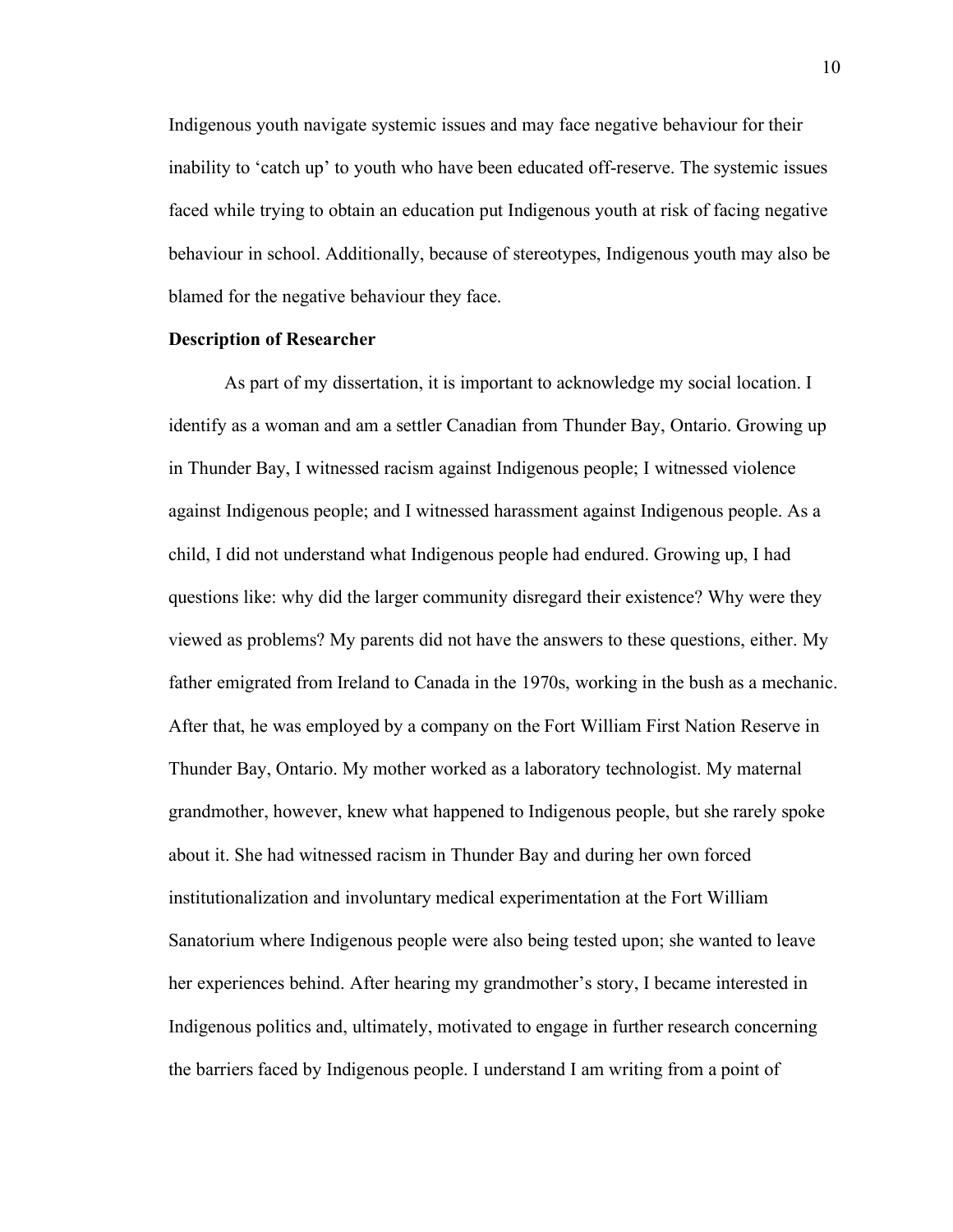privilege and am putting myself forward for Indigenous people to trust me and to trust the analysis I provide in this dissertation.

I wrote this dissertation in an attempt to address some of the broader social problems that are inflicted upon Indigenous people. Indigenous youth are not granted the same access to education as non-Indigenous people. Acknowledging that Indigenous youth must face existing systemic issues and addressing how these issues intersect with current policy and social realities in their quest for education is an important feature of this work.

This research, specifically my analysis and discussion, have been influenced by the working relationship I have with the Nokiiwin Tribal Council in Thunder Bay, Ontario. I have been involved in many research projects with Dr. Vicki Kristman (Lakehead University -  $EPID@Work Research Institute$  (Enhancing the Prevention of Injury and Disability  $\omega$  Work Research Institute), who introduced me to the Nokiiwin Tribal Council in August 2018. Working with Dr. Kristman, I have honed my research skills. I have also learned many life lessons from employees at Nokiiwin, and community members from Animbiigoo Zaagi'igan Anishinaabek (Lake Nipigon Ojibway), Biinjitiwaabik Zaaging Anishinaabek (Rocky Bay First Nation), Bingwi Neyaashi Anishinaabek (Sandpoint First Nation), Fort William First Nation and Netmizaaggamig Nishnaabeg (Pic Mobert First Nation). Although the EPID@Work Research Institute and the Nokiiwin Tribal Council are not involved in this research study, my experiences with both organizations impacted how I analyzed the research data, I owe a great deal to the members of the Nokiiwin communities — I have learned about building trust, respect, Indigenous culture, the medicine wheel, what life is like on reserve, the issues many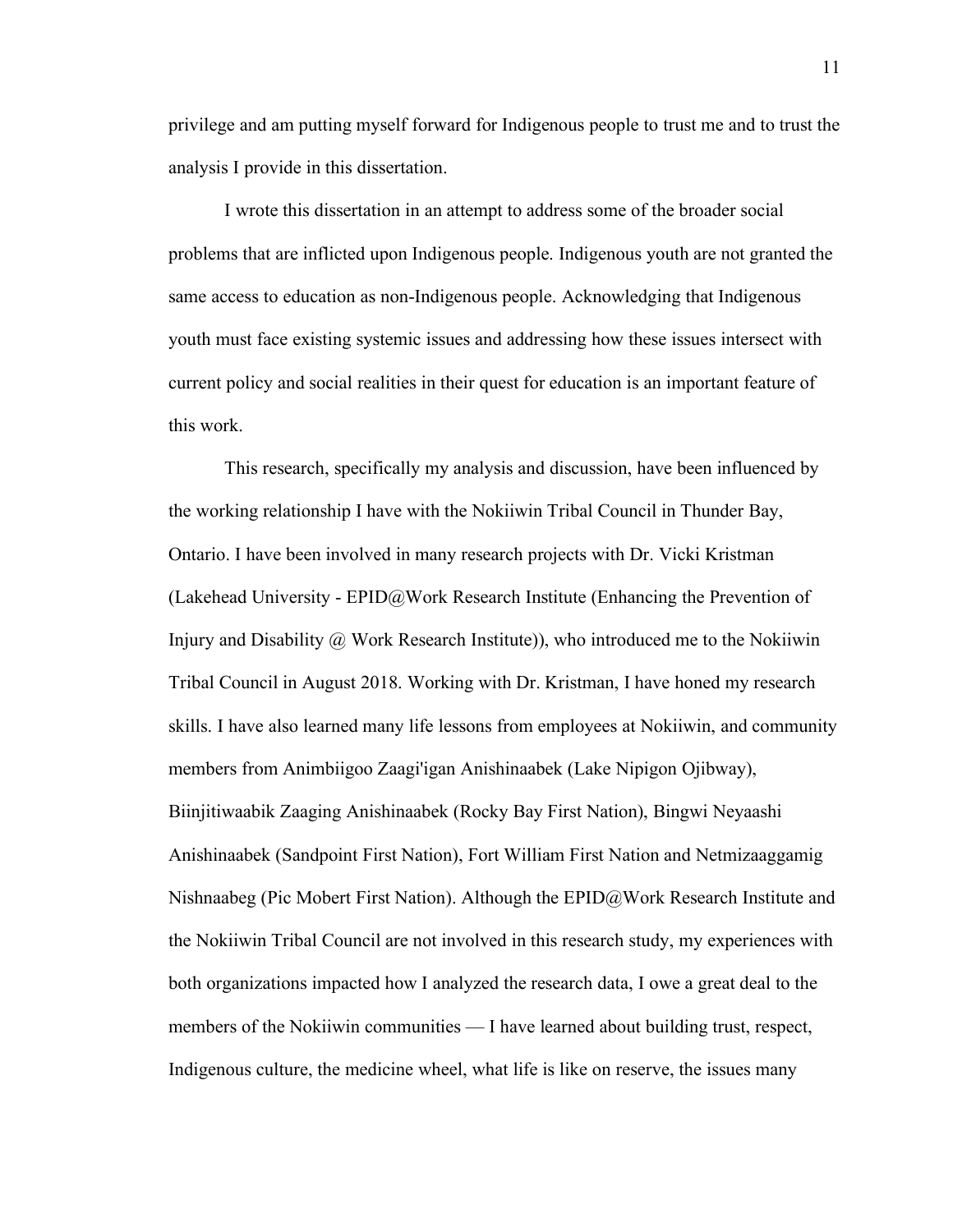Indigenous populations face as a result of government funding, lateral violence, the lack of emergency services available and education delivery on-reserve.

I know that I am considered a trustworthy ally to members of the Nokiiwin Tribal Council; as Boudreau Morris (2017) refers to this type of relationship, "'decolonizing solidarity' as a basis for settler and other peoples to work in solidarity with Indigenous peoples in the context of settler colonialism" (p. 457). I am a settler, working in solidarity with the Nokiiwin Tribal Council, to decolonize historical views of Indigenous people. Although the focus of my dissertation is on the Ontario education system, without a direct tie to an Indigenous organization involved in this research, I aim to speak with Indigenous people and other scholars (Fortier, 2017). The research I do with  $EPID@W$  ork and the Nokiiwin Tribal Council focuses on workplaces. The relationship that has developed is one that grew out of respect, trust and solidarity; I know that I am considered an ally to the Nokiiwin Tribal Council — I have been invited into community, have attended community gatherings, have sat around the sacred fire, and as a researcher, I have asked questions to Nokiiwin members about labour force participation, and bullying and lateral violence in the workplace. Audrey Gilbeau, the Executive Director of the Nokiiwin Tribal Council, Dr. Kristman and I also published work on the importance of including Indigenous workers in workplace mental health (O'Loughlin, Kristman & Gilbeau, 2021). Cumulatively, my experiences and life lessons learned impacted how I analyzed my research. Similar to scholars Korteweg and Root (2016), listening and learning from Nokiiwin members helped me "engage in an affective learning process attuned to difficult knowledge that improved our […] responsibilities to be more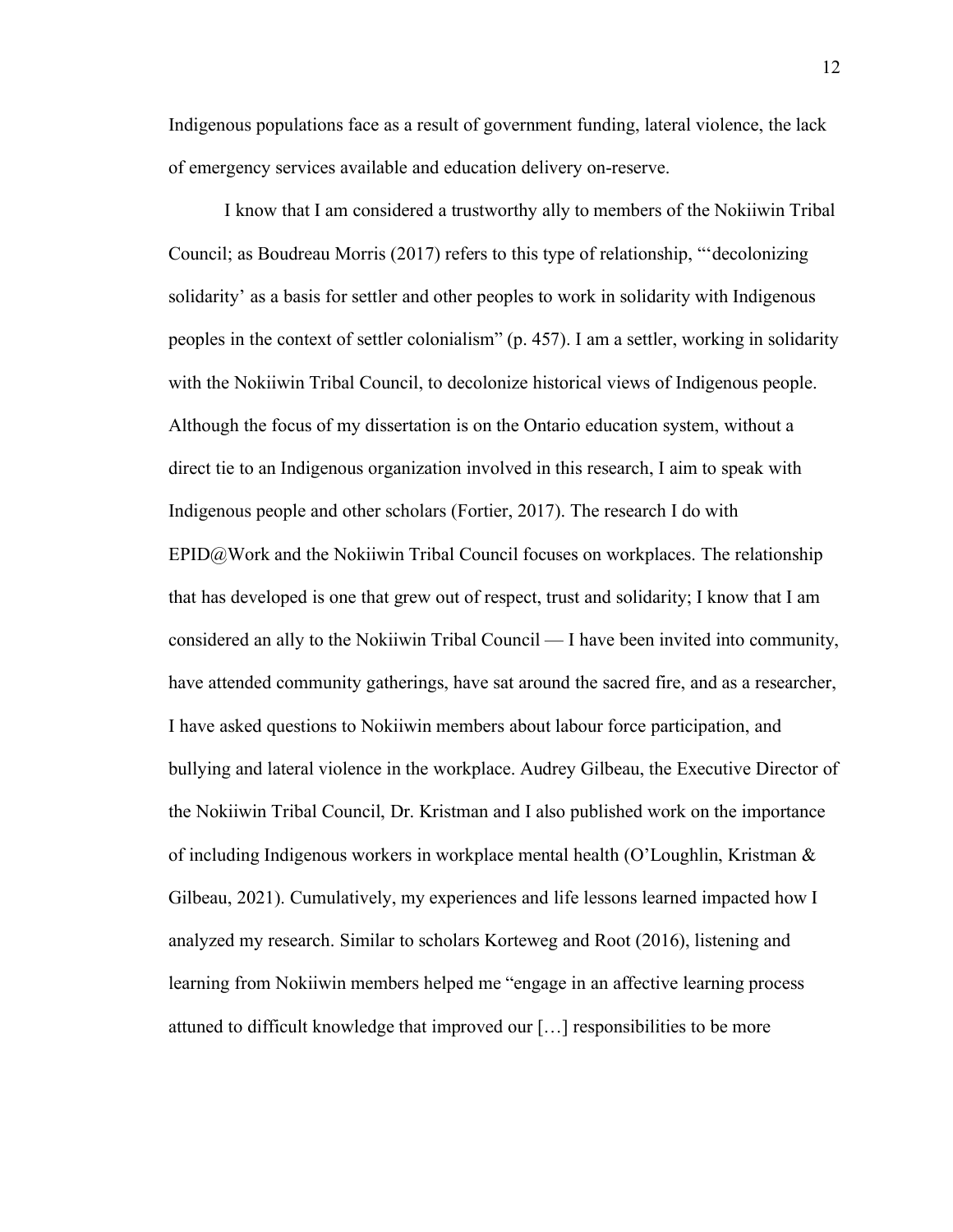accountable for ethical relationality with Indigenous peoples" (p. 180). I hope that my research 'speaks with Indigenous people' (Fortier, 2017).

# **Remaining Chapters of my Dissertation**

The remaining chapters of my dissertation are organized to give context to my research, reveal teacher data that answer my research questions and to provide context for future research. Chapter two contains a discussion of the legislative context for this dissertation, which is split into two sections. The first section focuses on the labyrinth of legislation and political issues Indigenous youth and their parents navigate to access education, between federal and provincial jurisdictions. The second section discusses the history and implementation of the anti-bullying framework under the Ontario *Education Act*.

Chapter three discusses the historical context of colonialism, the impact of residential schools and the effects of these on accessibility of equitable education for Indigenous youth. Chapter four provides a review of the literature on the bullying phenomenon and outlines the history of the development of the concept of 'bullying' starting from Dan Olweus' work in Norway. Much of the literature focuses on individual causes of bullying, rather than recognizing that the behaviour is influenced by larger systemic issues. In the literature review, I also introduce scholars who are more critical of the term bullying, such as Walton (2005a, 2005b, 2005c, 2011), McGregor (2008) and Winton and Tuters (2015). These scholars argue that an understanding of bullying requires in-depth recognition and analysis of underlying issues, such as racism, harassment, and violence; this argument contributes to the framework of analysis in my dissertation.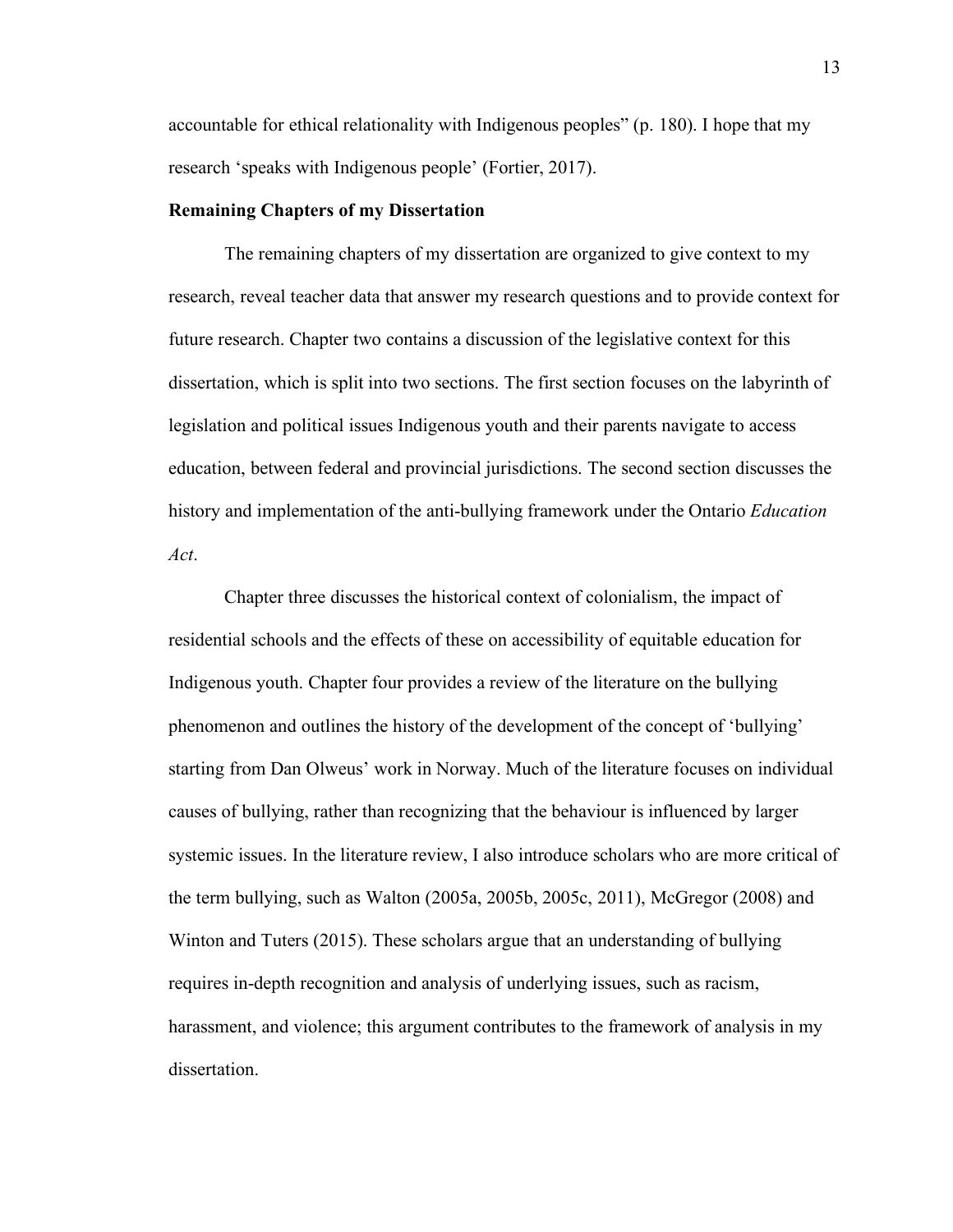Chapter five provides a discussion of the methodologies and methods I used for my research. I employed a qualitative approach and multi-grounded methodologies while conducting in-person interviews, telephone interviews and written responses as data collection methods for my research. In consultation with an Indigenous researcher, <sup>8</sup> I adopted some aspects of Albert Marshall's Two-Eyed Seeing approach during data analysis, acknowledging the importance of recognizing positive aspects of both Western and Indigenous perspectives. In this chapter, I also reflect on how working with the Nokiiwin Tribal Council in Thunder Bay impacted this research.

The resultant data from my research is discussed in chapters six and seven. Chapter six presents the broader context for understanding the approaches adopted by my participants when faced with incidents of bullying. It considers a variety of background data on my research participants, such as their childhood experiences of growing up with or without Indigenous peers. The chapter also presents the data from my research participants specifically concerning the TRC; how they understand the TRC's calls to action, and whether or not they believe these have been implemented in their school's curricula. In chapter seven, I discuss the responses of my research participants concerning their understanding of the bullying phenomenon, their understanding of the Ontario antibullying framework, and how the anti-bullying policies were implemented in their schools. This includes a discussion on exercises of discretion, as some teachers reported that they did not always follow all of the steps required under the anti-bullying framework.

<sup>&</sup>lt;sup>8</sup> The Indigenous researcher does not wish to be named in this research. Further details about the consultation process are in chapter five.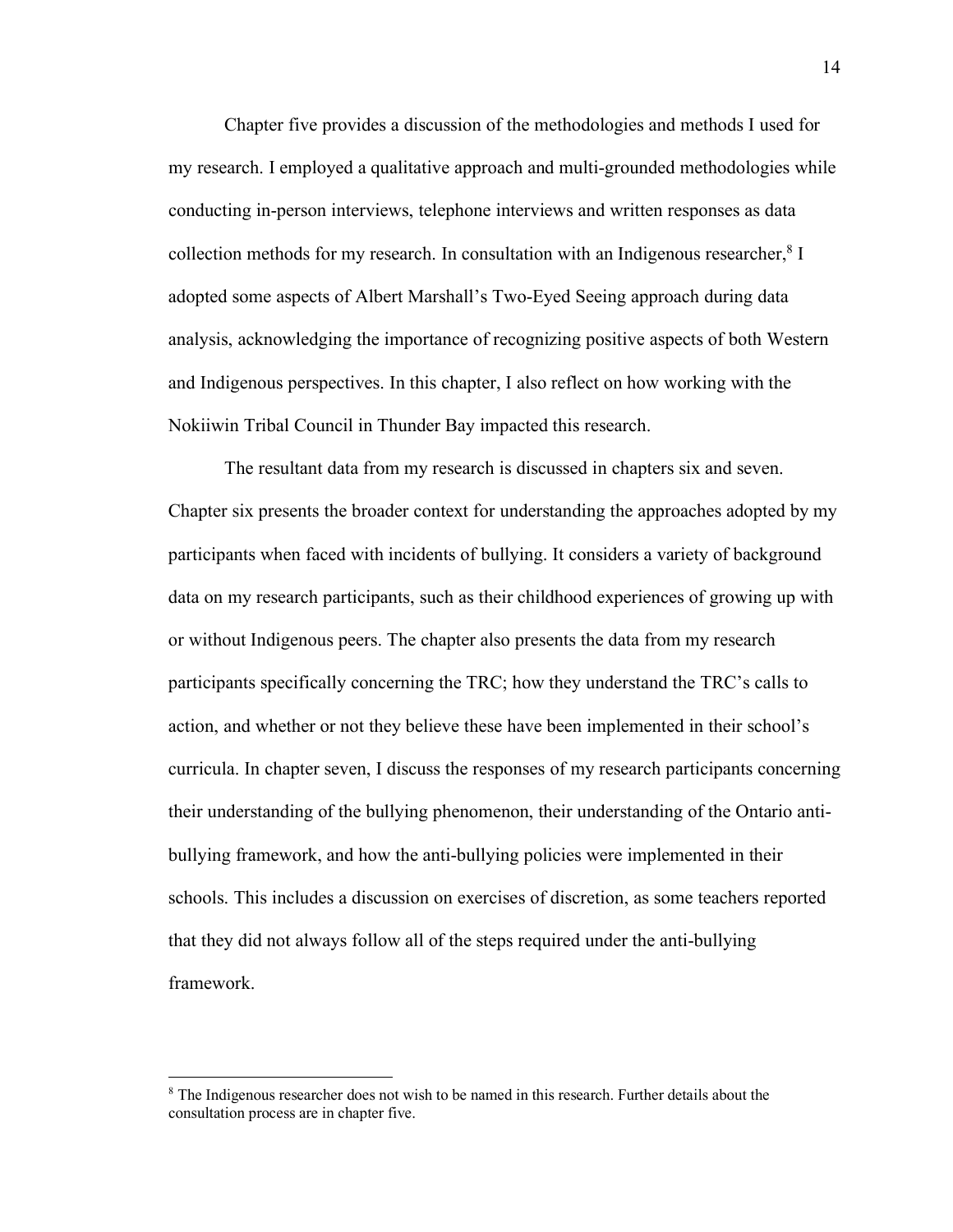Chapter eight then provides a discussion of my findings and how these findings fit within, and expand the scope of, the broader academic literature. Themes discussed will include: histories of formative years with or without Indigenous peers; differences among participants growing up in southern/northern Ontario; participant engagement with Indigenous history and culture; participant definitions of bullying; participant understanding of the Ontario anti-bullying framework; and use of teacher discretion in responding to bullying incidents. Finally, chapter nine concludes this dissertation by providing an overview of this study, how the Ontario anti-bullying framework connects to the TRC, its strengths, limitations and challenges of conducting this research, as well as offering areas of future research that may stem from this work.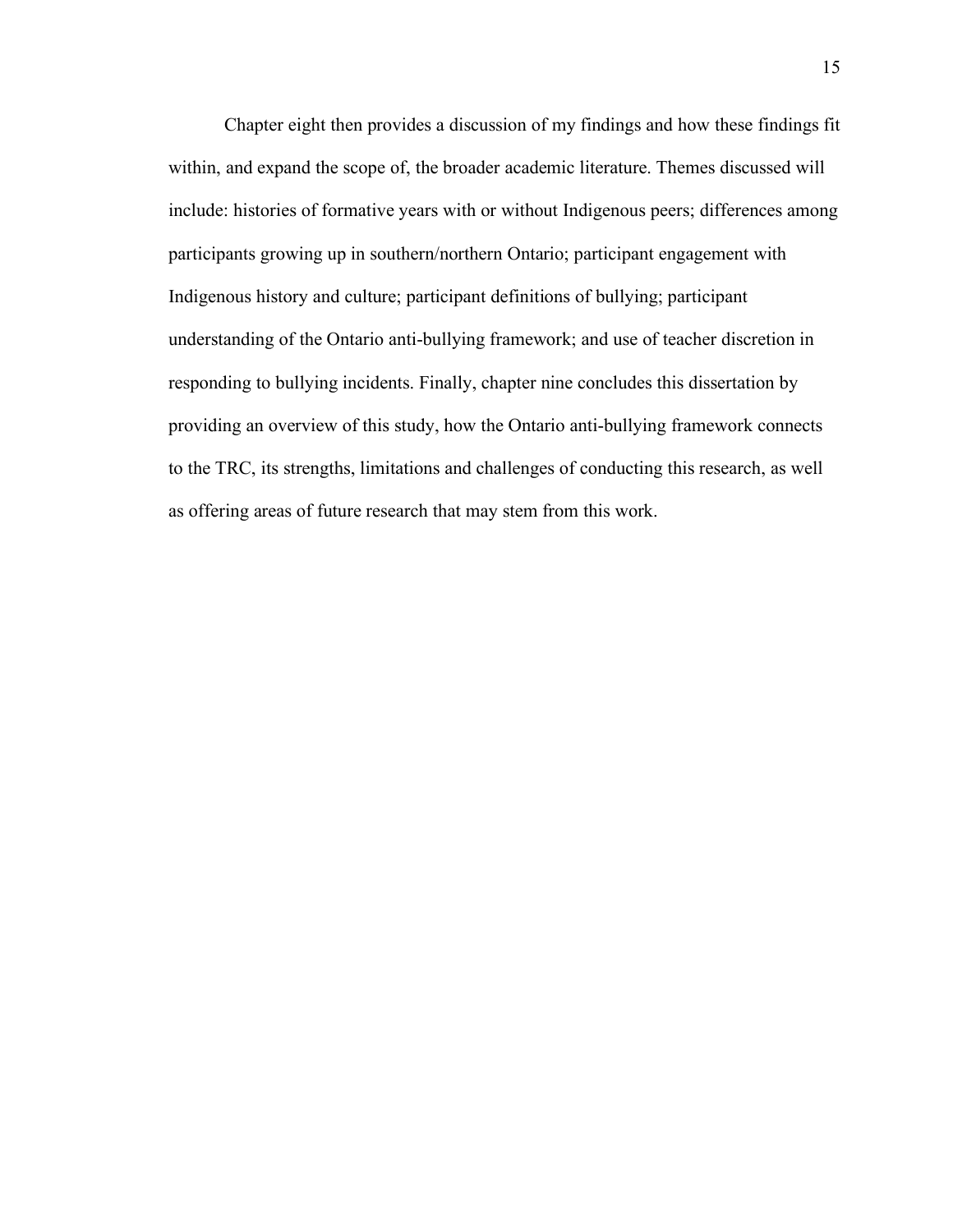#### **Chapter Two: The Legislative Context for this Study**

This chapter provides the legislative context for my dissertation. In the first section, I discuss the legislative framework for Indigenous education in Ontario, including differences between federal and provincial jurisdiction. The second section includes a discussion about the creation and implementation of the Ontario anti-bullying framework, including the 2012 amendments to Ontario's *Education Act* that introduced the current anti-bullying framework in the province's education system.

# **Section I: Indigenous Students and Ontario's** *Education Act*

#### *Provincial and Federal Jurisdiction*

Promoting educational equity for Indigenous people is complicated by the fact that they are stuck in "educational purgatory" (Wilson, 2007). Indigenous education is "bound and restricted by political fighting that leaves it underfunded, unregulated and unsupported" (Wilson, 2007, p. 248). In part, this is due to a jurisdictional overlap in Canada, leading to service and accountability gaps. Indigenous students' education is controlled under the *Indian Act*, while education services for all other students are regulated under provincial laws, such as the Ontario *Education Act*. The idea of ensuring equitable treatment for Indigenous youth in school based on a strategy of school safety, in addition to the compliance to the anti-bullying framework, is complicated by the fact that provincial education laws establish and regulate these protocols in school (i.e. board prevention and intervention plans), whereas federal education legislation does not (ISC, 2018a). While Indigenous-led education institutions must have their curricula inspected and approved by the Ontario Ministry of Education, they do not follow provincial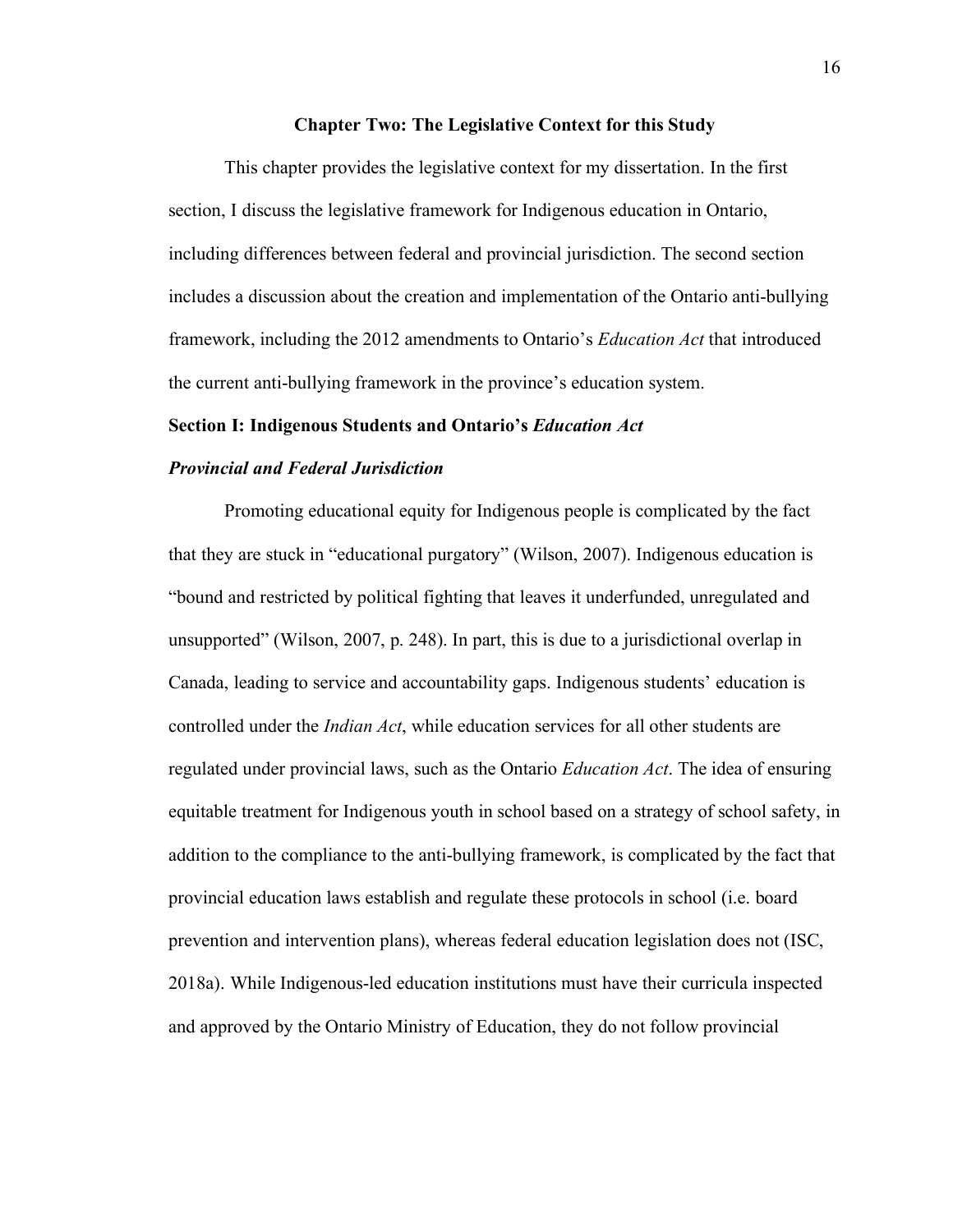education laws. These institutions may develop internal policies; however, these internal policies are not always publicly available.<sup>9</sup>

## *Funding Differences Between Provincial and Federal Schools*

Ontario recently adopted a new framework for funding Indigenous education. Since September 1, 2019, the Ontario Ministry of Education has been implementing a 'reciprocal education approach,' where Indigenous students who live on reserve may attend schools that are part of a school board or the students who are eligible to attend schools in a school board "may attend [Indigenous]-operated or federally-operated schools, subject to the school's admission policies" (OME, 2019c, para. 3). The funding for federally operated or band-operated schools is not equivalent to the funding for provincial schools (Drummond & Rosenbluth, 2013). Federally funded schools received "20 to 50 per cent lower than provincial education funding" (Drummond & Rosenbluth, 2013, p. 3).

The choice of where Indigenous youth attend high school depends on parents and family accepting the school the student will attend, band funding and the distance the school is away from home (ISC, 2018a). Families who send their children to high school off-reserve need to apply for enrollment, regardless of which system they want to be part of (ISC, 2018a). In Ontario, there are tripartite education agreements between Indigenous bands, the Ontario Ministry of Education and Indigenous Services Canada establishing that students fall under provincial legislation when they attend a provincial Public or Catholic school off reserve (ISC, 2018b). These agreements are created acknowledging that an Indigenous student will attend an off-reserve secondary school that is regulated by

<sup>&</sup>lt;sup>9</sup> At the time of writing this chapter, the policies were not posted online, and e-mailed requests were not responded to.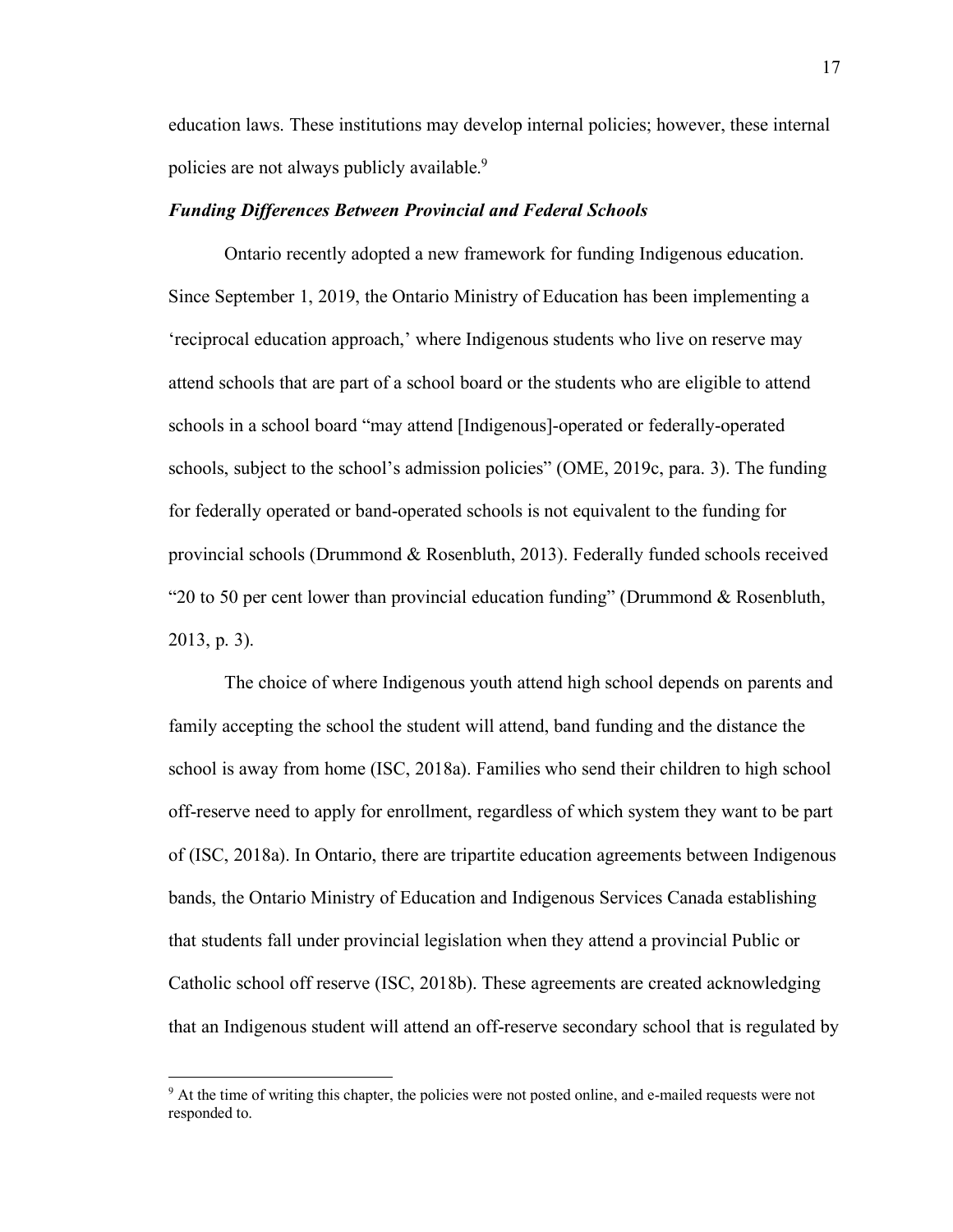Ontario's *Education Act*. The student's band will pay the provincial school a tuition fee. To be eligible, the student must live on a reserve as defined under the *Indian Act* (Canada) (*Plan for Care and Opportunity Act (Budget Measures)*, 2018 S.O. 2018, c.8 - Bill 31; *Education Act*, 2019). Under the *Education Act*, an Indigenous student should be afforded the same quality education as non-Indigenous students. At a minimum, Indigenous students who attend Public or Catholic schools under the *Education Act* are eligible to receive the same services as other students who are not regulated by the *Indian Act*. They may receive further services if their home "entity" (i.e. the band of which the student is a member) enters into an agreement with the school board to pay for the additional services.

#### *School Boards - Ontario First Nation, Métis and Inuit Education Policy Framework*

Many Indigenous leaders have advocated that Indigenous youth should have access to the same resources as students enrolled in Public and Catholic education boards while maintaining cultural differences and languages (Battiste, 2013; Friedland  $\&$ Napoleon, 2015; Wilson, 2007). To provide a potential answer to this, the Ontario government created the Ontario First Nation, Métis, and Inuit Education Policy Framework (OME, 2007). In 2007, the Ontario Ministry of Education,

identified [Indigenous] education as one of its key priorities, with a focus on meeting two primary challenges by 2016 – to improve achievement among First Nations, Métis and Inuit students and to close the gap between [Indigenous] and non-[Indigenous] students in the areas of literacy and numeracy, retention of students in school, graduation rates, and advancement to postsecondary studies. (p.

5)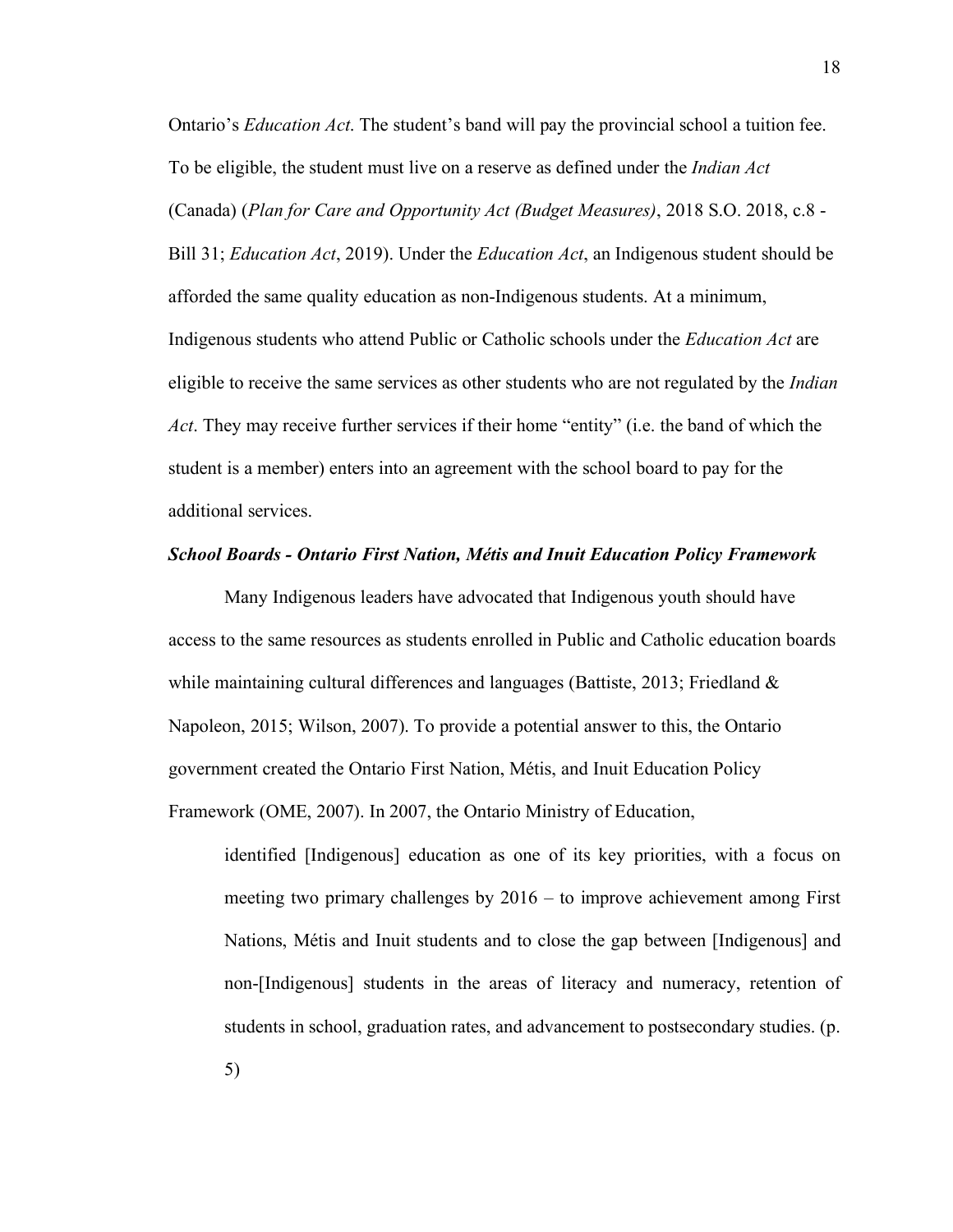This framework has been implemented in the public and Catholic school boards, "to improve the academic achievement of the estimated 50,312 [Indigenous] students who attend provincially funded elementary and secondary schools in Ontario" (OME, 2007, p. 5). The overriding barriers to reaching the Ontario Ministry of Education's goals were a lack of awareness and understanding among teachers and schools of Indigenous learning styles, cultures, histories and perspectives (OME, 2007).

In policy, the Ontario Ministry of Education now mandates inclusion of First Nation, Métis and Inuit culture in the education curriculum. For example, rather than offering only traditional English courses studying European and British authors such as Shakespeare, there are courses that focus on Indigenous-Canadian authors (Brean, 2017; People for Education, 2017). There are also courses which focus on land-based education, an alternative learning classroom (Scully, 2012). Although there have been Ontario First Nation, Métis, and Inuit Education Policy Framework reports published in 2009, 2013 and 2018 crediting the Ontario Ministry of Education with its efforts in understanding Indigenous culture and how it can be incorporated into the education system, there is still not a full recognition that Indigenous communities may adopt a different educational framework from the Western perspective.

One of the most important factors in ensuring Indigenous students' equitable access to education within this context of complex jurisdictional issues, historical discrimination, socio-economic and geographic barriers is the requirement to keep Indigenous students safe while they are attending school. This leads to the consideration of Ontario's anti-bullying framework, which will be outlined below.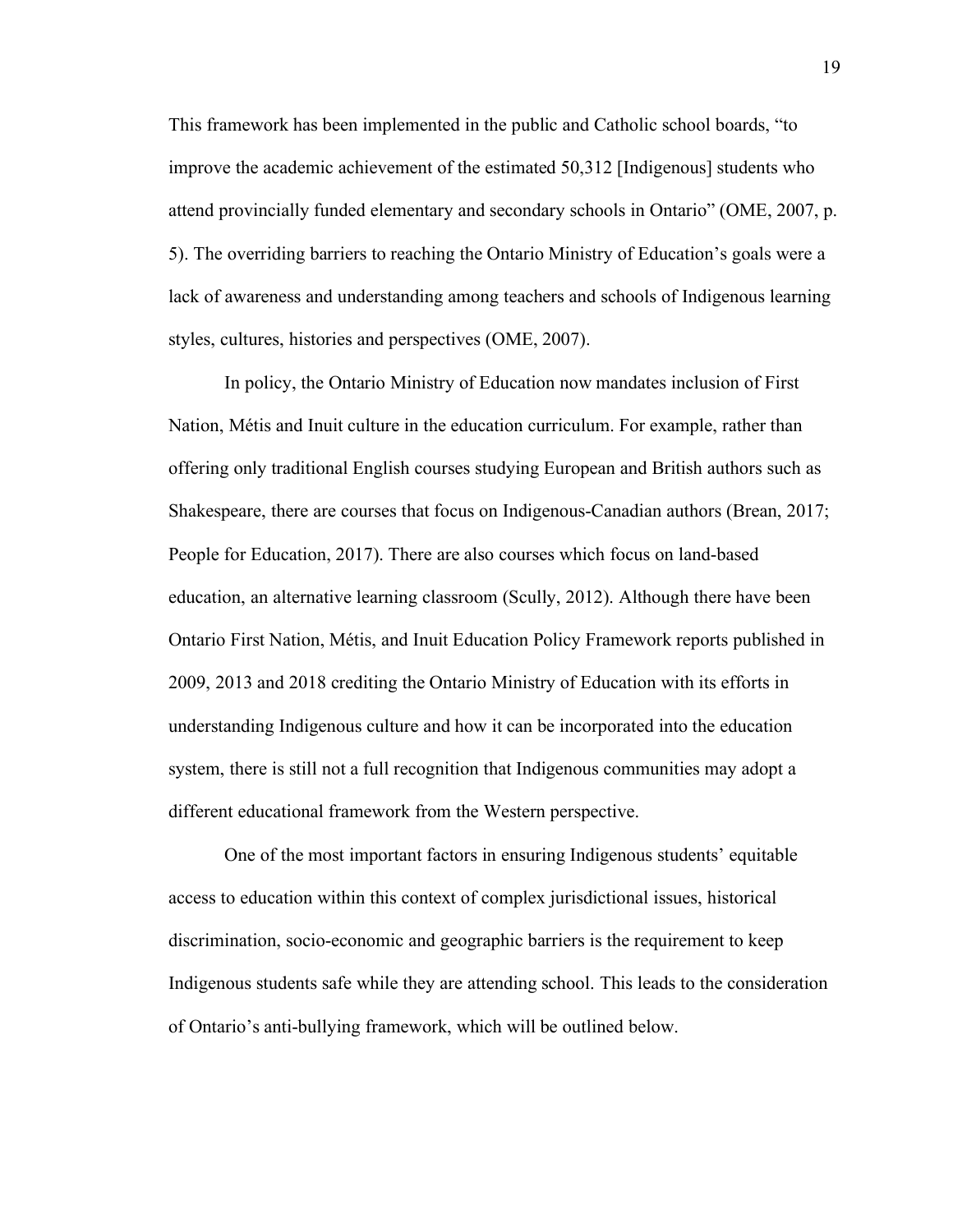#### **Section II: Ontario's Anti-Bullying Framework**

## *Creation and Implementation of Ontario's Anti-Bullying Framework*

Ontario's anti-bullying framework is part of a larger legislative strategy to curb the problem of violence in schools. The first stage in the creation of the modern legal framework to combat violence in Ontario schools was the introduction of then Premier Harris' Conservative Government's *Safe Schools Act, 2000, An act to increase respect and responsibility, to set standards for safe learning and safe teaching in schools and to amend the Teaching Profession Ac*t (hereinafter referred to as the *Safe Schools Act,* 2000), which governed the behaviour of all persons in school (301(1)). The *Safe Schools Act*, 2000 amended the Ontario *Education Act* such that 'mandatory suspension of a pupil' became a consequence for certain negative behaviours (s. 3, *Safe Schools Act, 2000*). The newly introduced section 306(1) of the *Education Act* stated that:

It is mandatory that a pupil be suspended from his or her school and from engaging in all school-related activities if the pupil commits any of the following infractions while he or she is at school or is engaged in a school-related activity:

- 1. Uttering a threat to inflict serious bodily harm on another person.
- 2. Possessing alcohol or illegal drugs.
- 3. Being under the influence of alcohol.
- 4. Swearing at a teacher or at another person in a position of authority.
- 5. Committing an act of vandalism that causes extensive damage to school property at the pupil's school or to property located on the premises of the pupil's school.
- 6. Engaging in another activity that, under a policy of the board, is one for which a suspension is mandatory. (*Safe Schools Act*, 2000)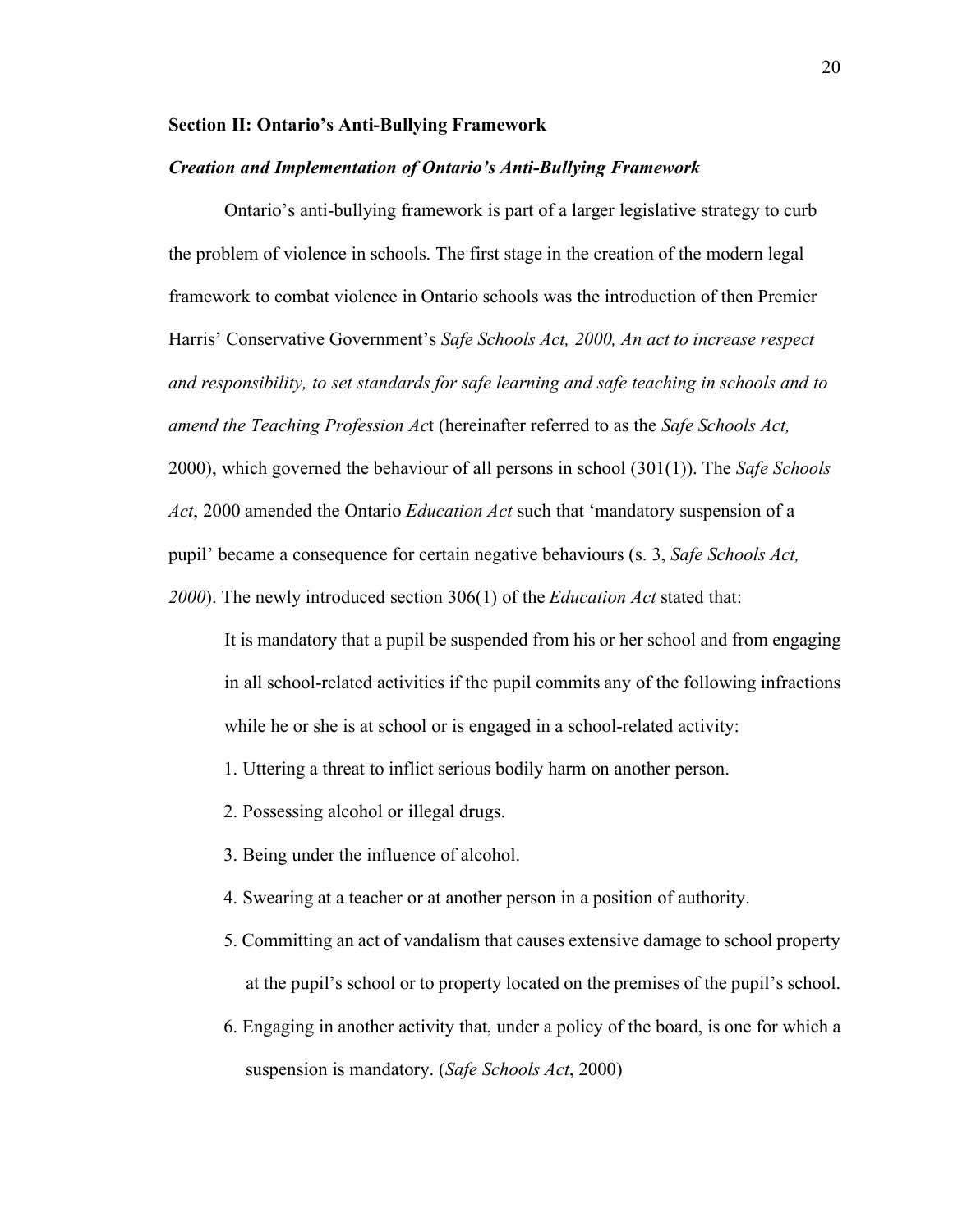There was a general clause that provided school principals with the ability to determine the length of a suspension. Section 306(9), dealing with 'Factors Affecting Duration of Suspension' stated, "the principal shall consider the pupil's history and such other factors as may be prescribed by regulation and the principal may consider such other matters as he or she considers appropriate" (*Safe Schools Act*, 2000). The language introduced to the *Education Act* through the *Safe Schools Act*, 2000, allowed school principals the authority, in consultation with other educational personnel, to decide whether standard suspensions and expulsions were necessary in the circumstances. As such, the *Safe Schools Act*, 2000, provided school boards with power to allow their principals to impose disciplinary actions in school (*Safe Schools Act*, 2000; Bhattacharjee, 2003). Any pupil, parent, guardian of pupils and others who may be present in schools under the jurisdiction of the respective school board was required to be aware of this policy (*Safe Schools Act*, 2000, s.301.(3)).

Under the Dalton McGuinty Government, the Ontario *Education Act* was further amended by the *Accepting Schools Act, an Act to amend the Education Act with respect to bullying and others matters*, on September 1, 2012 (hereinafter referred to as the *Accepting Schools Act*). This legislation further amended the *Education Act*, by, among other measures, adding bullying to the list of issues that provide suspension as a disciplinary response. The legislation was developed with the guidance and advice provided by the Promoting Relationships and Eliminating Violence Network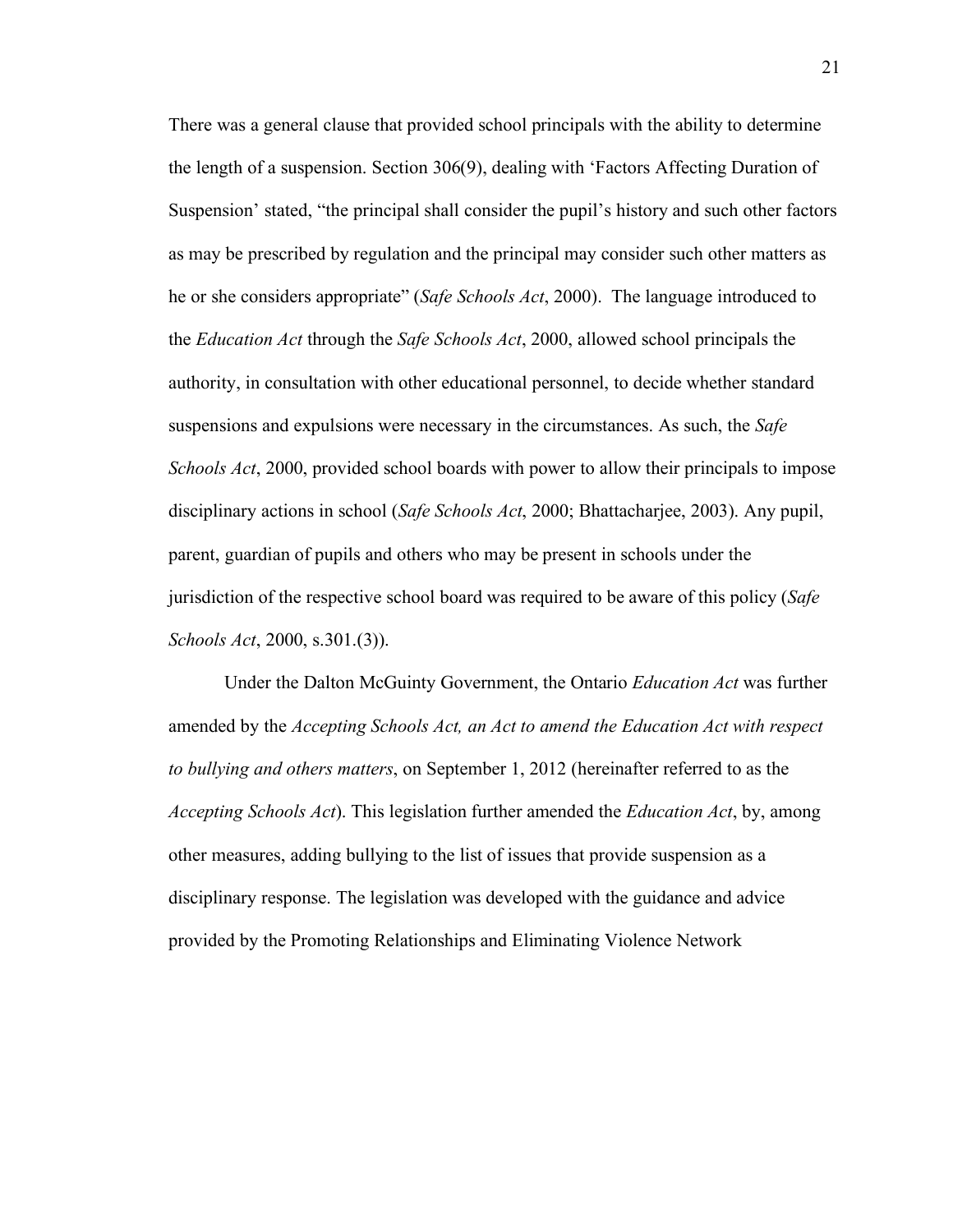$(PrevNET)^{10}$  and the Accepting Schools Expert Panel.<sup>11</sup> Part of the reasoning for the amendment to include negative behaviour defined as bullying in the disciplinary framework of the *Act* stemmed from the publicized suicides of two Ontario youths: 15 year old Jamie Hubley and 11 year old Mitchell Wilson (Howlett, 2011), both of whom were mentioned in the Ontario Legislature when the anti-bullying legislation was debated.12 The addition of the label 'bullying' to the legislation was not critically evaluated and not considered problematic. The debates indicate that the term "bullying behaviour" was accepted as if there was a generalized understanding of what bullying meant and the type(s) of behaviour(s) associated with the term. However, I argue that the

<sup>&</sup>lt;sup>10</sup> PrevNET is led by Scientific Director Dr. Wendy Craig of Queen's University. There is a multitude of Canadian research scientists, graduate students and other academics involved in the institute (PrevNET, 2019).

<sup>&</sup>lt;sup>11</sup> The development of the Accepting Schools Expert Panel was discussed in the following Ontario Legislature debates: Broten, L.C. (Hon.). (2011, Dec. 1). "Anti-Bullying Initiatives." Ontario. Ontario Legislature. *Hansard*, 40<sup>th</sup> Parliament, 1<sup>st</sup> session; Broten, L.C. (Hon.). (2011, Dec. 7). "*Accepting Schools Act*, 2011." Ontario. Ontario Legislature. *Hansard*, 40<sup>th</sup> Parliament, 1<sup>st</sup> session; Broten, L.C. (Hon.). (2012, March 26). "*Accepting Schools Act*, 2012." Ontario. Ontario Legislature. *Hansard*, 40<sup>th</sup> Parliament, 1<sup>st</sup> session; MacCharles, T. (2012, April 4). "*Accepting Schools Act*, 2012." Ontario. Ontario Legislature. Hansard, 40<sup>th</sup> Parliament, 1<sup>st</sup> session; Broten, L.C. (Hon.). (2012, May 16). "Anti-Bullying Initiatives." Ontario. Ontario Legislature. *Hansard*, 40<sup>th</sup> Parliament, 1<sup>st</sup> session; and Broten, L.C. (Hon.). (2012, June 4). "*Accepting Schools Act*, 2012." Ontario. Ontario Legislature. *Hansard*, 40<sup>th</sup> Parliament, 1<sup>st</sup> session. The Accepting Schools Expert Panel Co-Chairs were introduced to the Legislature during the following Ontario Legislature debate: Broten, L.C. (Hon.). (2012, June 14). "Anti-Bullying Initiatives." Ontario. Ontario Legislature. *Hansard*, 40<sup>th</sup> Parliament, 1<sup>st</sup> session. The Accepting Schools Expert Panel was established in June 2012. It had 22 members during its existence who were from various forms of employment, such as teachers, researchers, medical professionals, superintendents and social workers. The expert panel met quarterly for 4 years (to June 2016). Their mandate was "to inspire the culture change needed to support safe and accepting schools initiatives; advise the Ministry of Education on evidence-informed resources and practices that support building and sustaining a positive school climate in all Ontario schools; and advise on the best ways to share this knowledge" (Ferguson & Gordon, 2016, p.4). <sup>12</sup> Mitchell Wilson was discussed in the following Ontario Legislature debates: Dickson, J. (2012, Feb. 28). "Anti-Bullying Campaigns." Ontario. Ontario Legislature. *Hansard*, 40<sup>th</sup> Parliament, 1<sup>st</sup> session.; MacLeod, L. (2012, Mar. 26). "*Accepting Schools Act*, 2012." Ontario. Ontario Legislature. *Hansard,* 40th Parliament, 1st session; McKenna, J. (2012, April 25). "*Accepting Schools Act*, 2012." Ontario. Ontario Legislature. *Hansard*, 40<sup>th</sup> Parliament, 1<sup>st</sup> session. Jamie Hubley was mentioned in the following Ontario Legislature debates: MacLeod, L. (2011, Nov. 23). "Jamie Hubley." Ontario. Ontario Legislature. *Hansard*, 40<sup>th</sup> Parliament, 1<sup>st</sup> session; MacLaren, J. (2011, Dec. 7). "Mental Health Services." Ontario. Ontario Legislature. *Hansard*, 40<sup>th</sup> Parliament, 1<sup>st</sup> session; MacLeod, L. (2012, March 26). "*Accepting Schools Act*,

<sup>2012.&</sup>quot; Ontario. Ontario Legislature. *Hansard*, 40<sup>th</sup> Parliament, 1<sup>st</sup> session; Tobin, S. (2012, Apr. 17). "*Accepting Schools Act*, 2012." Ontario. Ontario Legislature. *Hansard*, 40th Parliament, 1st session. Jamie Hubley is also mentioned in Ontario Legislature debates up to April 10, 2019 (see MacLeod, L. (2019, Apr. 10). "Anti-Bullying Initiatives." Ontario. Ontario Legislature. *Hansard*, 42<sup>nd</sup> Parliament, 1<sup>st</sup> session).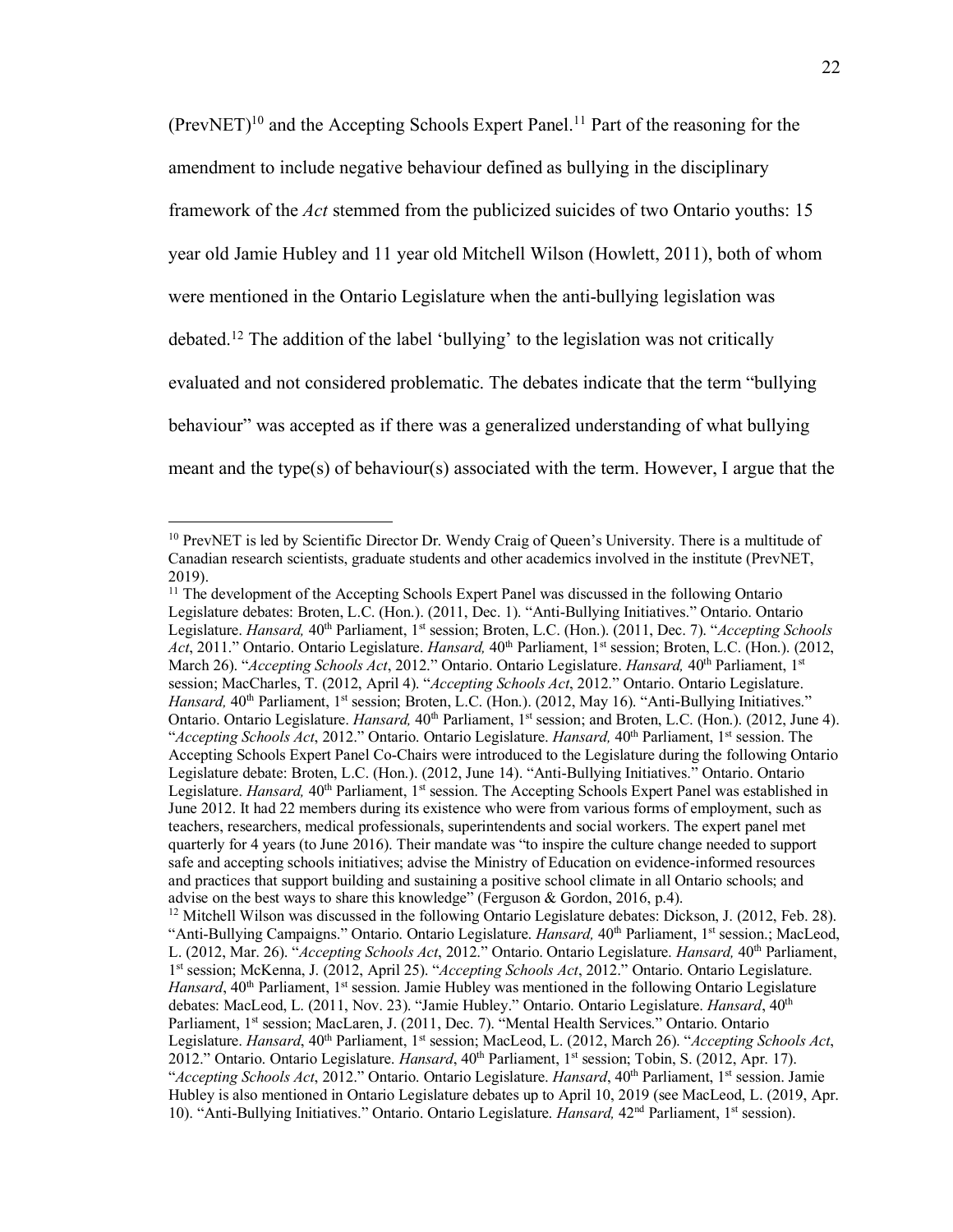term bullying obfuscates behaviour such as discrimination (including racism), violence and harassment. Hubley and Wilson experienced these behaviours, yet they were labelled as bullying.

Jamie Hubley was the only openly gay student in the high schools he attended (Howlett, 2011). He was also a figure skater. Other teenagers had harassed Hubley constantly since Grade 7. It was reported that "teens tried to stuff batteries down his throat on the school bus because he was a figure skater" (Burke, 2011, para. 3). Hubley left a suicide note on his online blog, "I don't want my parents to think this is their fault, either. I love my mom and dad. It's just too hard. I don't want to wait three more years, this hurts too much" (Burke, 2011, para. 10). The actions the boys took against Hubley were viewed as bullying, not harassment or physical assault.

Mitchell Wilson was diagnosed with muscular dystrophy at age 9 (Howlett, 2011). In November 2010, he was mugged by an older boy in his school. He was 10 years old. The child who physically assaulted Wilson was arrested, charged with assault and removed from their school (Nurwisah, 2011). The harassment, however, did not end; older boys who were friends with the guilty child followed Wilson home daily, taunting him and blaming him for their friend's fate (Nurwisah, 2011). Wilson feared for his life, anxiety was present, and his muscle strength deteriorated. On September 6, 2011, Mitchell Wilson was found with a plastic bag tied around his head (Nurwisah, 2011). The acts of harassment by the older boys appeared to go unnoticed by authorities; Premier McGuinty stated that the Ontario government was 'stepping it up';

We [the Ontario government] are determined to take the next step to ensure that in our schools we send a very clear, strong and direct message: we will not tolerate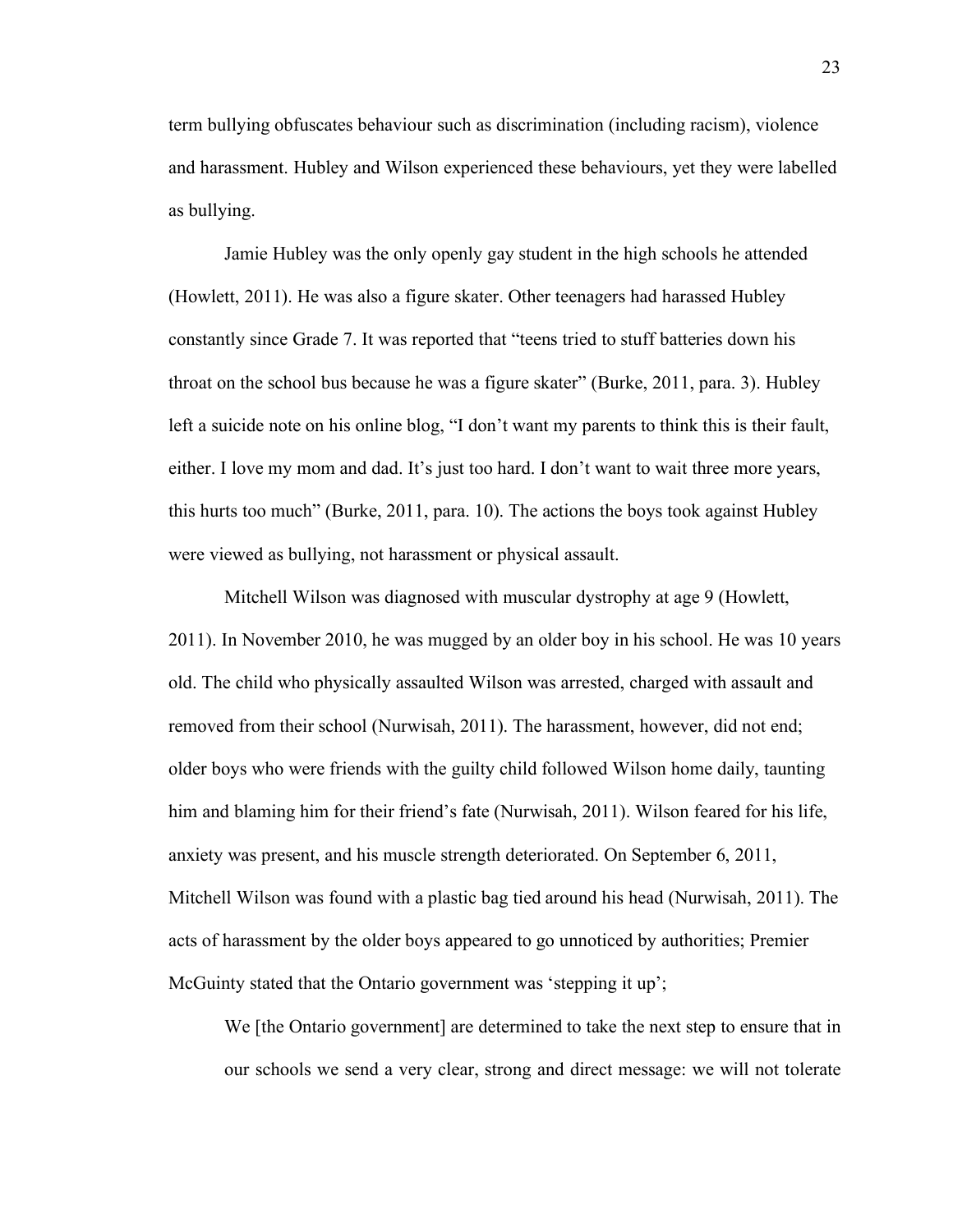bullying of any kind, at any time, for any reason. (The Canadian Press, 2011, para. 11)

Premier McGuinty hoped the anti-bullying framework would prevent further tragedies and make schools safer for all youth (The Canadian Press, 2011).

The *Accepting Schools Act* (Bill 13) received royal assent on June 19, 2012, coming into effect on September 1, 2012 (Legislative Assembly of Ontario, 2012). The *Accepting Schools Act* amended Ontario's *Education Act* with respect to bullying and other matters. It also amended section 1(1) of the *Education Act* to include a definition of bullying. The definition of 'bullying' introduced through the legislation is broad and ambiguous. The *Accepting Schools Act* defined bullying as,

aggressive and typically repeated behaviour by a pupil where,

- (a) the behaviour is intended by the pupil to have the effect of, or the pupil ought to know that the behaviour would be likely to have the effect of,
	- i. causing harm, fear or distress to another individual, including physical, psychological, social or academic harm, harm to the individual's reputation or harm to the individual's property, or
	- ii. creating a negative environment at a school for another individual, and
- (b) the behaviour occurs in a context where there is a real or perceived power imbalance between the pupil and the individual based on factors such as size, strength, age, intelligence, peer group power, economic status, social status, religion, ethnic origin, sexual orientation, family circumstances, gender, gender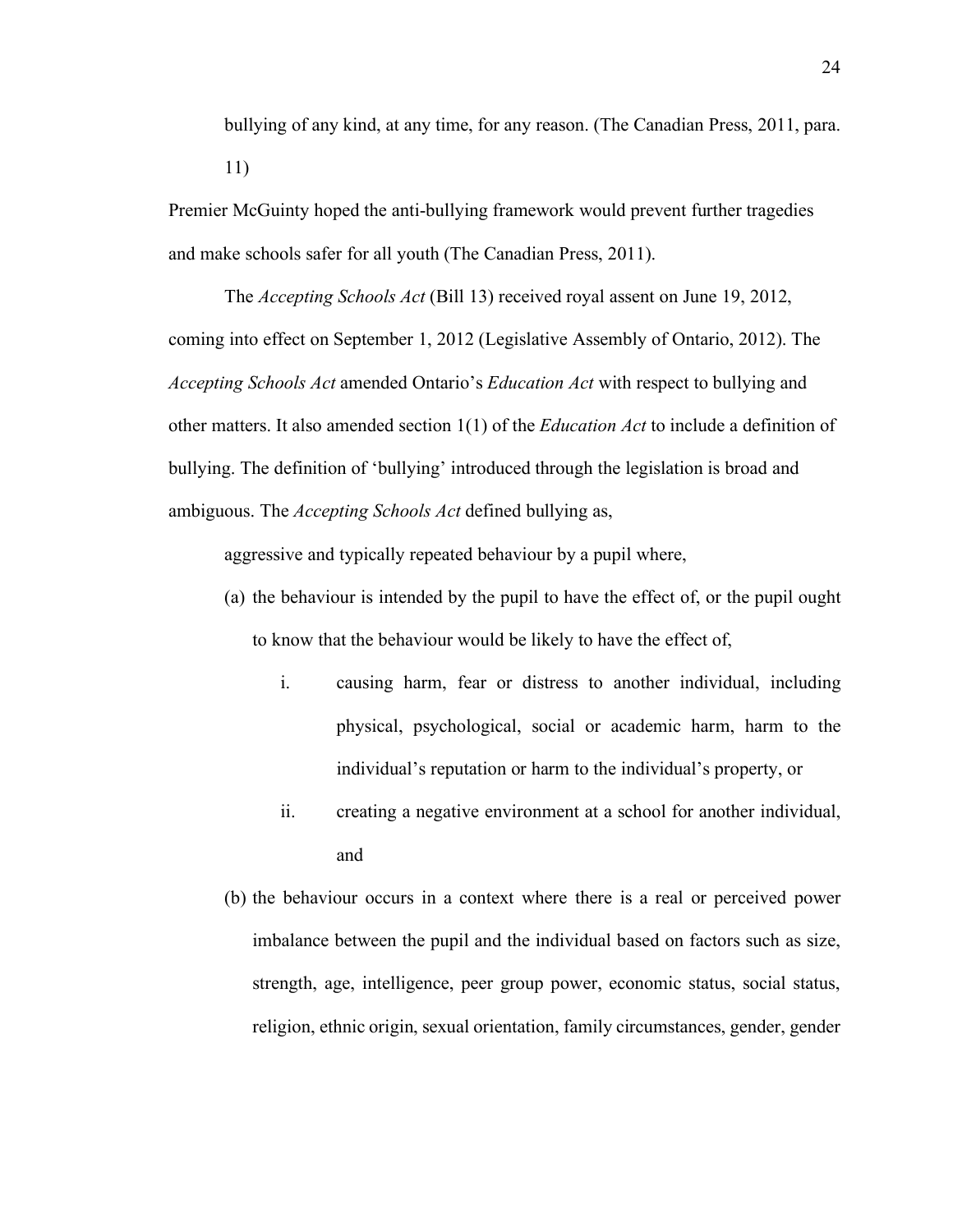identity, gender expression, race, disability or the receipt of special education; ("intimidation"). (*Education Act*, 2019, 1[1.1])

Since this *Act* was implemented, schools have had the authority to discipline students for behaviour labelled as bullying. The personnel who provide the evidence to discipline students are educators, who bring issues to the school principal, who then informs parents and, if warranted, the police.

Cyber-bullying is also part of the anti-bullying framework, defined as bullying via social media websites, text messages, and other online media where bullies can intensify their negative actions in front of a globalized audience (s.1.0.0.2, *Accepting Schools Act*, 2012). Both behaviours recognized as bullying and cyber-bullying affect a student's ability to learn in school (Cassidy et al., 2009). The installation of the anti-bullying framework also means that activities defined under the bullying umbrella which happen outside of school time or off school property, but impact the larger student body, can be brought to the attention of the principal. The principal must then decide what the best approach is to handle the issue(s) brought forward.

When the *Accepting Schools Act* was debated, it was noted that parents and students "have a responsibility to work together […] to make sure that our children are celebrated for their differences and not bullied because of them" (Legislative Assembly of Ontario, 2011, para. 6). It was also stated that parents and students must feel comfortable in knowing that the school environment is free from harassment, violence, intolerance and intimidation (Legislative Assembly of Ontario, 2011). The broad scope of behaviour included in the legislative definition of bullying provided education officials with greater authority to deal with these types of behaviours, potentially preventing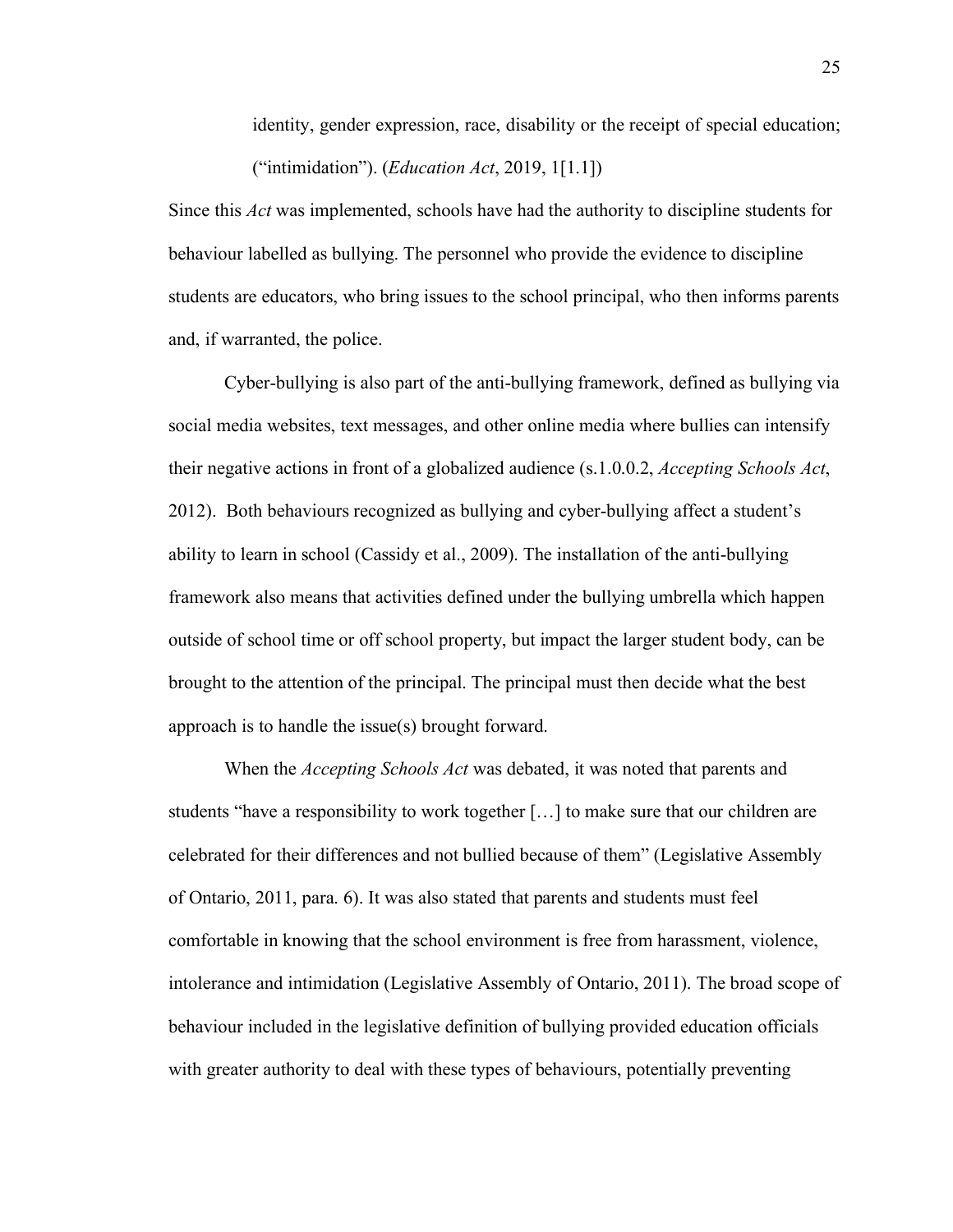negative behaviour. At first glance, the amendments introduced through the *Accepting Schools Act*, 2012, appear to be beneficial with respect to safety at school. However, there is concern that the framework allows educators, particularly teachers, a great deal of discretion in determining when to treat behaviour as "bullying" in order to trigger the protocols under the framework. These concerns will be discussed in the next chapter.

The *Accepting Schools Act* imposed a requirement on school boards to implement bullying prevention and intervention plans (*Education Act*, 2012, s.303.3(1)). The content of the plan is to "address any matter specified in the policies or guidelines made under clause  $301(7.1)(i)$ " (s.  $303(2)$ ). Section  $301(7.1)$  states,

The Minister shall establish policies and guidelines with respect to bullying prevention and intervention in schools, which must include policies and guidelines respecting,

(a) training for all teachers and other staff;

(b) resources to support pupils who have been bullied;

(c) strategies to support pupils who witness incidents of bullying;

(d) resources to support pupils who have engaged in bullying;

(e) procedures that allow pupils to report incidents of bullying safely and in a way that minimizes the possibility of reprisal;

(f) procedures that allow parents and guardians and other persons to report incidents of bullying;

(g) the use of disciplinary measures within the framework described in clause (6) (a) in response to bullying;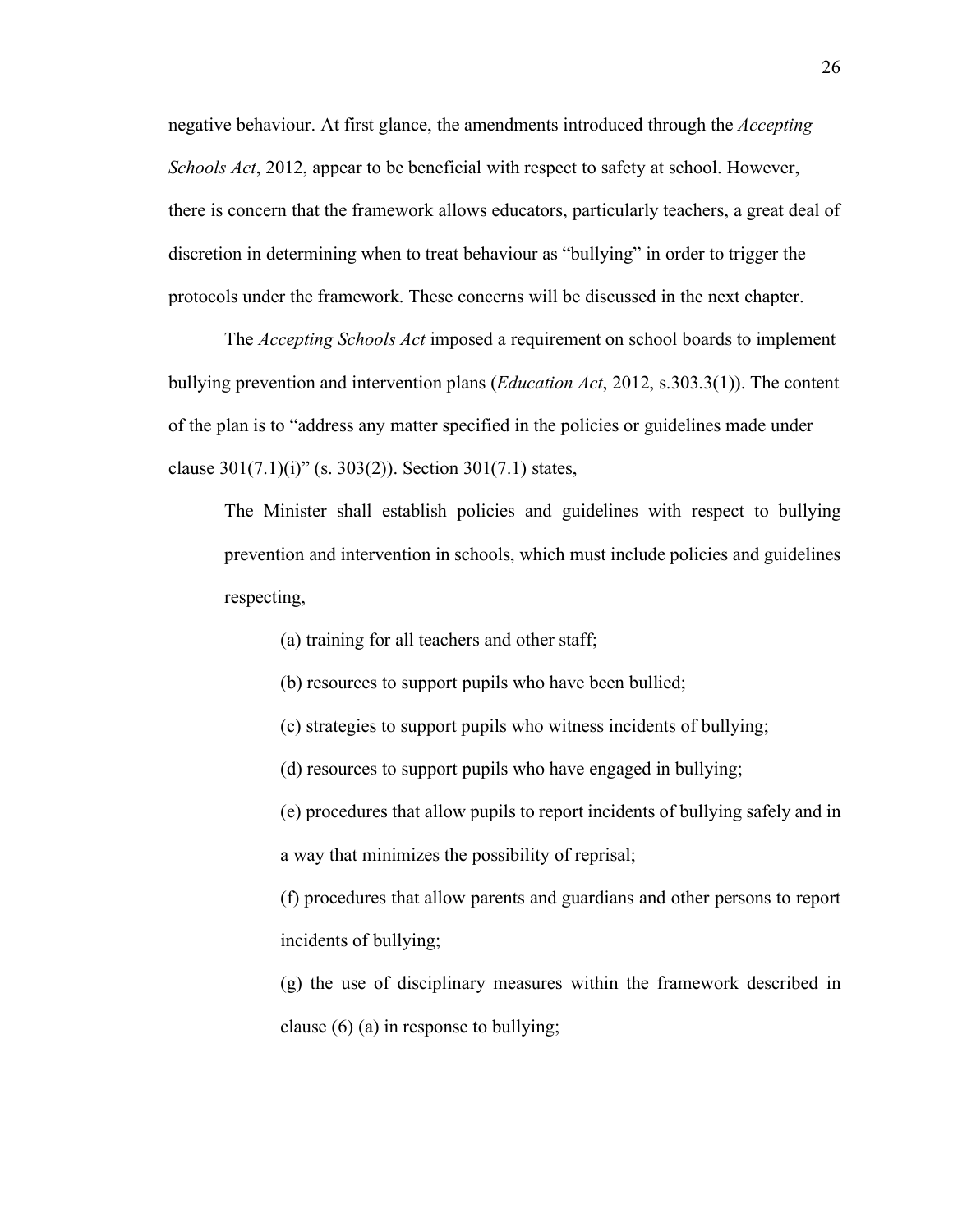(h) procedures for responding appropriately and in a timely manner to bullying;

(i) matters to be addressed in bullying prevention and intervention plans established by boards under section 303.3. 2012, c. 5, s. 10 (4).

Using the *Accepting Schools Act* amendments as a starting point to reflect on behaviour classified as bullying, the Ontario Ministry of Education published, *Working Draft: Safe and Accepting Schools Model Bullying Prevention and Intervention Plan* (OME, 2013a). The document outlines what is required to meet Ontario Ministry of Education anti-bullying standards. Each board under the Ontario Ministry of Education must consult and seek input from students, teachers, other staff, parents, guardians and anyone who has a vested interest in the wellbeing of the school climate and culture. There is a difference to be noted in the climate and culture of the school. School culture refers not just to the student body, policies or mission statements, it necessarily includes and reflects the way that teachers and other educational personnel interact and work together, and how they cooperate with each other with respect to their own values, beliefs and assumptions (Hoy, 1990; Kutsyurba et al., 2015). It also refers to the behaviours that contribute to the social and psychological environment of the school. By contrast, school climate refers to perceptions of the school environment; this includes patterns of students', parents' and school personnel's reported experiences of school life, which reflect norms, goals, values, interpersonal relationships, teaching and learning practices and organizational structures (Kutsyurba et al., 2015). Based on the amendments to the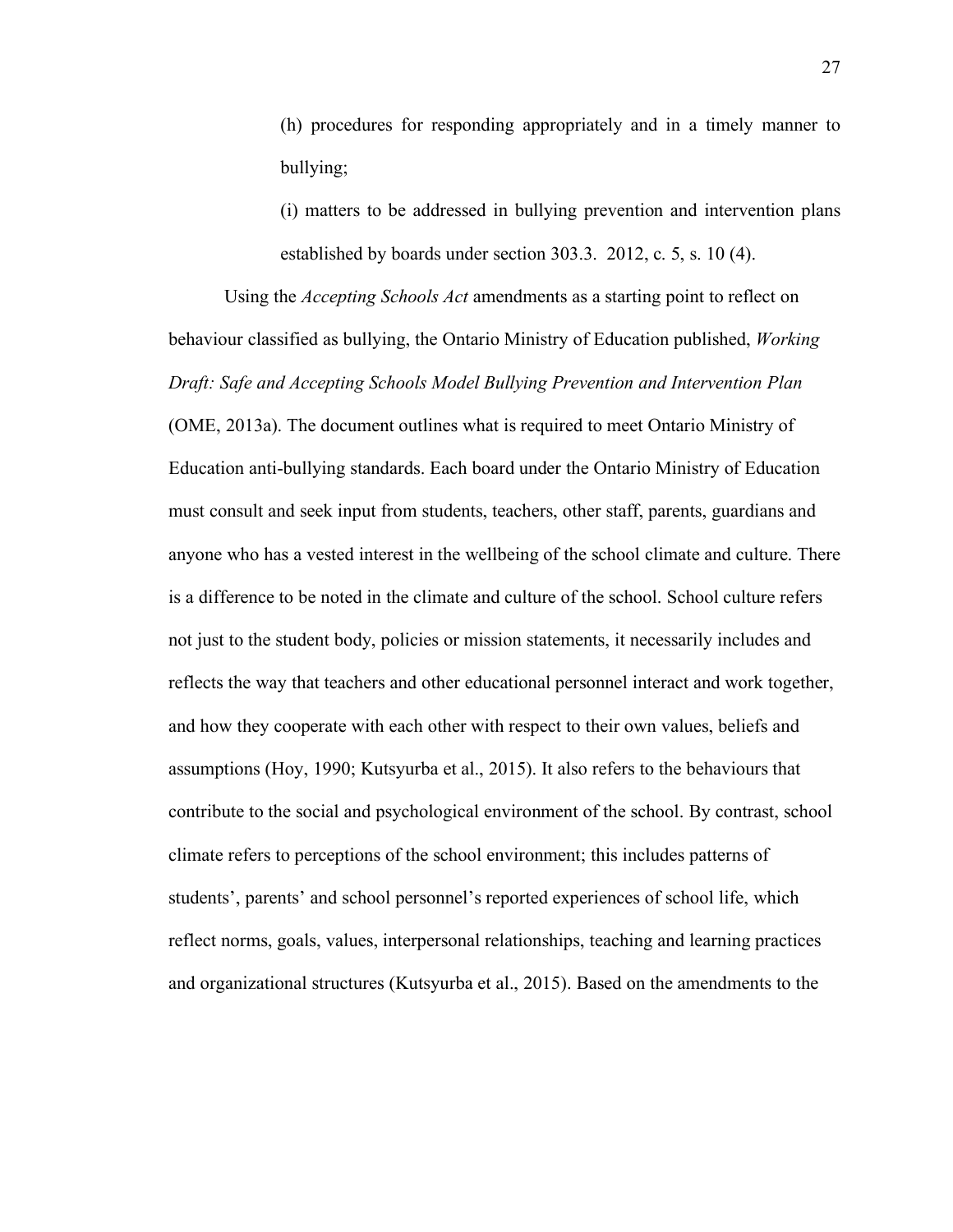*Education Act* under the *Accepting Schools Act*, school climate surveys are to be completed 'on a regular basis'.13

A school board's bullying prevention and intervention plan is to be reviewed regularly by the school community, in consultation with school climate survey results. In recognition of a strong legislative and policy framework, the draft working plan<sup>14</sup> lists several steps for bringing systemic change, such as,

The *Education Act*, as amended by the *Accepting Schools Act*, 2012, sets out the following requirements:

- Review policies, procedures and guidelines and include the school community in this process in order to build upon and sustain a positive school climate.
- Review guidelines and procedures or develop new ones to address discrimination and harassment as they may apply to students, staff, parents and community members.

http:///www.edu.gov.on.ca/eng/document/curricul/BullyingPreventPlan.pdf.

<sup>&</sup>lt;sup>13</sup> Copies of the policies and procedures can be found on the Ontario Ministry of Education website: Ontario's equity and inclusive education strategy can be found here:

http://www.edu.gov.on.ca/eng/policyfunding/Equity.pdf; Ontario Ministry of Education's *Promoting a positive school climate: A resource for schools,* can be found here:

http://www.edu.gov.on.ca/eng/parents/introdoceng.pdf; Ontario Ministry of Education's *School climate survey: A survey for school staff about: equity and inclusive education, and bullying/harassment,* can be found here: http://www.edu.gov.on.ca/eng/safeschools/surveyteacher.pdf; Ontario Ministry of Education's *School climate survey: A survey for parents and guardians about: equity and inclusive education, and bullying/harassment,* can be found here: http://www.edu.gov.on.ca/eng/safeschools/surveyparent.pdf; and Ontario Ministry of Education's *School climate survey: A survey for students in grades 7 to 12 about: equity and inclusive education, and bullying/harassment,* can be found here:

http://www.edu.gov.on.ca/eng/safeschools/survey7to12.pdf. The school climate survey that is for elementary students is not included in this list.

<sup>14</sup> As of April 21, 2021, the 'draft' working plan has never been finalized. On the Ontario Ministry of Education website (http://www.edu.gov.on.ca/eng/parents/safeschools.html), the 'Model Bullying Prevention and Intervention Plan' link is located under the heading 'Bullying and Intervention.' Clicking the link connects to the 'Model Bullying Prevention and Intervention Plan' webpage

<sup>(</sup>http://www.edu.gov.on.ca/eng/document/curricul/prevent.html), where the final link to access the document remains. Clicking the link connects to the 'Working Draft: Safe and Accepting Schools Model Bullying Prevention and Intervention Plan' found at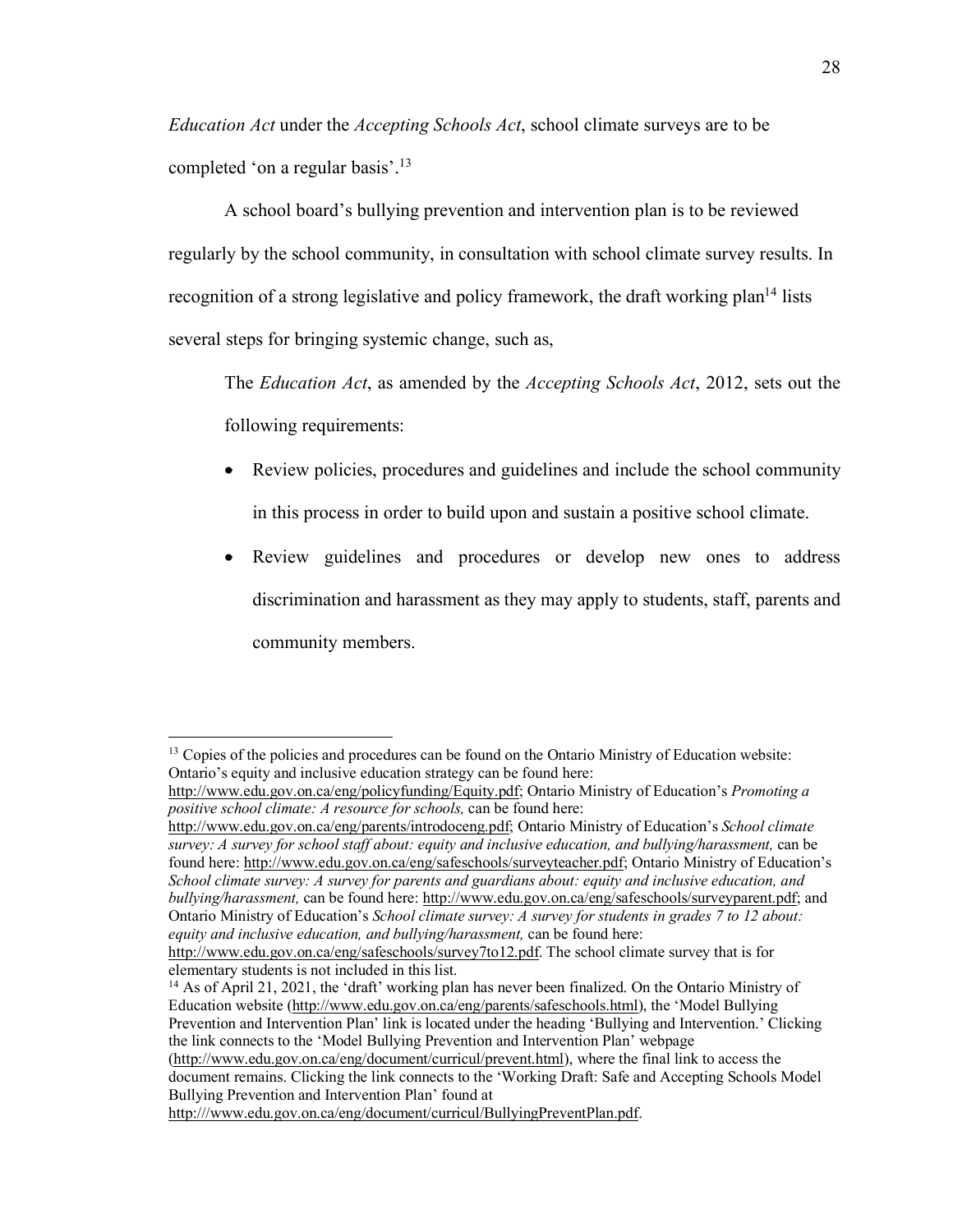- Provide opportunities for regular check-ins with students at risk of engaging in bullying, and those who have witnessed or been affected by bullying.
- Align supervision plans to address where and when bullying happens, as identified through school climate surveys.
- Use "teachable moments" within a progressive discipline approach to address inappropriate behaviour. Consider mitigating factors like the student's age, the circumstances of the behaviour, and the student's history before determining the most appropriate way to respond to each situation. Consider a range of options to address the behaviour and help the student learn from his or her choices.
- Follow up after bullying incident(s) with students, parents, teachers and other school staff, where appropriate. (OME, 2013a, pp. 3-4)

These are just some of the issues that must be considered when drafting the Bullying Prevention and Intervention Plan in every school.

Additionally, the Ontario Ministry of Education revised Policy/Program Memorandum No. 144 on October 17, 2018 (OME, 2018a). The revised policy outlines the importance of maintaining positive climate and culture in schools. The 7 approaches listed are,

- 1. Students, school staff members, and parents feel safe, and are safe, included, and accepted;
- 2. All members of the school community demonstrate respect, fairness, and kindness in their interactions, building healthy relationships that are free from discrimination and harassment;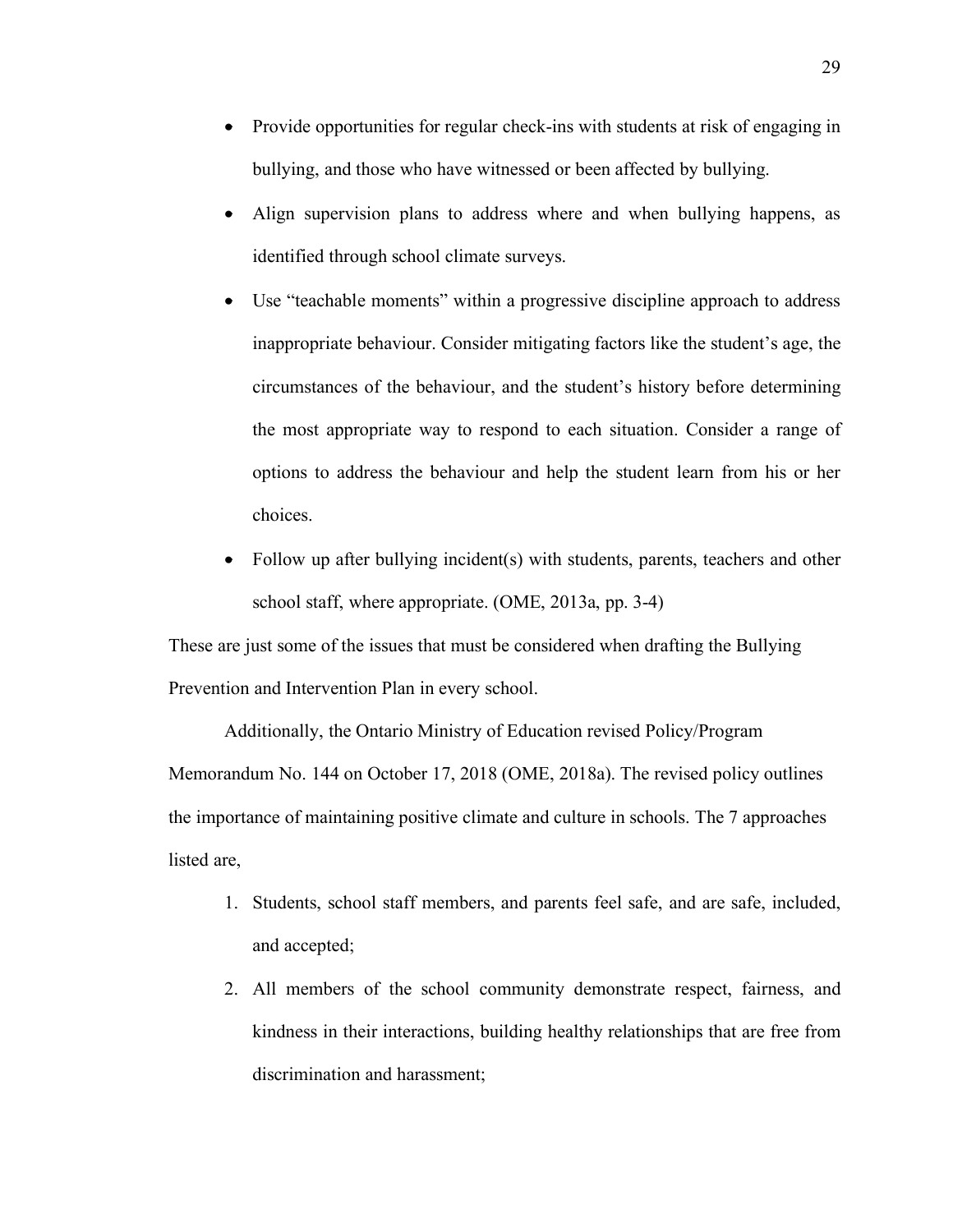- 3. Students are encouraged and given support to be positive leaders and role models in their school community;
- 4. Open and ongoing dialogue takes place between the principal, staff members, parents and students. All partners are actively engaged;
- 5. The learning environment, instructional materials, and teaching and assessment strategies reflect the diversity of all learners, as well as their language of instruction (English; French as a first language; French as a second language);
- 6. Every student is inspired and given support to succeed in an environment of high expectations; and
- 7. Bullying prevention and awareness raising strategies for students and staff are reinforced through curriculum-linked programs. (p.2)

School boards are required to "establish their policies and guidelines on bullying prevention and intervention in accordance with subsection 302(3.4) of Part XIII of the *Education Act*" (p. 1). The Policy outlines 'suspension and expulsion for bullying' stating that "bullying is one of the activities for which suspension must be considered" (OME, 2018a, p. 3). The Policy also recommends expulsion when a second suspension for bullying occurs (OME, 2018a). Furthermore, principals must suspend a student and potentially expel them for incidents that take place under subsection 306(1) of the *Education Act*, including acts of bullying,

that are motivated by bias, prejudice, or hate based on race, national or ethnic origin, language, colour, religion, sex, age, mental or physical disability, sexual orientation, gender identity, gender expression, or any other similar factor. (OME, 2018a, p. 3)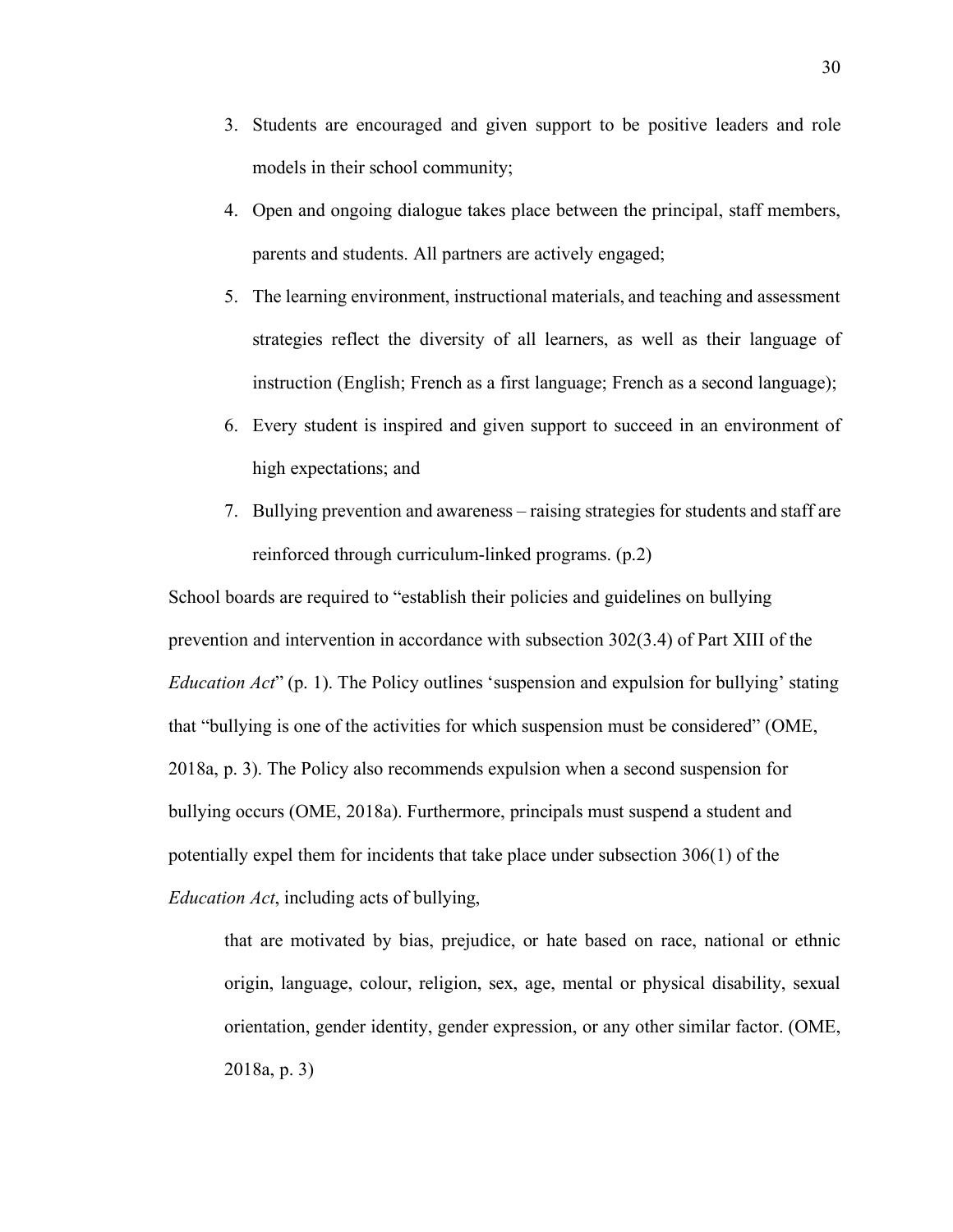If an incident is based on the above criteria, suspension is mandatory, and expulsion is to be considered.

While considering the individual characteristics of a student who may participate in negative behaviours labelled as bullying, school boards also have to consider differences among the local population. For example, Policy 144 states, "boards have the flexibility to take into account local needs and circumstances, such as geographical considerations, demographics, cultural needs, and availability of boards and community supports and resources" (OME, 2018a, p. 7). Under this policy, boards must have clear "expectations for appropriate student behaviour [as set out in] the Provincial Code of Conduct" (p. 8) (to be discussed below).

Policy 144 suggests educators also review Policy/Program Memorandum No. 145, "Progressive Discipline and Promoting Positive Student Behaviour." While this Policy discusses serious instances, such as sexual assault, it also recognizes 'bullying' as its own behaviour (OME, 2018b). To promote positive behaviour, the Ontario Ministry of Education believes that "a whole school approach" is necessary to address racism, bullying, homophobia and gender-based violence (OME, 2018b). In this Policy, bullying is distinguished and is seen as its own negative behaviour, separate from racism, homophobia, or gender-based violence. The Policy also suggests that educators consider the following when addressing inappropriate behaviour: 1) the particular student and circumstances; 2) the nature and severity of the behaviour; and 3) the impact on students or other individuals in the school community (OME, 2018b, p. 5). The Policy specifically focuses on individual behaviour and how intervention may be able to "maintain a positive school environment in which students can learn" (OME, 2018b, p. 4).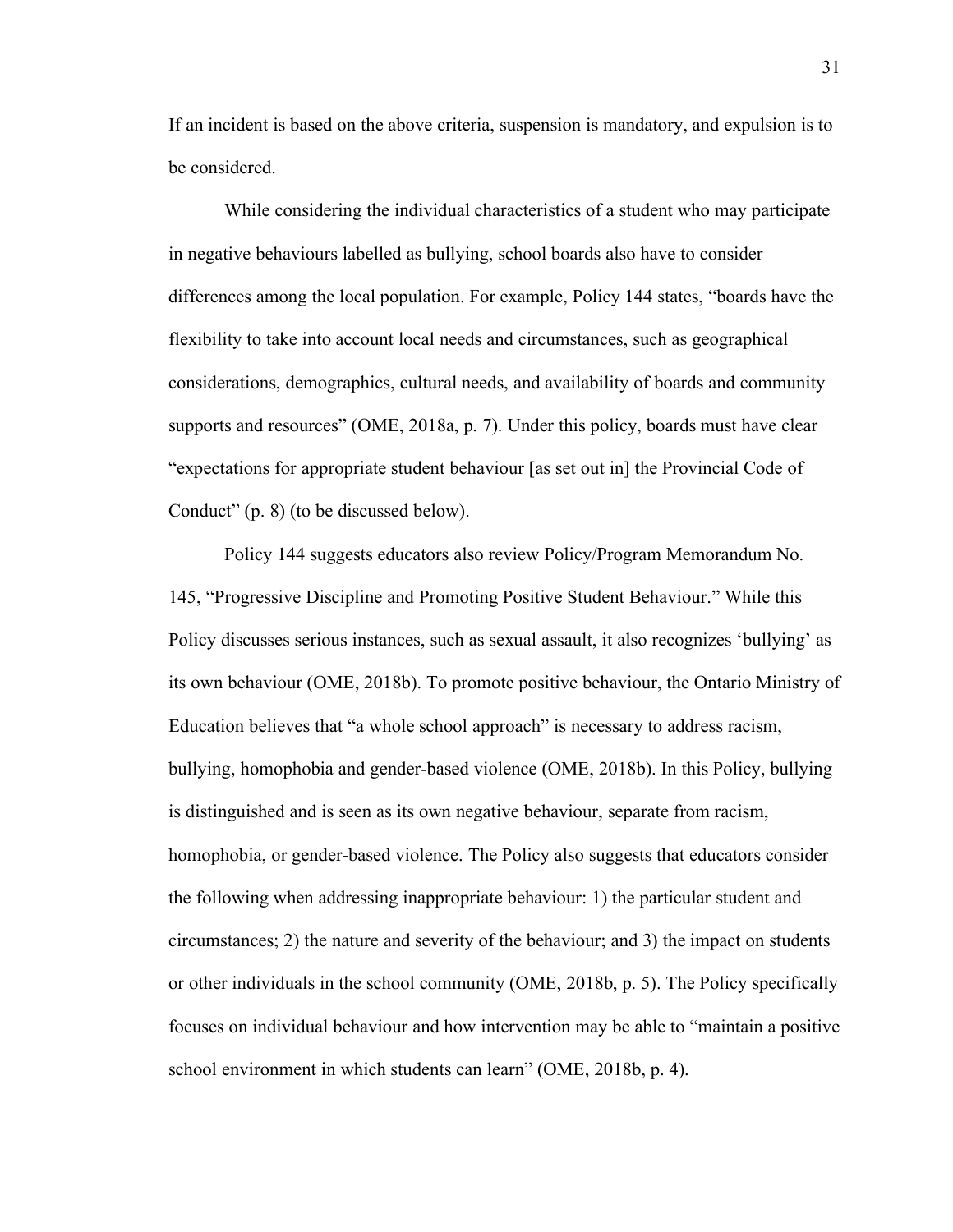Most recently, the Ontario Government released a new initiative aimed at bullying prevention and reporting (OME, 2019a). The new initiative was an attempt to shift the school climate and culture to "one where everyone sees the inherent dignity and the value of a person, irrespective of their faith, heritage or orientation or race or their income, to build a more accepting and inclusive province" (OME, 2019a, para. 3). In this initiative, it was stated that students would be provided with school surveys to better understand their experiences, educators will be trained in 'anti-bullying and de-escalation techniques' and the definition of bullying in ministry policies will be reviewed to "ensure it reflects the realities of today" (OME, 2019a, para. 2). On February 26, 2020, the Ontario Ministry of Education provided an update — surveys to combat violence and bullying were available online and new programs were being created to promote positive mental health and wellbeing (OME, 2020). There is also funding for the creation of mental health and well-being programs, however, there is no clear outline when these programs will roll-out or how this initiative will guide students who are victims of behaviour recognized as bullying.

### *Provincial and Local Codes of Conduct*

In following the Ontario Ministry of Education's mandate, every school board must implement their own Code of Conduct that is to follow the provincial standards under the Provincial Code of Conduct and School Board Codes of Conduct (OME, 2018c). Under this provincial standard, school climates are to be positive; "to foster a positive school climate that supports student achievement and wellbeing, school boards should focus on prevention and early intervention strategies to address inappropriate behaviour" (OME, 2018c, p. 2). The goals of the provincial code of conduct are,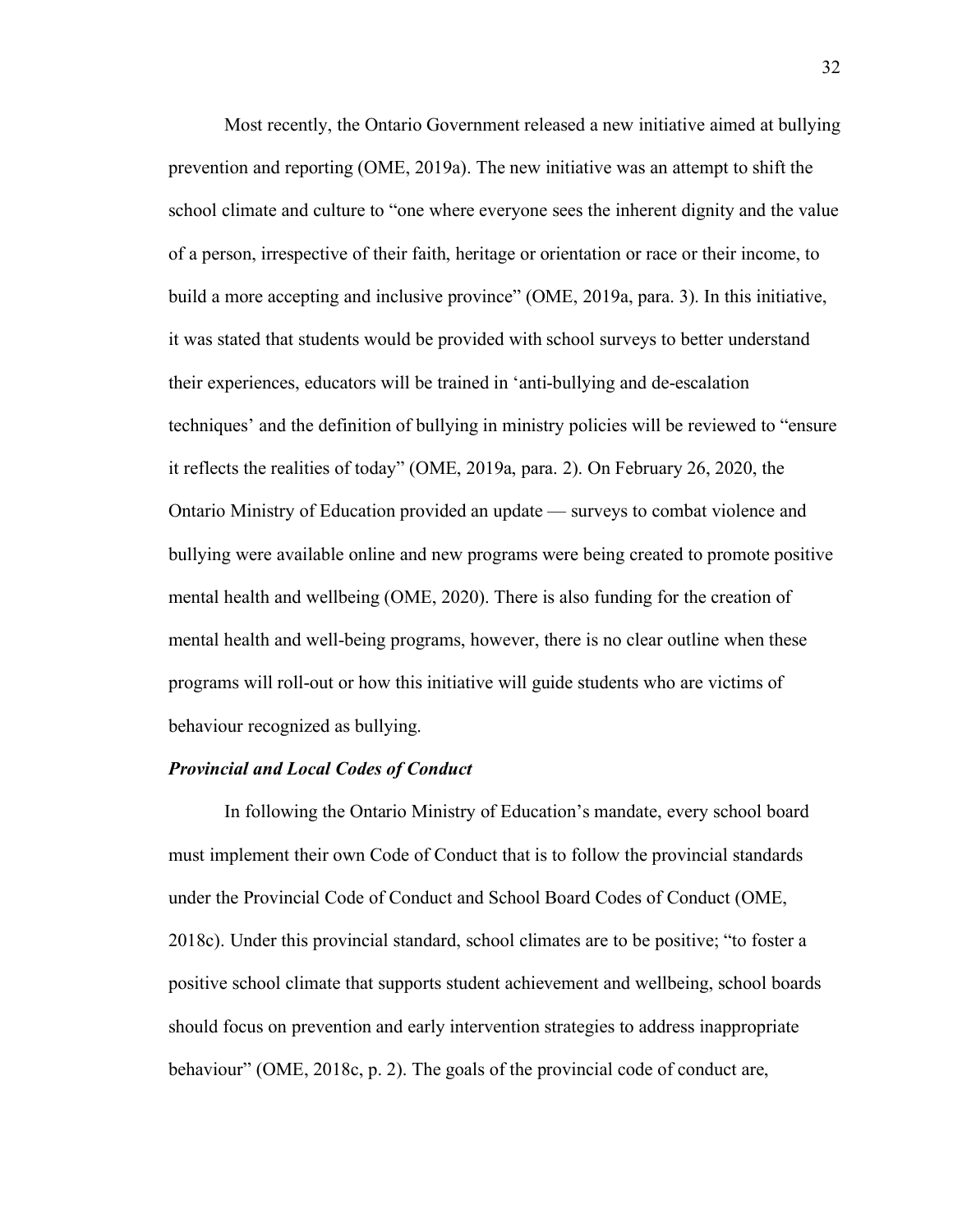1. To ensure that all members of the school community, especially people in positions of authority, are treated with respect and dignity.

2. To promote responsible citizenship by encouraging appropriate participation in the civic life of the school community.

3. To maintain an environment where conflict and difference can be addressed in a manner characterized by respect and civility.

4. To encourage the use of non-violent means to resolve conflict.

5. To promote the safety of people in the schools.

6. To discourage the use of alcohol, illegal drugs and, except by a medical cannabis user, cannabis.

7. To prevent bullying in schools. 2000, c. 12, s. 3; 2012, c. 5, s. 10 (1); 2017, c. 26, Sched. 1, s. 30 (2). (s. 301(2), *Education Act*, 1990)

The Code of Conduct applies to almost everyone who has contact with students who attend a publicly funded school, such as students, principals, teachers, early childhood educators, other school staff, school bus drivers, volunteers or community groups (OME, 2018c). Schools that have their own Code of Conduct must clearly acknowledge what behaviour is acceptable and unacceptable.<sup>15</sup>

## **Conclusion**

This chapter has provided a summary of the legislative framework for Indigenous education in Canada as well as a brief history of the evolution of the legislative response to concerns about violence in schools and a summary of the current anti-bullying framework that is in place in the Ontario education system. The framework includes a

<sup>&</sup>lt;sup>15</sup> The School Boards involved in this research created their own Codes of Conduct, however, for anonymity purposes, this information cannot be disclosed.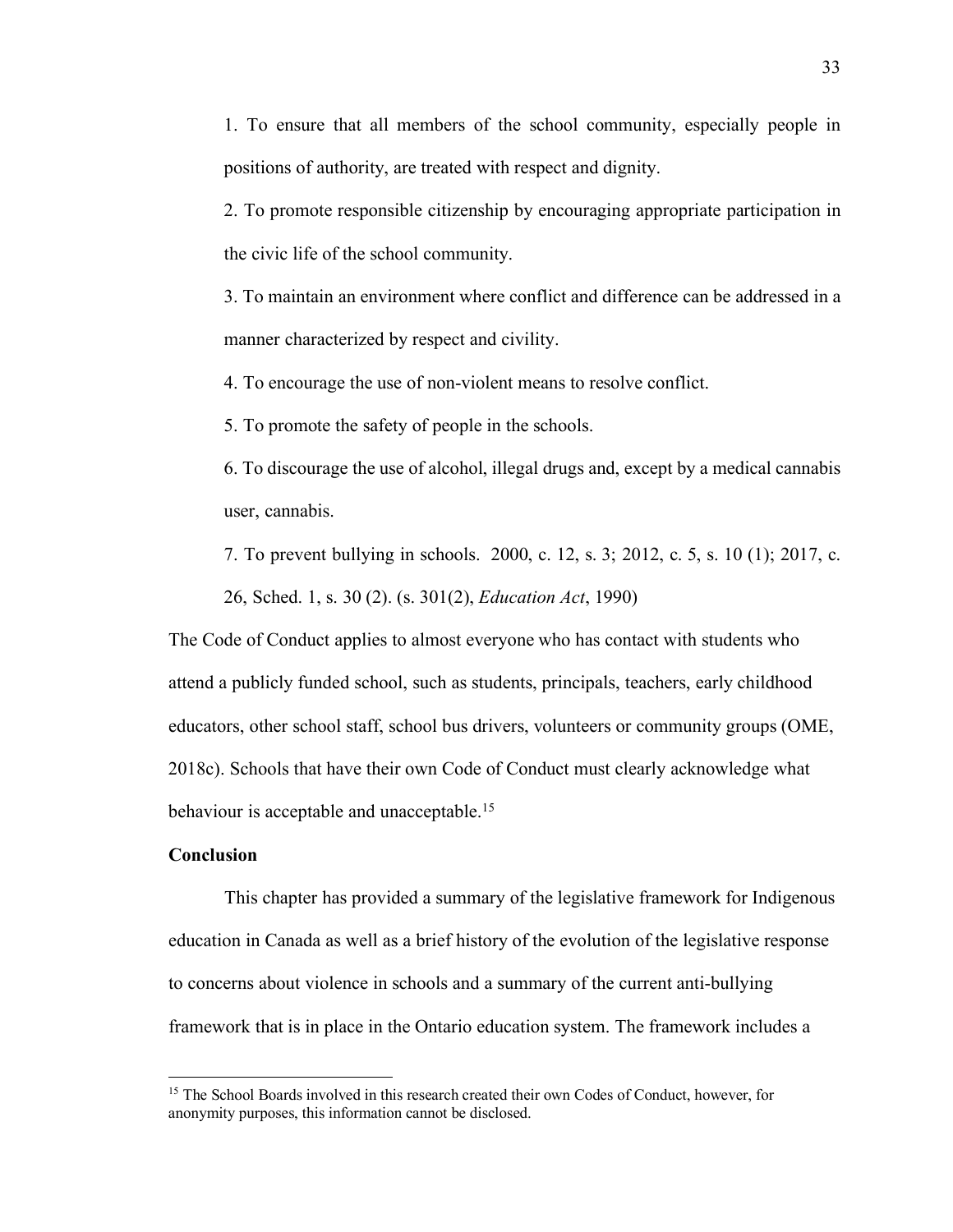general definition of bullying, but that definition is very broad, and the framework includes racist violence as part of the scope of activity captured under the bullying umbrella. Bullying is very complex and can encompass multiple meanings to different people and institutions (Ybarra et al., 2012; Broll & Huey, 2015). In particular, it is important to consider how Indigenous youth are potentially impacted under the antibullying framework. The next two chapters discuss settler colonialism, education for Indigenous youth and outline the socio-political and intellectual context in which the antibullying framework, and its implementation, must be understood.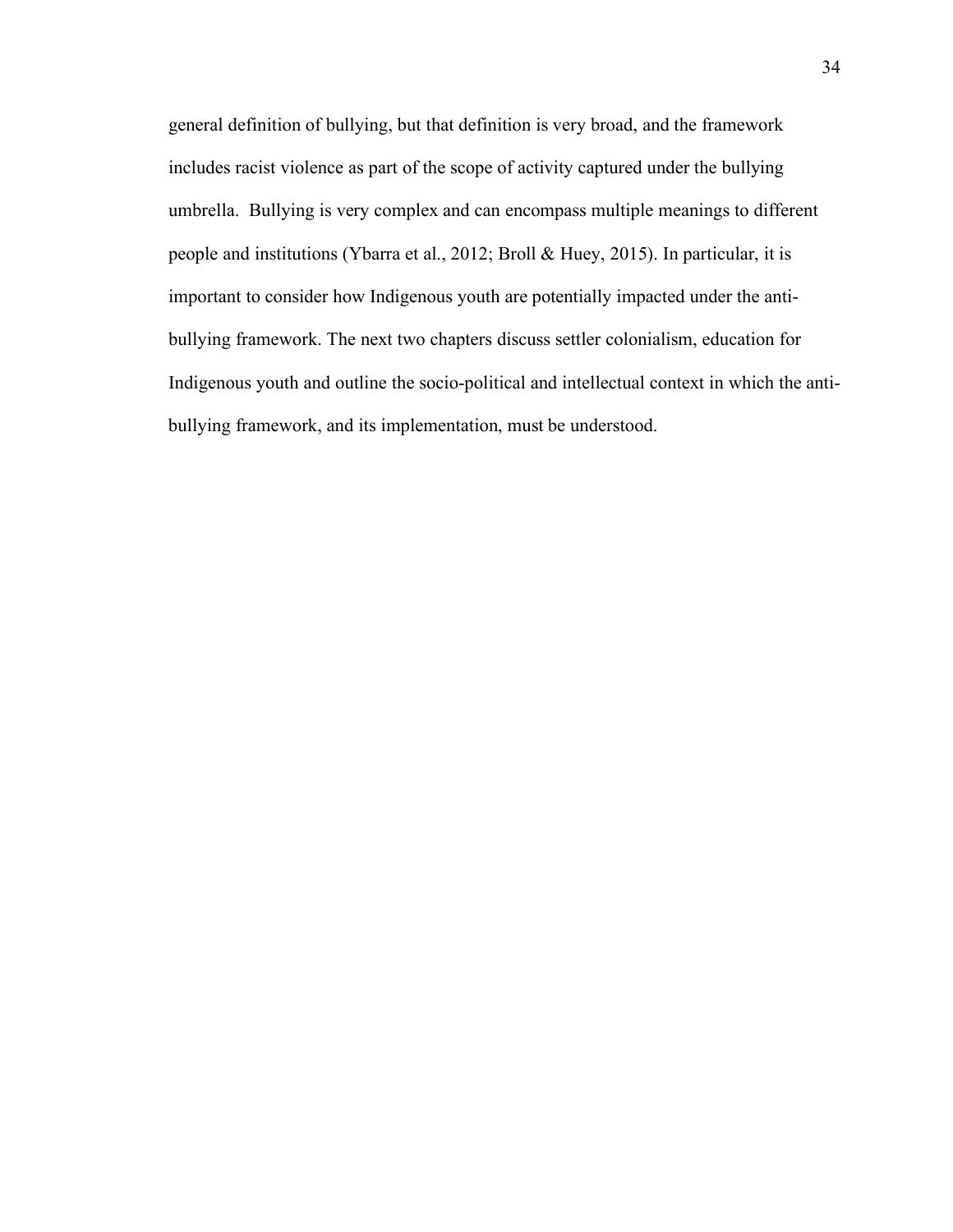## **Chapter Three: Settler Colonialism and Its Impact on the Education of Indigenous Students**

# **Broader Challenges of Equitable Access to Education for Canadian Indigenous Peoples**

Indigenous people in Canada live a unique and devastating experience of systemic oppression which must be understood in order to study the impact on Indigenous students of anti-bullying frameworks and other initiatives for the creation of so-called 'safeschools'. In this chapter, I trace the history of settler colonialism and the impact of education on Indigenous students. There is a discussion of curriculum offered and the hidden discrimination in education policies, which is linked to how educators perceive Indigenous youth in schools. These discussions inform a critical analysis of the Ontario anti-bullying framework, particularly with how it potentially impacts Indigenous youth.

#### **The Importance of Education**

Studies have indicated that obtaining a minimum level of education is closely linked to increased health and wellbeing (Hart, 2010; Kolahdooz et al., 2015; Browne et al., 2016). Individual health has been evaluated based on social factors such as gender, poverty, education and employment (Kolahdooz et al., 2015; Firestone et al., 2015). Being under-educated is associated with increased involvement in high-risk activities such as smoking, alcohol abuse and substance abuse. Residential school or  $60s$  scoop<sup>16</sup> experiences are also tied to these high-risk activities (TRC, 2015b). Many Indigenous people suffer from psychosocial problems because of their traumatic experiences

<sup>&</sup>lt;sup>16</sup> The 60s scoop refers to the time between 1960-mid1980s where Indigenous children were "apprehended" from their homes and communities without knowledge or consent of families or bands" (Sinclair, 2007, p. 66). Approximately 70% of the children who were removed were adopted into non-Indigenous homes (Sinclair, 2007). This period is due to the rise of Indigenous children in care in Canada; "a descriptor that is now applied to the whole of the [Indigenous] child welfare era, simplistically defined here as roughly the time from the waning of residential schools to the mid-1980s period of child welfare devolution and last closings of Indian residential schools" (p. 67).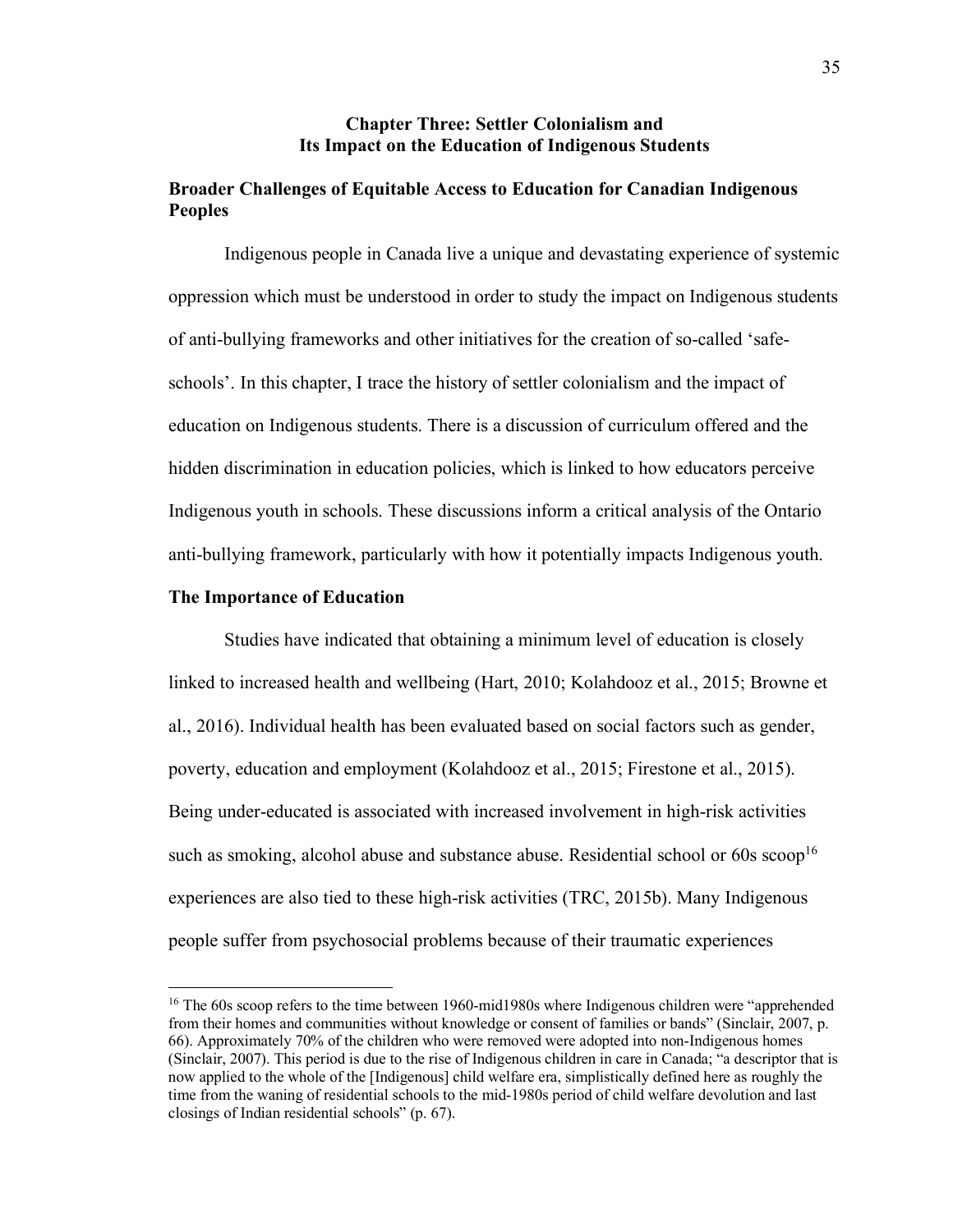(Bombay et al., 2011, 2014); their trauma may be passed on to the next generation of family (Bombay et al., 2011, 2014). These high-risk activities remain prevalent in many Indigenous communities (Adelson, 2005; McCaslin & Boyer, 2009; Firestone et al., 2015). Indigenous people navigate numerous factors including significant historical trauma compounded by issues associated with living on reserve, ranging from basic needs not being met (housing, potable water), lack of social and/or mental health supports, prevalence of lateral violence; political differences between band and community members, and low education levels (Nokiiwin Tribal Council, n.d.; Hart, 2010; Native Women's Association of Canada, 2011; Curtis et al., 2015; Kolahdooz et al., 2015; Browne et al., 2016).

Although many Indigenous youth grow up with the idea that an education provides great opportunities, this is not always the case. It is important to acknowledge that the education system has been historically a tool of assimilation (Battiste, 2013). In this aspect, there is a colonizing logic of the education system that must be recognized; the colonizing logic of the education system refers to the process by which schools and the curriculum taught, are based on, and penetrated by, ideologies developed during the residential school era (McGregor, 2017). Meyer (2010) also argues that colonization of the education system includes the structure/management of a "capitalist class system and a centralized and unaccountable political bureaucracy" (p. 830). In this research, it is necessary to understand educational development and its potential impacts on Indigenous youth.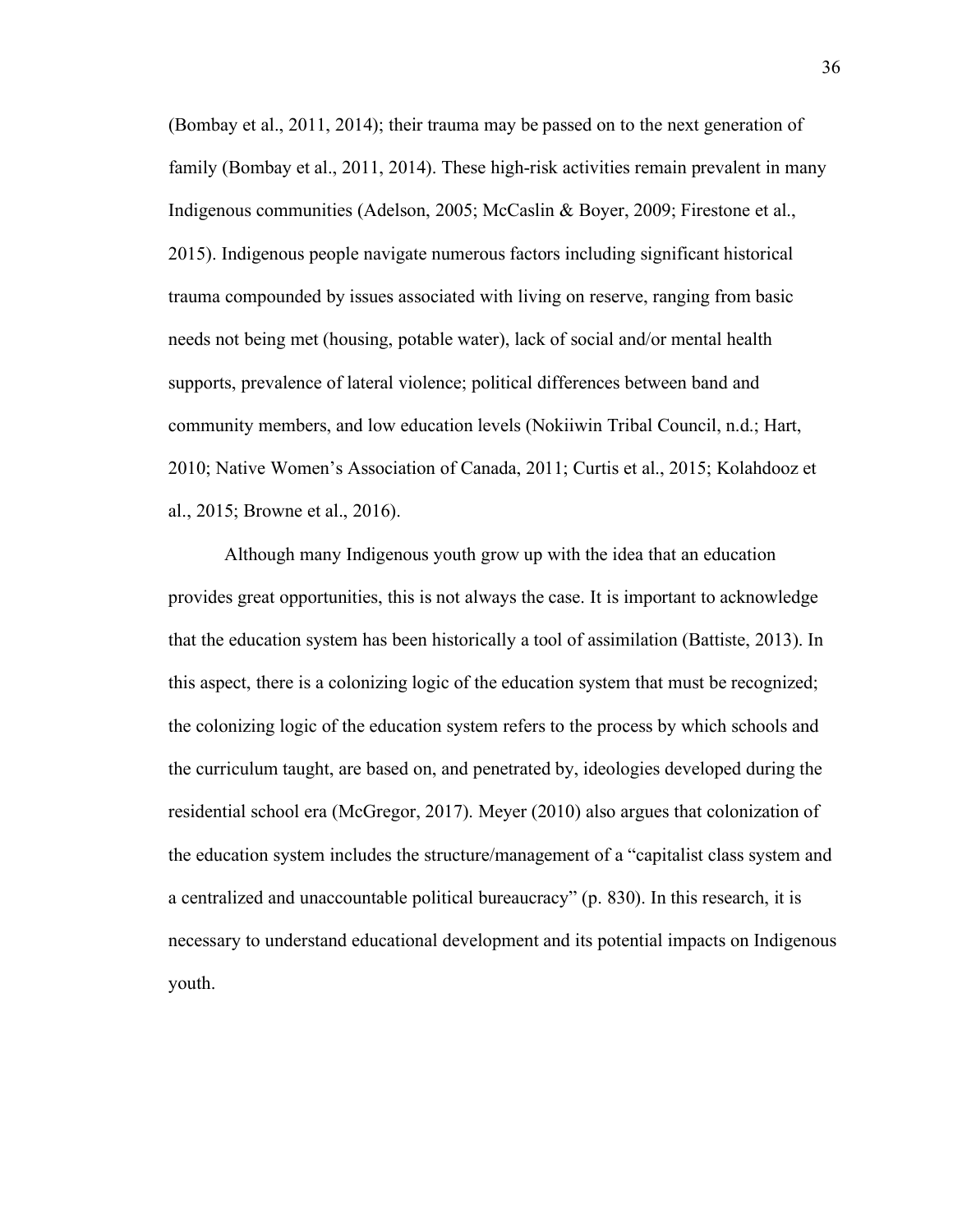### **History of Settler Colonialism**

On June 11, 2008, former Prime Minister Stephen Harper apologized on behalf of the Canadian Government for the various abuses Indigenous people suffered (Harper, 2008). The apology was viewed as a distraction (Corntassel & Holder, 2008; Lightfoot, 2015). Although the apology appeared authentic (Corntassel & Holder, 2008; Lightfoot, 2015), "the Canadian Government's practices of atonement reveal a strategic management of liability by framing past wrongs in terms of historically delimited, specific injuries rather that acknowledging the systemic and ongoing practices of colonialism" (Wakeham, 2012, p. 3). Since then, the Canadian state has made some efforts to correct past policies by proactively promoting Indigenous ways of being in an attempt to address the disadvantages Indigenous people face. These efforts include: promoting Indigenous culture as a whole, promoting concepts particular to Indigenous values within education, restorative justice programs, direct employment programs, job placement, and welfare to work programs (Hart, 2010; Kolahdooz et al., 2015; Browne et al., 2016). However, despite these measures, Indigenous people are still disadvantaged, discriminated against and not provided with equitable access to education, among other social services. To understand how this is possible, one must understand settler colonialism in Canada.

Understanding Indigenous politics, defined as an intersection of Indigenous history, trauma and culture with Western legality and ideas of homogeneity and civilization (Eudaily, 2004), requires an understanding of the history of Indigenous people and the impact of colonialism. Wolfe (2006) states that settler colonialism benefitted Europeans. Settler colonialism refers to the political and economic venture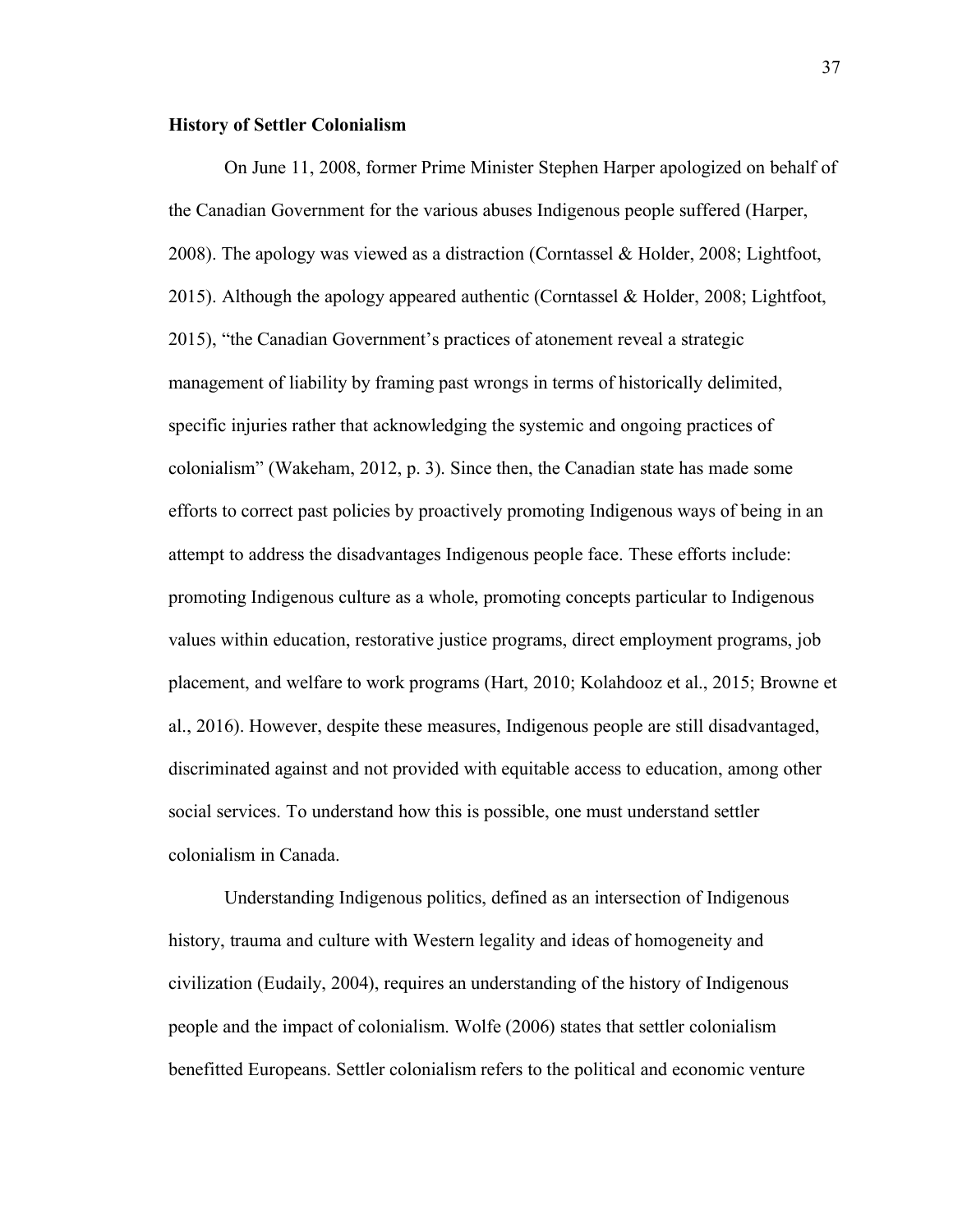where European nations explored, made conquest, took over, settled in and exploited large areas of the globe (Wolfe, 2006; McPherson & Rabb, 2011). Specifically, settler colonialism in the Canadian context refers to the European invasion whereby Indigenous people were dehumanized, families were separated, and their land was taken away (Backhouse, 1999; Mawani, 2009; Monchalin, 2016). European policy was imposed in everyday functions (Monchalin, 2016) and settlers attempted to destroy the sacred bond with the Earth held by the Indigenous people. The political take-over and removal of Indigenous peoples from their land precluded any idea of entering into partnerships with Indigenous groups (Wildcat, 2015).

Europeans categorized Indigenous people as savages and non-human in order to exploit their resources and survival skills in North America (Razack, 2015); as Sherene Razack (2015) acknowledges, the settler project that the Canadian state engages in views Indigenous people "as abject bodies always on the brink of death" (p. 59; Proulx, 2014). Canadian governments strategically developed laws and policies to keep Indigenous people trapped in the cycle of government systems that they depend on (i.e. Indian status, welfare). Craig Proulx (2014), Audra Simpson (2014, 2016) and Sherene Razack (2015) argue that settler colonialism is rigidly structured in precise ways to ensure that the settler is viewed positively, and Indigenous peoples are Othered. For example, the Canadian state regulated Indigenous freedoms and movement for decades, including requiring passes for Indigenous persons to leave their reserve and travel within Canada (CIRNAC, 2017).

When settlers gained control over land, "culture was the conceptual and necessarily essentialized space that stood in for complicated bodily and exchange-based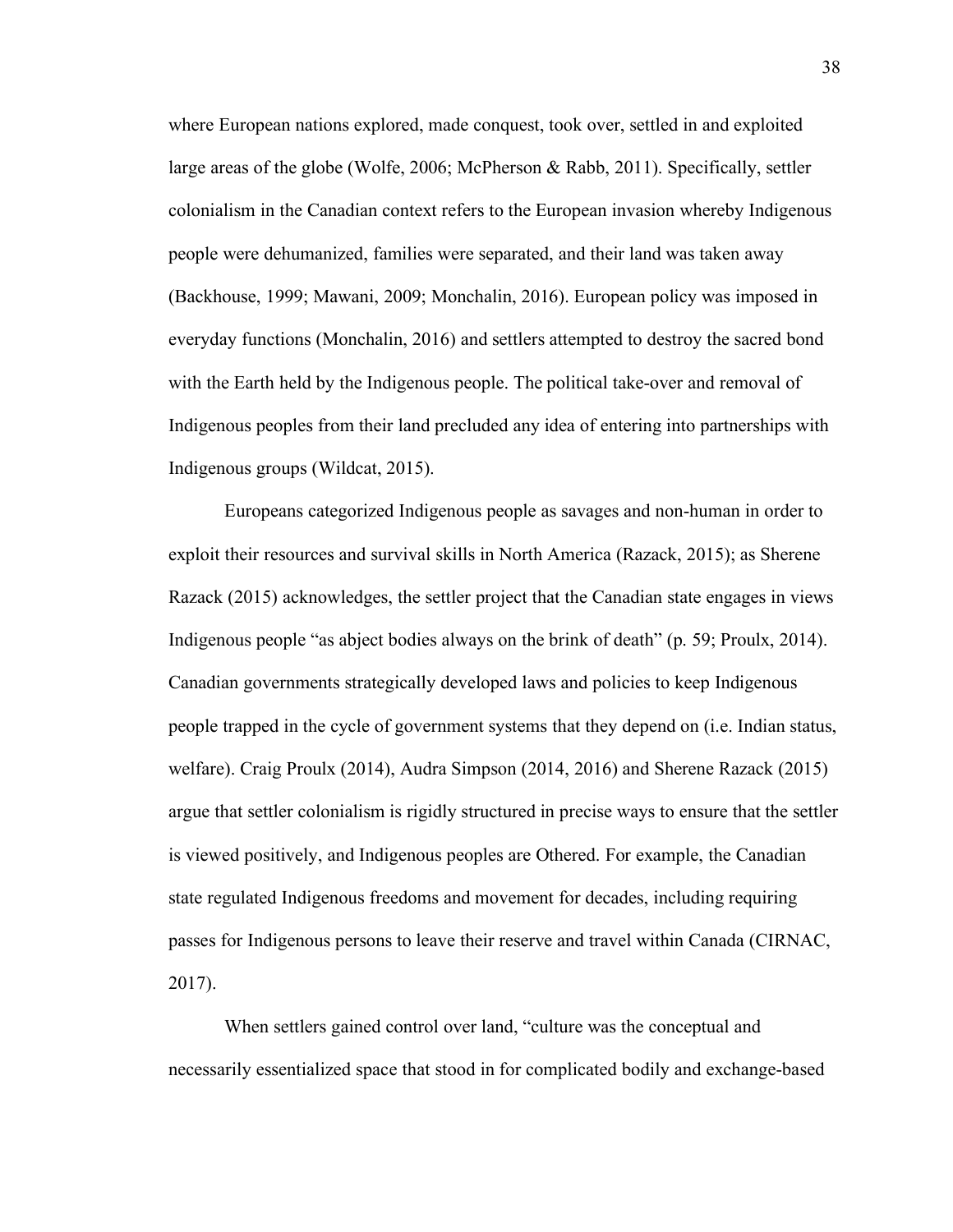relationships that enabled and marked colonial situations in Empire" (Simpson, 2007, p. 67). Simpson (2007) further argues that culture invoked a type of politics as it revolves around "governmental and disciplinary possession of bodies and territories" (p. 67). These are the two spaces which are occupied: land and the political sphere. For example, Simpson (2007) utilizes Captain Cook's account of his first interactions with people in what is now Australia. Cook's account refers to *terra nullius<sup>17</sup>*, informing others that "the Indigenous people of Australia had no form of land tenure because they were uncivilized, which meant the land belonged to no-one and was available for possession" (Simpson, 2007, p. 69), despite the fact that Australian Indigenous people were living on, sharing and using the land with Indigenous people/communities; their understanding of ownership and land use was diametrically opposed to that of Europeans. Cook's account was believed by Europeans, informing theoretical concepts, which then "emboldened the laws of nation-states" (Simpson, 2007, p. 70). Indigenous people and communities were unaware of the concept of individual property and thus were told that they were unable to own land because they had not claimed the land they lived on. Simpson (2007) further states that future claims of Indigenous occupation were disabled as "their voices were imperceptible, or unknowable, or unimportant" (p. 70). This is one example of settler violence which Indigenous peoples endured globally.

Indigenous people endure institutionalized violence as they are systematically disadvantaged from moving forward in Western society. Indigenous experiences "with trauma and violence happen on a consistent basis and are often hidden or ignored within

<sup>&</sup>lt;sup>17</sup> *Terra nullius* refers to 'unowned land'; "under British colonial law, Aboriginal Australians had no property rights in the land, and colonization accordingly vested ownership of the entire continent in the British government" (Banner, 2005, p. 1). This concept remained in law up to 1992 (Banner, 2005).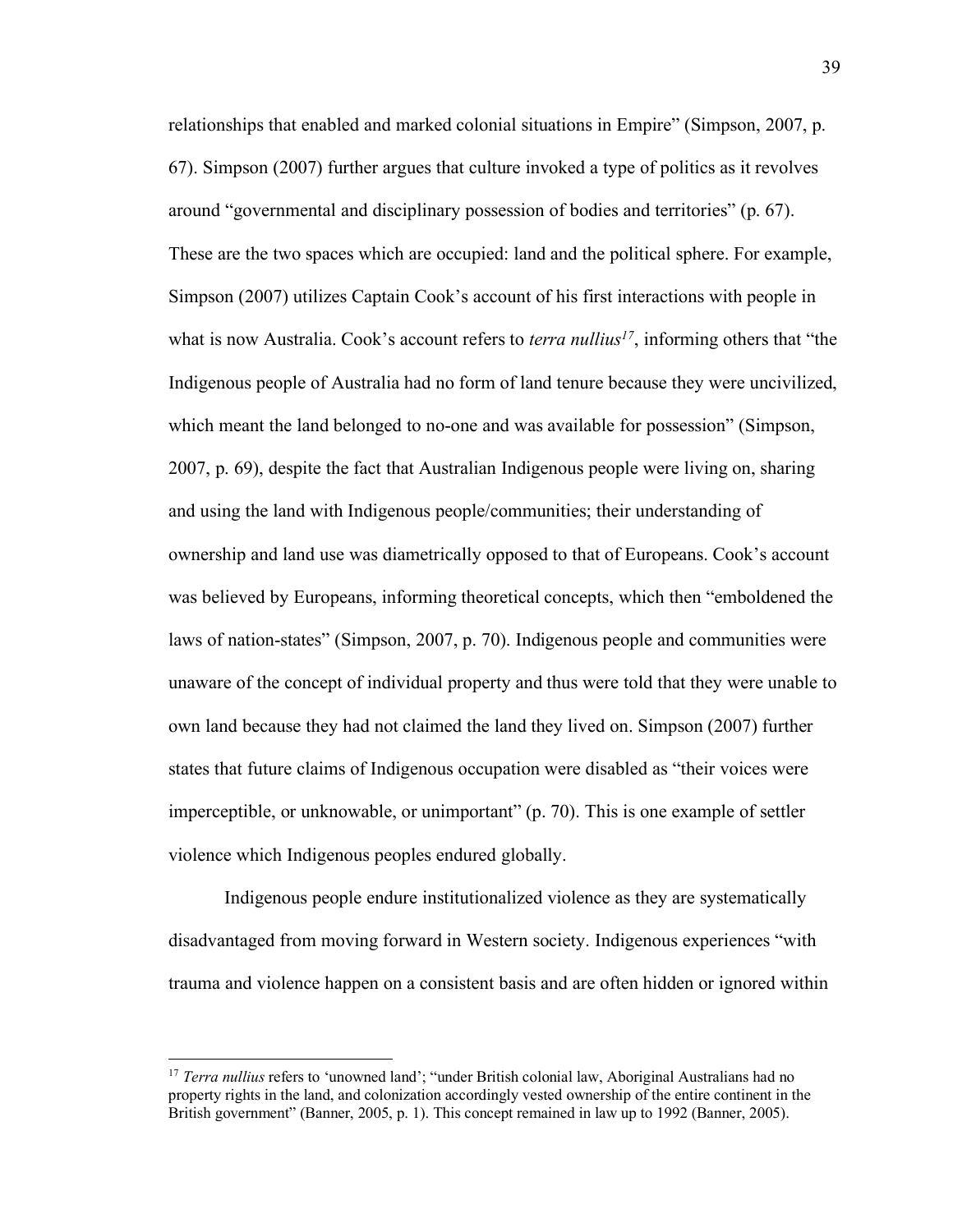public consciousness" (Wildcat, 2015, p. 406). Furthermore, Proulx (2014) argues that non-Indigenous people fear the consequences of standing up to the State, thereby being complicit in "constructing Indigenous people as potential insurgents, terrorists and criminals threatening the security of the Canadian state" (p. 83). Thus, there exists a complicated web of factors, broad formations and systems of oppression that compound Indigenous experiences of violence (Sinclair, 2007; Simpson, 2007, 2011, 2014, 2016; Corntassel et al., 2009; Proulx, 2014; Day, 2015; Wildcat, 2015; Dietrich, 2017). Thus, any experiences of violence faced by Indigenous people is silenced through colonialist efforts made by the government to view Indigenous people in a negative light.

Corntassel et al. (2009) argue that "there is a danger in allowing colonization to be the only story of Indigenous lives" (p. 139). Moreover, settler's power is the narrative and "fundamental reference and assumption […] imposing a view of the world that is but an outcome of perspective on that power" (Corntassel et al., 2009, p. 139). Simpson (2014) further reiterates that "the story that settler-colonial nation-states tend to tell about themselves is that they are new; they are beneficent; they have successfully 'settled' all issues prior to their beginning" (p. 177).

Canada's official discourse offers a different view than the one told by Indigenous people – "one that glosses over the colonial legacies of removing Indigenous people from their families and homelands when enforcing assimilationist policies, all of which were intended to eradicate Indigenous nations" (Corntassel et al, 2009, p. 138). Canada's settler-nation state operates "on the basis of a European conception of politics, which they then universalize so as to be able to extend authority over Indigenous lands and people and thus establish settler colonial rule" (Dietrich, 2017, p. 70). Yet, the Canadian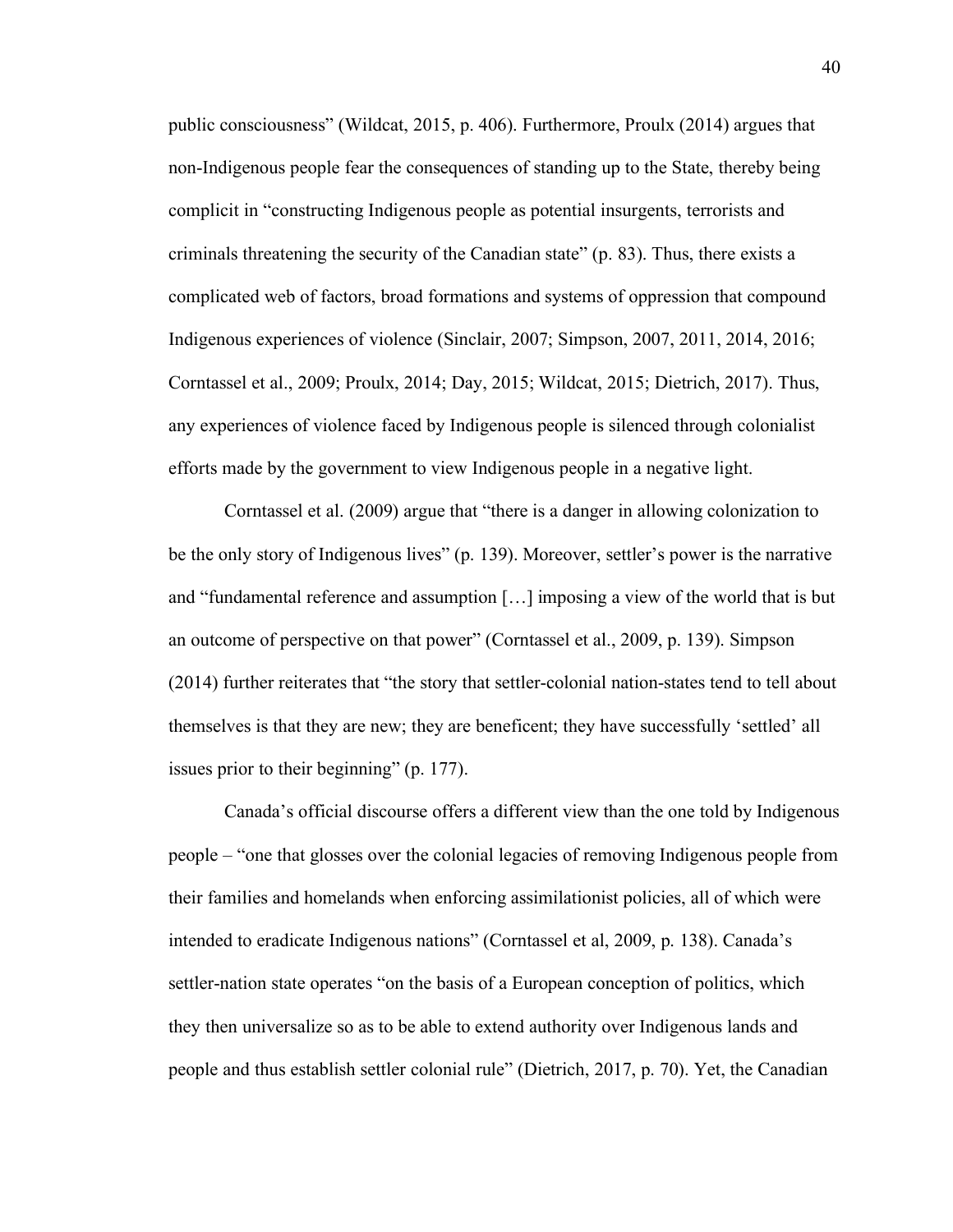state still implies that it is not a racist country (Sinclair, 2007) because of the acceptance of multiculturalism (Bannerji, 2020) and the advancements the Canadian Government has made to reconcile relationships with Indigenous people. However, the legacy of colonization remains. Sinclair (2007) draws on Young (1969) whose work looks at the socialization of minority groups in the United States of America. Young (1969) articulates that "minority children have more and more particular difficulties in defining a positive identity because minority status carries with it goal restriction" (p. 1103, as cited in Sinclair, 2007, p. 73). The viewpoint of Young (1969) can be correlated to Indigenous people in Canada. Being Indigenous in Canada (i.e. holding 'Indian Status') is believed to carry a lower status (and is seen in the reiteration of stereotypes) (Sinclair, 2007) and inequitable access to education. As referenced in the TRC (2015b) report on Legacy, "access to post-secondary education is not an option for the majority of Inuit young people or for First Nations youth living on reserve" (p. 69). Those First Nation youth who are able to attend school and who have parents who survived time in residential schools, most likely suffer from learning problems (TRC, 2015b). These problems are then blamed on the Indigenous student rather than having consideration for the systemic problems Indigenous youth endure as a result of colonization, residential schools or the 60s scoop era. As a result, Indigenous rhythms of life are stereotyped as unworthy of knowing by everyday Canadians (Dion, 2004, 2007) and political systems that non-Indigenous and Indigenous people move through operate according to the idea that the mainstream, Western systems are "*preferable, more developed, sophisticated and civilized*" [emphasis, my own] (Dietrich, 2017, p. 70).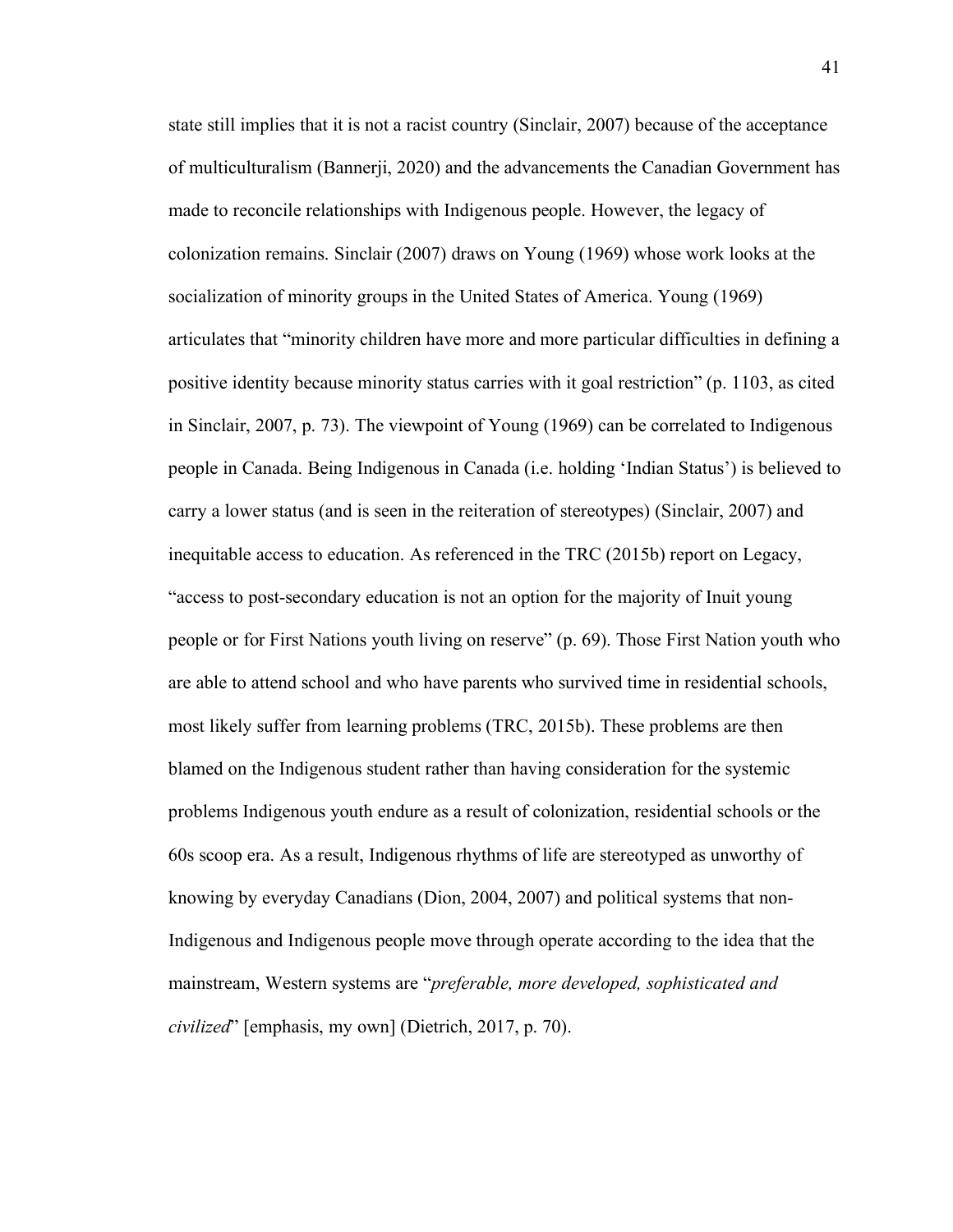The political systems which have thus been created are based on European systems that disregard Indigenous customs, laws and knowledges. Laws, culture and social relations are all based on European systems. Scholars acknowledge the intricate nature of laws, culture and social relations and how "life itself is subject to politics, ready to be seized by power and to be controlled and managed so as to either be fostered or to be abandoned to death" (Dietrich, 2017, p. 69; Simpson, 2007, 2011, 2014, 2016; Rifkin, 2009; Day, 2015; Razack, 2015; Corntassel et al., 2009).

#### *The Impact of the Reserve System*

Indigenous people have not been given the same opportunities as non-Indigenous people. Their geographic space on reserves necessarily hinders their quality of life. This space is part of the social control imposed by the Canadian government; it is set-up to inhibit thriving on reserve. Razack (2002) states "space emerges out of spatial practices, the everyday routines and experiences that install specific social spaces" (p. 77). An example of the space one occupies includes, "the rhythm of daily life […] how people know themselves in it, as well as how they are known in it, and what the space accomplishes in relation to other spaces" (p. 77). Further, the space one occupies creates meaning and maintains social order. Thus, the space Indigenous people occupy on reserves further perpetuates the idea that Indigenous people do not want to live in urban centres. However, this is not necessarily true. Rather, the placement of Indigenous people on reserve was a political and economic strategy by the Canadian government to keep them away from urban centres.

Unfortunately, many people who live on reserves in northern Ontario (and Canada, more broadly) do not live in good, or even acceptable conditions. Many reserves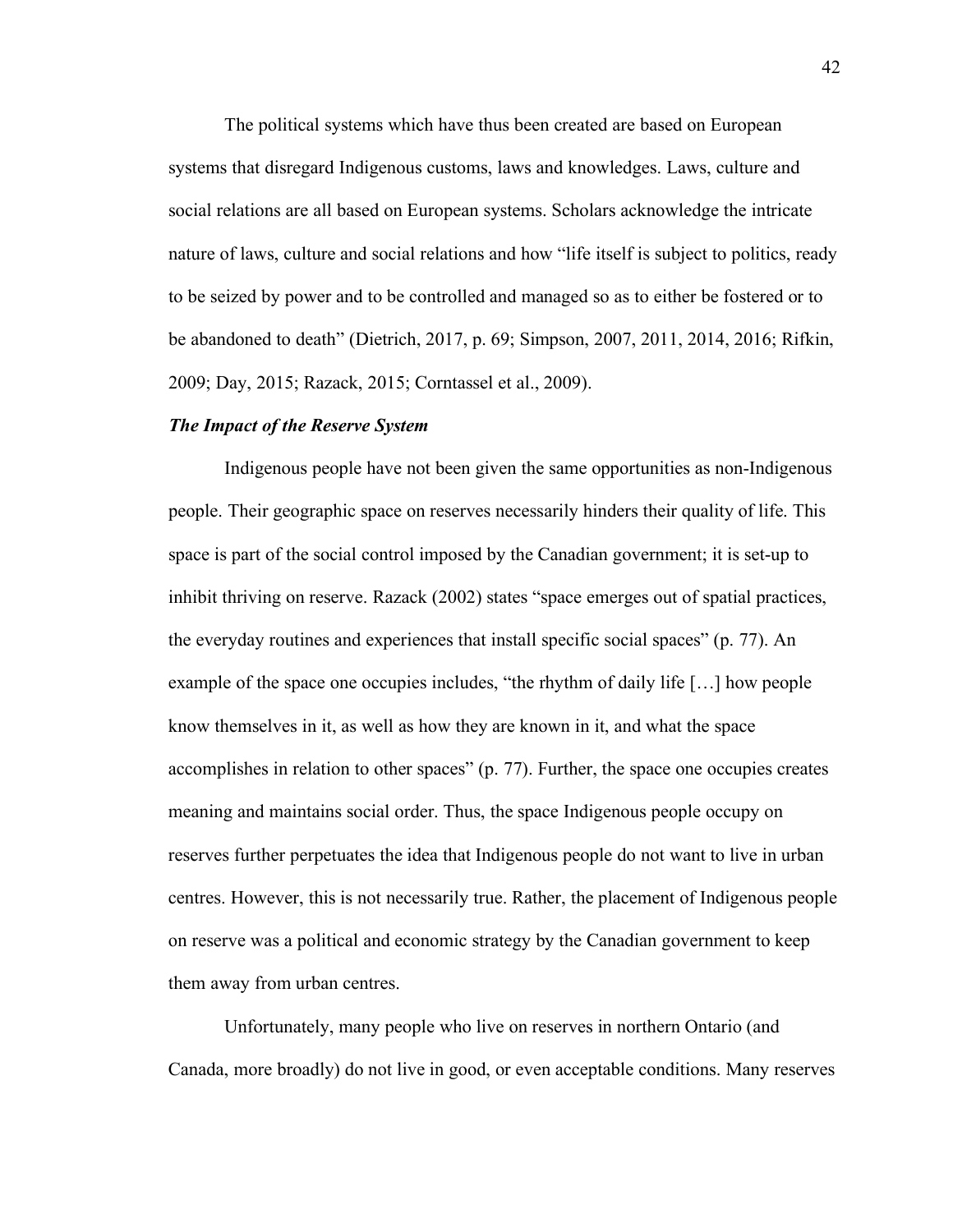do not have adequate housing, resources (such as groceries or fuel), or even drinking water. For instance, "two-thirds of all First Nation [*Indigenous*] communities in Canada have been under at least one drinking water advisory in the last decade" (Levasseur & Marcoux, 2015, para. 1). The conditions on reserves have been referred to as "Third World", often compared to those in extremely poor countries, and stand in stark contrast to the majority of Canadians, especially those who live in urban centres, who enjoy a higher quality of life. This society benefits from clean water, adequate food and housing (Levasseur & Marcoux, 2015).

It is well-known that living in poverty is positively correlated with poor outcomes for children. The longer a child lives in poverty, the harder it becomes to remove themselves from the pitfalls associated with poverty (McCaslin & Boyer, 2009; LaPrairie, 2002). Many Indigenous people struggle not only with how poverty affects their daily lives, but also with finding hope and purpose within a system that has historically oppressed them (Battiste, 2013; Brownlee et al., 2014; Cherubini et al., 2010; Friedland & Napoleon, 2015).

Economic infrastructure is almost non-existent on reserves, especially reserves in the far north. Isolation in the far north means food, water, and supplies must be flown in. This increases expenses, which are passed onto the Indigenous people, who are mostly dependent on government assistance systems, such as welfare, for survival (Adelson, 2005). The high costs of living deplete any finances and make moving off-reserve, either to an urban centre or rural community, more difficult (Adelson, 2005; McCaslin & Boyer, 2009). When the cost of living on reserve is so high, Indigenous people cannot afford to save funds to leave their home communities.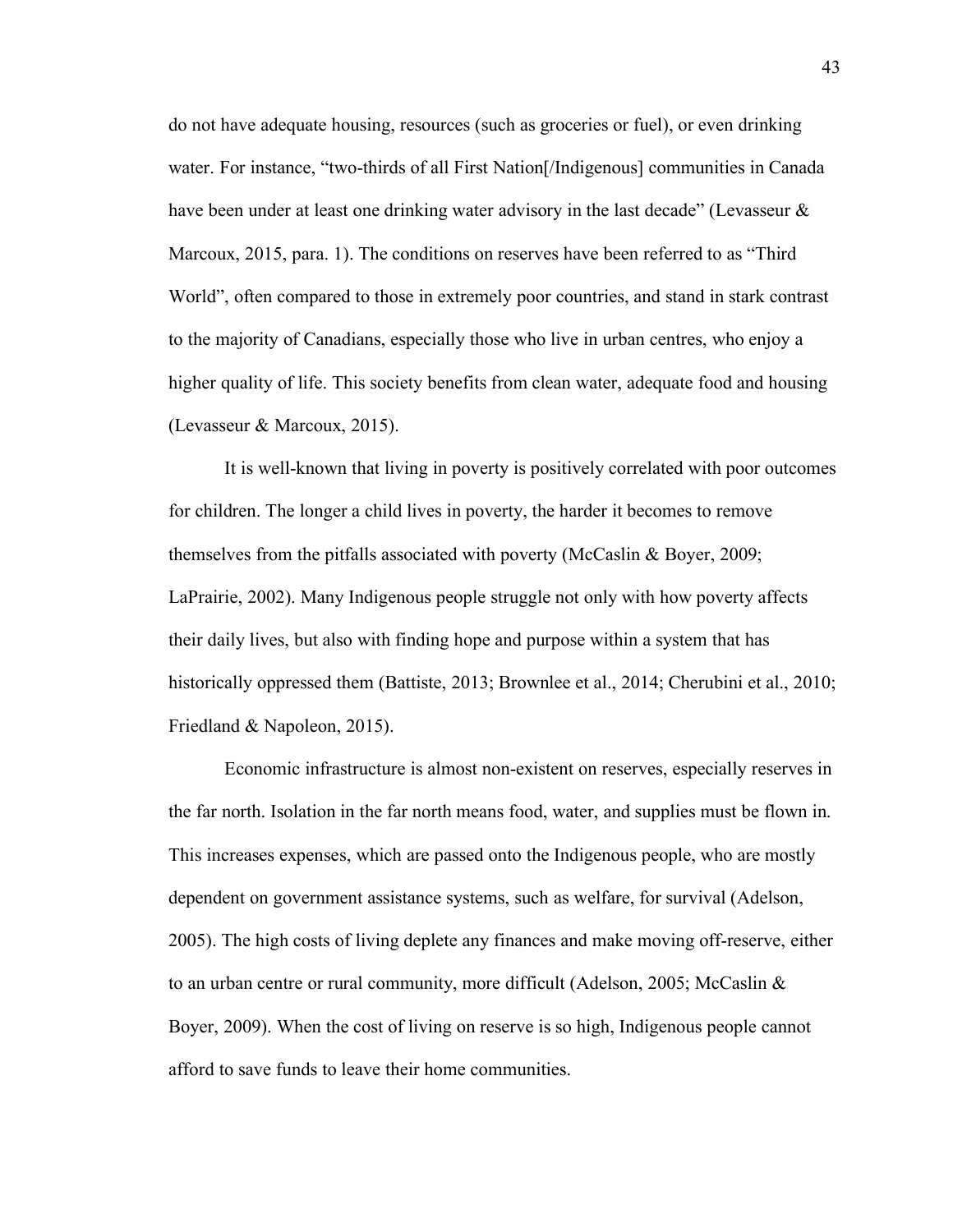Funding for schools on reserve is extremely low or unavailable (Bombay et al., 2011, 2014). This lack of funding results in a system of inadequate education and a selfperpetuating cycle of diminishing resources due to the difficulty in attracting and maintaining provincially qualified teachers. Service providers, such as teachers, are less likely to work in the challenging conditions found on reserves, especially isolated ones. This in turn provides the government an additional reason to not provide funds to remote northern reserves for education.

In many cases, the small student population is the reason given to explain that it is not feasible to build a high school in each reserve (Wilson, 2007). Indigenous children from remote reserves in northern Ontario are thus pushed out of their communities to attend secondary school elsewhere. Since many Indigenous students wanting secondary education are forced to move off-reserve to attend provincially-funded high schools or federally-funded Indigenous-only high schools, Indigenous students are funneled into an environment where they are more likely to face discrimination, harassment, violence and racism for a variety of reasons (Barrera, 2019).

Although not in northern Ontario, Barrera (2019) reported on 'the bullying problem' that impacts Six Nations School, thirty kilometres outside of Hamilton, Ontario. The school is federally-run by Indigenous Services Canada. Older boys in the school tormented younger boys — as young as children in junior kindergarten (Barrera, 2019). A boy named Kingston shared his story stating that he was kicked in the stomach, pushed, and called names, to give examples of some of the negative behaviours he faced (Barrera, 2019). His mother reported that the school administration and the federal bureaucrat who oversees the school failed to deal with the bullying problem in the school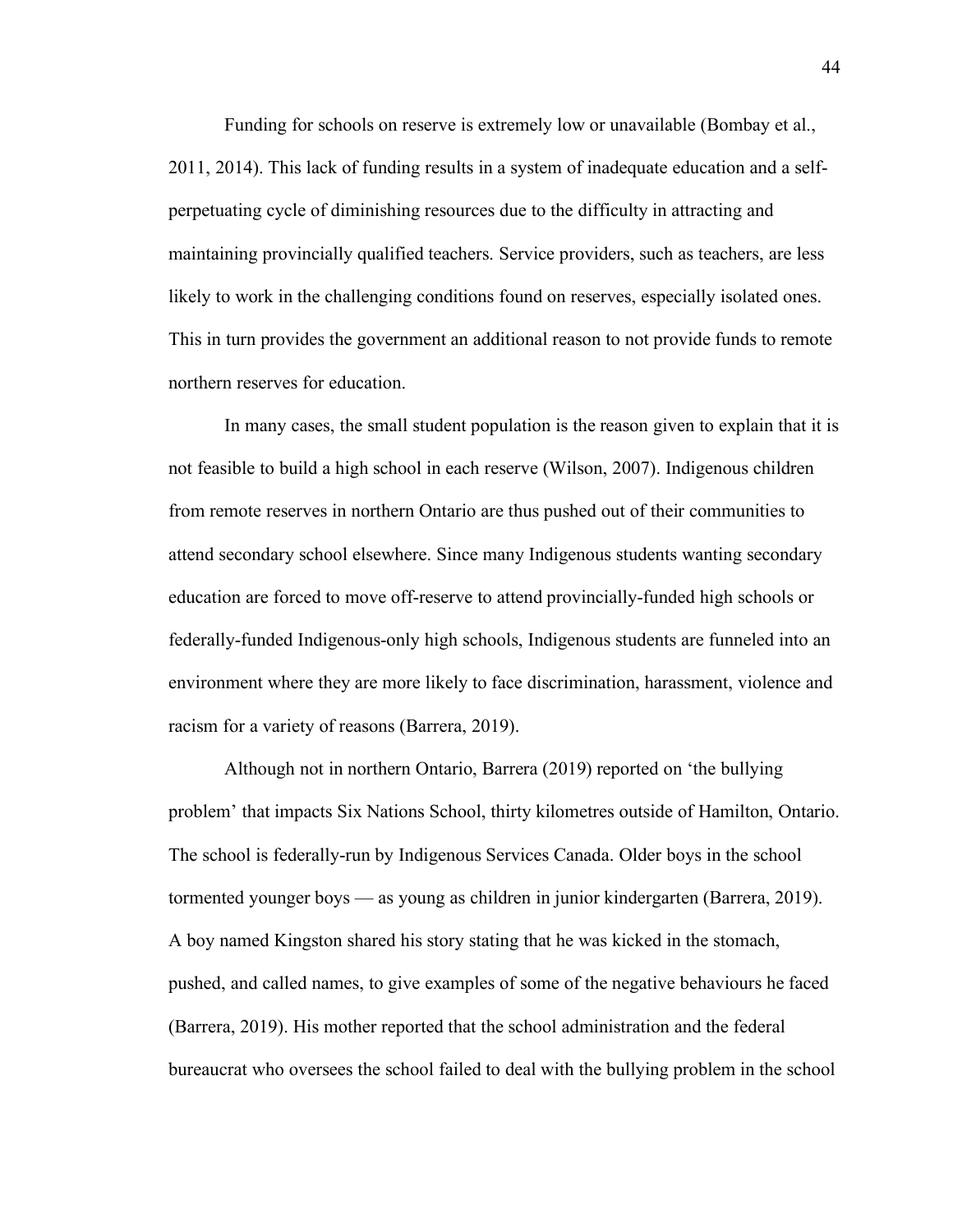(Barrera, 2019). Instead of acknowledging the existence of bullying in the school, "teachers would punish Kingston for retaliating against his tormentors" (Barrera, 2019, para. 27). The administrators of the school did not consider the negative behaviours as problematic — either under the label bullying, as a form of lateral violence, or as harassment. The issues were labelled as conflict between students (Barrera, 2019). The federal government was pursued to apply the Ontario anti-bullying framework to the behaviour, but it is unclear if policies were followed. Rather, a complaint was made to the Canadian Human Rights Commission (result is yet unknown) (Barrera, 2019).

The education received on-reserve may be below provincial standards due to the lack of resources in the schools, including the difficulties of attracting accredited teachers (as mentioned earlier). This means that an Indigenous youth who moves to an urban centre for high school may not have the same academic or urban life skills as other students in the same grade (Eden, 2016). As such, if the high school an Indigenous youth attends does not offer additional resources or extra-curricular skill building, or the service provider (person/organization delivering the service) is not compassionately understanding of the holistic nature of the student and their individual struggles, the provider may be unable to assist the incoming youth with feeling welcomed into and able to fully participate in their new, but temporary, education community. The incoming youth may disengage from their program as a method of coping in an unsupportive environment. The fact that many Indigenous youth are behind in specific skills required for success in high school, such as reading, writing or mathematics (Eden, 2016), can be linked to the legacy of settler colonialism and the legacy of residential schools.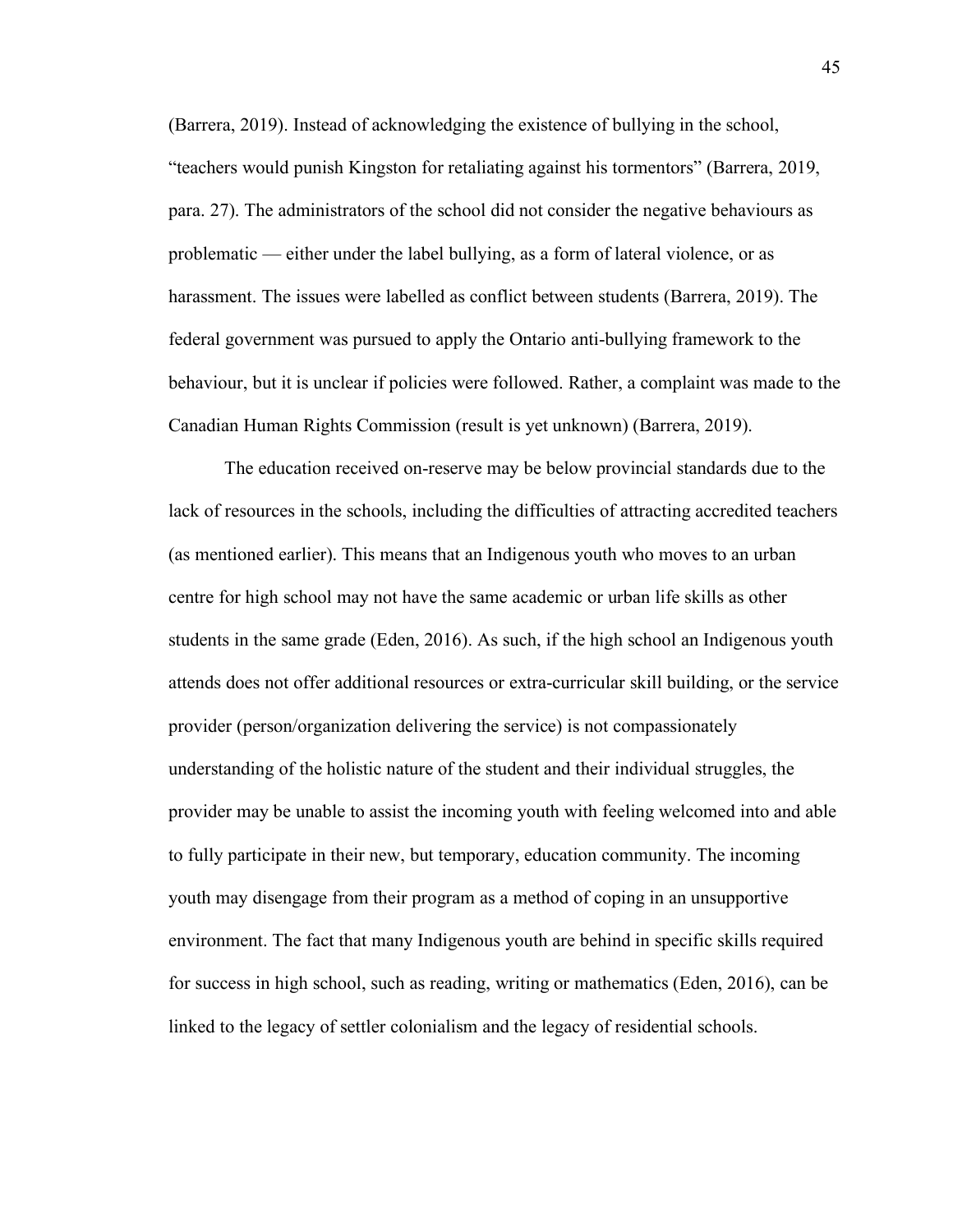## *The Impact of Residential Schools*

The relationship between the State and Indigenous peoples since the imposition of a Westernized education system is a legacy from colonial take-over and the residential school system. Residential schools were one of the ways the Canadian state colonized Indigenous people (Nagy & Sehdev, 2012).<sup>18</sup> The first residential school opened in 1828 (Mohawk Institute Residential School in Brantford, ON). Its operation was taken over by the Canadian federal government in the 1880s. By 1931, there were a total of 80 residential schools operating across Canada (Canadian Geographic, 2019), with the last school closing in 1996 (The Gordon Residential School, Punnichy, Saskatchewan) (Nagy & Sehdev, 2012; Canadian Geographic, 2019). During this time, residential schools registered more than 150,000 Indigenous children for the purpose of "killing the Indian in the child" as stated by Colonel Henry Pratt (CISDRC, n.d.). These residential schools were run by the Federal Government of Canada, often in conjunction with the Catholic, Anglican, Presbyterian and United Churches (Nagy & Sehdev, 2012).

Most of the children who attended residential schools were forced from their families at a young age for the purported purpose of receiving a good education. However, these children experienced further subjugation, were provided "with an inferior education, often only up to grade five, that focused on training students for manual labour in agriculture, light industry such as woodworking, and domestic work such as laundry work and sewing" (UBC, 2009, para. 1; Nagy & Sehdev, 2012; Chartrand et al., 2006; Eshet, 2016). Students attending these residential schools were neglected and most

<sup>&</sup>lt;sup>18</sup> Other ways the Canadian government colonized Indigenous peoples including segregating lands, implementing the reserve system, laws and policies that purposefully discriminate against Indigenous people and mandating education (Backhouse, 1999; Mawani, 2009; Monchalin, 2016).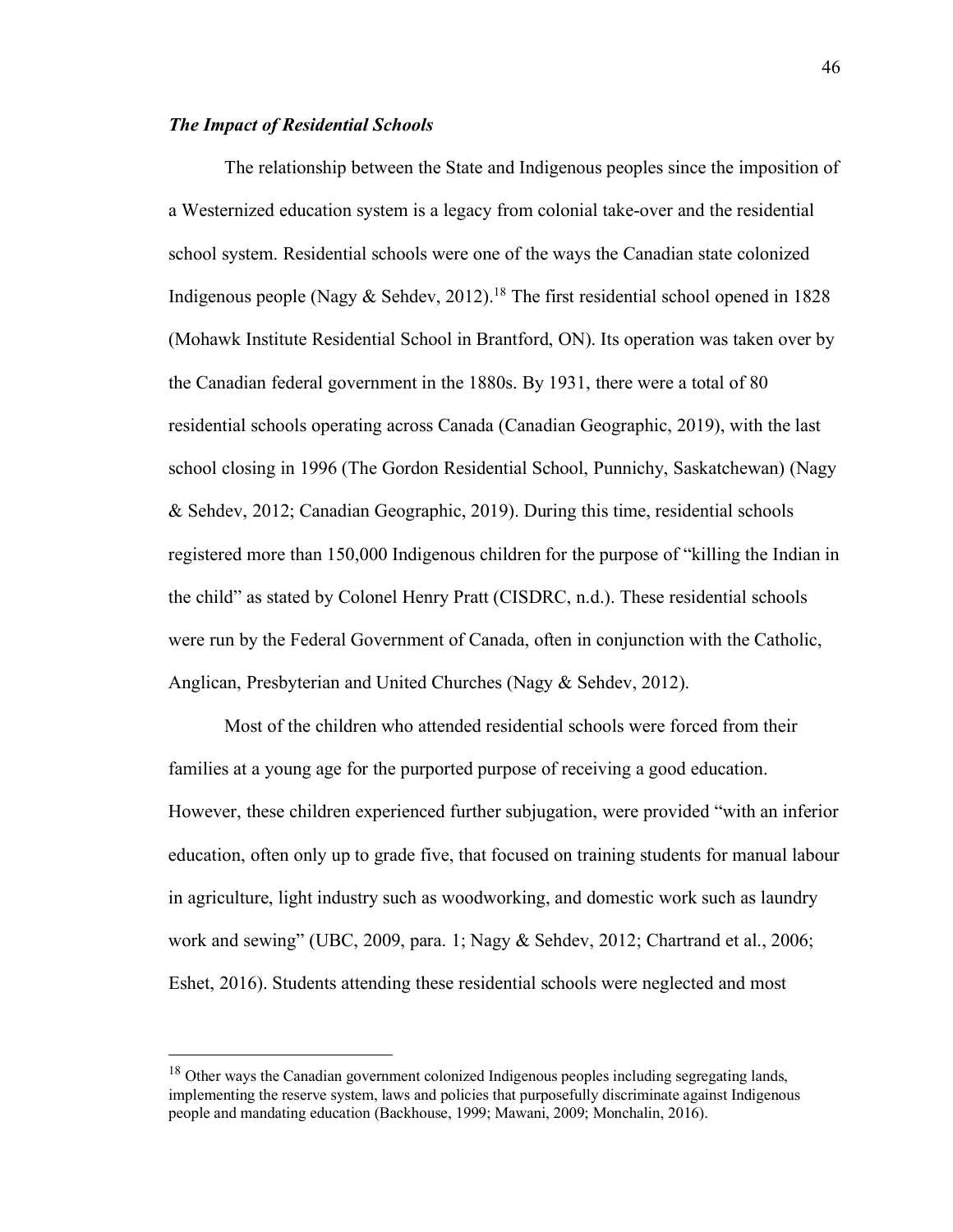experienced disease, malnutrition, and lived in areas with poor ventilation and heating. Unfortunately, some children died as a result of their treatment in the schools, although the true number of deaths is unknown (Nagy & Sehdev, 2012; Chartrand et al., 2006; Eshet, 2016).

Many children also experienced physical, sexual and emotional abuse from those who were responsible for their care and administrated the schools (Nagy & Sehdev, 2012; Chartrand et al., 2006; Eshet, 2016). Although the practices and methods implemented to educate, and subsequently abuse, were not necessarily mandated by the Canadian federal government, there was enough knowledge of what was occurring within the schools to say the government's explicit purpose was to wipe out Indigenous culture, described as a "genocidal policy" (TRC, 2015b, p.6). Former Assembly of First Nations leader Phil Fontaine brought the horrific treatment of students in residential schools to light in the 1990s when he shared traumatizing experiences he faced in residential schools (Frum, 1990) on CBC's *The Journal*. He stated, "in my grade three class […] if there were 20 boys, every single one of them […] would have experienced what I experienced […] some aspect of sexual abuse" (Frum, 1990, para. 1). Since Fontaine shared his story publicly, thousands of people have done the same. Sharing their experiences led to the creation of the TRC (as discussed earlier in chapter one) (TRC, 2015a).

Children whose parents were part of the residential schools and the 60s scoop are required to function without consideration for their unique histories (Milne, 2015). There is a connection between residential schools and educational/economic attainment (TRC, 2015b); "residential school survivors have less income than other Aboriginal people, and that their children have more difficulty in school" (TRC, 2015b, p. 70). Bombay et al.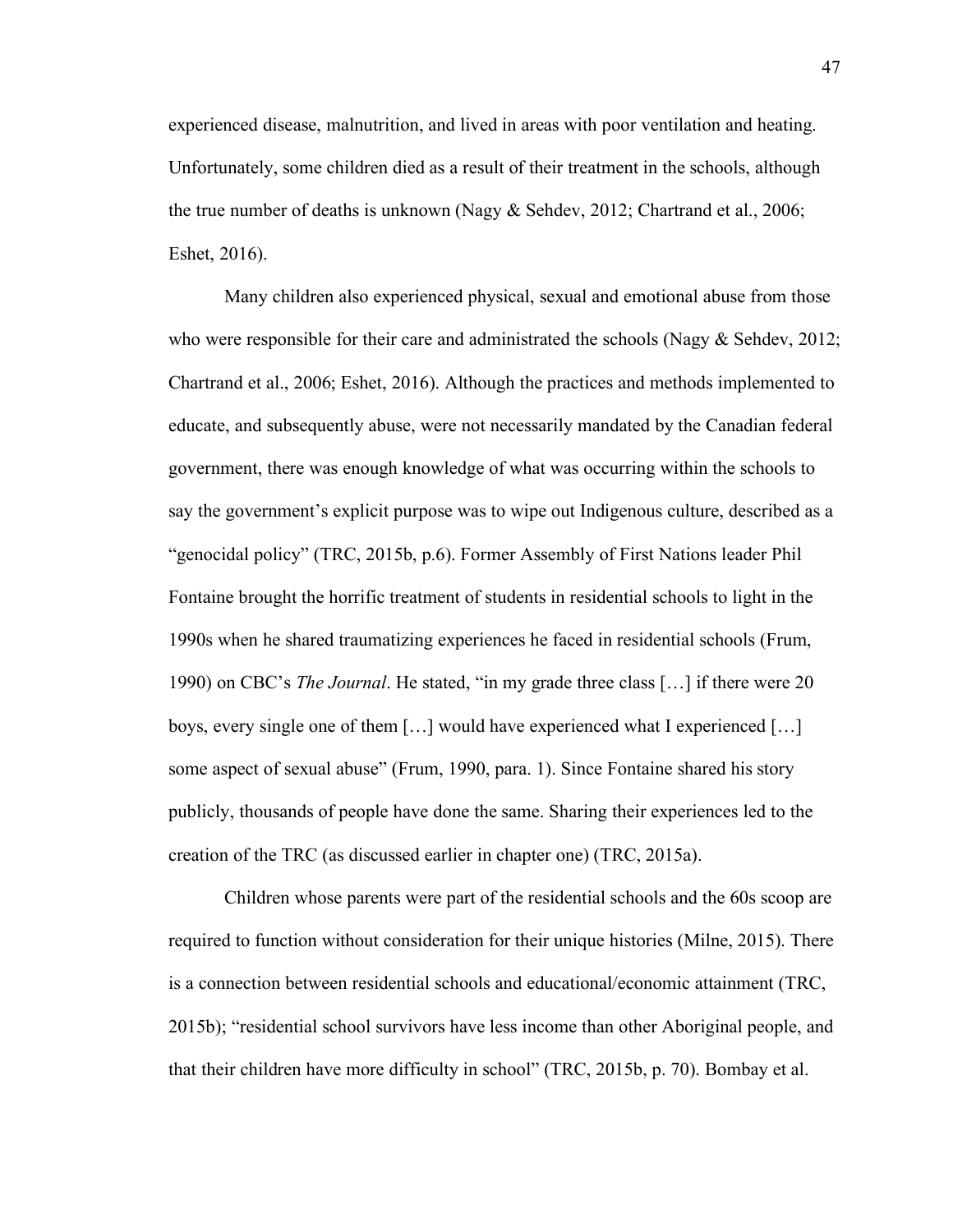(2011) found that parental attendance in residential school "affected the quality of parenting received as children" (p. 369; Bombay et al., 2014). Also, children of residential school survivors show elevated depressive symptoms (Bombay et al., 2011, 2014). Milne (2015) states that youth "have to contend with the intergenerational effects of racial discrimination in schooling" (p. 271). Educators have expectations of parents without thinking about larger issues that may impact relationships; "legacies of racial discrimination against Indigenous Canadians in schooling have led to intergenerational mistrust of the school system" (Milne, 2016, p. 274). The gaps caused by residential schools remain because even though residential schools no longer exist, their legacies of distrust and tension are real, "creating barriers for Indigenous parents to establish quality connections with schools, affecting their ability to comply with educator expectations of active involvement and positive attitudes toward school/educators" (Milne, 2016, p. 275). Milne's (2016) study is relative to this project as one of the participants asked, 'how do we [teachers] expect them [Indigenous parents] to come into the classroom and have a positive experience with their child if they themselves have not had a positive experience?" (p. 276). Some Ontario school boards are trying to bridge this gap in trust by hiring Indigenous liaison workers, whose positions focus on supporting Indigenous families and students (Milne, 2016).

# *The Impact of Streaming*

Indigenous students are also negatively impacted by more modern forms of racial discrimination, including disproportionate streaming towards workplace level courses. Indigenous youth attending high school are required to choose courses corresponding to their educational level and interests. There are three educational streams that shape which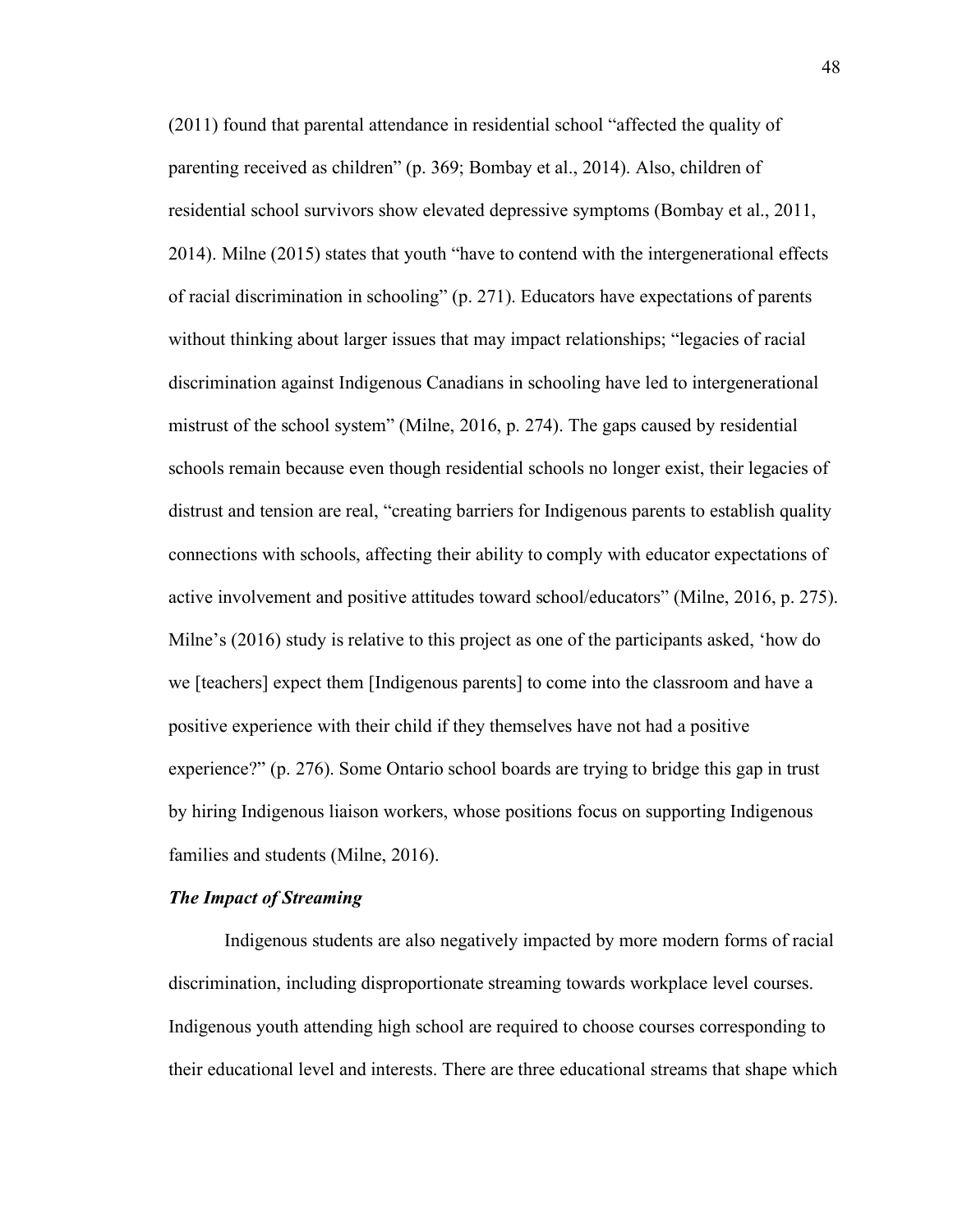courses are offered: university, college or workplace (OME, 2018d). University-level courses are for those students who intend to attend university; college-level courses are for those interested in attending college; and workplace-level courses (also known as essential courses) are for those students intending on entering the workforce postgraduation (OME, 2018d). Kinnon (2016) reiterates, "the way we educate has a dramatic impact on how and what [students] learn on their academic abilities and achievements, and also on their post-high school futures" (p. 18).

Kinnon's (2016) study of inequity and academic streaming in Ontario found that "teachers can have lower expectations for students in the applied stream" (p. 82). In 2017, similar findings were published regarding Black students in Toronto (Draaisma, 2017); "a large number of black students are being streamed into applied instead of academic programs and they are suspended at much higher rates than their counterparts" (para. 1). Although this report focusses on Black students, Indigenous students are in a similar situation (OHRC, 2003). When students are targeted specifically because their teacher or fellow classmates view them negatively, it can contribute to "these students having reduced self-confidence, and correspondingly, lower academic performance" (Kinnon, 2016, pp. 82-83). Workplace or "essential/applied" stream cohorts are more likely to have "negative long-term consequences, including both lowered self-esteem and aspirations of students and lowered teacher expectations for them" (p. 189). This can become a self-fulfilling prophecy; if a student is constantly told they are [insert negativity here], they might start to believe what they are being told and thus behave in a negative way.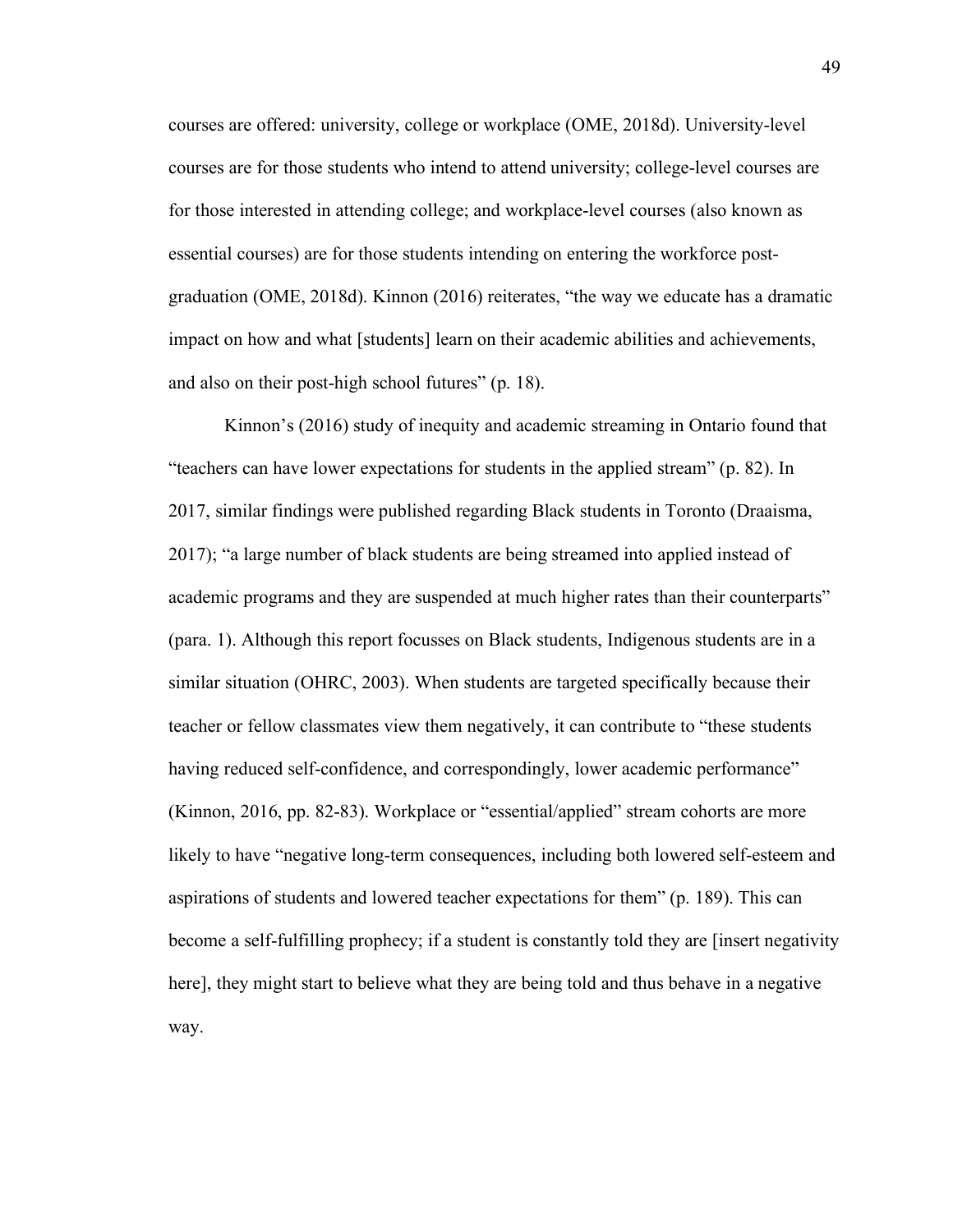Hallinan (1994) points out that instruction quality increases with the stream level; academic course curricula use critical thinking and engage students whereas applied course curricula omit the obligation to foster critical thinking (Kinnon, 2016). This finding suggests that students in applied or essential streams are "not expected to be as engaged with the material and may not be learning critical thinking skills" (Kinnon, 2016, p. 25). In a study completed by Boaler (2005), one participant called this categorization of students based on academic streams "a psychological prison",

this psychological prison […] people don't know what they can do, or where the boundaries are, unless they're told [...] it kind of just breaks all their ambition [...] particularly schools […] where it's predominantly working-class kids whose parents don't necessarily have the ambition for them. And then if it's being reinforced in the classroom with the kind of 'yes, you're going to be a labourer for the whole of your life' then it means that they can't break out of that box. It's quite sad. (Boaler, 2005, p. 141)

Some Indigenous youth do not have family readily available and able to meet with the school to advocate on their behalf. As noted above, some Indigenous families struggle to enter schools given the historical trauma some families have faced (and still face) (Milne, 2016).

# *The Impact of Curriculum*

It is important to confront a prevalent myth about Indigenous youth and education, that being: Indigenous youth do not want to obtain an education (Shankar et al., 2013). It is not that Indigenous youth do not want to participate in education, it is that the education they are expected to engage with often disregards Indigenous cultural views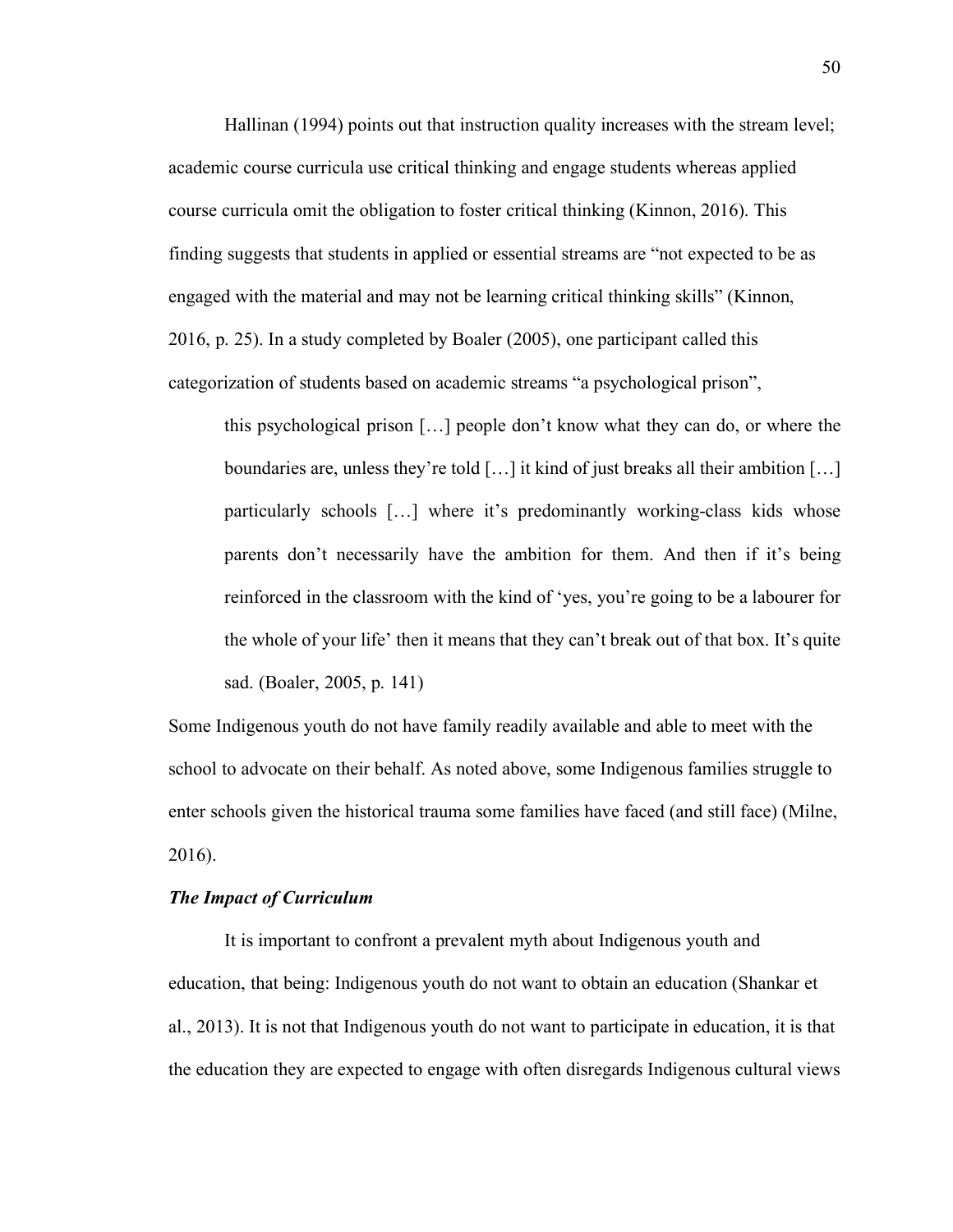(Battiste, 2013; Shankar et al., 2013). Curriculum is based in the settler colonial logic of the education system; settler colonialism's "project of replacement" (Tuck & Gaztambide-Fernández, 2013, p. 79; Dion, 2004, 2007; McGregor, 2017), whereby Indigenous worldviews are replaced and erased over time by colonial educators (Templeton & Cheruvu, 2020). The curriculum Indigenous youth are taught "is written largely from the perspectives and lived experiences of the White middle-class" (Templeton & Cheruvu, 2020, p. 134). Thus, Indigenous perspectives are missing (Battiste, 2013). For example, two Indigenous views of learning, understanding and maintaining positive wellbeing include Mino-Bimaadiziwin<sup>19</sup> and  $G'$ minoomaadozimin<sup>20</sup>, are generally not included in education curricula. These perspectives could be integrated into education curricula for the benefit of all, not just Indigenous people.

 $19$  Mino-Bimaadiziwin is the Anishinaabe concept that means to live the good life. According to this concept, the education of Indigenous people must be designed to teach all to thrive in today's world with the attitudes, skills, knowledge and intention to be to be Indigenous, rooted in relationship to the total environment (Seven Generations Education Institute, 2015). George Couchie, a retired Ontario Provincial Police Officer, is one of the founders of the Mino-Bimaadiziwin Training Camp. It is hosted annually by the Lakehead District School Board for Indigenous youth to learn about their history. Students are taught through the blanket exercise; students stand on blankets that represent the lands inhabited by indigenous people that eventually became Canada. The blankets "tell the story of how the land mass of North America was populated by Indigenous people, and then slowly, because of population crashes and them being forced onto reserves, you can see how much land was lost because of settler encroachment" (Rice, 2016, para. 3). Mr. Couchie stated that it helps Indigenous youth prepare for school, "I know a lot of times the teachers will […] when it's a question about First Nations, they always ask the Native kids in the class and when I was going to school, I knew nothing about it and I was kind of embarrassed about it, so here we are talking about the strength of our community, our families, and why it is so important for Indigenous youth to be proud of who they are" (Fiddler, 2016, Video File 00:53-1:13). In the training camp, they learn about healthy relationships and the importance of drumming (Fiddler, 2016). The concept of Mino-Bimaadiziwin guides and helps engage Indigenous youth with their traditional teachings and connecting these teachings into their everyday life.

 $20$  G'minoomaadozimin is the First Nations concept explained by Nokiiwin Tribal Council in Thunder Bay, Ontario, that means 'we are living well'. This concept reflects the idea of safety but aims at enhancing health and safety beyond the workplace; "not just in the workplace [...] it originates from self, so we have to look at self, family, the home, our community. If we are well in those areas, then it will go into our workplace" (Garrick, 2017, para. 2). G'minoomaadozimin is about shifting attitudes and behaviours within Nokiiwin communities and beyond (Nokiiwin Tribal Council, 2019).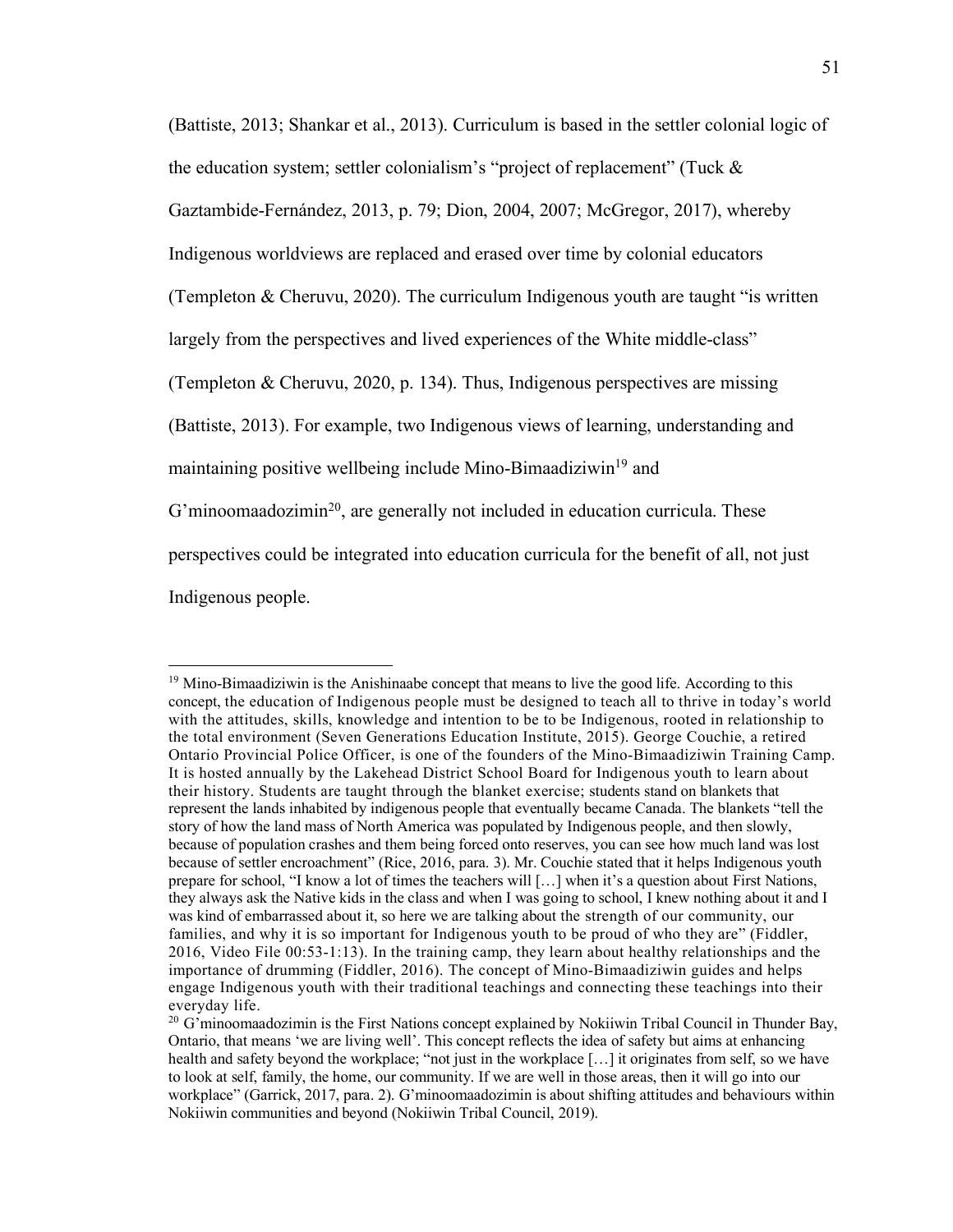For Indigenous people, it is important to feel spiritually, emotionally and mentally connected to their Indigenous identity (Firestone et al., 2015). When an Indigenous youth is disconnected from their Indigenous identity, their overall wellbeing is at risk (Curtis et al., 2015). Wilson (2007) acknowledges that Indigenous youth may not want to attend school with teachers who do not value or understand Indigenous traditions. Specific educational context is therefore critical when creating, adapting and implementing policies and curricula which provide Indigenous youth equitable opportunity to obtain an education. Although the Canadian education system is moving towards increasing acceptance of Indigenous culture in their schools (OME, 2019b), the question remains of whether or not Indigenous youth will be provided with equitable access to education and culturally relevant content.

#### *The Impact of Discriminatory Policies and Practices*

In July 2003, the Ontario Human Rights Commission published a report titled, "*The Ontario Safe Schools Act: School Discipline and Discrimination*" (OHRC, 2003). The purpose of the report was to determine if 'zero tolerance' policies had a "disproportionate impact on racial minority students and students with disabilities" (OHRC, 2003, para. 1). This report found there is a strong perception in the Greater Toronto Area, backed up with some informal evidence, that implementation of the policies is not equal for all students. An interviewee in the report noted that "students atrisk are being disproportionately impacted and it is necessary to address all the factors not only racism — that put children at risk" (OHRC, 2003, p. 27). The interviewee, a senior official at a school board in the Greater Toronto Area, summed up the multiple factors and their overlap well. They stated,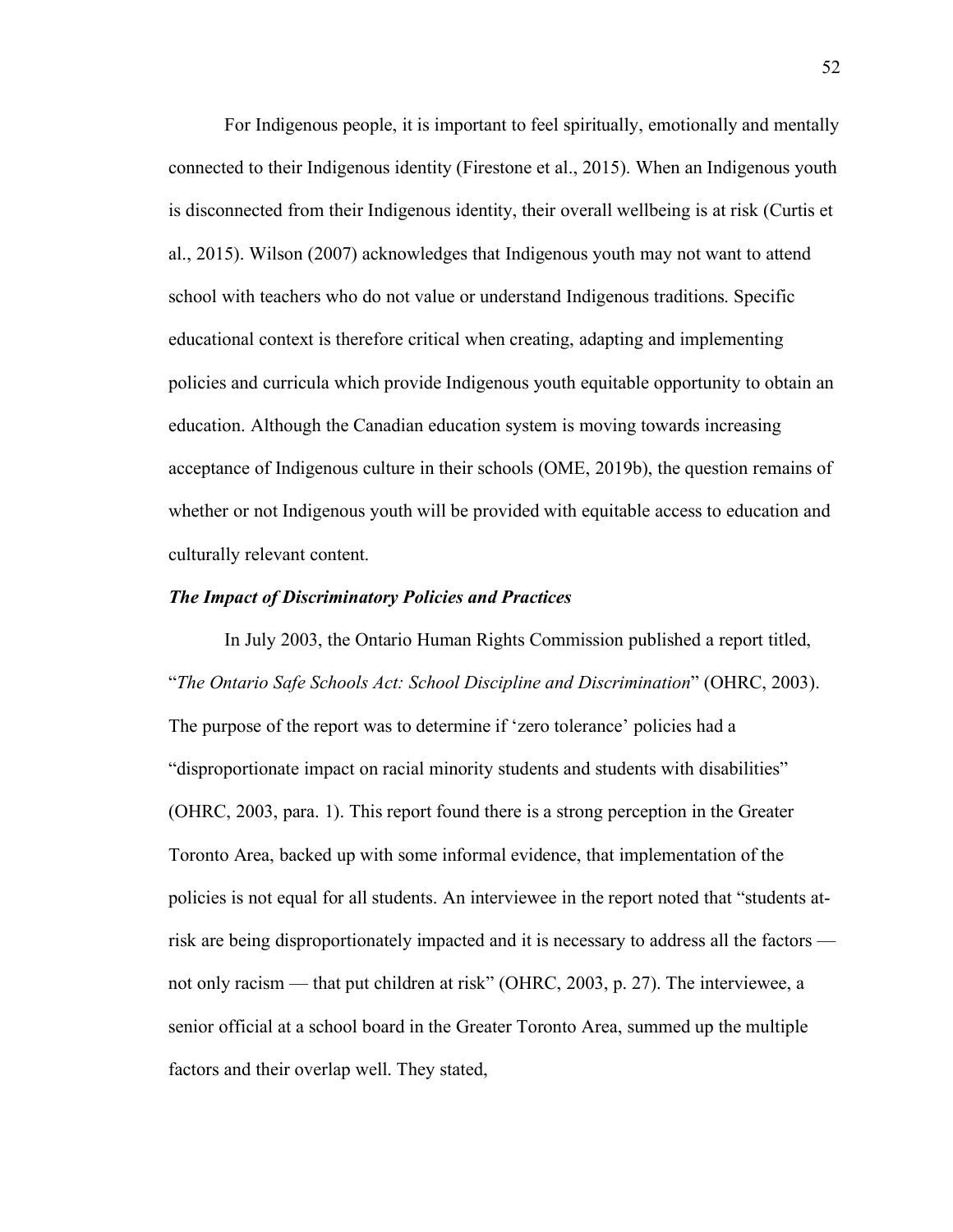kids who don't come to school regularly are not successful in school. If you are not successful in school, you don't feel as good about yourself. If you don't feel as good about yourself, you tend to act out. If you tend to act out, your behaviour is not acceptable, and on it goes. We know certain things. We have the information about who lives in areas with different socio-economic groupings. We know that kids who come from two-parent families generally do better in school than kids who come from one-parent families. We know that boys don't do as well on provincial tests in reading and math. We also know that boys learn differently from girls. We also know that far more boys get suspended than girls […] Do I have a concern about the number of black boys in difficulties? Yes, I do. But I am also equally concerned about other students who are from other groups that find themselves in difficulty […] There are a multitude of factors that can come into play in many issues when you have kids at-risk. I think that [racism] is one of the factors, but it is not the only factor. (as quoted in OHRC, 2003, p. 28)

There are many intersecting factors that need to be considered when educating Indigenous youth. Overlooking these factors puts Indigenous youth at a higher risk for being victims of serious behaviour that may be simply defined as bullying.

Indigenous families in particular have unique and fragile circumstances that many educators overlook (Wilson, 2007). There are many cultural reasons why Indigenous youth may not be present in school that also need to be considered. These cultural reasons for their absence could include: (1) not wanting to participate in a Western education system that has already harmed their population (i.e. residential schools, 60s scoop era); (2) not wanting to take risks of physical harm and encountering racism by leaving their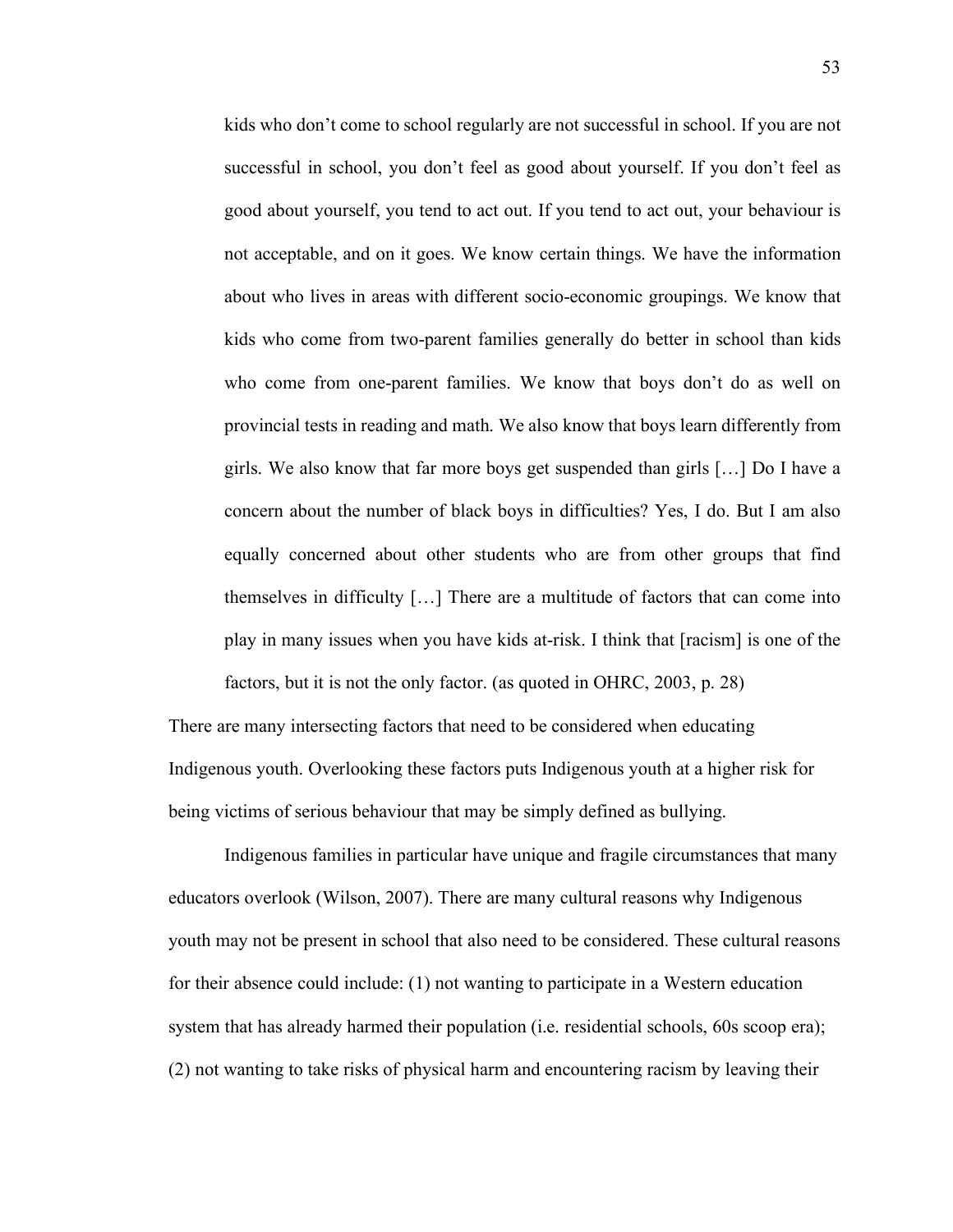family and community; and (3) not wanting to lose their cultural identity and therefore the opportunity cost might be too high. In sum, Indigenous youth then have lesser options for success.

It is unspoken "that racism is a pervasive and consistent element in the schooling experiences of Indigenous youth" (Castagno & Brayboy, 2008, p. 950). Students experience racism in a number of ways and from a variety of sources (Castagno & Brayboy, 2008). A common form of racial oppression against Indigenous youth in schools is the use of euphemisms (Castagno & Brayboy, 2008); "issues of concern are presented in ways that do not make the majority or dominant social group uncomfortable" (Castagno & Brayboy, 2008, p. 950). As Grant and Gillespie (1993) note,

in the case of schooling, the problem would be the lack of success of [Indigenous] students in the present school system. [Indigenous] students are portrayed as having too many problems, thereby freeing educators from acknowledging that they and the system are the real problem. (p. 20)

Euphemisms are part of a larger culture of whiteness in most Canadian schools; "this whiteness is manifest in the predominantly White educational faculty, the social relations, the norms and expectations, and the inequitable access to resources and quality education within our school system" (Castagno & Brayboy, 2008, p. 950). According to Kany's work on euphemism, they are used "to disguise an unpleasant truth, veil an offense, or palliate indecency" (Kany in Gómez, 2009, p. 272). Using this idea, government policies were strategically developed to 'disguise the unpleasant truth' that Indigenous populations suffered from at the hands of the Canadian State; Indigenous populations were targeted by the Canadian state for genocide (TRC, 2015b).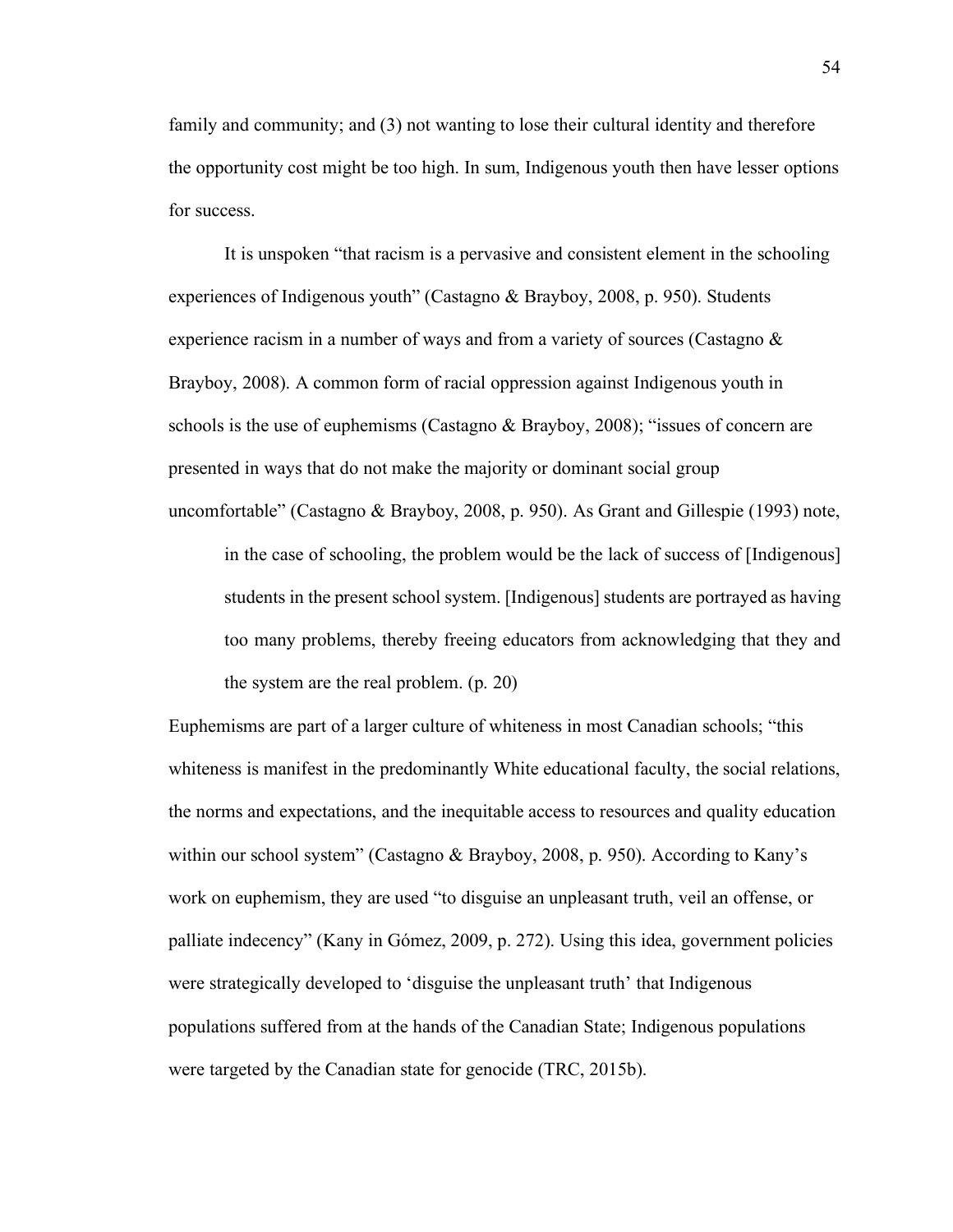# **A Critical Framework for Understanding the Potential Impacts of Colonialism on the Ontario Anti-Bullying Framework**

There is a need to be aware of the systemic sources of discrimination that are rooted in settler colonialism within the education system; the history of residential schools impacts the future generations of Indigenous youth and their education attainment. The Ontario Ministry of Education, their school boards, administration, and education staff, in addition to the children who attend the schools, and their parents/guardians, need to be aware of the danger of general policies for safety. This is important because the policies that are created by the school boards require anyone who interacts with the school to be aware of them. There is also a need to know how policies may disproportionately negatively impact Indigenous students. There is the danger of euphemism and other strategies that elide the impact of certain policies and actions on Indigenous people.

The amendments to the *Education Act* have the potential to impact Indigenous students in a way that further subjugates them both as perceived victims and perceived perpetrators of 'bullying'. The current Eurocentric education system in Ontario appears to provide surface-level protection for students, but it is unclear if it protects Indigenous people from the unique experiences of negative behaviour labelled as bullying and racism that they may face as a result of their social location. On the other end of the spectrum, Indigenous youth may be labelled as 'bullies' for defending themselves against racist behaviour from others, whether the negative behaviour is from fellow students, teachers, parents or any other personnel involved with the school system. In addition, Indigenous youth may be acting out unacknowledged systemic violence.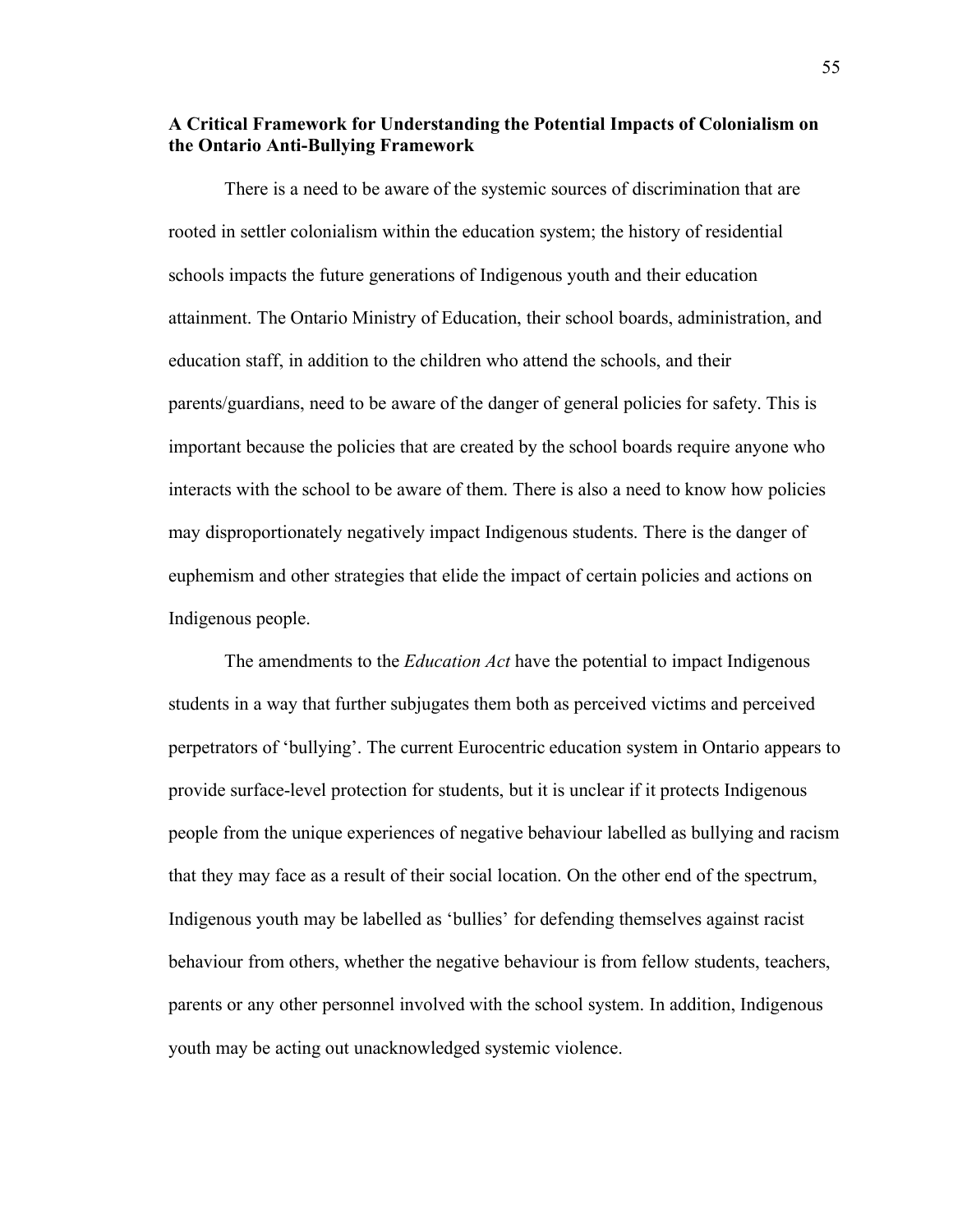The presence of racism may mean that Indigenous children are simultaneously more likely to be victims of behaviour recognized as bullying. For example, in Thunder Bay, Ontario, there are many Indigenous youth who fear they will be injured simply because they are Indigenous; students who attend Dennis Franklin Cromarty High School carry whistles in the event they are targeted by the outside community (McNeilly, 2018). There is a generalized problem with racism against Indigenous peoples in Thunder Bay (and in northern Ontario) (Prokopchuk, 2018), and youth may be disproportionately targeted. Rather than eradicate or minimize these systems of oppression, the Ontario *Education Act* may further marginalize Indigenous peoples.

## **Criminalization of Indigenous Youth and Education**

The danger to Indigenous youth is amplified where incidents of negative behaviour labelled as bullying are escalated to involve police. This contributes to the ongoing problems of failure of Indigenous students to complete an education and instead becoming diverted to the school-to-prison pipeline.<sup>21</sup> The school-to-prison pipeline refers to the impact that the education system and criminal system have on at-risk youth; "failing to provide education and mental health services for [the] most at-risk students drastically increases the likelihood that those children will end up with a criminal record rather than a high school diploma" (Kim et al., 2010, p.4; Raible & Irizarry, 2010; Meiners & Winn, 2010).

Scholars have argued that Indigenous people are over-criminalized (Cunneen, 2007, 2008; LaPrairie, 2002). "School criminalization teaches students not only that they

 $21$  Although this topic is not the focus of my research, there are real negative impacts on Indigenous youth which must be considered when navigating behaviours potentially targeted at them — criminalization is a possibility.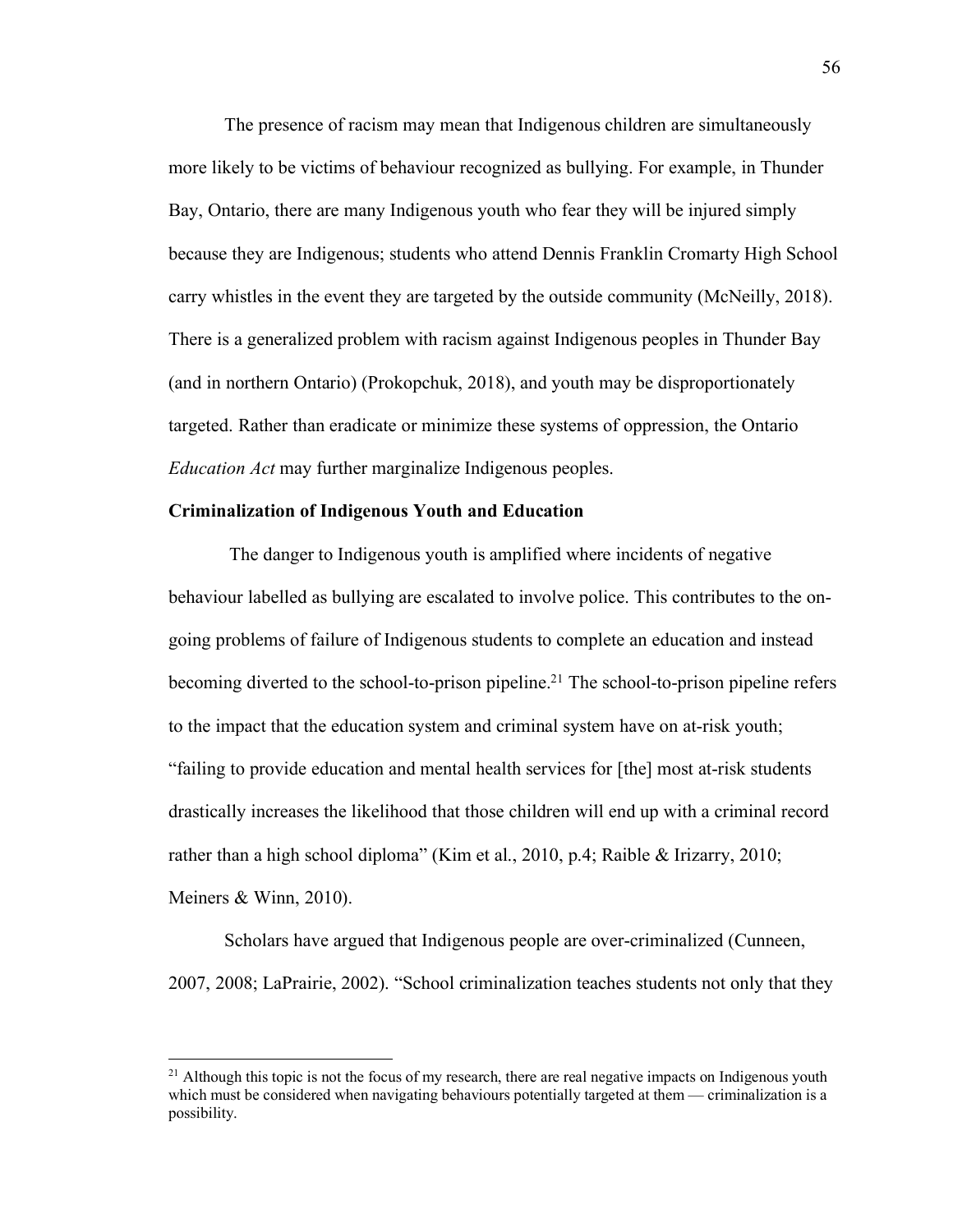have little recourse should the government violate their rights, but that they have few rights to begin with" (Hirschfield & Celinska, 2011, p. 8). School criminalization also maintains a hierarchal structure between social and political order but may not effectively change student behaviour. Rather, it has the potential to reinforce instead, the detrimental effects police officers and other law enforcement agencies have on schools' social climates (Hirschfield & Celinksa, 2011).

Under the provincial and local codes of conduct, law enforcement agencies have the authority to attend schools with the intent to educate students about how certain types of behaviour may have lasting criminal consequences. In 2008, Hirschfield stated that there was "increased collaboration between schools and the juvenile justice system, which eroded the traditional boundaries between the two institutions" (p. 83). This statement applies in 2021 as there continue to be overlapping boundaries between school safety and public safety, with the added possibility of intervention of law enforcement in the classroom. Overlapping boundaries weaken disciplinary action within the school as they allow other law enforcement the room to provide more stringent disciplinary mechanisms instead, with potentially longer-lasting effects (i.e. the potential to obtain a criminal record).

Information sharing between education and justice agencies allows schools to discipline students for 'outside legal entanglements', regardless of jurisdiction (Hirschfield, 2008). For example, in 2011, the Ontario Ministry of Education partnered with the Ministry of Community Safety and Correctional Services to create the Provincial Model for a Local Police/School Board Protocol.<sup>22</sup> This protocol outlines the importance

 <sup>22</sup> The Protocol was last updated in 2015.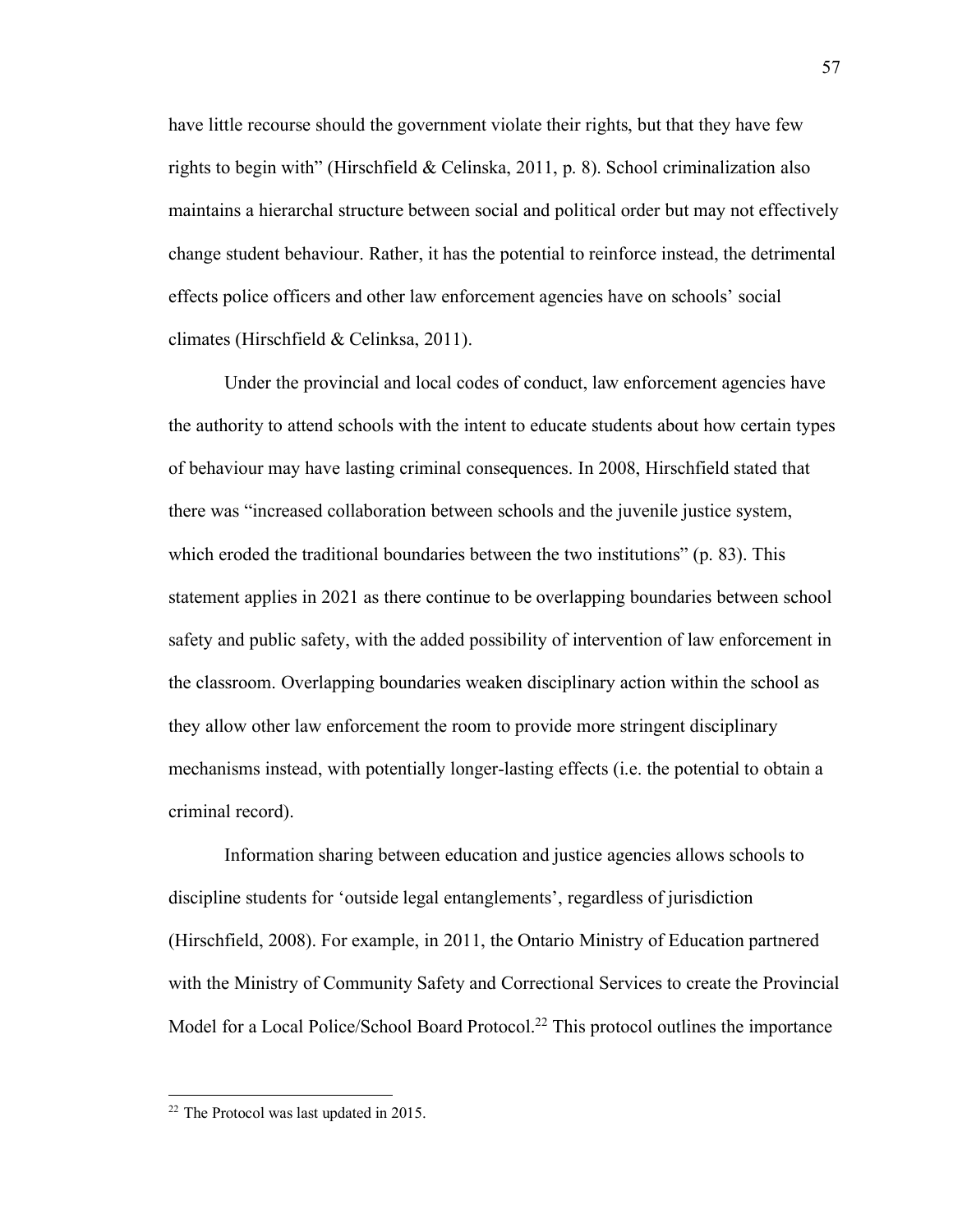of an effective partnership in promoting a safe and inclusive school environment, as well as promoting a positive school climate (OME, 2015). Section 8 of this protocol lists the occurrences requiring mandatory police notification. For example, at a minimum, police must be notified of deaths, physical assault causing bodily harm requiring treatment; sexual assault; robbery; criminal harassment; relationship-based violence; possessing weapons, including firearms; using weapons to cause or threaten personal harm; trafficking weapons or illegal drugs; possession of illegal drugs; hate/bias-motivated occurrences; gang-related occurrences; extortion; non-consensual sharing of intimate images; and bomb threats (OME, 2015). Section 8 also lists the issues where notifying police is discretionary, such as providing alcohol to minors; being under the influence of alcohol or illegal drugs; threats causing physical injury, including through social media, text messages, and e-mail; vandalism; and trespassing (OME, 2015). In the list provided, the term bullying does not occur, but there are examples of criminal behaviour which match the definition of bullying listed in the *Education Act*.

The amendments to the *Education Act* introduced by the *Accepting Schools Act*, 2012, in conjunction with the *Safe Schools Act*, 2000, allow school principals and teachers to determine how undesired behaviour will be labelled. These legislative changes provide principals and educators with a high amount of discretionary power over their students. The increased collaboration in these institutions allows surveillance of students through "performance monitoring and accountability; [...] education reforms like the [*Accepting Schools Act*], analogous to the criminal law itself, places the onus of responsibility for school crime […] on the underperforming students, teachers and schools" (Hirschfield, 2008, p. 87). If teachers interpreting experiences of negative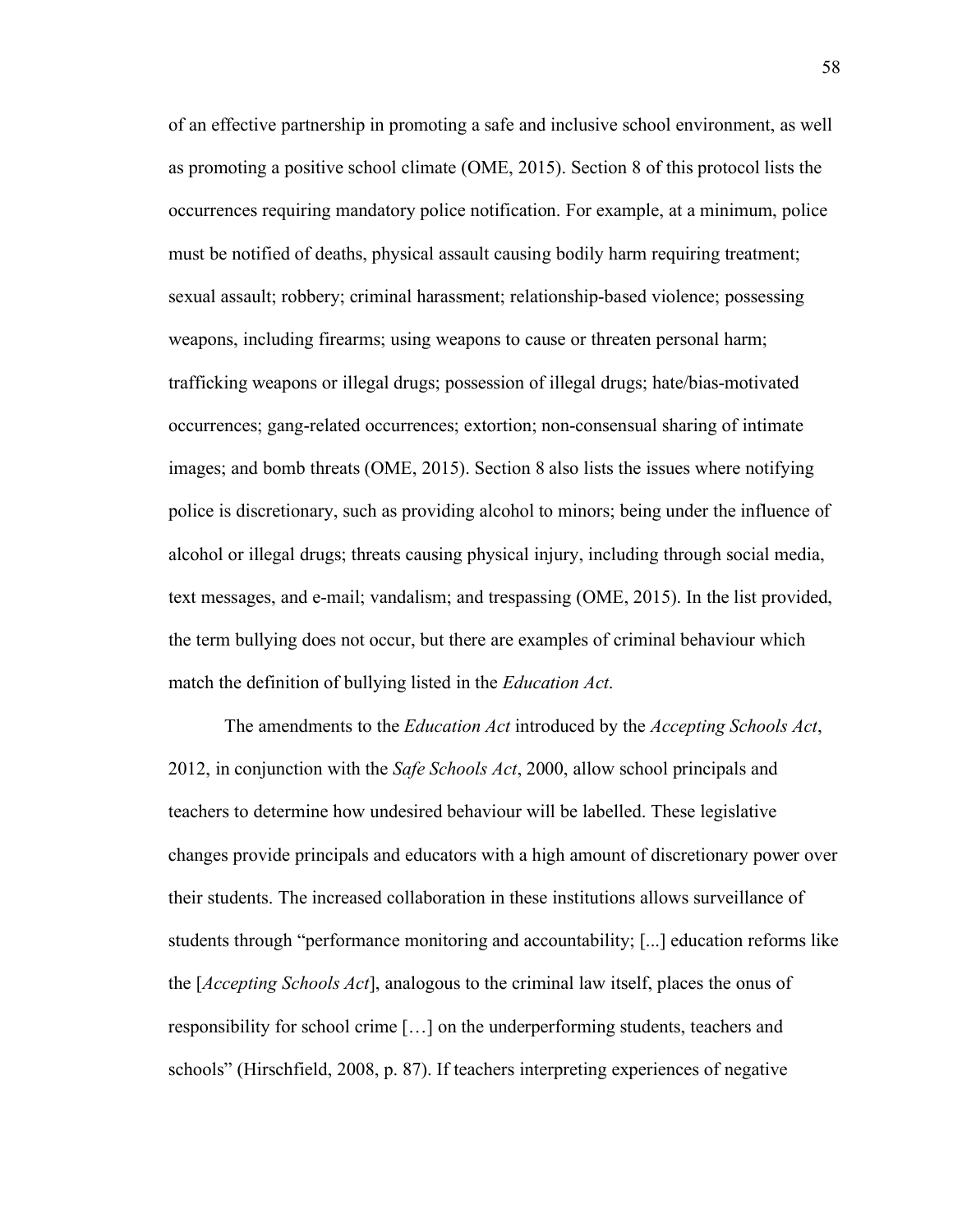behaviour are racist, classist, or sexist, their biases can lead to Indigenous students being labelled as bullies and trouble-makers.

Further, students and teachers are not the only ones to bear the brunt of the 'crime control paradigm'; "security guards, police, and judges [are also] subjective actors prone to accept [and potentially over-use their power], but [also] capable of resisting, the imperatives of criminalization [thus,] the importation of criminal justice into schools involves a process of mutual accommodation" (Hirschfield, 2008, p. 94). There are intersecting institutions that are willing to intervene in schools. Law enforcement agencies may or may not recognize the potential that bullying hides intersecting issues, such as racism and violence. This is problematic in itself. When instances of racism occur, regardless of whether it is inside or outside of school, legal institutions may disregard the initial act and punish the student for defending him or herself. Hiding other issues under the bullying rhetoric implemented in Ontario's *Education Act* may mean that already marginalized individuals are falsely labelled as 'troubled individuals' and that label then easily leads to criminalization. When acknowledging Indigenous politics, combined with an Indigenous youth's unique experiences, it is clear that Indigenous youth have significant hurdles to overcome in society while trying to live their best possible lives without fear of criminalization. Indigenous youth are thus forced to balance their cultural identity, educational growth and personal wellbeing in a social context that disregards their existence.

# **Conclusion**

In this chapter, I provided a review of some aspects of the history of colonial exploitation of Indigenous people in Canada. I then discussed areas of the education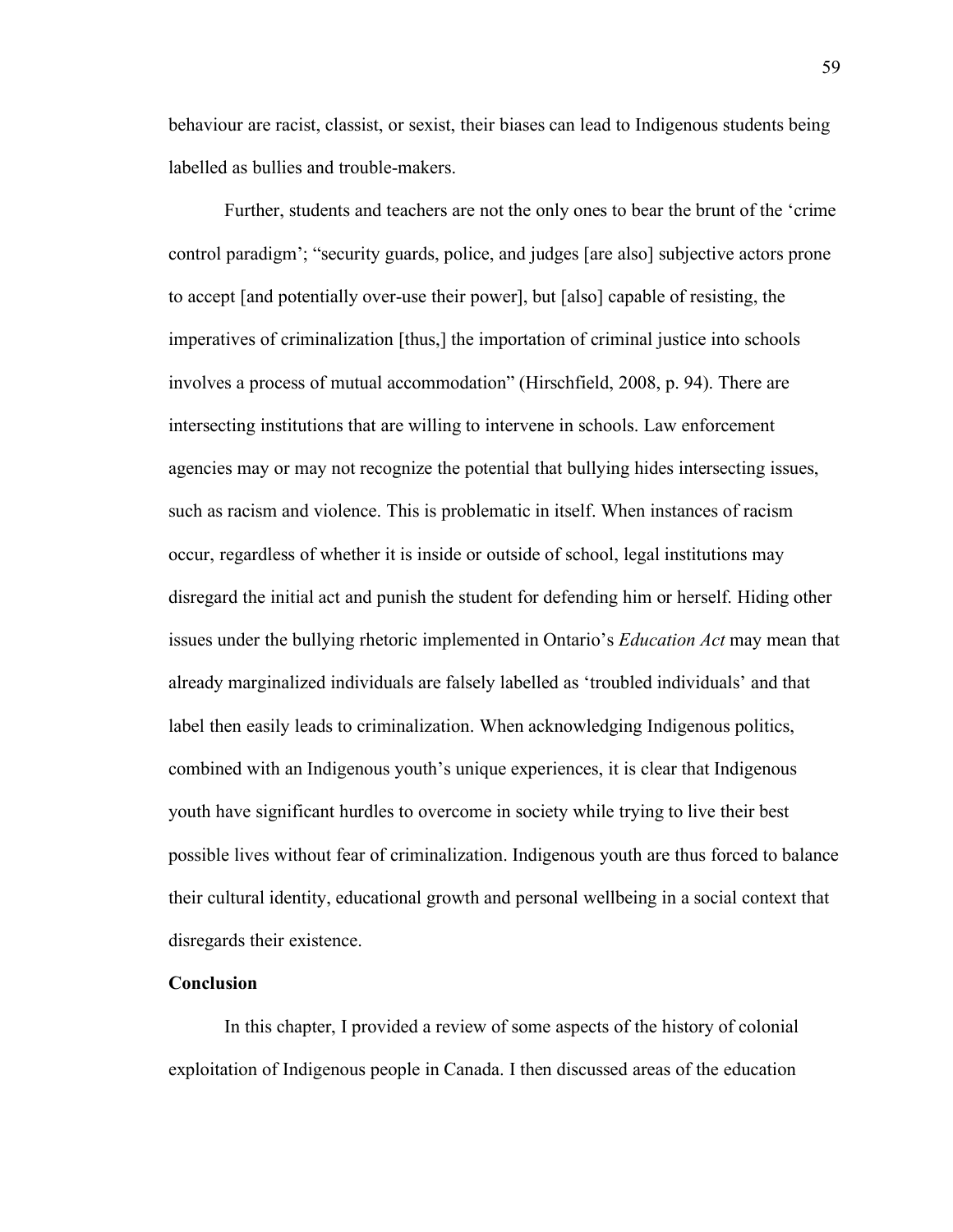system that discriminate against Indigenous youth obtaining an education, including the ways the curriculum is written by policy makers at the provincial level and implemented by educators. Students are separated and segregated according to the stream educators believe they are qualified for. Lastly, I provided a critical discussion of the Ontario antibullying framework and how the policy may impact Indigenous youth. It is imperative to acknowledge that Indigenous youth, because they are devalued, are likely to be targets of racism, violence and harassment, which could be described as bullying behaviour; for the same reasons they are equally likely to be labelled as the bully. The following chapter includes a review of the academic bullying literature and a discussion of the theoretical framework I have derived from elements of this literature, which interrogates bullying as a label that may obfuscate racism, violence and harassment.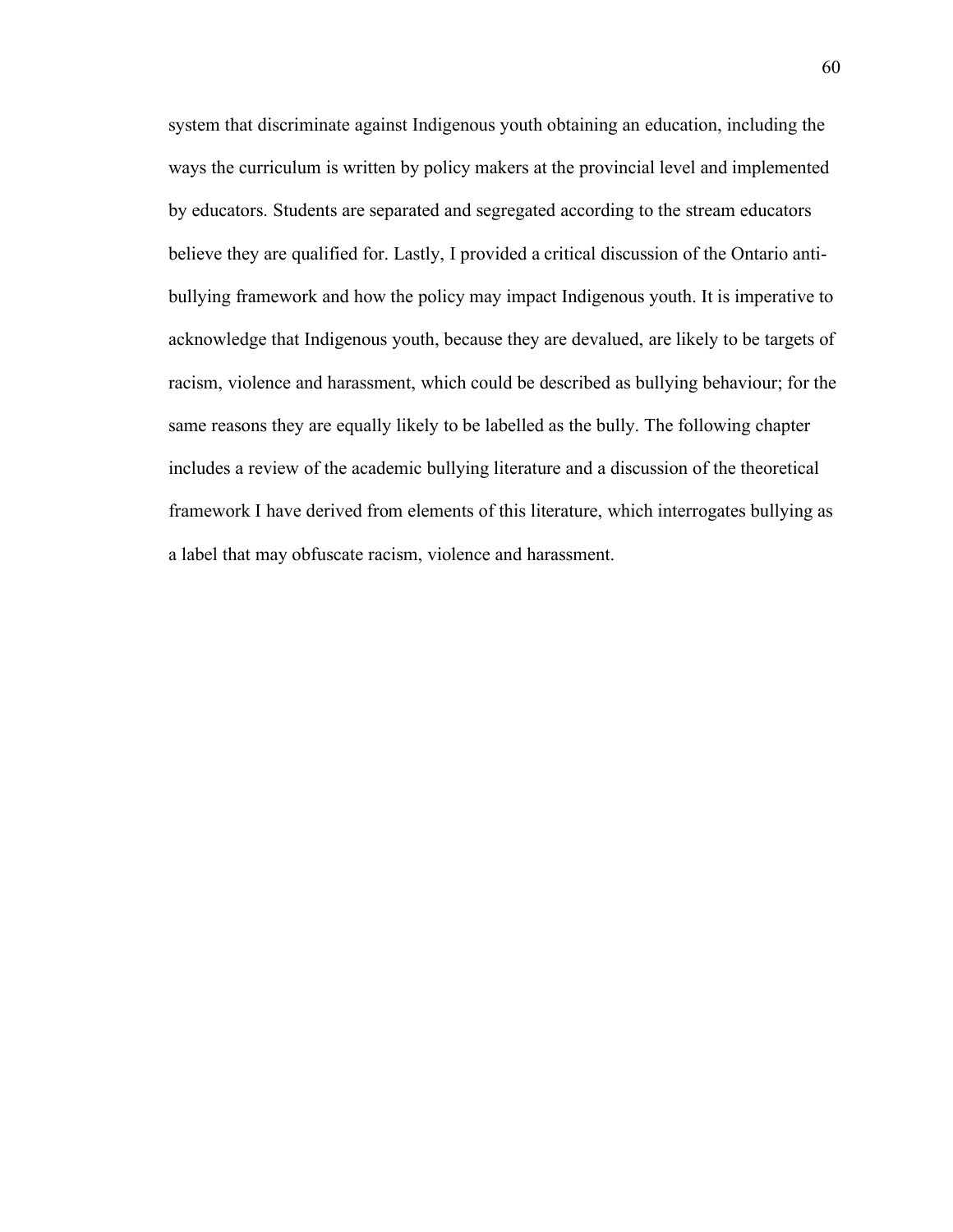# **Chapter Four: A Review of the Bullying Literature and Theoretical Framework of Bullying as a Label that Obfuscates Racism, Violence and Harassment**

In this literature review, the bullying phenomenon is defined and critiqued in the context of the history and implementation of Dan Olweus' work on anti-bullying initiatives. Themes presented in the literature are identified and analyzed, such as aggression, psychological influences, educational environments, gendered behaviour, socioeconomic and cultural factors, and 2SLGBTQIA perspectives. There is also a discussion on educational influences and policy responses to bullying. An examination of this literature illustrates the interrelated nature of social and cultural influences that impact behaviour that is characterized as 'bullying' and the way in which application of the term 'bullying' can mask harassment, violence and racism.

In this chapter, I argue that bullying is not a real phenomenon that can be cured with treatment, but rather that the 'bullying' phenomenon is multi-faceted and socially constructed in a context of racism, classism, gender, violence and harassment. Recognizing that 'bullying' is socially constructed allows us to identify the ways in which ongoing colonialism within the education system may affect the impact on Indigenous students of responses to behaviour labelled as bullying.

## **Origins of Bullying as a Phenomenon**

The 'bullying' phenomenon was first recognized in the  $19<sup>th</sup>$  Century in written literature (Koo, 2007). Stories were written that presented patterns of interpersonal violence which were considered a form of bullying by academic scholars (Koo, 2007; Lee et al., 2011, 2012). Bullying research began in earnest in the 1970s and was named by European scholars Peter-Paul Heinemann and Dan Olweus. In 1972, Heinemann, a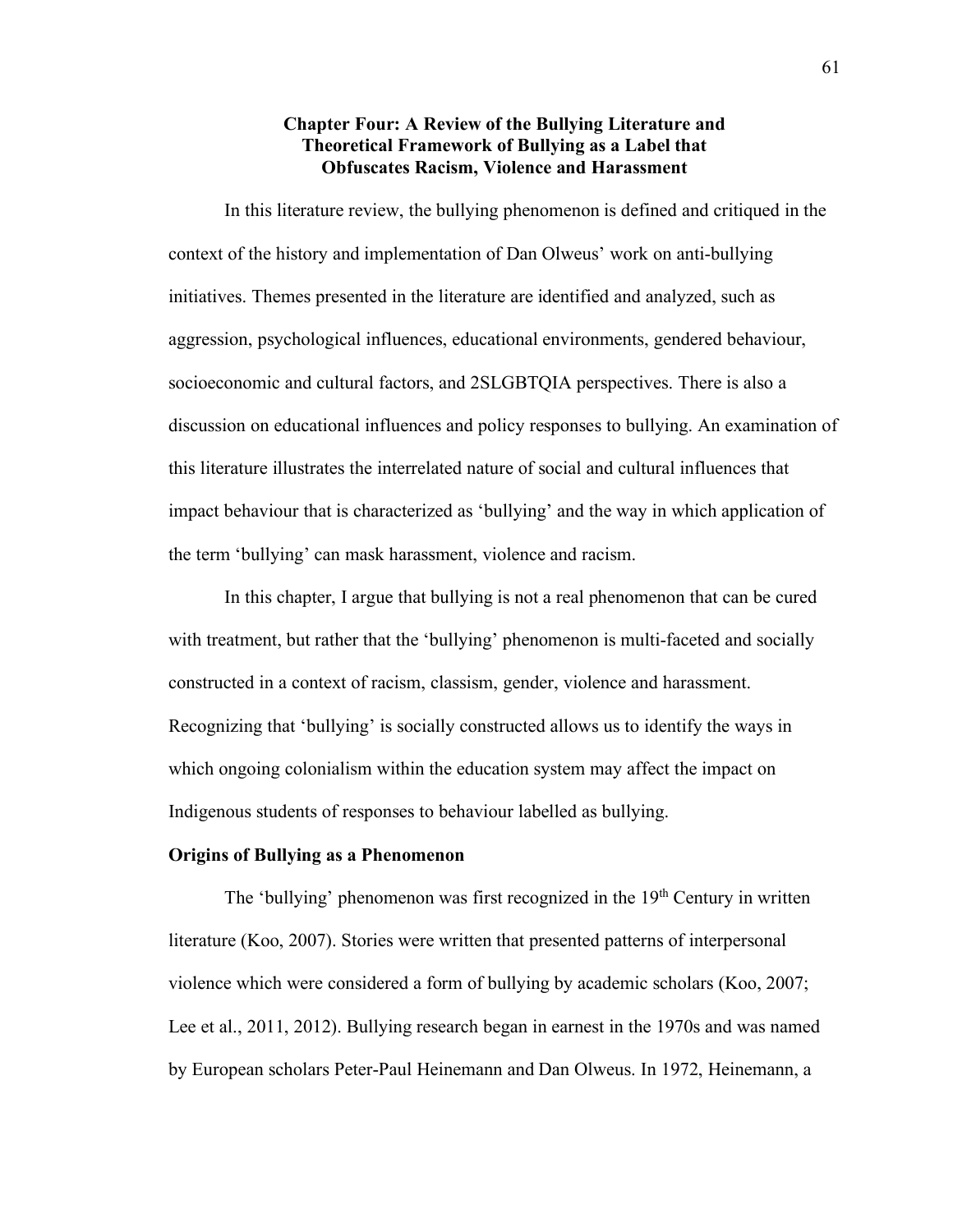Swedish scholar, referred to 'mobbning' which is the Swedish word for group violence against an individual (Pikas, 1989; Canty et al., 2016; Schott, 2014; Boulton & Smith, 1994). Mobbning is used by Heinemann to reflect 'mob' meaning a 'loosely organized group' (Schott, 2014). Many scholars from the 1970s onwards and in contemporary society have accepted Heinemann's term mobbning without questioning the translation and the cultural reference/meaning from the Swedish language into English usage.

Olweus' work was also written in Swedish. In 1973, Olweus shifted the meaning of mobbning to reflect individuals, as well as groups, by adopting the English term 'bully' when his work was translated from Swedish to English (Olweus, 1994, 2013; Schott, 2014). Olweus' view is that "a student is being bullied or victimized when he or she is exposed, repeatedly and over time, to negative actions on the part of one or more other students" (1994, p. 1173). Additionally, Olweus (1994) defines bullying as intentional and harmful behaviour recognized as peer abuse. Olweus's view distinguishes bullying from other forms of abuse because the context and relationships with peers involved are considered (Olweus, 1994). Peer abuse involves a power imbalance where the abuser holds power over the others; however, the abuse might not be recognizable because the relationship is defined as friendship (Olweus, 1994).

Pikas (1989) acknowledges Heinemann's work on bullying and its shift to Olweus, however, he does not agree with Olweus' work that 'mobbning'/bullying should be used to describe individual acts. Pikas (1989) challenges Olweus because Olweus "labelled his investigation with the word mobbning without differentiating between the violence exerted by a single bully and that exerted by a group" (p. 96). In this view, Pikas (1989) acknowledges that bullying encompasses violence. Rather than name violent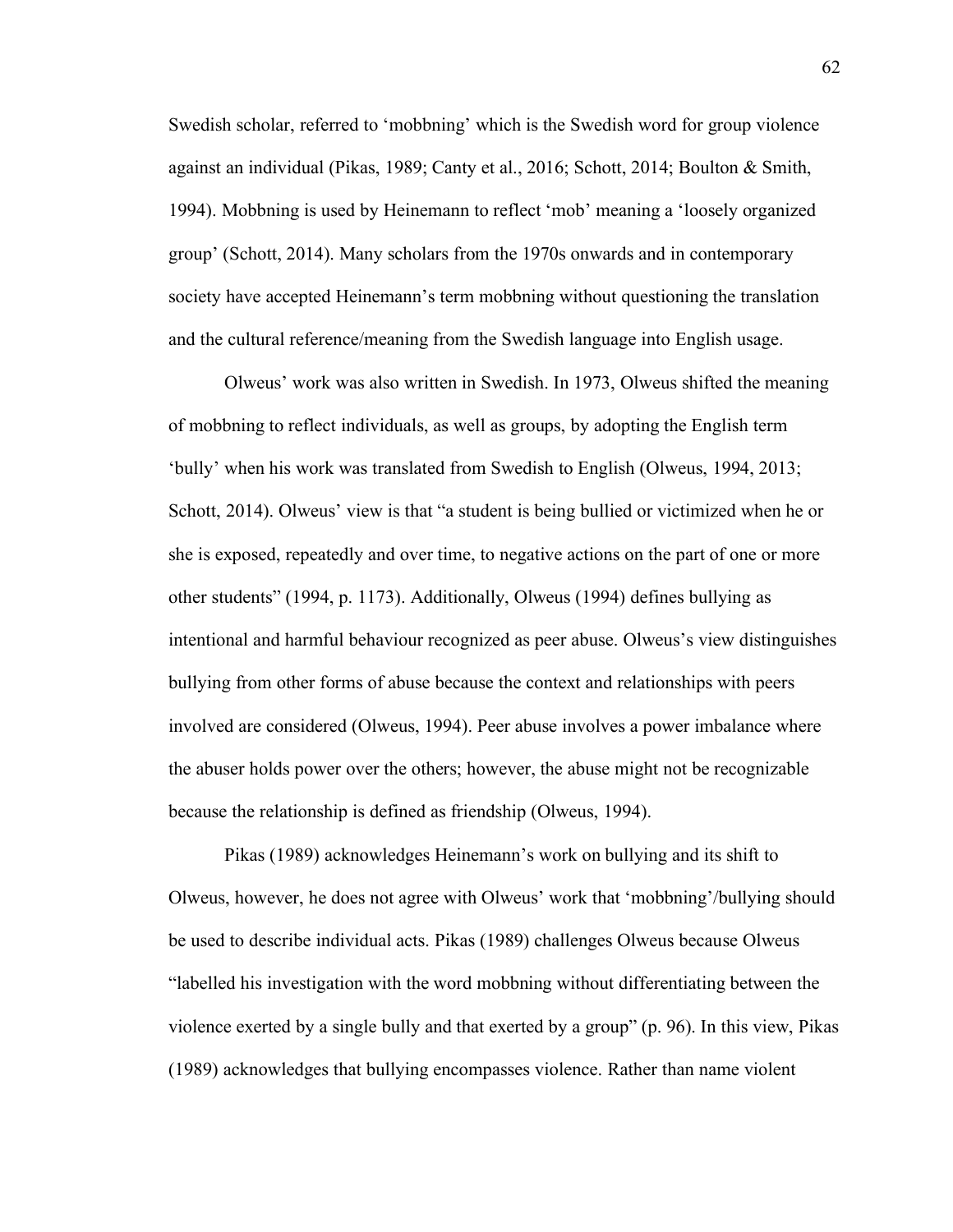behaviours as violence, however, Pikas (1989) continues to label particular forms of violence as bullying. In this way, he fails to recognize 'bullying' incidents as violence created as a result of (or part of) racism, classism and sexism.

In response to the publication of Olweus' work, scholars began writing to dispel popular myths regarding bullying behaviours that Olweus reiterated in his academic work (Ringrose & Renold, 2010; Sweet & DesRoches, 2007; Walton, 2005a, 2005b, 2005c, 2011; Winton & Tuters, 2015). Myths about bullying that were challenged include: bullying means the same thing to everyone, despite social and cultural differences (Lee et al., 2011, 2012) and that bullying is a life stage people go through in adolescence (Olweus, 1994; Boulton & Smith, 1994; Olweus & Limber, 2010). Expanding beyond Olweus' main focus on aggression and negative behaviour, some scholars attempt to discuss bullying behaviour as a psychological issue to be treated in conjunction with intersecting socio-cultural implications that manifest within interpersonal relationships (Kolbert et al., 2013). Other scholars view aspects of bullying that go beyond psychological assumptions, such as the social environment in which a person lives (Baker, 1998; Winton & Tuters, 2015), while challenging the normative assumptions of sex and gender (Sweet & DesRoches, 2007; Ringrose & Renold, 2010). In the sections that follow, this chapter will consider these themes within the bullying literature and consider how the literature accepts bullying as its own primordial phenomenon, while also reflecting on the way in which bullying is socially constructed. The use of the term bullying may serve to mask the threshold between a behaviour already recognized as bullying and where it becomes viewed as a broader societal problem because it allows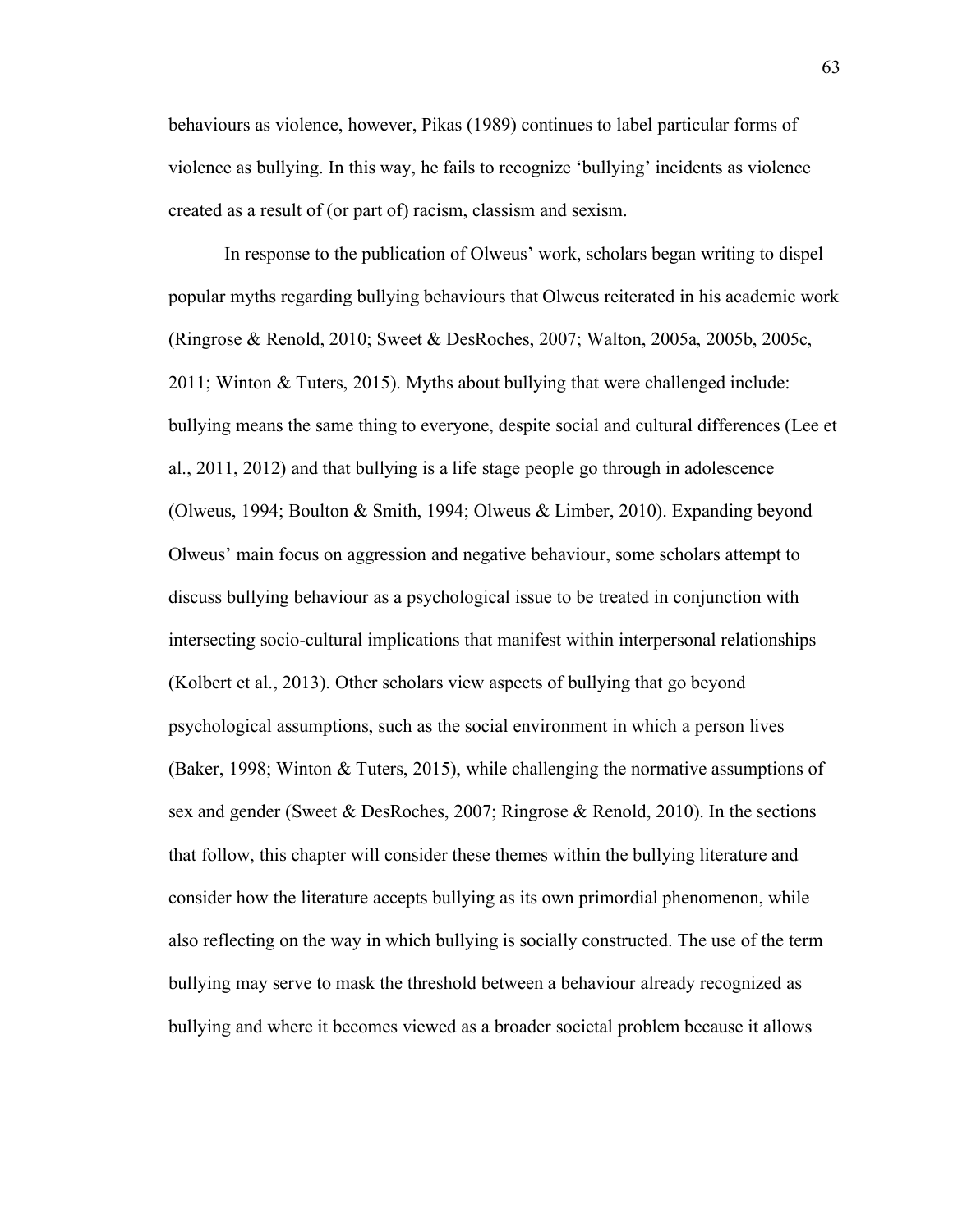serious problems such as shaming, exclusion, gossiping, harassment, racism, classism and sexism to be minimized and labelled as bullying behaviour by isolated individuals.

### **Bullying as Aggressive Behaviour**

Much of Olweus' anti-bullying work has been accepted and added onto since the 1970s. Olweus and many other scholars point to the notion that bullying is real, with identifiable causes and cures. Olweus' main assertion was that bullying is an issue of aggression and an imbalance of power in interpersonal relationships that is outgrown in adulthood, rather than an issue of situational and socio-cultural dimensions (Olweus, 1994; Boulton & Smith, 1994; Olweus & Limber, 2010). Others argue that bullying is done by "a top dog who exerts oppressive, mostly physically violent behaviour on one or more persons" (Pikas, 1989, p. 95; Farrington, 1993) disregarding social and/or cultural influences. There are two forms of aggression recognized: instrumental aggression and reactive aggression. Instrumental aggression is "goal-oriented in which harm to another can be a secondary result" (Abrams, 2010, para. 8). Reactive aggression is behaviour where the primary goal is to do harm to someone (Abrams, 2010).

There is a connection between instrumental and reactive aggression, and the bullying phenomenon. The bullying behaviour displayed may not have intent to harm but may be harmful and would thereby fall into the instrumental aggression category. Olweus (1994) argues that individuals can be aggressive to their friends which creates difficulty managing their friendships. This is relative to the temporary power struggle displayed in friendships discussed by Cornell and Limber (2015) and the iteration of power in friendships defined as peer abuse (discussed below). Pikas (1989) also states,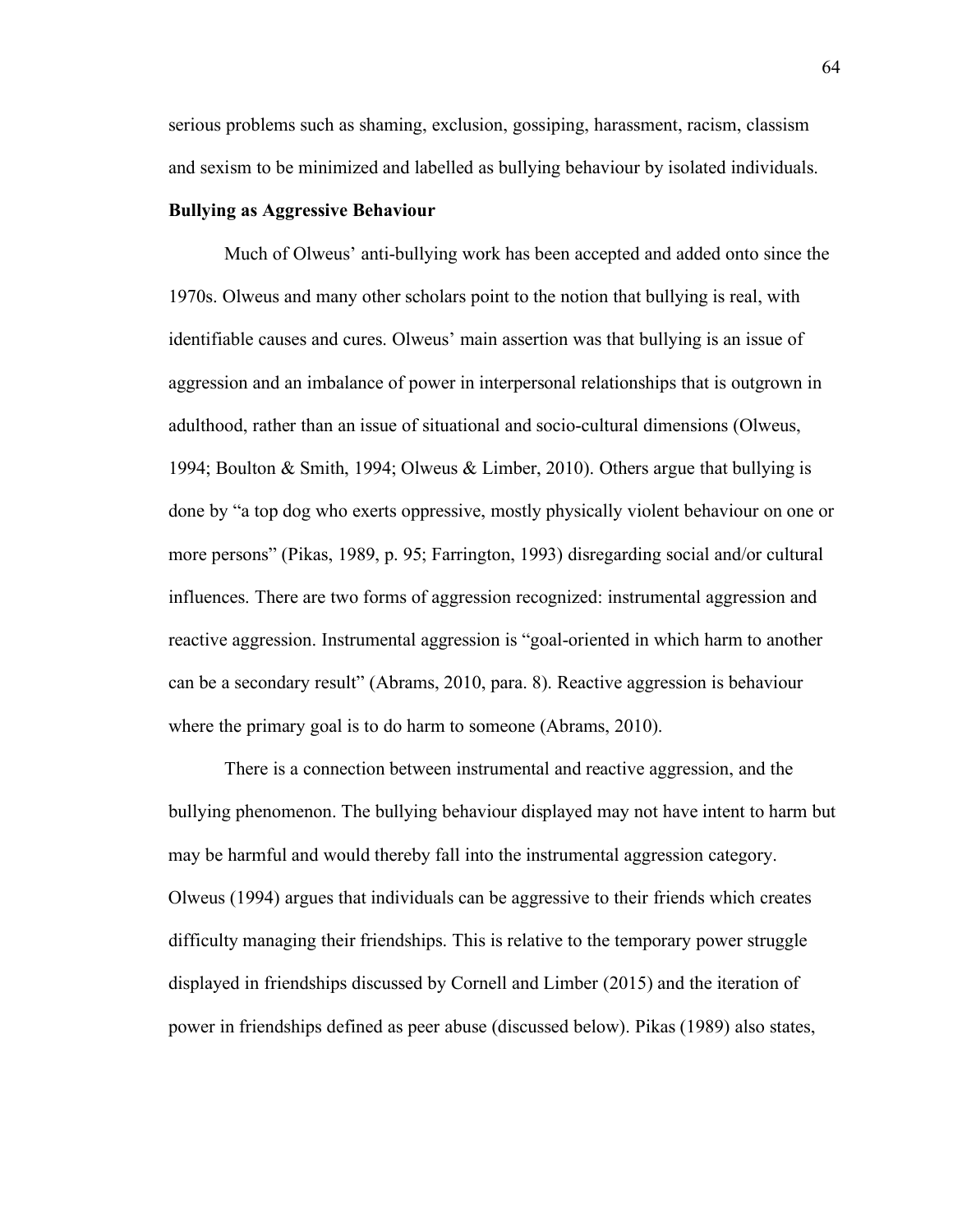"members of a mobbing group [..] are caught up with the idea of tormenting a victim" (p.96) and is a clear example of reactive aggression.

Olweus' (1994) work focused mainly on boys' aggression in school, furthering the idea that the concept of bullying is perceptible by others as something that happens, rather than acknowledging what the actions recognized as bullying represent. He argues that youths, specifically boys, enjoy violence; they are impulsive and like to dominate others. These results were found in instances where stress hormones (adrenaline and noradrenaline) were used on participants to determine if they showed aggression towards others around them. He further states that "if they [the bullies] are boys, they are likely to be physically stronger than boys in general and the victims in particular" (p. 1180). Scholars argue that male aggression is easier to recognize because they most often use physical means of violence (Olweus, 1994; Olweus & Limber, 2010; Juvonen et al., 2013). The differences noted between boys/men who are bullies and boys/men 'in general' is not logical. In this instance, there is a hierarchy among men — men who are perceived as not masculine, masculine or hyper-masculine (McGinley, 2008). Olweus (1994) refers to men as bullies who show aggression — in this hierarchy, it would be men considered as hyper-masculine. Those men who are not aggressive or appear masculine 'in general' are then flipped to represent the spectrum of feminine traits, what is then socially constructed as the second sex (referring to women) (McGinley, 2008).

Aggression carried out by girls is harder to recognize because they most often use indirect methods to bully peers (i.e. emotional violence — girls use their popularity to encourage others not to be friends with a victim) (Olweus, 1994; Olweus & Limber, 2010; Juvonen et al., 2013). Girls who are perceived as aggressive or 'mean' may have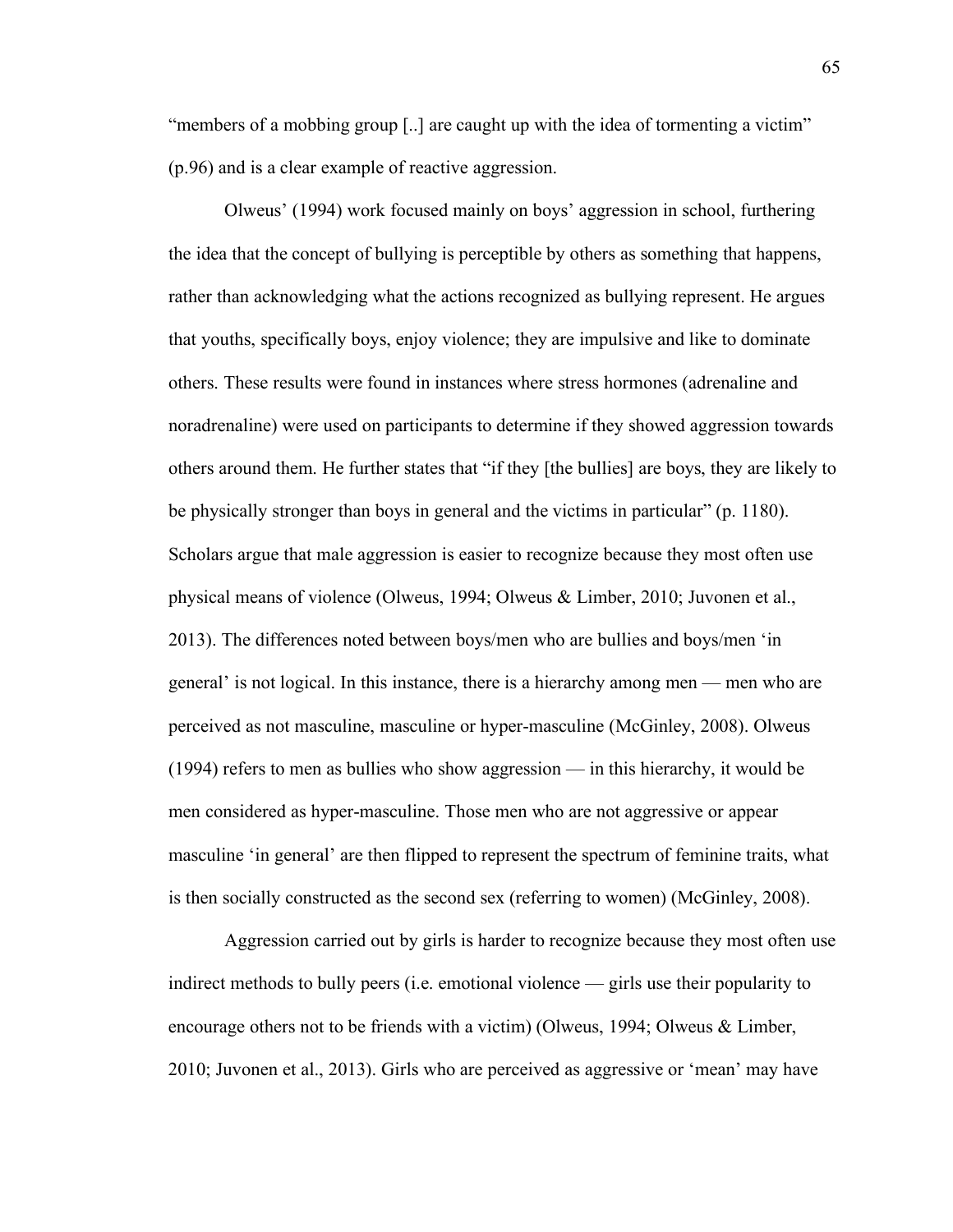other issues going on of which peers/teachers/parents may not be aware. Thus, when a girl causes harm to a peer, their personal problems, cultural or social interactions may not be considered, but they may be labelled as a bully, either by their peers or by their teachers, which may follow them into young adolescence (Veenstra et al., 2014). Young women have multiple intersecting layers that need to be addressed, such as adolescence and cultural expectations, while also growing and adapting to a male-dominated society. However, these layers may be ignored when the label bully is readily available and easily understood in society, rather than gaining perspective on what is occurring in young women's lives. When women display instances of aggression, they are targeted and labelled as a 'bitch' or other derogatory slang, whereas, when men portray aggression, their masculinity is championed (Eriksen  $&$  Lyng, 2018).

The review of the literature shows that there are positive social rewards towards men who are aggressive, acting out negative behaviour that is recognized as bullying. However, women who show the same types of behaviour are labelled as mean or called derogatory statements. The social expectations for men and women as it revolves around aggressive behaviour and what is classified as bullying behaviour are very different and have the potential to mask larger social problems, such as racism, violence and harassment (for example, it may be acceptable for an aggressive male to display these behaviours and earn praise from peers, however, the same cannot be said for women who instead are labelled 'mean girl' or 'bitch').

Elinoff et al., (2004) speak to Olweus' (1994) work, albeit 10 years later. Elinoff et al., (2004) acknowledge Olweus' bullying definition that includes aggression occurring over time and involving an imbalance of power; however, they go one step further and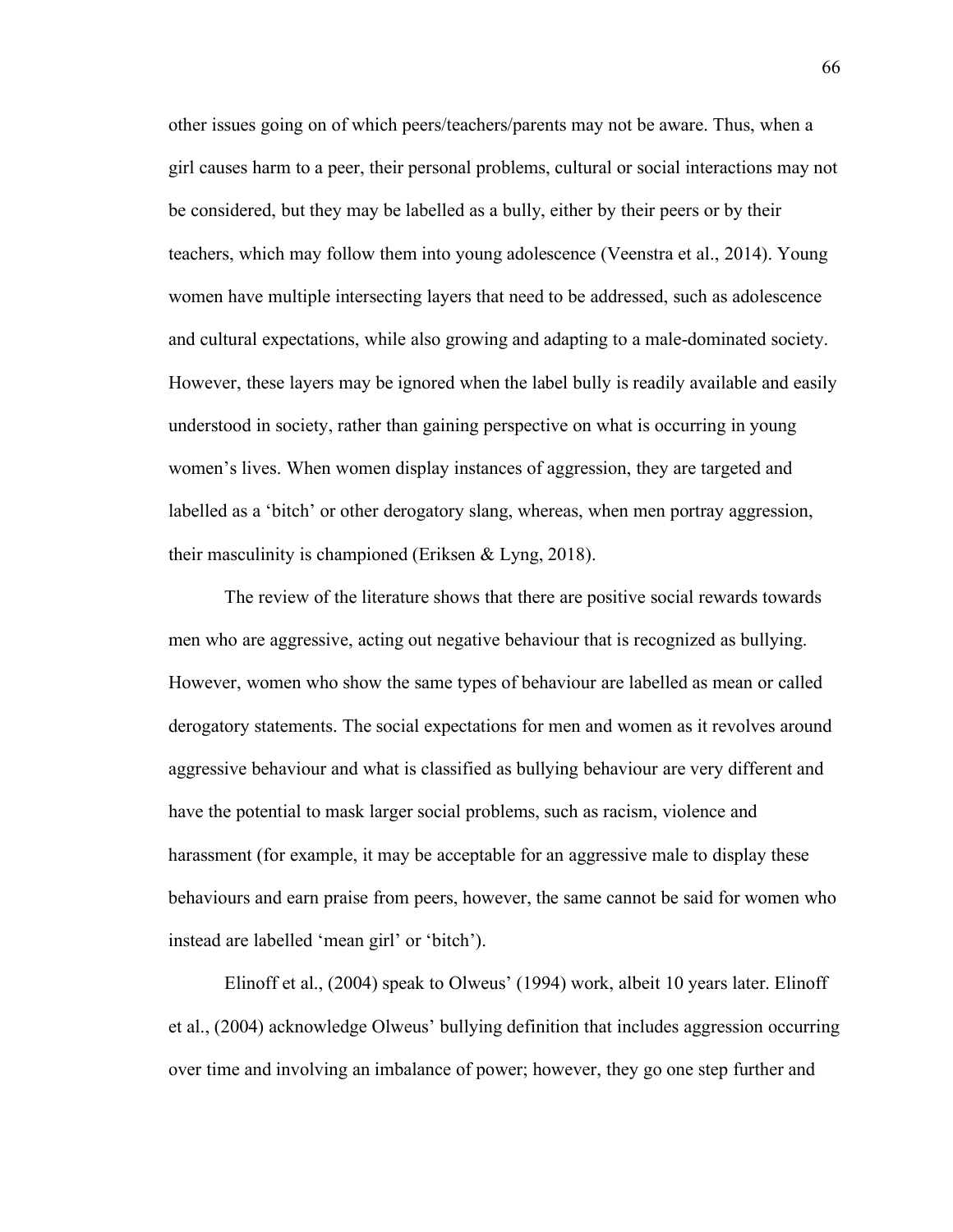argue that "bullying is a form of aggression that is hostile and proactive, and involves both direct and indirect behaviours that are repeatedly targeted at an individual or group perceived as weaker" (p. 888). Elinoff et al., (2004) also perceive bullying as a real phenomenon. Although aggression is recognized as playing a large role in bullying behaviour, it is linked to anger and how people who are angry express their anger (Roberton et al., 2014). Aggression does not just happen. Many scholars state that anger is not socially acceptable (Abrams, 2010; Roberton et al., 2014), however, 'sugarcoating' anger as a form of hostility is accepted (Weaver & Vescio, 2015). Some studies suggest that bullying behaviours point to the 'revenge is sweet' belief; bullies may become passive-aggressive towards their victims without recognizing the anger they are feeling or because they do not know how to cope with their negative feelings (Gini, 2006; Gini et al., 2008), which may be present due to outside factors, such as problems at home. Many scholars point out that passive aggressive behaviour is convenient and powerful (Brown, 2007; Weaver & Vescio, 2015), connecting to Olweus and Elinoff et al.'s findings that bullying relationships have an imbalance of power.

The discussion of aggression adds to the research on bullying, however, it reinforces the notion that bullying is a real phenomenon. By contrast, recognizing that aggression is also socially influenced may contribute to the recognition that bullying is socially constructed. Aggression reflects behaviour that masks broader societal problems, such as racism, violence and classism. Although scholars Pikas (1989), Olweus (1994) and Elinoff et al., (2004) did not discuss the social construction of aggression, they did bring attention to the ways individuals share psychological traits and how society may cover up those traits to sustain hierarchies of privilege among classes, races and the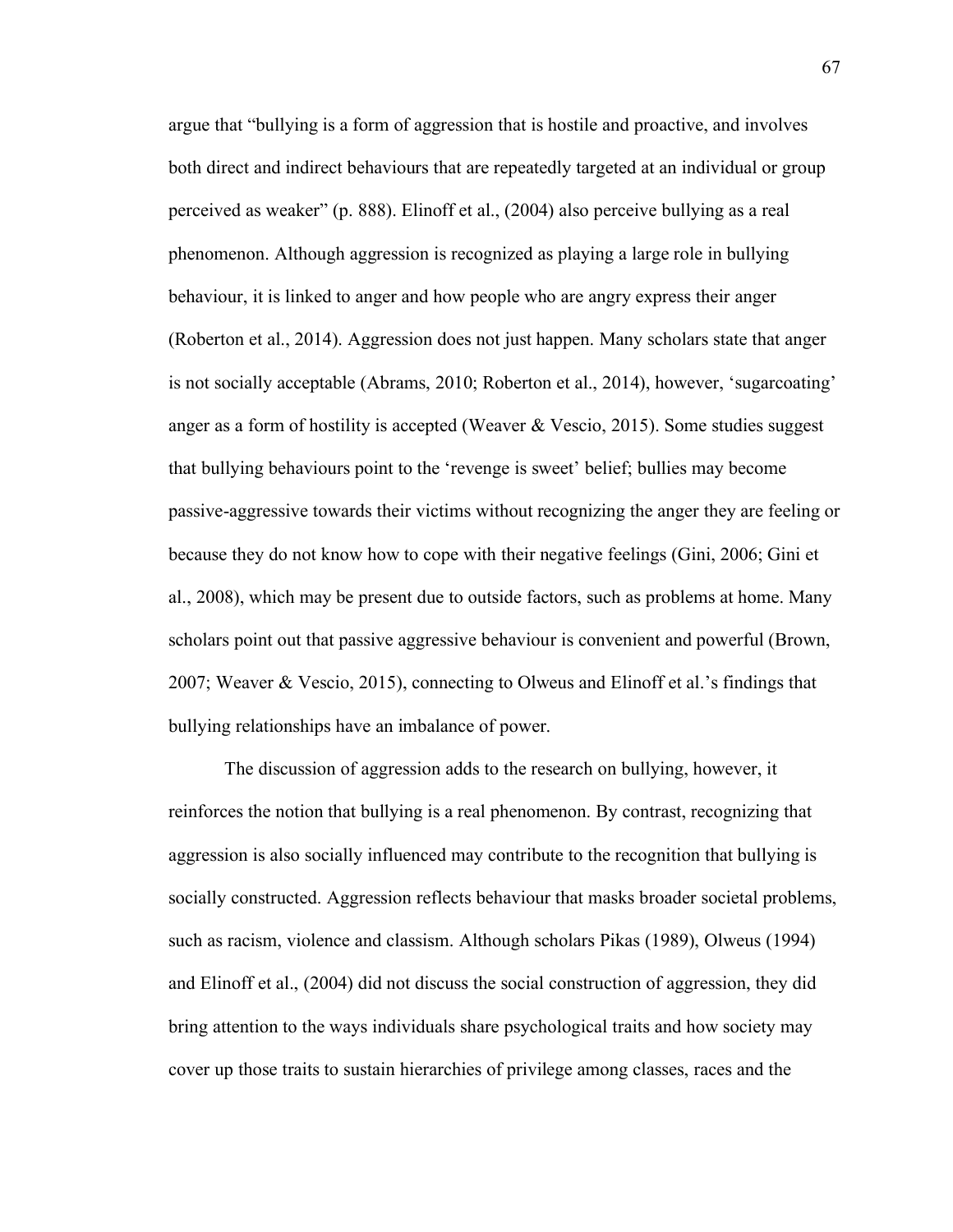sexes. Maintaining the hierarchy ensures that those viewed as powerful will continue to be viewed as such.

### **Bullying as the Result of Individual Psychological Factors**

Another theme in the literature emerges as some scholars question what motivates students to participate in bullying behaviour. This line of inquiry reflects the belief that the bullying phenomenon is real. Many scholars believe psychological make-up influences a student's behaviour (Trzaskowski et al., 2012; D'Onofrio et al., 2013). Some scholars believe a clinical diagnosis is helpful and can determine which psychological treatments will cure the problem (Pikas, 1989). A clinical diagnosis to prevent bullying is reflected in the Diagnostic Statistical Manual of Mental Disorders  $-5<sup>th</sup>$  Edition (DSM-5) (Elinoff et al., 2004). Bullying is one of the fifteen criteria listed in the DSM-5 (three or more criteria are needed to diagnose) under conduct disorder (Elinoff et al., 2004). Conduct disorder is where developmental stages are not passed when they are ageappropriate (American Psychiatric Association [APA], 2013). The other diagnosis is emotional disturbance (Elinoff et al., 2004). Emotional disturbance is when a person is so impaired that it interferes with their wellbeing (APA, 2013).

The criteria listed in the DSM-5 are very vague. Every individual develops differently — some may not reach developmental milestones at the same pace as their peers. The definition of 'personal wellbeing' is also vague and based on interpretation. The DSM-5 does not consider Indigenous perspectives of wellbeing, such as Mino-Bimaadiziwin and G'minoomaadozimin (as defined in chapter two). Indigenous ways of living are important in this context because the DSM-5 is a Westernized point of view of how people should develop. Vague medical diagnoses individualizes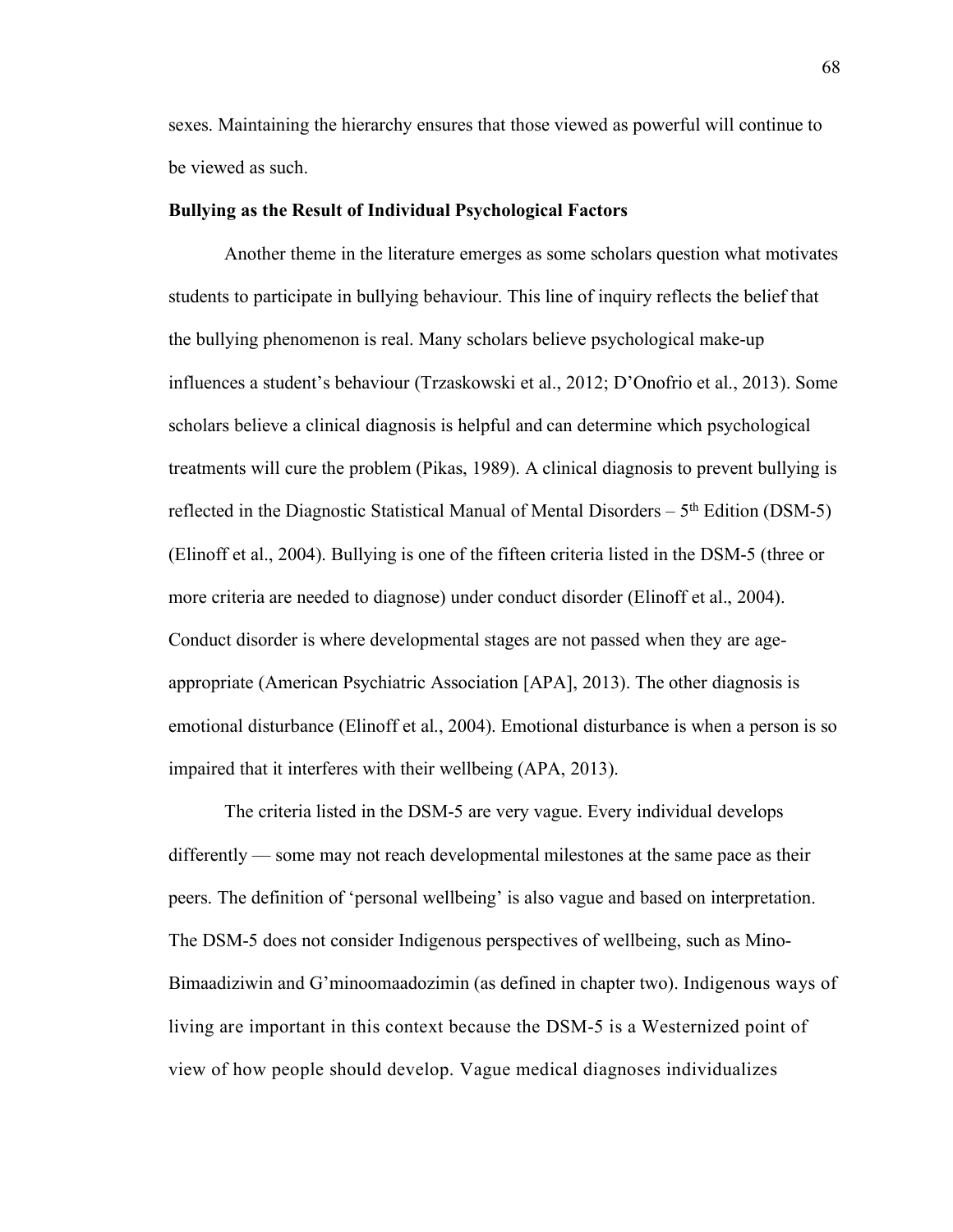systemic problems, placing the blame on individuals for displaying behaviour that enables violence, harassment, racism and classism to continue on a wider scale (such as in educational settings). This reiterates the problem that the individual is the concern, not systemic social problems (Prewitt, 1988).

The arguments of Pikas (1989), Olweus (1994) and Elinoff et al., (2004) are concerning. While they help broaden the understanding that bullying is not a simple phenomenon, they also promote bullying as a real phenomenon, rather than recognizing how social systems create, allow and sustain negative behaviours. The meaning behind the negative behaviour may also be lessened if the behaviour taking place is labelled as bullying, rather than racism, violence or harassment. Their arguments also do not consider the variety of social realities in which individuals live. Social factors influence peoples' psyches. For example, students living in lower class neighbourhoods might have parents who work longer hours to provide for them. If parents are working long hours, children might "live in impoverished language environments where fewer words are spoken and parents read less often" (Evans & Kim, 2013, p. 43), which impacts a child's ability to understand language. It is argued that children in these areas might not receive as much attention, such as help with schoolwork from their parents, potentially lowering their academic output (Evans & Kim, 2013). Furthermore, these neighbourhoods appear to have less 'social capital' and children living there are more often exposed to "crime, street traffic, have fewer places to engage in physical activity and less access to healthy foods" (Evans & Kim, 2013, p. 44). When parents are unable to spend quality time with their children, the children might feel abandoned and lash out in ways defined as bullying (Bryner, 2001). These instances might be perceived as psychological problems (i.e. quiet,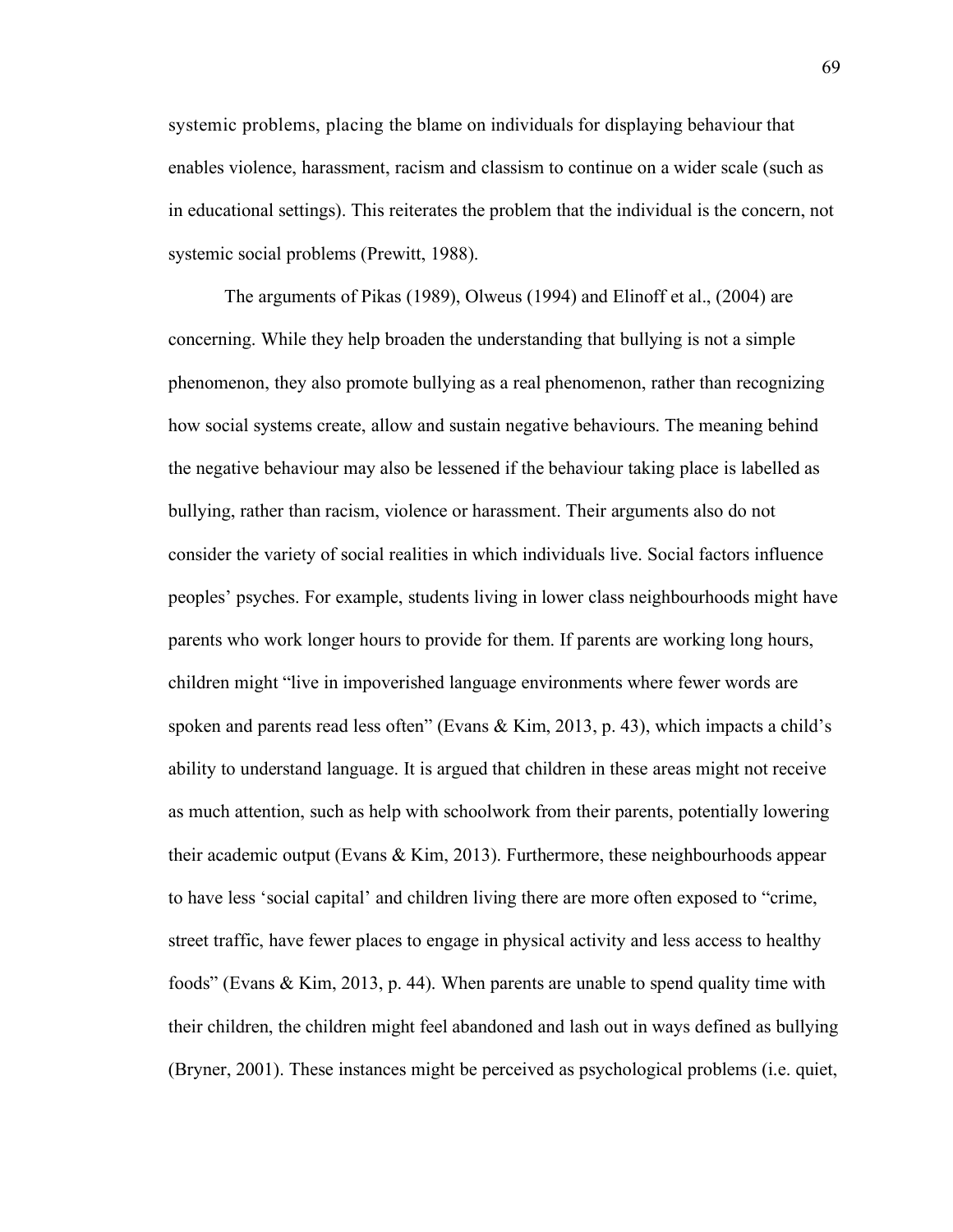introverted at home and aggressive or physical with peers at school), rather than influenced by the social structures that surround them.

Disregarding the social environment in which a person lives creates the belief that if psychological factors can be fixed, bullying behaviours will stop. However, violent or aggressive behaviour that may be characterized as bullying is not simple, but rather a complex phenomenon that is impacted by intersecting social influences that help individuals mediate the social environment in which they live. It is the life experiences and meanings attached to those experiences that determine whether a person has a positive or negative outlook. It is argued that people with negative experiences are more likely to behave negatively towards others (Hopkins et al., 2013). These arguments often ignore the fact that racism, classism, harassment and violence exist in these circumstances, often intersecting with each other and making the situation even more complicated. Diagnoses of aggressive behaviour and psychological impairments hide these broader societal issues because so much focus is targeted on the individual to 'fix' their problem.

It is important to acknowledge that individuals' identities cannot be generalized to fit under a blanket statement or qualifier – a medical diagnosis based on vague criteria and interpretation, as described above, will not 'fix' bullying behaviour. Social environments, interpersonal relationships and culture are intersecting factors to be considered when discussing bullying phenomenon. These factors influence individuals who believe they have power and privilege to manipulate others, especially White youths.23

<sup>&</sup>lt;sup>23</sup> White fragility, a concept discussed by Robin DiAngelo is a state of mind where racial stress triggers displays of defensive behaviour, such as "anger, fear, and guilt, and behaviours such as argumentation,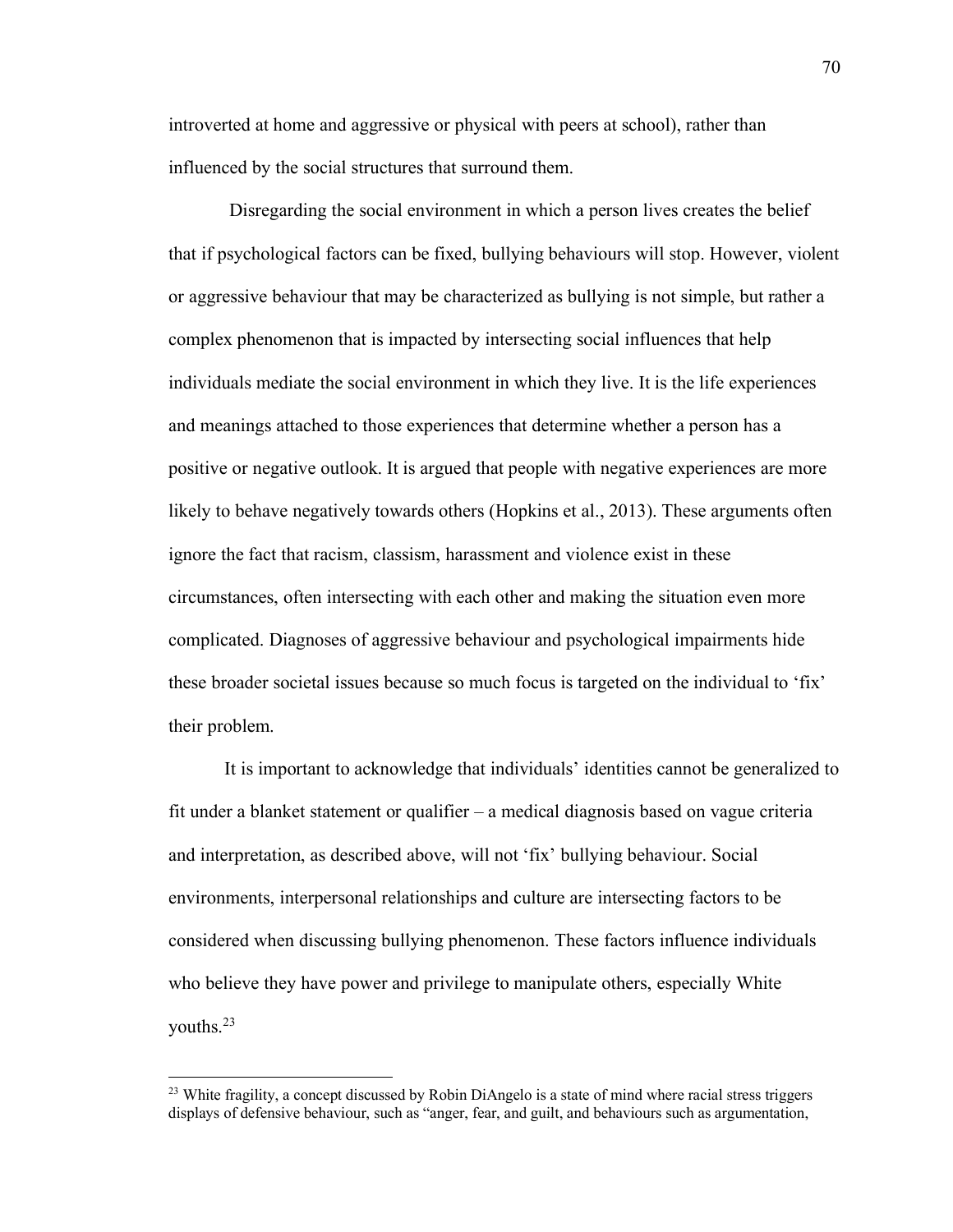## **Bullying as Gendered Behaviour**

Gendered behaviour is also an aspect of bullying discussed in the literature. For example, research shows that boys are more likely to engage in physical bullying, while girls are more likely to be swift, covert and manipulative (relative to aggressive behaviour discussed earlier) (Olweus, 1994; Olweus & Limber, 2010; Elinoff et al., 2004). Olweus' view, however, does not consider learned gendered differences in bullying behaviour. Behavioural gender differences are socially constructed, suggesting that identified distinctions in bullying behaviour along gendered lines may also be socially constructed. The ways in which behaviour is perceived is relative to gender roles individuals present. Butler (1990) also recognizes that the construction of identity is relative to a performance. A person's cultural and social surroundings influence how gender roles are created and enacted (also connected to how a person's experiences affect their psychological state) (Sweet & DesRoches, 2007; Ringrose & Renold, 2010). Heteronormativity assumes that masculinity and femininity are the ideal roles to perform in society, disregarding the multiplicity of influences that allow gender roles to be fluid and ever-changing (Sweet & DesRoches, 2007; Ringrose & Renold, 2010). Olweus' antibullying work assumes heteronormativity, leaving socio-cultural and gender-specific issues out of the equation, thereby displacing those who do not meet the norm (Sweet  $\&$ DesRoches, 2007).

Gendered behaviours learned as a child are promoted in school (Ringrose & Renold, 2010), thus they may not be recognized by school personnel as problematic, connecting back to Olweus' argument that aggression is learned behaviour that can be

silence, and leaving the stress-inducing situation. These behaviours, in turn, function to reinstate white racial equilibrium" (2011, p. 54).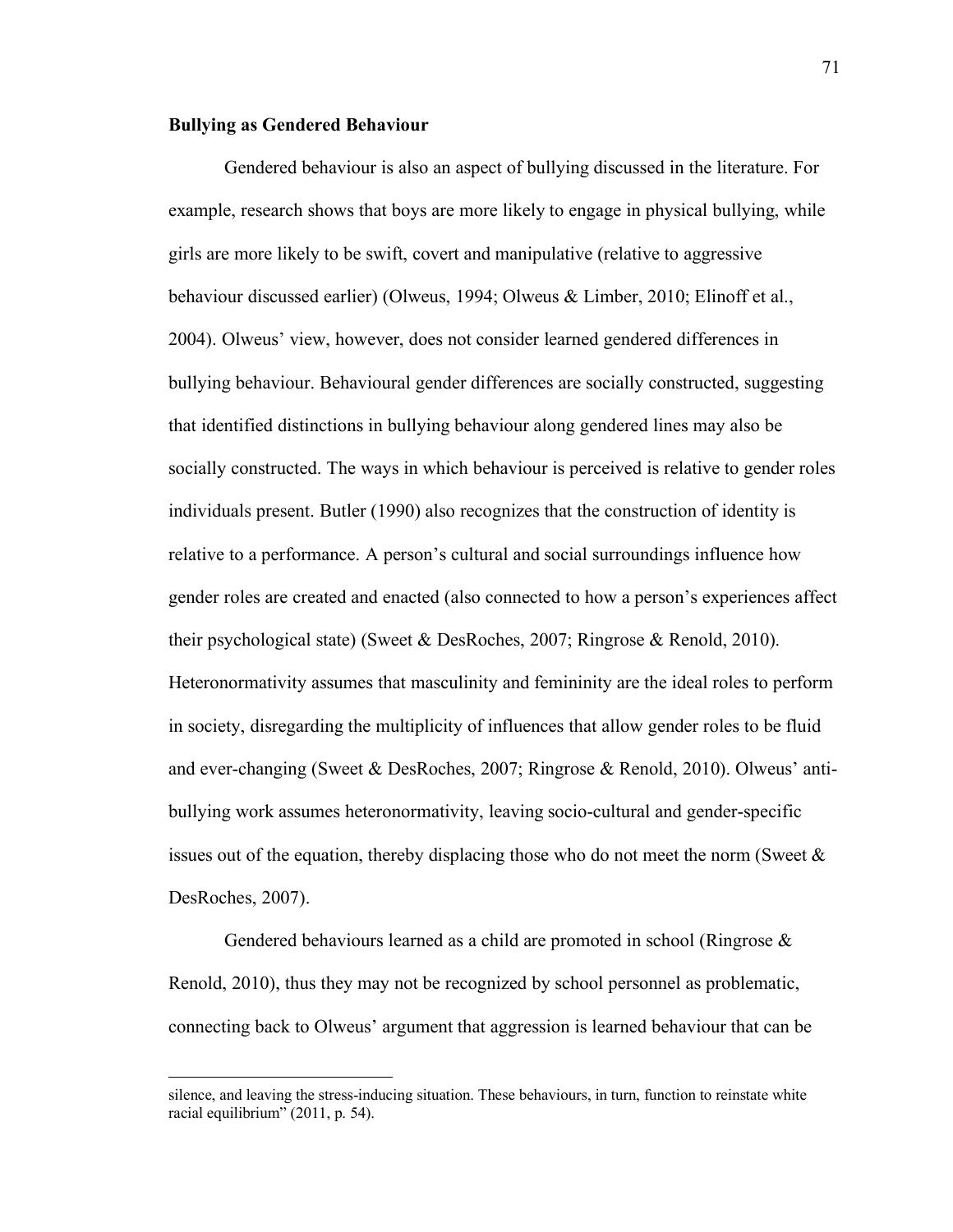outgrown in adulthood. As it stands, the mainstream bullying definition does not consider "situational and socio-cultural dimensions of power along the lines of gender, race, class and sexuality" (Ringrose & Renold, 2010, p. 576), thus heteronormative norms of masculinity and femininity are promoted (Sweet & DesRoches, 2007).

Meyer (2008) agrees with Sweet and DesRoches (2007), however, Meyer (2008) focuses on gender bullying norms as 'gendered harassment'; this argument defines gendered harassment as behaviour that asserts traditional gender norms, different but related to the bullying phenomenon.<sup>24</sup> Students who appear different from mainstream society may encounter negative behaviour by individuals who "wish to assert and defend their place in the heteronormative social order [and are thus] engaged in heterosexualized discourse that includes various forms of gendered harassment" (Meyer, 2008, p. 35). Existing stereotypes push the idea that those who do not perform traditional gender roles are perceived to be part of minority cultural groups, rather than recognize that gender performance is fluid and ever-changing (Butler, 1990; Meyer, 2008; Ringrose & Renold, 2010). Many schools do not provide the option for students to learn about the fluidity of gender performance, but rather place high value on traditional masculine roles, such as strength, competitiveness, aggressiveness and being tough (Meyer, 2008).

It is difficult to 'stop bullying behaviour' recognized as gender harassment when these qualities are valued and demonstrate power in Western society. Many students who face gender harassment are told to 'get over it' (Walton, 2005a, 2005b, 2005c, 2011). Butler (1990) acknowledges that gender roles are constructed within a heterosexual matrix, allowing for only one dominant heterosexuality; if attitudes and behaviours

<sup>&</sup>lt;sup>24</sup> Gendered harassment is recognized as "(hetero)sexual harassment, homophobic harassment and harassment for gender non-conformity (or transphobic harassment)" (Meyer, 2008, p. 34).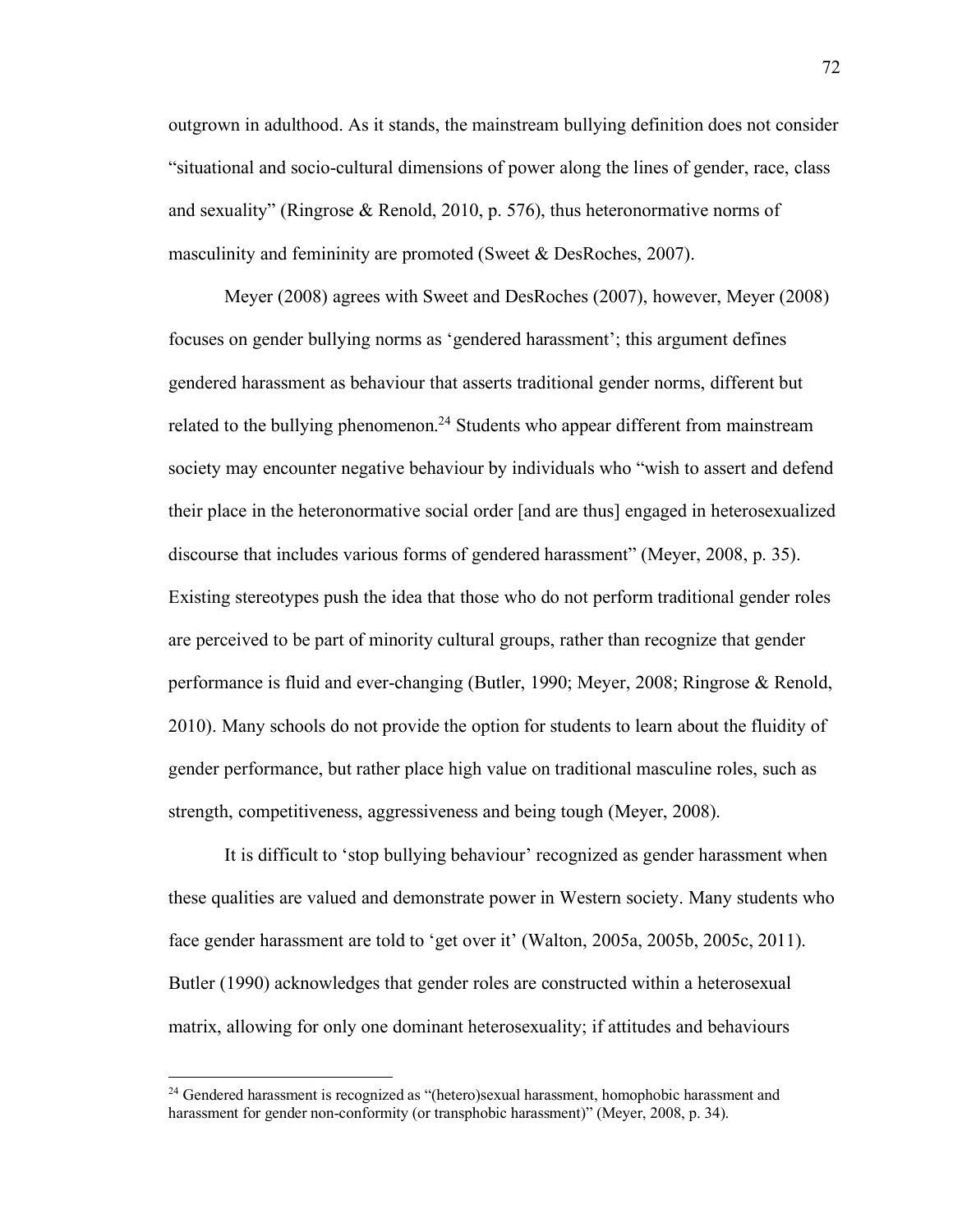accept this notion of gendered dominance in society, schools will be places where harassment occurs (Meyer, 2008; Walton, 2005a, 2005b, 2005c, 2011). Meyer (2008) agrees with Butler (1990) and Walton (2005a, 2005b, 2005c, 2011), reiterating that if students are "limited from developing their strengths because of the climate of the school, [then the] educational system has failed" (p. 39). Thus, it is arguable that bullying is not a social passage as one grows up, but rather there are intersecting frameworks such as school climate, culture, class and gender performance that impact a person's behaviour and experiences in society.

Also present among traditional gender roles in conjunction with negative behaviour is the notion of girl violence as a "'search for equivalence' and a desire to demonstrate that 'girls do it too'" (Ringrose, 2006, p. 406), backlash to the idea that women are more nurturing, caring and loving than men. The 'mean girl' role is also a way of performing gender at the time believed to be necessary 'vis-à-vis the masculine generic' — the gendered discourse is always seen as 'feminine lack versus excess' (Ringrose, 2006), similar to the heterosexual matrix to which Butler (1990) refers. Intersections of race, class and sexual orientation are also at play, but may not be recognized; "there are specific categories of femininity, which continue to produce normative and deviant girls with vastly different effects for different girls" (Ringrose, 2006, p. 419). This is relative to aggressive behaviour discussed earlier and the spectrum of women and men that are created by displaying aggression (women may be labelled as mean or as a 'bitch' or a bully, whereas men who show aggression may be considered hyper-masculine and be championed). The spectrum of differences among individuals potentially makes the bullying phenomenon difficult to study.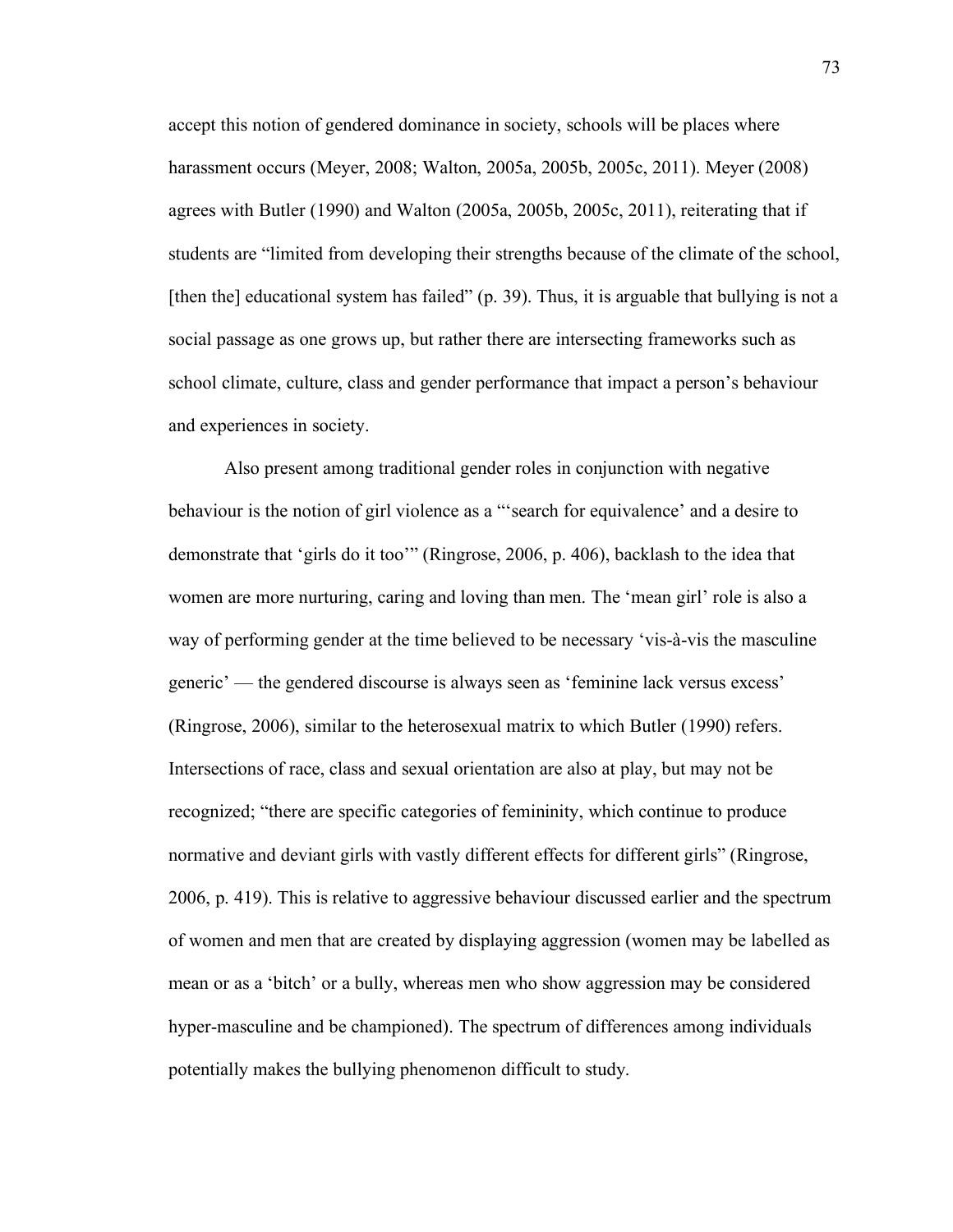The arguments by some researchers that bullying behaviour is normal or is carried out by boys more than girls (Olweus, 1994; Olweus & Limber, 2010; Boulton & Smith, 1994), have been called into doubt. Those arguments build on a number of faulty assumptions that have been critiqued: aggression is believed to be out grown; psychological traits are argued to be 'fixable'; schools and teachers assume they know what is best for children and can distinguish those who engage with learning compared to those who are uninterested; and that male behaviour is more likely to represent 'bullying behaviour' than female behaviour, disregarding the fact that gendered behaviour is socially ascribed.

#### **2SLGBTQIA Perspectives on Bullying in Schools**

Since the traditional definition of bullying does not consider value systems other than heteronormativity, it is important to examine the bullying phenomenon through the lens of 2SLGBTQIA students and their experiences within school environments. Through a 2SLGBTQIA lens, gender policing is a method used to understand peer-to-peer aggression, drawing attention to the ways normative gender expectations operate as a way for peers to target each other, as well as for institutions, such as schools, to reproduce rules for normative expression (Payne & Smith, 2013; Foreman, 2015). Gender policing is part of the behaviour labelled as bullying and is founded in a heteronormative and heterosexist culture that is reinforced through the institution and practices of schooling. Those who do not fit hegemonic norms are denied access to social power and popularity (Garland, 2000; Larcombe, 2002). Scholars Garland (2000), Larcombe (2002), Payne and Smith (2013) and Foreman (2015) acknowledge that aggression is a process of social positioning, which is reflective of cultural norms, whether for sexuality, gender,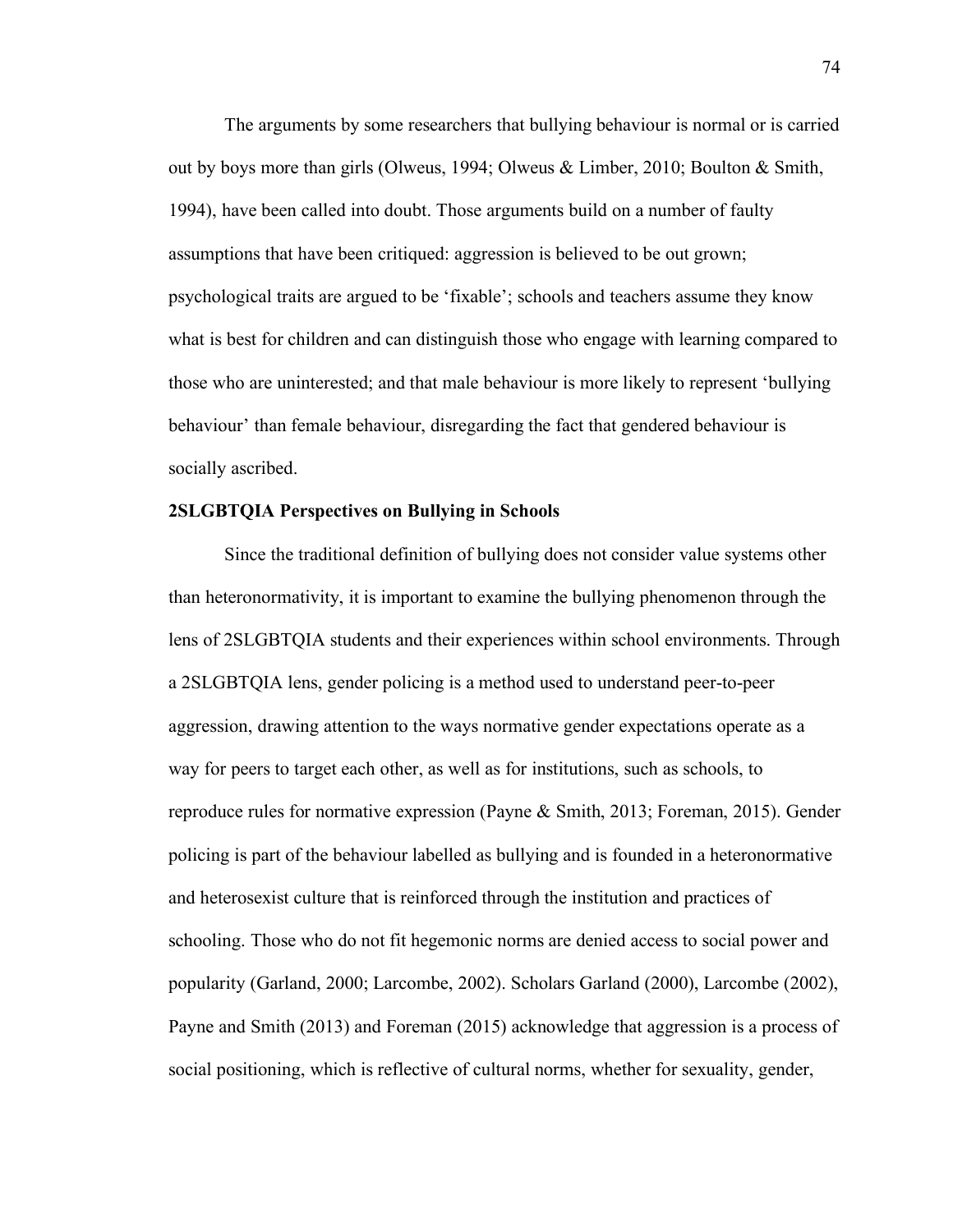race or class.

With particular reference to 2SLGBTQIA students, their negative school experiences have been shaped by a discourse of bullying that focuses on psychological representations of bullies and victims, neglecting situational and socio-cultural dimensions of power that students are forced to manage at school (Payne & Smith, 2013). The management of non-heterosexual identities within a heteronormative environment brings to light the fact that schools ignore the complex ways they maintain and sustain social processes relative to bullying behaviour and reinforce that it is acceptable to behave negatively towards an individual who does not conform to hegemonic beliefs and values. Allowing negative behaviour supports heteronormative values and boosts heteronormative social power, while marginalized individuals are potentially labelled as weak, reducing their social capital (Larcombe, 2002; Payne & Smith, 2013). The dichotomy of labelling a person 'weak' relates to the hierarchy of sex (males/females). A heteronormative culture maintains power through a masculine lens, thus if a behaviour is not associated with heteronormativity or masculinity, it is 'Othered' and defined as part of the 'weaker sex' (Jackson, 2006).

Based on how Western society is structured, Othering is a factor Indigenous people and other minority groups encounter on a daily basis (McPherson & Rabb, 2011; Monchalin, 2016). The Othering some people are subject to reinforces that the bullying behaviour they experience is 'normal.' It also diminishes any negative outcomes they have from the behaviour and adds to the beliefs that they are the reason for this behaviour — there must be something inherently 'wrong' with them, otherwise they would not be the target of bullying behaviour.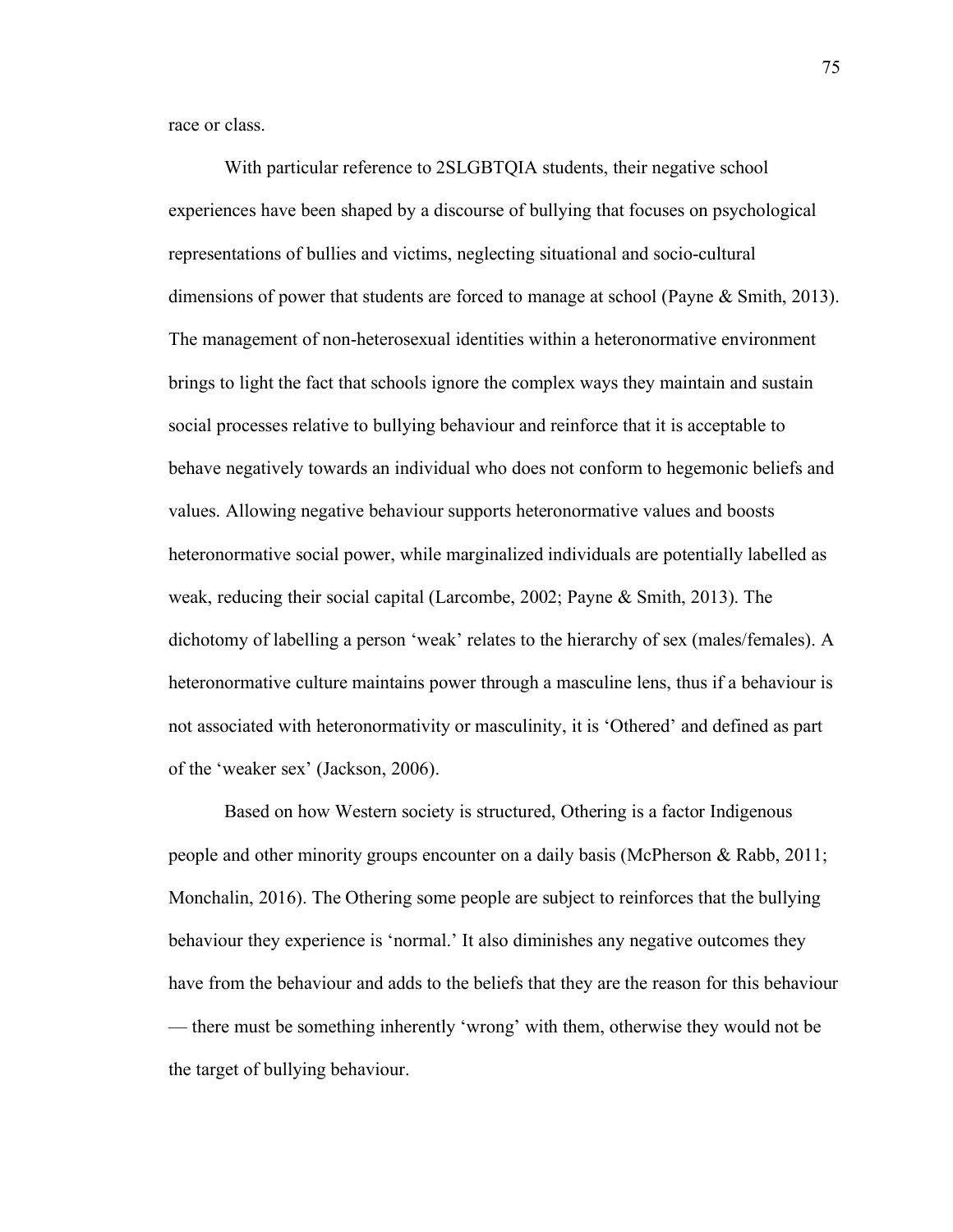### **Bullying as Influenced by Socioeconomic and Cultural Factors**

How a person negotiates their everyday life is influenced by factors such as social location, class, race and gender. The treatment of bullying in much of the literature disregards socioeconomic and cultural dynamics, including Canadian Indigenous perspectives. Socioeconomic factors include class, the amount of money earned and the neighbourhood a person lives in (Evans & Kim, 2013), while cultural dynamics refers to the fluidity of cultural change where everyday attitudes and beliefs shift (Morris et al., 2015).

Where scholars recognize that socioeconomic status has an impact on relationships among peers in school, it is argued that those individuals who come from a higher class family are more likely to dominate their peers from lower classes (Yoneyama & Naito, 2003). For example, these students believe they have more to offer than students from lower classes. There are also individuals from lower social classes who portray behaviour identified as "negative". For example, single parenthood, low educational level of parents and low household income are factors that influence negative behaviour of children (Jansen et al., 2012).

The common factor that is discussed in the literature is that bullies want power over their peers (Jansen et al., 2012; Cornell & Limber, 2015). Power differentials may be rooted in many different factors; "bullying is most often verbal or social and requires a determination of a power differential that requires an assessment of peer status, selfconfidence, or cognitive ability" (Cornell & Limber, 2015, p. 334). Some scholars argue that individuals obtain power because they either belong to a higher class (i.e. higher socioeconomic status) or because they have many peers (either from a higher or lower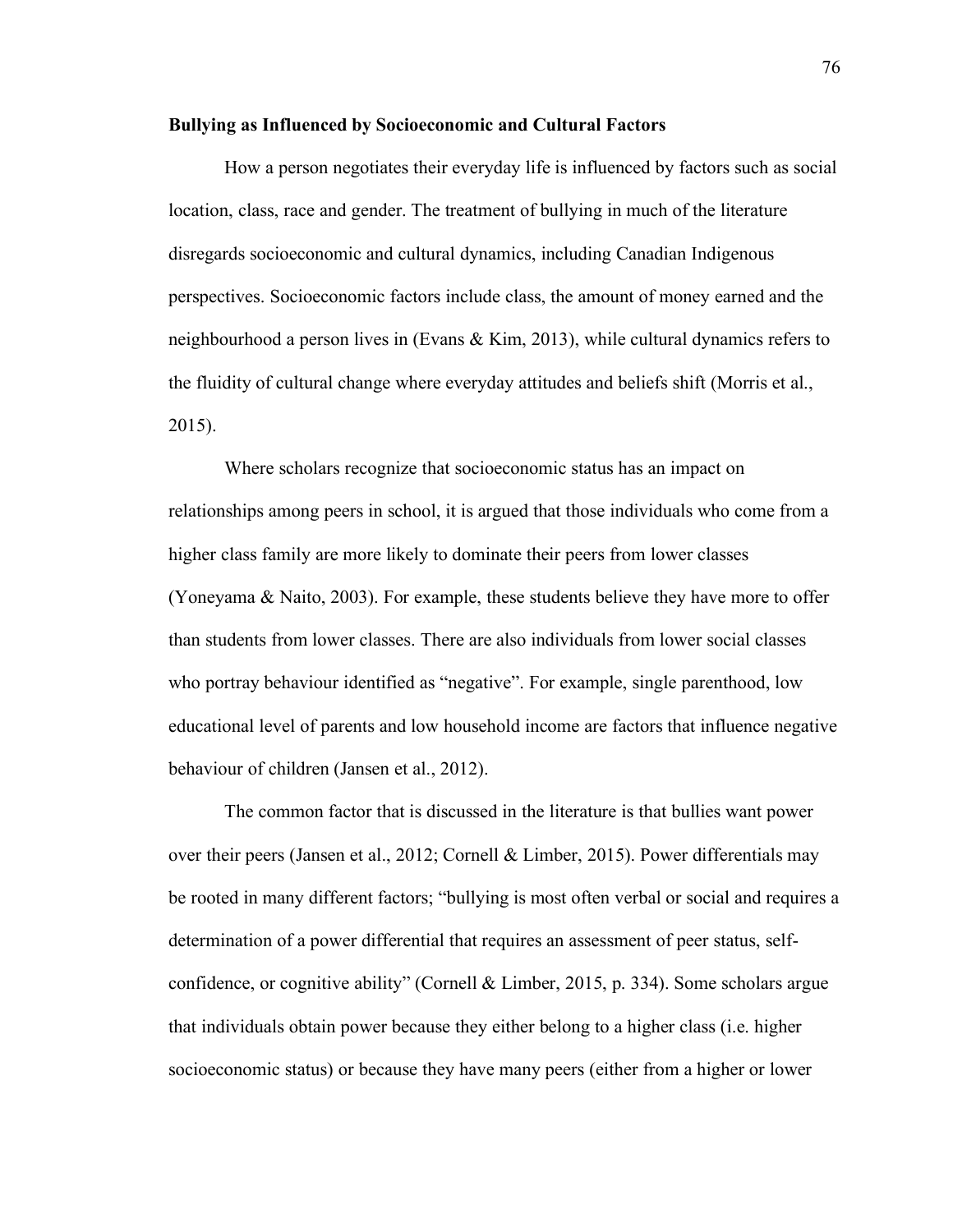class) (Jansen et al., 2012; Cornell & Limber, 2015). Although the students might have power, it is noted that it is only *temporary power*. Cornell and Limber (2015) argue that "interpersonal power is not a static quality because it can vary across situations and circumstances" (p. 334). Thus, the 'power' a 'bully' believes to hold is dependent on how he/she views the reality of his/her everyday events at that time coupled with how his/her peers react to and mediate the events that determine their relationship/friendship.

These scholars also acknowledge that bullying may be difficult to define precisely because it overlaps with assault, extortion, hate crimes and sexual harassment (Cornell  $\&$ Limber, 2015). They note that "it [bullying] may be hard to draw the line between children's friendship squabbles and painful social ostracism" (p. 334). While it is a difficult phenomenon to define and legally interpret, they still urge policymakers to "combine education, school-based interventions and policy reform to develop cultural change" (p. 342). However, shifting social opinion about bullying behaviour may be difficult without first recognizing and addressing the cultural context in which the behaviour occurs, including a context of colonialism, racism, violence, harassment, sexism, classism and homophobia.

### **Bullying as Influenced by Educational Environments and Teachers**

Another theme within the literature focuses on the way in which bullying may be influenced by educational environments and teachers. In particular, Olweus (1994) and Olweus and Limber (2010) consider the role of the school environment in their work on bullying. For example, smaller classrooms have been recommended as a mechanism to lessen bullying behaviour. This was the start of trying to determine if negative behaviour recognized as bullying could be managed in schools. However, this mechanism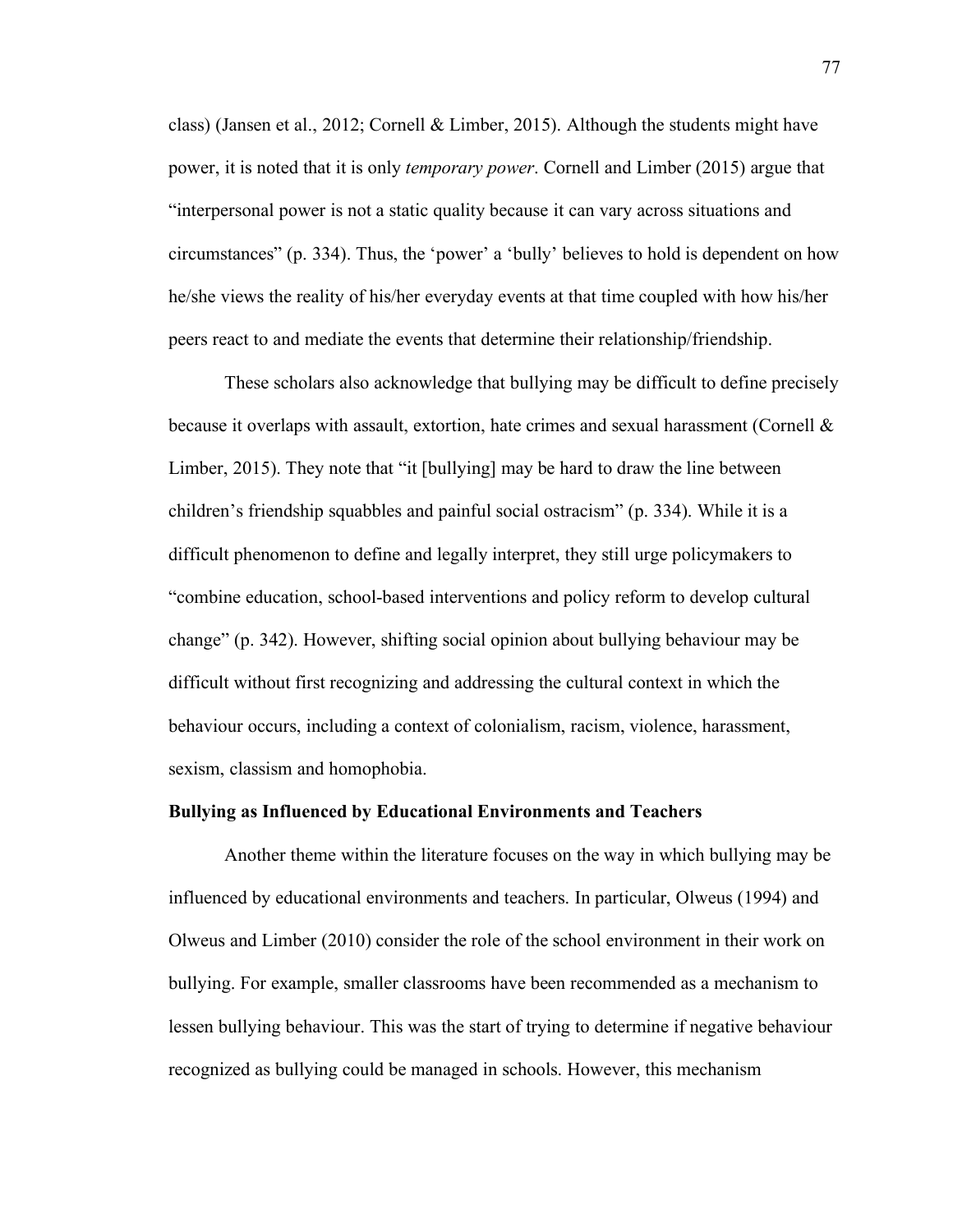disregards the various social classes and cultures that are present in school environments. Smaller classrooms do not eliminate social and cultural differences amongst peers. Rather, it is argued, teachers with smaller classrooms are potentially better able to mediate differences or determine which students are engaged or not in learning (Olweus, 1994). This theme also does not address a teacher's perceptions, preconceptions, or potential prejudice, racist ideologies or bias. It is not possible to know the thoughts or mental images teachers have about their students. These ideas are shaped by their own background and life experiences. These experiences include many intersecting areas such as family history, education, work, culture or community. Teachers label students without recognizing their own outside influences, which impacts how a student views their learning experiences, thus, becoming part of a student's socially constructed reality of school. The teacher can also authenticate experiences of bullying behaviour, disregarding some experiences while legitimizing others.

Schools are believed to foster a community, regardless of student social status, cultural background and age (Morton, 2016). Baker (1998) argues that children must feel connected to the school they are attending. Scholars believe that if children are not attached or do not feel a sense of belonging to the school, their education is potentially at risk (Baker, 1998; Morton, 2016). Students as young as third graders who are engaged in the classroom are satisfied at school and have perceptions of a better school environment, have support from teachers and appear to have better home to school adjustments than those who are not engaged in learning (Baker, 1998). Scholars Pikas (1989), Olweus (1994) and Olweus and Limber (2010), however, do not consider that students who show a lower output could be faced with barriers in accessing resources, could be stigmatized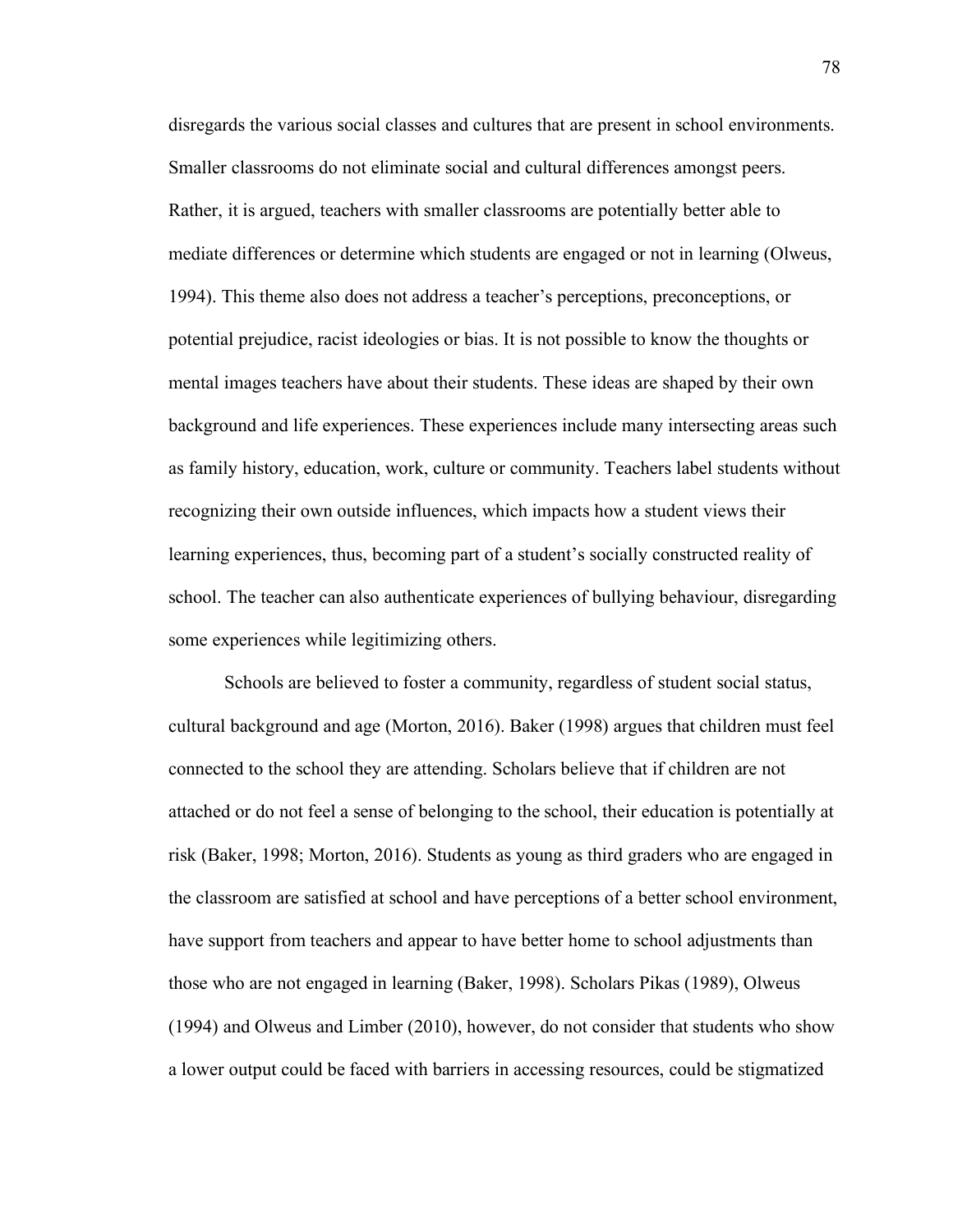by school personnel or could be shy. Rather, they assume that all students are suffering from some type of issue that requires fixing (and is fixable). Again, the children (or parents) are blamed for any potential problems they have, disregarding social structures and the construction of the education system.

Although Baker's (1998) work focuses on the psychological transition between home and school, her argument that schools help foster community engagement acknowledges that social factors influence relationships with peers. There are many intersecting elements, such as domestic life, cultural practices and values and social class, which are at play when determining why individuals engage or disengage with education. Thus, it cannot be assumed that all children will learn equally and that all teachers will teach the same.

Some scholars note that, currently, anti-bullying programs 'work' on components to shift individual values and beliefs, "attempting to compensate for the deficiencies in students' values and belief systems that lead them to act aggressively toward or impose power over their peers" (Payne & Smith, 2013, p. 11; Walton, 2005a, 2005b, 2005c, 2011; Winton & Tuters, 2015). Such an approach to anti-bullying programs brings 'character education' to the forefront. For example, individuals who have 'good character' express positive and acceptable behaviour, such as respect, tolerance and empathy, whereas individuals who show deviance are non-compliant and aggressive, such as those students who misbehave or do not promote heteronormativity (Larcombe, 2002; McGregor, 2008; Foreman, 2015; Winton & Tuters, 2015). Thus, those who portray positive behaviour are also reinforcing hegemonic values that are accepted in society, whereas deviant behaviour does not. Anti-bullying programs are used in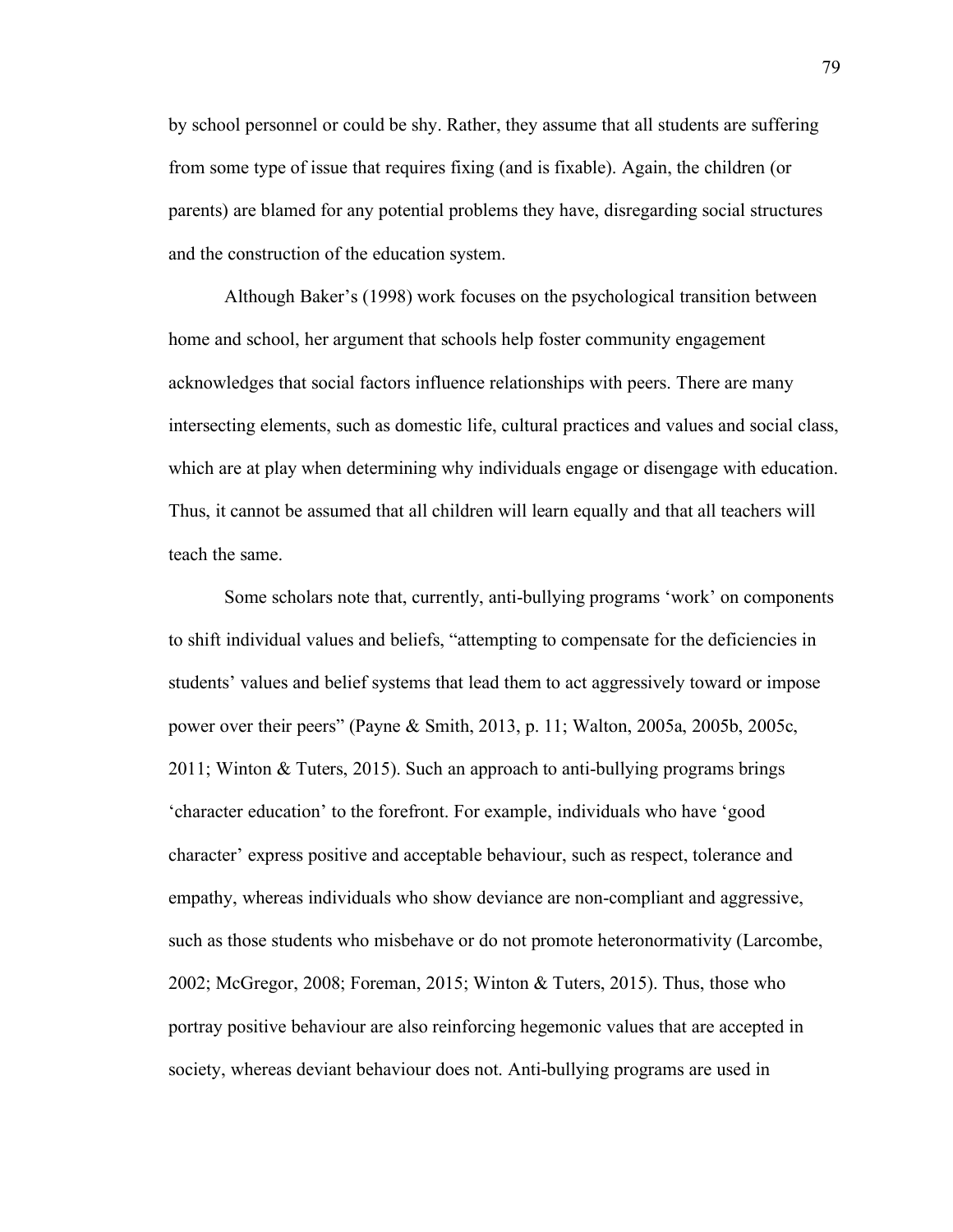educational institutions to help children learn "character attributes that enable them to become caring and responsible adults" (McGregor, 2008; Payne & Smith, 2013; Winton & Tuters, 2015). The problem with this view is that the 'good character' attributes reflect a hegemonic society where differences are reflected as problems that are curable with intervention and education. This reinforces hierarchies where whiteness, middle-to-upper class, educated individuals are viewed more positively in comparison to racialized populations, who may be poor and undereducated (as a result of Canada's history of segregation, colonization, and the experience of trauma endured by many of Indigenous residential school survivors) (TRC, 2015b). The 'good character' taught in school assimilates and erases Indigenous culture — to be a 'good character' is to not be Indigenous and to follow social rules without question (Sabzalian, 2019).

The education system might label children who deviate from the norm as problematic students, promoting negative behaviour that requires fixing. Students who disengage from school could be teacher-nominated 'troubled children' deviating from the 'good student' persona (Hashem, 2015). Those students who are labelled by teachers as deviant are potentially labelled as bullies (Hashem, 2015) who either have a learning impairment or psychological problems that need attention/a professional diagnosis (as discussed above). Several critiques of the practice of labelling children are identified in the work of Link and Phelan (2001) who note that students who are labelled at school (i.e. labelled as a bully) might start to believe they are problems in society, rather than acknowledge that society is failing them. Those students who believe the label might behave negatively, thus opening the doors for disciplinary measures to be put into place (i.e. detention, suspension or expulsion).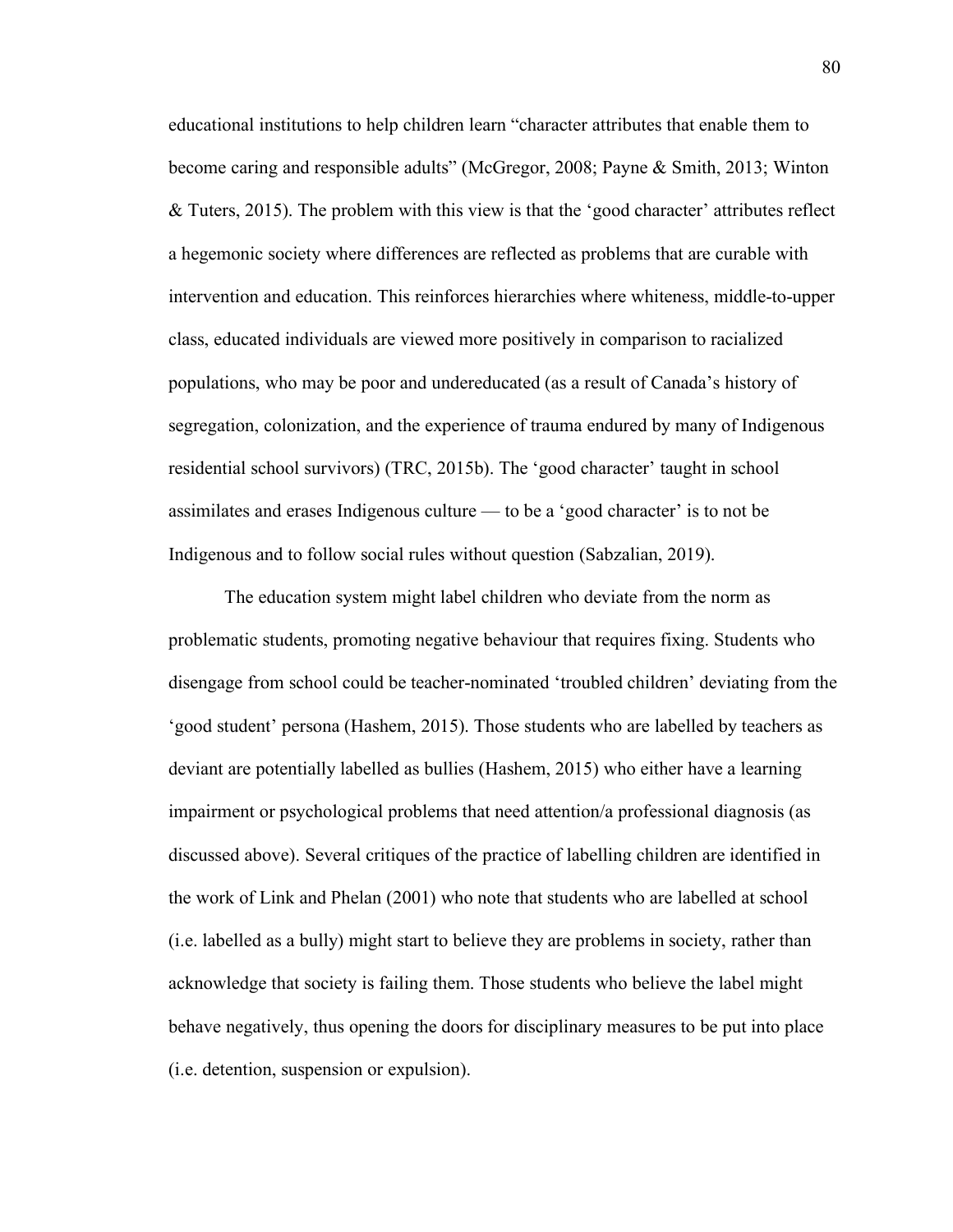How educators understand and react to/prevent bullying behaviour impact how the youth view and understand it as well (Baker, 1998). Labelling a person as a bully also has larger implications that impact youth. For instance, labels attached to an individual can influence their wellbeing and how they are treated by others. A name that a person is called at school could be relayed at home to parents, who could then perceive the person (the bully) not only as a threat in the school community, but as a potential larger problem in society. The student (i.e. bully) might have familial problems (or other personal issues) of which no one is aware.

Pratt and Danyluk (2017) point out that "a lack of critical reflection by servicelearners could play in widening existing educational gaps" (p. 1). Pratt and Danyluk (2017) focus on teachers working in Indigenous communities for the first time and their experience of culture shock; "in Canada, many pre-service teachers working for the first time in Indigenous communities are similarly overwhelmed by the differences in cultural traditions and overall living conditions" (Pratt & Danyluk, 2017, p. 8). The teachers that travel to remote communities are adults. Reversing the situation — when Indigenous youth have no choice but to leave home to attend high school, they are young adolescents. Many young Indigenous adolescents face the same issues that the adult teachers have to face, albeit at a younger age — potential disconnect from family or from cultural traditions is also at stake.

Unfortunately, there is also the potential for an educator to reiterate colonial ideals towards Indigenous students where some, perhaps most, might not recognize the severity of the situation. Pratt and Danyluk (2017) assert the importance of selfreflection, otherwise some teachers' "pre-existing assumptions based on misinformation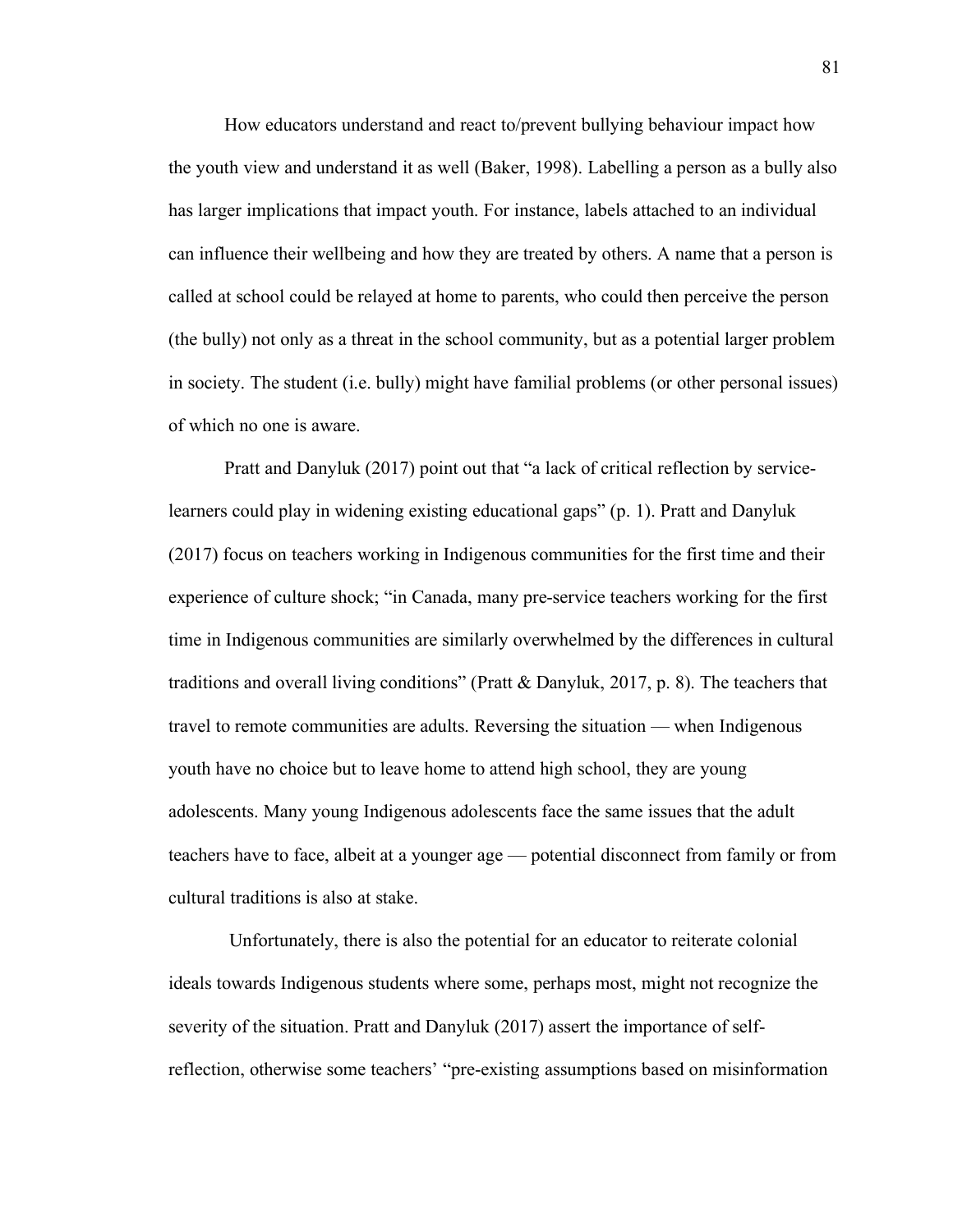and racist stereotypes [may] guide their teaching" (p. 10). Focusing specifically on Indigenous people, teachers who have not confronted their own assumptions and beliefs about Indigenous people "risk passing these stereotyped ideas and beliefs onto their students" (Pratt & Danyluk, 2017, p. 7).

#### **Systemic Factors**

Baker's (1998) work challenges Olweus' (1994) as Baker states that the culture of the school, its students and its employees, shape and constrain individual expression among others. Hyman and Perone (1998) and Kupchik and Ward (2014) also agree that "schools participate in violence problems when they fail to provide students with meaningful social contexts within which to function" (p. 36). Walton (2005c) further draws attention to the problems of bullying policies in schools, "educational policies and accompanying programs typify bullying as a problem of specific children who need specific interventions or punishments; there is no focus on systemic problems" (p. 29). Walton (2005a) argues that the wider context needs to be considered in bullying behaviour, "conceptualizations of bullying that are rooted in empirical approaches do not consider political, historical, cultural, discursive, and ideological threads that, woven together, make up the construct that is now widely known as bullying" (p. 112).

Winton and Tuters (2015) also agree that schools focus on individual problems of only certain individuals. They state that schools,

focus on the actions and consequences for 'specific' individuals rather than acknowledging the complex and multifaceted nature of bullying and the larger societal and systematic forces at play. Initiatives often refer to a "bully," "victim," or "bystander" suggesting clear distinctions exist between them. These distinctions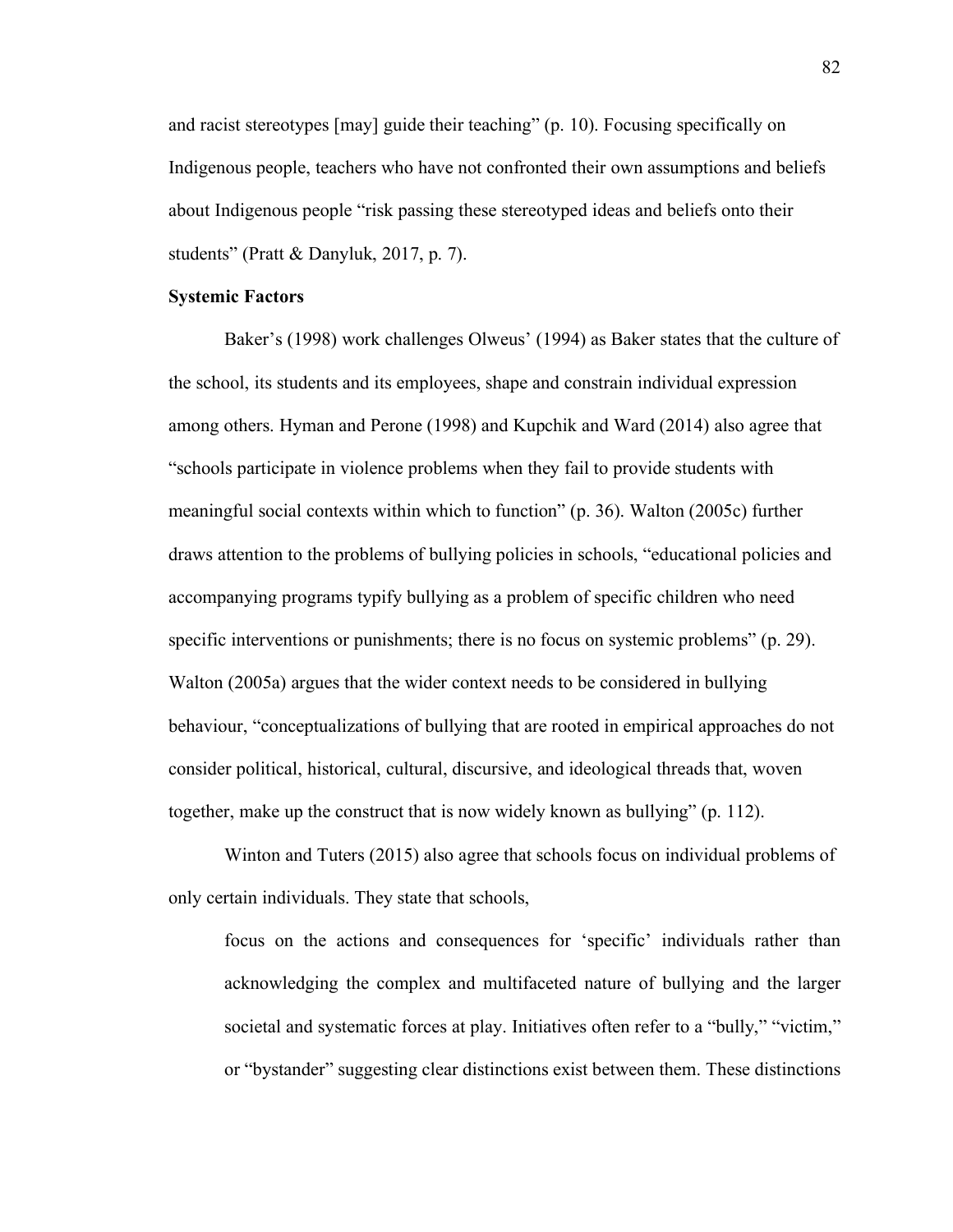over-simplify the nature of bullying and promote the conceptualization of bullying as a problem of "good" and "bad" individuals. Oversimplification contributes to the creation of standardized "one size" fits all policy and program solutions to bullying. (p. 127)

Cultural values influence how people interact with each other. Learning does not take place without social or cultural influences, and thus every-day activities are mediated by a person's experiences and the meanings they attach to them. Individual perception of a value system is also dependent on how interpersonal relationships flourish or fail. Those individuals who do not portray hegemonic values that society normalizes are dismissed as individuals who lack 'socio-moral competency'25 and are believed to need re-alignment and re-education (Payne & Smith, 2013). Winton and Tuters (2015) agree with Payne and Smith (2013); believing that behaviour labelled as bullying is an individual problem reflects the idea that only people who are responsible and can comprehend positive behaviour will not participate in behaviour defined as bullying (Winton & Tuters, 2015). "Bullies" are thus stigmatized by social norms, policies and state institutions because they do not fit in with mainstream social standards. They are essentially forced to either fit in with hegemonic values or be different and non-conforming; thus, they are constantly under the critical eye of teachers, principals, peers, and the State.

McGregor (2008) agrees with Baker (1998), and Hyman and Perone (1998) by acknowledging that hierarchies of power and privilege are reinforced in schools. McGregor (2008) argues that "the challenge for educators is to dismantle heteronormative frames through anti-homophobic or anti-oppressive pedagogies and

<sup>&</sup>lt;sup>25</sup> Students lacking 'socio-moral competency' do not express care and responsibility (Payne & Smith, 2013; Winton & Tuters, 2015).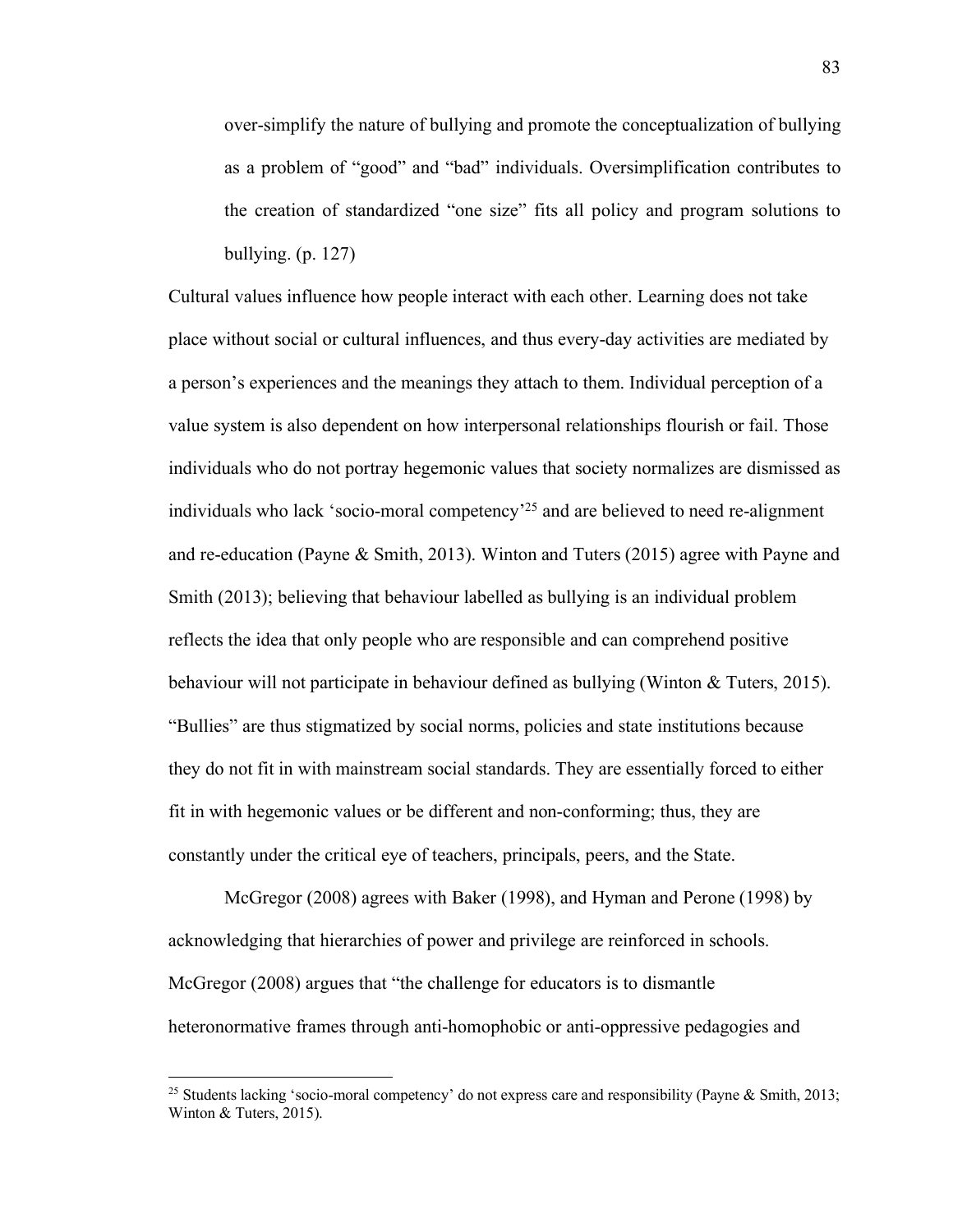practices" (para. 5). Winton and Tuters (2015) also advance this idea, and critique that schools are "*not* required to ensure critical examination of how power over others is exerted by institutions, governments and other groups in society and/or how dominant societal power relationships are reflected in bullying in schools" (p. 133, emphasis, original).

# **Anti-Bullying Frameworks and the Identification/Construction of Bullies and Victims**

Scholars Larcombe (2002), Walton (2005a, 2005b, 2005c, 2011), McGregor (2008), Payne and Smith (2013), Foreman (2015), Winton and Tuters (2015), Payne and Hutzell (2017) and Hutzell and Payne (2018) have engaged in a critical analysis of the bullying literature, rather than accepting the standardized definition and approach to bullying. The more critical analysis of anti-bullying programs recognizes that these simplistic labels are forcing violent behaviour 'underground' rather than bringing the issues of systemic privilege and marginalization to the forefront (Larcombe, 2002; Walton, 2005a, 2005b, 2005c, 2011; McGregor, 2008; Payne & Smith, 2013; Foreman, 2015; Winton & Tuters, 2015; Payne & Hutzell, 2017; Hutzell and Payne, 2018).

Within the bullying discourse, there is an ongoing process of "defining and recognizing bullying behaviours, distinguishing juvenile incivility from more serious forms of peer victimization and drawing boundaries around the 'bully' and 'victim' categories to make them socially and legally recognizable" (Foreman, 2015, p. 158). Having a definition of 'bullying' reifies its presence. Walton (2005a) argues that "bullying is more than an empirical matter — it is a social and political construction, rooted in ideological relations of power" (p. 113).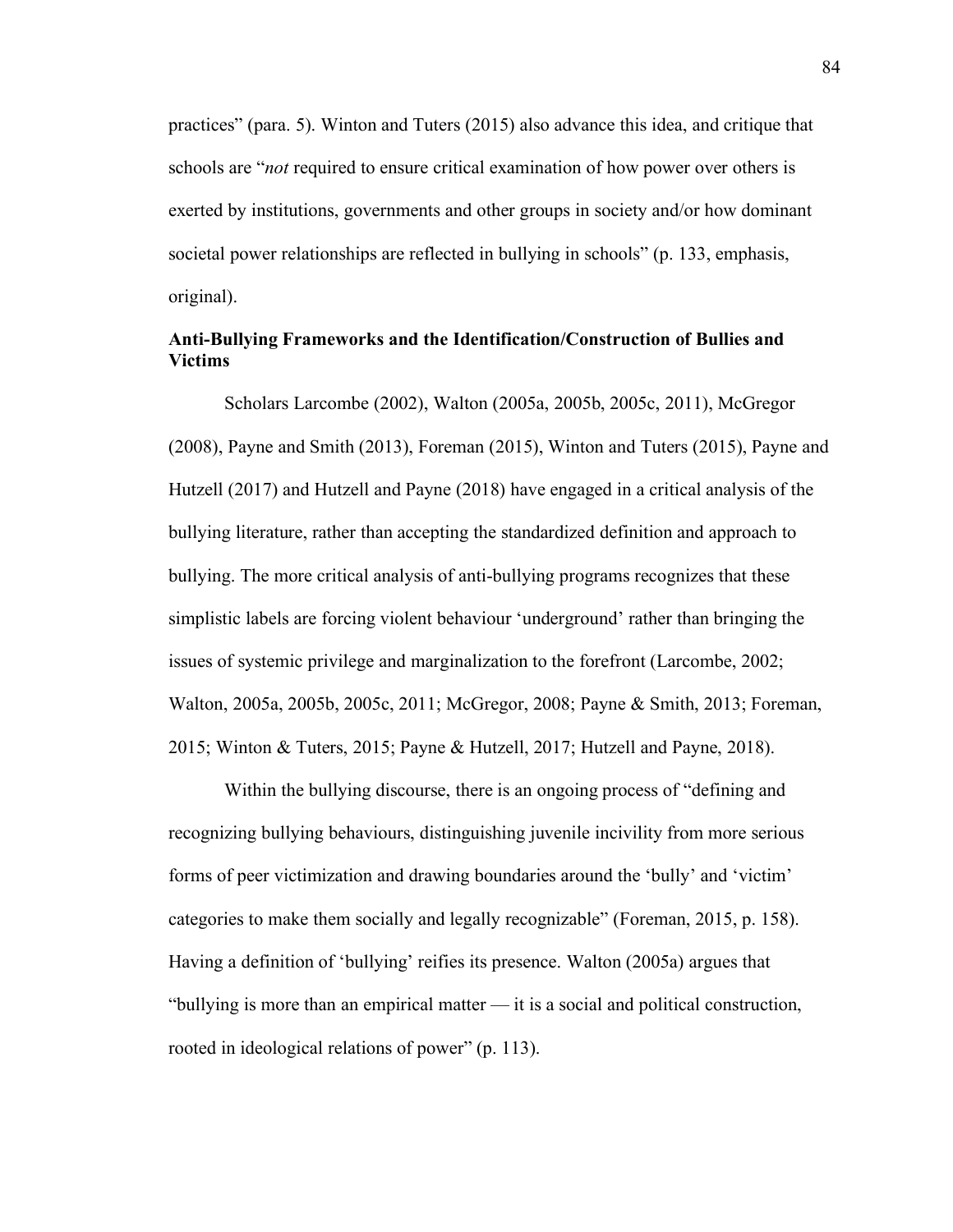Anti-bullying frameworks that are operational in schools are assumed to be in place to support victims of bullying and to lessen negative behaviour on a wider scale. However, "addressing broader issues of violence is limited by the very ways that bullying is conceptualized and by programs and policies that are anchored by such conceptualizations" (Walton, 2005a, p. 113). Walton (2005a) asserts the difficulties in dealing with 'bullying behaviour',

it is certainly not easy to transform schools into places where violence does not flourish. In some schools, it may seem impossible […] the work of reducing violence in its various forms — racism, sexism, homophobia, classism, and so on — has been undertaken by a minority of administrators, teachers, parents, and students in some schools. (p. 113)

Winton and Tuters (2015) elaborate, "bullying often involves issues of marginalization and exclusion, including racism, yet policies and programs focus largely on bullying in general, avoiding issues such as racism, homophobia, etc." (p. 127). Standardizing negative behaviour as bullying also ensures that every incident is treated the same (Winton & Tuters, 2015); "bullying that conforms to dominant conceptions to acceptable and unacceptable behaviours […] receive more attention whereas acts of bullying grounded in discrimination and oppression receive less focus" (p. 127). Using the label 'bullying' to define a spectrum of negative behaviours, and treating the incidents equally, is problematic and allows bullying rhetoric to obfuscate racism, homophobia, classism, and other violent behaviours. Moreover, marginalized victims of these violent behaviours may not be believed due to the social construction of victims and bullying.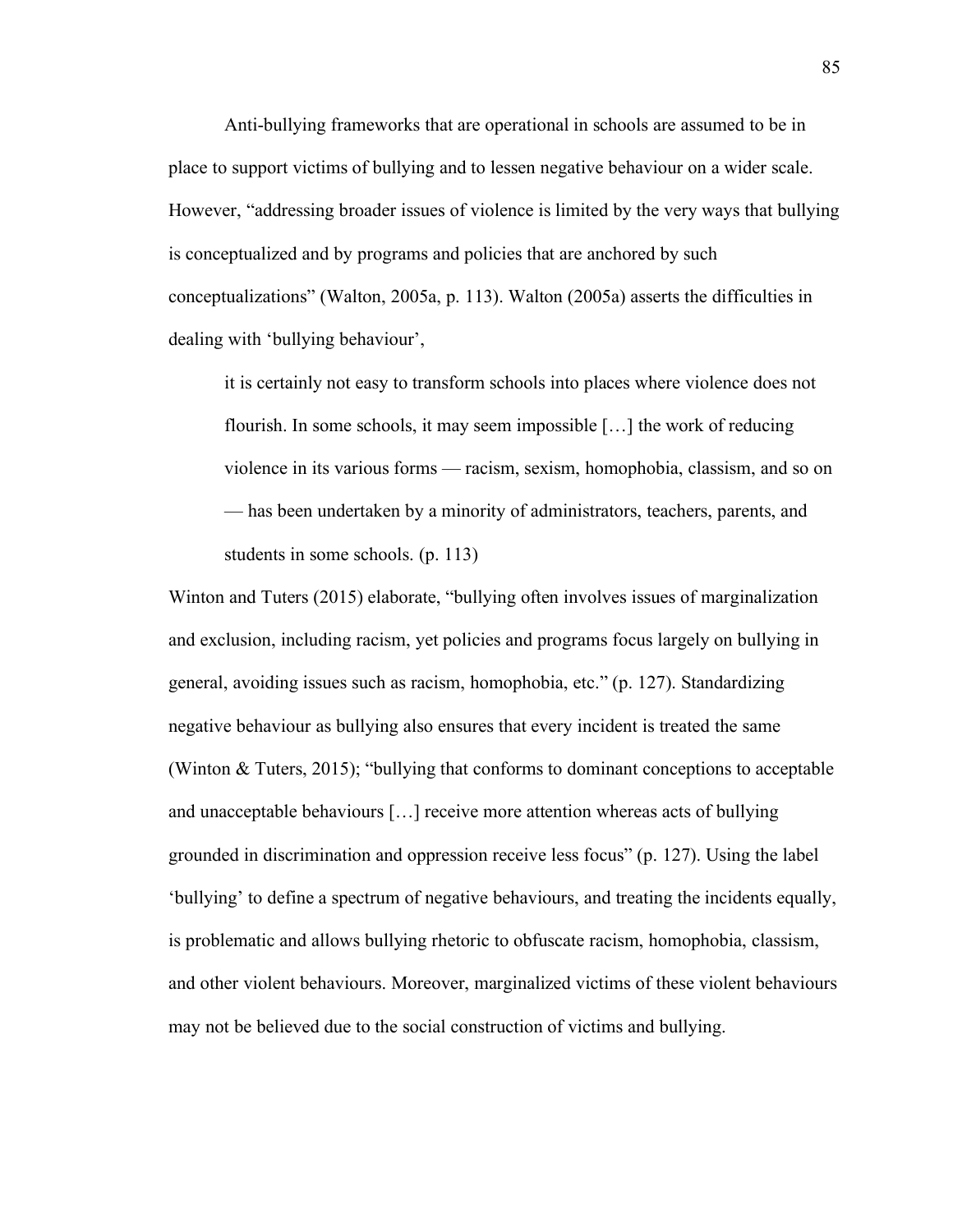Victimization is a symbolic political process of exchange between those claiming to be victims and concerned individuals willing to accept or deny 'victim status'; "individuals are afforded or denied victim status based on their characteristics, behaviour or circumstances lining up with an accepted victim narrative" (Foreman, 2015, p. 160). Marginalized individuals are less likely to accept/obtain victim status, whereas individuals who follow hegemonic values are more likely to be believed (Walkate, 2011; van Wijk, 2013; Long, 2021). Heteronormative individuals are more likely to be "ideal victims" – innocent, vulnerable and without blame (Long, 2021).

Scholar Nils Christie (1928-2015) coined the term 'the ideal victim' through a criminological lens. The definition of an ideal victim refers to "a person or category of individuals who — when hit by crime — most readily is given the complete and legitimate status of being a victim" (van Wijk, 2013, p. 160). The status is believed to be given by 'the social system' (van Wijk, 2013). Long (2021) notes that colonialism and racism are overlooked in the ideal victim concept. Long (2021) also asserts that the worthiness of the victim is questioned; "worthiness is assessed in relation to socioeconomic, structural and demographic factors, as well as the perceived legitimacy and innocence of the victim […] within a racially ordered society, worth is predicated on proximity to Whiteness" (p. 3). Relative to Long's (2021) work, Indigenous people are seen as perpetual suspects (due to colonization, residential schools, 60s scoop stereotypes that remain entrenched in social thought, and strategic government processes). The cumulative impact of these events limits Indigenous victim's power to make their case.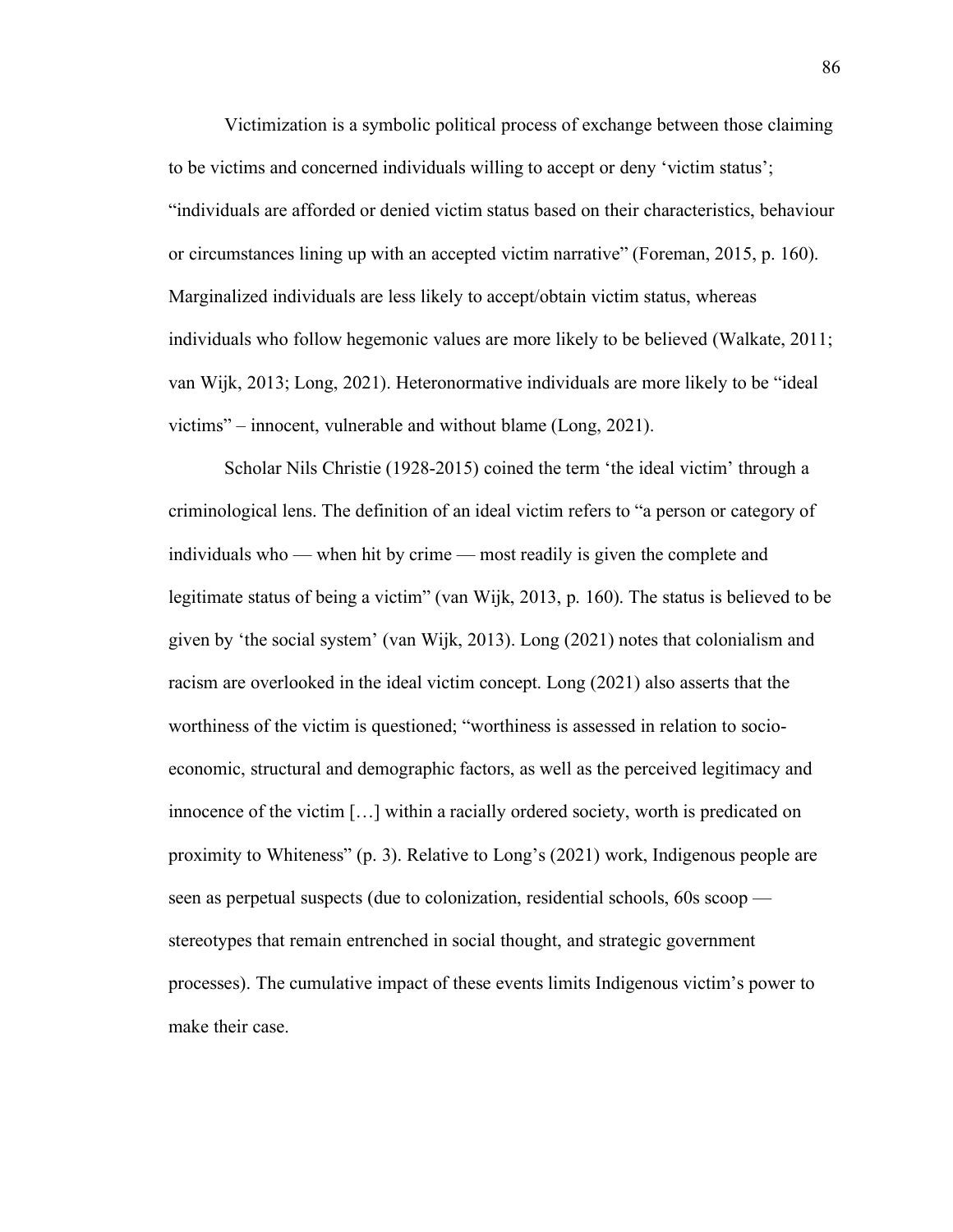Becoming the victim is a difficult task when the victim belongs to a minority group; the stereotype of the 'idea victim' identified by Christie, mistakenly assumes that "our normal reaction to victims would be a sympathetic one, while in reality any positive reaction to victim experience has to compete with an inclination to negative reactions" (Pemberton, 2016, p. 264). The negative reactions refer to society's acceptance of the victim as deserving (Walkate, 2011) and worthy (Long, 2021). Marginalized individuals are more often seen as undeserving of 'victim status' because they do not follow hegemonic social norms (Long, 2021). Indigenous youth and many Indigenous populations are labelled as deviant (Proulx, 2014). Also, the conceptualization of bullying behaviour does not support 'victim status' for those viewed as marginalized persons (rather, they are viewed as the bully). Nevertheless, for individuals recognized as minorities, such as Indigenous students and 2SLGBTQIA students, the suffering caused by behaviour labelled as bullying is **real**.

There are risks posed by Ontario's anti-bullying legislation and policies for Indigenous students. The policies may not necessarily benefit Indigenous youth if they are not deemed worthy of protection by the educator/supervisor involved, while at the same time the policies (by focusing on bullying), may make things worse by camouflaging the systemic sources of violence faced by Indigenous students. In this way, marginalized individuals may be further oppressed by social policies and programs that are supposed to provide education, lower stigmatization and assist with positive interactions among people of different backgrounds.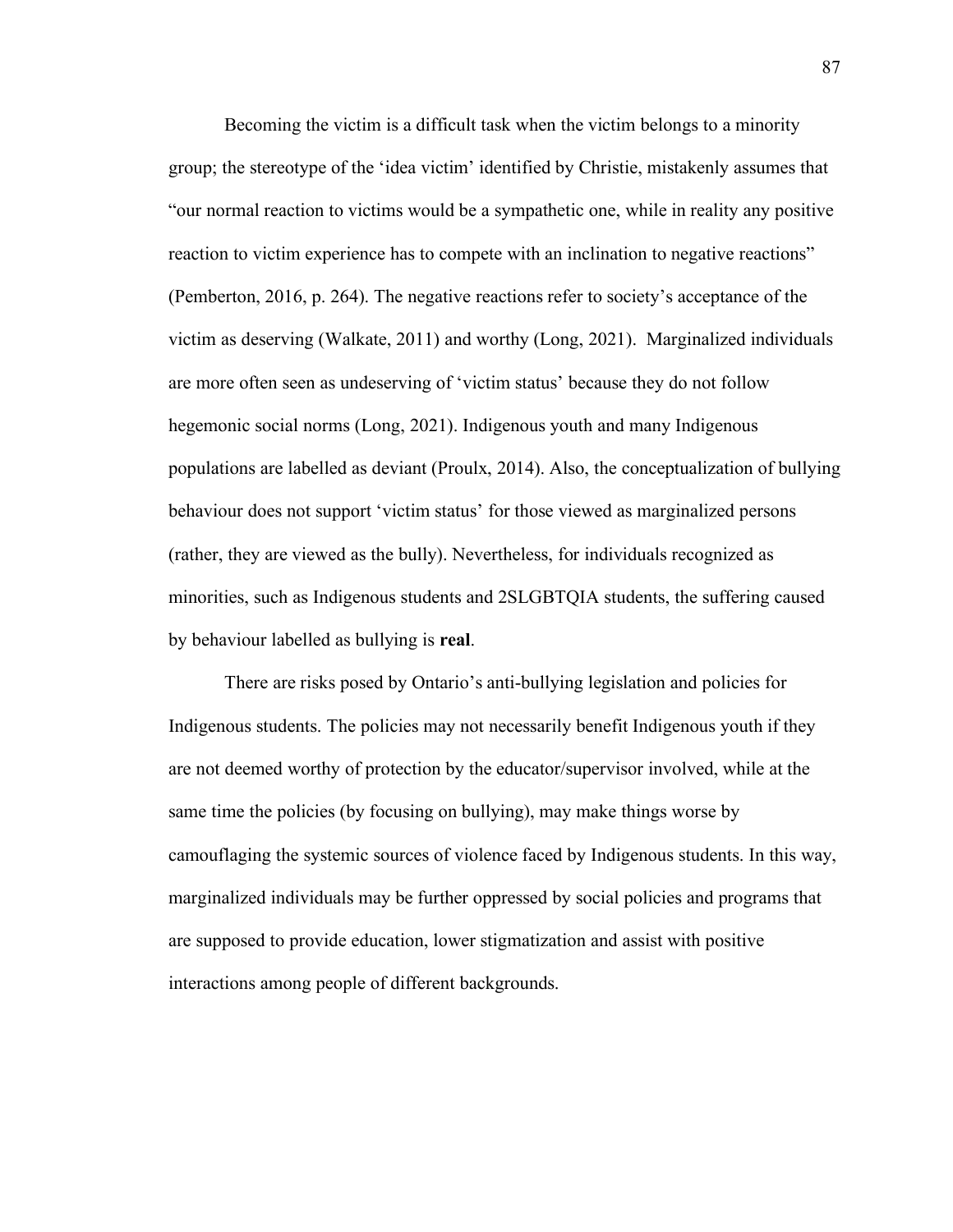### **Recognizing Social Construction within the Policy-making Process**

The importance of recognizing the social construction of the concept of bullying takes on additional importance if one considers the ways in which the policy-making process itself is also subject to a process of social construction. To this end, it is worth considering the work of Scheurich (1994), who does not agree that social problems are discovered/uncovered/identified at which point policies then pop up to solve problems. Instead, Scheurich (1994) argues that social problems are constructed in ways to constrain policy solutions. He refuses to believe social problems exist naturally. Scheurich's (1994) notion of policy archaeology acknowledges that social problems are constructions, bringing forth complex groups of relations that create social problems and make spaces for policy solutions (which may include oppressive behaviours based on race, class or religion) (Scheurich, 1994). In the context of educational policies, he recognizes that certain issues are legitimized as social problems that need fixing.

Walton's (2005b) work on anti-bullying policies is in line with Scheurich's (1994). Walton (2005b) indicates,

educational research constructs a discourse on bullying that appears to reflect objectified, coherent, and uniform propositions. However, it becomes clear that bullying is a construction embedded in discursive practice that arises from a network or system of institutional, historical, social and political relations. (p. 61) Walton's work (2005a) also recognizes that administrative careers depend on "being able to demonstrate that particular policies and programs have been implemented to ensure that all children are safe in school" (p. 112). He further argues that the goals of bullying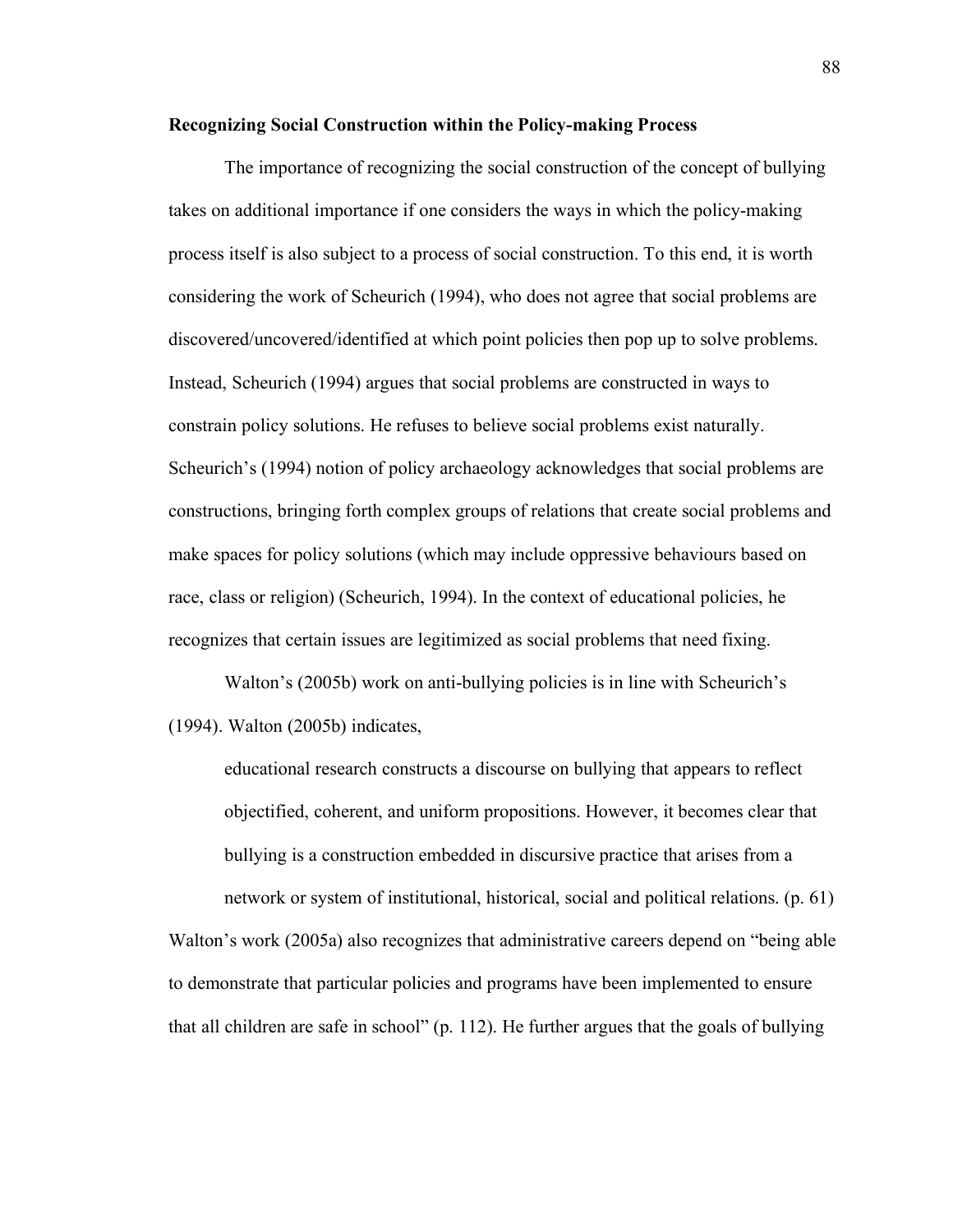reduction merely "*contains, regulates and manages violence* rather than addresses it" (p. 112, emphasis, original).

Trowler (1998) advances an argument similar to Scheurich (1994), however, it is from a political buy-in perspective. Trowler (1998) points out that policy makers "can and do constrain the ways in which we think about education in general and specific education policies in particular, through the language in which they frame policies" (p. 132). At the educational policy level, political leaders use language from other sectors such as marketing or business as a way to 'sell' and obtain buy-in of the drafted policy. Selling and achieving buy-in of the policy that revolves around various educational issues, such as anti-bullying initiatives, delivery of learning outcomes, the skills obtained in school, which "become part of everyday discourse and begin to structure the way people think about education" (Trowler, 1998, pp. 132-33).

Achieving buy-in at the policy creation level "excludes other possible ways of conceptualizing the nature of education" (Trowler, 1998, p. 133). This exclusion is due to the way education policies are marketed to government leaders, the way they are debated, amended and accepted. Political leaders thus have the option to expand upon largely accepted political dialogue or criticize the status quo. Criticizing the status quo, however, does not bode well when trying to earn public following, thus it is in their best interests to have certain policies accepted and passed in government, reinforcing social standards.

Turning more specifically to anti-bullying policies, scholars Akiba et al. (2002) argue that school system variables and social structures are not examined as factors that are associated with the bullying phenomenon. Furthermore, the platform of anti-bullying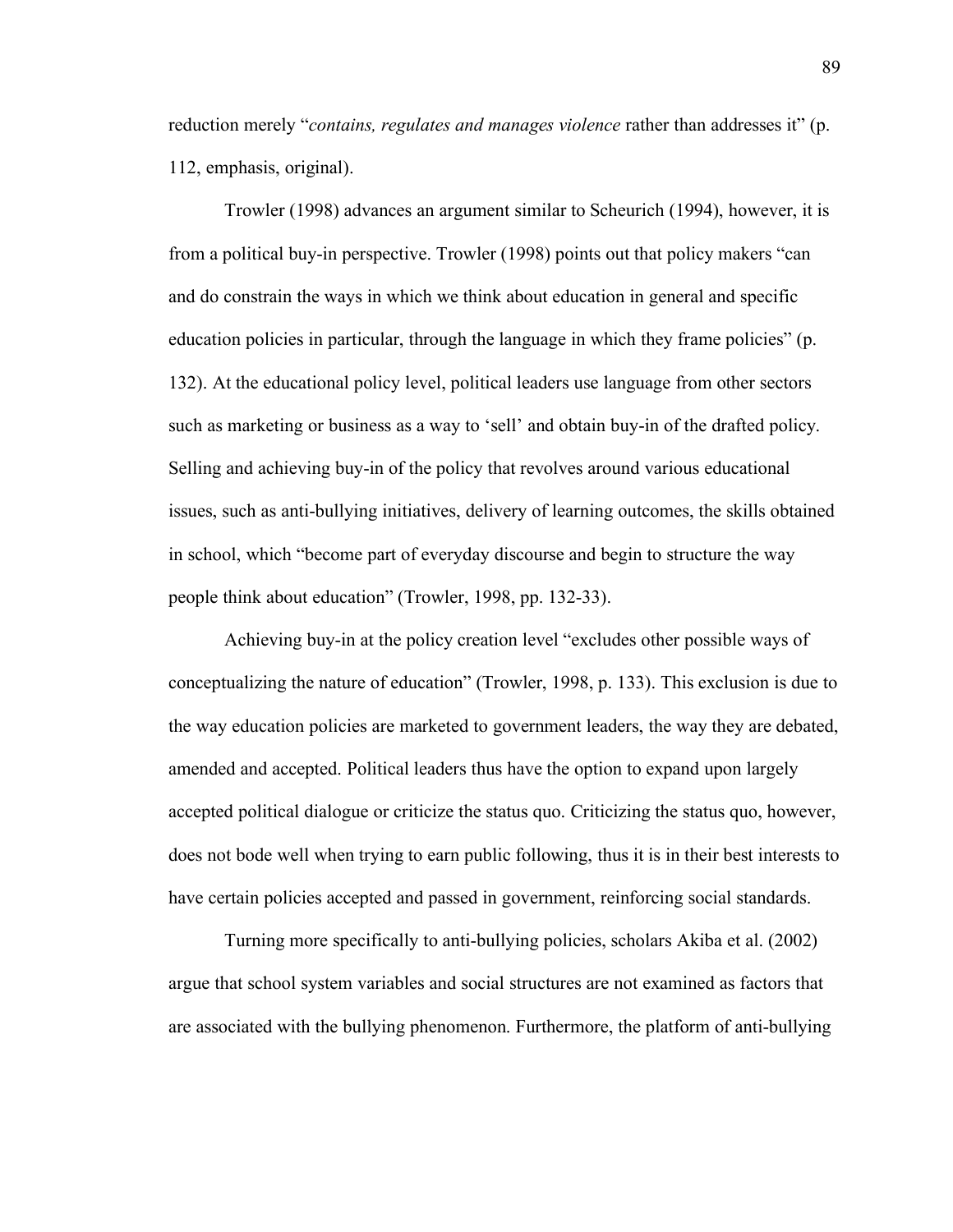programs (i.e. Olweus' Bully Prevention Program<sup>26</sup>) avoids differentiation (Sweet  $\&$ DesRoches, 2007). This is problematic because "if specific identities are left out of the equation, heteronormativity is left untouched, the dominant assumption will be associated with ideas of male, White, heterosexual, and the strategies used still unfortunately reflect these unspoken yet excruciatingly felt norms" (p. 183). As Walton (2011) asserts, "common approaches in anti-bullying programs convey the idea that bullying is *only* behaviour because that is how it has come to be popularly considered, [yet] few stop to think otherwise" (pp. 131-132, emphasis, original).

#### **Concluding Discussion on the Bullying Phenomenon**

There is no clear reason why much of the academic literature on bullying accepts bullying as a unique phenomenon, rather than critically analyzing that bullying is a problematic label. Maintaining that bullying is real can obscure violence, harassment, homophobia, racism, classism and sexism. It also allows colonial power to be preserved as these issues are founded in colonial structures (i.e. law, police and educational systems function on the idea that all individuals should strive to be the same, using settler colonial ideals of White, heterosexual, males as the backdrop in which to compare difference).

The construction of bullying leaves Indigenous youth vulnerable in multiple ways: (i) they may be unlikely to be viewed as victims of bullying, because they are Othered, and therefore do not get the protection supposedly guaranteed under new antibullying provisions; (ii) because they are Othered, they are more likely to be labelled as bullies without consideration of the challenges they face, (and then may potentially end

 $26$  The Olweus Anti-Bullying Program is designed to improve peer relationships and make schools a positive environment for students to learn and grow by reducing 'bullying' problems among students (Olweus & Limber, 2010).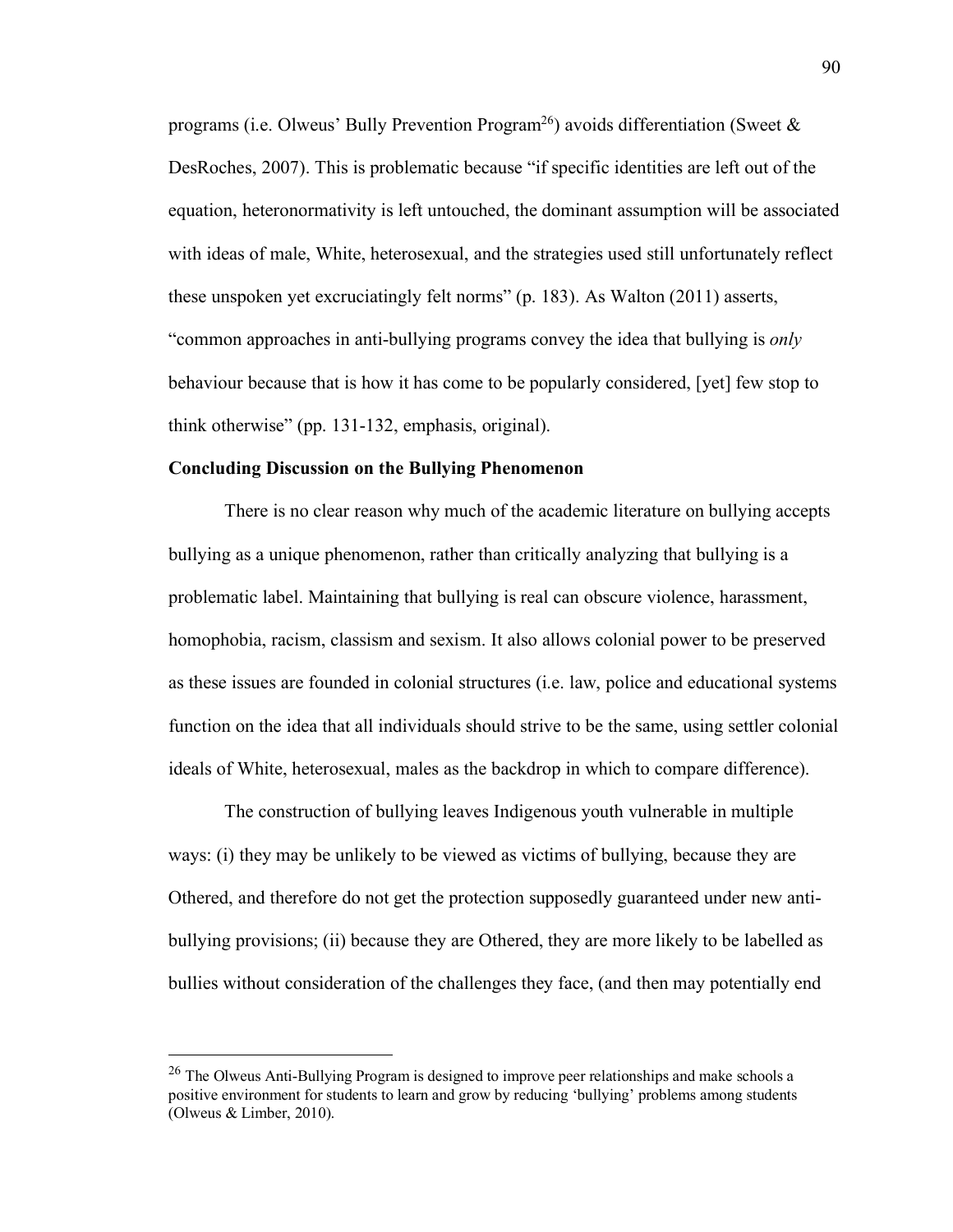up in the school-to-prison pipeline); and (iii) racist behaviour may be minimized merely as 'bullying', rooted in individual malfeasance, and thus not recognized as a systemic problem rooted in settler colonialism.

The critical scholars who recognize that the concept of bullying pushes systemic behaviours out of the spotlight are most relevant to this dissertation. In my analysis, I will consider the ways in which my research findings resonate with scholars acknowledging limitations of law and policy (McGregor, 2008), Walton's (2005a, 2005b, 2005c, 2011) connecting to ideas that policies and programs in place are problematic because they rely on dominant social ideals and Winton and Tuters (2015), who outline that Ontario's 'onesize fits all' approach to bullying disregards Indigenous ways of being. Furthermore, I will draw on Milne (2015, 2016) who recognizes that education practices imposed on Indigenous people reflects systemic, modern-day colonialism. Milne (2015, 2016) reflects on how systemic colonialism impacts every aspect of life for an Indigenous person.

The analyses of Walton (2005a, 2005b, 2005c, 2011), McGregor (2008), and Winton and Tuters (2015) are helpful for my project as they each use different critical approaches to analyze how social processes function, while also analyzing anti-bullying initiatives the Ontario government has legalized. Walton (2005a, 2005b, 2005c, 2011) and McGregor (2008) frame their research through a 2SLGBTQIA lens, whereas Winton and Tuters (2015) frame theirs through a critical democracy lens, reflecting on neoliberal and neoconservative ideologies. These approaches will help frame the discussion of how Ontario's anti-bullying framework potentially impacts Indigenous students in northern Ontario. In particular, I will build on these critical approaches by considering the ways in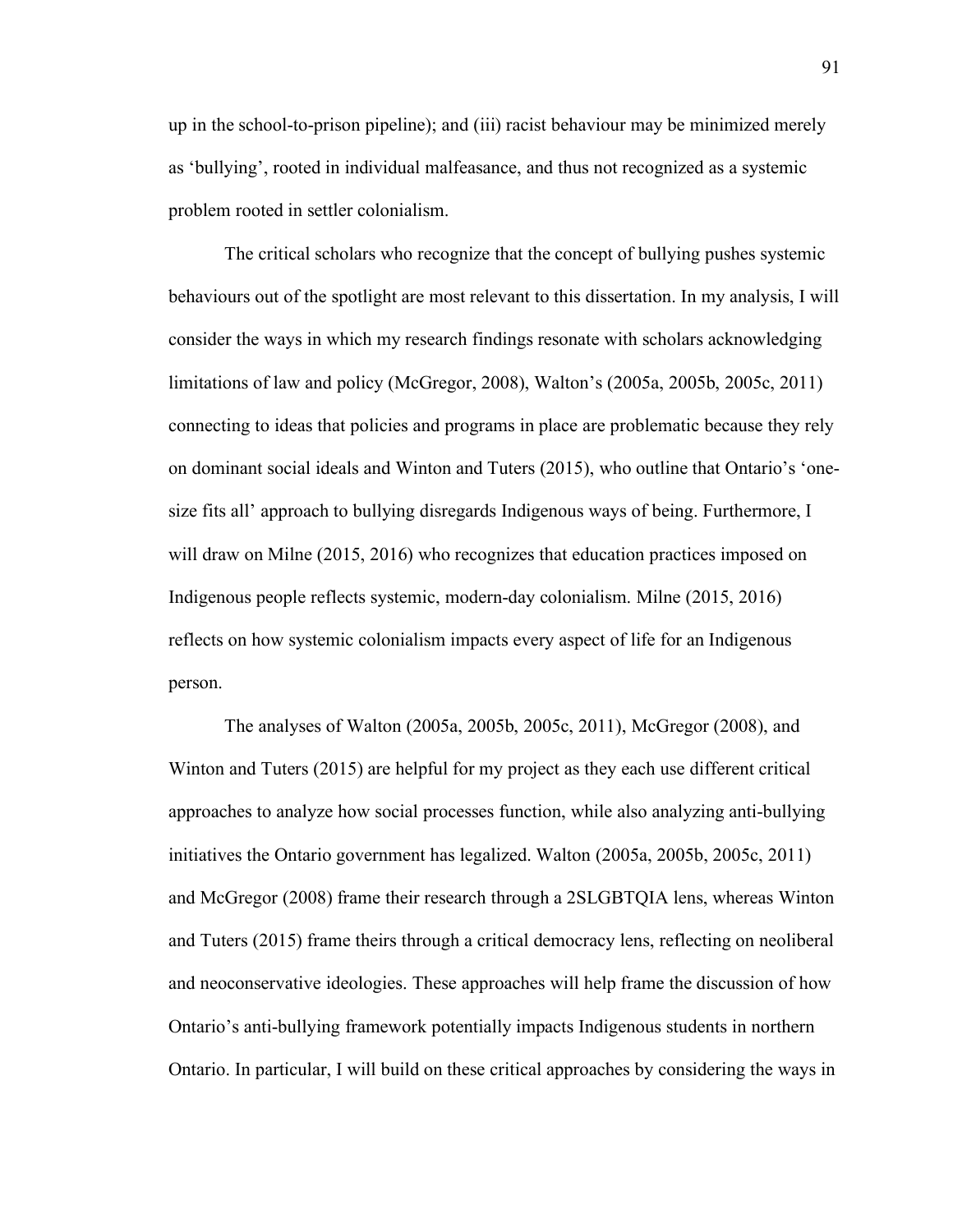which settler colonialism has structured the Ontario education system, the policies created under that system (including the anti-bullying framework) and the ways in which those policies are implemented. By explicitly recognizing the impact of settler colonialism on the education system, it is possible to more critically examine the ways in which the social construction of bullying may reinforce not just heteronormativity but also colonialism and particularly anti-Indigenous racism and violence within the education system.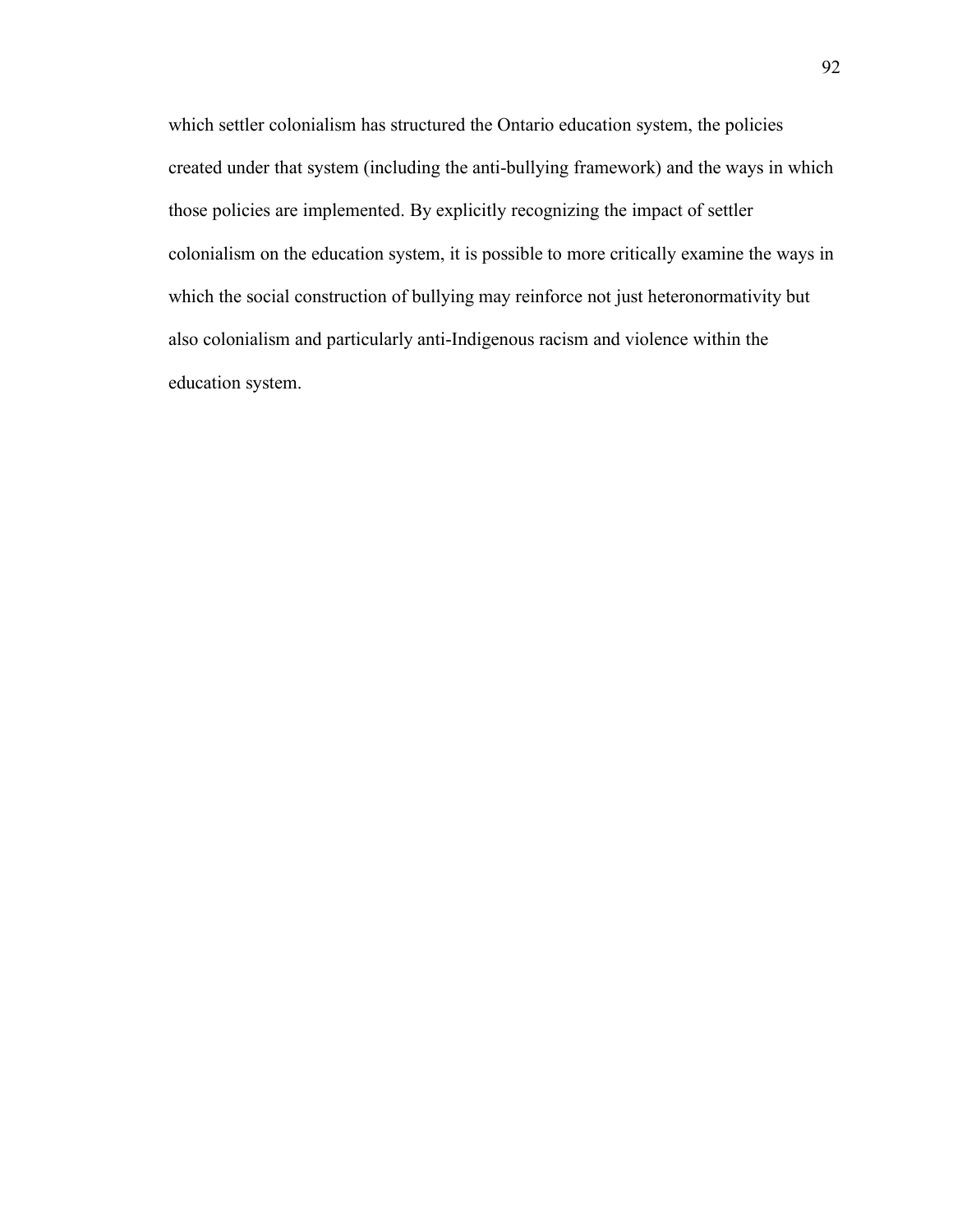#### **Chapter Five: Methodology and Methods**

This chapter outlines the methodology and methods used in this study. I begin with a discussion of the ethical considerations taken prior to conducting this research project. I then describe how I obtained the participants in this study. I used qualitative methodologies to frame my thesis, utilizing a multi-grounded theoretical approach in this project. Data collection methods included interviewing (in-person and telephone) as well as one written response. I adopted some elements of the Two-Eyed Seeing approach when analyzing the interview data and legal policies. Each is described below.

### **Ethics**

Prior to starting this research project, I considered the ethical implications of conducting research on issues relating to Indigenous people as a White academic. As stated in my introduction, I did not conduct this project "on" Indigenous people (TCPS2- C.9, 2018). Rather, it is research on Ontario educational policy that may have negative impacts on Indigenous youth. With that said, however, it is important that the ethical dimensions of the history between Indigenous people and the Canadian state be recognized. We must also understand how the legacy of residential schools and ongoing colonialism continues to impact Indigenous people today and thereby also this research project.

There is no government or institutional funding for this project. This research is part of my doctoral program. My analysis and discussion were influenced by my working relationship with the Nokiiwin Tribal Council in Thunder Bay, Ontario and by the Indigenous researcher I consulted with. I hope that my dissertation speaks with Indigenous people. By interviewing educators in northern Ontario on the Ontario anti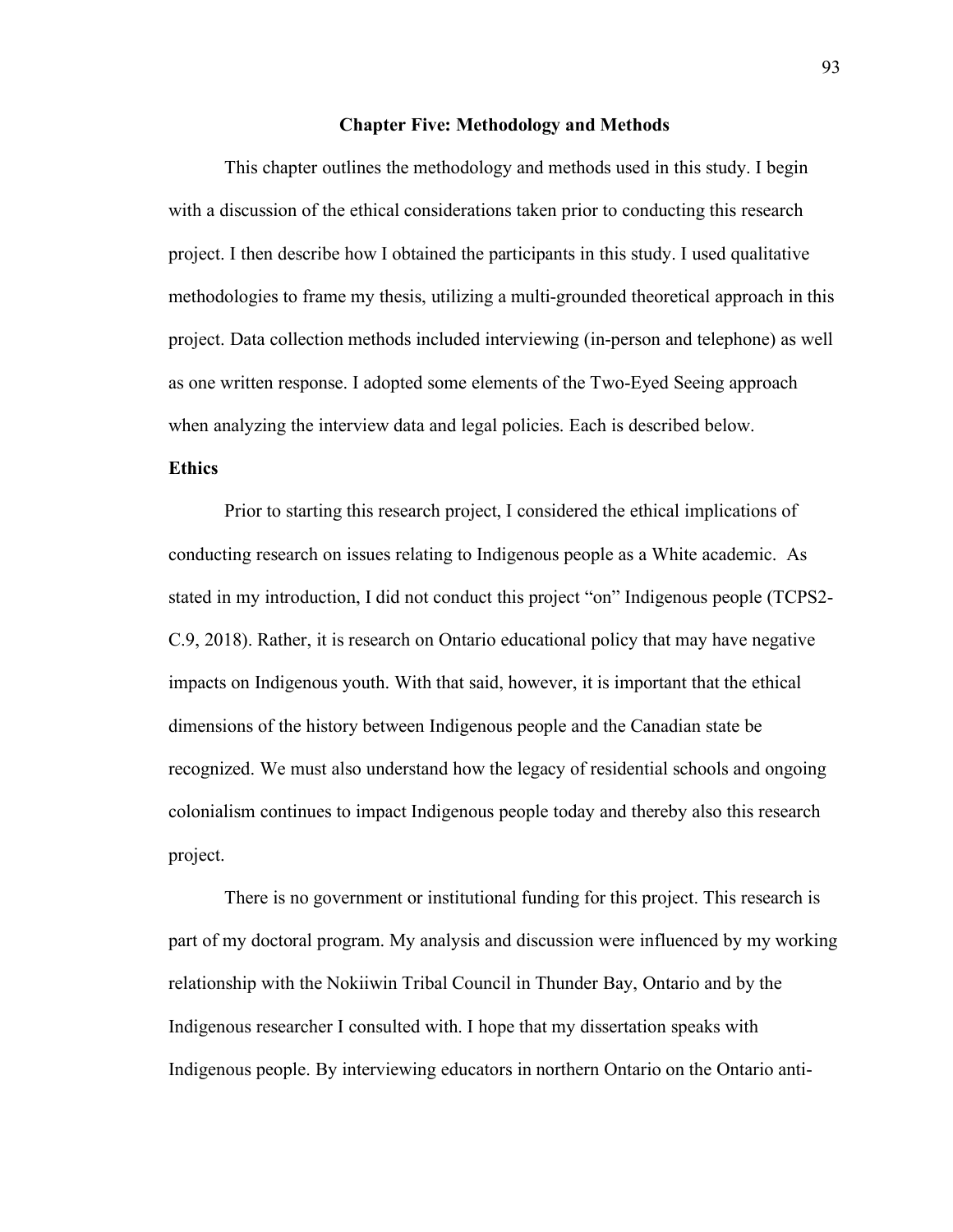bullying framework, this project aims to assist those working in the education system to consider whether they are promoting or breaking down barriers for Indigenous youth. While my dissertation is focused on the negative impacts of settler colonialism and the challenges faced by Indigenous students within a settler education system, a 'deficitmodel' approach (Tuck, 2009) should not become the default mode of analysis. I am not focusing on the 'damage' of Indigenous people or communities. Rather, this research exposes disproportionate injustices and oppression Indigenous youth may face in high school through understanding how educators understand and implement the Ontario antibullying framework. This research promotes survivance; moving beyond basic survival (Tuck, 2009) — and promotes reconciliation in Canada.

Before REB approval was obtained, I created separate ethics documents for the Indigenous education authority and the Catholic/Public school boards. Participation of the Catholic/Public school boards did not bring forward anonymity concerns as there are many Catholic/Public high schools in northern Ontario. Thus, the participants in this study from the Catholic/Public high schools remain anonymous. However, there are not many Indigenous-only high schools in northern Ontario. As such, anonymity was not guaranteed due to the lower numbers of educators in the Indigenous-only high schools. The educators from the Indigenous-only high schools needed to be aware that there was no guarantee of anonymity (further information provided below). Nevertheless, anonymity and confidentiality is strictly maintained for all participants. Formal approval for this research was obtained through the Carleton University Research Ethics Board-A (see Appendix A).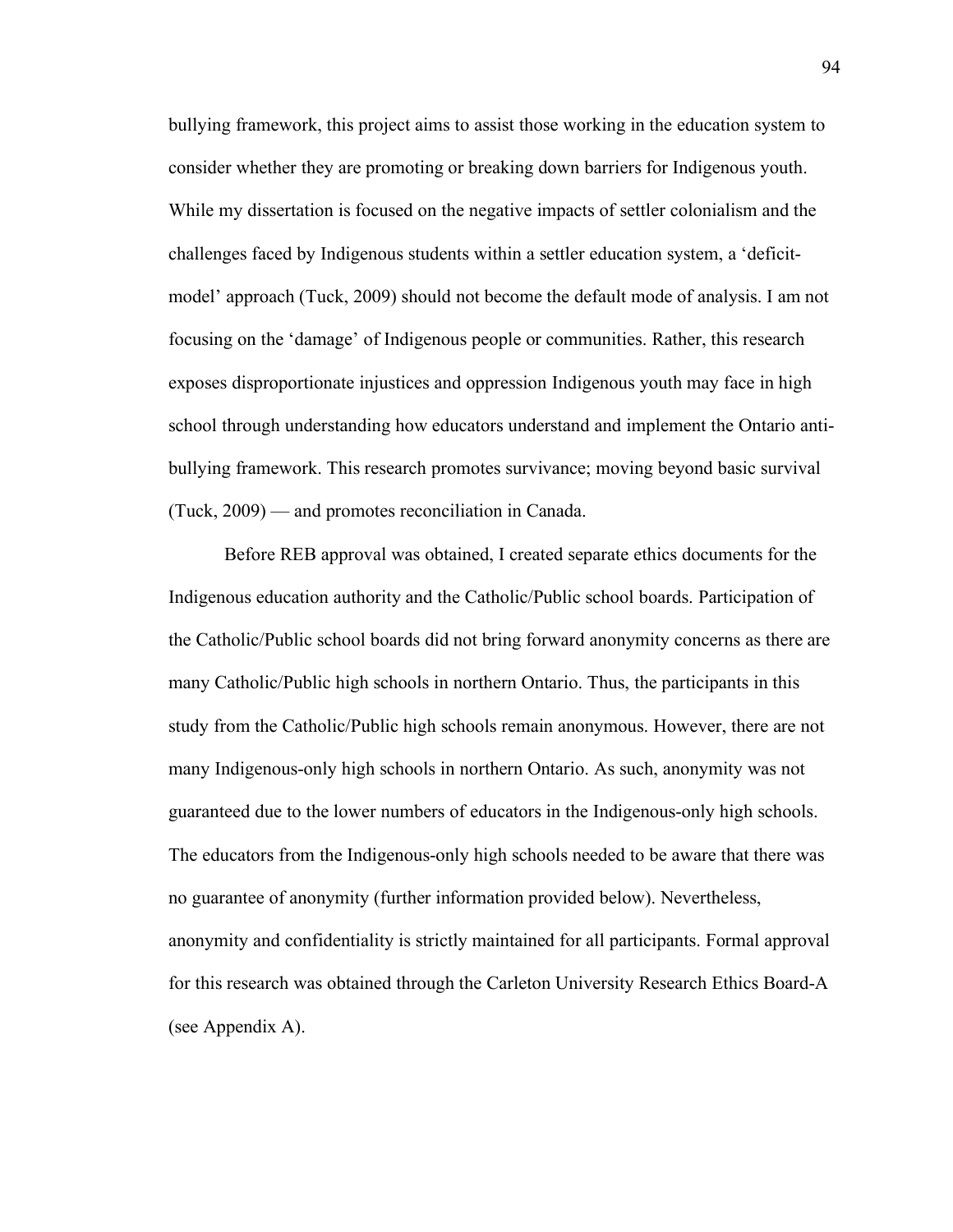Potential participants (see recruitment discussions following) were approached via mail or e-mail with an introduction to the study (see Appendix B). Upon expression of interest in participation, they received the appropriate consent form (see Appendix C). These forms were exchanged in person or by email and informed potential participants that participation in this study was entirely voluntary; participants were informed that they did not have to answer any questions they did not wish to answer, and that they would be able to withdraw up to 14 days post-interview. Once consent was established, interview details were finalized. Throughout the interviewing process, themes emerged; however, it was through the analysis of the interview transcripts that concepts and subthemes from the data were recognized.

It is important to note that one Director of Education wanted to provide an hour's training time to each of the high school teachers within their Board in lieu of compensation. They also wanted to pay me for completion of this work. Due to the nature of this research, this option was not explored further.

All data collected remains confidential and the anonymity of the research participants is strictly maintained. Identifiable data is stored securely in a password protected computer account as per the requirements of Carleton University policy. All data from individual participants was coded, so their anonymity is protected in any reports, research papers, thesis documents, and presentations that result from this work. Any communications and interview recordings were destroyed after the data was transcribed.

After the completion of this research, results will be provided to participants, the two Directors of Education who gave their permission for me to approach their school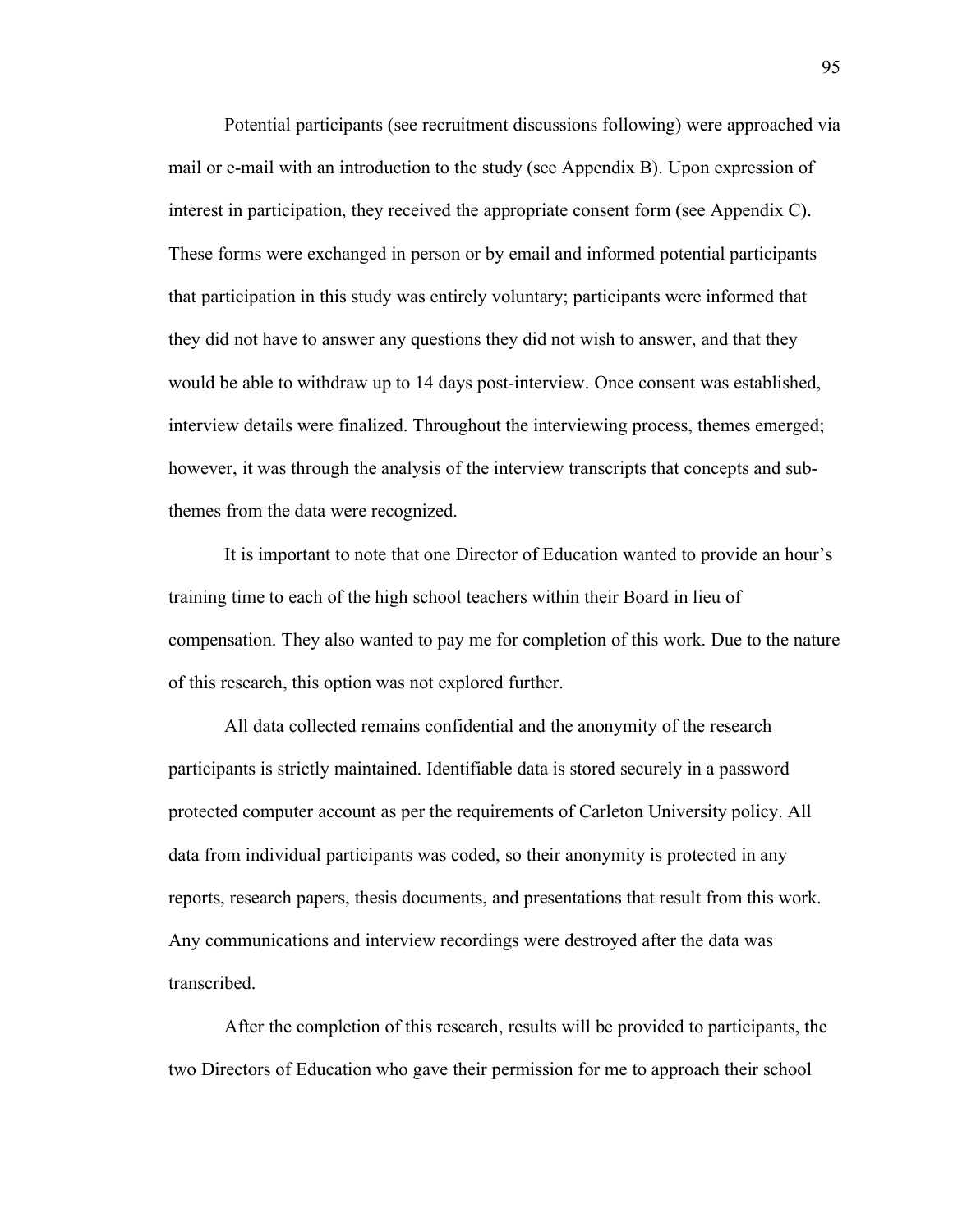boards' high school teachers, and the principal of the Indigenous-only high school. Additionally, there will be other opportunities to disseminate this research in academic publications, academic conferences, meetings and reports.

#### **Recruitment of Participants**

At the onset of my research, I made requests for participation to all school boards in northern Ontario. The geographic location cut-off for northern Ontario was Sudbury and Sault Ste. Marie, Ontario. Between March 2018 and May 2018, I contacted 12 school boards that are part of the Public and Catholic school systems and one Indigenous education authority where I had been formally introduced to the principal over a year earlier. I used purposive sampling techniques, such as the homogenous sampling method (Etikan et al., 2016); Purposive sampling is the "deliberate choice of a participant due to the qualities the participant possesses" (Etikan et al., 2016, p. 2). From the school boards I contacted, 10 Directors either said no or did not respond. After communicating via email for one month, two Directors provided me with permission to reach out to their high school teachers.

One Indigenous education authority participated in my research. Informally, I was introduced to the principal of one of the schools that is part of the education authority in 2017. I had informed them of my research and what my initial research ideas were. In 2018, I reached out to the principal via email. A formal meeting was scheduled. I prepared a package with my proposal and ethics documents. I brought tobacco with me. With the tobacco in my left hand, I asked respectfully if I could ask educators in the school for their knowledge. The principal agreed and thus allowed me the opportunity to ask educators to participate. There was one condition — I had to read *Seven Fallen*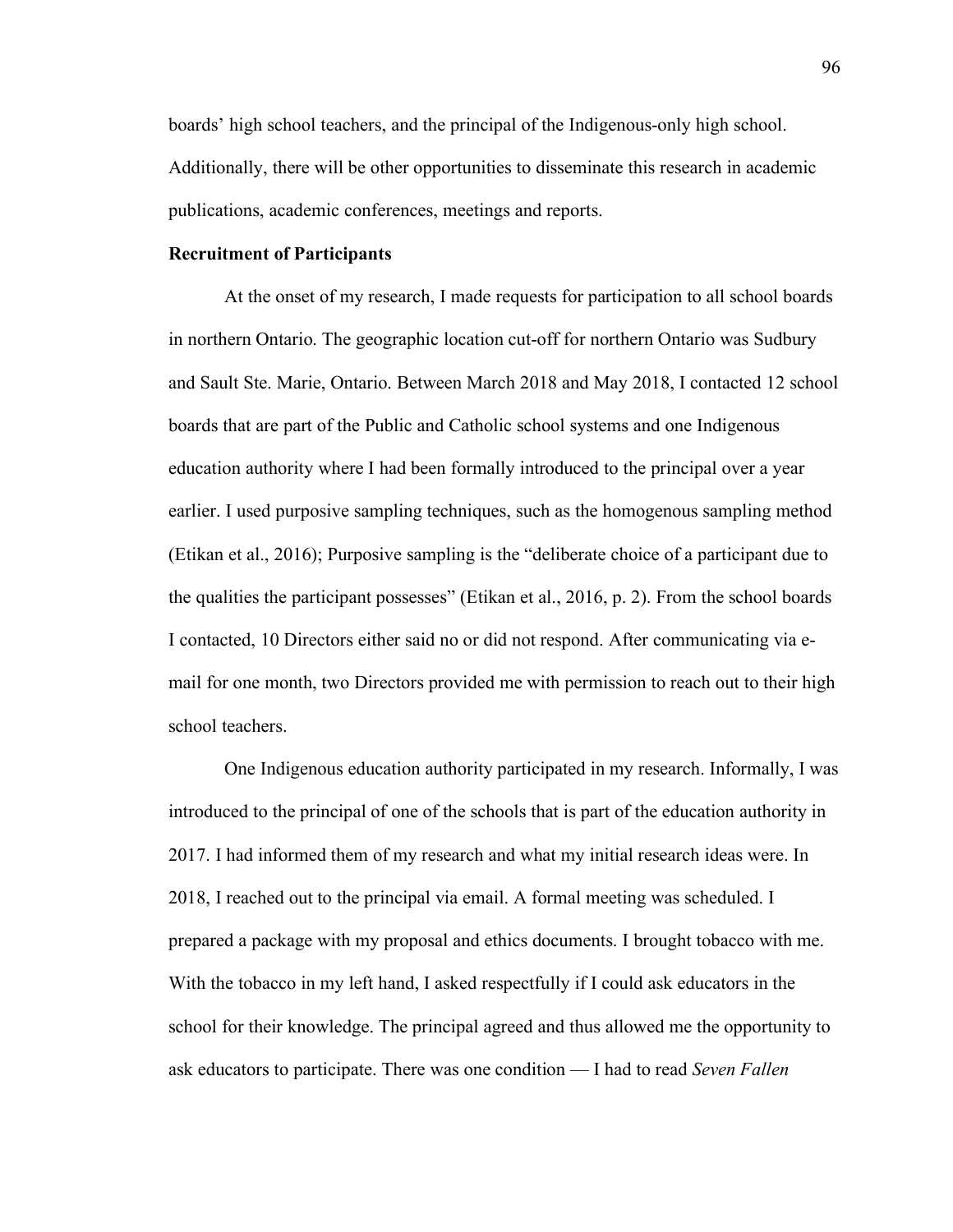*Feathers* by Tanya Talaga. I gratefully accepted the book provided to me from the principal. The acceptance of my research proposal by the Indigenous school shows that there was a level of trust in my work. The agreement to be involved in this research also aligns with the TCPS-2, Chapter 9 (2018).

According to the TCPS-2 Chapter 9 (2018), "an organization may participate in research focusing on its members" (Article 9.4). By participating in this research, the principal of the Indigenous high school provided a knowledge base of Indigenous issues in northern Ontario (i.e. providing *Seven Fallen Feathers* to me to read). The principal wanted me to be aware of the hostile political climate in northern Ontario and more specifically, Thunder Bay, and to confirm that I knew about the 7 Youth Inquest. Knowing this information also provided me with a basic understanding of the politics educators in an Indigenous-only high school navigate. Nevertheless, the agreement of the Indigenous high school did not guarantee participation of all of its members, but rather the agreement allowed me to request participation of teachers in the school. Thus, no additional ethical protocols were required to be reviewed by the Carleton University REB. Although not from the onset of my research, I did learn about the importance of consulting with an Indigenous researcher to ensure cultural sensitivity in interpreting data that may impact Indigenous people (TCPS-2, Chapter 9, 2018); the consultation process is described later in this chapter).

After receiving permission from the Directors of Education and Indigenous high school principal to contact teachers, the recruitment plan was implemented. One school board distributed letters of participation on my behalf. I prepared 225 letters, which were sent to the administration office. The administration office sent the letters to their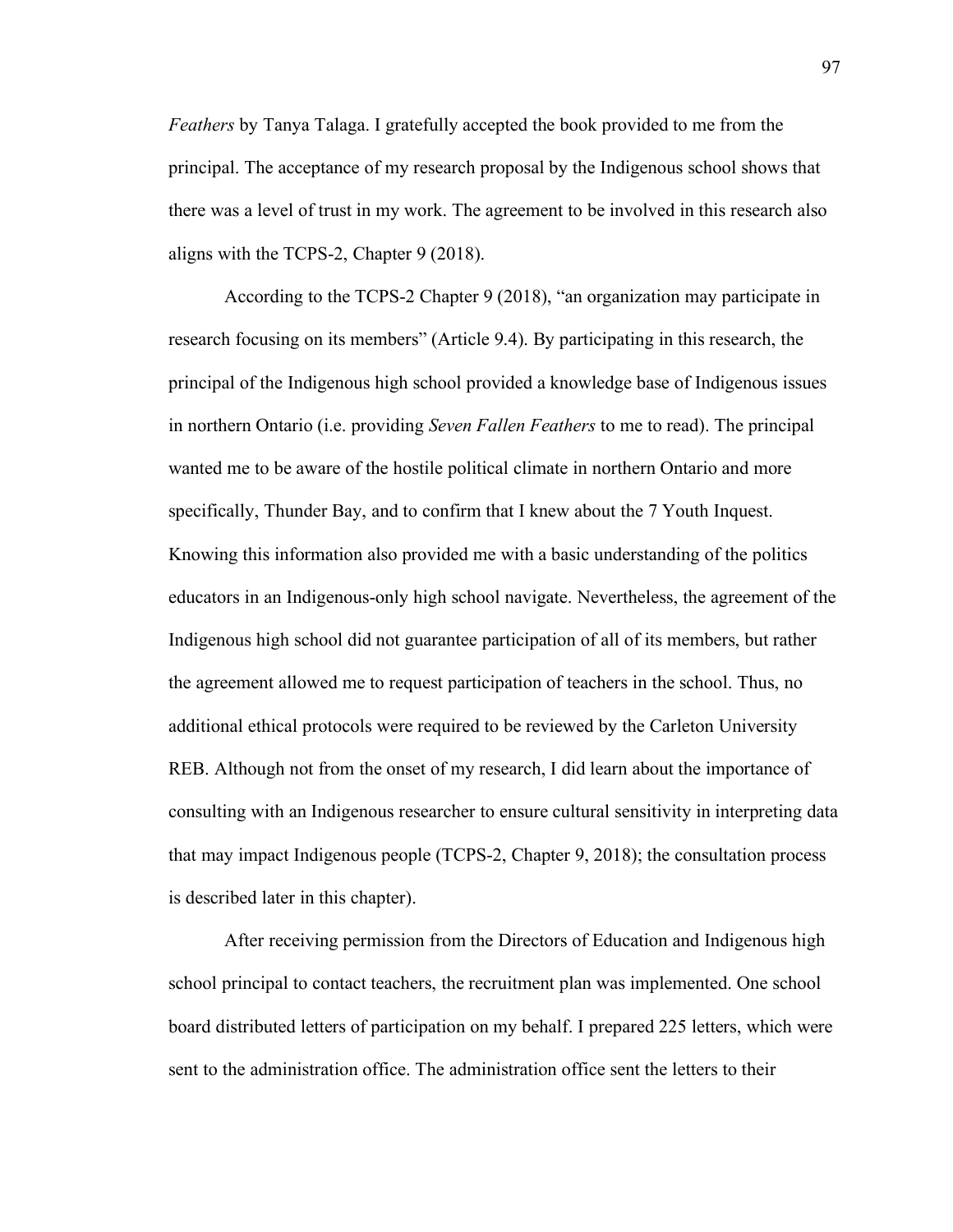respective schools, and the letters were then distributed to high school teachers. The second school board approved my research proposal closer to the end of the school year. To save time, an e-mail with the letter of participation was forwarded from the administration office to all principals, which was then forwarded to all high school teachers (unknown number of potential participants). Upon receiving approval from the Indigenous high school's principal and after reading *Seven Fallen Feathers*, I provided the school with 45 invitations to participate.

#### **Sample Size**

In total, 12 educators responded. A Junior Kindergarten educator was unintentionally included. It is unclear how this error occurred, given the invitation to participate was extended to secondary-school educators only. Nonetheless, I included her responses as part of this project; her data showed that she was not aware of the issues Indigenous youth face. This information is important to publish as there may be others who are also unaware of the politics Indigenous people navigate in a colonial education system. Although this data is not generalizable, it does give insight into what some people may or may not know.

Although the number of participants is lower than desired, 12 participants is the number that the literature acknowledges as a 'saturation point' (Tuckett, 2004). Another point to acknowledge is that participants were invited to participate in March 2018, which was three months from the end of the school year (one month for the Indigenous education authority).<sup>27</sup> The timeframe provided to participate may have been difficult for some interested participants (Rowley, 2012). I tried to provide as much notice as possible

 $27$  The Indigenous education authority provides longer school days, so students are not away from their family longer than necessary throughout the year (NNEC, 2014).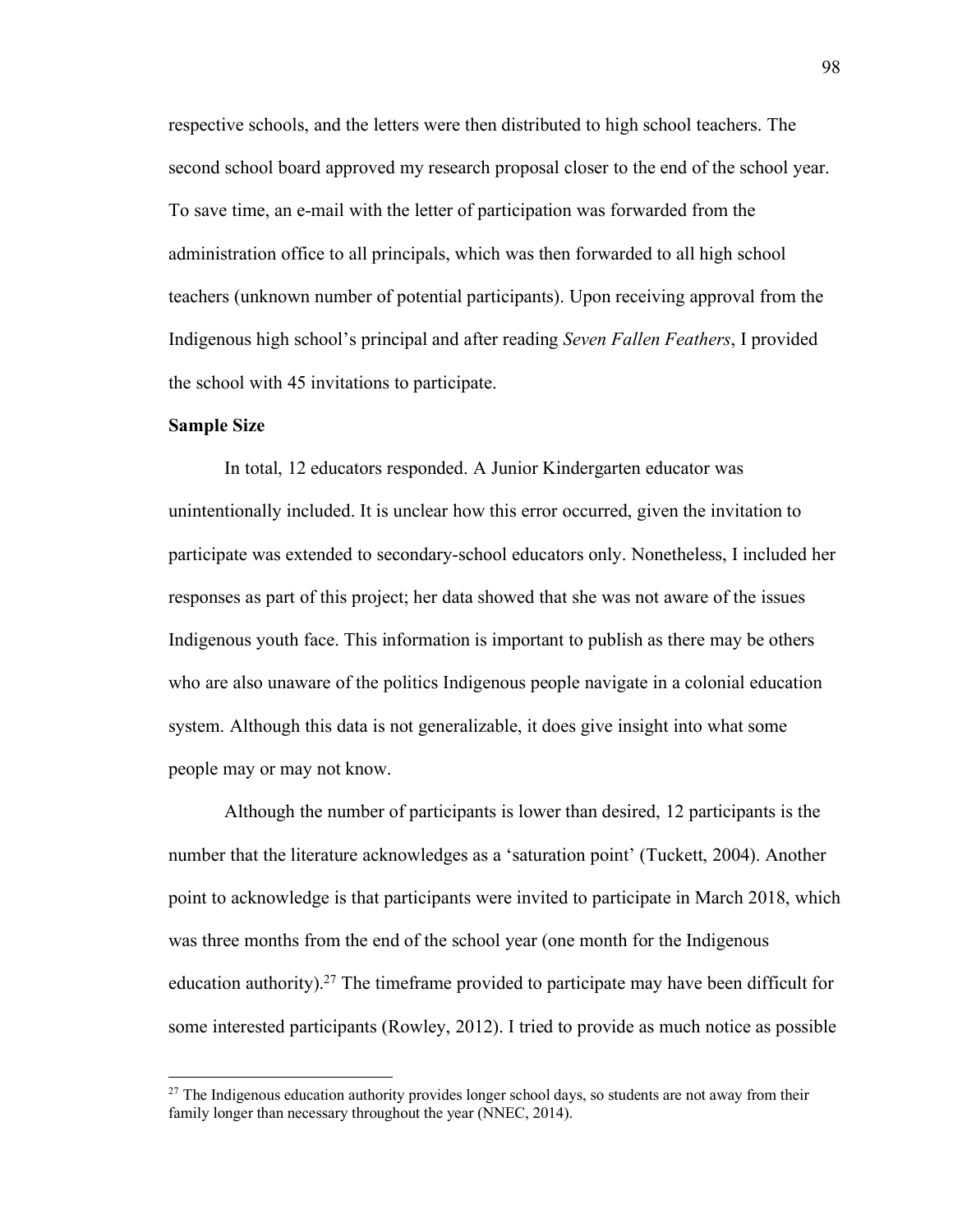for participants. Prior to travelling for interviews, I asked the administrative personnel to send a follow-up e-mail in hopes of recruiting more participants.

I chose to conduct semi-structured interviews for which I developed a written interview guide (see Appendix D). One participant requested the questions in advance to allow them a chance to reflect upon the issues in preparation for our upcoming discussion. Interviews took place at a location chosen by the participants: seven interviews were held at the schools where the participants were employed, three interviews took place in public areas and one interview was completed over the telephone. Interviews were audio digitally recorded and were approximately 45 to 120 minutes in length. The interviews for this study were completed between June 4, 2018 and June 14, 2018. The participant who provided their responses in writing sent them to me via e-mail on June 27, 2018.

As an incentive to participate, each participant received a \$50 gift card to a local restaurant, a local grocery store or gas station. Two participants declined the honorarium. I began the interviews with background questions: if they grew up with Indigenous individuals in their home communities or schools, how their teachers treated students in their classrooms, and why they decided to become teachers. After learning why these individuals chose to become teachers, I asked if they had knowledge or training in Indigenous ways of knowing, if they had any life experience that helps improve their teaching quality and if there is any other training they have that is relevant to the teaching discipline.

Once a personal picture was captured, I asked what their positions were at their schools, how their school defined bullying, and if and what they know about Ontario's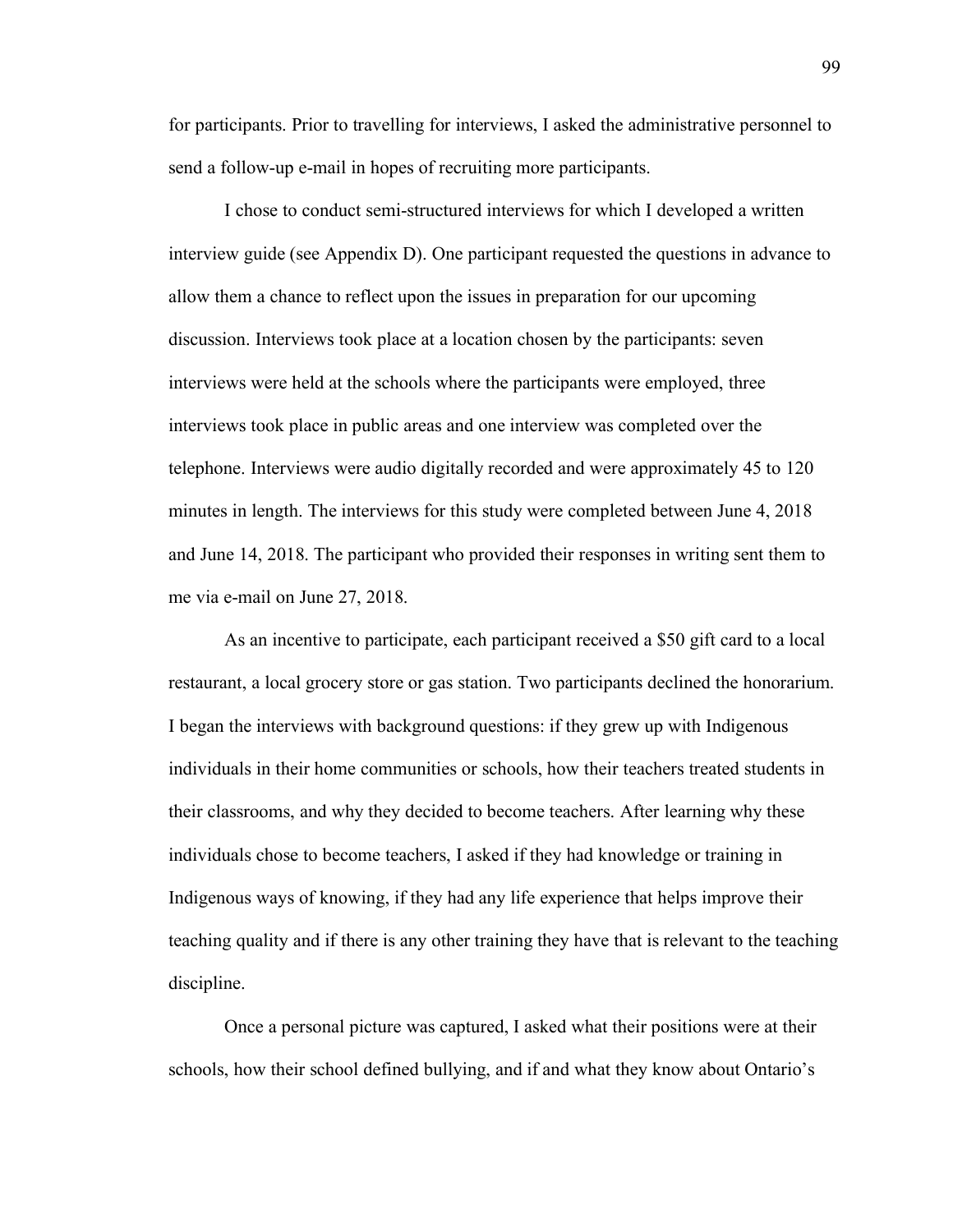anti-bullying framework. I also asked them if they believed the framework supported students. Focusing more on Indigenous issues, I asked what changes have been implemented in their respective schools since the recommendations from the TRC were published. I asked questions about the treatment of Indigenous youth in comparison to non-Indigenous youth when instances defined as bullying take place. I also asked if teachers believed Indigenous students bullied others or were bullied simply because they are Indigenous. Lastly, I concluded the study with questions on how to improve antibullying measures for Indigenous students in northern Ontario and asked if there was any further information the participants wanted to add to this study. Post-interview, participants were asked if they wanted to review their transcript; one participant said yes. After reviewing their transcript, they removed a large amount of data. This participant was fearful of exposure despite reminders of confidentiality and anonymity (more information is provided in the challenges and limitations section of the conclusion to this research).

Ten of the participants were female and two were male. Eleven participants were White. One identified as Métis (female). They were all highly educated, middle to upperclass Canadian citizens. They all have at least four years of professional educator experience, with the most experienced teacher having 38 years. Table 1 sets out the years of experience of each teacher. All participants attended undergraduate degree programs in Ontario. Eleven participants attended teacher's college in Canada and one attended in the United States of America. All participants are certified Ontario teachers through the Ontario College of Teachers (OCT). As part of their ongoing professional development,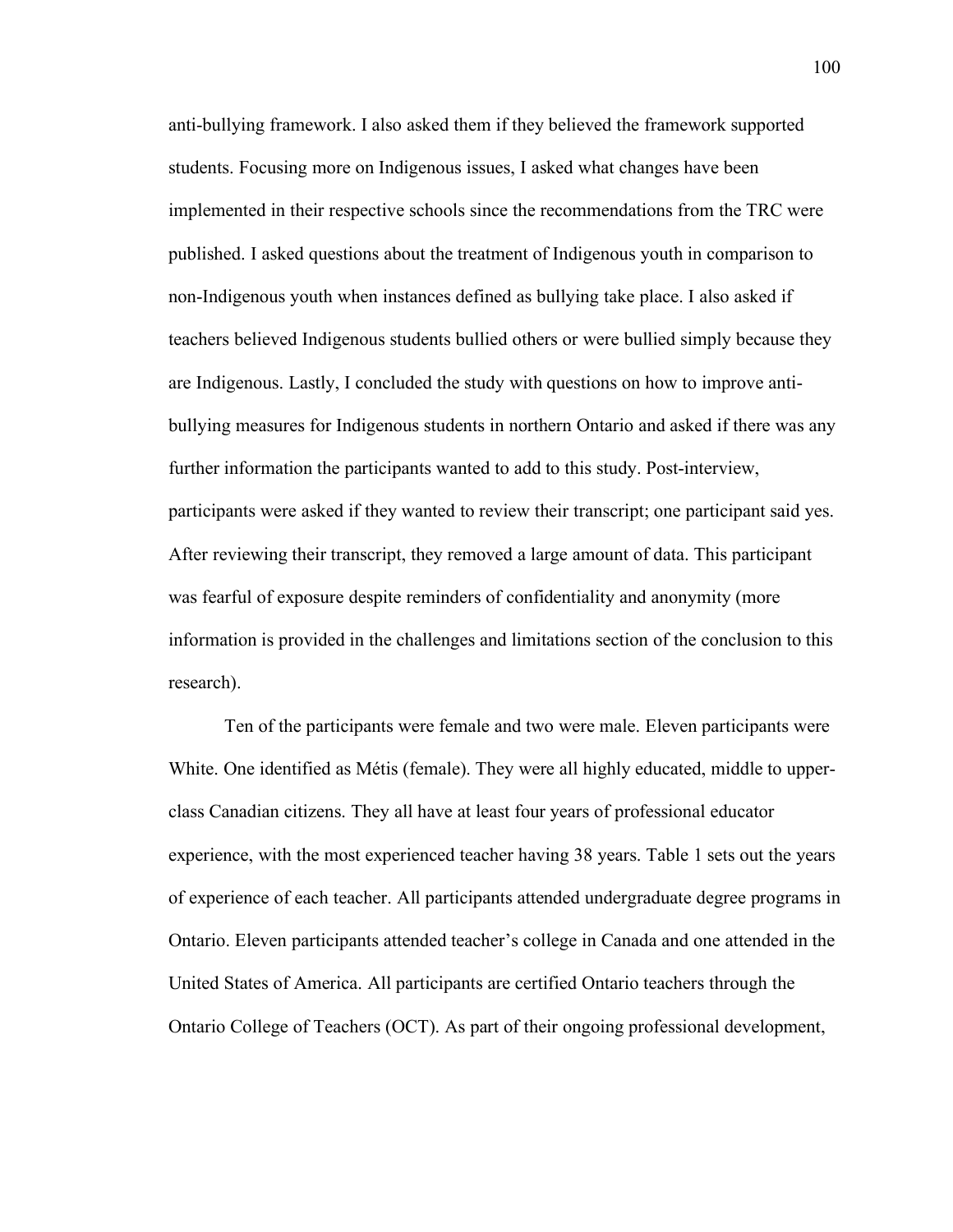they regularly participate in training seminars and workshops, and attend conferences

every year.

# **Table 1**

### *Participant Credentials*

| Pseudonym      | Years of Experience | Position/Accreditation | Sex    |
|----------------|---------------------|------------------------|--------|
| Mark           | 10                  | Teacher                | Male   |
| Derek          | 5                   | Teacher                | Male   |
| Meredith       | $\overline{4}$      | Teacher                | Female |
| Christina      | 14                  | Teacher                | Female |
| Callie         | 8                   | Teacher                | Female |
| Arizona        | 23                  | Vice-Principal         | Female |
| April          | 10                  | Teacher                | Female |
| Miranda        | 38                  | Teacher                | Female |
| Izzie          | 15                  | Teacher                | Female |
| J <sub>0</sub> | 15                  | Teacher                | Female |
| Lexie          | 17                  | Principal              | Female |
| Amelia         | 4                   | Teacher                | Female |

## **Qualitative Methodologies**

Qualitative research is a way to explore and understand individual experiences that connect to larger social issues, complexities and underlying factors influencing individuals and society (Cresswell, 2009). Lichtman (2010) identifies description, understanding and interpretation as critical elements of qualitative research that are important because qualitative researchers "ask 'why' questions and questions that lead to a particular meaning" (p. 12). As a qualitative researcher, I wanted to obtain a deeper understanding of how the anti-bullying framework is implemented within the education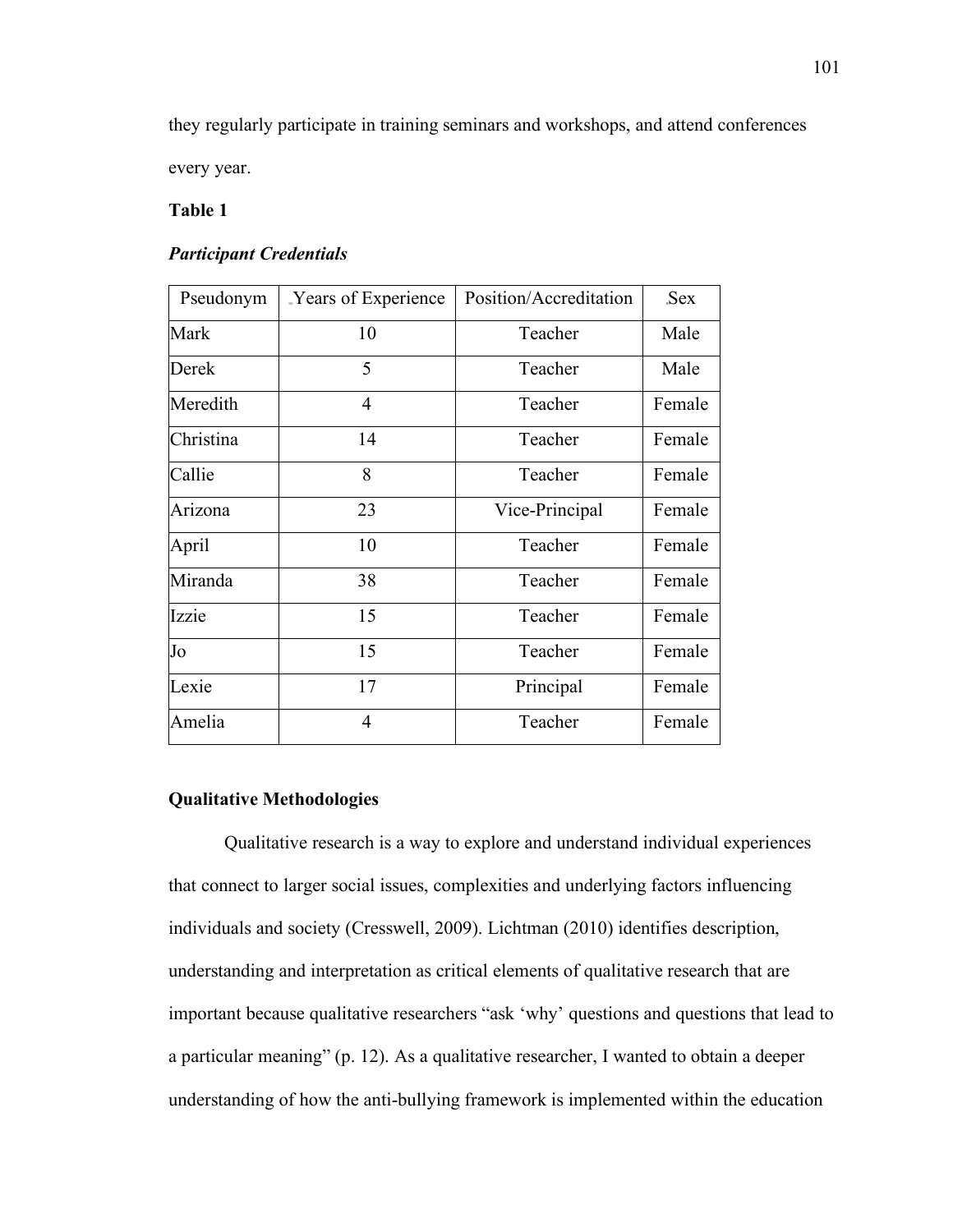system, while also examining the broader issue of how teachers are prepared to support Indigenous students.

### *Multi-grounded Theoretical Approach*

Through the analysis I provide, there is an in-depth evaluation of the bullying label, its intersection with education policy through the Ontario anti-bullying framework and the potential impact of that framework on Indigenous youth. My analysis is informed by theoretical frameworks of settler colonialism and the social-construction of bullying. Using those theoretical frameworks along with a grounded theory approach allows me to answer my research questions on how educators understand, interpret and implement the Ontario anti-bullying framework when working with Indigenous students. Also, my experiences working with and teachings received from the Nokiiwin Tribal Council impacted my analysis. The work I engage in with the Nokiiwin Tribal Council includes teachings on reconciliation, community development, Spirit Building, <sup>28</sup> understanding bullying and lateral violence in the workplace, and labour force participation. Listening to community members talk about their experiences helped inform this research data analysis. Also, I received Spirit Builder training from the Nokiiwin Tribal Council.

Using a grounded theoretical approach during data analysis allowed themes to surface from the data. Drawing on the themes, through consultation with an Indigenous researcher, I adopted some elements of a Two-Eyed Seeing approach (see below). The

<sup>&</sup>lt;sup>28</sup> Nokiiwin Tribal Council Spirit Builders are positive mentors within the Nokiiwin Tribal council communities who promote traditional Indigenous values and teachings as well as knowledge exchange. Nokiiwin Spirit Builders are trained through their in-house "Our Journey Away from Lateral Violence" Training Program. These workers offer support for individuals working through their own personal struggles.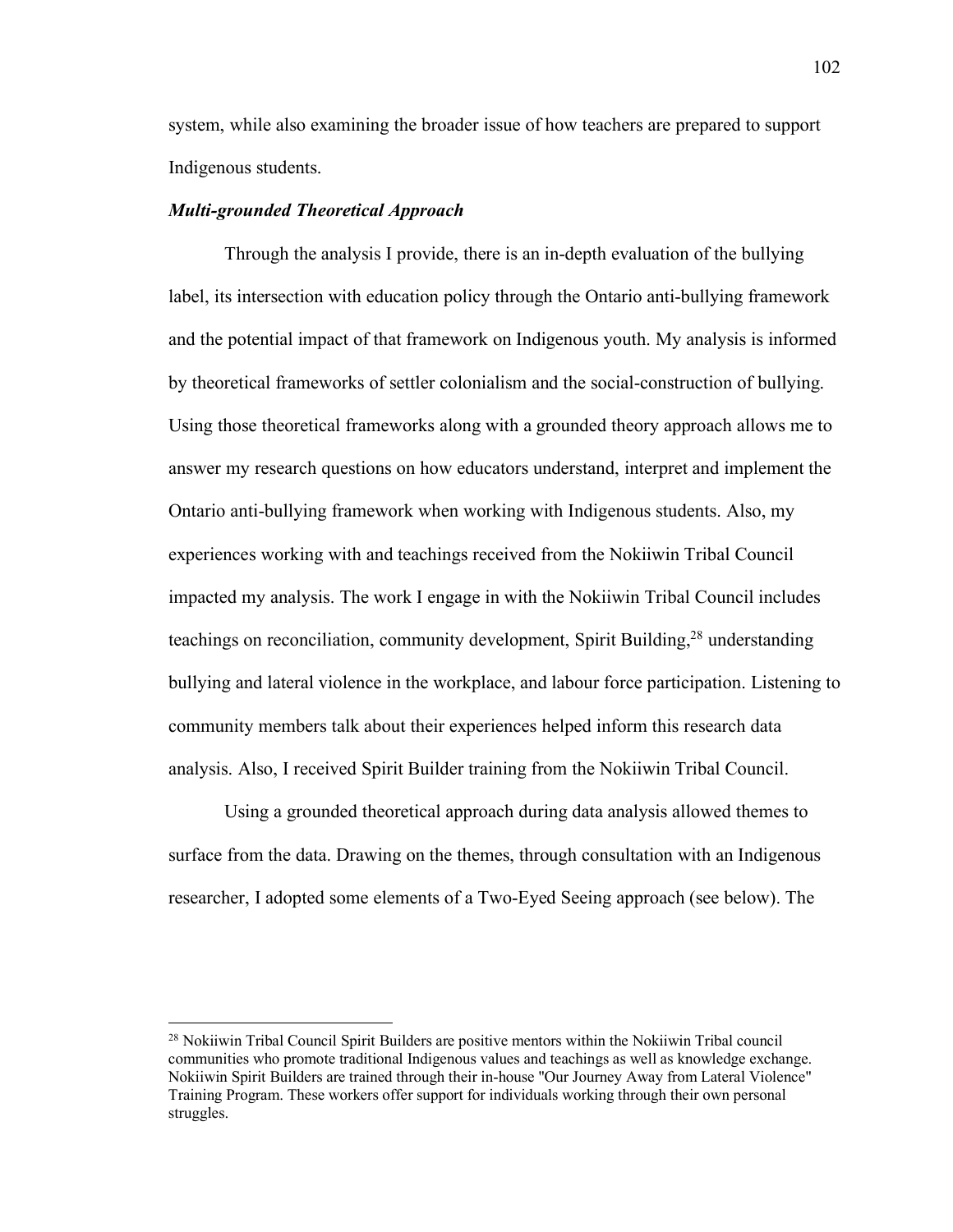type of work completed through the analysis phase of this project is relative to the multigrounded theoretical approach.

The multi-grounded theoretical approach is relatively new in academia as it emerged in 2003, through Cranholm and Goldkulh's paper, "Multi-Grounded Theory - Adding Theoretical Grounding to Grounded Theory." Multi-grounded theory allows "an opportunity to draw on existing theories while still inductively analyzing data allowing the data to speak for themselves, drawing the researchers gradually toward a conclusion, yet still permitting the influence of existing theories that do not conflict with the data at hand" (Freeman, 2018, p. 1162). Cronholm (2004) states, "theory development should aim at knowledge integration and synthesis" (p. 2). Theory development in multi-grounded theory is described as follows: "the great strength of Grounded Theory, an inductive approach, and the antithesis of Grounded Theory, a deductive approach based on previous theory, should be harnessed together in the production of theory" (Freeman, 2018, p. 1163). I was able to apply outside information and literature to inform my interview questions and how I collected my data, utilizing data and theoretical frameworks beyond my own empirical research. In my dissertation, I identified several key conceptual frameworks that represented the deductive approach for the study. The information from the deductive aspect gave me a starting point from which to think about my topic.

Multi-grounded theory allowed this project to be grounded in previously developed theories of settler colonialism and the social construction of bullying. The theoretical insight that has been developed from this project combines theoretical components of settler colonialism and the social construction of bullying — the presence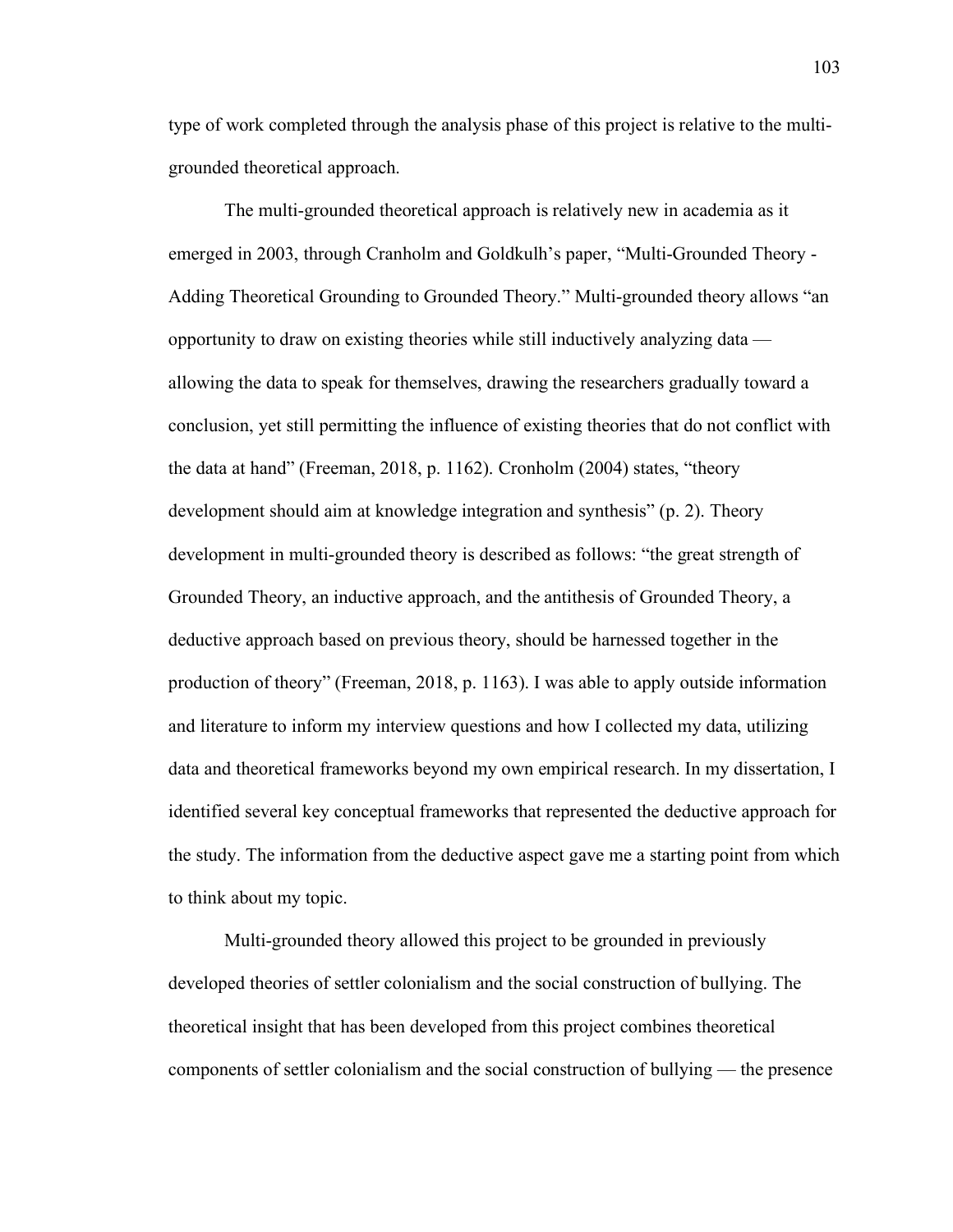of settler colonialism informs the social construction of bullying and the implementation of anti-bullying frameworks leading to the term bullying being used to obfuscate racism, violence, and harassment; this applies to the critical analysis of the bullying label and its continuous impact on Indigenous youth. Once I had identified this preliminary theoretical insight, I returned to compare it against existing theories such as settler colonialism and the social construction of bullying (Cronholm, 2004).

#### *Interview Methods*

Interviewing is a face-to-face conversational practice "where knowledge is produced through the interaction between an interviewer and an interviewee" (Brinkmann, 2008, p. 471). It is short-term interaction between two strangers (or more) with "the explicit purpose of one person obtaining specific information from the other" (Neuman, 2010, p. 342). By conducting interviews with semi-structured questions, I wanted to obtain an in-depth understanding of the way some teachers choose their professions, are trained (such as why they choose different types of professional training over others), how they interpret and apply provincial and local anti-bullying frameworks and how they engage with the recommendations from the TRC regarding education.

I prepared an interview guide with semi-structured research questions. During the first two interviews, an error was recognized in the numerical order of the questions the hardcopy interview guide was printed with a duplicate question. This was rectified for the remaining interviews. Rowley (2012) acknowledges that semi-structured interviews have a "varying degree of adaptation of questions and question order to accommodate the interviewee" (p. 262). As participants were questioned, there were instances where answers had already been provided in discussion. One participant used the interview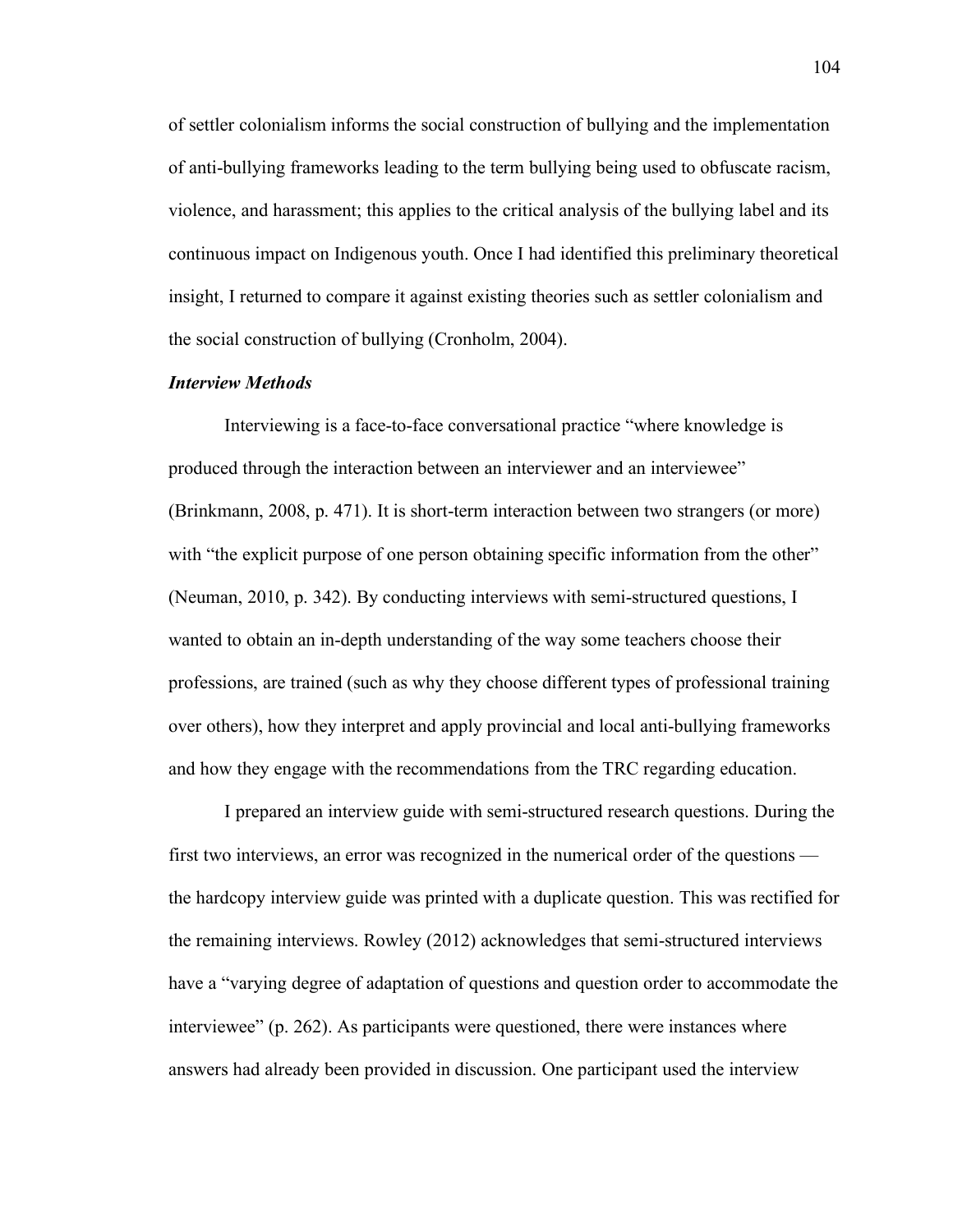guide as a tool to help them answer the questions before they were asked. Although this participant went through the list, there were areas in the conversation where follow-up questions were asked.

### *Telephone Interview Methods*

After conducting in-person interviews, one participant contacted a colleague who works in a different town, but is part of the same school board. I had already returned to Thunder Bay, Ontario, and the participant was not travelling to Thunder Bay in the near future, so we agreed to conduct a telephone interview. Contacting this participant by telephone allowed the interview to take place, whereas the geographic distance between us would have required several hours travel time.

#### *Written Response Methods*

One participant decided to answer the semi-structured questions in-writing. Answering the questions as questionnaires generally allows participants time to think about the questions and potential answers. Although the participant had more time to think about the questions and answers, the quality of the answers provided did not prove to be as rich in data as the responses of those who participated in-person.

### **Transcription and Analysis**

After conducting the in-person and telephone interviews (11 interviews), I transcribed the audio recordings. Transcribing interviews is "an interpretive process that demands prolonged practice and sensitivity to many differences between oral speech and written texts" (Brinkmann, 2008, p. 472). Each transcription took approximately 4.72 hours to complete.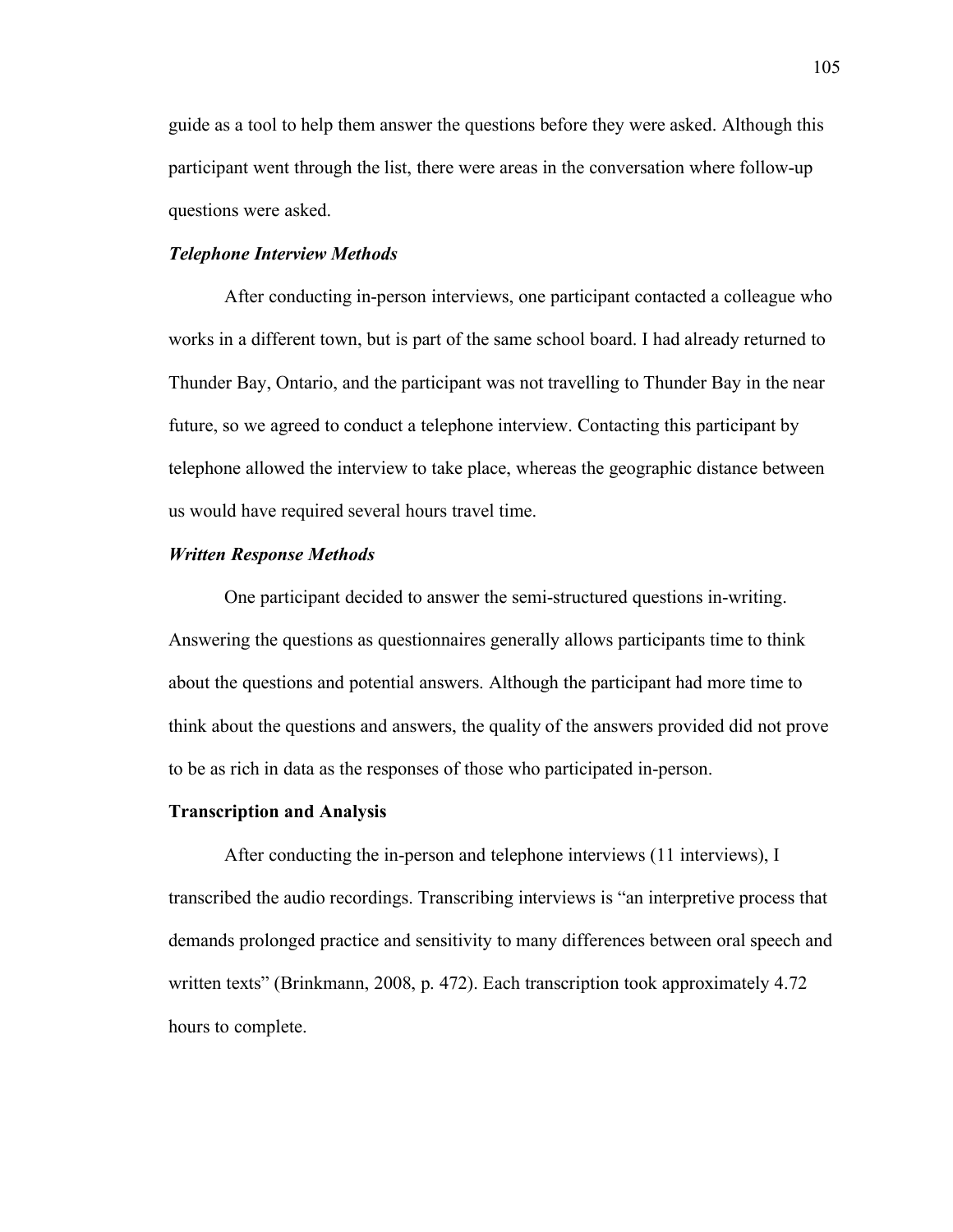To understand the thought processes for educators, regardless of their role (teacher or principal), I used a Grounded Theory approach for data collection (Charmaz, 1996) and a Multi-Grounded Theoretical approach for analysis (Cronholm, 2004). I adopted elements of a Two-Eyed Seeing approach as a broader strategy to ensure an appropriate approach to dealing with an issue of fundamental importance to Indigenous people.<sup>29</sup> As a qualitative researcher, I am not neutral — I have my own opinions about the project I conducted and about the responses I received; however, I refrained from providing commentary throughout the interviews. Additionally, I do not and cannot assume how educators understand their surroundings and how their experiences have impacted their perspectives of society (and more specifically, their work environment and interactions with their students). Although I do not assume how or why participants provide certain responses, I am reflexive of my own position and acknowledge this in the introduction to this dissertation. After I collected data from participants, the sequential guidelines for Grounded Theory were followed, whereby I openly coded, completed the axial coding phase, then the selective coding phase, which steps were also reversed for analysis (Neuman & Robson, 2014).

### *Coding*

Using the Multi-Grounded Theory method, data collection and analysis are interwoven (Neuman & Robson, 2014). After transcribing, I openly coded the data. The coding process was carried out by reading each of the transcripts and attributing a code to sentences, paragraphs and/or sections (Neuman & Robson, 2014). I coded the themes

<sup>&</sup>lt;sup>29</sup> I am not relying on a complete Two-Eyed Seeing approach because I did not involve Indigenous peoples or the Indigenous Education Authority from the outset of the research (Bartlett et al., 2012; Fortier, 2017). The project design was developed on my own, in consultation with my PhD committee.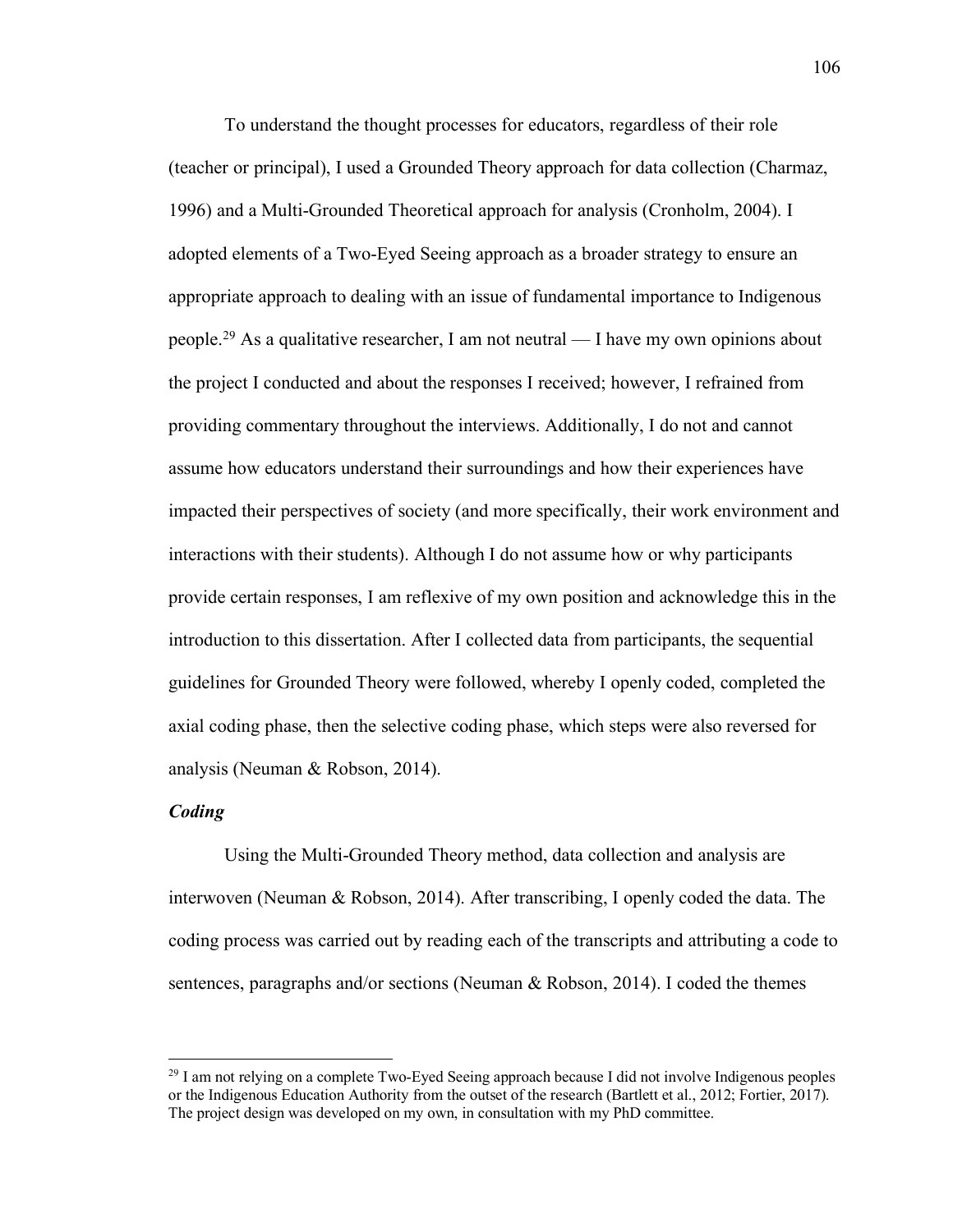with bright highlighters. As I openly coded the transcripts, I acknowledged that I could create new themes in subsequent analysis. The themes found during the open coding stage were "at a low level of abstraction and come from the researcher's initial research question, concepts in the literature, terms used by members in the social setting, or new thoughts stimulated by immersion in the data" (Neuman & Robson, 2014, pp. 331-332). The initial codes were written on hard copies of each transcript next to the related section. The following themes were recognized in the initial read-through of the data: surveillance of teachers, surveillance of students, restorative justice, online bullying, instruction by teachers, geographical resources, educational resources, segregation/separation of Indigenous students, teacher training, accuracy of history, definition of bullying, TRC policy, Other. At this point, I created analytical memos, where I wrote down various thoughts for consideration as I read through the transcripts (Neuman & Robson, 2014, p. 338). Every theme I found had its own memorandum. This helped me decipher themes and provide a deeper analysis.

After the first round of highlighting, I separated the highlighted data into separate documents organized by themes to conduct the second read through of the data, referred to as axial coding (Neuman & Robson, 2014). I began the second round of coding with initial codes and preliminary concepts. Axial coding is considered to be the phase where "a researcher asks about causes and consequences, conditions and interactions, and strategies and processes and looks for categories or concepts that cluster together" (Neuman & Robson, 2014, p. 333). In this round, I highlighted quotations that had historical and contextual meaning towards Indigenous politics. Furthermore, the analytic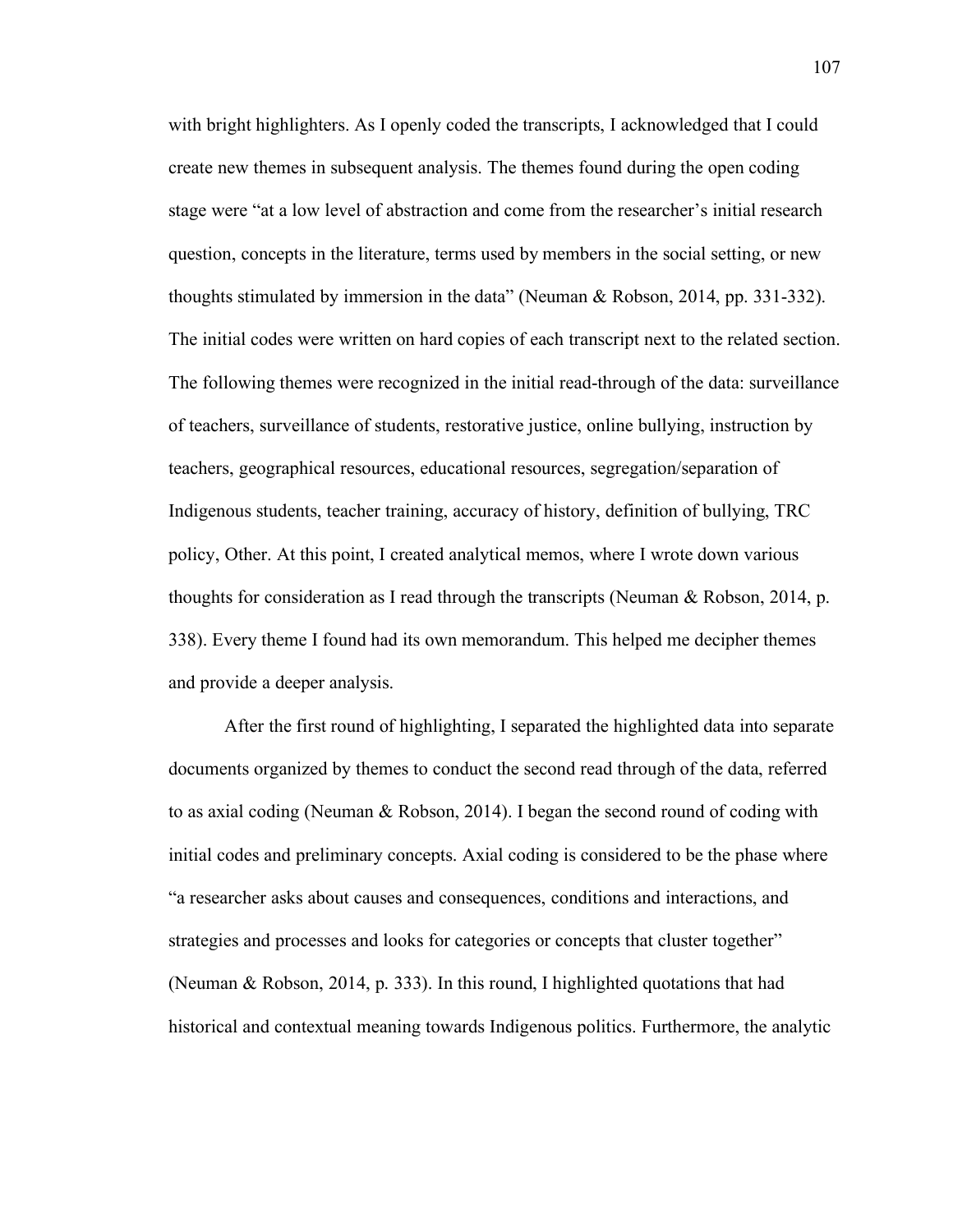memos now housed deeper thoughts on the relationships between the first round of open codes.

The final reading of the thematic data incorporates "scanning the data and previous codes and determining a core category around which the remaining categories all 'fit'" (Neuman & Robson, 2014, p. 335). In this last section of coding, I decided whether or not the information presented fit into any of the themes. The data that did not fit into the themes was noted in its own analytic memo for discussion.

While coding the transcripts, I noted similarities and differences throughout the data. For example, I wanted to see if there were similarities between educator experiences and perceptions of marginalized youth. For example, some of the questions asked were,

- a. Were there many Indigenous students in your school? If yes, did your teacher treat everyone the same in the classroom? Can you provide me with some examples?
- b. Have you always wanted to be a teacher? If yes, why? If no, what caused you to want to become a teacher?
- c. Can you tell me how Ontario's anti-bullying framework supports students? Can you provide me with some examples?
- d. Can you describe any changes that have occurred at your school since the recommendations from the Truth and Reconciliation Commission have been published?
- e. Are there groupings of students or teachers at your school? What do you think makes these groups unique? Are there friends among the various groups? How would you describe the boundaries between those groups? Do you think these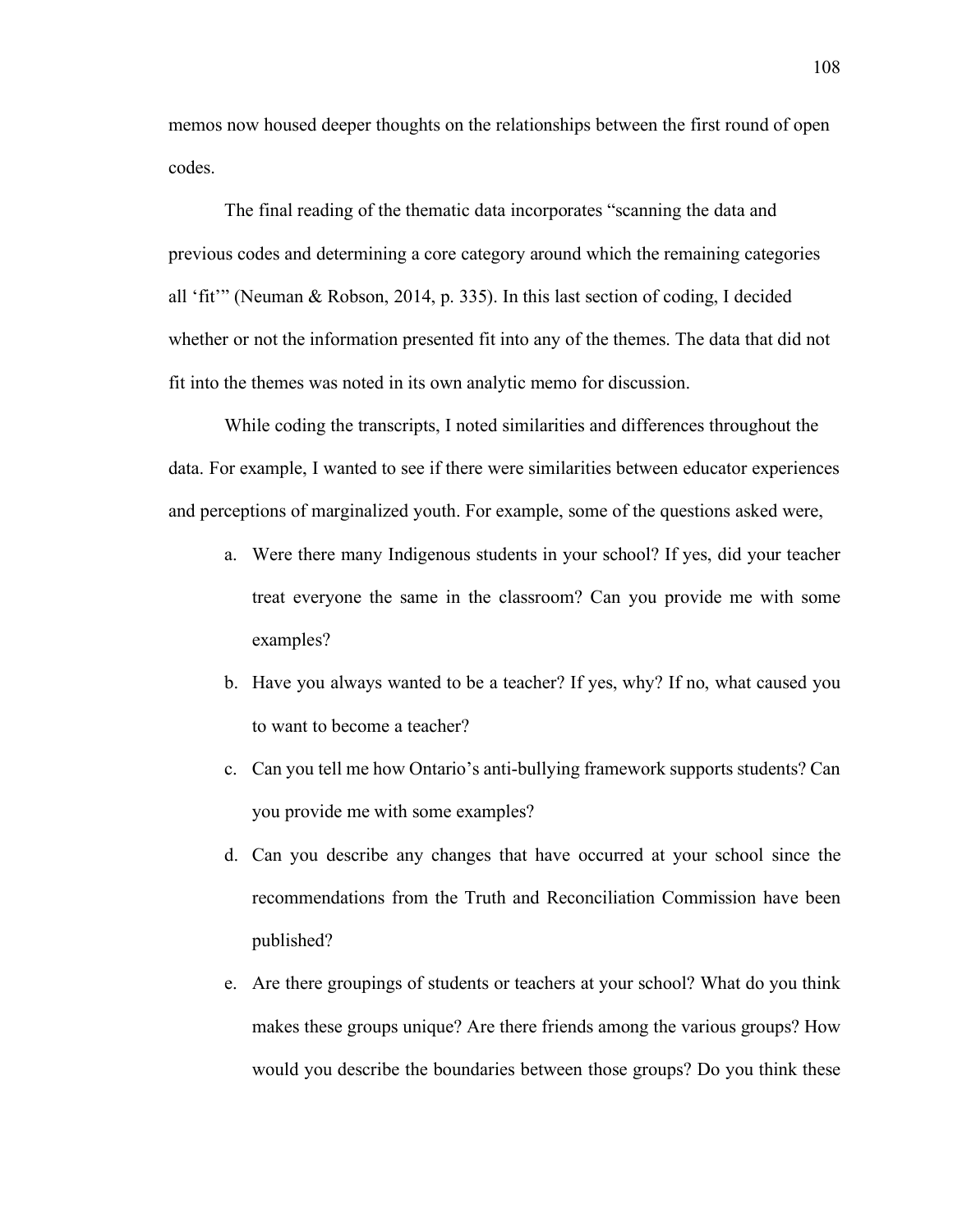group dynamics have changed since the recommendations from the TRC? If so, please provide me with one or more examples. What policy(ies) does your school adopt to provide a safe space for students?

Educator responses to these questions are detailed in the next chapters. The themes that are specific to answering my research question include growing up with Indigenous peers; understanding of Indigenous history and residential schools; awareness and understanding of the TRC's calls to action; indigenizing curricula; understanding bullying; understanding the Ontario anti-bullying framework; implementation of the Ontario anti-bullying framework in school; and teachers exercising discretion when it comes to the framework.

#### **Consultation Process**

In light of the fact that I am a White settler studying an issue that impacts Indigenous people, I tried to incorporate an approach in which cultural differences are understood and respected, particularly when understanding Indigenous culture alongside the Western perspective. This involved adopting elements of Two-Eyed Seeing.

Two-Eyed Seeing is a concept that was developed by Elder Albert Marshall in 2004. This approach brings forward an "'it's us, together' consciousness" (Bartlett et al., 2012, p. 335). Two-Eyed Seeing is defined as an approach by which people,

learn to see from one eye with the strengths of Indigenous knowledges and ways of knowing and from the other eye with the strengths of Western knowledges and ways of knowing, and using both these eyes together, for the benefit of all. (p. 335) This concept provides guidance to recognize differences, while acknowledging similarities between Westernized and Indigenous views. For example, Bartlett et al.,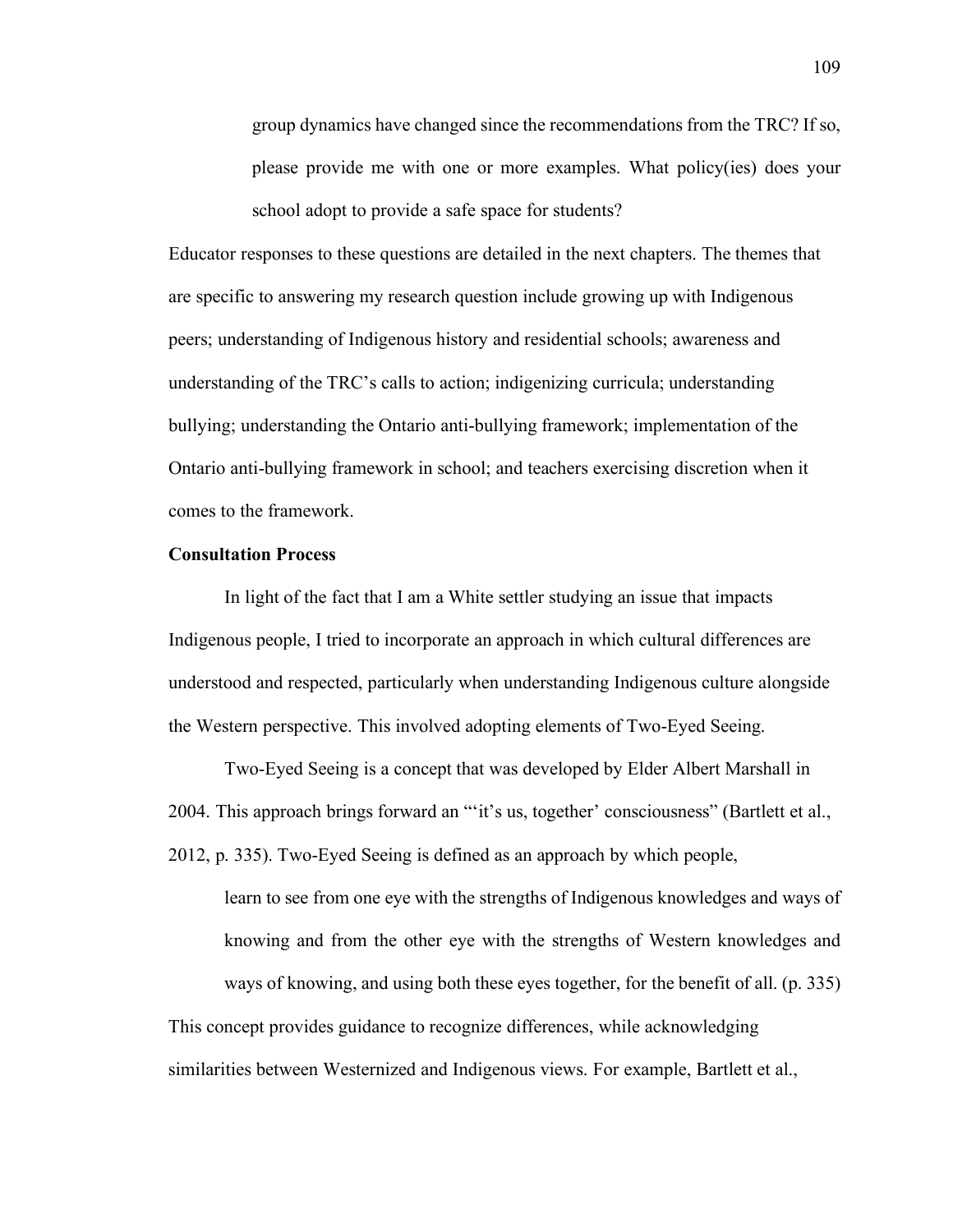(2012) suggest the following lessons when incorporating the Two-Eyed Seeing approach to critical analyses:

- acknowledgement that the Western culture must engage in co-learning journeys;
- that the co-learning journeys be guided by the Two-Eyed Seeing approach discussed above;
- that the co-learning journeys "do things" (rather than "just talk") in a creative, grow-forward way;
- that the people part of the co-learning journeys put forth their values, actions and knowledges for critical examination and discussion; and
- that the co-learning journey weaves back and forth between the worldviews under examination. (Bartlett et al., 2012, p. 334)

These lessons help critically examine social structures and their impact on citizens, particularly how Indigenous culture can be included and valued as an equal contributor in Westernized educational structures and curricula. Without critical consultation between the Western ways of seeing and the Indigenous ways of seeing and incorporating the Two-Eyed Seeing approach, historical understandings and Eurocentric views will remain prevalent and unchallenged in society.

Adopting part of the Two-Eyed Seeing approach, I consulted with an Indigenous researcher, while analyzing my interview transcripts. Discussions were had on a weekly basis and the researcher was financially compensated. This consultation process provided me with the opportunity to ask questions and discuss policy gaps. As we discussed data in the transcripts, we searched for places where both positive and negative impacts could be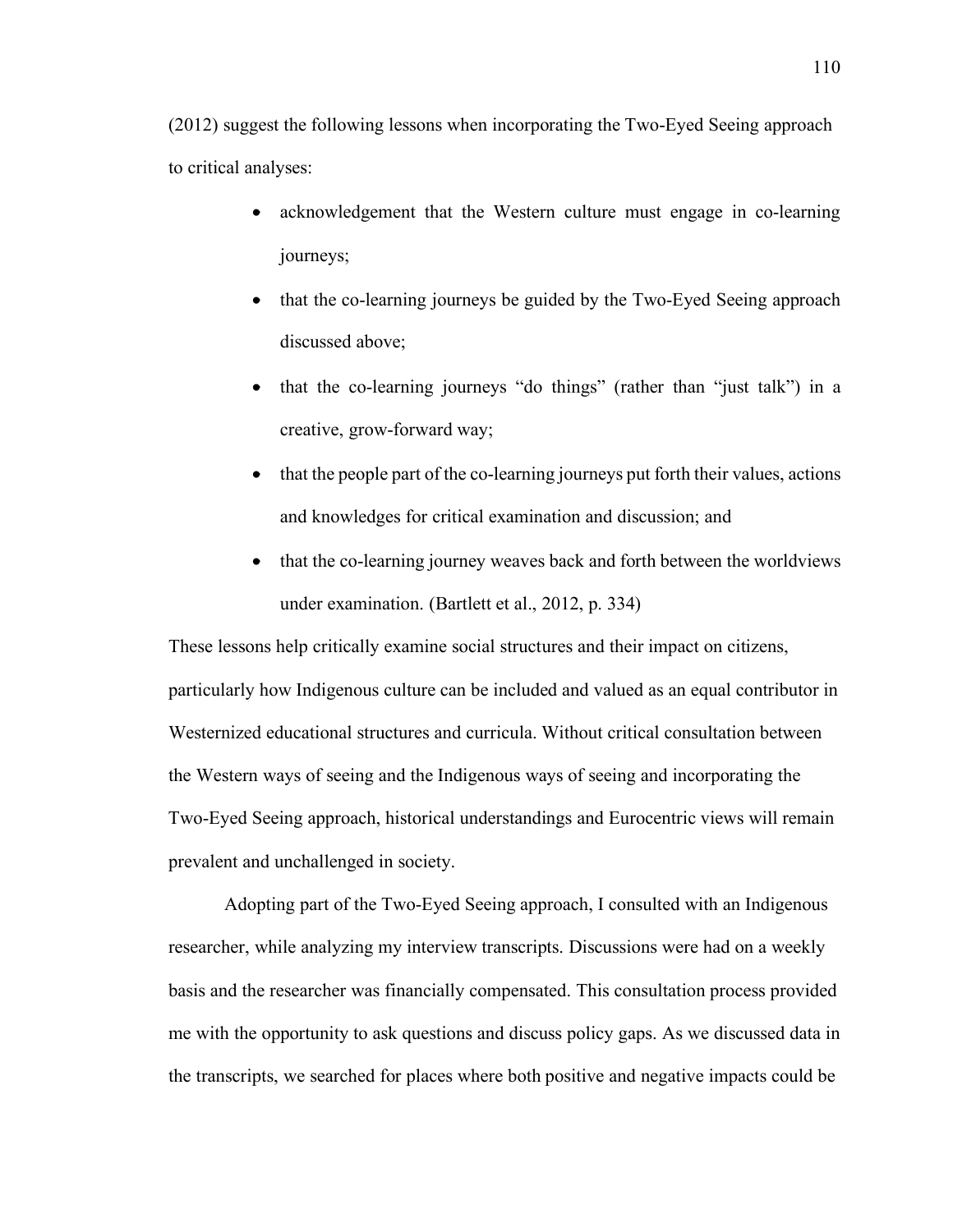identified. As an academic, I am trained to be critical of social structures, laws/policies and their implementation in society. Listening to the Indigenous researcher, and searching for both positive and negative impacts was important to my analysis. Unlearning to always focus on negative impacts takes time and effort. Recognition of positive situations in both Western and Indigenous perspectives brings research back to the teaching of the Two-Row Wampum Belt, where Western and Indigenous knowledges are shared and developed based on peace, friendship and respect (4Seasons of Reconciliation, n.d.). Marsh et al. (2015) elaborates, "the application of the concept of Two-Eyed Seeing advocates for inclusion, trust, respect, collaboration, understanding, and acceptance of the strengths that reside in both Westernized and Aboriginal worldviews" (p. 4). Forbes et al. (2020) further acknowledges that Two-Eyed Seeing is not only a research methodology, "but rather a profound guiding principle that encourages self-reflection and emphasizes the transformational capacity of knowledge" (p. 2). In this research, the multi-grounded theoretical framework is complemented by the applied elements of the Two-Eyed Seeing approach.

As described earlier, I have been provided opportunities to learn about and see the impacts of legislation and how it impacts Indigenous people on reserve. The relationships developed with the Nokiiwin Tribal Council community members and employees have provided me with experiences I would not have had otherwise. For example, in addition to learning in community, I was able to attend a conference in Toronto, Ontario hosted by Nokiiwin, where I had an opportunity to meet First Nations leaders from Saskatchewan. I was also able to attend a conference in Winnipeg, Manitoba, hosted by the Canadian Society of Safety Engineers where I presented with Dr. Kristman on projects conducted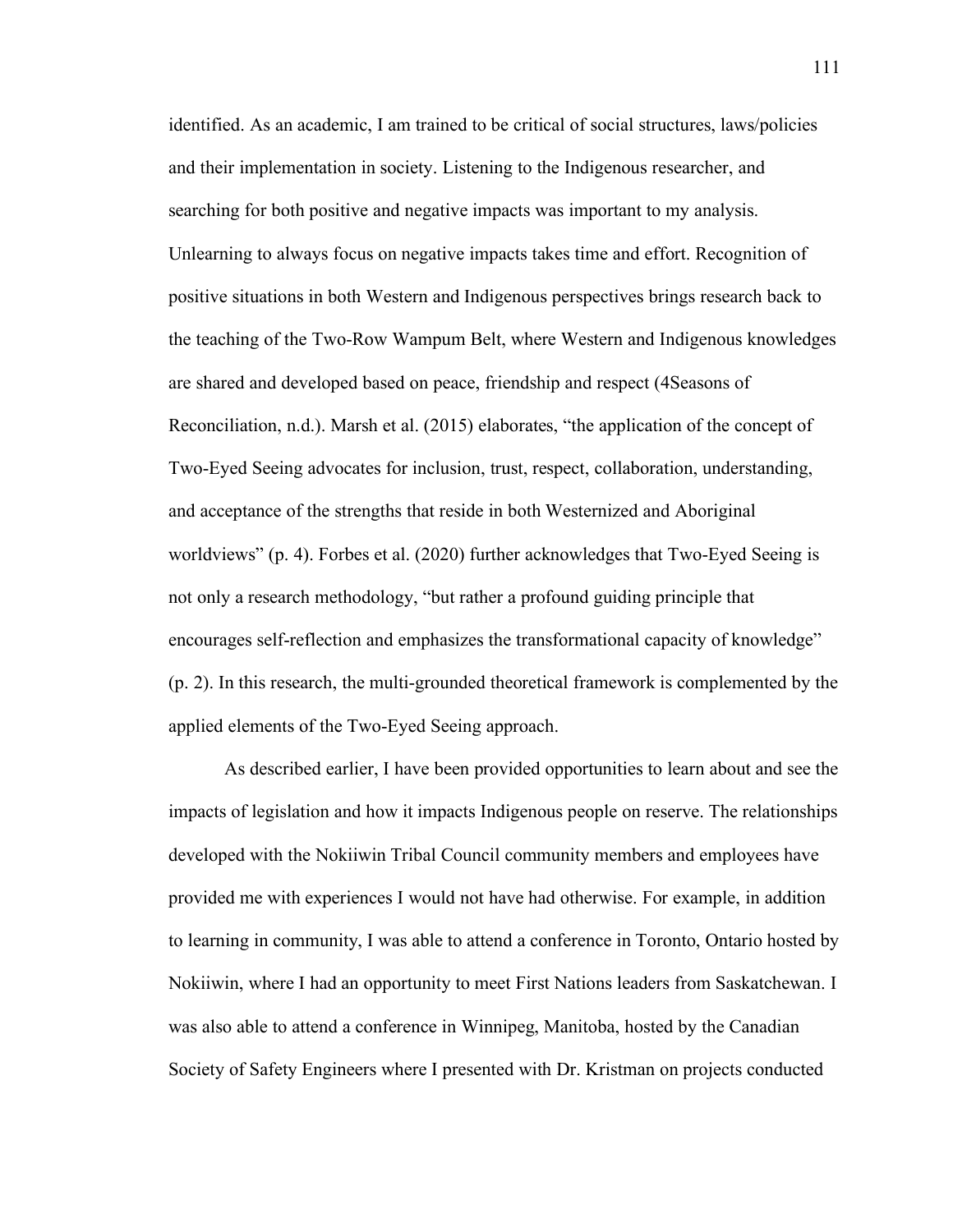with the Nokiiwin Tribal Council. At this conference, I was introduced to Indigenous leaders from Alberta and British Columbia. I am grateful for these learning opportunities and they have impacted my interpretation of this project's research data and how policy and laws that are in place are designed for (or against) Indigenous wellbeing.

### **Conclusion**

Before conducting this project, many issues were considered. TCPS2 considerations of conducting research that impacts Indigenous people were at the forefront of this project. Recruitment of participants was unfortunately more difficult than anticipated, given the difficulty obtaining Director of Education approval. Nevertheless, there were 12 educators employed across northern Ontario who participated. This research used qualitative methods and methodologies and the Two-Eyed Seeing approach, incorporating both the Western and Indigenous perspectives.

In the chapters that follow, I provide a discussion of participant understanding of Indigenous history, culture and issues, and awareness and implementation of the Ontario anti-bullying framework in schools. These chapters outline the data to answer my research questions, how do educators in northern Ontario understand and implement the Ontario anti-bullying framework and how does it potentially impact Indigenous youth?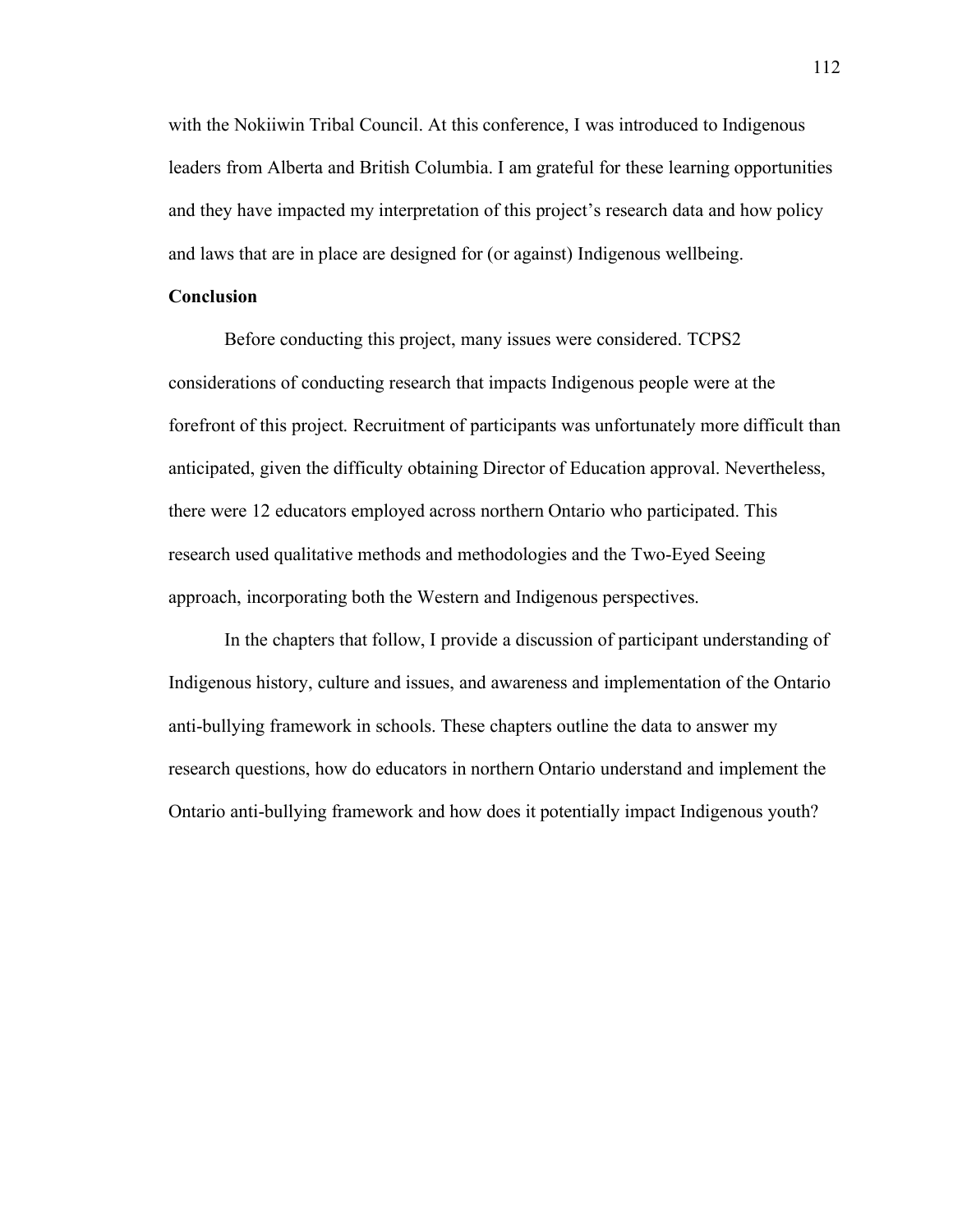### **Chapter Six Context: Colonial Educators and Indigenous Students**

In this chapter, I discuss the social and educational backgrounds of the research participants. Knowing where the participants come from is necessary to have a better understanding of their attitudes and behaviours towards Indigenous people. Awareness of participant history with Indigenous people will assist in assessing how they understand and implement the Ontario anti-bullying framework based on their differing perspectives.

During interviews, participants were asked where they grew up, and their high school and university experiences. They were then asked if there were Indigenous people in their home communities and if so, they were asked to describe the perceived attitudes of non-Indigenous community members towards them. They were then asked their history of why they became educators, the type of professional and non-professional training they have (unrelated to the anti-bullying framework), including unique life experiences that they believe impact their teaching. They were also asked if they are familiar with any Indigenous ways of knowing. They were asked these questions to gauge their understanding of the community they grew up in and to determine if stereotypes were learned before they attended post-secondary education/were employed with their school board. In conclusion, participants were asked about curriculum changes since the TRC published their calls to action. Awareness of educator narrative and experiences is necessary to critically reflect on their understanding and engagement of the Ontario antibullying framework in their schools and how their perceptions may impact Indigenous youth involved in negative behaviour labelled as bullying.

Themes that developed from the interview process include: the political and social atmosphere in northern Ontario is different from southern Ontario — not only is the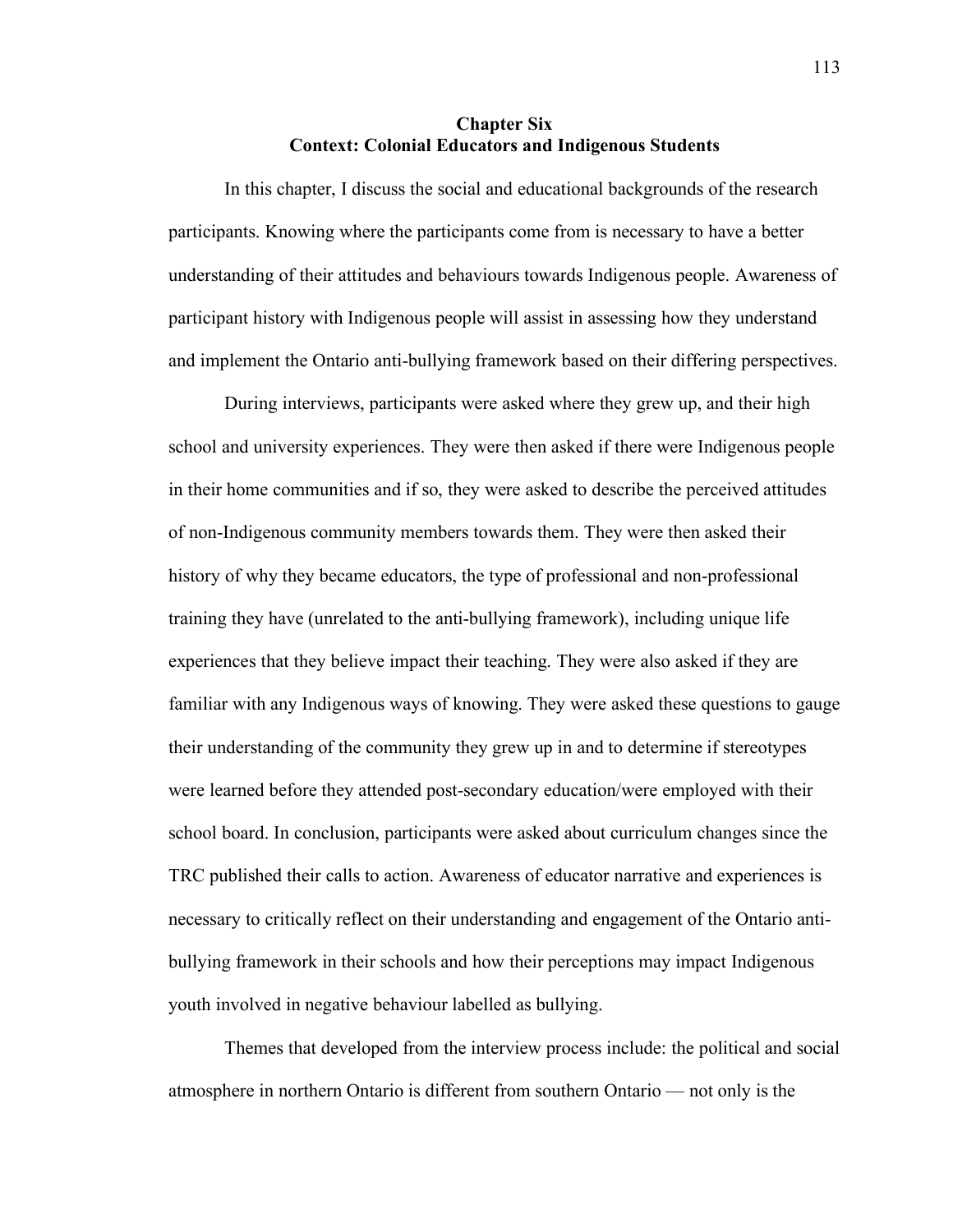geographical space different, the infrastructure and social expectations are different. Participants who were raised in northern Ontario referenced racism, harassment and violence against Indigenous people, whereas participants from southern Ontario who had moved to northern Ontario were not aware of Indigenous politics until their university or work experiences. Although not all participants were aware of Indigenous politics and the residential school era, it is apparent that most educators were, and they believe their schools are trying to indigenize curriculum in accordance with the TRC calls to action and recommendations. These themes and responses are discussed below.

### **Current Qualifications for Becoming a Teacher**

The twelve participants in this study are certified teachers, having completed both an undergraduate degree and an education program at an accredited university or private institution (OCT, 2019). Only one participant, Mark, completed their education program in the United States because they were not accepted into a Canadian education program, while all other participants completed their education program in Canada, specifically in Ontario. Two of the twelve participants, Arizona and Lexie, are trained principals, comprising the roles of vice-principal and principal.

### **Background of Participants**

Nine participants grew up in northern Ontario: Thunder Bay, Manitouwadge, Fort Frances, Cochrane and Sudbury areas. Three participants grew up in southern Ontario, all from the Greater Toronto Area. Each participant, along with their educational qualifications, are listed on page 101. Derek, Mark, Amelia, Callie, April, Miranda, Jo and Izzie are all classroom teachers. Meredith and Christina are teachers but are not in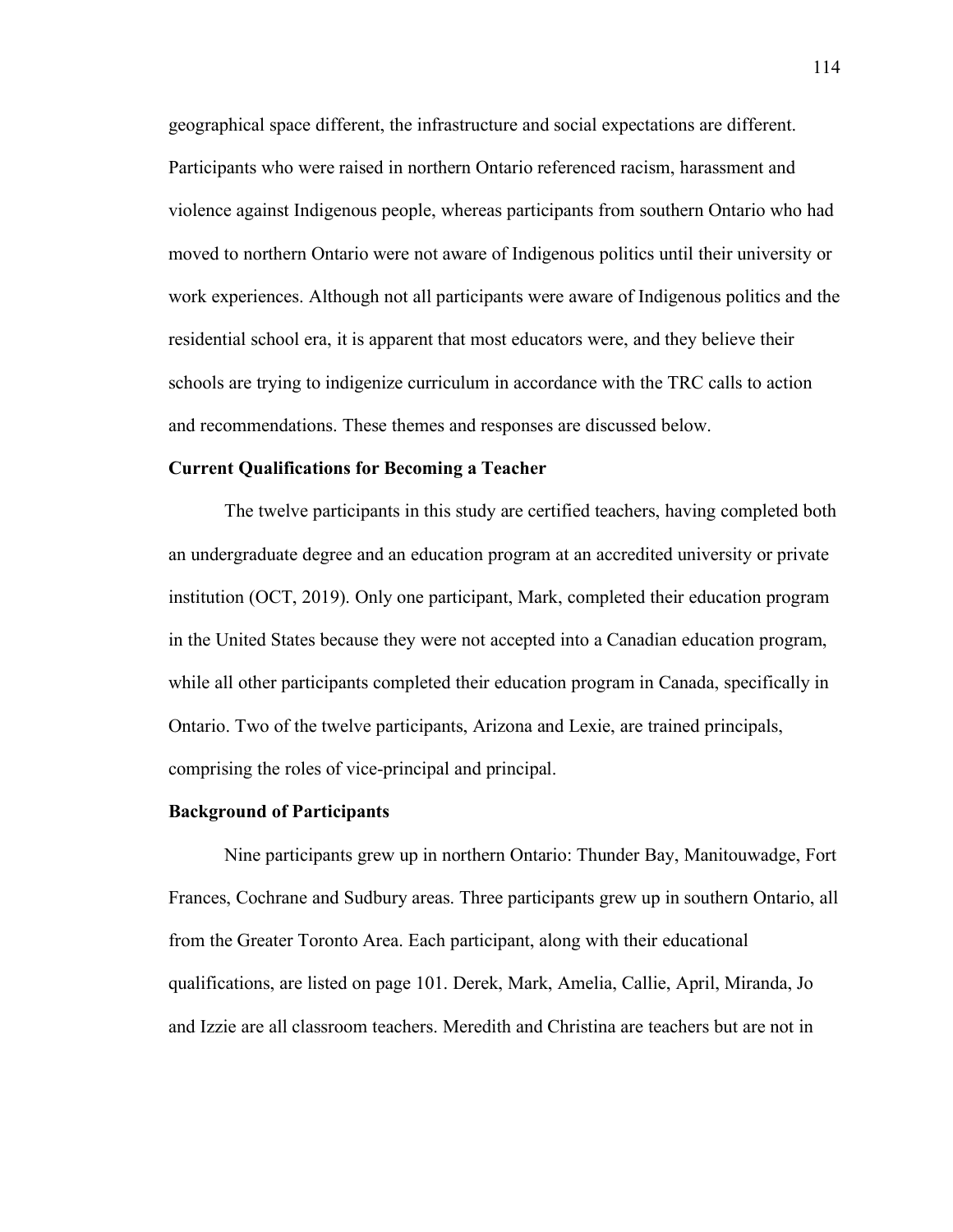typical classroom roles. Arizona is a vice-principal, and Lexie is a principal. Callie is the only participant who identified as Indigenous.

Meredith teaches high school in an Alternative Education Program. Her office is not located on the high school grounds, but rather off-site. Her role is to support high school students who are finishing their diploma. She visits the local school on a weekly basis. In her off-site location, and within her role, she does not often deal with incidents of negative behaviour, although she does hear stories about bad behaviour between students and incidents occurring at the main school. Christina also does not have an assigned classroom. She was a classroom English teacher but transitioned to a literacy coach in the same school she taught at. April is the only participant who teaches Junior Kindergarten. In her role, she deals with incidents of negative behaviour between 4 and 5 year-olds. She teaches children how to be kind to one another.

### **Growing Up with Indigenous Peers**

*"How does one know if you are sitting with somebody who is Indigenous?" - Jo*

*"I was an ignorant kid, too. I didn't understand why things were the way they were, and I didn't have anyone to guide me towards that understanding, either." - Derek*

One participant, Jo, who grew up in southern Ontario, responded with an insightful question when asked if they had attended school with Indigenous students. They questioned, "how does one know if you are sitting with somebody who is Indigenous?" This is an important question which should be considered because everyone else who responded assumed they knew what it meant to look like or 'be' an Indigenous person. Jo was the only one to bring up the underlying assumption even I was unaware of in my presentation of the question.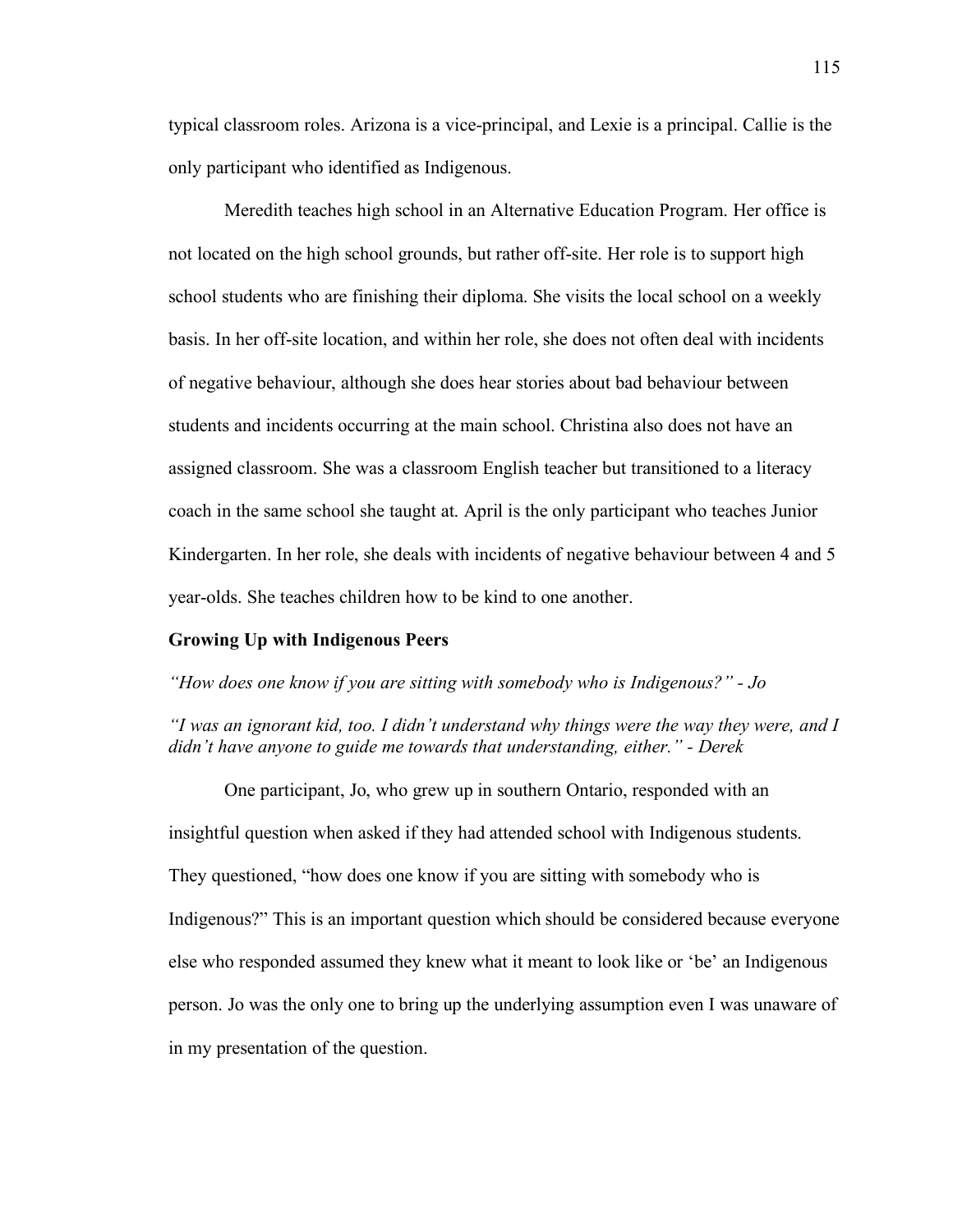Most of the participants acknowledged that Indigenous peers were walking the halls of their high schools, however, in most cases, they were not in the same classes. Others were unaware of the presence of Indigenous peers in their school. Only three participants recalled having Indigenous peers in their classes. Meredith, who grew up in northern Ontario, pointed out that Indigenous students were in essential courses and perhaps in her grade 9 gym class where the academic or applied stream did not matter. Christina, who also grew up in northern Ontario, pointed out the fact that her friend Rhonda30 was the only First Nations person in her academic courses that she can specifically remember. Using Rhonda as an example, Christina did not feel that teachers treated her any differently "she was a very good student, she was a serious student."

Callie also grew up in northern Ontario and reflected on her time as a child in the 70s; she remembers when a First Nations school near her closed down and kids were transferred to her school,

kids were just kids. I didn't even identify with First Nations communities or non-First Nations communities because [where I am from encompasses] a lot of little places, so I didn't even know the difference, to tell you the truth […] I didn't recognize that there was a segregation.

Callie's time in school was very different from what other participants reported. She had Indigenous peers in her classroom and their culture/heritage was not questioned. Her observation could be because the Indigenous population where Callie grew up did not critique who was present in their community.

<sup>&</sup>lt;sup>30</sup> The friend's name has also been changed to remain anonymous.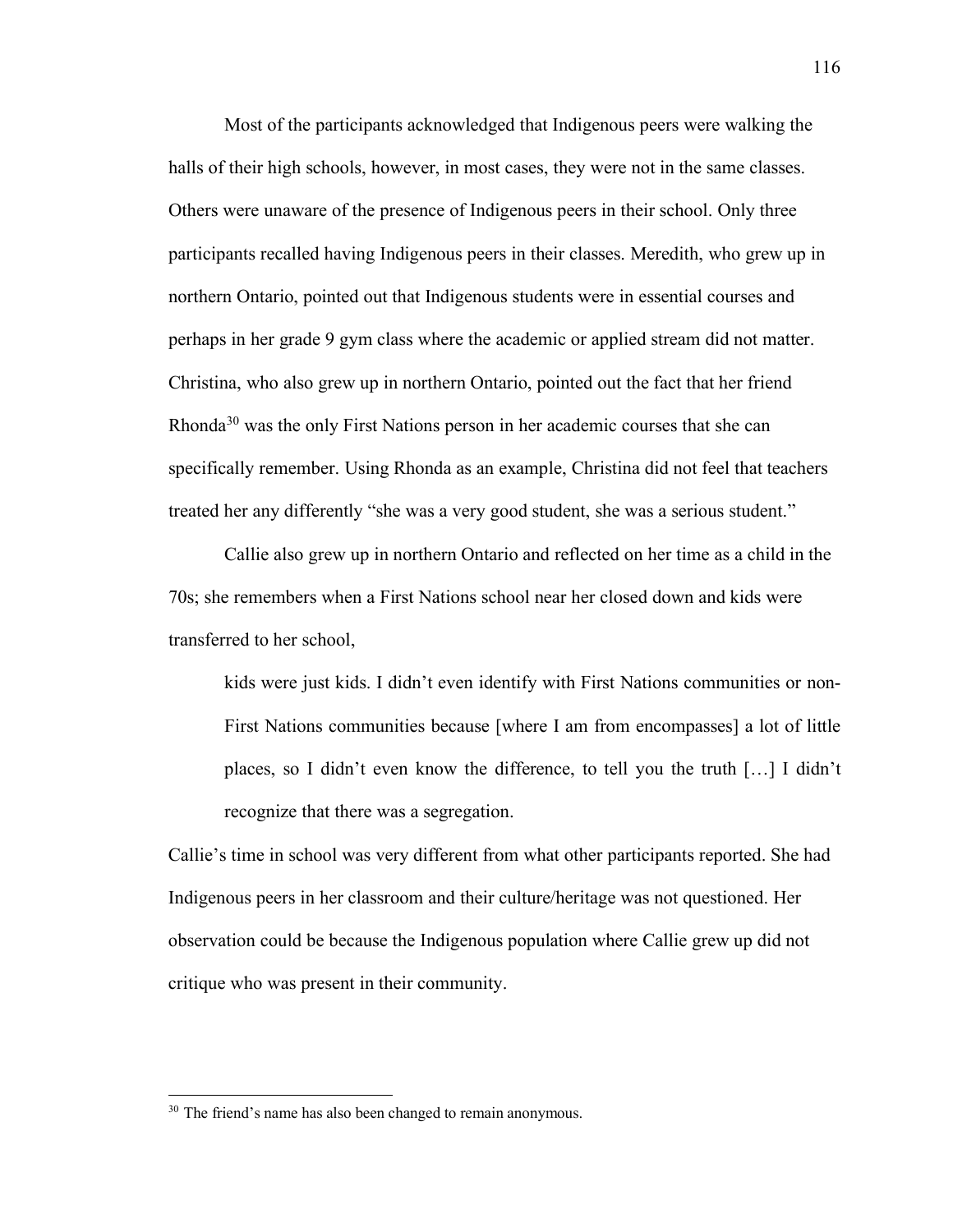Derek reported that there were many Indigenous students at his northern Ontario high school. He remembered peers using derogatory statements, "people calling Indigenous people names [...] treating them poorly". He believes his peers' behaviour in high school could be due to the lack of knowledge and understanding of Indigenous history and the trauma Indigenous people have endured. Derek did not learn about Indigenous history until university. Reflecting on his experience in high school through to university he stated, "I'd be lying to say that I was always like, as empathetic as I am now. Like, I was an ignorant kid too. I didn't understand [Indigenous history] and I didn't have anyone to guide me towards that understanding either."

Amelia wrote that during her childhood in northern Ontario, she perceived "a tension between First Nations and White people; I definitely think there is systemic racism." She heard racist comments from her friends and sometimes family members but did not describe these statements in more detail. April, also from northern Ontario, was not sure if she went to school with Indigenous peers.

A big difference among the participants was the era when they were in high school. For example, Miranda, also from northern Ontario, noticed that only approximately 10% of the school population was Indigenous when she was in school. Miranda is the oldest of the participants in this study and thus may not have had many Indigenous peers in her school because of the fact that Indigenous youth were segregated to residential schools during her time. There is a common theme throughout the responses of those who stated they went to school with Indigenous youth: racism was present.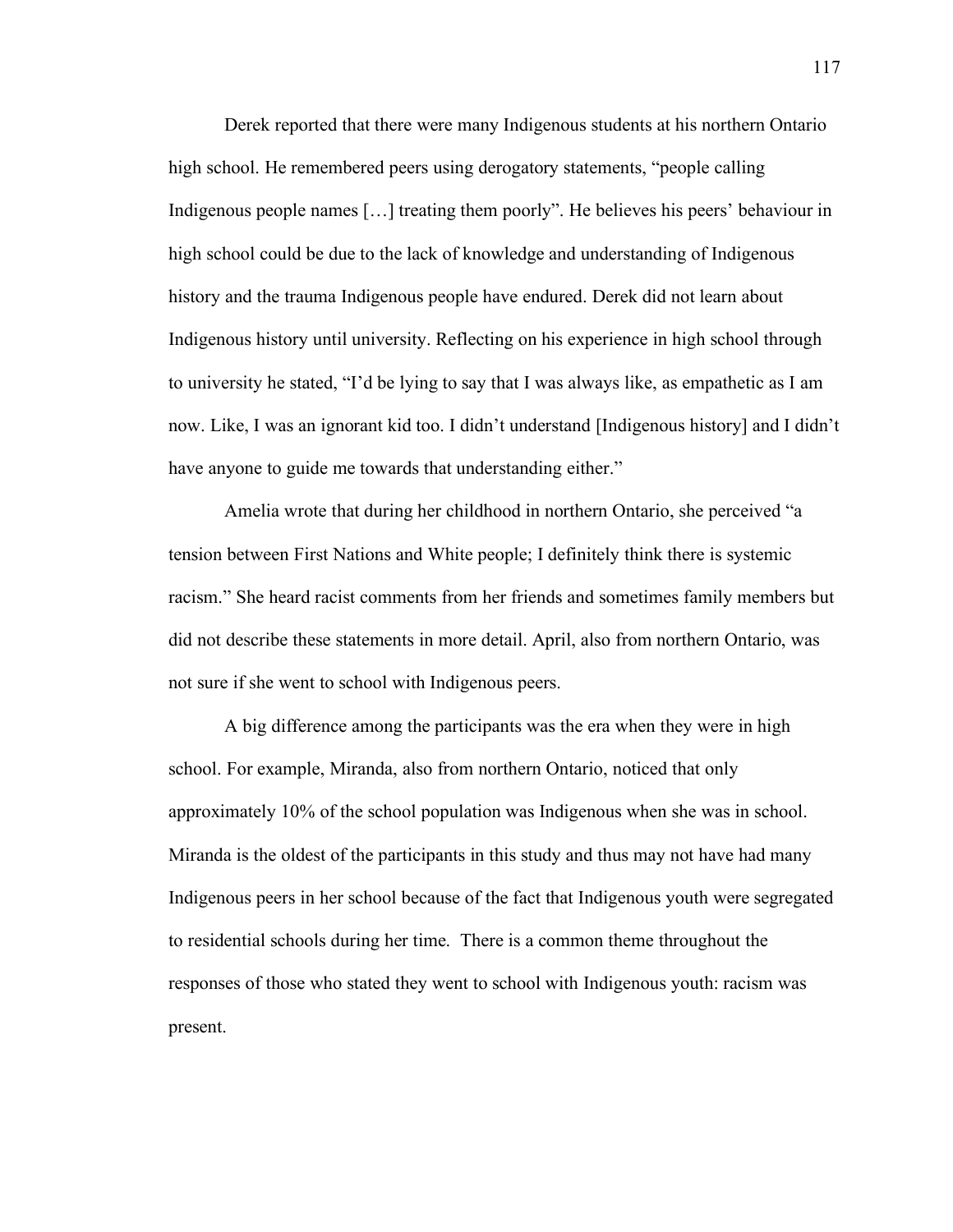### **Community Demographics and Comments**

*"Indigenous people were kind of invisible to me." - Meredith "They talked about First Nations people like they were subhuman." – Christina*

Connecting to participant experiences with Indigenous youth in school, I asked about broader community demographics and commentary. When participants were asked to describe their community demographics and education system, five participants pointed out and reflected on the racial slurs that were said to describe Indigenous people. All of these participants were from northern Ontario. Meredith described that there was a large Indigenous population in her community and in school, but that "it felt quite segregated and separated […] and also even with social groups, it was quite segregated." She stated that the derogatory term "bogan" was used by herself, her peers and her parents. Meredith reflected on her experience in high school, "you know, even just the idea that my whole high school career, Indigenous people were kind of invisible to me." Christina echoed Meredith's experiences, stating that racism was accepted in her home community and that older generations "talked about First Nations people like they were subhuman." Christina and Meredith are from the same community and share many of the same experiences. Recognizing that racism was prevalent in their families, among their peers and even in their own behaviour growing up, was difficult for them to admit.

Arizona remembers her community held a lot of racist attitudes. She remembers the standoff at Anishinaabe Park over Indigenous land in 1974,

I do remember it happening […] there were guns involved, which was quite violent for the time. Even though I don't think that there was uhhh a ton of violence, but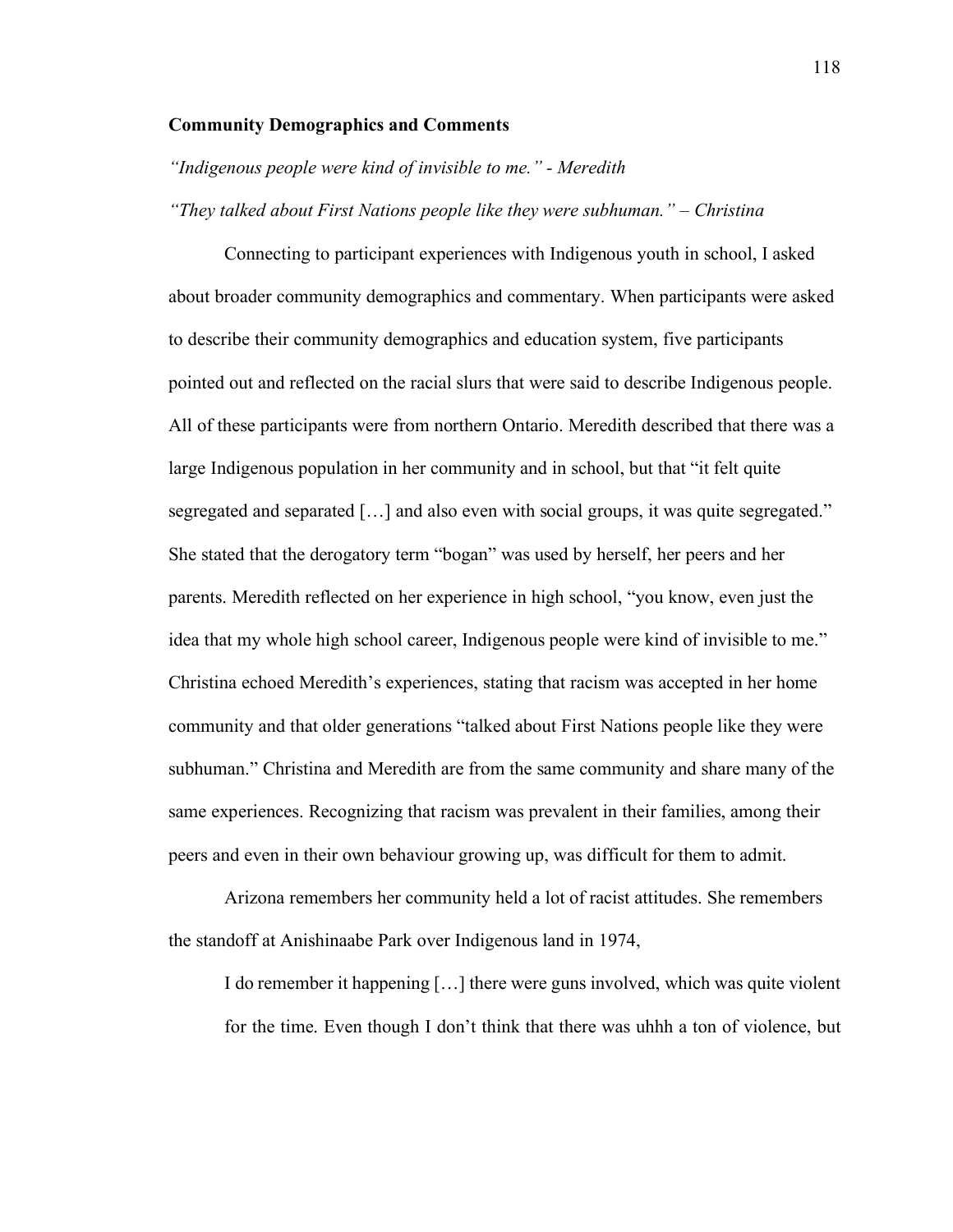my grandparents lived right down the street from there, so, I certainly remember the tension.

Arizona elaborated that violence against Indigenous people was high and they were targeted. Miranda, living in northeastern Ontario, shared her recognition that myths about Indigenous people were spread throughout communities. For example, Miranda stated that the idea of Indigenous people as lazy was the attitude in her community.

April also admitted that there was prejudice against Indigenous people in her northeastern community. She believed that it depended on the generation of the person making the statements,

the older generation […] it was still that whole uhhh, they're dirty, they're no help to our community and stuff like that, I found that as the generations got younger, like my generation, we were more accepting towards them [Indigenous people], ummm, yeah, so I just found that when they were, like my Grandfather let's say, he's read […] books on Indigenous residential schools, but he still has that mentality [of the older generation], but yet we're a little more open.

Tension between Indigenous people and White people existed and still remains prevalent. Amelia stated, "there is a systemic racism in our town to this day, and I hear it from many of my own friends and sometimes my family members."

Other participants had positive or neutral experiences in their community relating to Indigenous people. As an Indigenous person, Callie remembers growing up in her northern community positively, stating that teachers were caring and good to her. She compared her kindergarten teacher to her Grandmother. Lexie grew up in the north and brought forward the idea that Indigenous youth were not any different than other kids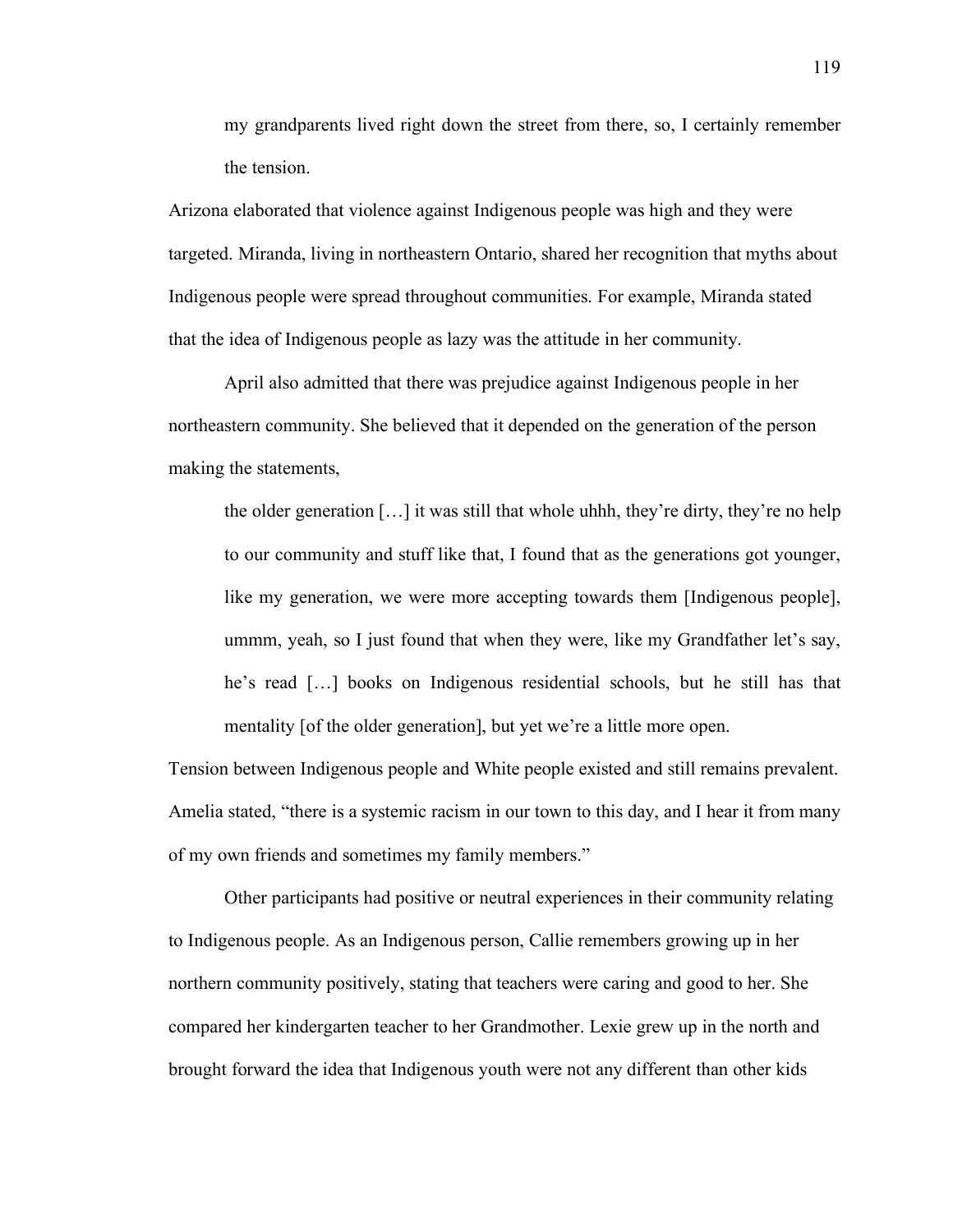because everyone in her town was from somewhere else. In the community or at school, there was no difference in how youth were treated. Jo echoes this in her responses. Jo is not sure if she went to school with Indigenous people but worked at an Indigenous trading post in southern Ontario, so assumed that some Indigenous people lived nearby, "but I certainly wouldn't be able to tell you if I went to school with any of them."

The above responses show that most of the participants who grew up in northern Ontario had direct experience of racism against Indigenous people when they were growing up. Those from southern Ontario did not. The communities of the participants influenced their upbringing. Only one of the participants, Izzie, had moved as a child and thus had more than one influential community involved in her upbringing. As participants aged and learned about Indigenous history and politics, many shifted their thoughts about Indigenous people.

### *Growing up in Southern Ontario*

### *"Moving up here […] I feel like I've gone backwards in time." - Jo*

Only three participants, Jo, Mark and Izzie, grew up in southern Ontario. They believed the communities they lived in did not discriminate against Indigenous people because they did not hear about them. Mark, for example, had never heard of residential schools until he was 19 years old and in university. Even in university, he believes he did not fully grasp Indigenous culture and politics until his employment in the north (discussed below). Growing up in his farming community, he did not experience any negativity about Indigenous people.

Jo admitted that her cultural upbringing is not comparable to northern Ontario. She stated, "in my hometown, if somebody were to say the 'N' word, […] people would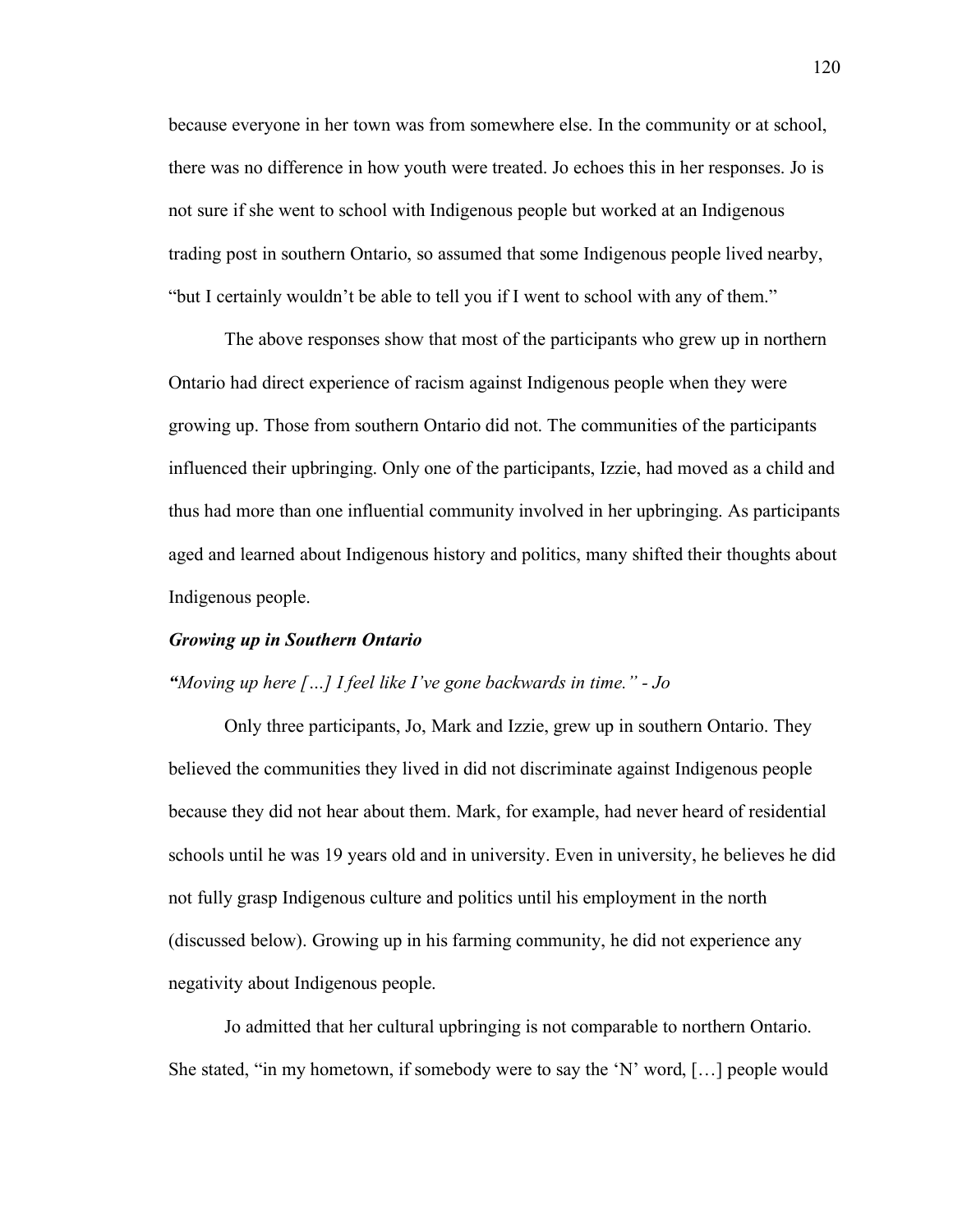probably beat them up […] when I moved up here […] people would say the 'N' word, and nobody would do anything." She further reflected "moving up here […] I feel like I've gone backwards in time."

Izzie also grew up in southern Ontario and attended the same university as Mark. Izzie had also not heard anything about residential schools until her undergraduate studies. Not hearing about residential schools until university was shocking for Izzie because she has a personal connection to Indigenous culture. Their cultural heritage interested her, so she was introduced to, and started a relationship with a local Indigenous community as a teenager (where residential schools were most likely not a topic of conversation). Before reaching out to the Indigenous community, she did not know that there were Indigenous people. According to Izzie, as a child she did not question races or classes; however, as she grew older, she reflected and became aware of embedded racism in society towards minority groups, specifically focusing on Indigenous people. Drawing on her personal connection's experience, she pointed out that,

[They were] automatically placed in a lot of essential-based, workplace classes, although [they are] quite bright, [they're] very hands-on, umm, so [they] struggled with math, but was fantastic in the shops, so that automatically became the assumption was that [they] needed to do essential English as well […] one of the teachers […] used to call [them] Chief on the basketball court, that was like [their] nickname. [Their coach] didn't realize how hurtful it was for [them] growing up and [they] didn't feel like it was [their] place to ever correct it.

She believed that Indigenous youth did not want to identify as Indigenous in school. She believed it was due to the shame that some youth felt. She stated that there were a lot of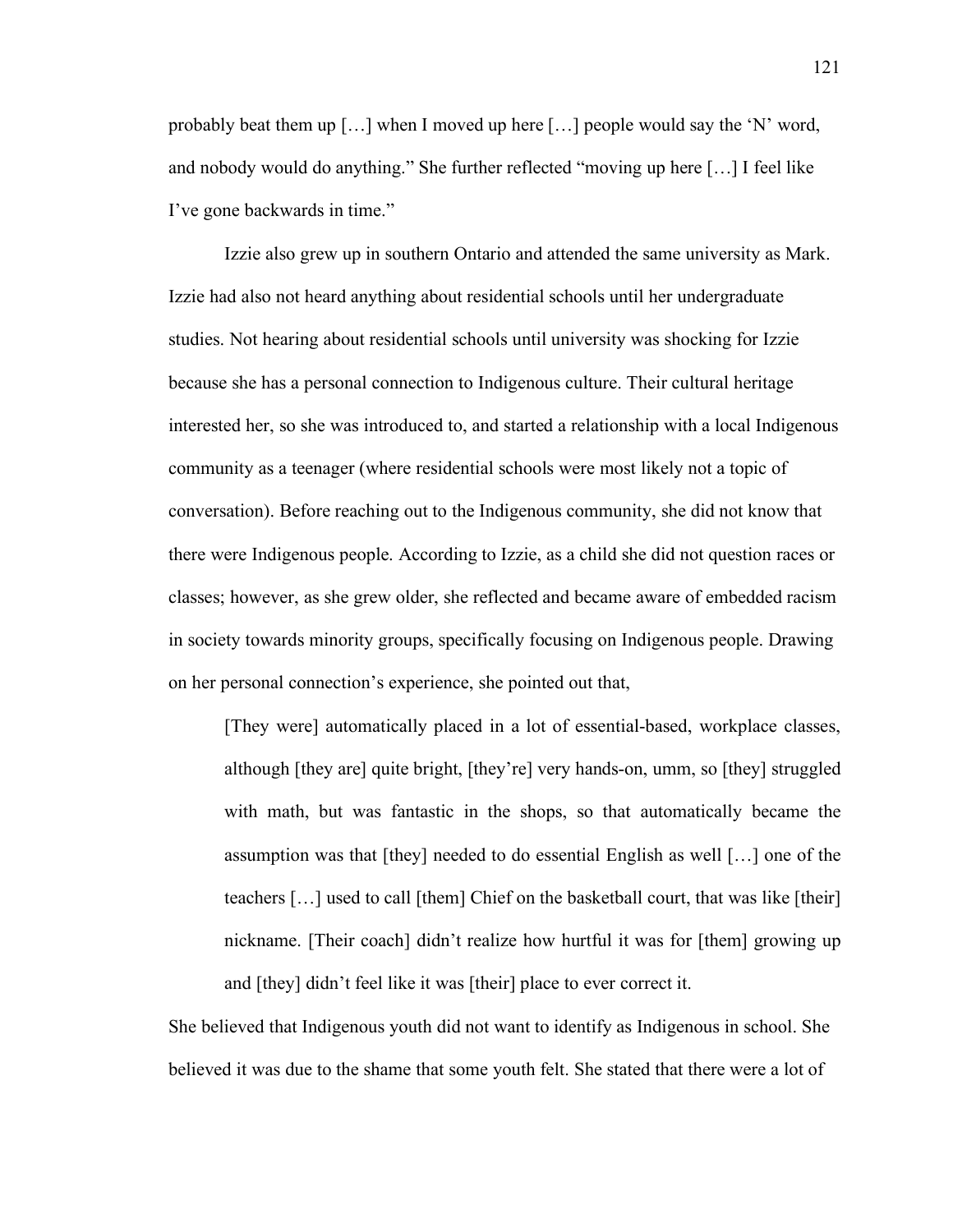negative assumptions that Indigenous people were lazy or that they lacked family support. What she sees now is that there are open minds and people have become more aware of Canada's real history; a social shift is happening with younger generations.

Jo, Mark and Izzie all had very different upbringings in southern Ontario. Jo is from a small-town on the US-CAN/ON border, Mark is from a small farming community and Izzie moved communities, unaware of the cultural differences around her. Growing up in southern Ontario appears to be very different than in northern Ontario due to the presence of more diverse cultures and races in the south and more Indigenous people in the north. In this moment, it can be inferred that this is due, in part, to the historical placement of Indigenous communities in northern, rural, remote areas. Reflecting on where these participants grew up and the attitudes/behaviours they were exposed to of Indigenous people, impacted the way they viewed Indigenous culture and politics up until their experiences working with Indigenous students and communities in northern schools (to be discussed below).

### **Political Understanding of Indigenous History and Residential Schools**

*"It certainly is concerning […] how much trauma there is and the trauma that you see in the streets." – Arizona*

*"They were trying to treat them like farm animals." – Mark* 

Reflecting on participant upbringing and location connects to their understanding of Indigenous history and residential schools. Two participants, Jo and Meredith, did not understand Indigenous politics when they started working at their school. Another participant, Mark, had some understanding, but did not grasp the ongoing impact of residential schools until employment at his school. However, with experience, all three became aware of the problems Indigenous people face. Despite growing up in the north,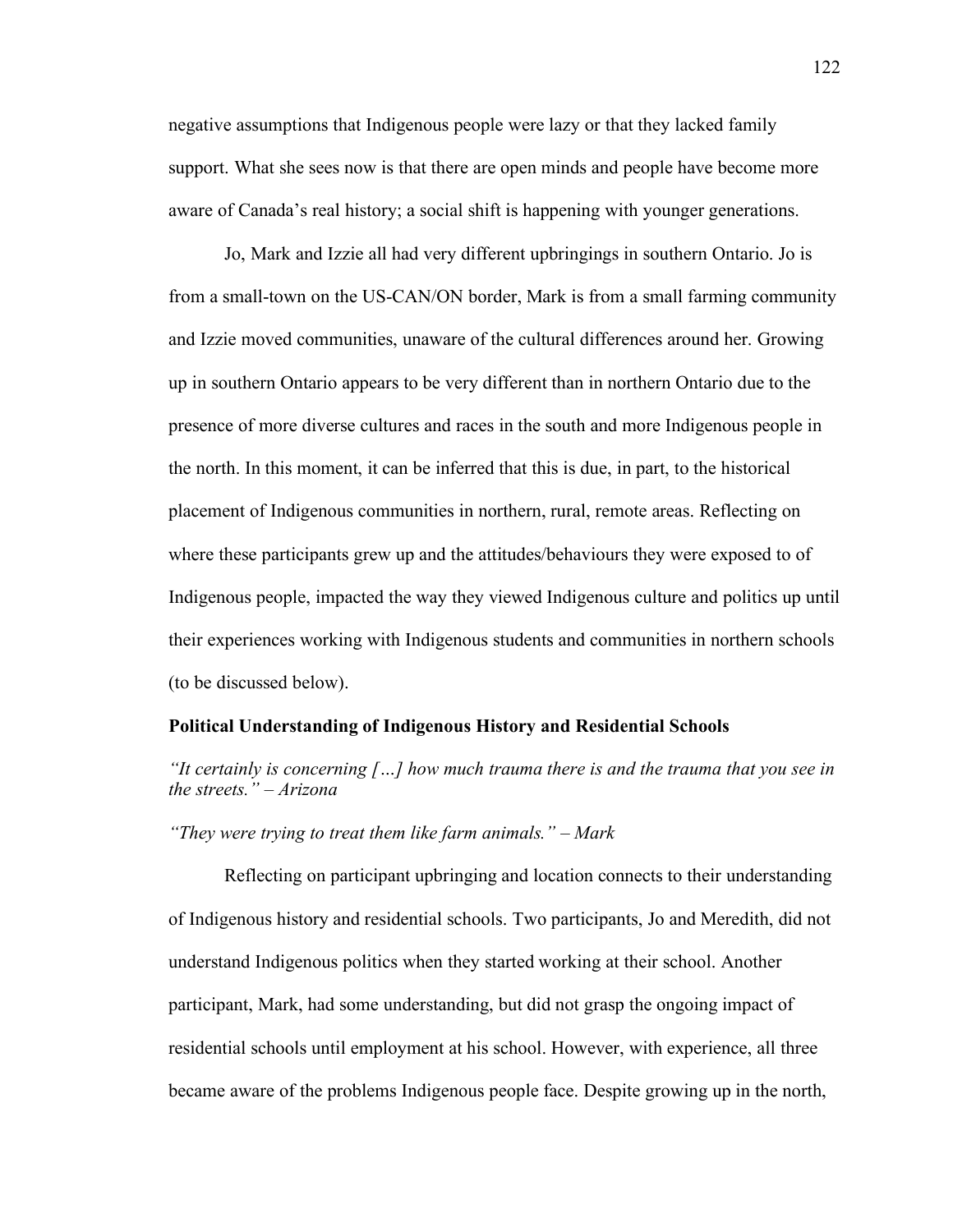Meredith did not understand the political undertone of why Indigenous people were segregated, however, with time and experience at her employment, she has gained a better understanding. She stated, "I feel like I've learned a lot about [the residential school legacy] since living [in a largely Indigenous community] and working here and just having that information has really changed my perspective and helped me be more empathetic and be more understanding."

The remaining eight participants, Christina, Callie, Arizona, Miranda, Izzie, Lexie, Amelia and Derek were aware of the history behind Indigenous politics and were able to describe the impact on Indigenous people. Arizona reflected on St. Mary's Residential School and the history of violence, and trauma Indigenous people endured and how self-medicating behaviour and alcoholism have been a direct result which individuals, and even subsequent generations, experience. Christina referenced the trauma endured. She reflected on current friendships she has with people whose parents are residential school survivors; their families are "very religious, their homes smell like bleach […] that's the side they came out on." On the other side, she has been told residential school stories from homeless survivors and how their experiences led them to addictions and the inability to parent. Amelia opined that the government wanted to keep Indigenous people away from urban centres and therefore the reserve is where they remain.

Miranda, Izzie and Lexie referred to political take-over by European people. Miranda stated, "politically, […] Europeans came in and said, 'hey, not right, you're savages, you don't know what you're talking about […] and we're going to fix you because we know everything.'" Lexie also stated, "the government has badly underserved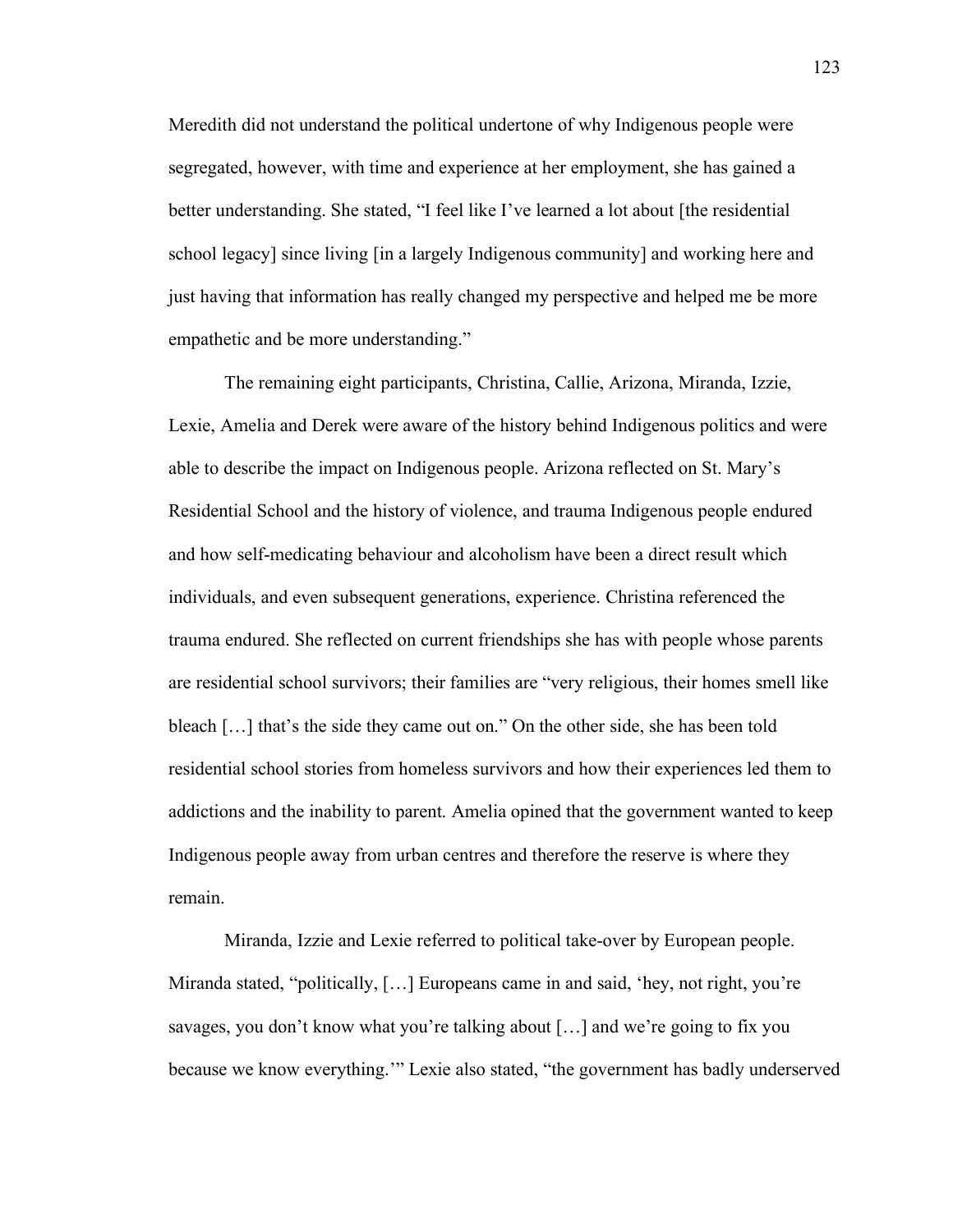Indigenous people, poverty is rampant, umm, it's very, very challenging, to make things equal to what a non-Indigenous person has." Izzie reflected on a story she was told, "while communities thought, in conversation at the time that they were getting the land they traditionally used, they oftentimes weren't." Derek reflected on the disrespect Indigenous people received when the treaties were signed. He stated,

there's a huge inequity with the way that the treaties have been signed […] the *Indian Act* and all sorts of legislation that has really put, you know, Indigenous people, in an unfavourable position […] I'm fairly doubtful they got all they wanted when they settled on where their communities are.

Derek and Izzie claimed that the Treaties were not honoured; translations were not properly recorded.

Only one participant who grew up in the north, April, seemed not to understand either the historical trauma Indigenous people went through nor the political undertone of Indigenous history which continues to negatively impact them. When asked, she stated, "I know it has to do a lot with self-identification and whether they identify as Indigenous, but other than that, I'm not sure."

### *Residential Schools*

Most of the participants were informed about residential schools but admitted that this was only due to the nationwide attention the TRC received. The following responses provide a synopsis of what participants knew at the time of their interviews. Meredith attributes the large focus on residential schools to the TRC as well as the deceased Canadian rockstar, Gord Downie. Meredith, growing up in the north, reflected on how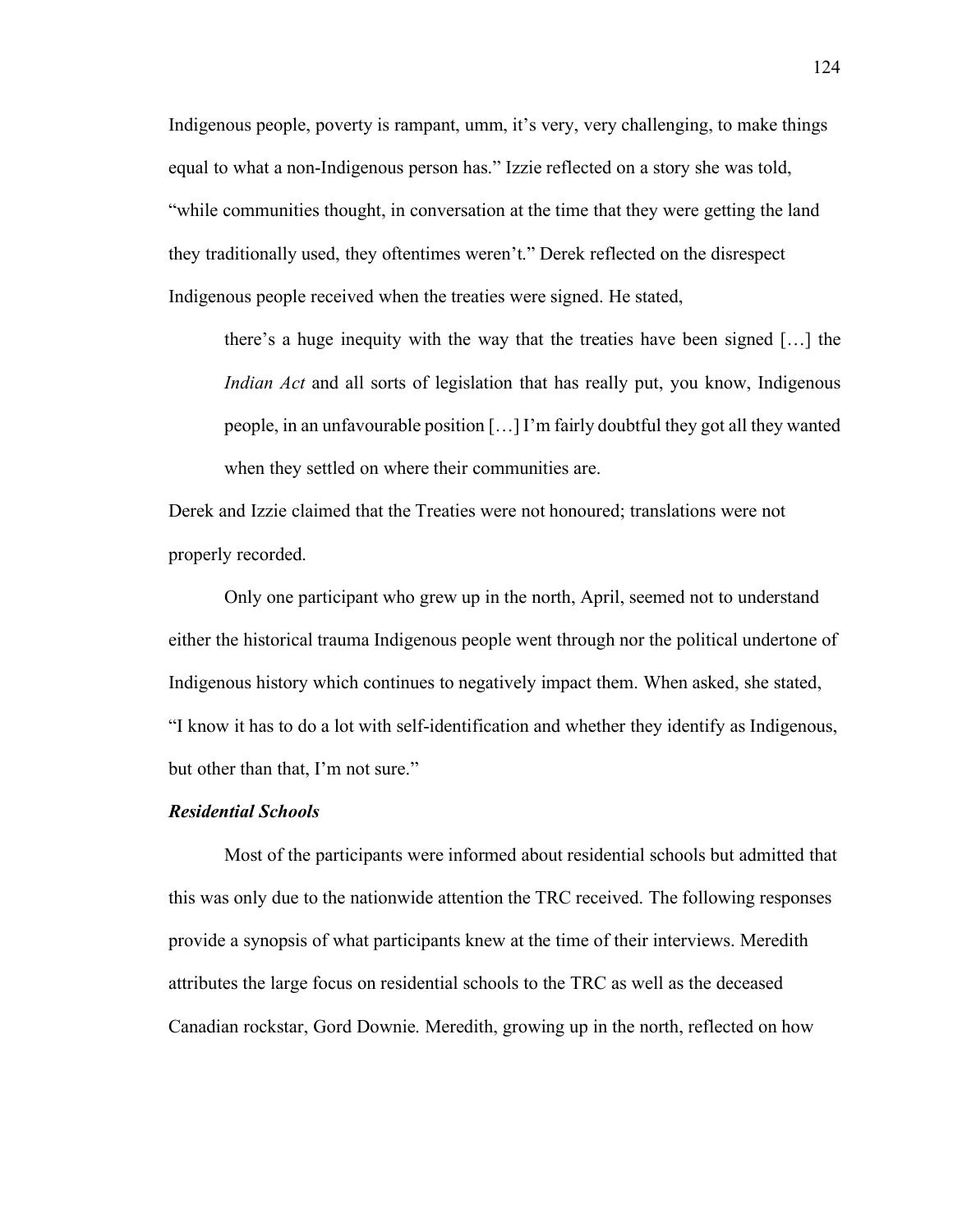her own family was unaware of the residential schools until Downie brought the issue to light.

Christina knew about the residential schools but not in great detail. Mark, coming from southern Ontario, gained some awareness through university courses that some of the residential schools were run by the Catholic Church and that youth were taken from their homes and treated like animals. He stated,

I look at it that they were trying to treat them like farm animals that if you take an individual from their home community, put them under these circumstances, then you're going to end up with someone who's prepared to live in modern Canadian society and they felt that it was not achievable by leaving them in their home communities. I know that there is a long history of abuse, uhh, in those institutions, [...] the breakdown of families [...] that resulted from taking these children from their home families so young. Umm, and I also know, I think it was up until [… the last] one closed in the 90s.

Mark also commented on brochures he purchased,

It's actually funny because I, not funny at all actually, but I, [obtained] some tourism brochures of the Dryden area from the 50s and 60s and they encourage you to go visit the Indian Residential School as a tourist attraction where they […] encourage you to go and check out the MacIntosh Residential School and all the great things they are doing up there.

Mark used humour about the tour brochures he owns, then he quickly corrected himself. I wondered if his responses in this moment were provided as what he thought I wanted to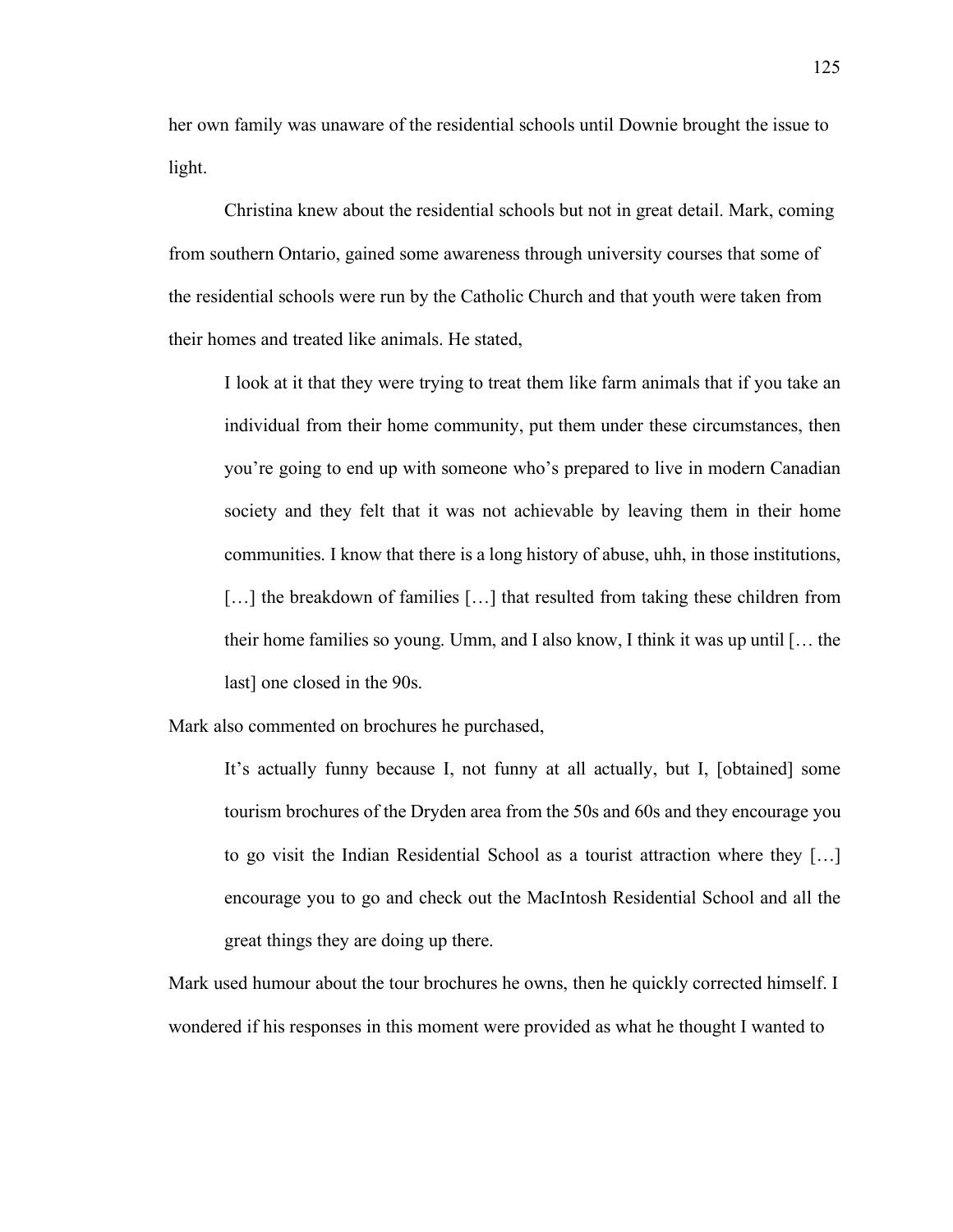hear, or if he was displaying irony or if he believed he provided socially acceptable responses. I am not sure.

Callie stated that there are two Indigenous communities where she lives in northern Ontario, of which she is from one of them. When asked about the residential school system, she responded, "the goal was to take the Indian out of the child […] eliminate or assimilate the Indigenous people, cause it's easier to assimilate than it is to kill them off, cause that's the Western way of doing things." She further pointed out that she has personal relationships with residential school survivors, some of whom are family members and suffer from the effects of colonization and residential schools: "alcoholism, suicide, sexual assault within the family; and dysfunction within the family."

Arizona reflected on how Indigenous youth were stereotyped when she was a teenager and how often Indigenous people would drown. She stated,

every other day, there was ummm, bodies showing up in the lake, so and so had drowned, and of course at that time, you really didn't pay much attention to it because it was such an everyday occurrence it felt like and you sort of blocked it out and you didn't know and, the commentary would be oh well they were probably drunk so they fell in the water and drowned […] and it wasn't necessarily people you know, ummm, but as I've grown up […] and I come to know different families and ummm, uhh things like that, it certainly is concerning as to, as to how much trauma there is and the trauma that you see in the streets and the umm, the people who you just want to reach out and help who are just hurting so badly.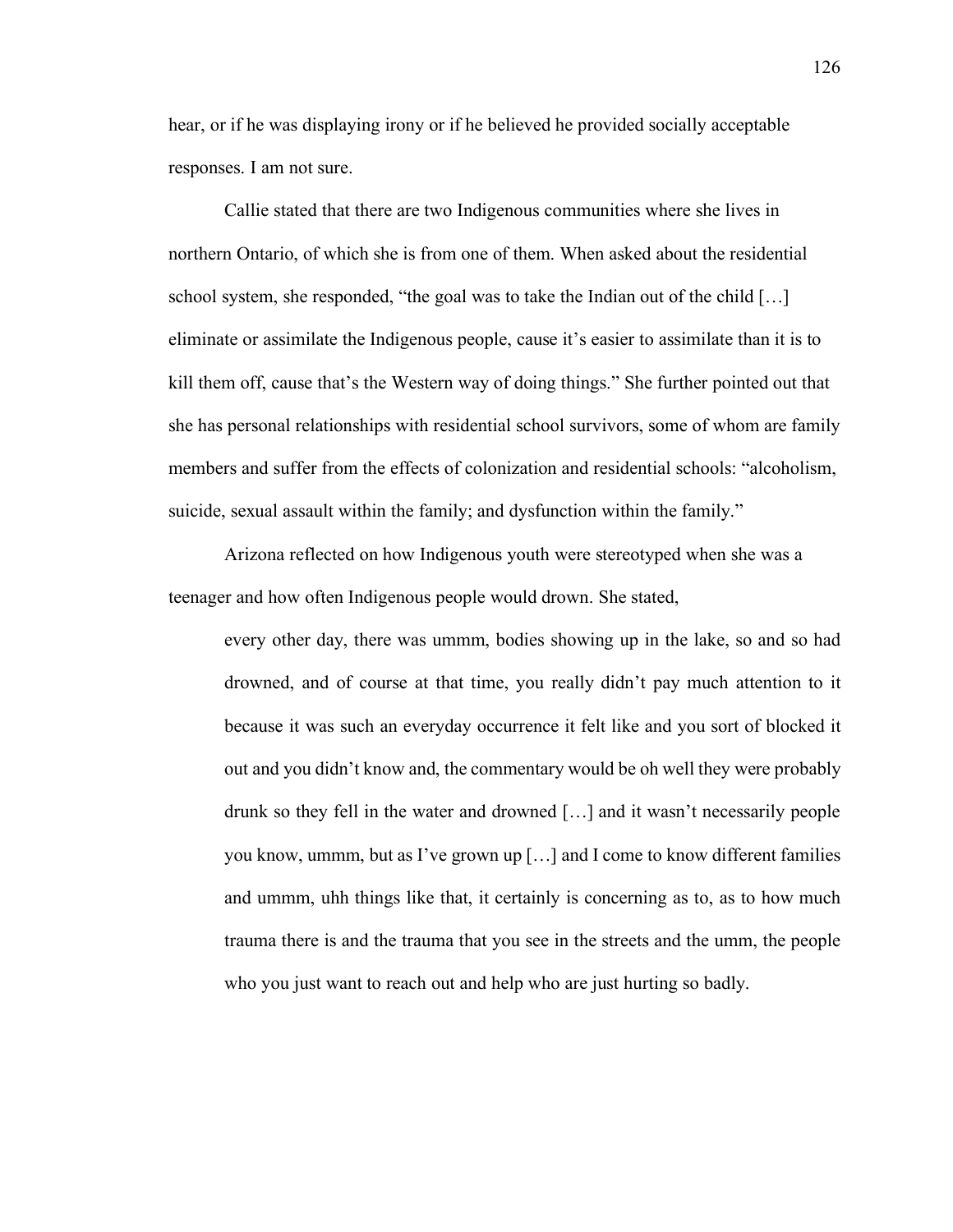Arizona "really struggles with how a human being could do that [inflict violence and trauma onto Indigenous people in residential schools or at other times] to another human being." She continued,

when I mentioned it to one of my friends who is First Nations […] his comment back to me was, 'but [A], they didn't see us as human beings, they saw us as savages, so it wasn't like they were treating another human being cruelly, they were dealing with savages.' And that was like, a stab right to my heart and I just thought, I still can't understand it […] the issues that have come from it are longstanding, they're deep […] I would hope that we could make a change and that by understanding what happened, that we can move forward and make things better.

Arizona, growing up and living in the north, mentioned that the trauma from the residential schools continues to impact some of her community members. When asked to describe the trauma she sees on the streets, she described residential school survivors struggling with addictions and the children of residential school survivors whose parents are either not around to care for them or have died who are also living on the streets, struggling with mental health and addictions.

Arizona further reflected on another friend's response growing up in the residential school era,

he went to residential school, but he was also part of uhhh the 60s scoop, so he has talked about umm, not necessarily the trauma of the residential school as much as the trauma of being taken away from his family […] I know that his, he knows that his mother ummm comes from Lac Seul, so the Sioux Lookout region [...] every once in a while he talks about it, and how awful it was to be taken from your family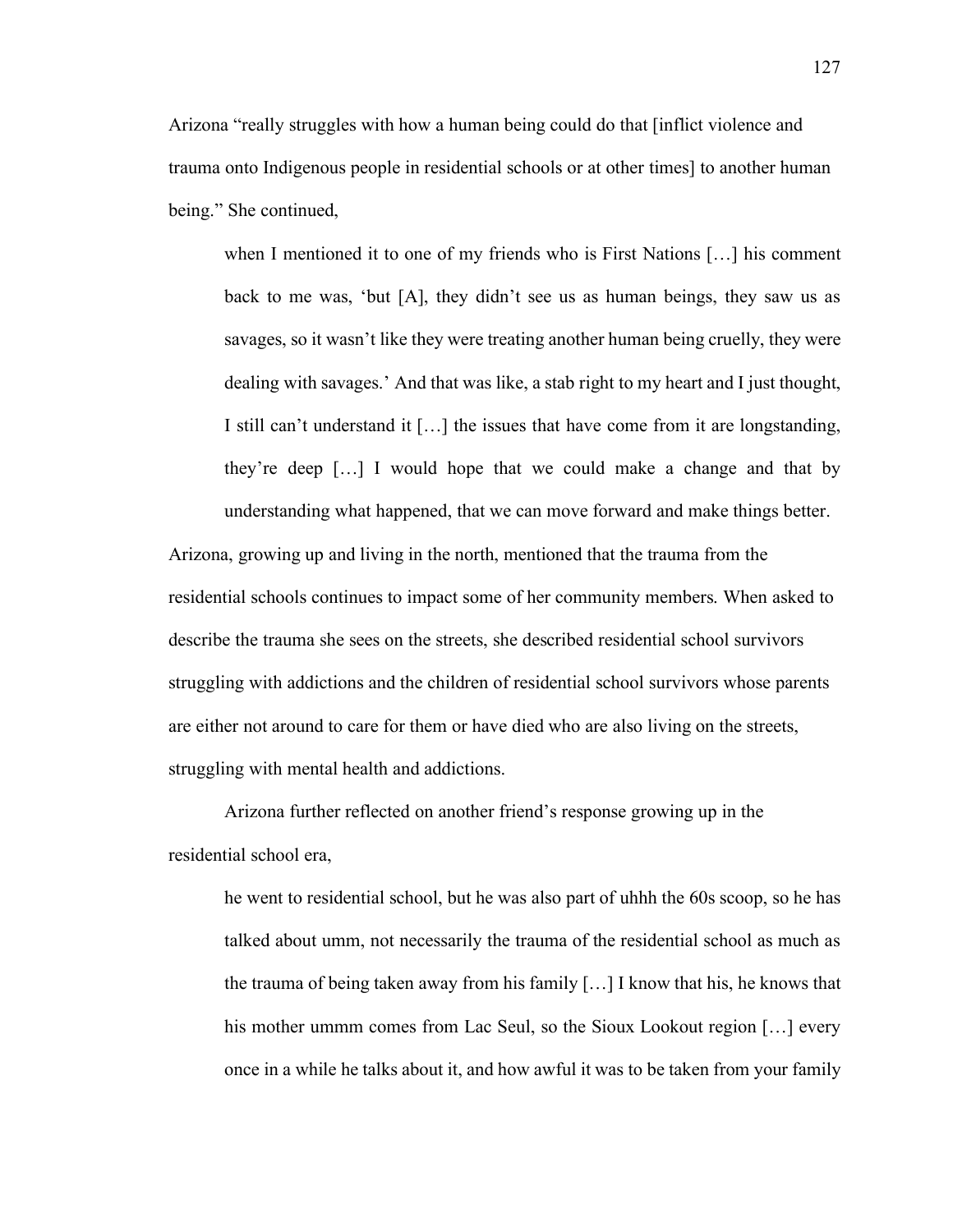and never to see them again, and […] ummm even though he says you know, he was raised by a great family, but none of that cultural piece.

The traumatic impact of residential schools, the 60s scoop and colonialism are felt through Arizona's description of her friend's stories and her own reflection.

Miranda, Izzie, Lexie, Derek and Jo all expressed a clear understanding of the residential school system. Miranda shed tears and pointed out that she is part of one of the first church groups that publicly apologized to Indigenous people for the violence and abuse they endured for decades; Derek stated, "Indigenous people put out their hand in trust and then European people just like really took advantage of them."

Miranda believes she is culturally aware of the vast differences between her students. She has been teaching at the same school for more than 25 years. When asked if she had any life experiences that improve her teaching quality, she reflected on the way she was raised, "it was really important to my parents that we umm, be accepting of people". With tears flowing down her cheeks, she reflected on her parents' upbringing,

my grandfather was an Orangemen, and so, my Mom would never be allowed to talk to Catholic people and so, when her and Dad got together, they just made it really important that we didn't look at the colour of skin or any of that kind of stuff. If a person was nice to you, you were expected to be nice back.

Despite her parental influences and growing up in northern Ontario, she grew up unaware that the residential school system existed, probably because of the time when she was in school — when residential schools were also full.

Izzie's response is different from other participants. She reported positive critical reflection on residential school experiences. Izzie stated, "there's been interesting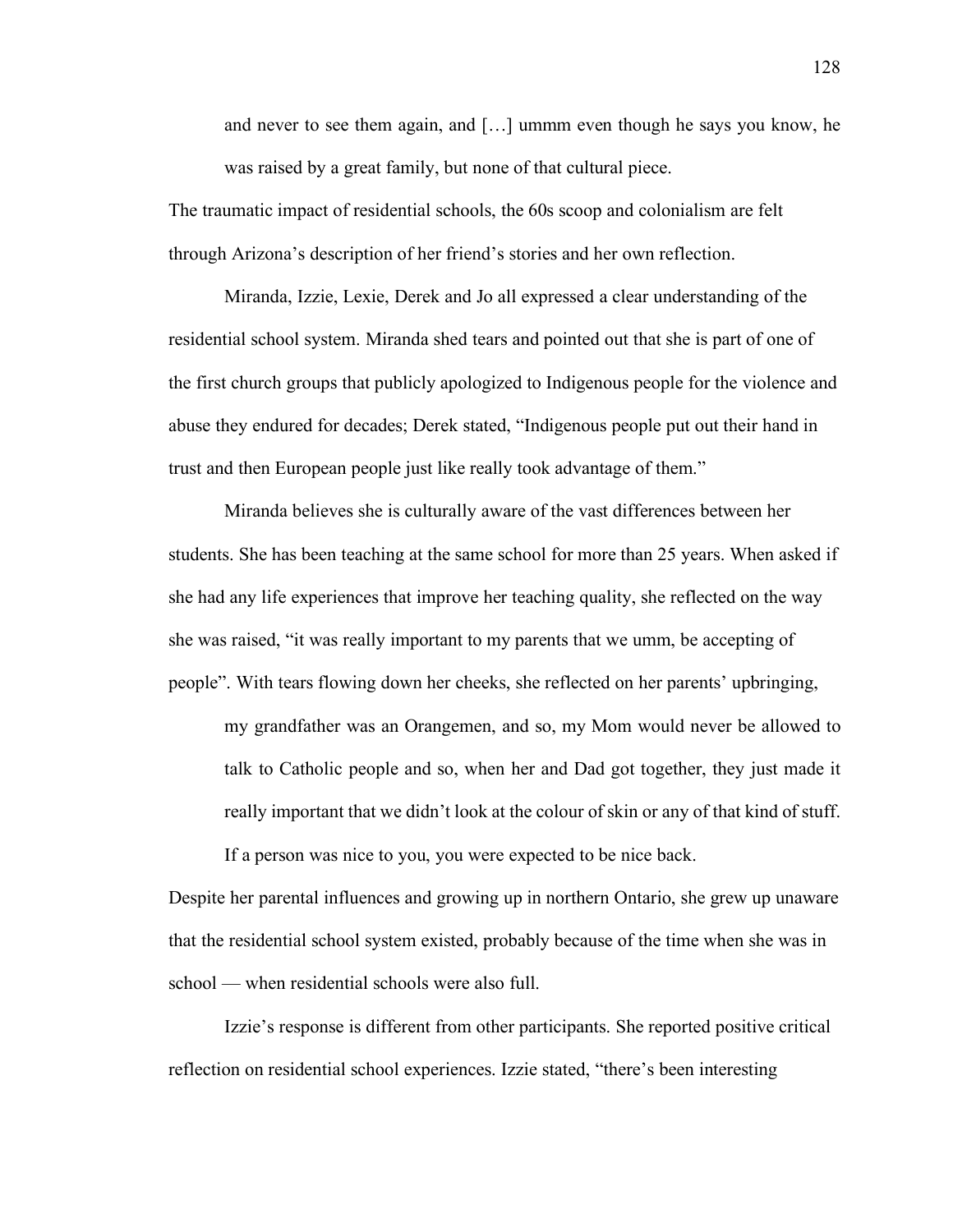conversations, ummm about whether or not anything positive came out of them [the residential schools], and I think, sure there are some people who might have had ok experiences, but the policies that implemented them were terrible." Izzie is the only participant who posited that there might have been neutral residential school experiences. The response from Izzie does not negate the traumatic experiences of others. It is important to note that her response may have an unwillingness to comprehend the extent of the trauma that many Indigenous people experienced. This response may be a precursor to applying a Two-Eyed Seeing Approach, but it can also be seen as ignoring the importance of continued colonial impact through intergenerational trauma.

Teachers are not trained in university education programs to navigate Indigenous issues and politics, but rather they are trained to move through the Canadian education system, teaching the Canadian curriculum. While the timing of each participant becoming aware of residential schools differed, all of the participants, except April, reaffirmed that the purpose of the residential school system was to strip Indigenous children of their culture, and traditions.

### **Life Experiences and Indigenous Ways of Knowing**

Building on participant understanding of Indigenous politics and culture, participants were asked what generalized training they have, whether professional or nonprofessional. I wanted to know any unique experiences which contributed to their teaching practices. I also asked if they had any experiences in Indigenous ways of knowing. I wanted to know if participants were aware of the various traditional methods Indigenous people use in teaching others and if so, if this knowledge was used in their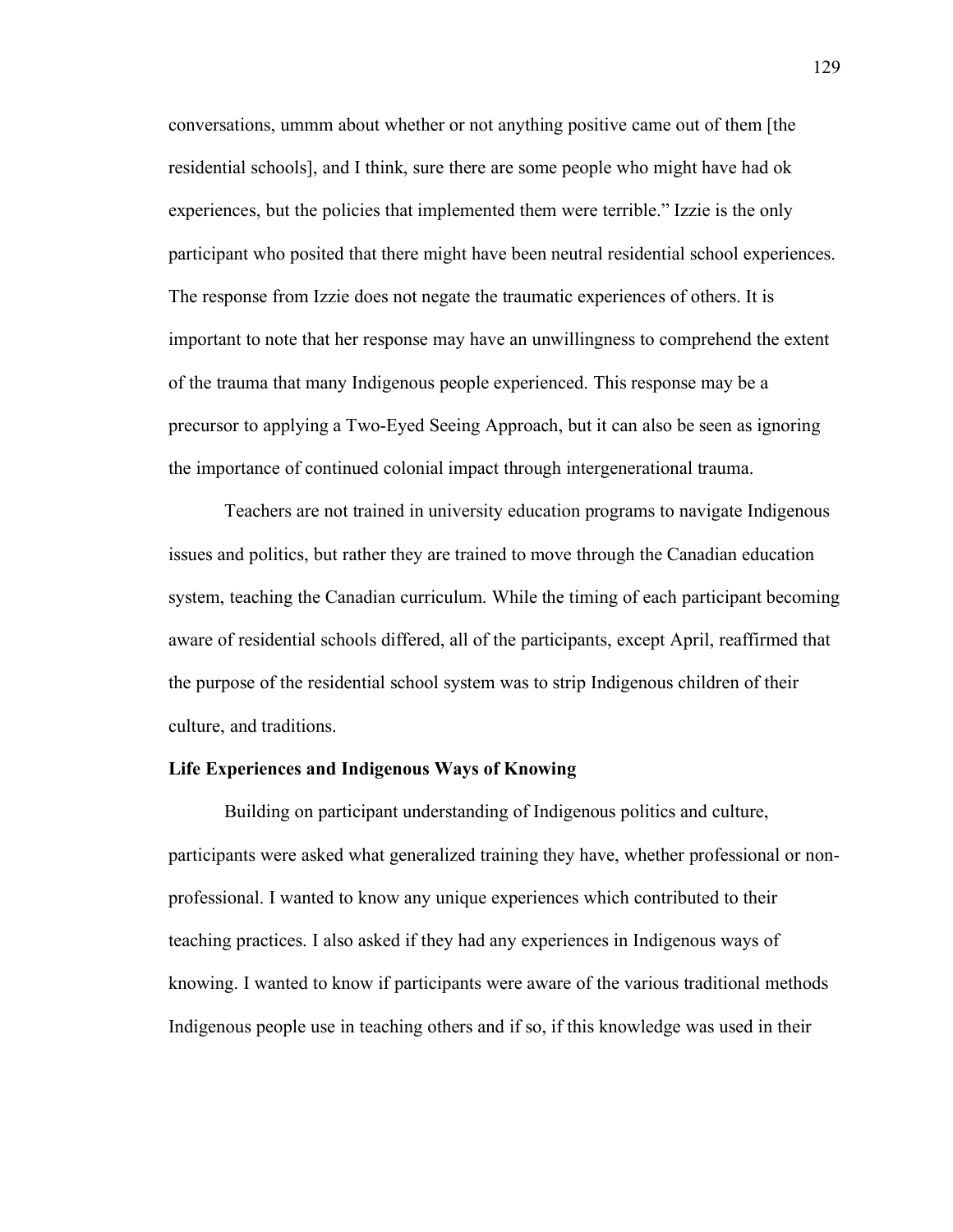classrooms. It became apparent that most participants understood some form of Indigenous ways of knowing/teachings/culture.

Participants shared their different learning journeys of Indigenous ways of knowing. Meredith expressed that she has no formal training on Indigenous ways of knowing. Christina has experiences with Indigenous culture; she was exposed to various Indigenous teachings, and was involved in pow wows, boxing and beading. Her other experiences with Indigenous culture included First Nations literature courses completed during her undergraduate studies.

Callie reflected on her experiences of post-secondary education through Seven Generations. She also reflected on her experiences with her Elder,

I have my own Elder, my own female Elder that I've worked with from the time I was probably 12 or 13 years, so when I have questions and when I need help, I just turn to my Elders and we actually have two Elders in our high school now, so if we need Elders, we can go to them.

Further reflecting on ways of Indigenous knowing, she described her traditional method of contacting an Elder,

I take tobacco and I take a gift and I hand, I take it to my Elder and I ask my questions and it's very informal I guess […] very grassroots or traditional […] I've never taken a course on […] that's not my belief […] I also don't believe in paying Elders [...] I was taught that your gifts are to be shared.

Derek is aware of Indigenous ways of knowing but relied on people he knew for this information: "we're constantly immersed in different Indigenous knowledge through Elders, and Knowledge Keepers and you know, people that speak the language." When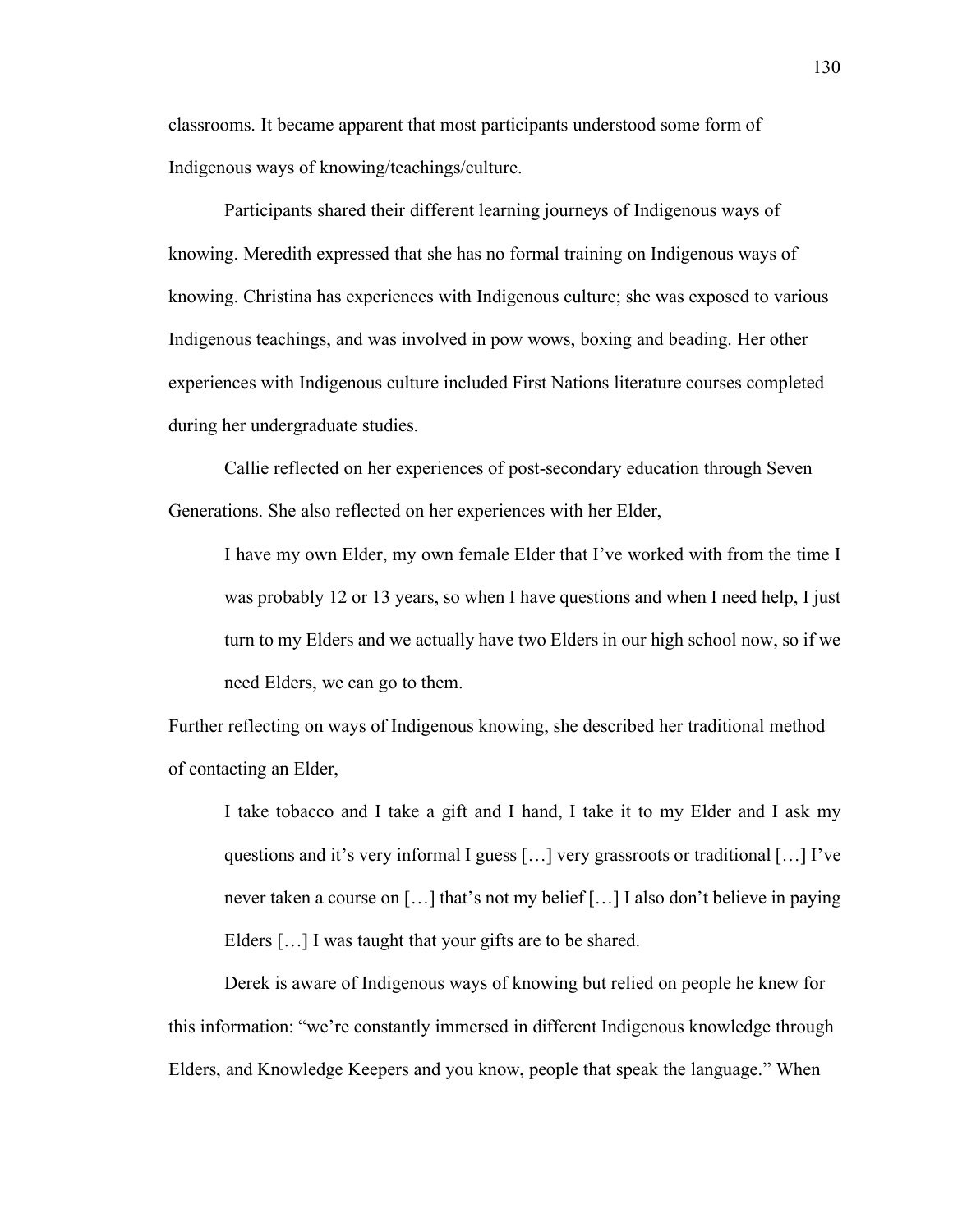asked to describe a Knowledge Keeper, Derek stated, "someone with a particular skill [...] like snaring or like dancing, or singing, or fishing or you know, things like that, hunting." Although Derek is aware of Indigenous knowledge, he advised that he would reach out to those Keepers and Elders if he wanted to engage a traditional practice in his classroom.

Arizona has different experiences working with First Nations, Métis and Inuit youth. She does not work at an Indigenous-only school, but in a northern school board. In her capacity before becoming a vice-principal, she worked with Indigenous youth for over 20 years in various education roles where she attempted to close gaps that impacted Indigenous youth attending schools in her district. Izzie has many experiences with traditional Indigenous knowledge. She expressed that there is no way to obtain formal training around Indigenous ways of knowing without immersing oneself into Indigenous culture. This is important to point out because some participants thought they understood Indigenous knowledge by attending specialized professional development talks with academics or politicians (described below). Izzie stated, "I've attended a lot of ceremony [...] full moon ceremonies [...] sunrise ceremonies, seminars [...] in recent years, the bulk of my training comes from my students." Reflecting further on her teaching career, she pointed out that,

I try to be an open book with them [her students] and tell them to correct me and if I'm saying something that I'm assuming umm is true, uhh, we're in an interesting area because some of our students are Algonquin, some are Ojibway, some are Cree, so that kind of pan-Indigenous mentality definitely seeps in, so I'll say something and have a student say, actually, for us, it's a different teaching, so [...]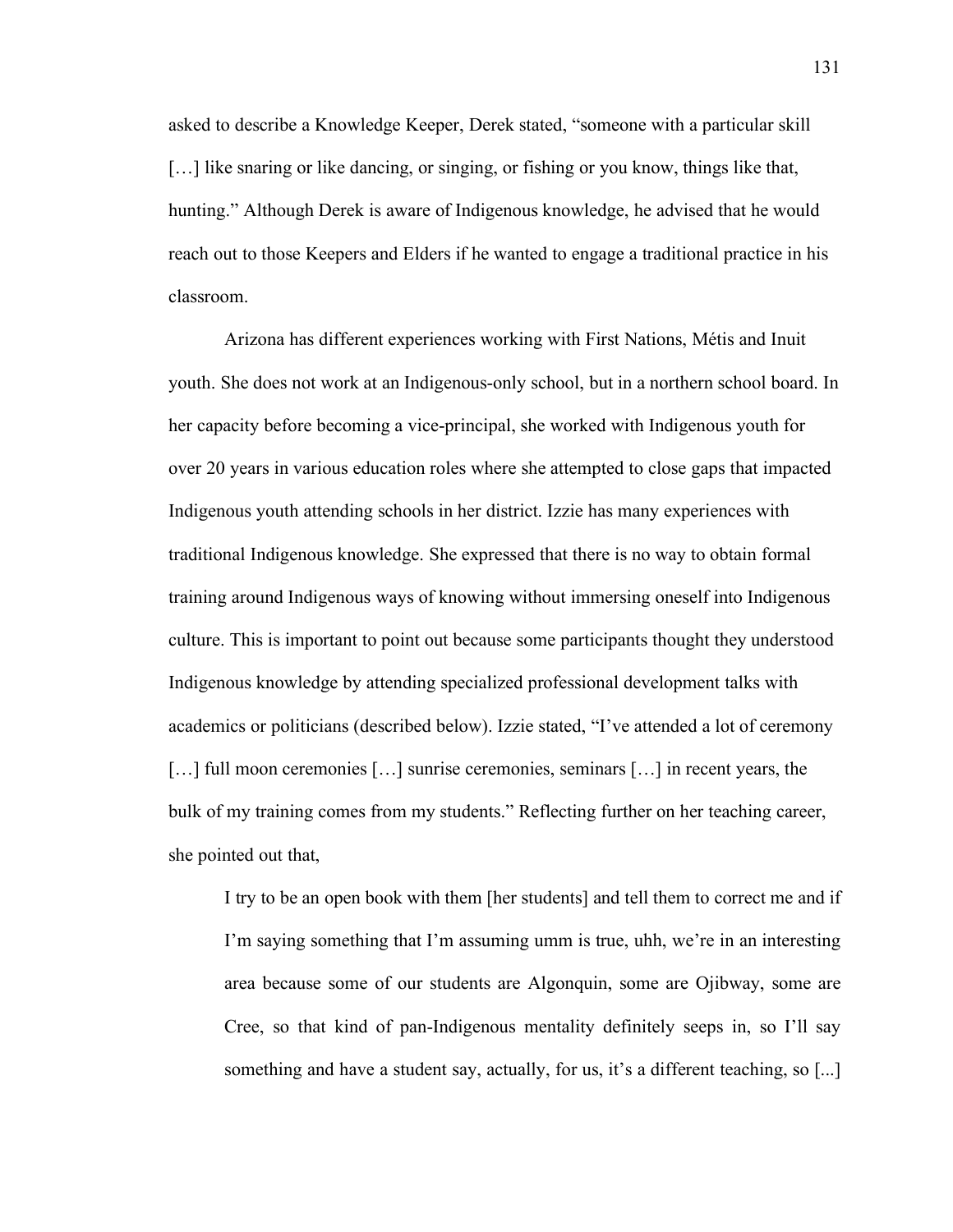so my students have been very good with kind of keeping me in line with what's true of our geography and of our population.

Izzie supports teachable moments in the classroom from everyone, not simply from teacher to student, but also student to teacher.

I asked Izzie if there were other life experiences that helped improve her teaching quality and she responded with "being a parent […] I try to think about how, how would I want a teacher to approach me about that issue, right, and that kind of empathy factor that I wouldn't have had if I wasn't, if I wasn't a parent." Izzie points out that empathy is important for all educators.

Lexie advised that she received professional development training through her school board but elaborated that she does not have any Indigenous Studies additional qualification courses. However, she expanded on her personal growth around Indigenous issues through exposure to Indigenous culture and knowledge received from the Indigenous youth in her school. Mark reflected on the reconciliation presentation he attended of Dr. Miigaanwewidam James Sinclair, and the recommendations from the TRC. Dr. Sinclair's presentation was the only information he had received on traditional Indigenous teaching methods.

April's experiences with Indigenous culture are similar to Mark's. She has no training with traditional Indigenous values. However, she mentioned one professional development session where previous Indigenous Affairs Minister, Kevin Lamoureux, spoke to their school and critically evaluated how teachers promote curriculum. April stated, "he was talking about […] how we need to change our thinking and incorporate [...] the truth and reconciliation". She received a pocket-sized reference booklet on the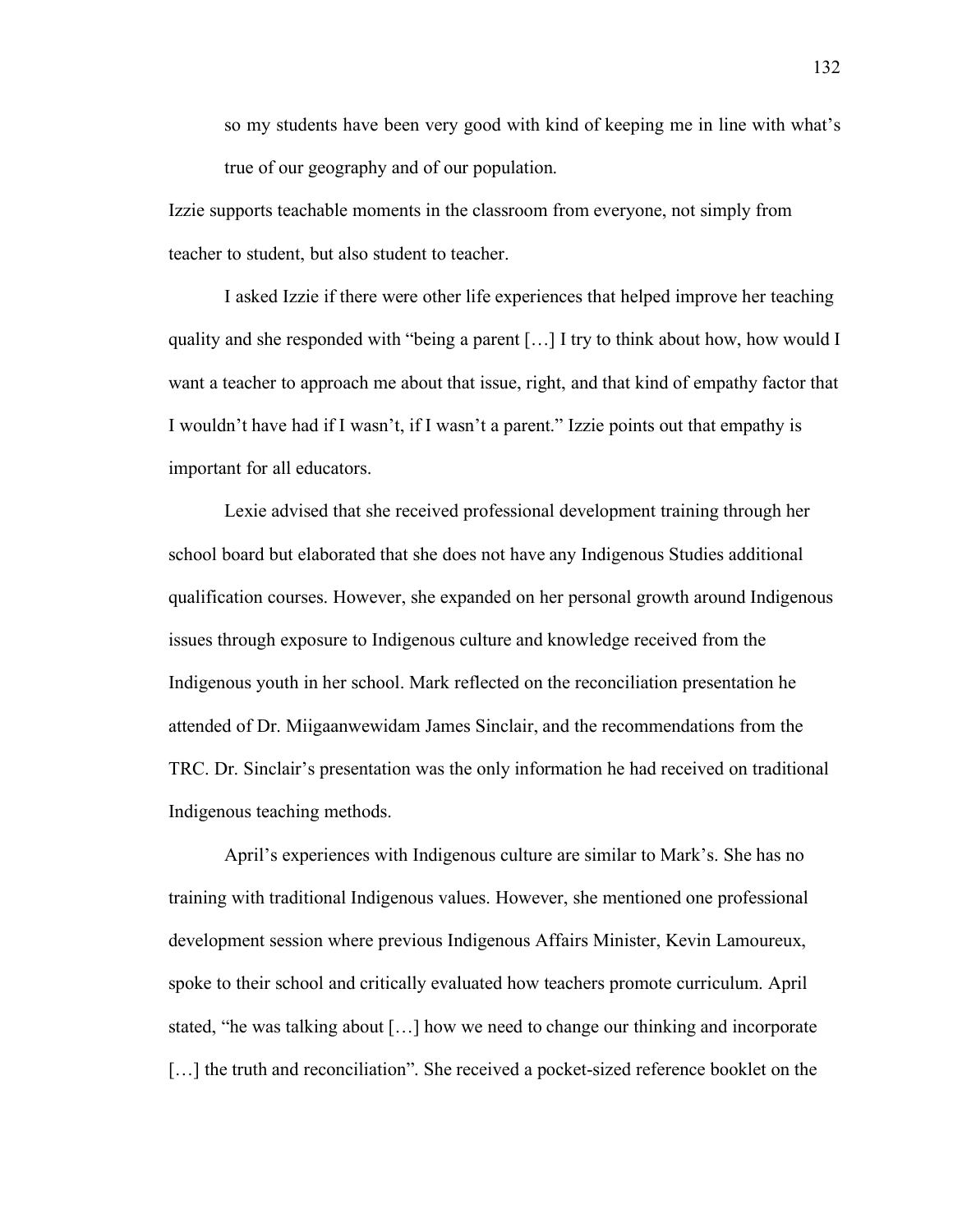calls to action to help her incorporate change in her own teaching methods. Although April's role as a junior kindergarten teacher does not fall into the scope of my study of high school teachers, she advised that she does use the booklet. An example of how she references the booklet is by including Indigenous teachings into play time by connecting toys to the land. April's contribution to this study is valuable because she provides insight into early childhood education and how teachers are trying to include Indigenous culture in the classroom at an early age.

Lastly, Jo is a certified athletics coach guiding students/players into learning sportsmanship, such as leadership skills. She does not have any experience with Indigenous culture besides her time working at an Indigenous trading post growing up in southern Ontario. Although not related to Indigenous ways of knowing, Jo stated that she is gay and that may mean that she is better able to understand and empathize with minority groups who are managing difficult situations.

In the above responses, participants described their experiences that they believe helped their teaching career and also described any experiences or training with Indigenous ways of knowing. Two participants were immersed in Indigenous culture. The other participants reported experiences with Indigenous culture that emerged through their university education, job experience and exposure to Indigenous Elders, ceremonies and political leaders in a variety of contexts. They reported that these experiences exposed them to Indigenous methods and teaching in schools, and caused them to critically reflect on shifting their own teaching methods.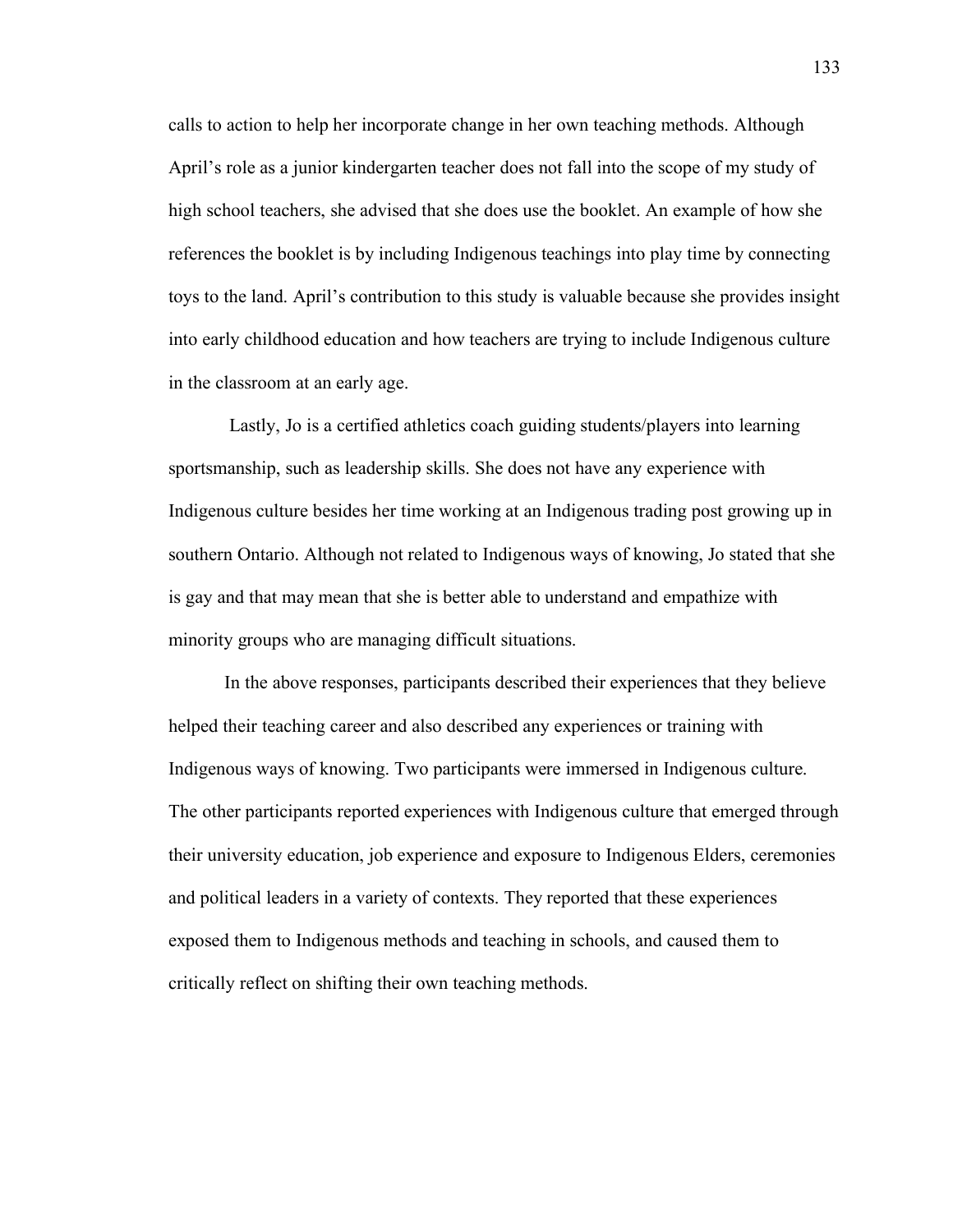### **Reconciliation and TRC's Calls to Action**

*"It's taken this long to recognize it, it's going to take this long to fix the problem […] it's generations, and generations and generations." - Callie*

Participants were asked what reconciliation meant to them and what it looked like in their respective schools. Nine participants responded with varying messages. The responses of Christina, Mark, Arizona and Callie each addressed a different understanding of what reconciliation is. Christina stated, "I would like to think that currently the government is saying, 'I don't know what to do, that this is so huge and so complex that I don't know what to do." Mark was also neutral in his response, but he addressed that there are government efforts being made to move forward, "reconciliation is an attempt to […] deal with […] the wrong moves socially and politically that the federal government has made, and so they are trying to reconcile those past ills and make good on what they've done." Arizona asserted that reconciliation is not single-sided; "we are all responsible for re-building those relationships."

Callie's response was more critical of the government,

The government has recognized that they screwed up and think that throwing money at everything is going to fix it [...] it's taken this long to recognize it, it's going to take this long to fix the problem […] it's not going to be fixed and we're in a society of instant gratification, it's not going to happen […] it's generations and generations and generations.

April, Miranda and Izzie provided responses that demonstrated positive conceptualization of the importance of and opportunity for reconciliation. April stated, "to learn from the past and make things better." Miranda stated, "helping both sides understand the parts they played and then coming to terms with that." Izzie reflected on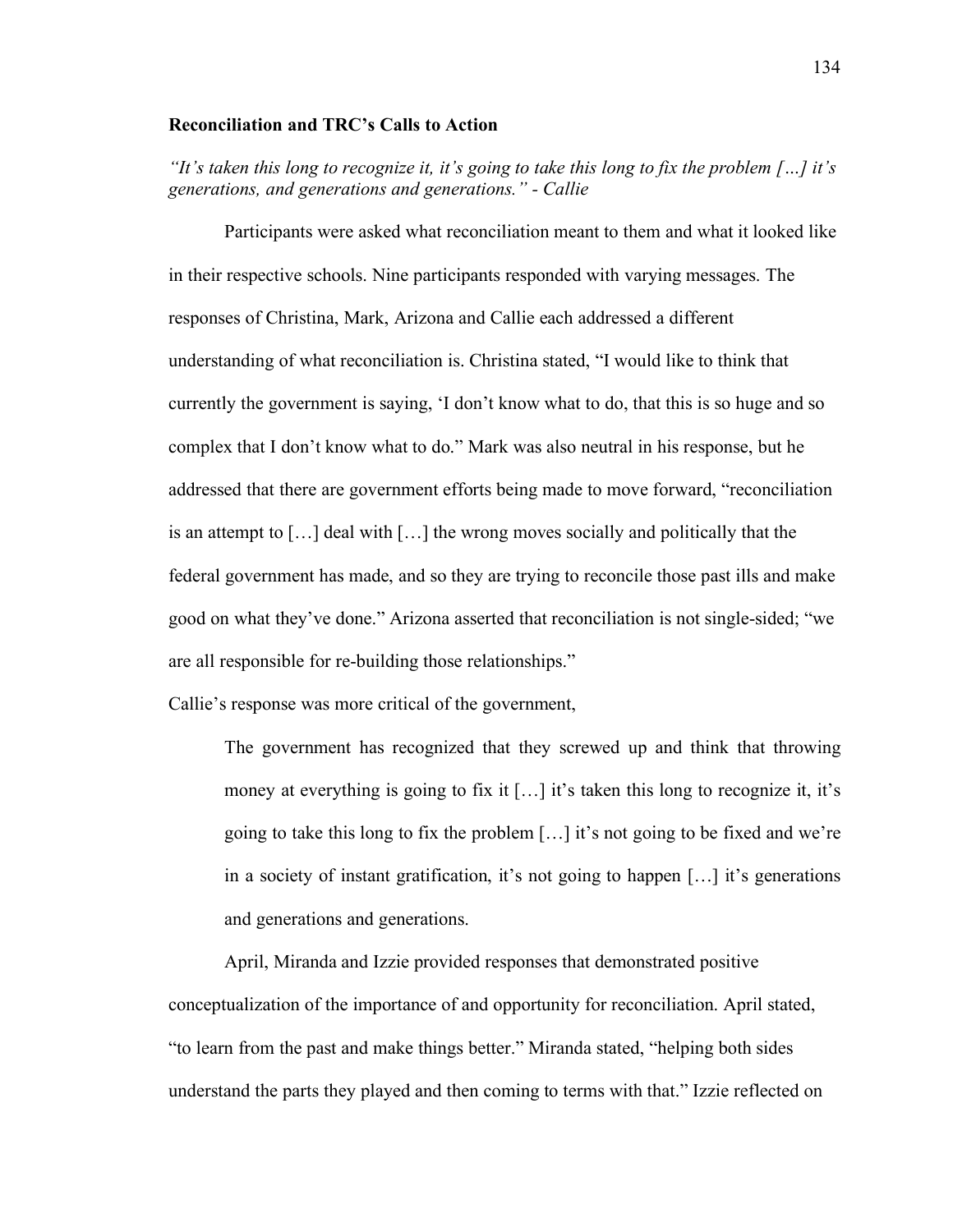the two-row wampum as a guide for reconciliation; she stated, reconciliation is "the idea of learning to walk side-by-side, respectfully […] reconciliation is action-based […] encourage cultural expression."

Izzie believes that her school was already on the right track when the recommendations from the TRC were published. Using an action-based approach, her school had already been teaching courses with Indigenous content, however, with the TRC's calls to action, her school has been engaged in whole-school training. For example, Izzie also acknowledged Murray Sinclair's work as the head of the TRC and his presentation at her school. She stated,

there's been a push for all of our staff to open up more and I don't think we would have done that without the TRC. I think now there's more [...] pressure for it to be a moral obligation for all teachers to be open to, umm, to our responsibility as Canadians. To right some of the wrongs, uhhh and to make our teaching more inclusive.

Across the province, Arizona stated that her school has "taken the Truth and Reconciliation calls to action 62 and 63 and embedded them in the social studies program" where the school board has encouraged teachers to build relationships with Elders in their communities.

In line with Izzie and Arizona's thoughts on widening the conversation, Derek also asserted that reconciliation is action-based work. He stated that more conversations are needed to understand,

why things are the way they are and getting people out of that close-minded ignorance […] making people allies. Indigenous people are great people. Like,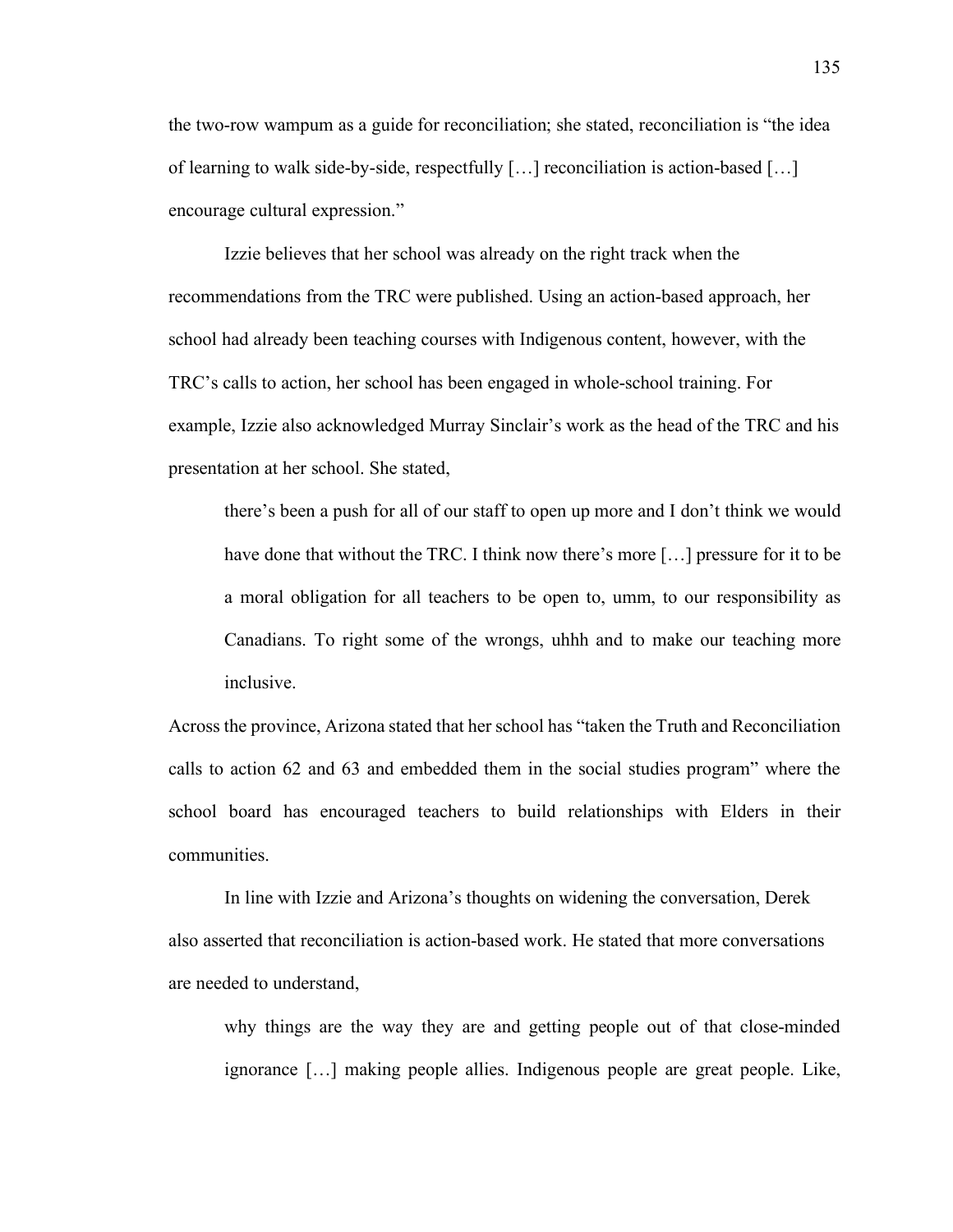they're strong and man do they have a sense of humour. I guess you have to have a good sense of humour to have the strength to be resilient for so long.

Derek further reflected on the Canadian government's wrong-doings. He stated, "for Canada to realize where it went wrong […] not just an apology, like action […] moving forward together."

Jo was not aware of the TRC's calls to action until her most recent professional development day a few weeks before her interview. She stated that she was unaware because she does not like to listen to the news; it is too depressing. It was clear Jo had a sense of privilege because she chose not to educate herself about current Indigenous political issues and the potential impact on her life or her students' lives. Incorporating Indigenous culture into curriculum is part of the action plan to educate young generations on the impact of colonization, choosing to be ignorant is a barrier to incorporating Indigenous curriculum.

All nine respondents agreed that reconciliation is action-based. Rather than governments, institutions and individuals saying they understand and will try to recognize stereotypes and systemic issues that plague Indigenous people, these participants identified the need for there to be measurable action items in place. They realized that learning to deconstruct colonial ideals is a constant effort and wanted to ensure Indigenous traditions are also included in aspects of Canadian society. They agreed that it was not necessary to eliminate Western worldviews, but rather to additionally embrace Indigenous worldviews (and others). This is congruent to the Two-Eyed Seeing approach, which accepts and respects the two worldviews of the West and Indigenous culture, prospering together.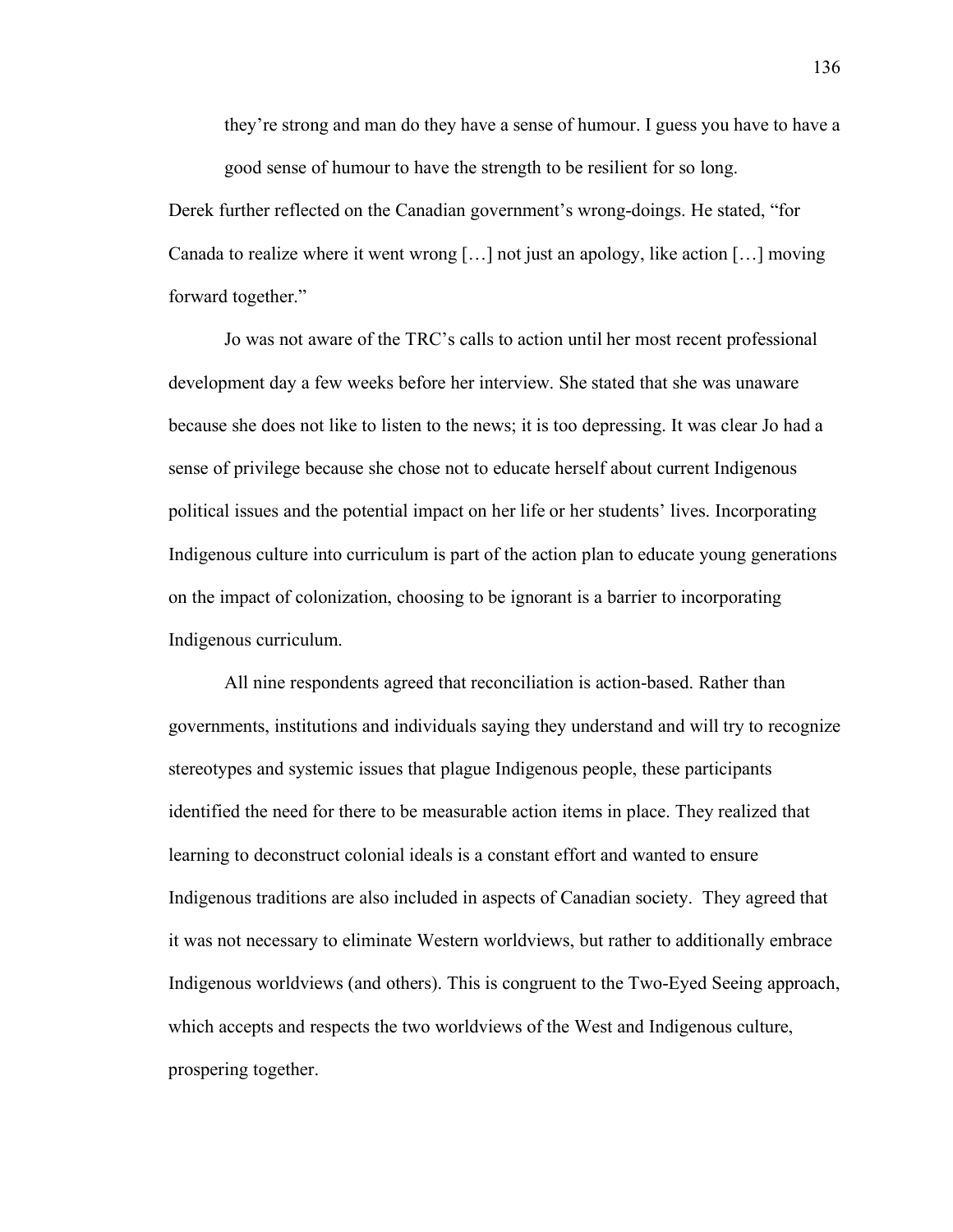# **"We're trying" - TRC Influenced Changes, Student/Community Responses and Teacher Comfort Level**

*"I think they recognize that we're trying." - Miranda* 

*"If it's not localized, it's not authentic" - Izzie*

*"It does have to be in every class at every time because there are kids in here who haven't got a clue what you're living, they don't know, they don't understand, so that's what we're trying to do, to help all of you understand this horrible pathway that you were put on" - Miranda*

Ten participants reported changes in the curriculum they teach since the TRC recommendations, along with feedback with how these changes were received. Curriculum changes have been made in English, History and Art credits that are offered in high schools. I asked participants to describe the changes. Two participants, Meredith and Izzie, from two different school boards, pointed out that there are not enough Indigenous educators to teach the new Indigenous content. All ten participants indicated they incorporated changes into their curriculum. While two did not provide any additional information on how it changed, the more detailed responses from the others are provided below.

The school board where Meredith, Mark, Christina, Arizona and Amelia are employed offers English with an Indigenous focus (ENG3C is now NBE3C). Christina stated, "every grade 11 college level student at our school has to take that as their English and there's been some like pushback within the community on that, it's been kind of a hot topic." She further stated, "some of the White kids, their parents didn't like that idea [...] one or two students [...] pushed back [... but] the students all seemed to enjoy it."

When asked if there was any backlash when Indigenous content was brought into the courses, Christina reported,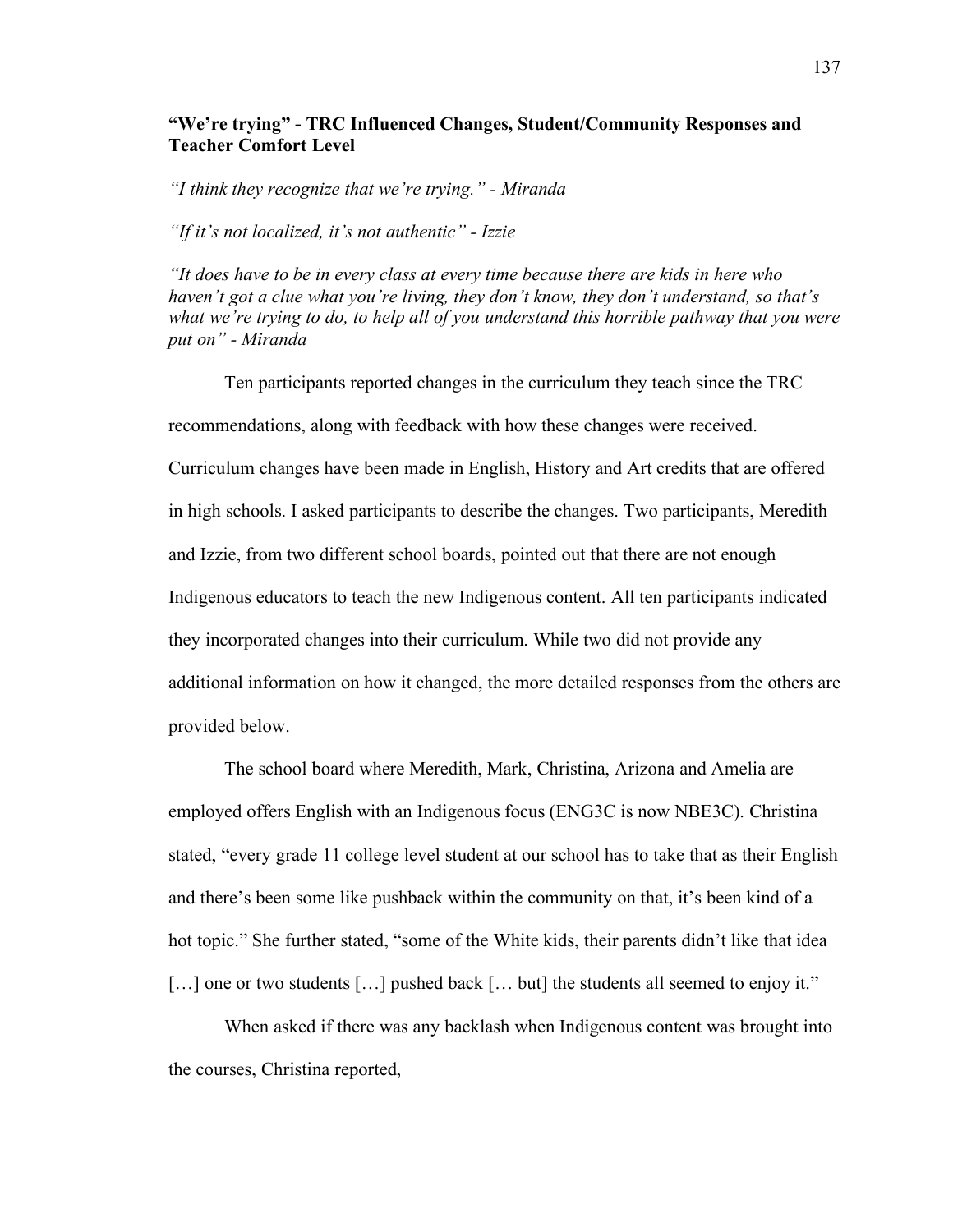at the applied and essential level, there was very little, just a little, but at the university stream, some of the kids just absolutely flipped and rebelled and we told them when they were in grade 10 and I just think they didn't care  $-$  it was just June and they were like ah, whatever, maybe this will happen, maybe it won't  $[\ldots]$ but when they came into 3U, their grade 11 university English, it was insane. There was a handful of kids, maybe 6 kids out of 25 kids that just every day would just like disrupt, complain [...] why is it being shoved down my throat? a lot of non-Indigenous kids feel like it is always being shoved down their throats. For example, we used to hold a First Nations cultural week and a lot of non-Indigenous kids had a big problem with that  $[\ldots]$  'no, I am not going to this traditional prayer, you cannot make me' […] I'm getting the impression that they [the kids from the north] feel a little bit more singled-out as different. A lot of the parents were supportive, which was really nice.

Backlash from students was apparent at this school, but it is not clear how educators handled it other than cancelling First Nations cultural week and any other cultural events.

Educators also did not fully engage with the curriculum changes. Izzie spoke about the backlash that occurred; it was "not super negative, but more […] selfish disappointment" because educators were not able to teach what they wanted to teach, rather they were required to adjust their course content. She further pointed out that these gaps are not with the youth, "the gap is with adults and they don't have the content knowledge and if they don't have the content knowledge, then they're uncomfortable with incorporating it."

Izzie's school incorporated Indigenous content many years ago,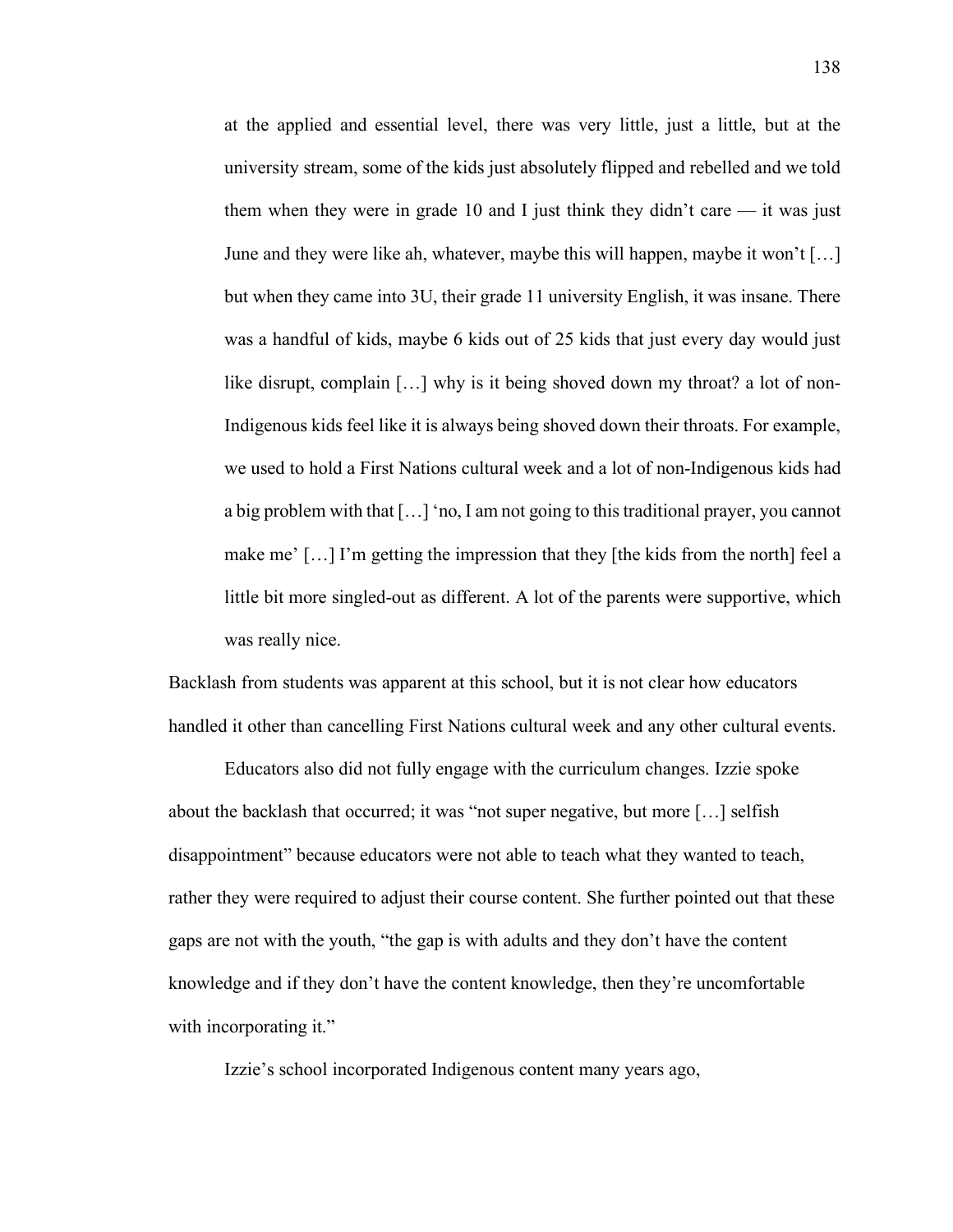creating visual spaces, so we had murals painted […] we did a huge focus on creating those spaces, now we're trying to move past that iconography, right, like how can we actually uhh incorporate that knowledge and those ways of thinking into lessons.

When asked which courses are taught that meet the TRC calls to action regarding Indigenous history, she stated,

we teach Native History at the Grade 10 level. We have two Grade 9 Art that are Indigenous art classes. We have an English class that's kind of voices of Indigenous authors and culture. And then we have a, kind of more social justice-based course that's looking at contemporary issues in Indigenous communities.

Lexie, who is at the same school as Izzie focused on their school culture survey, where students are asked "specifically if they felt that Indigenous students were included as part of our school culture and we recognize that those students who did self-identify as Indigenous, did not feel welcome." Their school works on improving its climate and culture, both for educators, staff and students. She shared the 'tell them from me' survey, which is a survey that the Ontario Ministry of Education requires school boards to distribute to determine a student's "sense of belonging and every year kids complete it and every year we can see that kids are starting to feel like they belong more, uhh, some of our First Nations students have gone from 0 attendance to full credit accumulation, which is awesome."

Derek reflected on his high school history class where World War I and World War II were taught, and both events did not last nearly as long as the residential school era. He stated,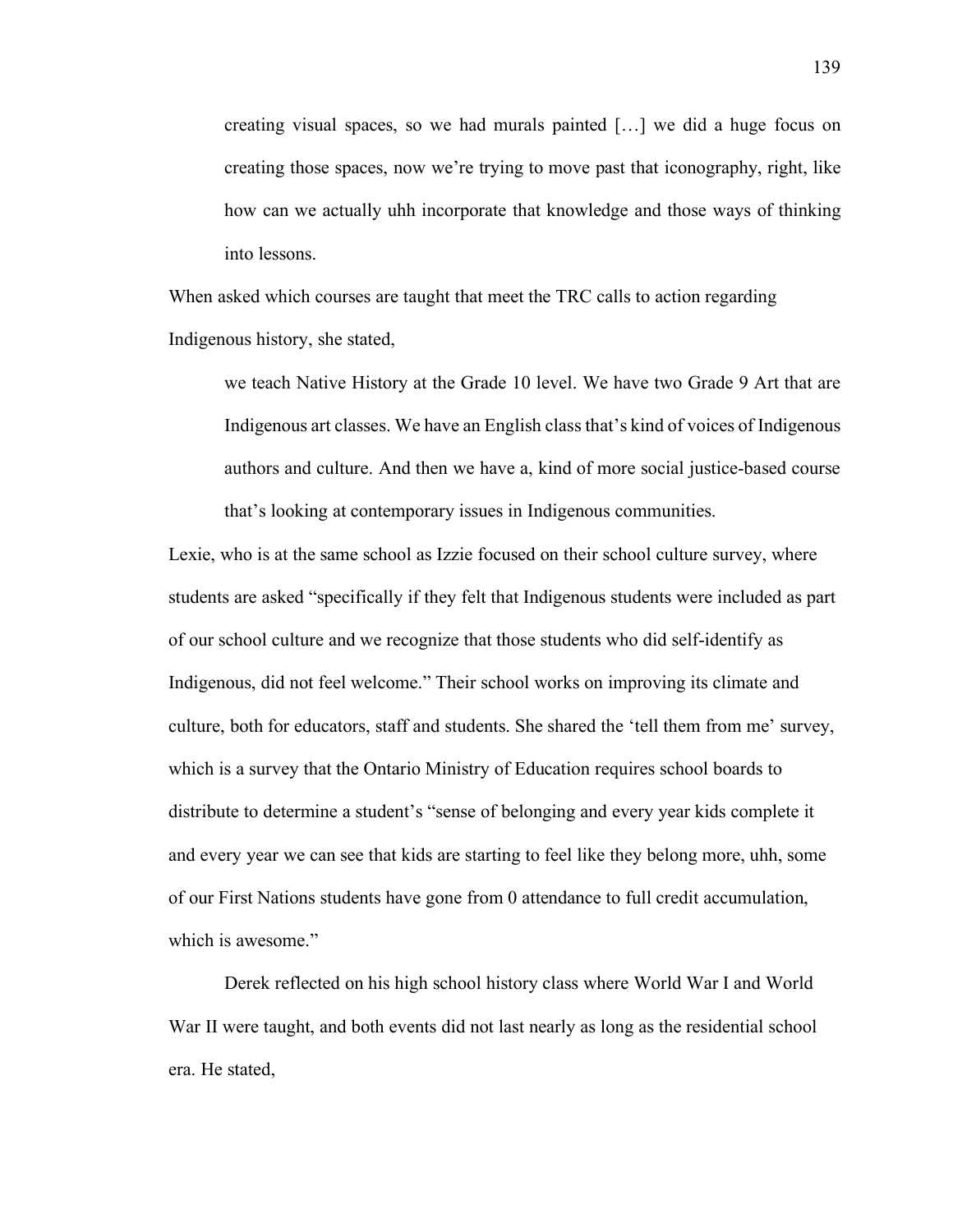I think it's time to spend a little more time on something that lasted for like 100 years […] did a lot of damage to Indigenous people […] people need to be empathetic, they need to understand all the awful things that First Nations people have gone through.

Derek's statement reinforces the importance of teachers learning and understanding Indigenous history. The residential school era and its legacy were kept quiet for many years. Now curriculum is changing, and students are learning about the political take-over of Indigenous people by the Canadian state. It is also important for teachers to have an understanding that they might have to intervene, and handle instances of violence potentially faced by their Indigenous students, either through trauma that their family members endured historically or trauma that their own students face.

Since the publication of the TRC recommendations, Mark reports that he has tried to make Indigenous students in his class comfortable. He reiterated Dr. Sinclair's suggestion to say good morning and Boozhoo or good afternoon and Boozhoo. The other gesture Mark incorporates is to not call out Indigenous students when they are late for his class or for extracurricular sports. He also ignores Indigenous students who are absent from class. It is unclear if Mark ignores the presence or absence of Indigenous students at school because he does not want to draw attention to their behaviour, or if he identifies the school timetable runs counter to particular Indigenous approaches to time.

Miranda spoke about her approach, before the TRC's recommendations, to ensuring she incorporated Indigenous content in her history and geography teachings. She recounted an example of how her teaching style,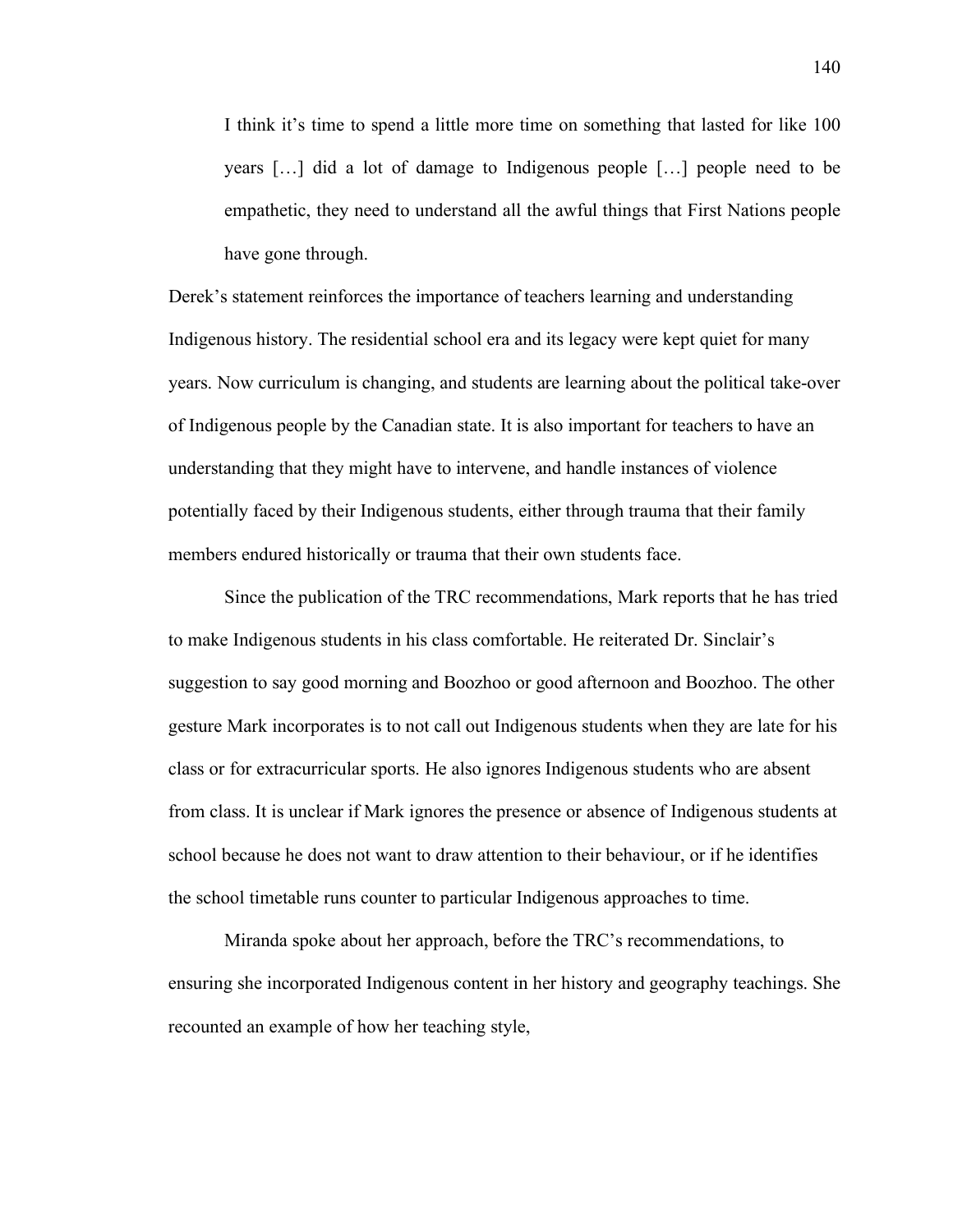opens up the eyes of the non-Indigenous kids in the room as to […] the richness of the Indigenous culture […] for the Indigenous kids in there, I think that they're, we're seeing more pride, more willingness to talk to the rest of us about what's going in their culture.

Miranda described a feeling of uneasiness from some of her students as they asked how much longer they have to talk about residential schools and other Indigenous issues? She asked those students,

what does your culture tell you about how long things are affected? And they looked at me and I said, 'c'mon, you guys know your culture' […] 'seven generations'. I said, 'what generation are you? That's how long'.

Miranda believed that educators are trying to include Indigenous content, but that it may be overwhelming and that the teachers could feel out of place teaching the material,

I think, my point of view is that they're just like, 'OK, we're in overload here, does it have to be in every class, every time?' […] yes, it does have to be in every class at every time because there are kids in here who haven't got a clue what you're living, they don't know, they don't understand, so that's what we're trying to do to help all of you understand this horrible pathway that you were put on [...] I think one of the dynamics is we're still mostly non-native teaching the native course […] where it's still the White person talking about your life, umm, but that being said, that, that most of the kids are very accepting of us who are non-native. I think they recognize that we're trying.

Furthering Miranda's point about White educators teaching Indigenous content, Meredith brought up the issue "that it is very difficult to find and retain First Nations teachers."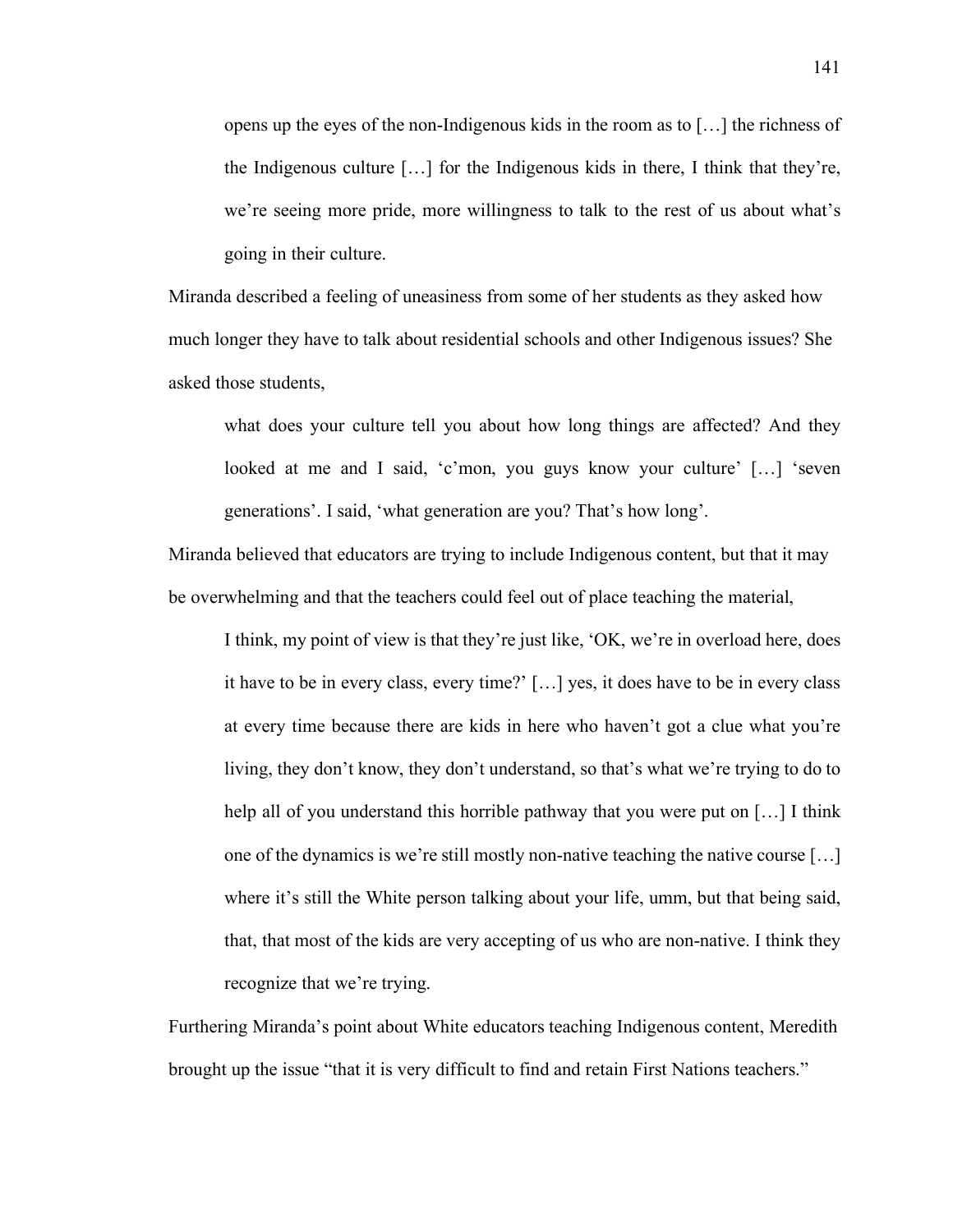She also spoke on behalf of some of her peers who have been put into positions where they are required to teach Indigenous culture. She stated,

I don't feel comfortable […] teaching the culture that's not my own culture and not my own language, cause we've had situations at the elementary school where there's just, any given teacher is in for months trying to teach the native language courses because there's just no one else  $[\dots]$  there's no other  $[\dots]$  it's so hard to find those teachers.

Izzie's response is similar to Meredith, pointing out that there are not enough Indigenous teachers. In her school, there is one teacher who identifies as Indigenous, but they do not teach high school. Izzie would like to see more Indigenous educators; "I tell my students all the time that I want one of them to come back and take my job," She wants her students to become educated and teach youth in their community; she wants Indigenous youth to know that they can be successful. Despite a shortage of Indigenous teachers, participants believed that the course changes have impacted their co-workers and students. Miranda stated,

I'm seeing a positive impact over time. The first couple of groups that went through it [the course Aboriginal History in Canada] were just rolling their eyes and 'oh my god, you just put me in another history course,' like it doesn't matter if it's culturally based [Indigenous], or European, […] it's a history course, but now […] the kids are actually asking to go to those courses […] this year was the pilot project for [the Indigenous English course …] our Grade 11 English was less Shakespeare, more Canadian content, but specifically more Aboriginal Canadian content […] students were not thrilled because it was, it was a change that was made at the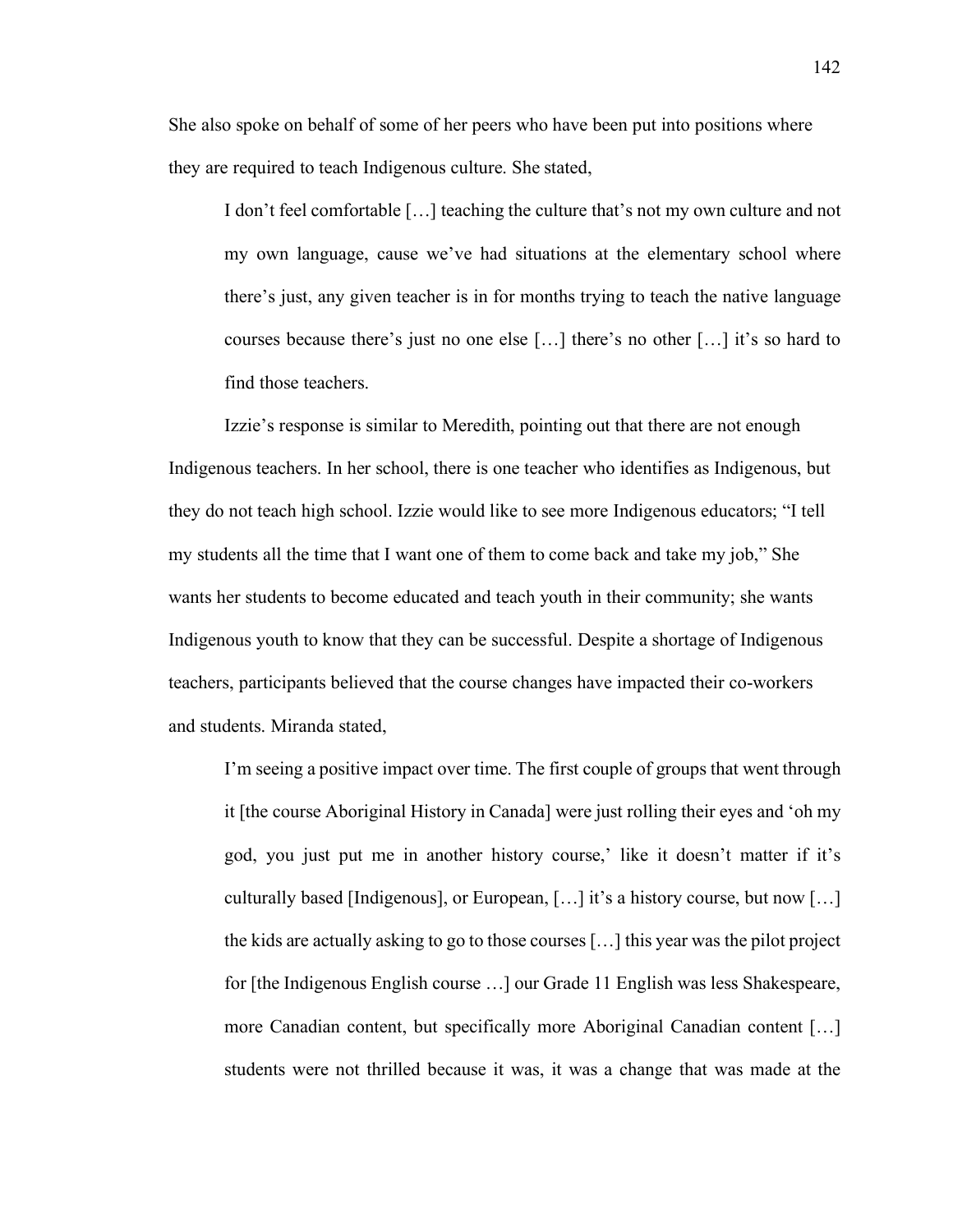administrative level, it was not something that they chose, they thought they were doing the regular English 3U and English 3C, ummm, but, you know, teachers did the best job that they could with the kids they have in front of them and they tried to make it interesting and relevant and ummm, you know, they were still teaching the grammar and all the rest of the stuff that you teach in an English class, it's just the focus was more on Aboriginal content.

Lexie advised that their school is in a very difficult territory; some of the Indigenous groups have not signed a treaty. For this school, it means that they choose not to acknowledge the land that their school is situated on. She stated,

we don't do treaty recognition in the school, we won't because it's, it would be very disrespectful to [a local Indigenous community], so when we do land recognition, it's challenging cause we have to recognize both as opposed to just one.

When asked for suggestions to improve their school's ability to meet the TRC's calls to action regarding Indigenous history and education, Izzie stated that her particular school needs,

to start honouring honorariums. I feel like it's still that judgment of training versus academic knowledge, right. If you're an Elder, you don't need to wave around a paper, you're an Elder and so your knowledge is your experience and, and your life is what should be honoured through an honorarium and if I'm asking you to give up a couple hours of your time, then I should be compensating you in some way [...] it's not a \$10 Tim's card.

Izzie also wants to see more Indigenous leadership. She stated, "right now, it's a team of really nice White women and that's it." She questioned whether this was due to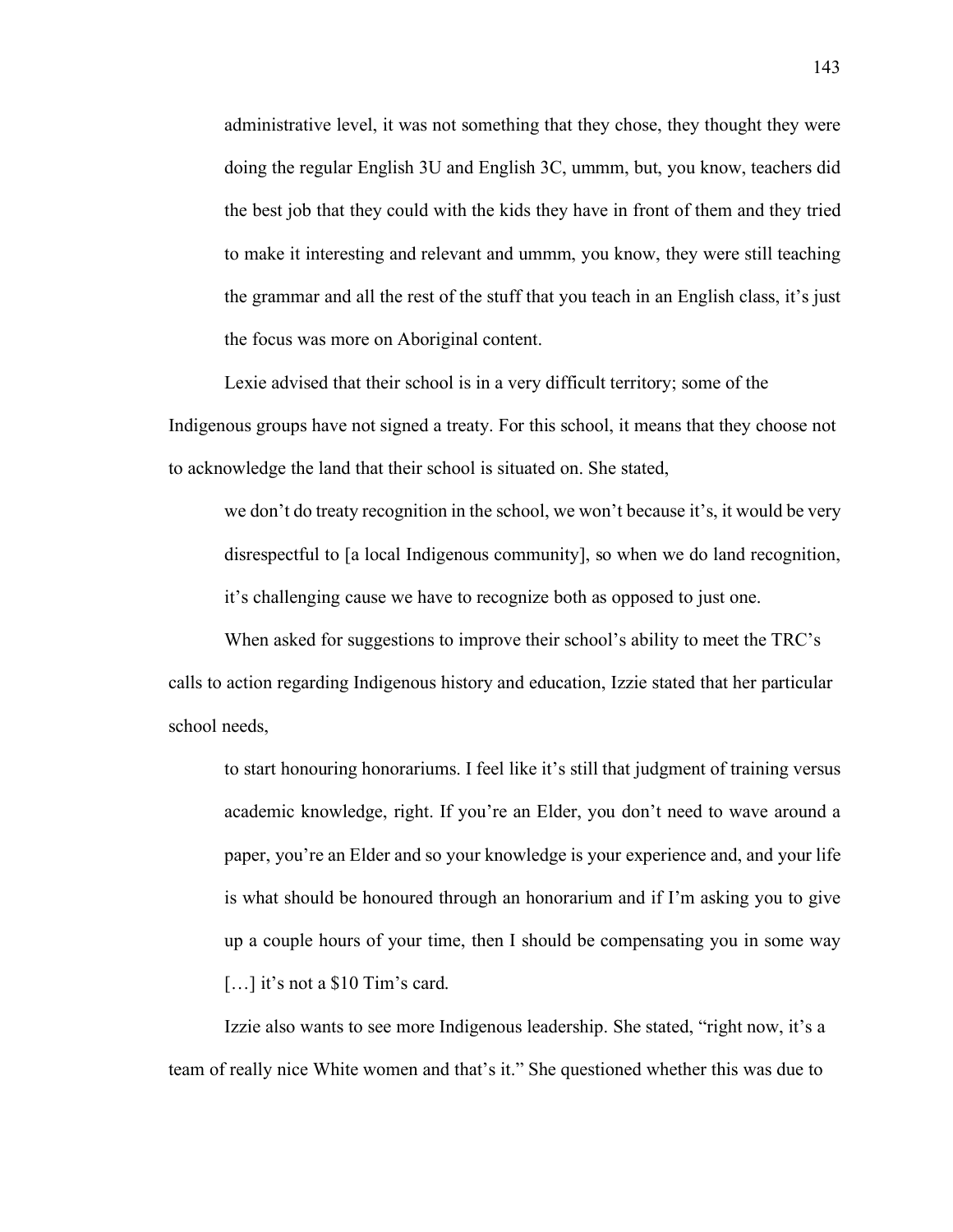the lack of trust Indigenous communities have with educators. Furthering the idea that there needs to be more leadership, April suggested, to "provide more training to our teachers [and get] parents in[volved … we] have a very high Indigenous population […] having more training will trickle down into our student population and they'll start talking about it and making that difference." Contrary to April, Arizona stated,

truth and reconciliation needs to be a way of being, it's not just about one curriculum area, it's about how we do business every single day and that the whole thing needs to change [and] baby steps […] every little bit helps, ummm, cause the more we do, the more we know and the more we know, the more we grow.

It is clear that Arizona is aware of the importance of teaching others on Indigenous traditions.

Although the Indigenous Education Authority is not regulated by provincial legislation, Derek responded to the question about how to improve his school's response to the TRC calls to action. He advised that there is Indigenous content in every class. When asked about the type of courses that are offered through his high school, he responded, "applied, but we just started building an academic program as well." Derek would not discuss the politics around having applied-only courses in his school.

Overall, the findings/themes from the data discussed in this chapter around curriculum changes point out that non-Indigenous youth and adults (whether educators or parents) have not all been accepting of the inclusion of Indigenous culture into the curriculum. Additionally, many participants referred to feeling personally uncomfortable teaching Indigenous content but did not explain if it was due to appearing racist or due to the inability to correctly disseminate Indigenous culture/teachings. Recognition that they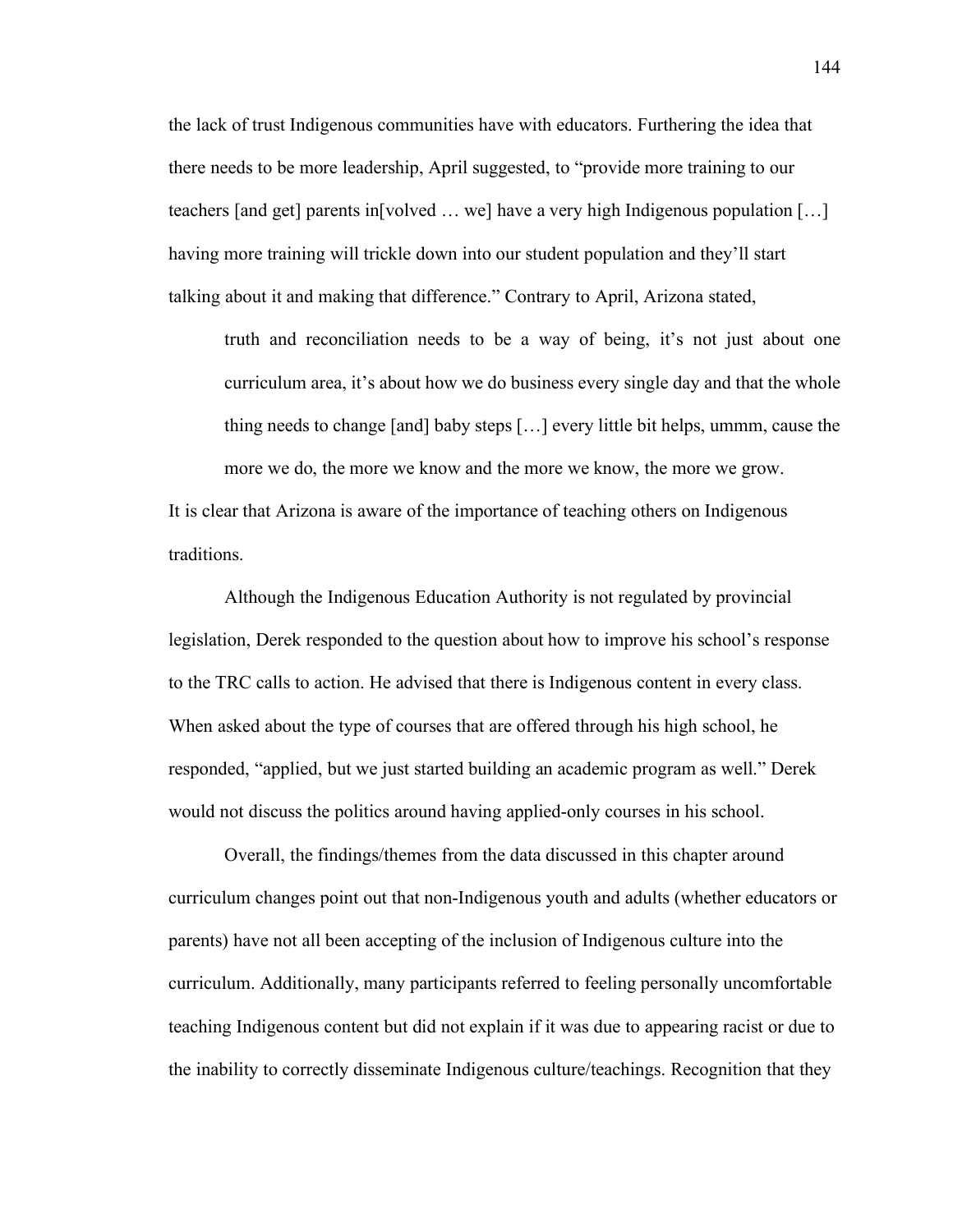are not qualified as an Indigenous educator is important and also shows that the connection to Indigenous communities may be lacking by the schools/educators. This also points to the recognition that teachers cannot simply take courses/receive credits to become a qualified Indigenous teacher. Rather, Indigenous knowledge is earned through experiences, whether with Indigenous communities or Indigenous students. Community connections with Indigenous groups where a trusting and respectful relationship exists are required to move forward, part of the Two-Eyed Seeing journey. These relationships take time to build, but the inclusion of Indigenous voices, stories and culture in the schools may help guide Indigenous youth to learn and trust teachers, guidance counsellors and other educational staff. Also, fostering these relationships demonstrates that respectful changes can be made to show that Indigenous people are part of Canadian society.

### **Moving Off-Reserve for High School - Impacts on Indigenous Youth**

*"Are you talking about […] if this were to happen now?" – April "You'll never replace the care and touch of a parent or family member." - Derek*

The changes to curriculum post-TRC are intended to ensure Indigenous youth feel included in school. As the subject of my dissertation is Indigenous students in northern Ontario, and bullying, I asked participants to provide their perspectives on the issues Indigenous youth may be forced to navigate if they moved off-reserve to attend high school. The responses collected ranged along a spectrum of understanding that Indigenous youth need to move to earn an education to concern that moving off-reserve is not a good option for Indigenous youth as they move away from their familial support and friends. All participants believed there are problems faced by students moving from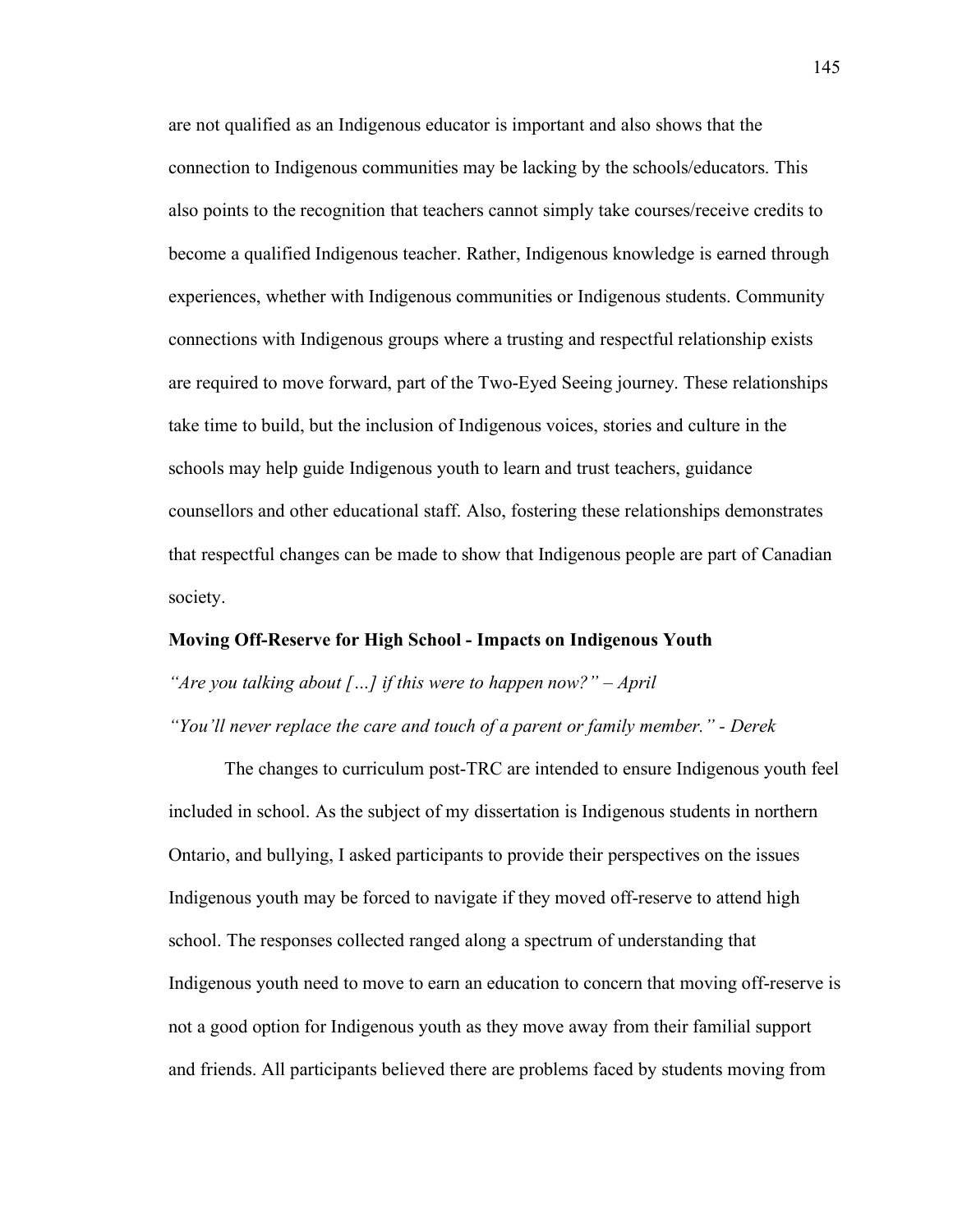home, although one participant did not realize that this is the reality many Indigenous youth presently face. A summary of responses is provided below.

Meredith believed that trauma from residential schools impacts many of the youth who move off-reserve for school. With that said, she also stated, Indigenous youth "are more likely to attain a secondary school or post-secondary school diploma if they move off-reserve, but I think there's a lot of barriers along the way." When asked to describe the barriers she referred to, she stated, "no resources, no teachers, no facilities." She also commented that the population of her community is growing because people are choosing to move and attend school in her community; "our population of northern students is growing, especially because of what's happening in Thunder Bay." Meredith is referring to the deaths of Indigenous youth at Dennis Franklin Cromarty High School, which is discussed in the context of my study.

Christina's response reflected on the policies that determine students' eligibility to attend school off-reserve. Many communities in the north will not allow their youth to move for high school until they have achieved at least eight Grade 9 credits. Christina stated,

those kids are just more ready. They are more equipped [to move], so coming out at 16, 17, instead of coming out at 13, 14, 15, seems to be a big indication, but then there's the other factor of the fact that [some communities] are so invested in those kids […] so you can't just say it's their age, they're also coming from that support that led them to come out at that age.

Callie's response resembled Christina's; "the students [have] to be very mature and responsible and independent before they come [for school]."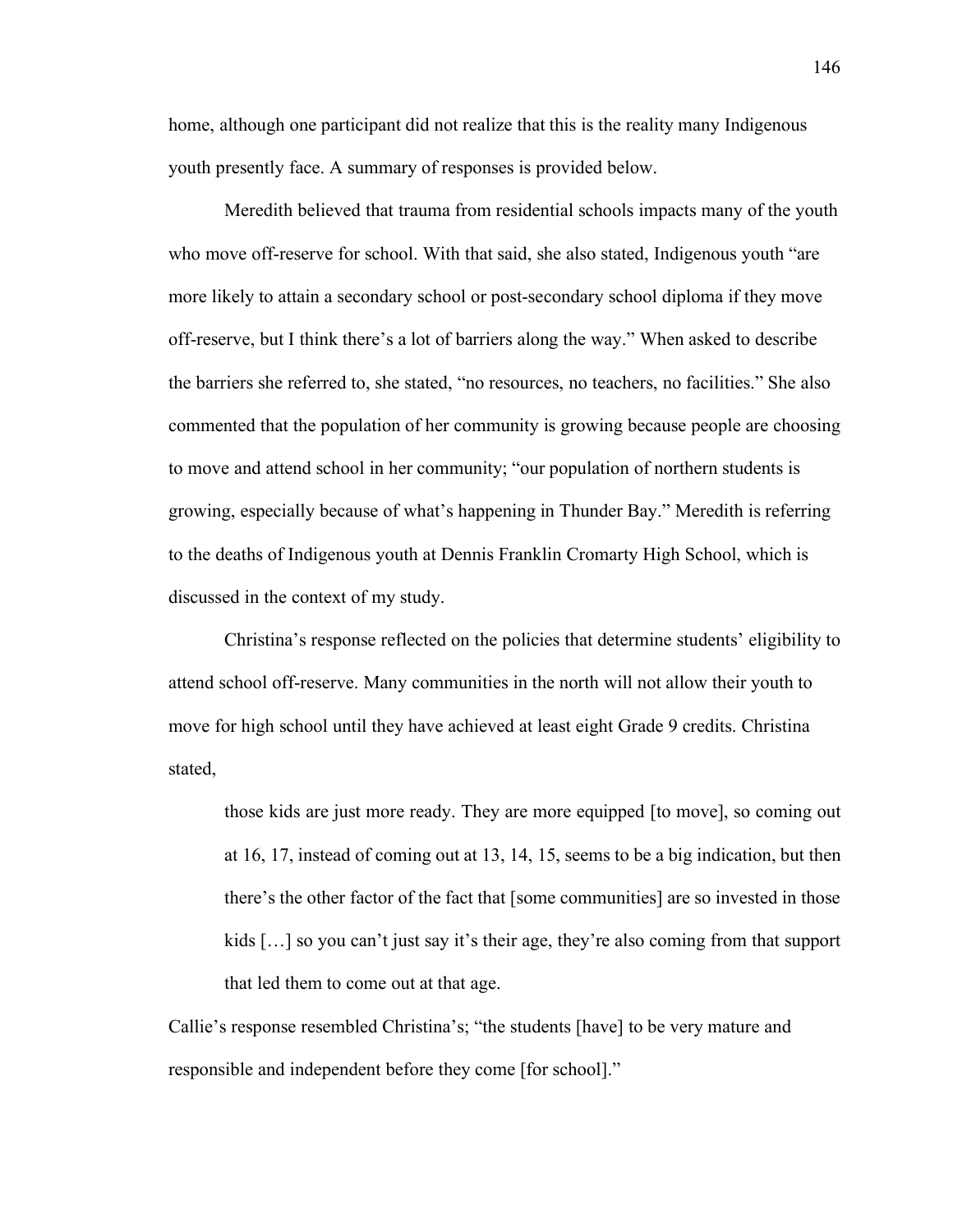Meredith's response about the growing population of northern students is reflected in Christina's discussion of a crisis pertaining to housing for students to attend school in the community. She stated, "students come here with nowhere to live." Christina also pointed out accessibility to resources as a barrier for Indigenous students coming off-reserve. She stated, "there are Indigenous kids who live in town, who have access to more resources and then there are Indigenous kids who come from the north, who have limited access to resources." This divide is economic, which Christina stated, gives the Indigenous town kids more confidence in school than other Indigenous students arriving from the north.

In Mark's teaching career in northern Ontario, he has "seen students who are very keen […] very disciplined, very driven, I've also seen students who are afraid to even come in the classroom." He further stated that it "depends on the kid, depends on the family they're leaving." Mark also expressed his belief that some students never come to high school off-reserve; "they go to their reserve schools and then they just refuse to come to high school." He further reflected on the climate that his Indigenous students are subject to. Focusing on the northern town of Dryden, Ontario, he stated, "Dryden, I think, has a pretty racist reputation, which hasn't been helped by the fact that Senator Lynn Beyak calls Dryden home and there's been 'all of that' in the national news." Mark's reference is to Senator Lynn Beyak's comments in Senate in 2017 that,

the positive aspects of residential schools ha[d] not been acknowledged […] she wanted to 'present a somewhat different side of the residential school story [… of people whose] remarkable works, good deeds and historical tales in the residential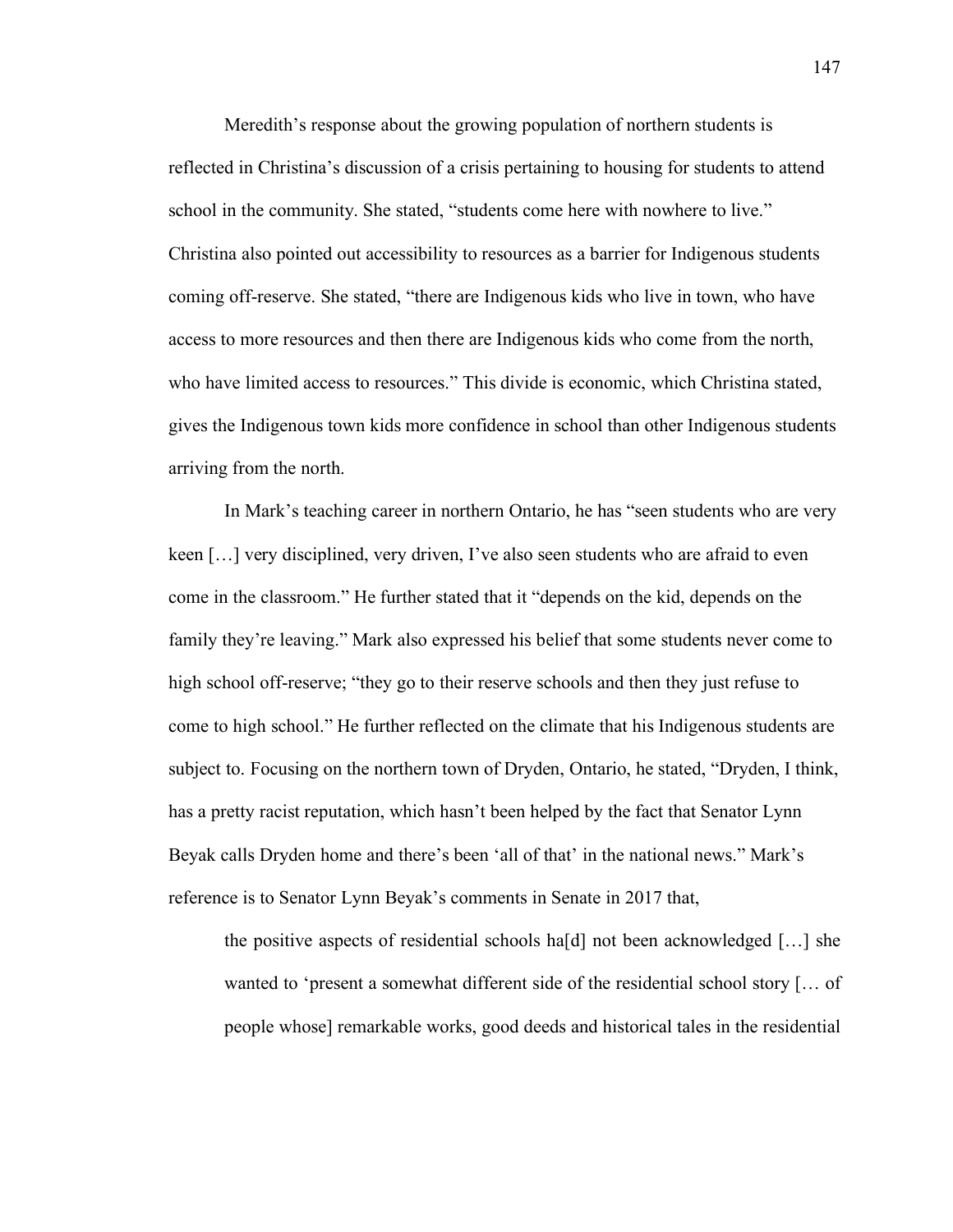schools go unacknowledged for the most part and are overshadowed by negative reports. (Kohut, 2017, paras. 2-3)

Senator Beyak was one of the previous Vice-Chairs of the Fort Frances-Rainy River Board of Education, where "she participated in a roundtable for violence prevention in schools that led to the development of a code of ethics, which became a model for school boards across Ontario" (Senate News, 2019, para. 2). Although Senator Beyak is not Indigenous, she spoke positively about residential school experiences, ignoring the trauma that many Indigenous people endured.

Arizona reflected on the issue of systemic racism in education and how it impacts Indigenous youth attending school off-reserve. She questioned,

systemic racism […] if there is no school for them to attend in their home community, where they are supported by their families, umm, and they have to leave […] why is that? Why is that happening? Especially in this day and age where we have access to technology and uhh, different ways of being able to do things, and why aren't we honouring those ummm Indigenous ways of knowing through land-based teachings at a secondary level or at a high school level, so that kids can learn and grow wise through what they're learning in their own home communities? She also stated that the curriculum taught may be different,

if you want to get right down to it, because ummm, the federal system doesn't necessarily teach Ontario curriculum. So, when they come here and they're in grade 9 and they've [perhaps] never had Ontario curriculum up to the end of grade 8, they're at a total disadvantage.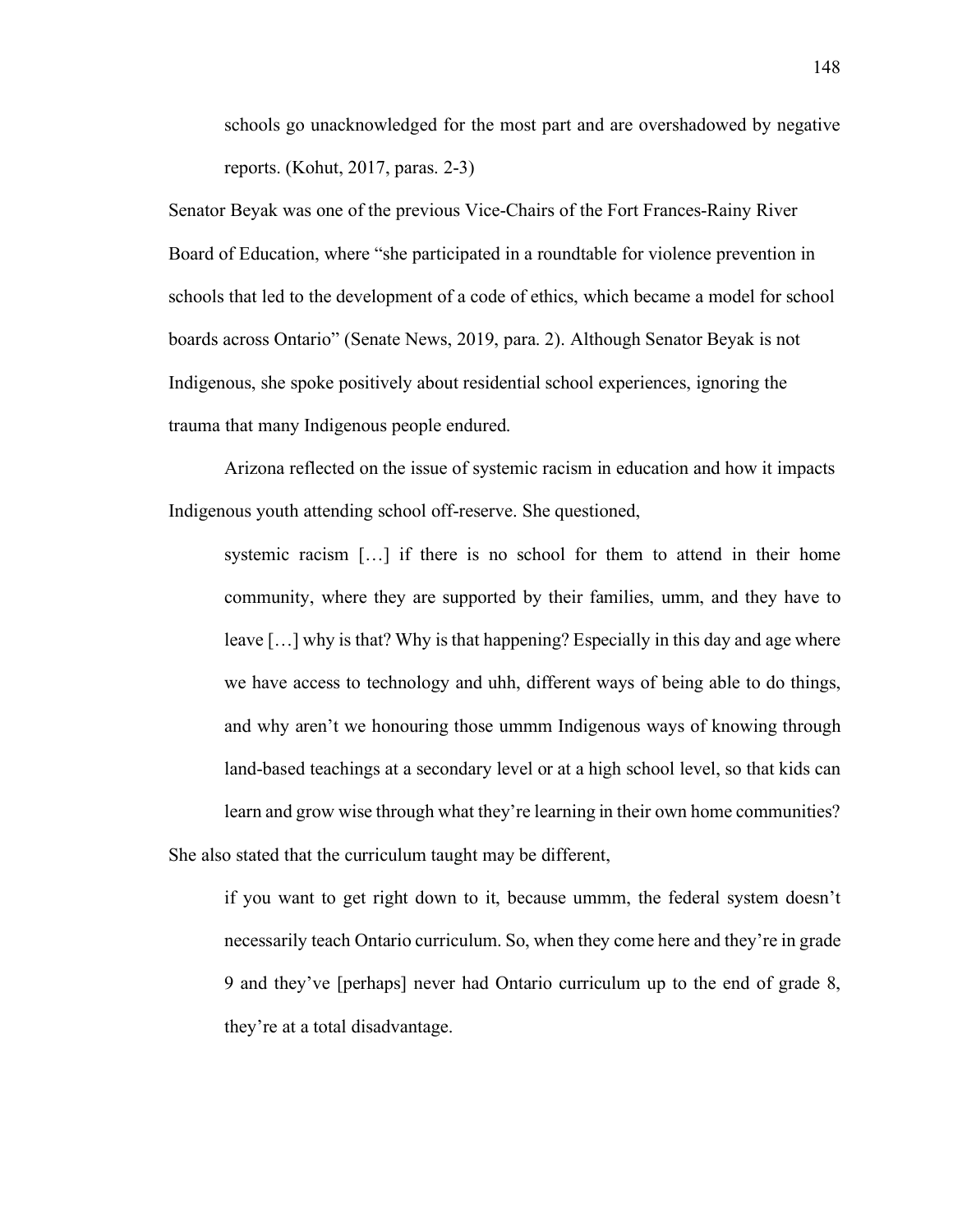Miranda's response echoed Arizona's. She stated that Indigenous youth "lose a huge support system." She elaborated,

it's a negative impact and I would say, in 85% of the cases, the kids go back north, they don't stay, they just, they can't cope with it [being away from home], they  $[\ldots]$ they miss their families so much and they, I don't know if the expectation is different here than it is up there in terms of academics, but they find that, they tell us that we're meaner or tougher on them.

Lexie's response resonated with Miranda's. She stated, "it's brutal." She further explained,

it's just brutal cause they're living in boarding houses, there's not appropriate social structures, there's no supports, and then you know, umm, turning to drugs and alcohol to me, is logical, cause you're trying to self-medicate to take away the pain,

[...] it's a very challenging situation [...] any kid who moves off reserve and gets

their high school diploma should get a medal on top of it cause it's fricken brutal. Izzie's response is also reflected in Meredith, Miranda and Lexie's. She provides two detailed examples. She referred to 1) the legacy of Shannen Koostachin and 2) the time it takes for Indigenous youth to travel to attend her school. Referring to Shannen, who was from Attiwapiskat First Nation in northern Ontario, she reflected,

she was in grade 7 or 8. She petitioned the Canadian government and launched an online campaign with schools across Canada […] she spoke in Parliament, umm and Charlie Angus really took her under his wing, and uhh, so […] she was nominated for a peace prize, a children's peace prize award, and then she died in a car accident in Temagami […] I feel like her experience really speaks to the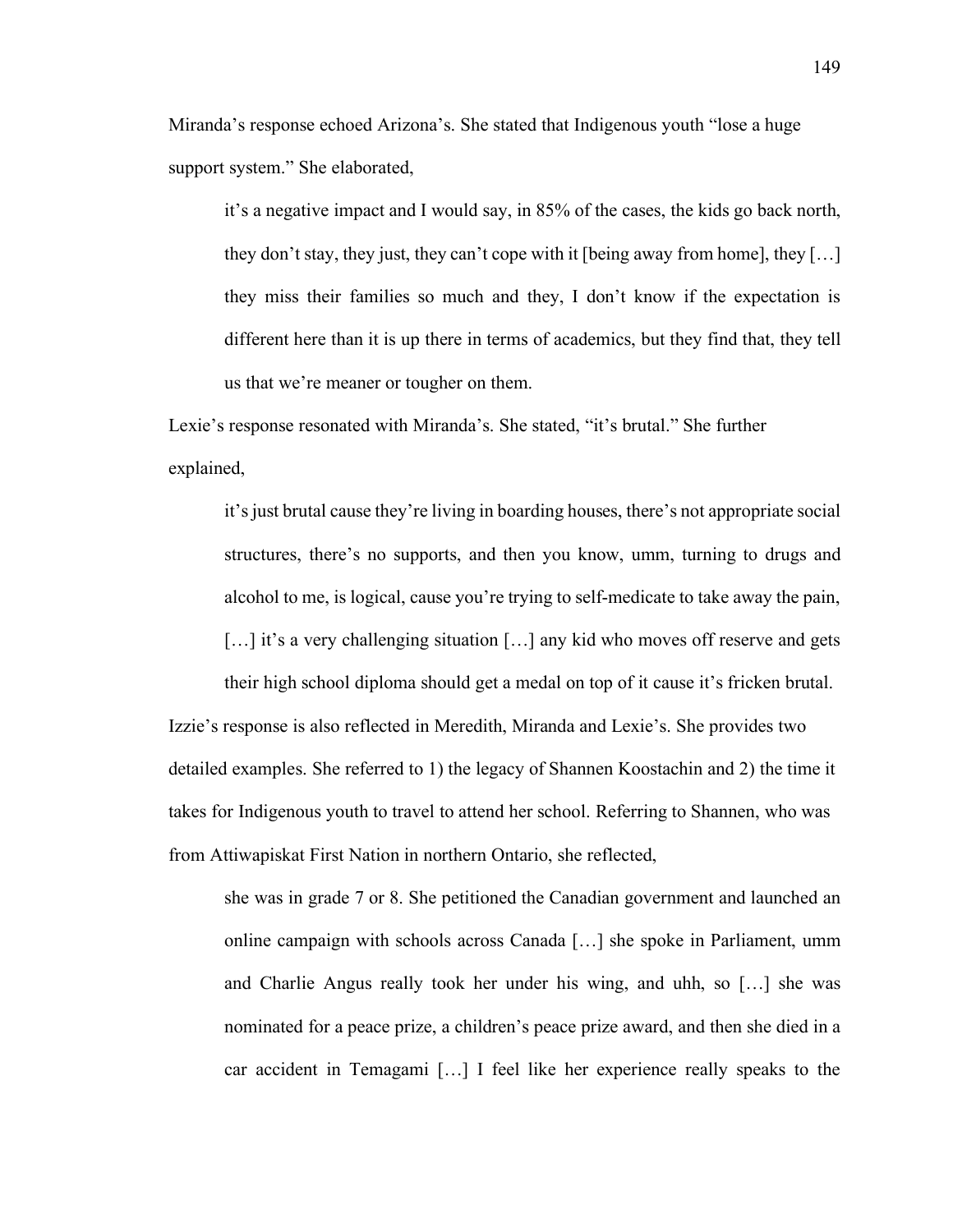experience of so many of our students and she really kind of shaped the way a lot of my kids here see education […] she just thought it was amazing to have a library, to have a gym […] and so it put a lot of it into perspective and she was fighting for an education  $[\dots]$  it's launched a campaign called Shannen's Dream.<sup>31</sup>

Izzie also pointed out the significance of bussing. She stated,

our kids who live on the res who have to get up at 7 in the morning, they take a bus [...] it's a 1 hour 20 minute bus ride, about 1 hour 40 minutes of their time every morning, every night, in the winter, you know, -40 and then we look at why attendance is an issue. I wouldn't want to get up that early in the morning all the time and then we're putting 5 year old [children] on that bus to come in.

Izzie revealed that geographic spaces where Indigenous people live are far away from schools. Rather than blaming Indigenous youth for not attending school on a regular basis, she believed that the education system/bussing schedule disadvantages the youth. Despite the idea that the bus system was helpful and brought youth to school, it can also be seen as problematic given students may be overtired on the long journey to/from school. There are also many outside factors, such as home routine, diet/regular, healthy meals, sicknesses, and/or weather changes. They are also expected to be alert and function in the same manner as other students who do not travel for school.

Jo's response reflected time away at school from family as a negative issue, but she tried to view participation in extra-curricular activities as a positive; "living closer to

<sup>&</sup>lt;sup>31</sup> Shannen's Dream is a fund that helps Indigenous children obtain "the same education opportunities as others but in ways that respect their language and culture and considers that they may not be starting from the same place. Shannen Koostachin, her classmates, and their community of Attawapiskat fought for a new school for over three decades after a diesel spill near the school that was making students and teachers sick. Shannen sadly passed away in 2010 and never saw the new school that was built in 2014. With the support of her loving family, friends and community, Shannen's Dream was named in her honour because Shannen believed that all children deserved to go to a good school" (FNCFCS, 2019, para. 2).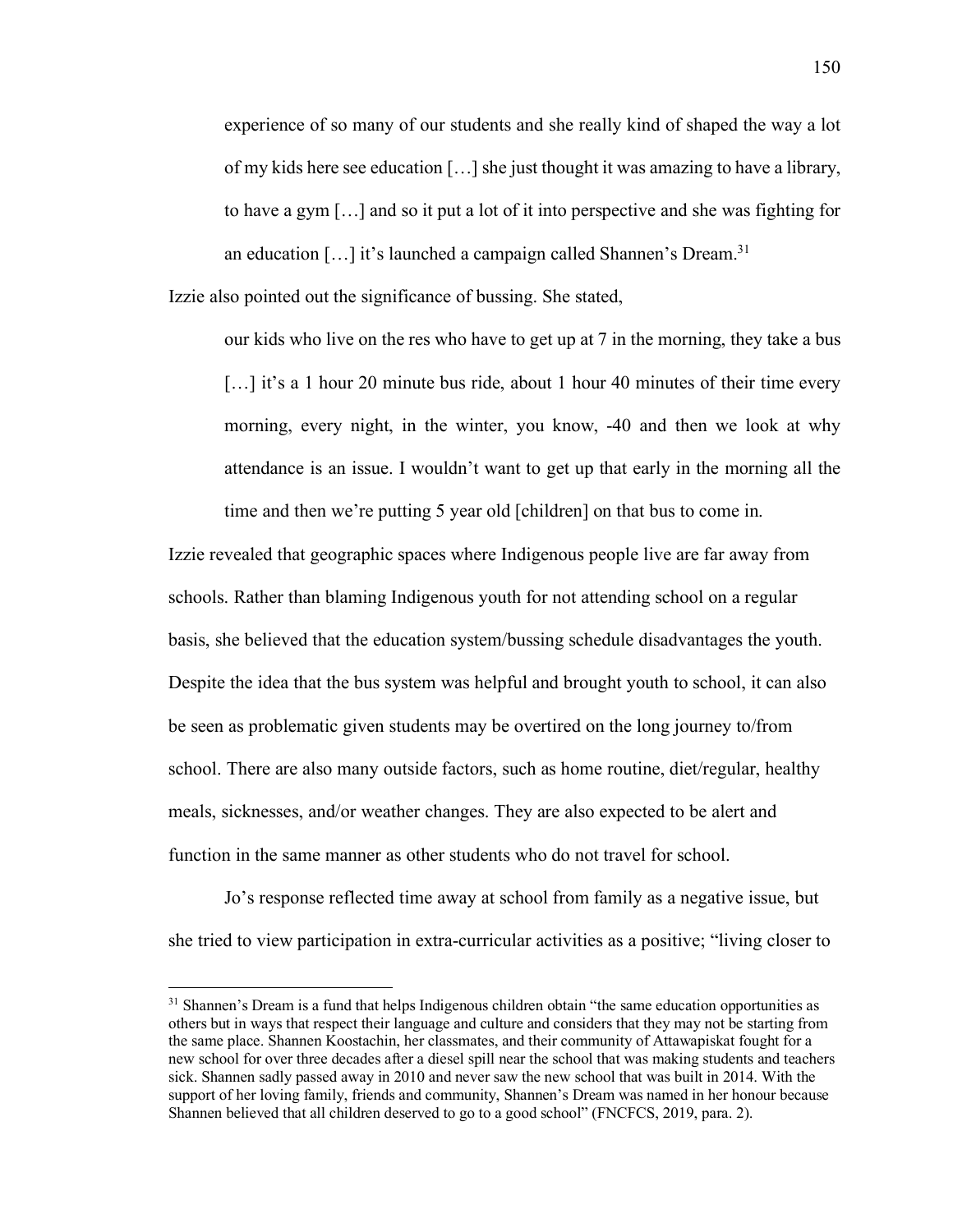a school, they might be able to participate in some of the activities." Participation in sports/extra-curricular activities is accepted for youth. This is because of the skills that may be learned through sport, such as leadership, accountability, responsibility, organization, time management, respect and sportsmanship. However, participation for Indigenous youth living far away from school, may not be possible.

When April was asked about the impacts on education for Indigenous youth who move off-reserve to attend school, she reacted in shock and asked, "are you talking about [...] if this were to happen now?" I responded yes, to which she then stated, "oh my goodness, it would be horrible." She further explained, "it doesn't matter if you're being boarded with a great family, being away from your culture and your home, I think that that would be pretty intense […] it would be hard to concentrate when you're thinking about home." It is clear that April has not come into contact with Indigenous youth who move to attend school — this is because her students are below 5 years of age, not 13 years or older. Also, she has not made the connection that choosing to leave home for high school is related to the residential school legacy.

Derek's students are all from the north. He recognized that some issues stem from students having boarding parents and the issues inherent to living with strangers, possibly unfamiliarity with their rules and norms. He stated, "some boarding parents are awesome [...] maybe some aren't [...] I wouldn't want to live in a stranger's house when I'm 13 years old either and follow whatever kind of rules that entails in a strange neighbourhood." He also reflected on whether or not it is a student's choice to leave their community for school. He stated,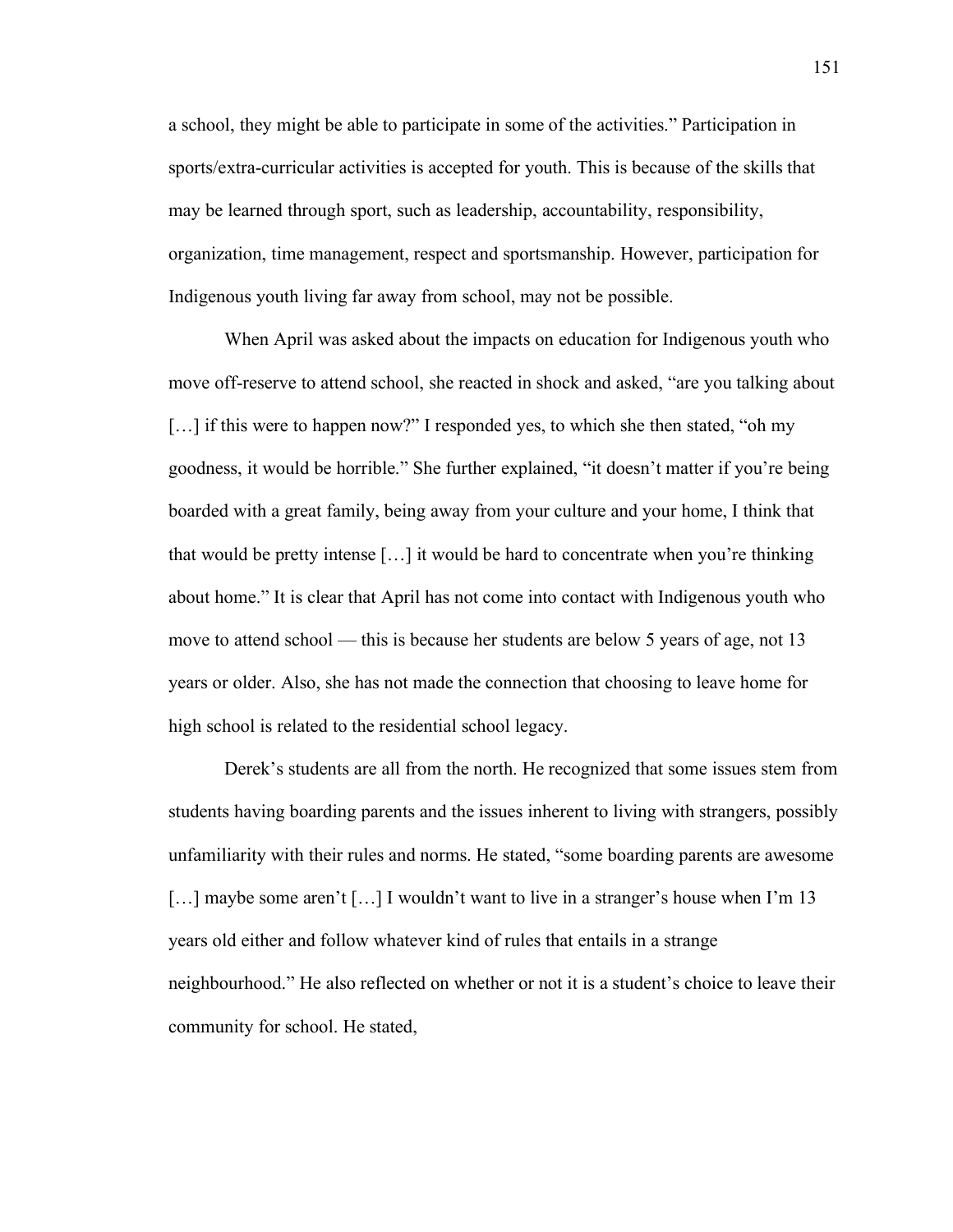kids are choosing to leave their community, sometimes it's […] you know, some might argue that it's not a choice, like they need to do it if they want to get their high school education. They can take distance ed courses, so it's not the same, like, so that is a choice and it isn't, but it's more or less kids are making the decision to leave and, you know, we're not pulling them out of there kicking and screaming type of thing and they're coming here and we're doing all we can to, to provide like a supportive environment for them to go to school. And for people to say, 'oh you're segregating them', it's like, 'well, they're not getting enough support in the provincial system and we'd rather have them at our school to help them deal with, maybe some of the potential trauma that they grew up with' […] and our number one thing is we want to put kids back in touch with their identity and their culture. Derek elaborated on the reality that many Indigenous families deal with when their child is sent to school off-reserve. He stated,

it's tough enough to let your kid leave when they're 13 years old, but then you put this like, this crazy violence in the mix […] these parents just want to be able to send their kids to school in their own community, like every other kid in Canada. Indigenous Services Canada doesn't see it as feasible, or it hasn't been and now they're trying to figure it out.

Derek did comment that his school employs a transition worker now, who facilitates information sessions in the communities before students leave home for school. Derek explained that the transition worker "talk[s] to the kids about what life's like in [the city] and getting to know the kids before they come out, making that transition smoother." It was discussed that the transition worker is not Indigenous, which led to the next question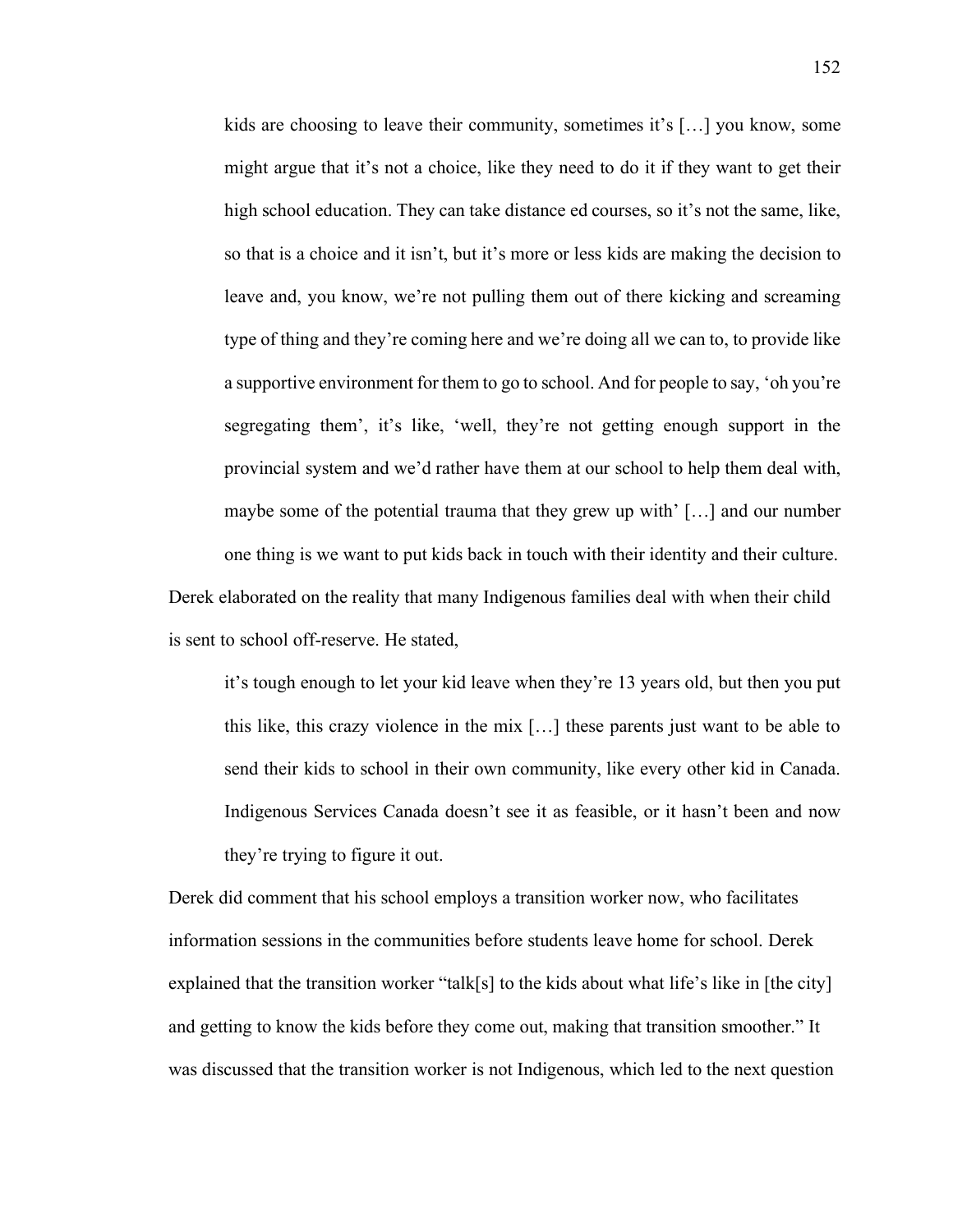about whether or not Indigenous youth were hesitant to talk to someone who is not Indigenous? His response was, "I'd say maybe [...] if you look at all the wrong-doing that the Canadian federal government has done to Indigenous people, I would be looking over my shoulder a little bit too, I wouldn't be jumping and just ready to trust somebody." Recognizing the lack of trust most Indigenous people would have towards non-Indigenous people points out the need for relationship building with Indigenous groups by education institutions and educators before trying to convince youth to move off-reserve for school. Regardless of the care and concern Indigenous students receive at Derek's school, he stated, "you'll never replace the care and touch of a parent or family member." Derek refers to the inequity that Indigenous youth deal with living in an isolated environment. The issues of funding and geographic space are relative to the history of Indigenous politics and Indigenous placement on reserves.

It must be noted that the participants in my research may be different than other teachers they work with. They volunteered to participate in this type of research study. Their participation may indicate a higher level of investment in the well-being of their Indigenous students than among other teachers. However, there is difficulty in helping their Indigenous students succeed; the participants have been educated in a colonial education system and are expected to teach the colonial education system. The participants may not have the tools and/or skills to fully recognize (and appreciate) what systemic issues Indigenous youth are navigating, but their intentions and investment to help are present despite teaching in a colonial system that resists decolonization of education.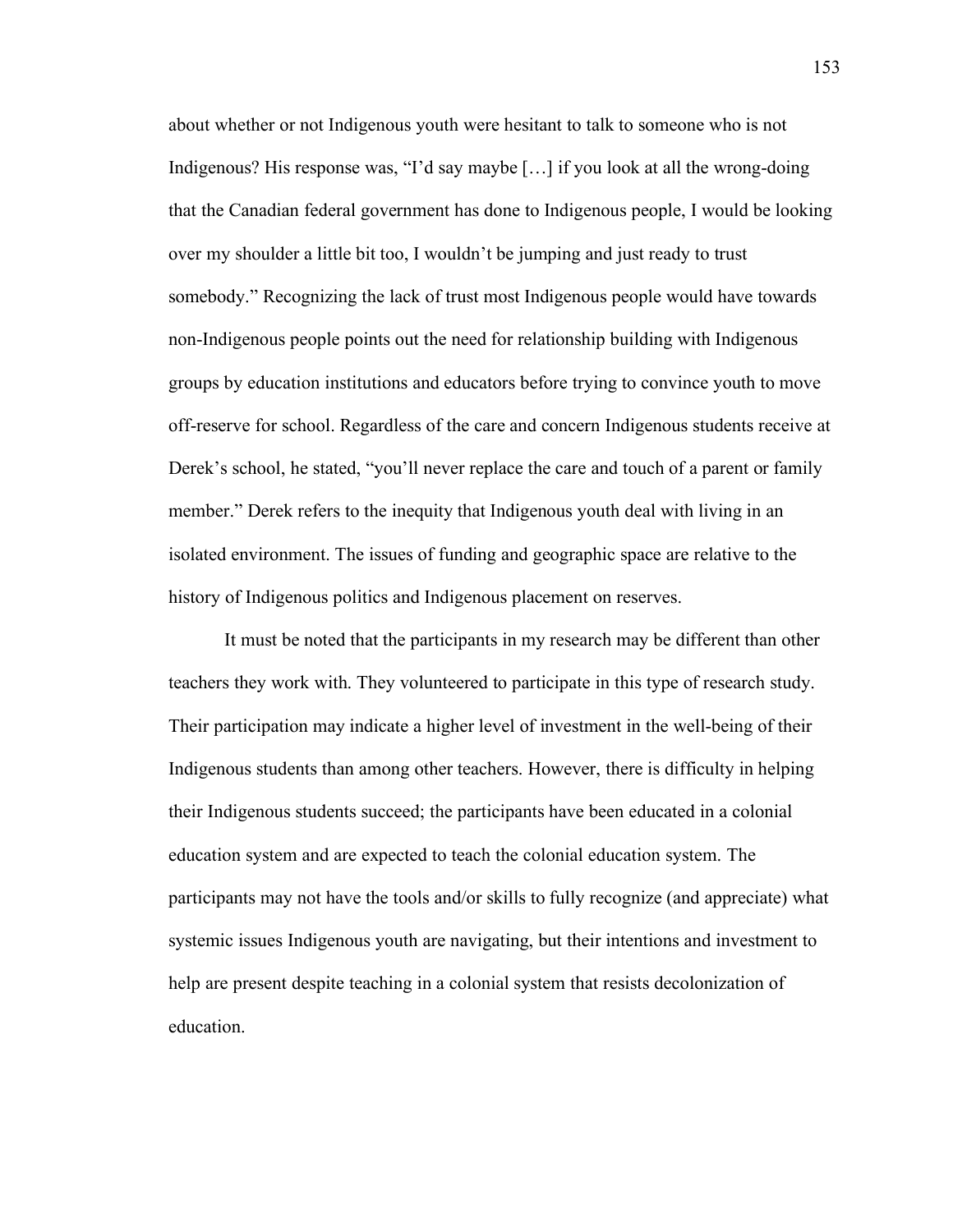### **Conclusion**

In this chapter, participant backgrounds were explored to better understand their story and how they comprehend Indigenous history. To help develop a well-rounded response to my research question, I needed to understand the background of my participants, their knowledge of Indigenous issues and experience with Indigenous people and their attitudes about Indigenous issues and the calls to action. Based on the responses provided, three participants from northern Ontario and two participants from southern Ontario were less aware of Indigenous issues until they attended post-secondary education where they encountered critically meaningful and relevant information about Indigenous history and politics. I hesitate to say they learned Indigenous history and politics because an underlying theme of this data was that learning is a process that involves a level of introspection and empathy. Until participants had their own experiences that put Indigenous history/politics into perspective, they were *unable* to comprehend the expansive impact of residential schools and colonialism. It is noted that their job experiences, and other experiences with Indigenous people, impacted their views of Indigenous people, where they were able to shift away from stereotypes they once held and learn about and understand Indigenous culture and sometimes this only occurred when they moved into a new community.

Participants were generally knowledgeable about Indigenous politics, history, and culture but this knowledge was certainly increased as a result of teaching in schools with significant Indigenous populations. Many of the participants reported increased knowledge of Indigenous ways of knowing as a result of exposure to Indigenous students and Elders, in a school setting. Almost all participants expressed support for increasing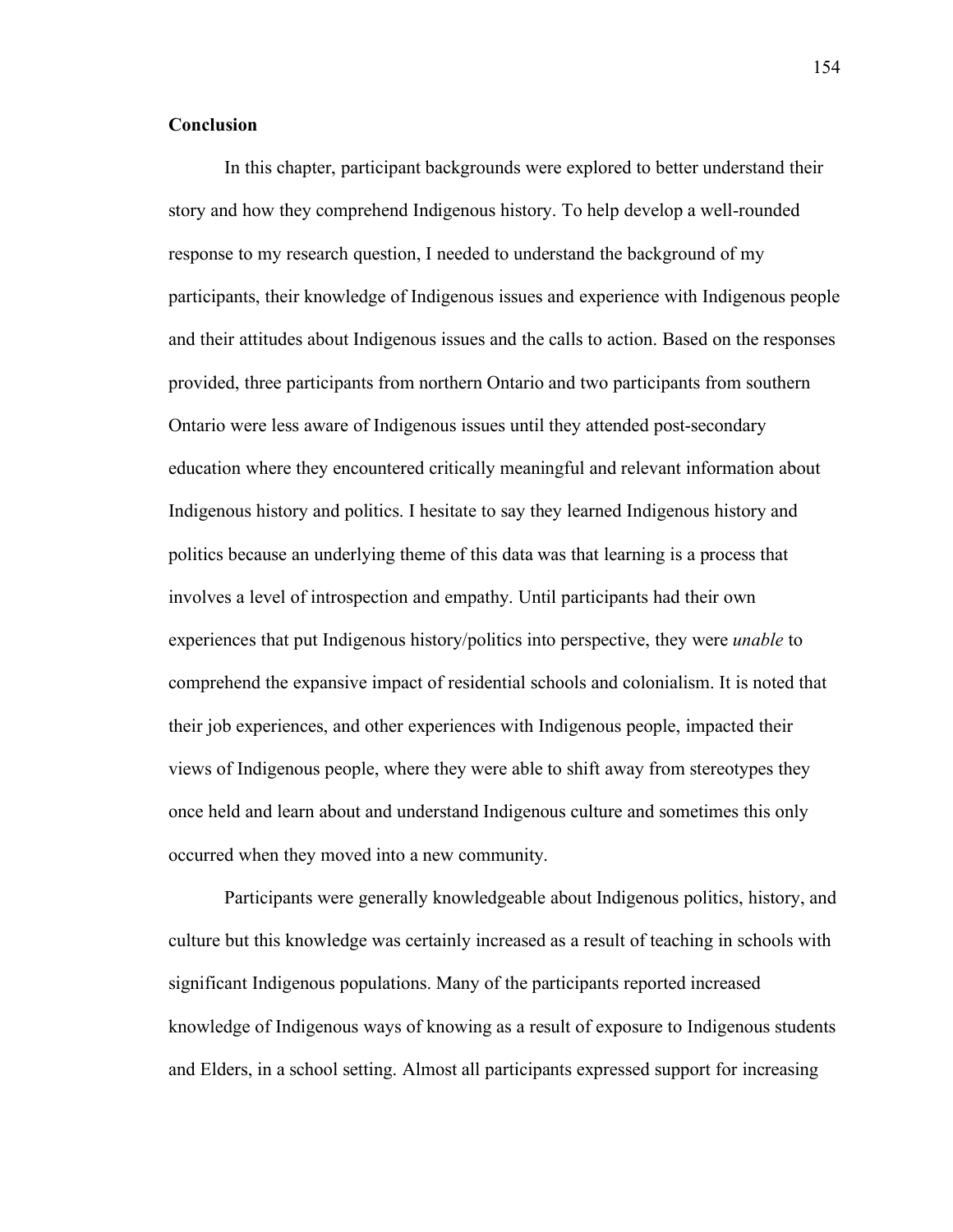Indigenous content in school curricula and identified ways in which their own teaching practices had incorporated Indigenous knowledge and methods. At the same time, many participants claimed that they were uncomfortable being the non-Indigenous teacher of new Indigenized content. A clear finding from the interview data was that there is a recognition among the participants of the shortage of Indigenous educators to teach Indigenous culture and traditions. Interestingly, all educators agreed that moving off reserve for high school may have devastating consequences for Indigenous youth due to lack of familial and community supports. However, there was at least one participant who was entirely unaware of the parallel of moving to attend a school away from a home community and the residential school legacy. The following chapter will specifically discuss data from participants as it relates to the Ontario anti-bullying framework and Indigenous youth. Following the presentation of this data, I will discuss and analyze my findings. Lastly, I will offer thoughts for directions for future research and the conclusion to this dissertation.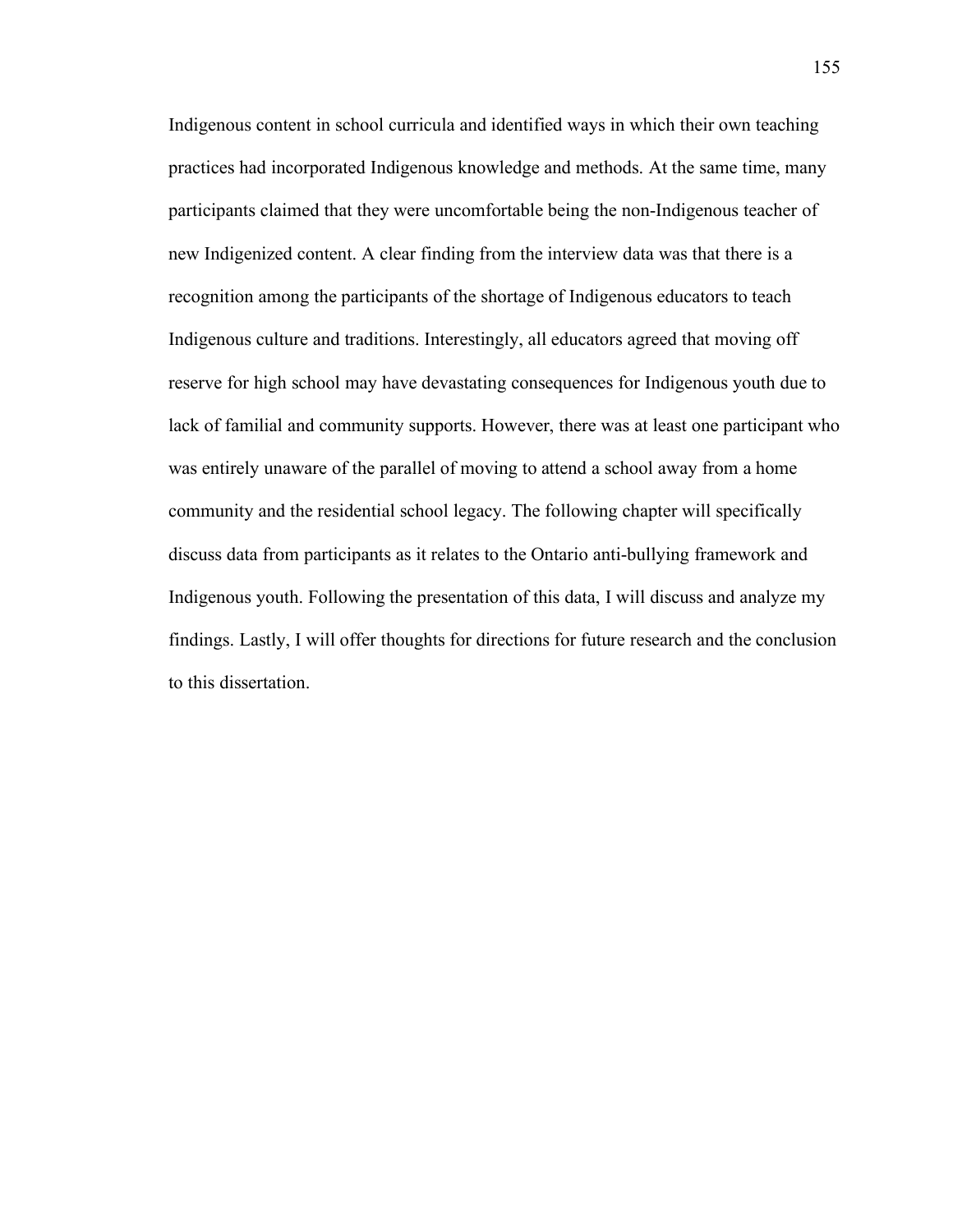## **Chapter Seven: Awareness and Implementation of the Ontario Anti-Bullying Framework**

In this chapter, I draw on the interview data provided by participants to explore the implementation of the 2012 Ontario anti-bullying framework. Participants were asked: how they define bullying; how their school defines bullying; if they received training to understand the anti-bullying policy; if the anti-bullying framework is implemented in their schools, whether they encountered any incidents of bullying involving Indigenous students, how might they improve the anti-bullying framework and if there was additional information they would like to share around the anti-bullying framework? Their responses are provided below.

The key findings that came out of the data are that most participants define bullying according to the traditional, individual-focused definition: behaviour that is repeated and negative towards an individual. When asked to provide specific examples of bullying, participants provided examples of racist or violent behaviour. Examples of bullying behaviours that were discussed include physical violence between students, sexts [sexual text messages] sent between students and a break-up resulting in harassment. Anti-bullying training was reported by some participants, however, it was not rated well. Nonetheless, most participants reported that they believe (or assume) their schools have implemented the provincial framework, and most identified steps they take when confronted with behaviour identified as bullying. Interestingly, not all of the participants interviewed necessarily utilize the framework for every instance of bullying behaviour that they confront. Rather, several participants reported exercising their individual discretion in choosing how to deal with incidents labelled as bullying. Several participants, when asked how to improve anti-bullying measures, focused on how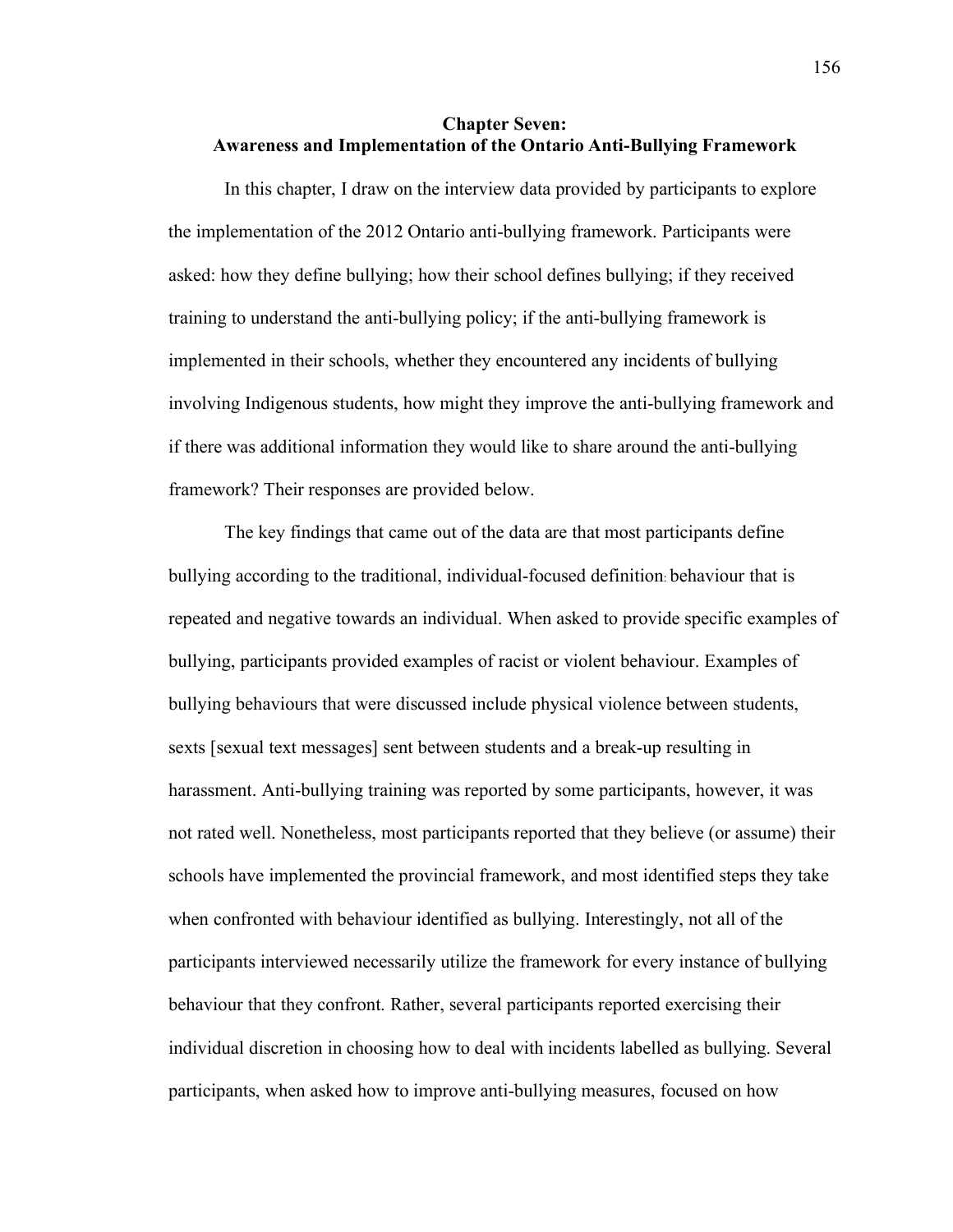Indigenous youth might be more resilient and how positive relations can be created/fostered to include Indigenous youth and prevent them from incidents of negative behaviour.

### **Participant Definition(s) of "Bullying"**

*"People slap on the word bullying" - Jo*

*"I feel like it really minimizes what the actual issues are" - Izzie*

To understand educator perspective and interpretation of 'bullying behaviour', I asked participants to provide their definition of bullying. I also asked participants to provide their school's definition of bullying. The responses below indicate that most participants adopt a traditional definition of bullying focused on individual actions as opposed to broader social context, although a minority do point to the need to consider broader causes of behaviour.

Meredith, Amelia, Christina and April, all from northern Ontario, appeared uncertain about how they would define bullying. Meredith stated, "I guess repeated and intentional actions that are meant to cause someone harm in one way or another, whether it is emotional or physical, yeah and I guess the whole idea of intent has to be there as well." Amelia and April echoed Meredith's response. April further stated that her school's definition was, behaviour that is "repetitive in nature, that it continues […] that it's targeting one person, there's probably a lot of other things too." When asked to describe what 'other things' included, she was not able to provide examples. Christina was also unsure of the definition. She stated, "I guess just anything where someone is made to feel attacked, or picked on, or less, it's physical, verbal, online […] I think anything that is leading someone to not feel safe and comfortable."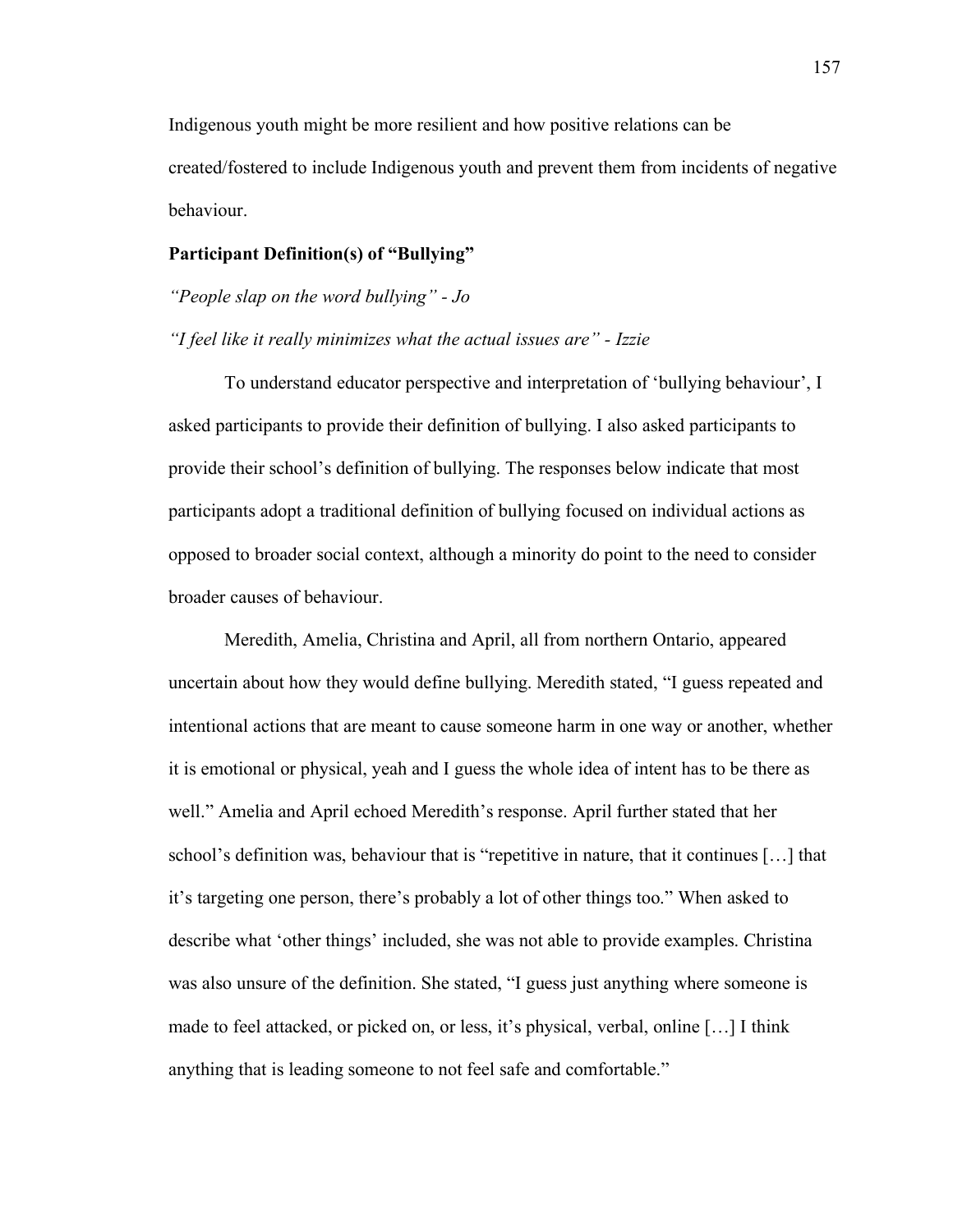When Meredith was asked if incidents of bullying take place in the school, she stated, "it definitely happens daily [and that] the police are often at the school [responding to reports of violent behaviour], like every week." She asserted that part of teaching is also managing student behaviours, "even if you might interpret that as bullying, like […] just saying please don't speak that way to each other, let's be kind with our words, or things like that." In this instance, it is important to note that not only does Meredith re-direct behaviour and language from the negative instance, but she is also outlining her expectations of how classroom behaviour should look.

Callie provided the school board's definition and her definition of bullying as feeling threatened or if negative behaviour occurred through "comments, either verbally or through social media, word of mouth." When asked for examples of bullying behaviour, Callie described an experience of rape that was so impactful, an entire family moved out of their community. For purposes of anonymity, the description is omitted. This example of conflating violent, criminal behaviour with bullying will be explored in my discussion and analysis chapter. Other examples she provided include: 1) relationship problems between teenagers and 2) an incident where a hockey player was treated differently among his peers. Examples of the comments that the hockey player faced,

it's not that blatant, 'you're a bitch, I'm going to beat the shit out of you', right? Sometimes it's just those underlying little comments that you hear, especially with the boys […] like for the boys it's more insecurities and so they try to be macho-y. Who can be louder and more destructive and more disruptive.

Arizona and Lexie appeared confident and clearly expressed their school board's definition of bullying. Arizona stated it as,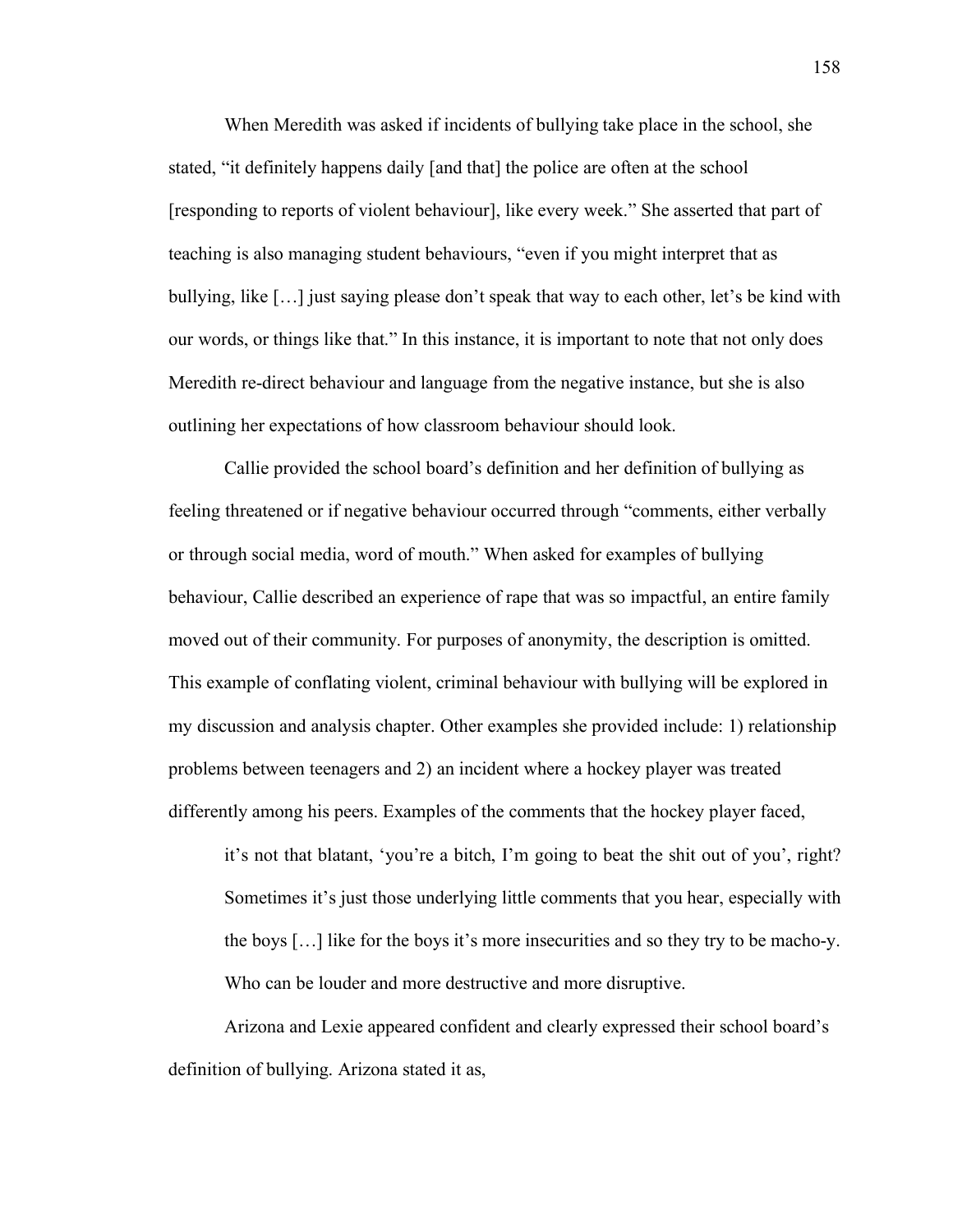any perceived action or threat or risk of harm […] if a student even perceived that somebody was going to harm them and that this perception was ongoing […] an ongoing perception, umm, that we would consider that a form of bullying and then be looking into how to handle that.

Lexie defined it as "any unwanted action that's occurring on a regular basis against someone else. Umm, which can look a lot of different ways to a lot of different kids." Lexie reported that incidents of bullying happen often, particularly between students in Grade 7, 8, and 9, who are navigating their social connections/dynamics, "some of them [their expressed behaviours] are very inappropriate […] kids can be cliquey, kids can be evil, and we really are working hard to squelch it, but it does still happen, unfortunately."

Coming from the same school board as Lexie, both Izzie and Jo critiqued the definition of bullying. Izzie dislikes the term bullying; "I feel like it really minimizes what the actual issues are." However, to answer the question, she believed the school would define bullying as "targeted harassment." She further described her definition,

to me bullying, umm, especially for the high school level, kind of connotes like playground silliness, and you know, my feelings get hurt and […] there's a difference between playground umm, friendly, uhh jabs and harassment and, and that's where I think we need to make a better differentiation at the high school level. Her understanding of incidents labelled as bullying behaviour was differentiated between the sexes,

there was a group of girls who were really mean to another girl […] it's the girls that we're really looking at for the bullying, the boys tend to just go outside and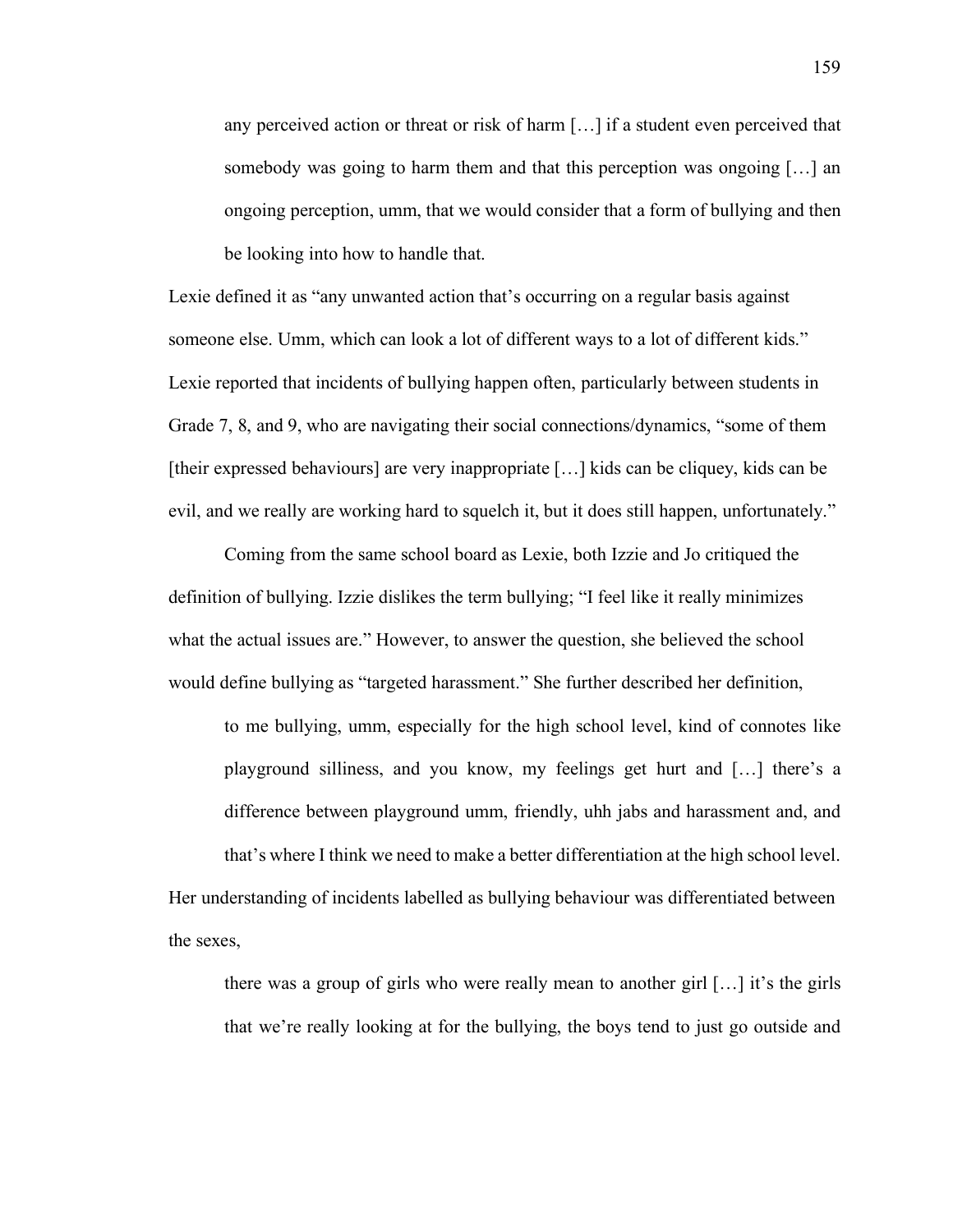punch each other out and then everything's fine later on, the girls are the ones that we're seeing all of the mean, umm, self-esteem jabs.

When asked to describe the behaviour exhibited from the girls, she stated,

this group of girls were very hard on one particular girl and [she] was starting to self-harm […] the parents came in umm, and there were a lot of meetings on […] how we could deal with it. [It was] the victim's graduating year, umm, so she attended all of her classes and two of the girls who are in that class were removed cause they could take it the following year, so they were removed and put in a different class and placed into that class the following year.

Another instance of harassment labelled as bullying was provided by Izzie,

one time where a male student, a couple broke up and he was very aggressive in harassing and [was] unrelenting [towards his ex] and the police were involved in it and so, like a restraining order was placed and he was no longer allowed to be in her classes and that was done through the courts, so he was removed and placed on, like an independent learning program, so there are times that it happens.

In these examples, Izzie differentiated between displays of negative behaviour from boys and from girls. In one example, Izzie's school stepped in and assisted with measures to ensure a victimized student graduated. The final example she provided described an actual incident of harassment, which could not simply be framed as bullying because it was a criminal offence.

Arizona, who works as a vice-principal, also critically reflected on the definition of bullying and stated, "instead of being in a reactional mode and trying to umm, stop bullying […] it's more about getting at the root cause and helping to support kids before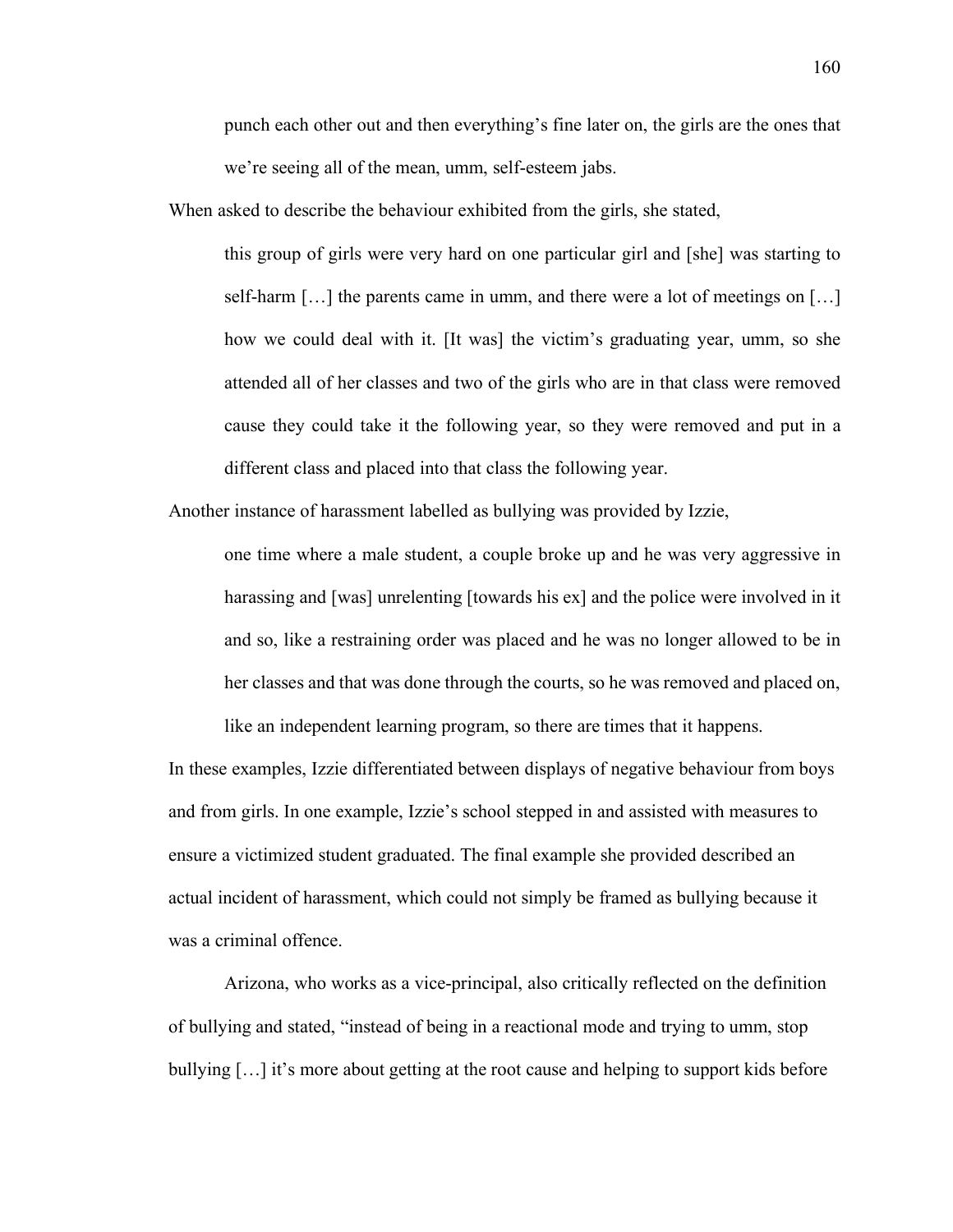it even happens." Arizona affirmed that negative behaviour labelled as bullying is not simple but did not provide an explanation on how to 'get at the root cause.'

Mark and Jo's responses to bullying are similar to Izzie's in that all three participants declared that the term creates an illusion of understanding. Jo stated, "society in general uses the word too frequently." She elaborated, "I feel like that kid's picking on me, so now I'm going to say, 'he's bullying me' or 'she's bullying me' and I feel like that does not help the people who are *truly* being bullied." Mark believed kids mock the definition, "because now under the slightest bit of stress, they [the students] are not afraid to shout out, 'he's bullying me', or 'she's bullying me', and then it becomes a joke." He further claimed, "it's hard to differentiate between bullying and the natural pecking order and societal kind of hierarchies."

When asked how his school tries to eliminate hierarchies, Mark responded in a way which did not elucidate on hierarchies but instead highlighted data specific to my research question,

through treating students fairly and trying to role model positive interactions […] you learn about it and you know about it, and for example, like blackmailing, including sexting and that sort of thing and they [the students], they're all quiet, I mean, anecdotal, I've had girls tell me that they receive multiple unsolicited sexts every week, photos from boys, so, so that, I mean, that isn't bullying specifically, but that you can probably appreciate how that would lead to any range of social issues in the school, bullying included.

Mark indicated that sending unsolicited 'sexts' to girls "isn't bullying specifically", however he referred to the sexting incidents in response to my question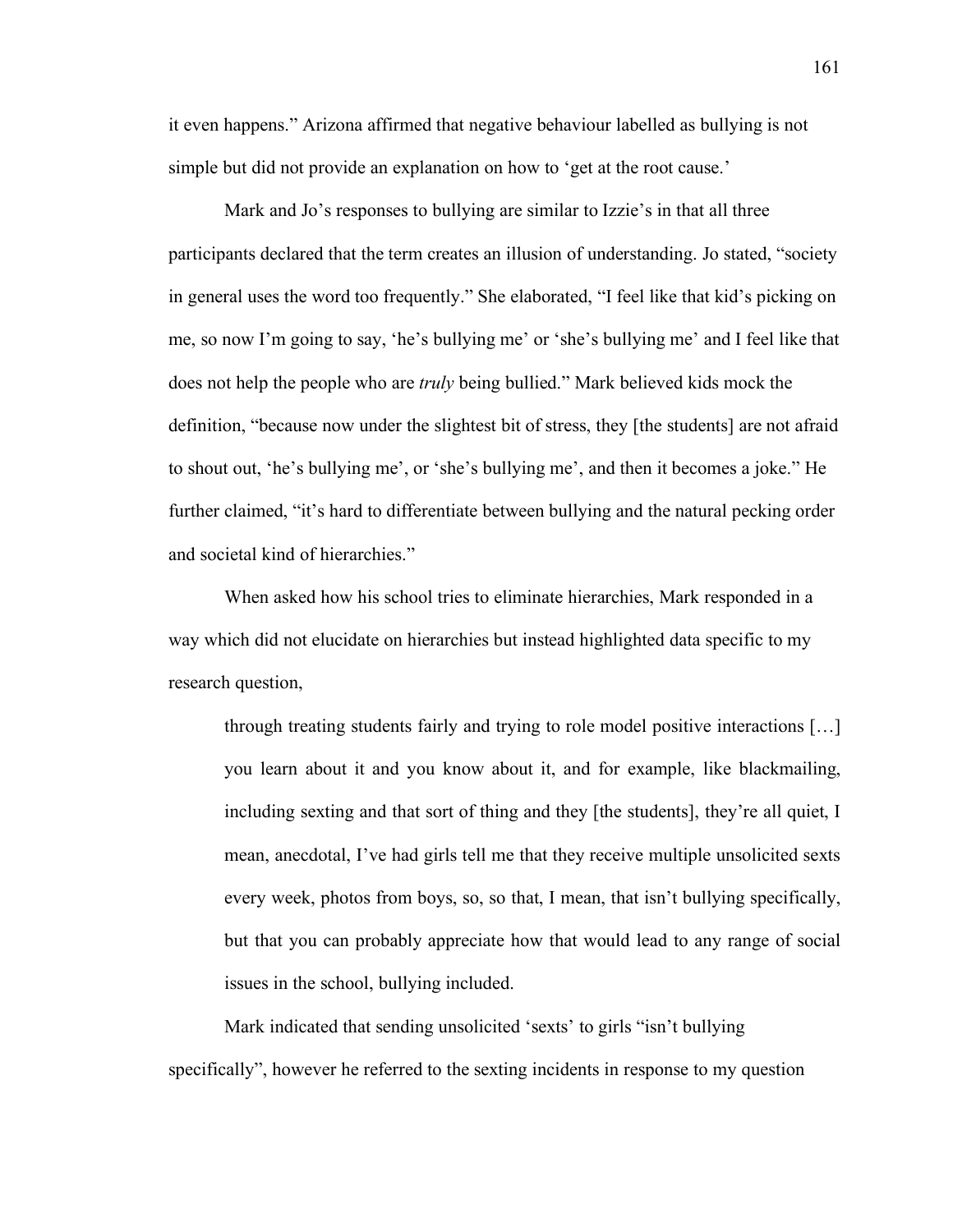about bullying and appears to be grouping sexting and bullying together. While Jo did not provide her opinion on her school's definition of 'bullying,' her personal definition seemed to agree with Mark's, "this word bullying means anytime a student uhh, is being unkind to another student, then we use the label bullying and the students will quickly use that phrase." Jo elaborated,

"I think there are lots of incidents of bullying ummm and I think when it is my definition of bullying, I think it's underreported. I don't think it's reported. I think, like I said, in an instance where somebody is not kind to another person, we slap, people slap the word bullying on it and so on the surface it seems like there's lots of incidents being reported, when in fact, I think the true essence, when we are talking about bullying, that deeper rooted, I'm going to get you, and I'm going to poke at you, and poke at you, to make you uncomfortable, I don't think that gets reported nearly enough, or dealt with nearly enough."

Derek's school is not mandated to follow the Ontario anti-bullying framework. When asked to define bullying, he first responded "with us, we're so tight-knit, it's such a small group, that you know every kid and it feels like a family." He then provided his personal definition, "when one student makes another one feel lesser or someone pushes someone around, verbally, online, you know, physically."

The definitions of bullying provided by participants are similar and comparable to the definition in the legislation and provincial policy documents — negative behaviour happens repeatedly "to cause physical, psychological, social or academic harm" (*Education Act, 2012*, s.1). With little exception, most referred to bullying as repeated behaviour, whether verbal or physical, that targets someone. Izzie, Arizona, Jo and Mark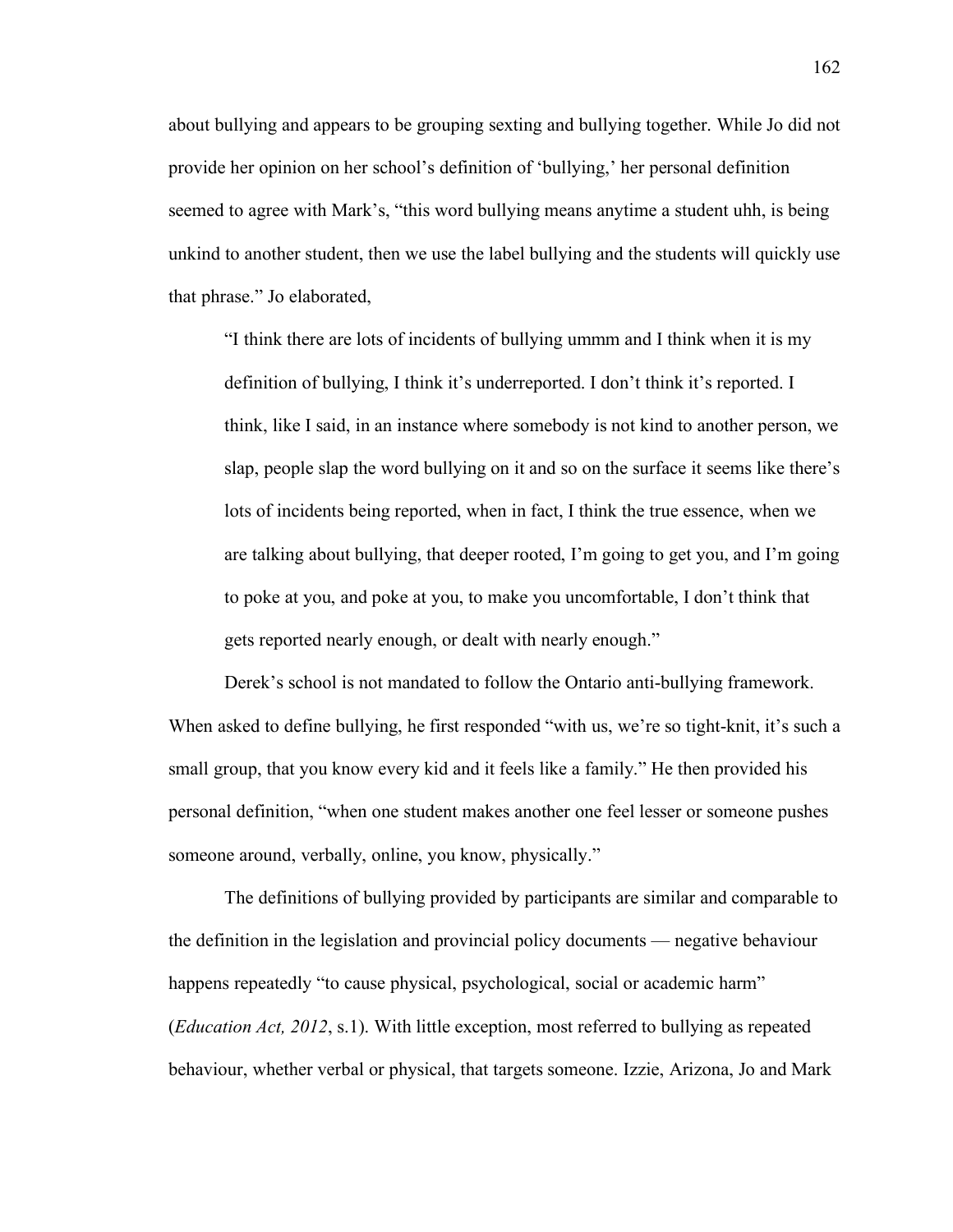were notable as they critiqued the individual focus of the term bullying and pointed to the need to consider broader social context or "root causes". Mark, Callie and Izzie described examples of behaviour identified as bullying which were actually instances of harassment, sexual harassment and rape.

Christina also provided additional critique of the bullying definition, particularly as it related to Indigenous youth. Generally, she stated "those who are labelled as a bully are suspended." She spoke about an incident where four Indigenous boys violently assaulted another Indigenous boy outside of school. The four boys were suspended for five days. She elaborated that the boy who was attacked was sponsored from the north; "his education authority supported him and got him to the police, but he's not doing really well. He's fine physically, but he doesn't want to come back to school [...] he hopefully will come back in September." She further expanded that three of the boys who attacked him have been in care since a very young age and have been in juvenile detention. She referred to their school as the last secure place some of the troubled youth have. Boys, however, are not the only troubled youth. Christina referred to 'mean girls' who engaged in sexual harassment. She stated,

we have girls that are mean girls and we've had an issue with umm, like texts of nudity this year […] it's stopped, but part of the reason it's stopped is because the kids involved in that [those sending the texts], their education authorities have sent them home so independent of the school, their drinking and dangerous behaviour, the education authority said we [don't] feel confident that we can keep you safe, so they've returned home, so that's actually completely stopped.

Christina referred to sending naked pictures as bullying. She stated,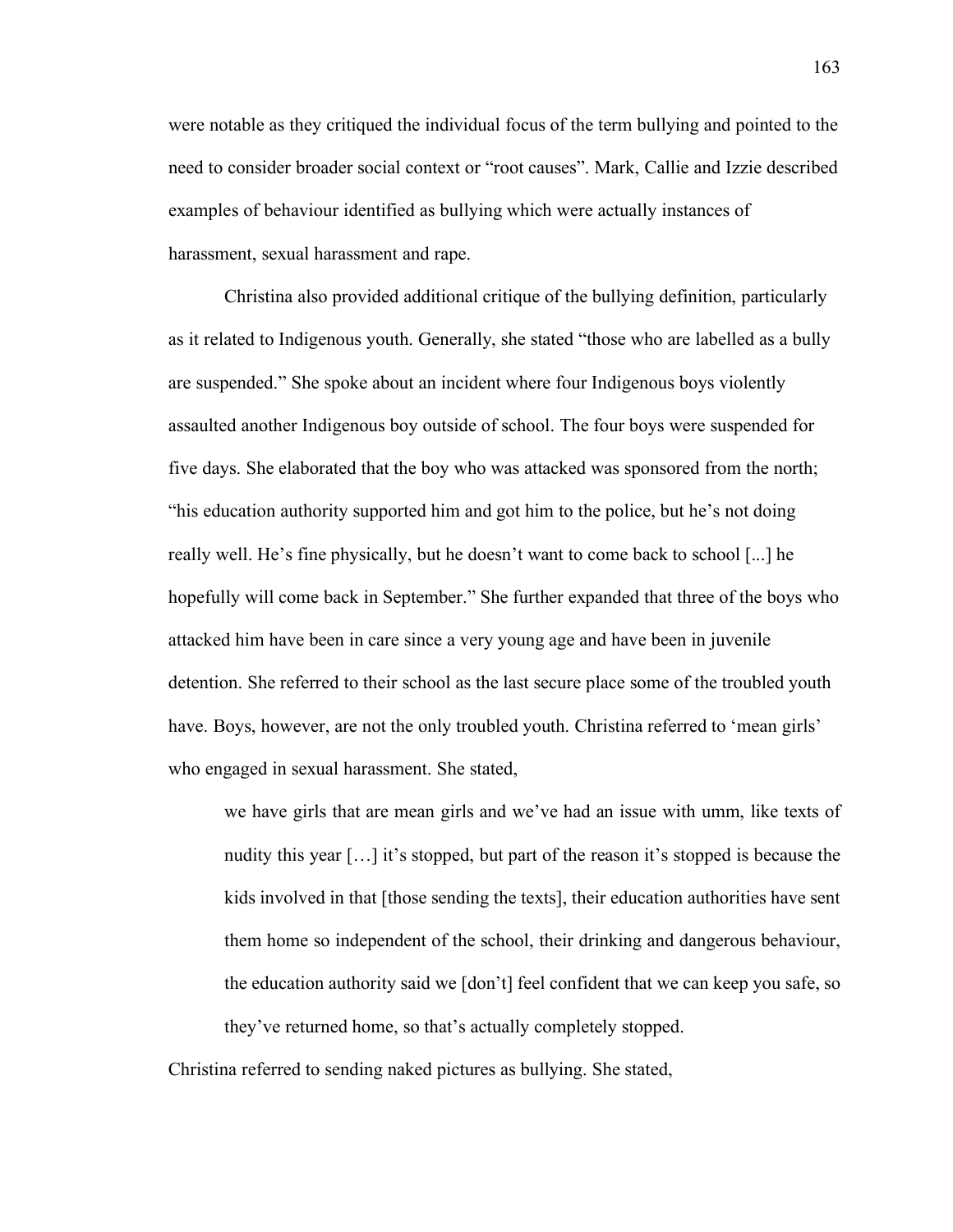the past 2 years is the first time I've known of that kind of bullying, with texting naked pictures […] the boys were sending the naked pictures […] it became a wide issue […] we had one where they printed off the pictures and pasted them all over the bathrooms […] it wasn't identifiable, but obviously people knew.

She also pointed out that alcohol and addiction issues are rampant in her community. Christina further explained that despite the issues in the community, there is a lot of support in place for the students who come from northern reserves because the education authorities are there as resources. She could not comment on whether the resources are used by the youth.

Overall, participants held different beliefs about what bullying behaviour looks like. Although Izzie dislikes the term 'bullying' because it minimizes the issues, she still confused harassment as bullying behaviour. Christina also included sexts, nudity and harassment as behaviour defined as bullying. Both the need to consider broader social context when considering bullying and the danger of having harassment and other forms of serious negative behaviour classified as bullying behaviour will be further explored in the upcoming discussion and analysis chapter.

# **Training Concerning the Ontario Anti-Bullying Framework: 'Conditions of Employment' and 'Checking Boxes'**

Participant training concerning the Ontario anti-bullying framework was uneven. An interesting theme that emerged from participant discussion of the Ontario antibullying framework was that training was understood as mandatory to remain employed, but many did not remember receiving any formal training certification. Their responses are provided below.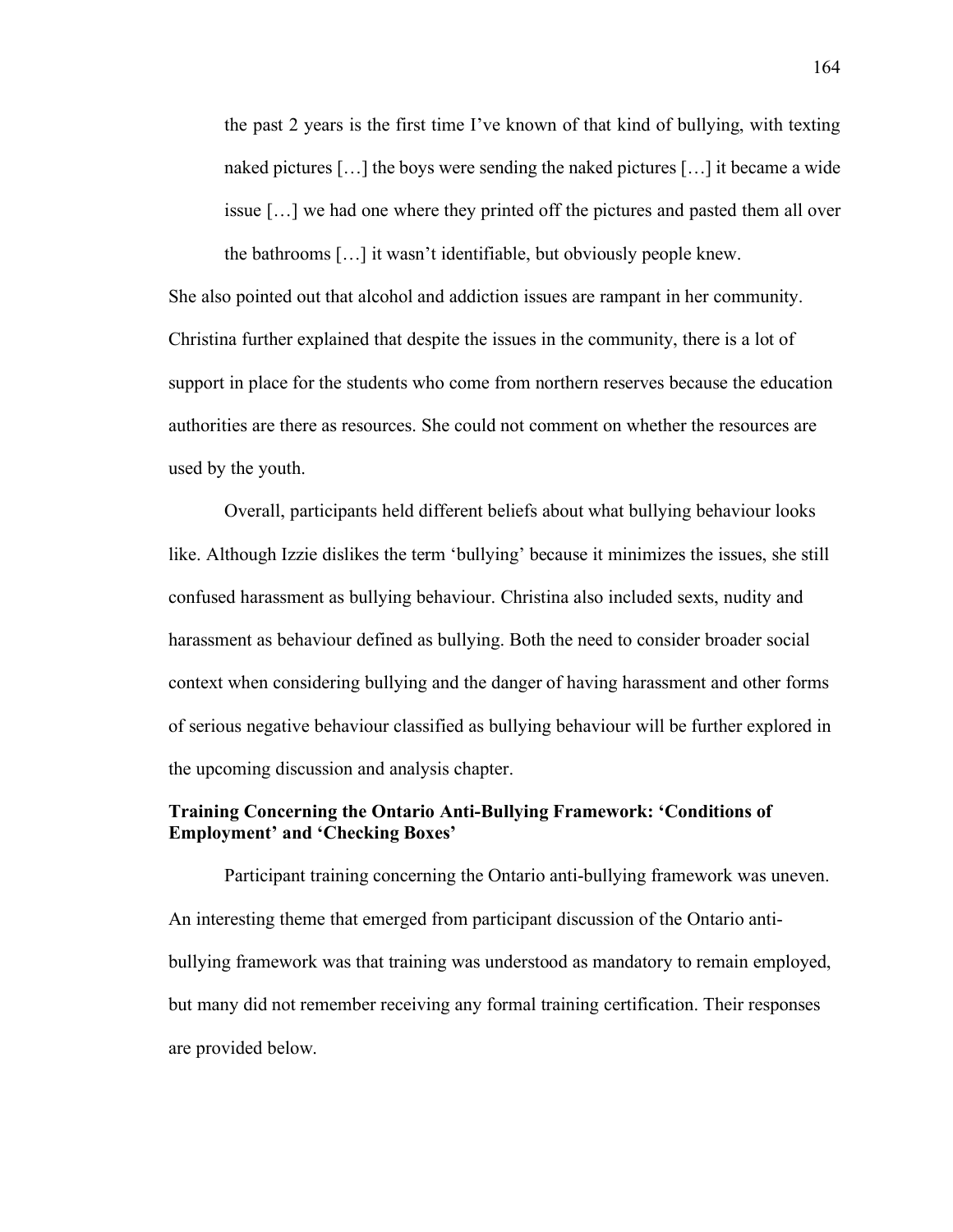Five participants, Meredith, Christina, Arizona, Lexie, and Izzie were aware of the provincial framework. Both Meredith and Christina, from the same school board, attended a one-day training session, while the three others could not recall if they completed any training. The remaining seven participants, Mark, Amelia, Callie, Miranda, April, Jo, and Derek were not aware of the framework specifics.

Meredith was one of the few participants who remembered completing online training as she has a 'nice certificate' printed on the wall, however she does not remember the content of the training. She pointed out that some of these courses are required as a "condition of employment." She felt that she did not learn anything beneficial from this training. This sentiment was also provided by Christina who stated, "I've read it (the anti-bullying framework)  $[\dots]$  it doesn't stick that well  $[\dots]$  I don't think there's anything that I've thought 'woah, people don't know that.' It just seems like, 'yes, this is how to operate a school.'"

Lexie believed the framework was implemented in the school; "I can't speak specifically because we have so much that's embedded, I can't tease out what's the framework and what's just good training and just good practice." Izzie believed staff meetings were a way to obtain knowledge about the anti-bullying framework. When asked if she has been provided with any formal training, she stated, "No, nothing formal. I mean, we've had the legislation, and we've talked about it, but nothing, no actual training". Jo did not have any knowledge about the Ontario anti-bullying framework. When asked if she received formal training, she assumed that she had because "the Board likes to check boxes […] but I could not tell you any specifics about it." April was not provided with any formal training.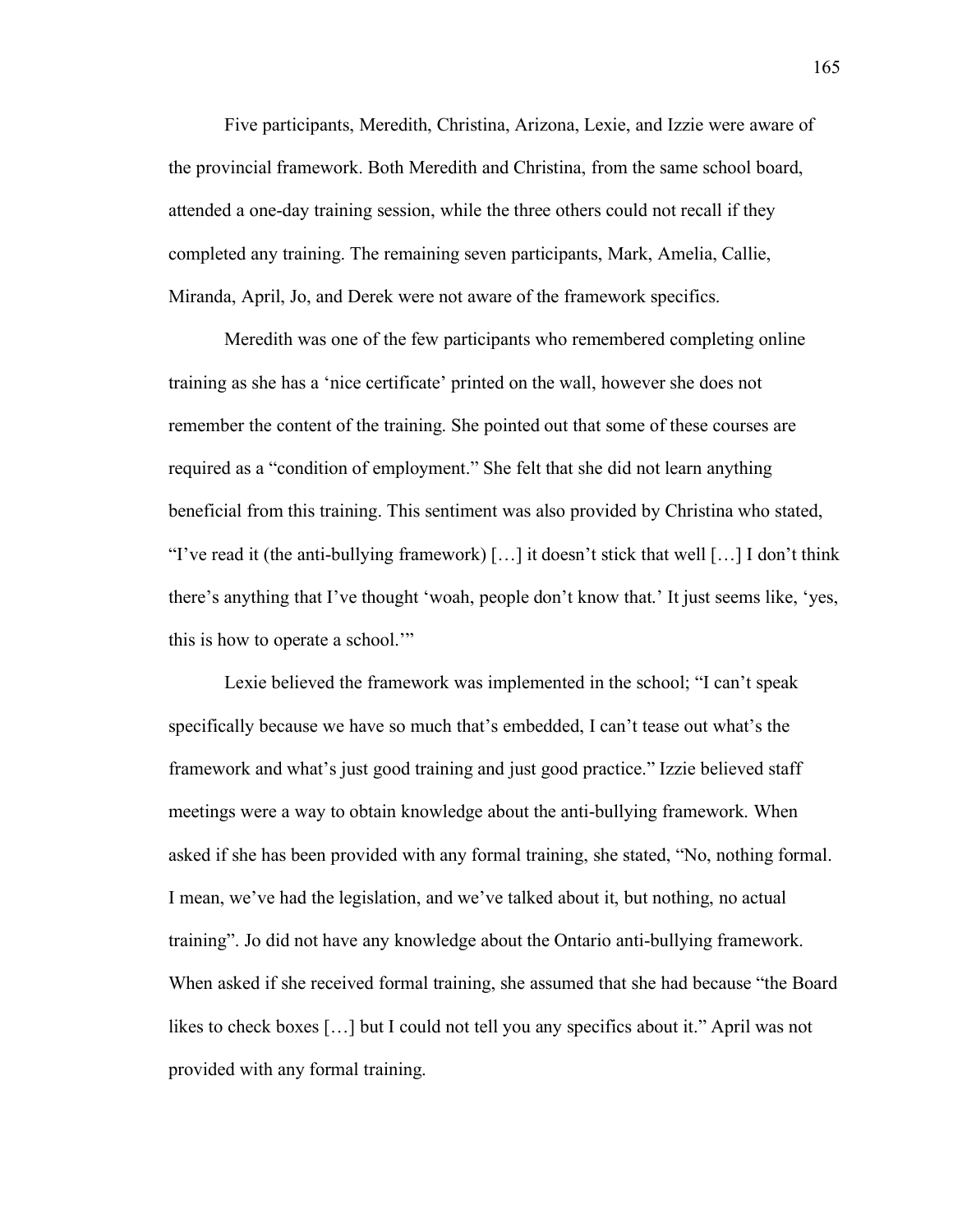Derek, from the Indigenous education authority, did not know about the provincial legislation. He stated, "I am embarrassed to say it, but I don't know that much [...] I tried to even do a little bit of research and I didn't really come across much." Mark and Amelia stated they also did not know about the anti-bullying framework; however, Amelia provided information from the *Safe Schools Act, 2000.* Although Callie had missed training sessions, she stated that she knows about the zero-tolerance policy in the school and that there is a duty to report negative behaviour under the *Safe Schools Act, 2000*. Miranda was not trained on the framework; it was additional training she did not have time for and she already had a great deal of experience dealing with students' negative behaviours. She stated, "I'm an old teacher […] if I see it [negative behaviour toward a student], I'm going to deal with it […] refer it to the administration if they [the student] want it [the behaviour to be reported], but I prefer not to [hand it off], I try to handle it with the student myself."

### **Implementation of the Ontario Anti-Bullying Framework in Schools**

Participants were asked about their knowledge of the implementation of the Ontario anti-bullying framework in their schools. While the above responses indicate that knowledge of (or training regarding) the specific elements of the general anti-bullying policy framework seems lacking, many participants understood what was required of them as individual teachers in their schools. Most participants reported that the framework was implemented or was being implemented in their school. The answers of the seven participants who reported above that they were not aware of (or not trained about) the Ontario anti-bullying framework, indicate that, despite not being able to explain the specifics of the provincial policy, the participants are in fact aware that there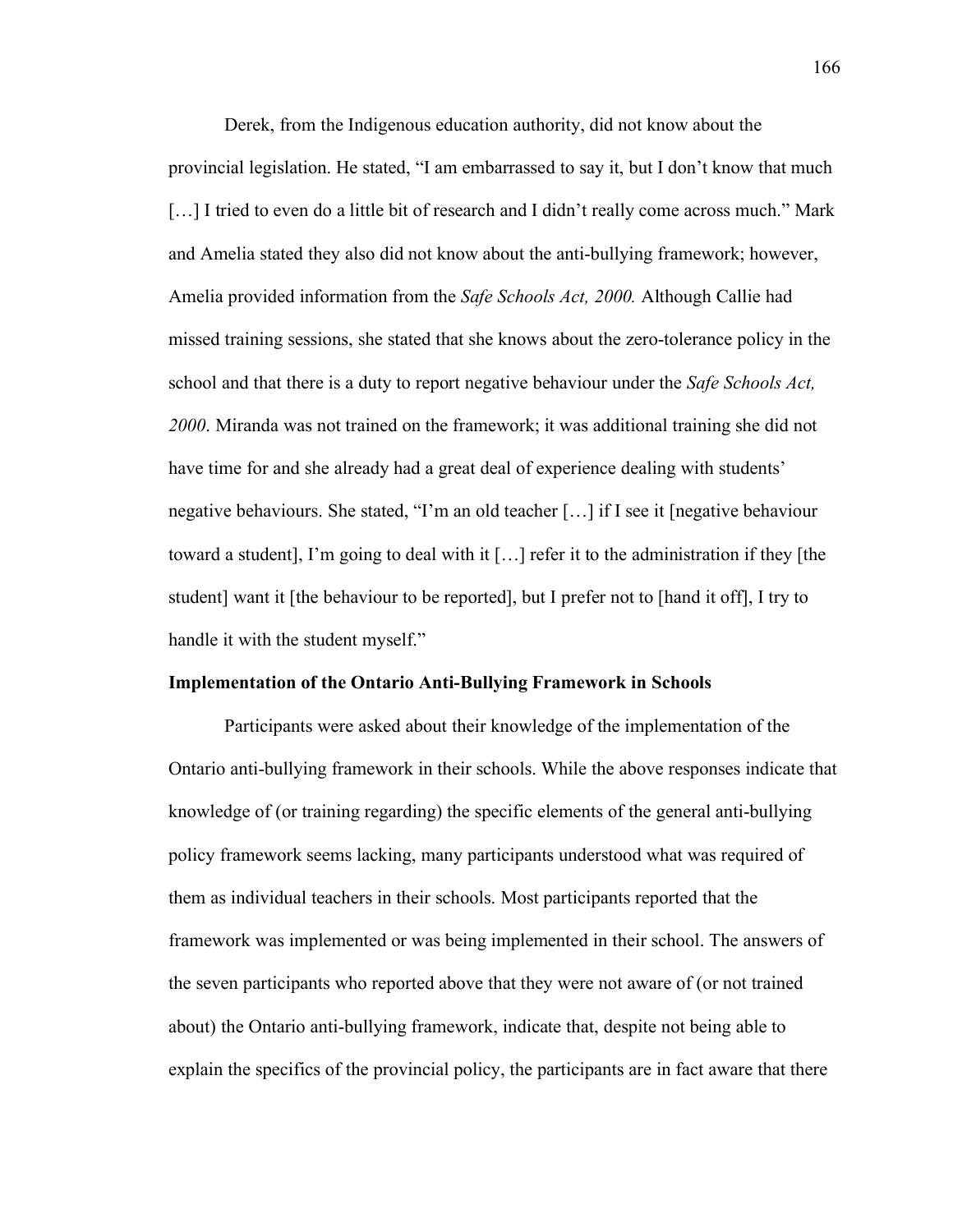is a framework for dealing with incidents labelled as bullying behaviour. Responses are provided below.

Meredith was not sure if the Ontario anti-bullying framework is implemented, however she described steps for reporting negative behaviour to her principals,

basically, trust that they would be familiar with the procedures to tell me what I have to do because, for example, if there is an incident with a student [...] that the principal has to investigate, if a student causes harm to another student or issues a threat or even swears at me, I have to fill out this form and sign it and give it to the principals and then they have to investigate further.

Christina also explained the procedures for reporting negative behaviour, "ensuring that communication is made to everyone involved, so that would be parents, guardians, so in our case that would be the education authorities, umm any teachers that were involved in the reporting." When asked to explain the process of communication, she responded, "everyone ends up in the office and they are spoken to individually to try to piece together what is going on, their families are phoned […] decisions are made usually with input from the educational authorities." When asked if there were any procedures when contacting parents, she stated,

we often have parents who are just like, oh well, figure it out, I can't deal with this and so you're like […] we don't know how to figure this out, where is [a] safe place that we can get your child?

There was a disappointed tone in Christina's voice as she expressed concern for children who need help, but their parents were not willing or able to attend to their child. Hopeful that not all youth would end up on a negative pathway, Christina revealed that the anti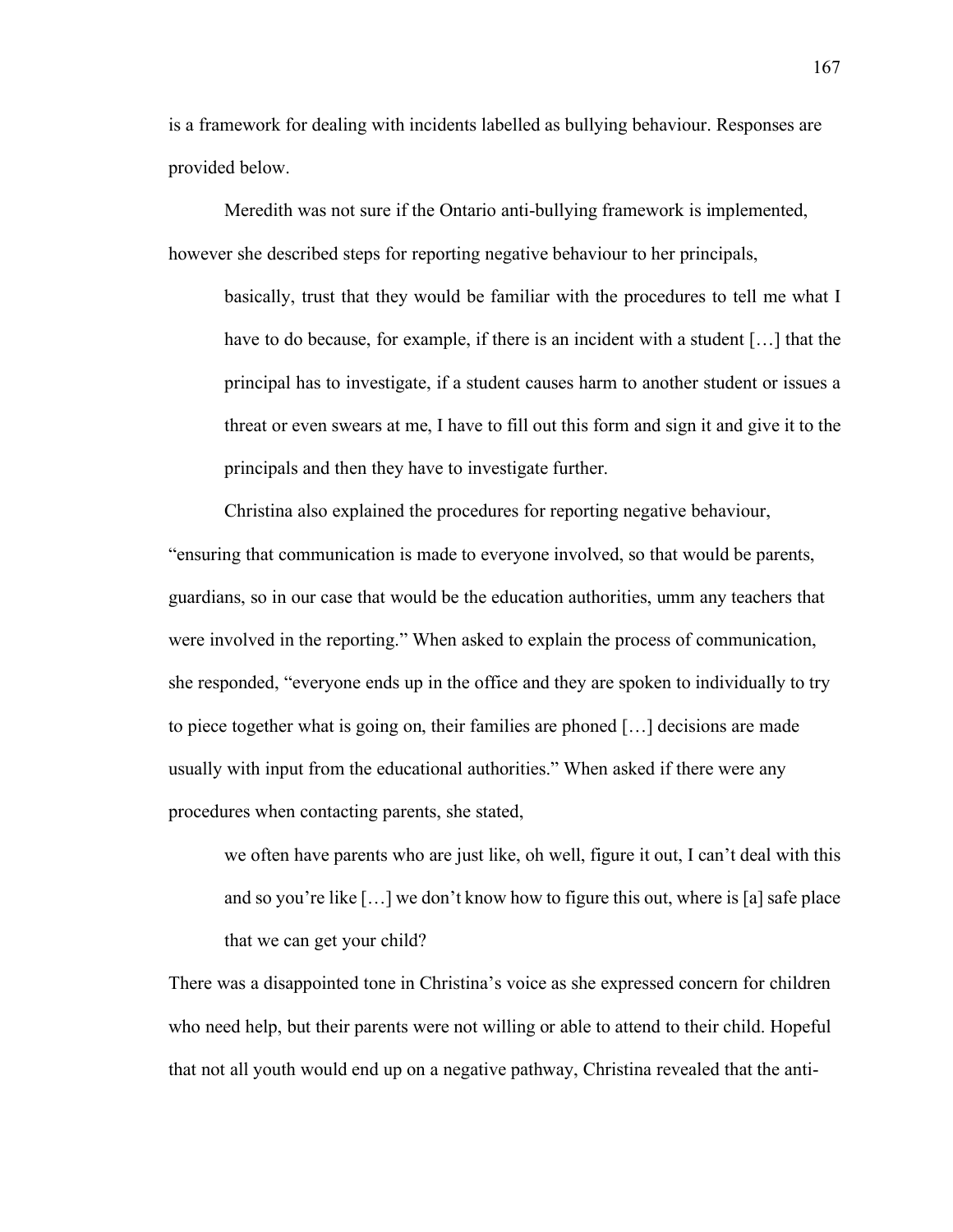bullying framework is action oriented. She responded, "the Ontario anti-bullying framework forces you to address it [negative behaviour labelled as bullying] and [has] made school a safer place." Christina stated, "we definitely have bullying […] It's not something that we let simmer. We have this program, which is supposed to lessen incidents of bullying." I asked Christina to explain the program. She described a software program that allowed every teacher access and ability to make communication notes about any enrolled student — their behaviour(s) or other circumstances that teachers should be aware of. The program that Christina referred to is viewed as a positive system to help teachers be aware and provide disciplinary action, if needed.

Miranda's response is similar to Christina's. Miranda implied that the antibullying framework supports students because it forces negative behaviour, whether inside or outside of the school, "to be dealt with in sort of a prescriptive manner." When asked how the Ontario anti-bullying framework supports students, she responded that it "provides a method where bullying can be dealt with […] to try to ensure their [the students] safety in the building. And outside of the building because if they report when it's outside of the building, we have to deal with it."

Izzie reported that the anti-bullying framework is implemented in their school. Izzie referred to a similar protocol like Christina's mentioned above called the Pyramid of Intervention. The Pyramid of Intervention is a tool developed by the Ontario Ministry of Education 'Learning for All' Initiative designed for special education students with three instructional approaches: 1) universal design for learning; 2) differentiated instruction; and 3) the tiered approach to prevention and intervention (OME, 2013f, p. 24). Izzie explained,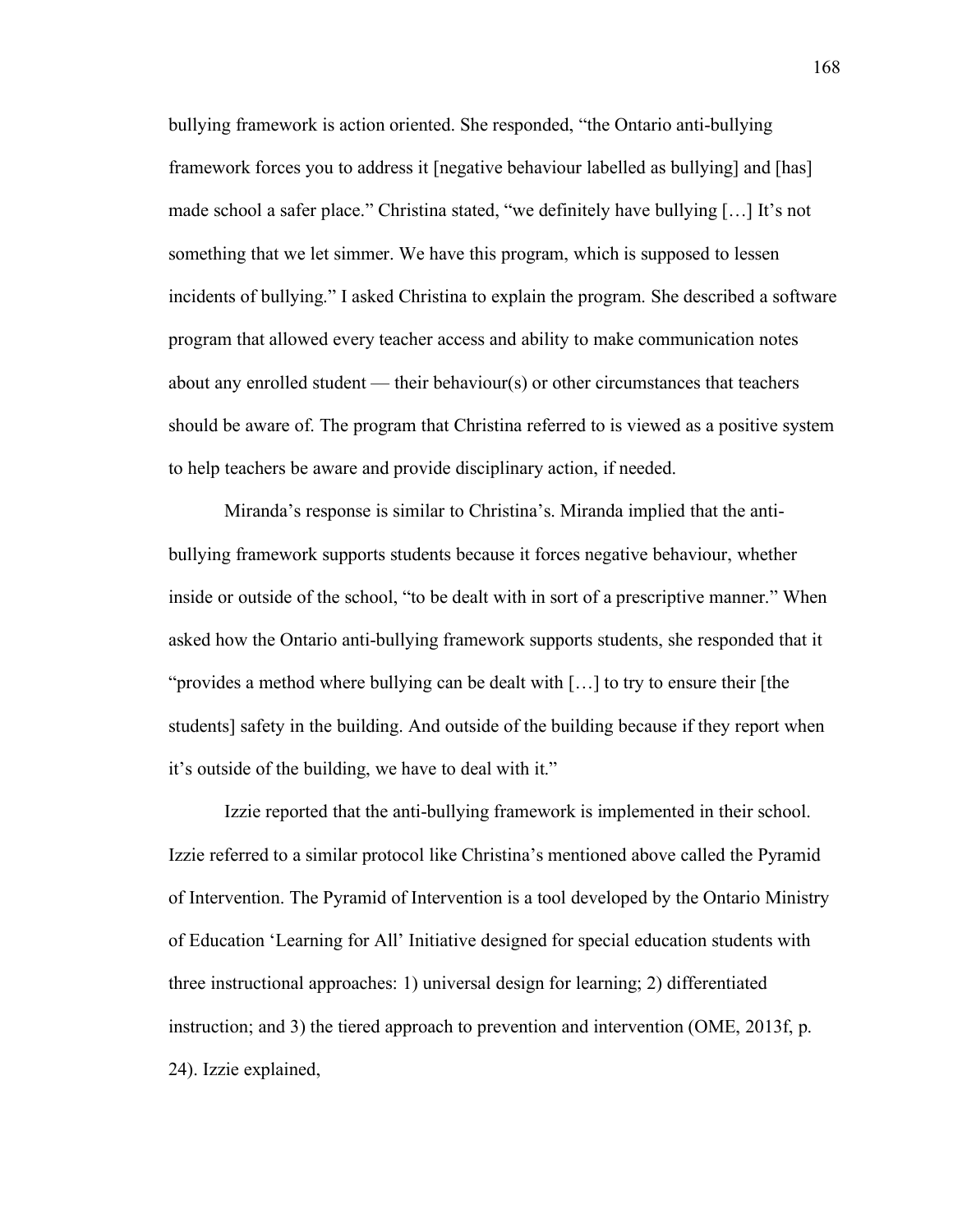when we have students that we're worried about, the Pyramid of Intervention tells us who we should be reporting to, who we should be working with to try to support that student, umm, again, I really think that it's the, the main attitude that we use from the framework is for things to not be discipline based, but really looking at how we can support students.

Both of the examples provided by Christina and Izzie are administrative tools utilized by different schools with reported efficacy, though it is unclear if students are aware of these programs until an instance of negative behaviour occurs, or if student awareness would change the efficacy of the tools in any way.

Izzie continued to provide various examples of consequences students received when involved in instances of negative behaviour, such as suspensions, expulsions, students whose timetables are shifted, and if the incident occurred on social media, students have their cell phones taken away for the day. Lexie reiterated Izzie's discussion of consequences, "you get one warning, and then if you don't stop [the negative behaviour], you [have] consequence[s] because you've been told and you're choosing not to [listen]."

Mark and Callie, from the same high school, both assumed the framework is implemented. Mark could not confirm if the framework is implemented in his school. He unconfidently responded, "I think it probably is. I think that if they've been handed direction from the provincial government, they probably followed it and hopefully are instituting it, but I don't see it anywhere specifically." Callie was also unsure. She advised that she listens, she reports the incidents and directs kids who to go see. She further elaborated that "I will go with them if they're having a hard time." She stated that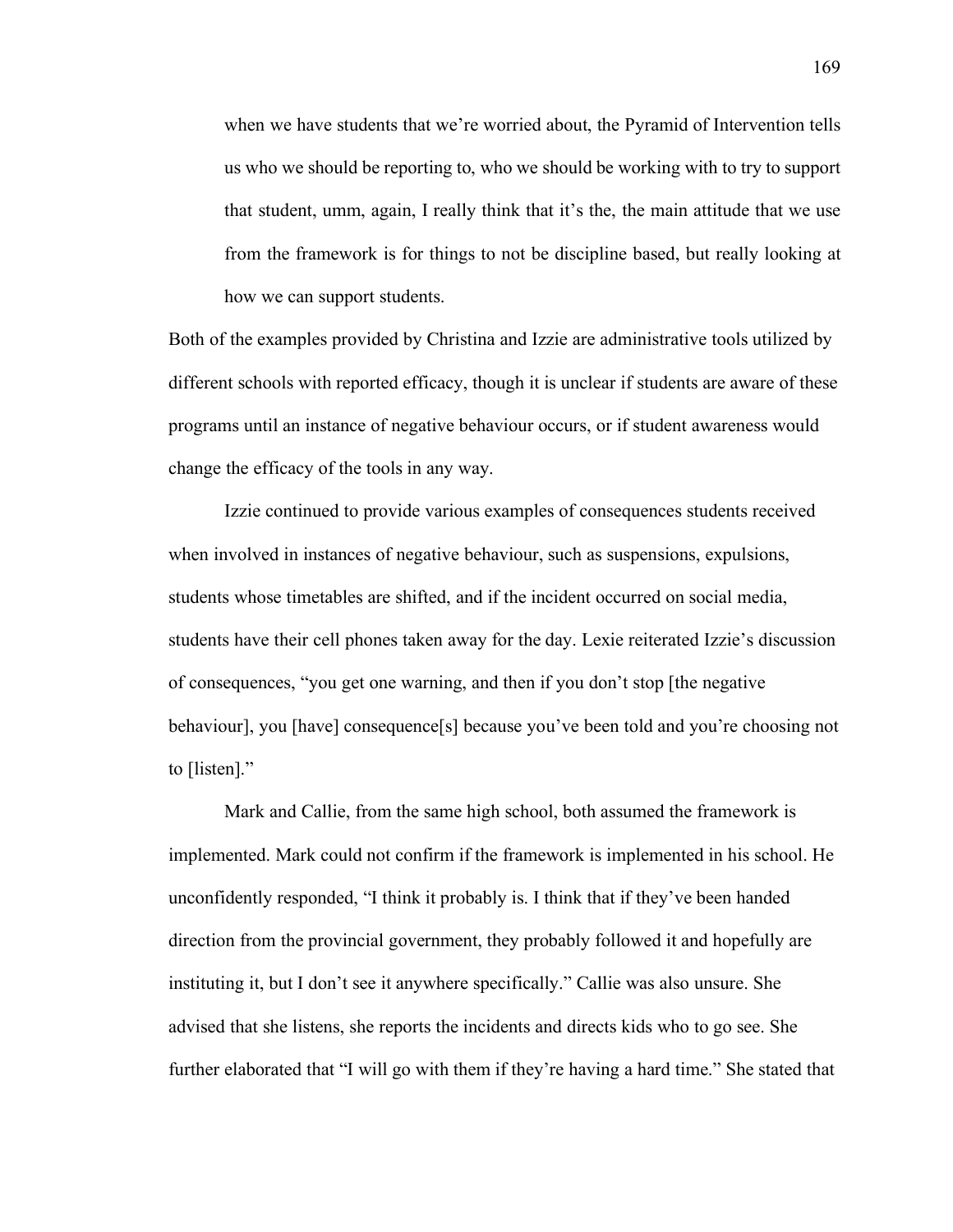her principal is very good at covering her classes if she is requested to attend with a child in crisis, providing support to her students. Callie also believed that students are aware of who they can reach out to for guidance when an instance of negative behaviour occurs,

I think because they [the students] know […] that they can be protected […] that students are aware […] that students have knowledge, right, they know who to go talk to, they know who to trust, they know what their rights are.

Amelia was unsure if the framework was implemented; however, she focused on her "duty to report and intervene when necessary in cases of bullying" under the *Safe Schools Act, 2000.* Amelia's response was very vague, but it is clear that she understands a teacher's duty to report and intervene.

Interestingly, Arizona, who works as a vice-principal in a school board's administration office, did not believe the framework was implemented across her board. She provided an example of a student forum that took place at a local school; "bullying was one of the biggest things that was brought up." At a different high school where negative behaviour occurred online during school hours, Arizona explained that while the board and school were dealing with the behaviour, she stated,

not once did I hear a word about ummm, Ontario's anti-bullying framework [during the discussions on how to deal with the online instances], not once. I actually don't think the majority of our people [know about it], and I don't hear it in our meetings [...] I really don't hear it anywhere, so I'm thinking that the, the majority of our staff wouldn't even know about it.

Arizona stressed that if she did not hear about the anti-bullying framework through the discussions on how to handle online negative behaviour, many others would not have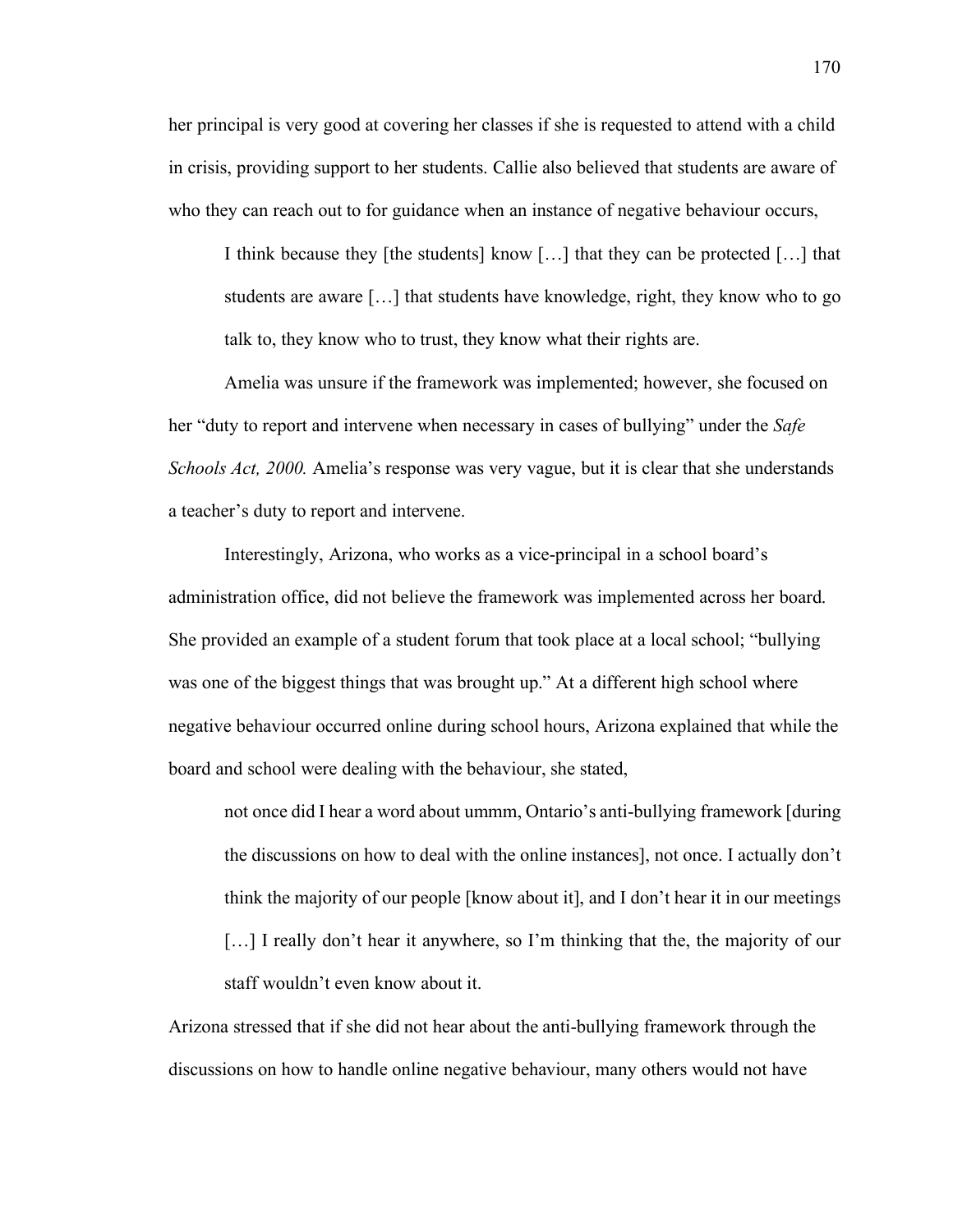either. April, echoing this sentiment, stated that she believed the anti-bullying framework is not implemented in their school. Jo was not able to provide a response because she did not know if the framework was implemented.

Derek was unaware if his Indigenous high school had adopted the provincial antibullying framework. He also did not disclose any anti-bullying policies that are implemented at his school. He continued to describe how tight knit the students are who attend at his school and that they remain busy with activities. He stated, "if it ain't broken, don't fix it […] our teachers and our staff go above and beyond to like, make connections with the kids and make them feel welcome." He discussed how difficult it must be for students to leave their home communities at ages as young as 13 years for the completion of high school, and that is part of the reason why his administration makes school culture important. Strong school culture makes a positive environment where fun activities and learning are combined.

#### *Ignoring the Framework - Teachers Using Their Own Discretion*

# *"We're not always going to go to the Ontario framework when we know something will work better for our kids." - Christina*

Not all participants believed they were required to follow legislation and school policies at all times. This theme became apparent once I began collating participant responses, specifically when referring to responses to questions about the implementation of the Ontario anti-bullying framework in schools.

Meredith described her continuum of what she termed 'levels of bullying', wherein some behaviours are tolerated more than others. She explained her categorization,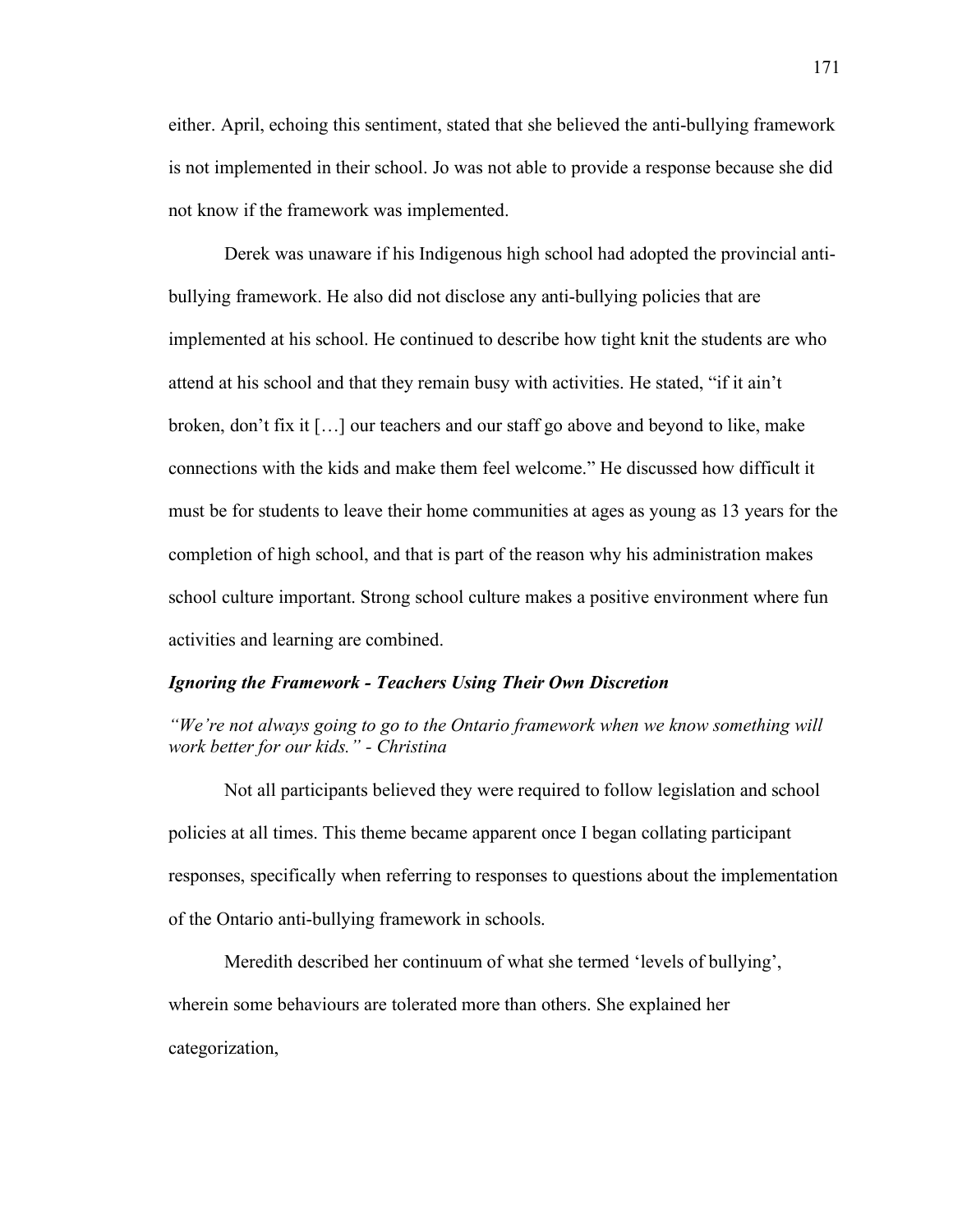like name-calling, 'oh you're a fag', something like that […] if I overheard a student say that to another student in my classroom, I wouldn't necessarily get on the phone right away and call parents, but if someone got pushed around because of his sexual orientation or if he got physically harmed then I would call parents […] it's case by case.

Meredith disclosed that she would determine whether the behaviour is serious or not based on her own interpretation of context. Christina also stated that she will not always follow the anti-bullying framework,

we're not always going to go to the Ontario framework when we know that something will work better for our kids. Like, I'm not saying we are always going to have the right answer, but there are definitely times where we will feel strongly that we know our kids and we know what's going to work better and we're going to ignore it. We're going to ignore the framework, we're not going to ignore the issue.

Christina pointed out that laws, policies and procedures are not always the answer to solving negative behaviours. Rather, some educators do what they feel is best for the student[s] based on previous experiences managing behaviour at school. She is aware of what the framework promotes in school, but she will not always abide by its guidelines if she feels they are not appropriate. At this juncture, it is clear that Christina does not simply accept policies and procedures as they are framed, but critically analyzes their use in certain situations and whether they are helpful for students from the north (northern isolated communities).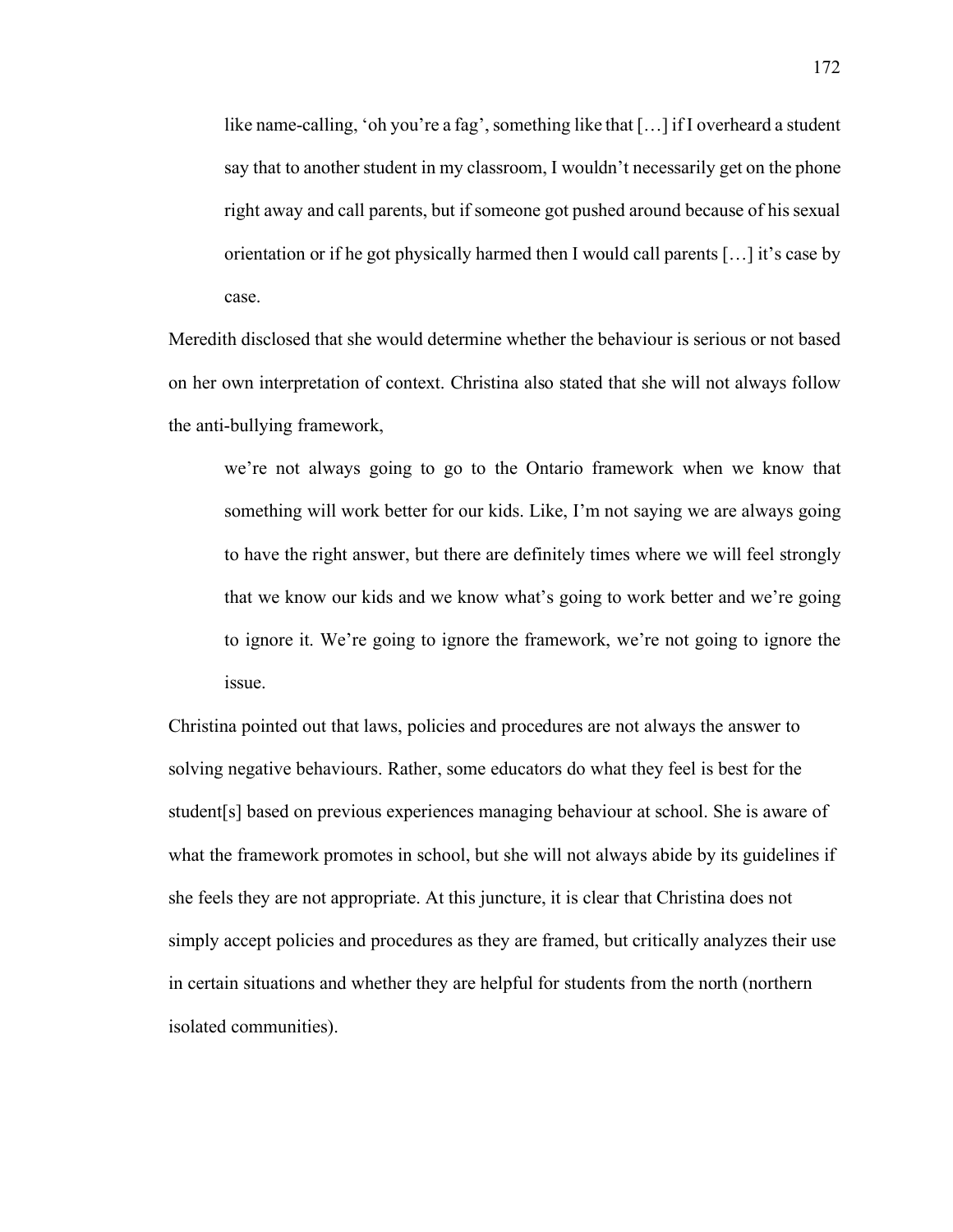Another facet of 'educator discretion' is resistance to change. Insight is provided by Arizona, who is from the same school board as Meredith and Christina. Arizona discussed how teachers are afraid of change. She described,

what I find amazing is […] you have policies in place and you should be following them, but maybe people aren't quite ready to receive what's in those policies or those procedure guidelines or they don't really or truly understand why would you do it that way […] you can look at some of these documents like that policy [FNMI Framework], for example, and go OK, I totally get it now, this is why. So, it really talks about umm, the Indigenous ways of knowing and ummm, how it is different and that we need to honour that and we need to think about doing things in different ways and that our Indigenous kids aren't necessarily going to do things in the colonial way that we expect them to do. One of the things we need to remember, like when we're looking at things like grad rates and any of those kinds of indicators, that we're measuring them on a, on a colonial success scale, not necessarily on an Indigenous way of being success scale.

She explained that the First Nation Métis and Inuit framework speaks to a larger didactic lesson that society cannot compare Indigenous and non-Indigenous students and measure their output on a colonial success scale.

Another factor to consider is individual educator perspective. Although Miranda believed educators stick to the school board policy, "bullying is in the eye of the beholder, so if I feel that I've been bullied, then I have been bullied, but it is any kind of an act which involves a position of power with someone who is less powerful." Her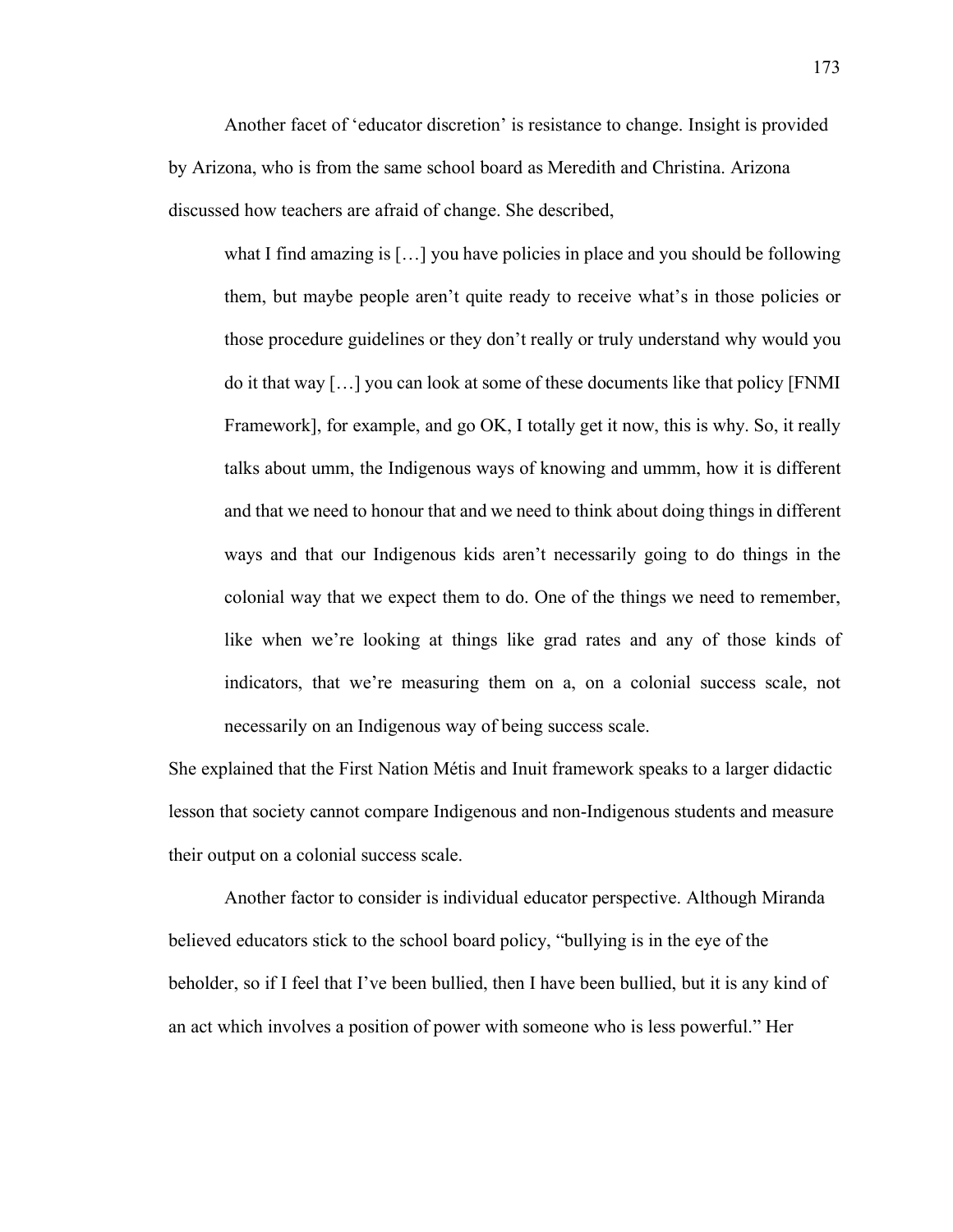statement acknowledged a student's experience of negative behaviour that is labelled as bullying.

Contrary to Miranda's earlier positive comments, she also provided generalized examples where she advised her students to self-censor their negative, bullying experiences. Miranda spoke about how teachers at her school have an open-door policy and advise students who do talk to them that there are certain situations where they have a duty to report. Miranda advised that *she* stops a student "at the point that I know that I'm going to have to report someone." Here, Miranda reported that she tries to give her teenage students space to talk to someone, but also removes herself from the situation if the student no longer wants to talk because the instance must be reported or if the student does not want an adult involved. Miranda's approach is designed to create a level of trust with her students, but it may result in underreporting of incidents of negative behaviour by warning students to stop discussing issues before she is legally bound to report the incidents.

I asked Miranda if she was involved in any incidents of bullying behaviour; she confirmed three separate instances. When asked to describe two of the situations, she explained, "one was an incident where one of the students was bullied by an older nonspecial ed student, he actually, he was vaping inside the building and he blew smoke in the student's face." Another example included,

[An] older student was telling [a] younger student, I think it was a grade 12 student with a grade 10 student [...] the younger kid felt intimidated and wanted to know what could he do, so in that situation, I tried to coach him on what responses he could give so the adults didn't seem to be involved in it.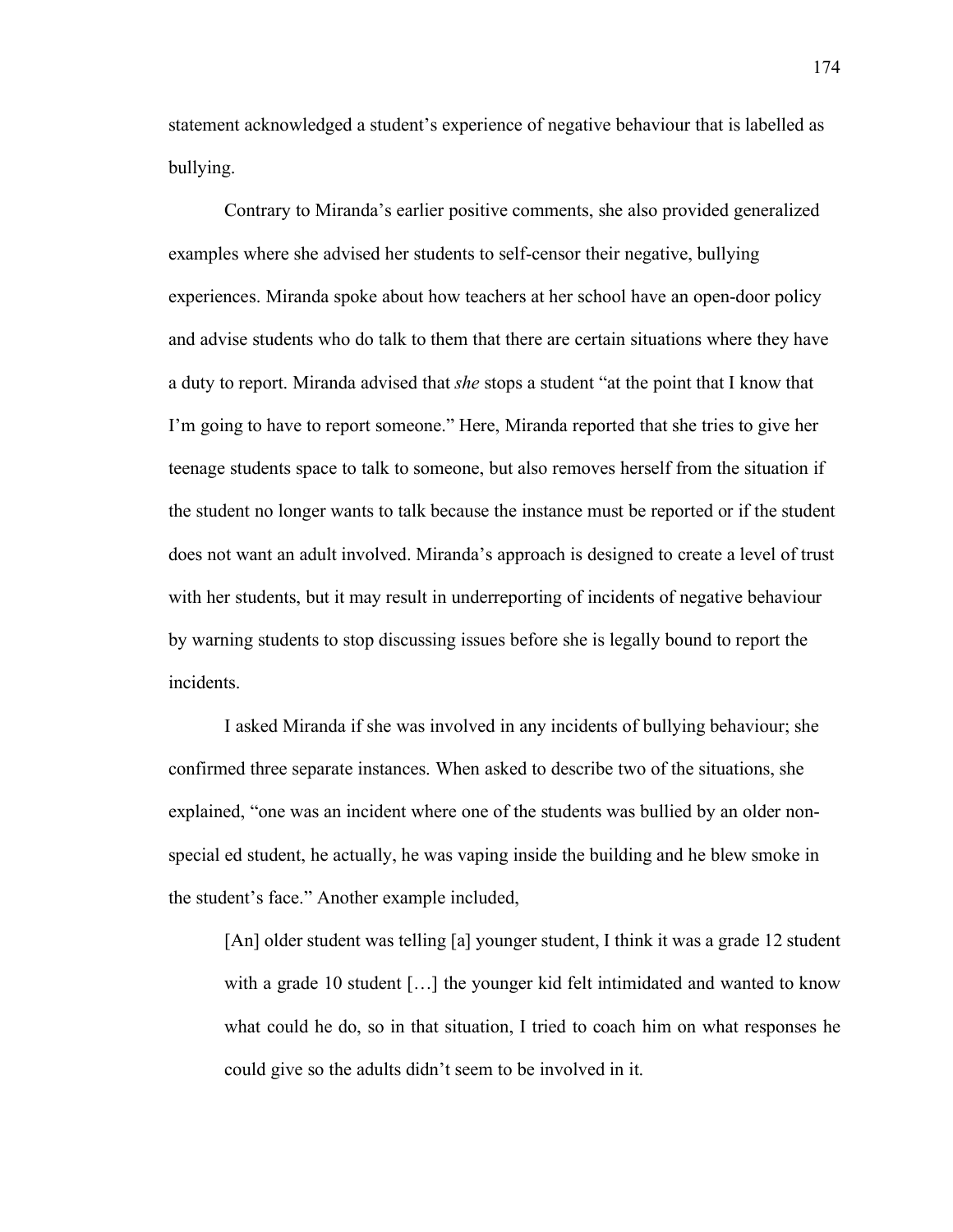When asked if parents are involved in instances of bullying, Miranda stated that "if I can work with the students, then I don't always tell. I mean, I'm working with teenagers […] sometimes the teenager needs to know how to solve the problem without mom or dad." Miranda is the only participant who warned students to stop talking about the incident once it was getting close to the point where she would have to report it. Miranda disclosed that she does not bring all instances labelled as bullying behaviour to the administration because of her belief that they do not handle the situation. I then asked Miranda how so-called bullying is lessened in the school if it is not referred to administration. She responded,

what I do is  $[\ldots]$  umm, if I see something happening, I know that I will speak to the students involved. Umm, both of them, I always like to get both sides of the situation. Umm, bullying is bullying, but you still sometimes are […] not that there's a reason to have it happen, but the student whose being bullied might not realize that whatever they said or did started the whole incident […] I'm an old teacher, so I bypass administration and I contact parents myself. Ummm, I've, I've never felt the need to go to the police with anything cause usually it's, you know, sort of what I call schoolyard bullying, you know, my dad's bigger than your dad, and you're going to do what I say cause I'm bigger than you, that kind of thing […] ummm but if it was something that I felt was serious, I have no problem approaching police about it, but I don't follow the chain of command.

As a follow-up question, I asked, 'what is the difference between an 'old school teacher' versus 'new' as it related to reporting incidents of so-called bullying?' She responded, "new teachers are more nervous of administration and so they feel pressured [… they] are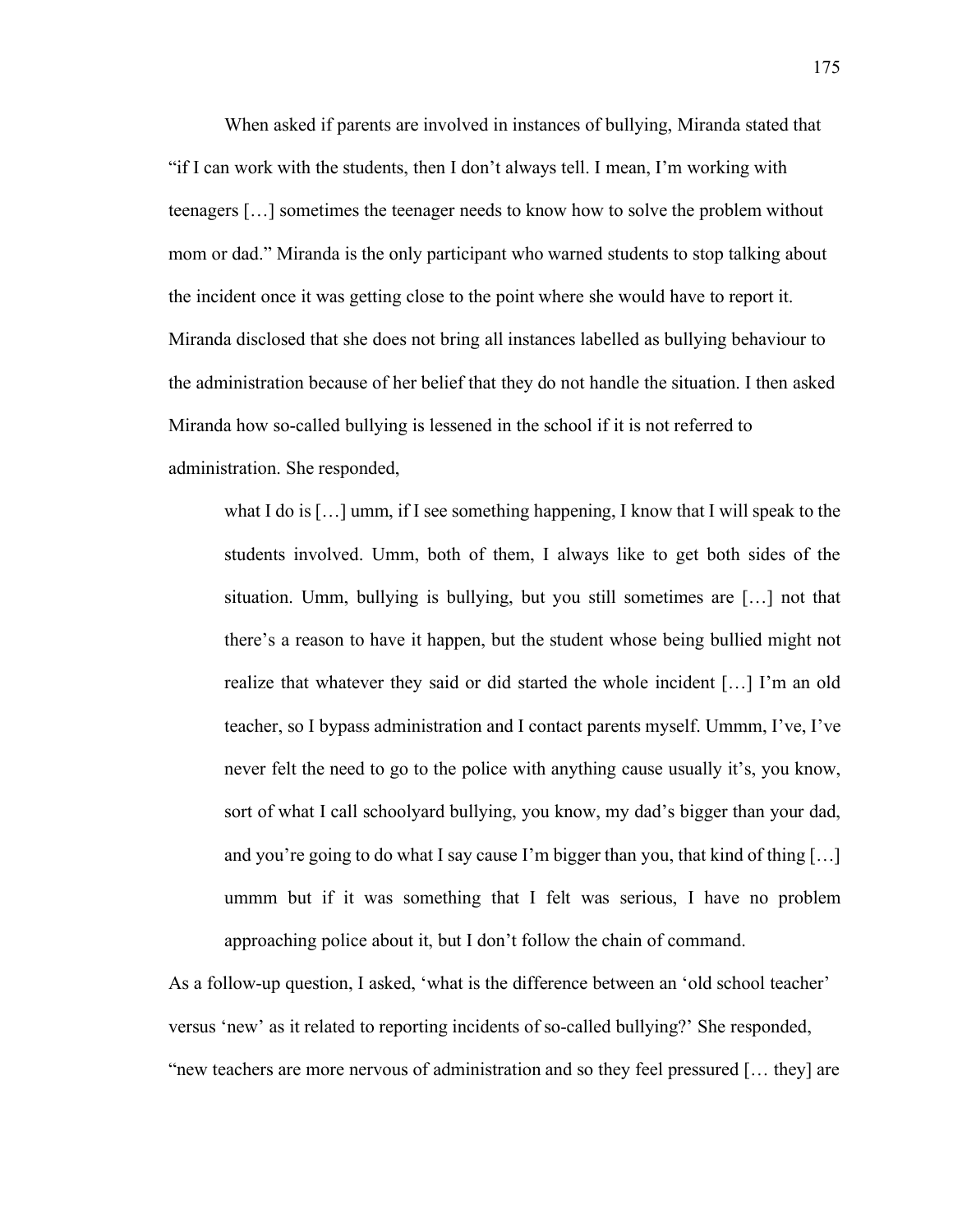less likely to contact parents. They don't want to deal with it either, it's like, pfft, I don't care."

It is clear that Miranda is upset with the lack of support provided by new teachers to students and by administration to new teachers. She made it known that she does not accept policies and procedures at face value, particularly when she believes her school administration also fails to acknowledge the framework. Rather, her 'old school teacher' mentality guides her in critically evaluating whether the framework is useful at the time of the incident. Miranda's comments indicate that some teachers (perhaps more experienced teachers) may be more likely to ignore the formal rules and implement their own approach to negative behaviour labelled as bullying behaviour.

Lexie answered similarly to Meredith, Christina and Miranda about not always following the framework policies of her school; Lexie stated that she questions whether incidents require formal intervention or a conversation. She described various situations, ranging from, "name calling to exclusion to umm, social pressure to do something inappropriate, umm, we resolve it usually with a warning, however, sometimes we use restorative justice<sup>32</sup>, it depends on the circumstance." As a follow-up question, I asked when restorative justice is used, and she responded, "it really is kind of [questioning] how significant it is [the behaviour/issue]? Can we just deal with it with a conversation? Or do we need to do something more formal?"

<sup>&</sup>lt;sup>32</sup> Restorative practices in school come from the concept of restorative justice, which is a method of "dealing with criminal justice issues that focuses on repairing the harm done to people and relationships rather than on punishing offenders" (OME, 2010, p. 36). In schools, restorative practices allow all parties "to describe what has happened, how they feel about it, how it has affected them, and what they see as a solution" (p. 36). This method offers an alternative pathway to restoring the relationships that have been impacted, rather than simply disciplining students for negative behaviour and growing animosity between students.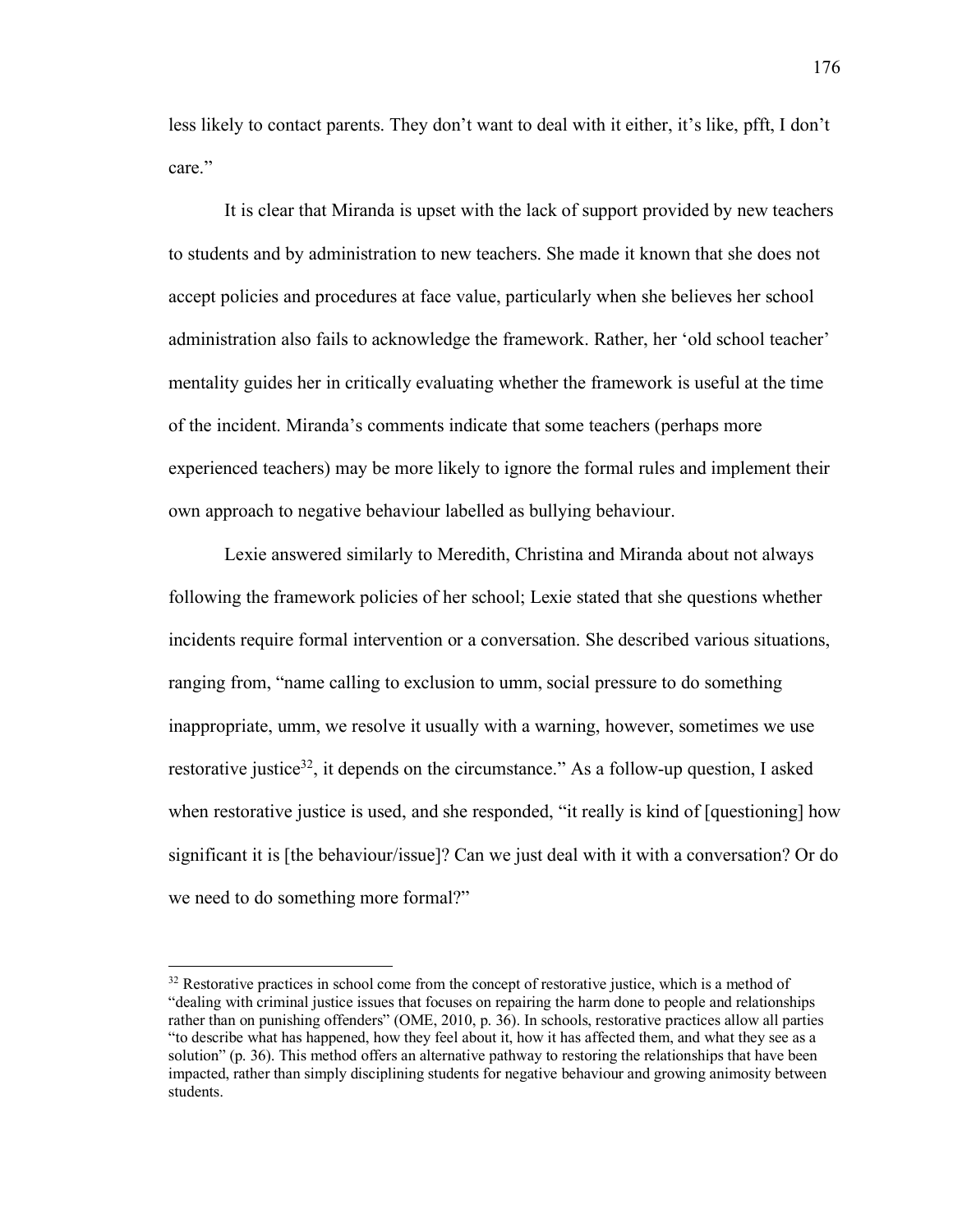The responses above show that the participants are generally aware of what the anti-bullying framework requires them to do, yet some of them choose to ignore the framework and utilize what *they think* is the best approach to behaviour that may fall within the anti-bullying framework. Most participants know that there is a duty to report and intervene when negative behaviour occurs, yet some still choose to use their own discretion and interpretation on what classifies as bullying behaviour. In the next chapter, I discuss how the exercise of this discretion may be influenced by unconscious bias and settler colonialism dominant within the education system.

### **Incidents Labelled as Bullying Behaviour Involving Indigenous Students**

# *"We're making strides as a country […] but people are still ignorant and close-minded and racist" - Derek*

Participants were asked about instances of bullying specifically involving Indigenous students and whether the events were managed differently than other events (i.e. was there a difference in the treatment of negative behaviour involving Indigenous to Indigenous, Indigenous to non-Indigenous, non-Indigenous to Indigenous or non-Indigenous to non-Indigenous students). Meredith, Christina, Mark and Amelia responded to this question. The responses provided are very different, ranging from suspension to restorative justice practices.

Amelia's response indicated that if Indigenous youth are involved in instances defined as bullying, they may be given other opportunities, such as "attend[ing] a restorative justice circle […] or given traditional methods of punishment [such as detention], as being suspended may mean being sent back to their home communities if they are from the north." Meredith's response was not as direct as Amelia's. She asserted that there are differences in how students are treated, referring to different supports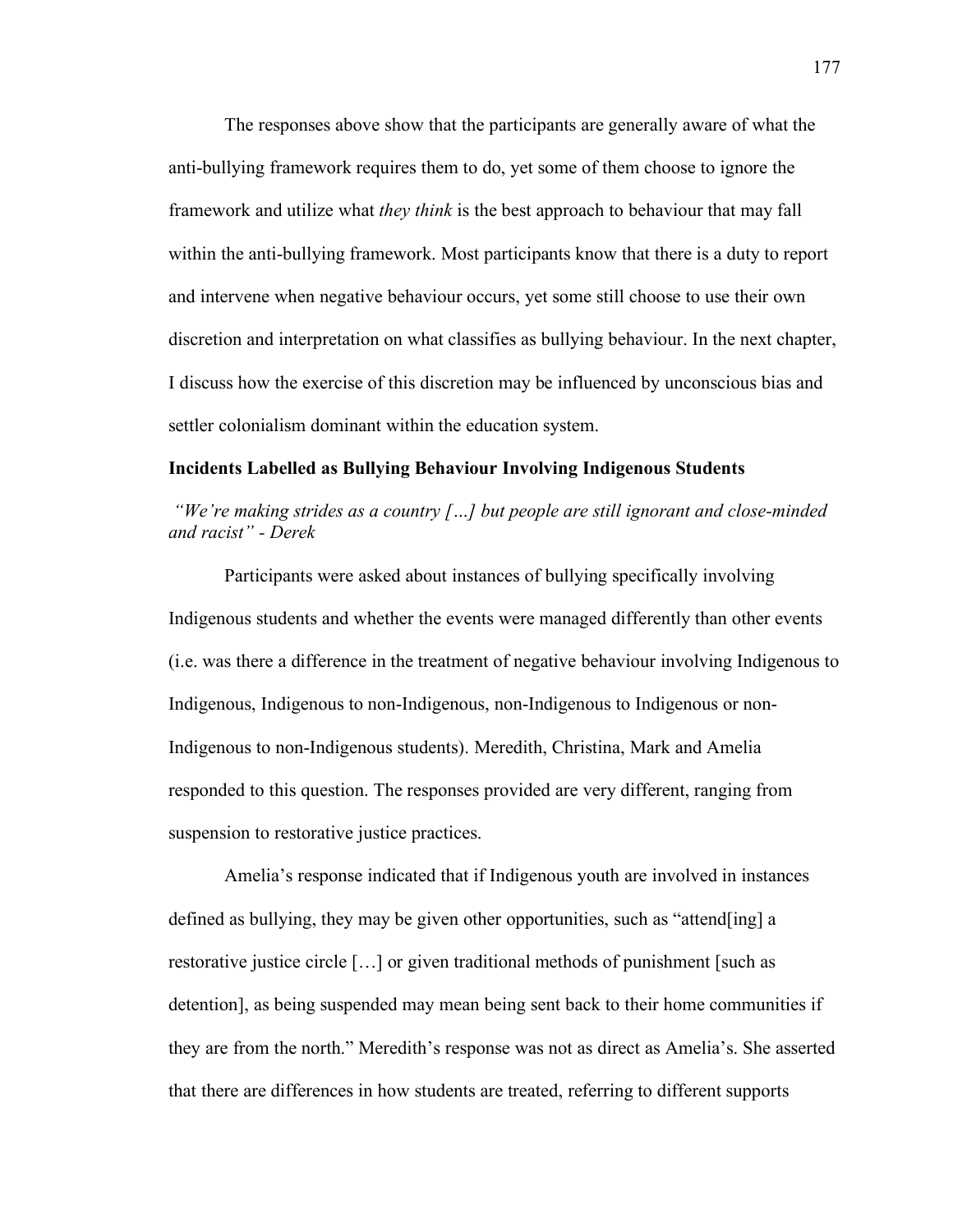available for Indigenous students in her school, such as the cultural room for Indigenous students.

Mark pointed out what he saw as the need for Indigenous youth to conform to Westernized, academic expectations, specifically referring to extracurricular activities. He stated,

we're just trying […] to get First Nations students to fit in, or to feel like they fit in or to feel like they're part […] I guess I could give you, give you a solid example of Indigenous students treated differently. Last fall, there was a young boy on the football team, he came in two or three minutes late and I yelled at him, I reamed him out, told him the expectations, this, that and the other thing, right, and as I was done that, and I continued teaching, then a girl who I knew was from the north, came in like 10 or 15 minutes late and I didn't say anything to her and I felt like a jerk. Because there I am, having this huge expectation on this poor boy on the football team, and then I'm not going to say anything at all to this girl. So, I don't,

as long as the kid shows up […] I don't give kids trouble anymore for being late.

Mark recognized his own limitations in noticing some student behaviours are not necessarily motivated by personal choice but could be the product of systemic factors. Additionally, Mark's decision to not address individual student behaviours in front of the group points out that he realized the limits of his teaching philosophy/scope. Another example he provided was from his tech class,

I have a lot of cameras in the class and I want to lend cameras out, and again with attendance, some students just hardly ever show up and then they're like, 'oh can I take a camera home for the weekend?' And then I'm like 'well, when am I going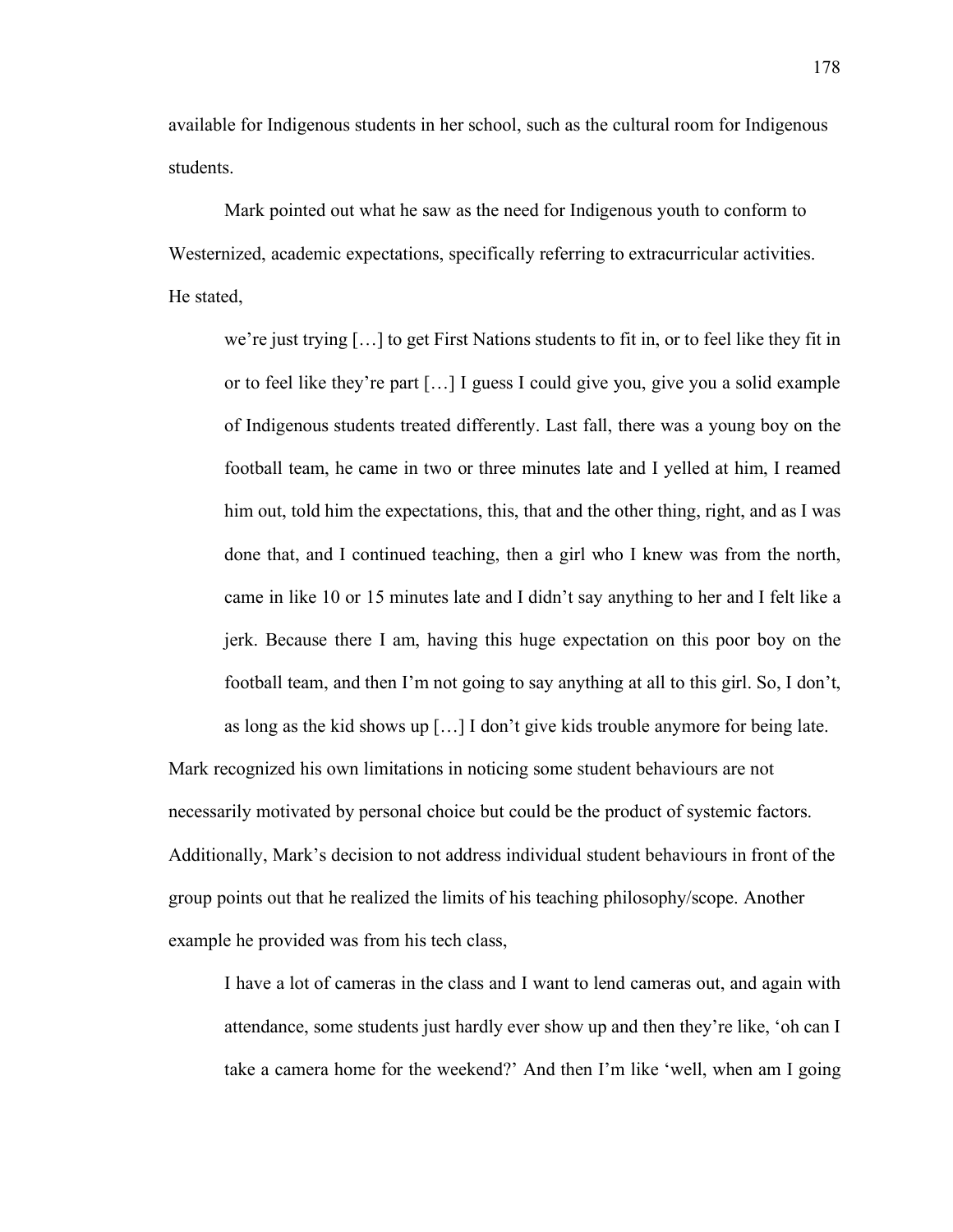to see it again? Next week? The week after? You've been here once this week' so then you feel bad because there's someone whose there every day and you're like 'well, what do you want, I'll let you take anything because I trust you with it', but I, if you don't ever, if you hardly know someone and you don't establish trust with them, right, so there's another example of there being a difference.

Mark's account does not take into consideration outside factors that may impact attendance at school, such as funerals, cultural celebrations, or perhaps some of these students are not engaged in his class and thus do not show up. Continuing on from the example of a student borrowing a camera, Mark was asked if reliability comes up with all students. Mark responded,

students kind of marginalize themselves for a lot of different reasons, and it's hard to, you know students have poor attendance for a lot of different reasons and if they have poor attendance, then it is hard to rely on them in that fashion and at the same time, non-Indigenous students can, but its typically the non-Indigenous students whose not reliable or who never shows up, doesn't feel engagement to the level where they ask for a favour like that, I guess (borrowing a camera without being in attendance).

Mark made the claim that Indigenous students marginalize themselves and that because of this sporadic behaviour he finds it difficult to trust them with school assets, and yet he recognized many reasons for poor attendance. However, he did not consider the same reasons they have poor attendance as factors when deciding if a student may borrow a camera. Building trust and respect in Indigenous culture, and therefore with Indigenous youth, takes time and effort. This theme will be explored more in the next chapter.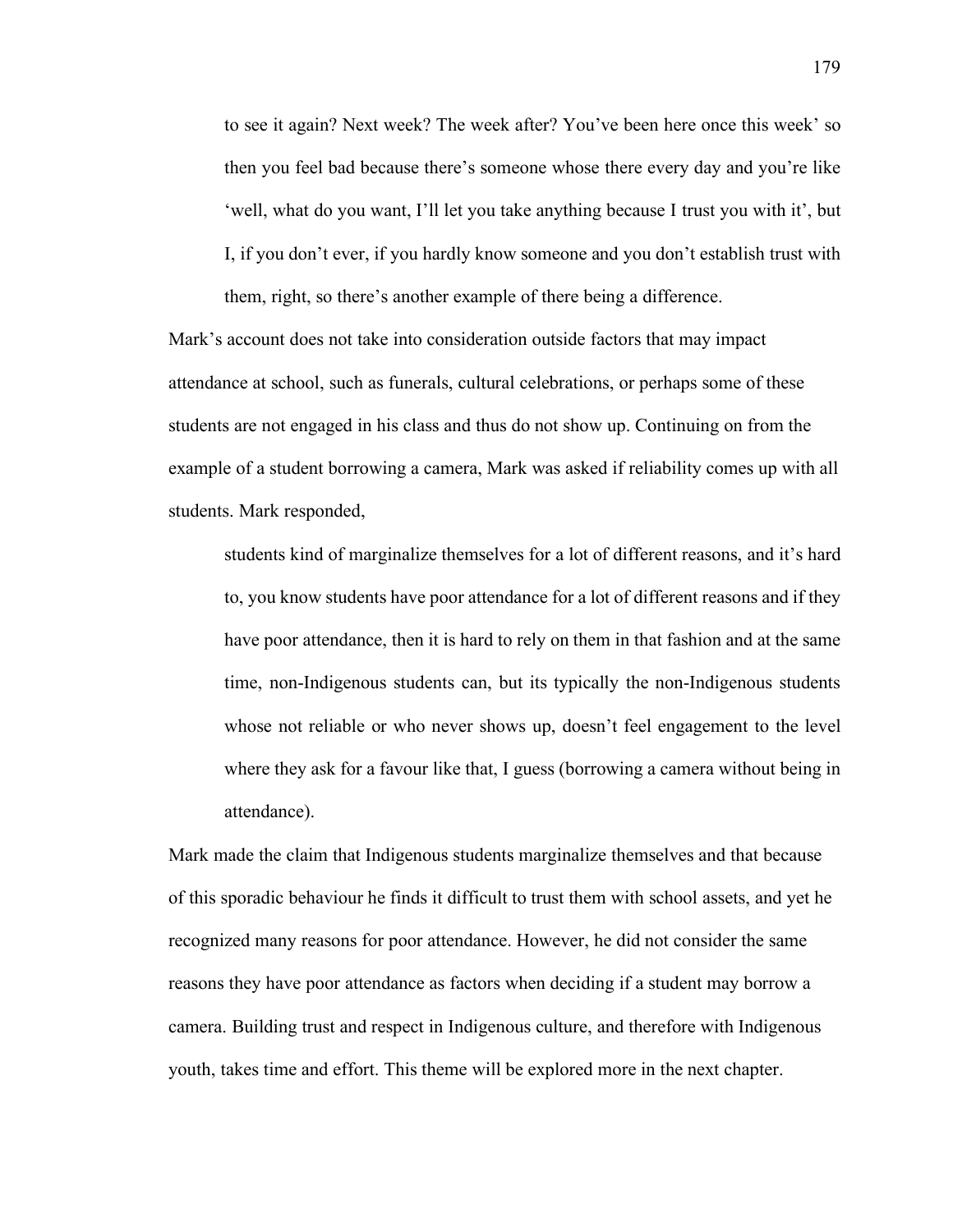Mark was also asked if he noticed other teachers treating Indigenous students differently, he responded,

I think everyone does and I mean the students pick up on it too […] I'm always erring on the side of inclusion and helping people feel accepted, so I think that's kind of, I mean I've been straight out pressured to try to keep a First Nation student on a basketball team by administration.

Mark's response reflected confusion — he cited differences in treatment by teachers, and then the focus shifted to inclusion of Indigenous students in extracurricular activities at all costs.

Miranda's response focused on the treatment of Indigenous students by non-Indigenous students and the possibility of the negative treatment being rooted in attitudes learned at home. According to Miranda, many of the comments made at school are heard at home. She stated,

that whole cultural thing still exists here […] you hear it in the community where people talk about First Nations people or umm, French people and it's […] absolutely that bullying is happening, not only because they are Indigenous, but certainly there are incidents where you know, Johnny who is non-Indigenous has heard something at home and thinks its ok to come in and say something here.

Miranda's response, while acknowledging that Indigenous youth are treated differently, simplifies racism as a form of behaviour labelled as bullying. The treatment of racism as a bullying behaviour will further be explored in the discussion and analysis chapter.

Izzie's response confirmed that she was involved in three very serious instances of negative behaviour involving Indigenous youth. She described one incident: sexting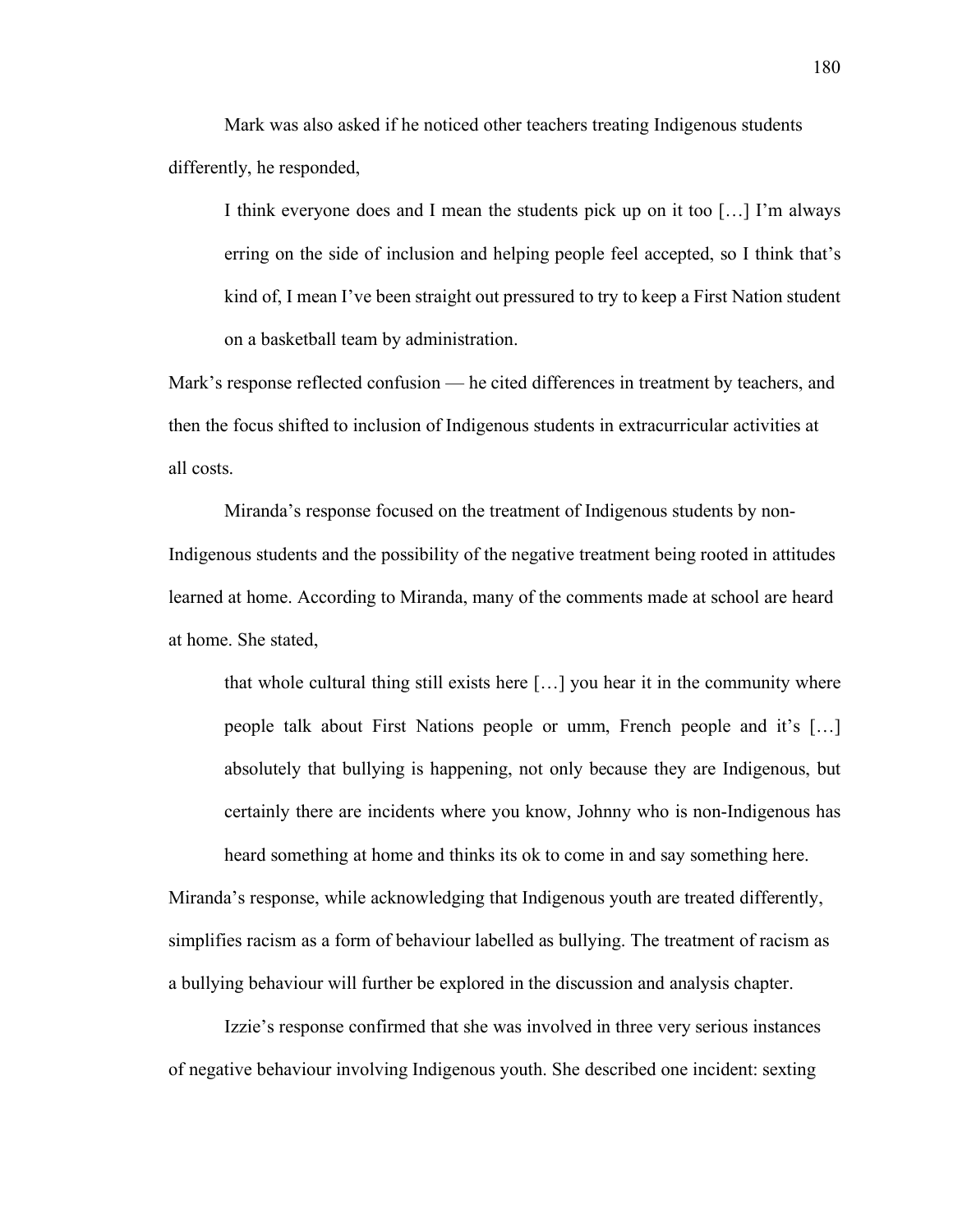between an ex-boyfriend and ex-girlfriend, where police were involved. Izzie referred to sexual harassment as an incident of negative behaviour labelled as bullying in her interview despite stating that she did not like the term bullying (i.e. see pg. 150).

With respect to dealing with bullying when she encountered it, Izzie believed that instances of bullying behaviour are handled positively when Indigenous youth are involved (either as the student performing the negative behaviour or receiving it), particularly when they participate in restorative practices. She reflected on encouraging community members to also be part of the conversation to help "students to see their behaviour […] and I think more for the bully, right, more for the aggressor in the situation, it's changed positively that we're looking at what are those impacts."

Izzie recounted another incident directly related to an Indigenous student who lives off-reserve that points to the possibility of bullying or violence between Indigenous students and the complex factors behind such behaviour. Izzie recounted how the student (who does not live on reserve) would visit family/people from her band's reserve,

she'll talk about 'our land' and that kind of language which other students who live there [on-reserve] have been very harsh with her about the fact that 'it's not *your* land, you don't live on the res, you have all this privilege', so umm, anytime she speaks up or gets involved in anything, umm, there's this kind of backlash and she's really been struggling with how to navigate that […] interventions with the office and interventions […] cause it's all families and then family get involved, yeah it's been a really interesting line to walk for her.

When asked to further describe the dynamics of on-reserve/off-reserve issues that the student had to deal with, Izzie stated,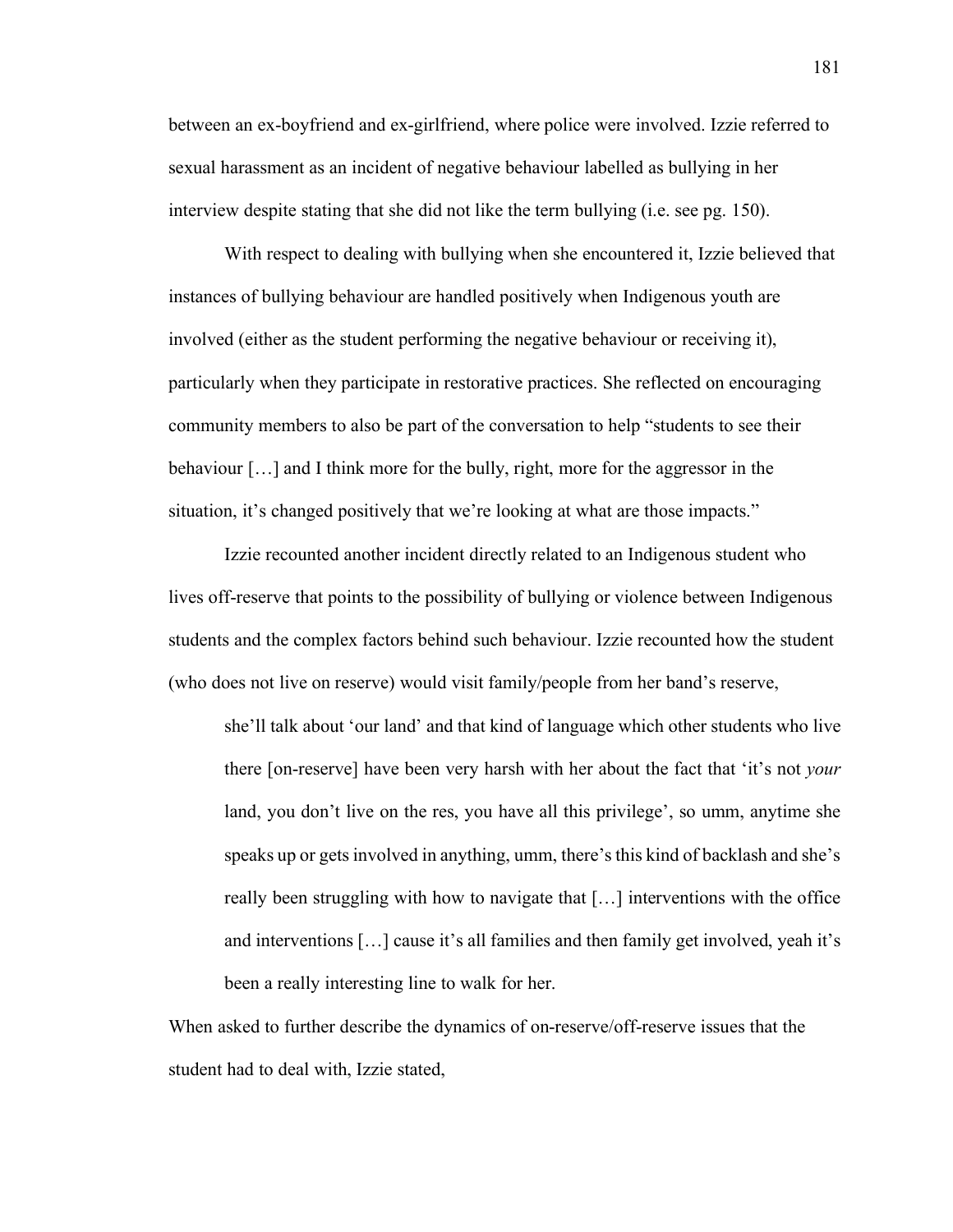we've talked a lot with her family about it […] it's kind of a tricky ground 'cause it also involves community and uhh, and parents of students who are also saying some pretty harsh things on social media. […] that particular student knows that she should bring evidence of it to us, that we can't do anything with hearsay, but if she brings in the texts and screenshots things, then we can address them.

Izzie further described how the school's Aboriginal Liaison worker recognized the student's difficulty navigating stereotypes that are out of her control and tried to equip her with responses that she could use to address issues within her family/community that hopefully did not create larger barriers for her. As described by Izzie, they [the Aboriginal Liaison worker] explained to the student that there are limits to what young Indigenous women who live off-reserve have control over and that she may be stereotyped based on historical choices. The liaison worker helped develop a support system for her (the student) when she wanted to talk about on/off reserve political issues. Izzie commented that while they were able to assist this student, "it hasn't necessarily helped community-wise, umm, like aunts and parents are still pretty nasty with each other about it, but it's definitely helped in the school environment."

Reflecting on the issues that impact students on-reserve, Izzie also noted that the resources are different, which influences the ability of reserve students to participate in extracurricular activities,

If you live in town, then you can attend extracurriculars, you can go shopping, you can do the things you want to do, you can walk over to a friend's house, whereas if you are on the reserve, they have one small gas station that sells some snacks and that's about it, umm, you can't do extracurriculars because of that hour and half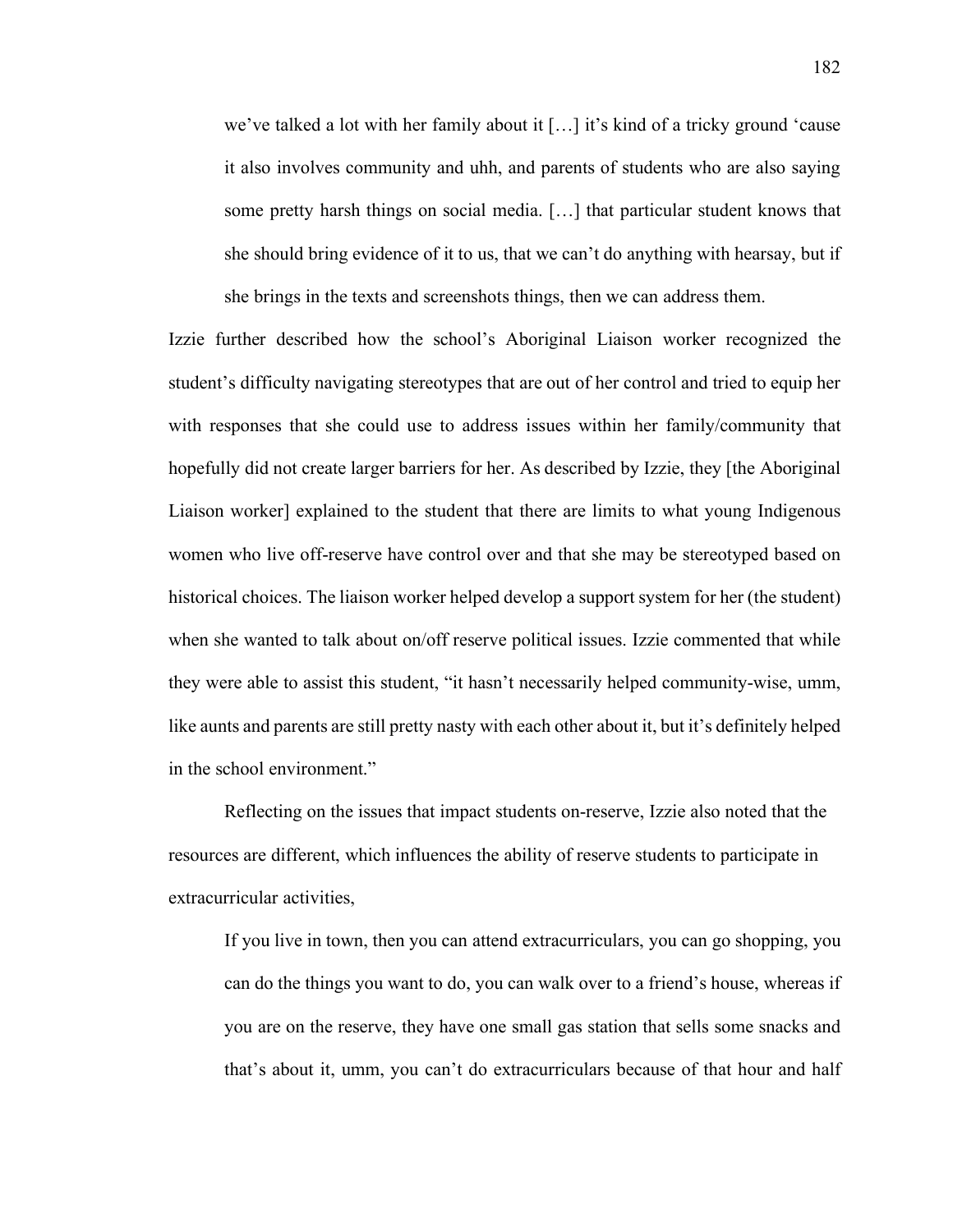commute, so […] I think it's more that kind of, 'you know, you talk about your res experience, but you get to leave the res when you want' and I think that's where some of that bitterness has come from and that you don't understand how lucky you are […] but also trying to support the student.

In this example, Izzie indicated that students who are able to move on and off reserve may have a better chance of social and academic success than those who do not.

Izzie's final example of negative incidents referred to bussing to school for Indigenous students. Students commuting from their reserve have a one hour, twentyminute bus ride meaning they have earlier mornings, and need to be on the bus right after school to return home. The bus schedules do not change due to the distance traveled. At the time of the interview, one particular bus monitor was involved in some negative instances that took place on the school bus. Izzie stated, the bus monitor "is an adult, it's somebody who is hired by the bus company to make sure that the driver can drive and somebody else is dealing with issues on the bus, so it's a long trip […] there's like 48 kids, I think on the bus." She further noted that forty-eight young students are a lot of bodies for one person to oversee on a lengthy bus ride. The issues involving the monitor included,

one of our students called the bus company out as racist […] we realized a lot of the underlying issues are more policy based, but a lot of our kids had been feeling like they were being targeted by this bus monitor […] 'why is she waking me up and not waking up the other kids?' and 'why is she telling me I can't open my water bottle?' […] feeling like they were being harassed by a bus monitor for the year.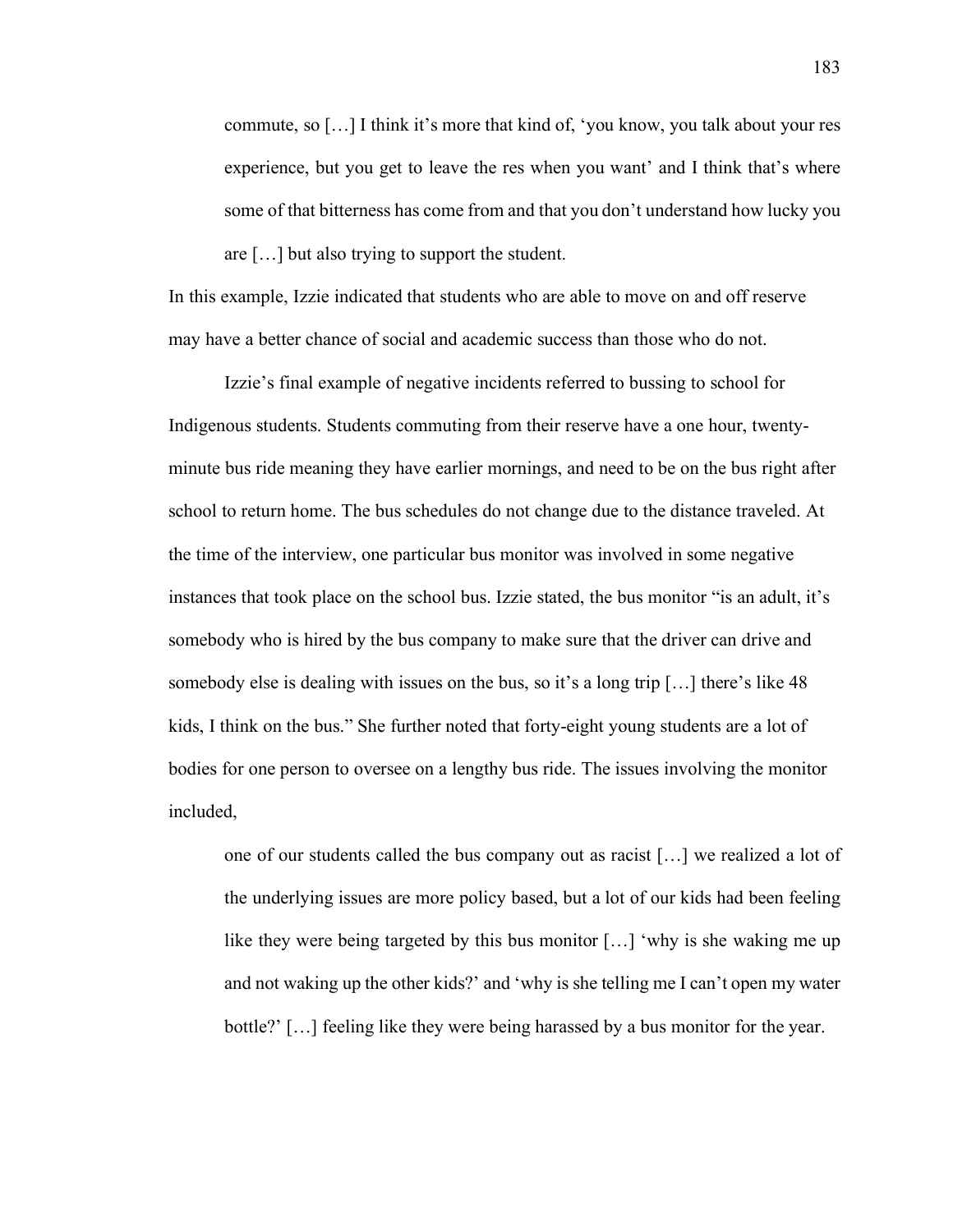Aside from the transportation issue, when asked if she thought Indigenous students were bullied because they are Indigenous, she responded,

not blatantly. Umm, I think there's still some of that uhh, stereotyping involved. I think there's still some assumptions that are made […] kids aren't walking around yelling squaw or chief, right, like that kind of name-calling, I don't want to be your friend cause you're native, that — I don't think is happening anymore.

When talking about in-class participation with classmates, Izzie stated,

I do think there are assumptions made about some of our First Nation kids that they're going to be lazy or they're going to be shy […] I think it's case-by-case, but I do think some of the kids who don't get included is based off of assumptions, umm and I definitely think teachers still assume that First Nation kids are shy [or] have anxiety [...] and that's a stereotype that we need to change.

Reflecting on a student she taught, she stated,

one of my students told me a couple of years ago, 'you know, I really hate that people say I'm shy' […] he's very traditional, he said, 'I've been taught that my role is to listen, I don't question you, I might question you in my head, but I'm not outright asking questions cause I'm going to process what you're saying and I'm going to reflect on it and then I'll, you know maybe then I'll have a question, but while you're talking, I'm not going to question you.'

As a follow-up question, I asked if any Indigenous students discussed eye contact, to which she replied,

Yes, that it makes them uncomfortable. That it, culturally, is not something that they would do. That, they get told that it's disrespectful and it makes them very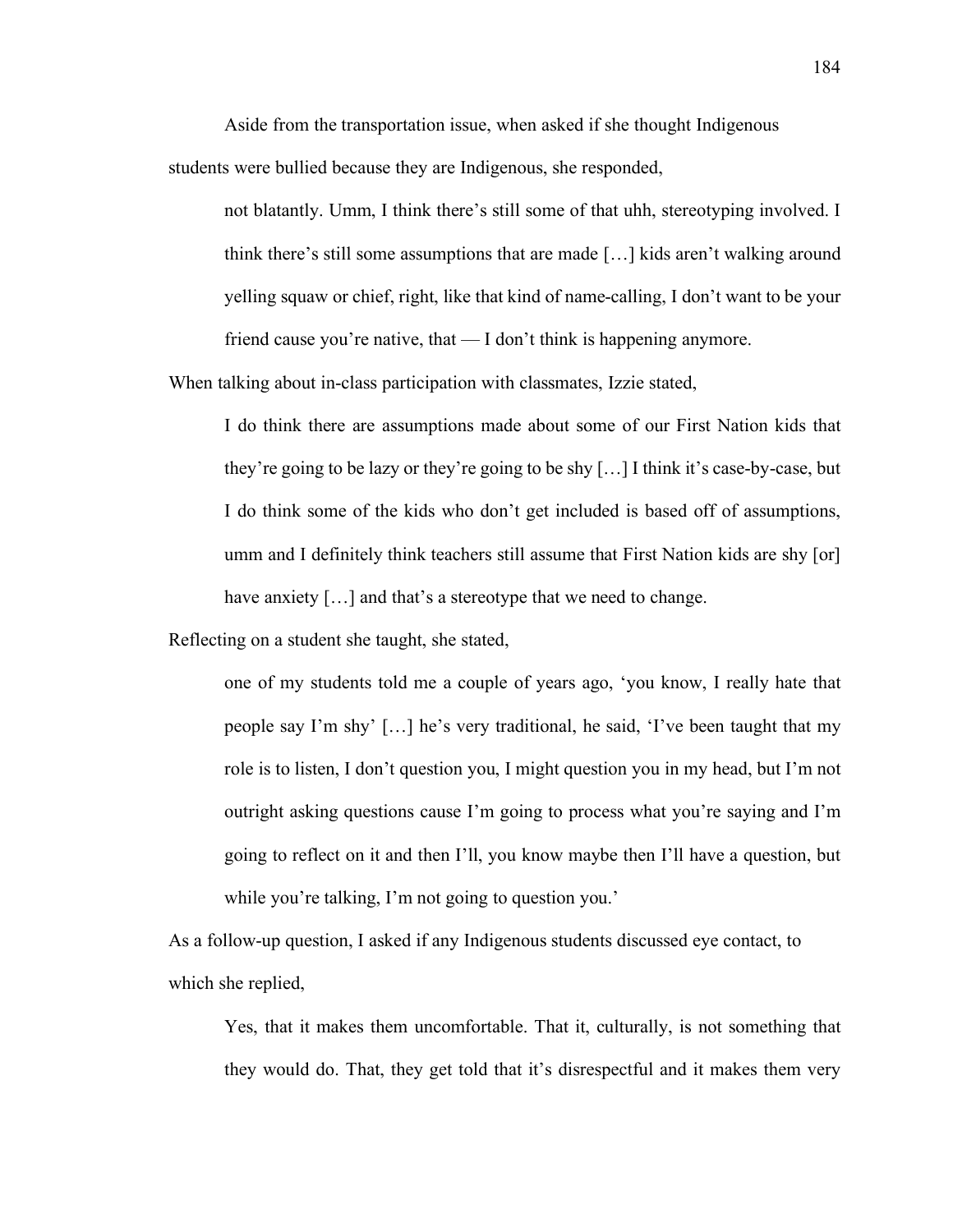uncomfortable because they're trying to be respectful  $[\dots]$  a lot of my kids, especially if they're struggling with something, the eye contact makes them emotional and so one of my students says all the time, cause I'm an eye contact person and let's get into it, and that face to face, and she said, 'Miss, I can't even, I can't cause I'll cry, and I don't want to' […] a lot of them have commented on that being an issue. Same with physical touch, is another one that they don't like […] one of the boys that I taught one time umm, said that one of his teachers, and he was really struggling with, touched his hair often, [in a 'hey, how's it going?' manner] and it really, really made him uncomfortable to have that, umm, done […] so we had to have a conversation with the teacher about it.

Izzie pointed out that the Pyramid of Intervention (discussed earlier) was used for the above incident. Izzie advocated on behalf of the student and explained the problem to the teacher. The teacher apologized to the student and stopped. Here, the teacher was unaware of cultural differences, particularly how Indigenous youth do not appreciate unwanted touching.

Lexie shared a story when asked about TRC recommendations and their implementation in the school. She described a Native Studies course where Indigenous students were attacked on social media by a non-Indigenous student,

I can tell you a little story […] a really ugly racist incident earlier this year […] happened about 7 o'clock at night on social media, by 9:30pm I had 7 texts from different people, like do you know this is going on, I came early [to work] the next morning 'cause I knew it was going to blow up, umm, I had a group of girls [...] and their teacher, their regular teacher who would've dealt with this kind of thing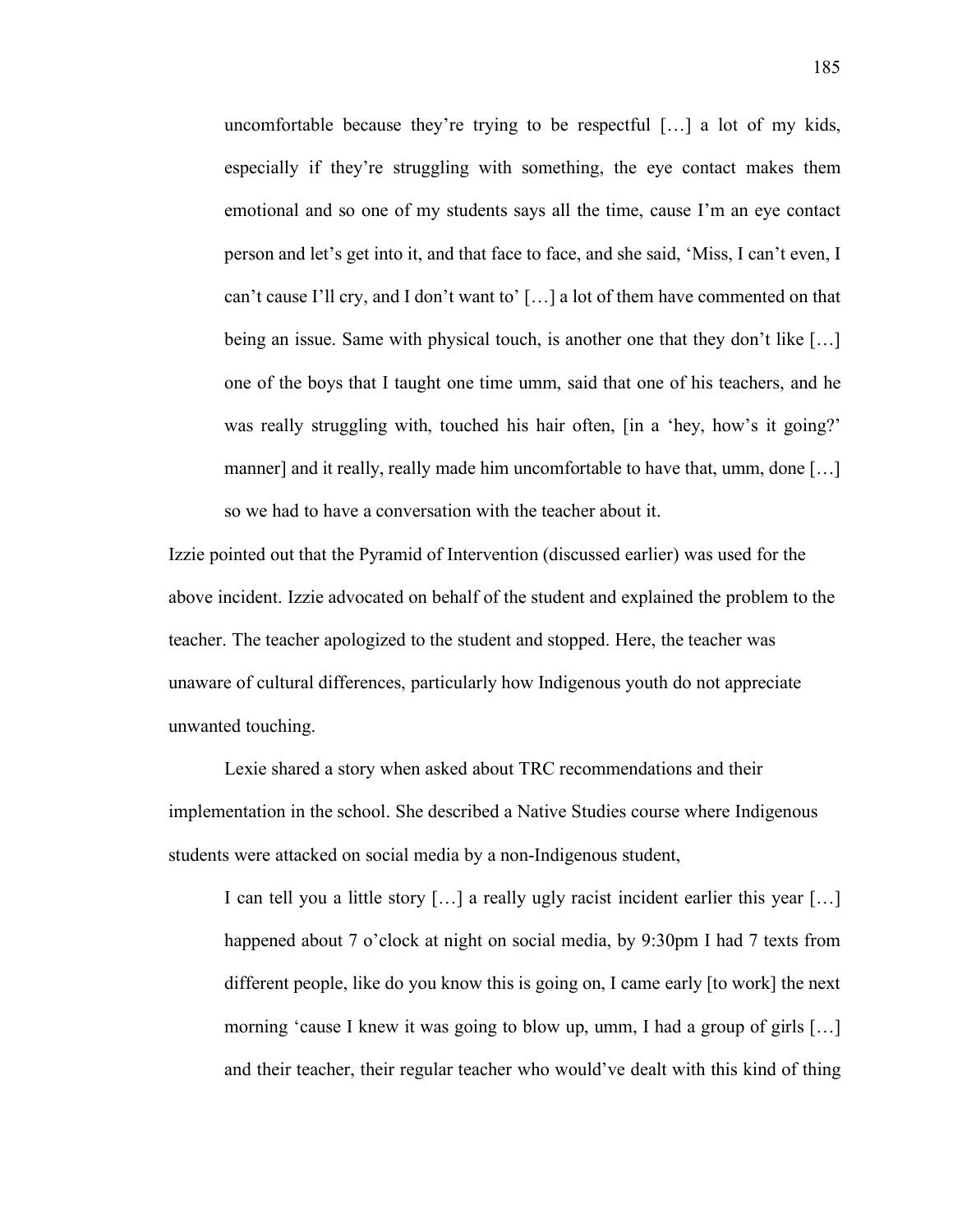was off on leave, so umm, I had a group of girls and boys upstairs, mostly girls, but upstairs in the uhh, we also have a classroom now that's dedicated to Indigenous students, they were there, really quite upset, and we try to incorporate student voices as much as possible and we're really working on that, so I think it's a teaching moment, 'what do you guys want to do?', 'we want to have a circle and then we want to have a smudge', I said, 'OK, let's do that'. And I didn't lead it, I got our Child and Youth Worker to facilitate, but she didn't lead it, the kids lead it and uhh, super effective, like really kind of made them feel like they were heard, didn't really come to a resolution cause there isn't a resolution to hate, unfortunately, but afterwards we went outside, we had a smudge, a couple of the kids umm came and had lunch with me cause they really still felt kind of, quite upset, so I wanted to spend a little bit more time with them […] it showed me that first of all, they're not afraid to embrace their culture, they're not afraid to defend their culture, and the allies in the room [non-Indigenous youth] were right there with them, it was heartening to me 'cause I could [see] there were more kids who were not Indigenous than there were Indigenous, so that was wonderful.

When asked to describe what was said over social media in this example, Lexie stated, a horrible racist slur, basically a kid who had barely attended the class and was going to fail, fail the Indigenous studies class, basically said umm, every terrible thing you can think of about First Nations people, you know drunken Indians on welfare, trying to steal our taxes, blah blah blah, this is what I want to say, but I know that if I say that, I'll fail the course […] it was just awful.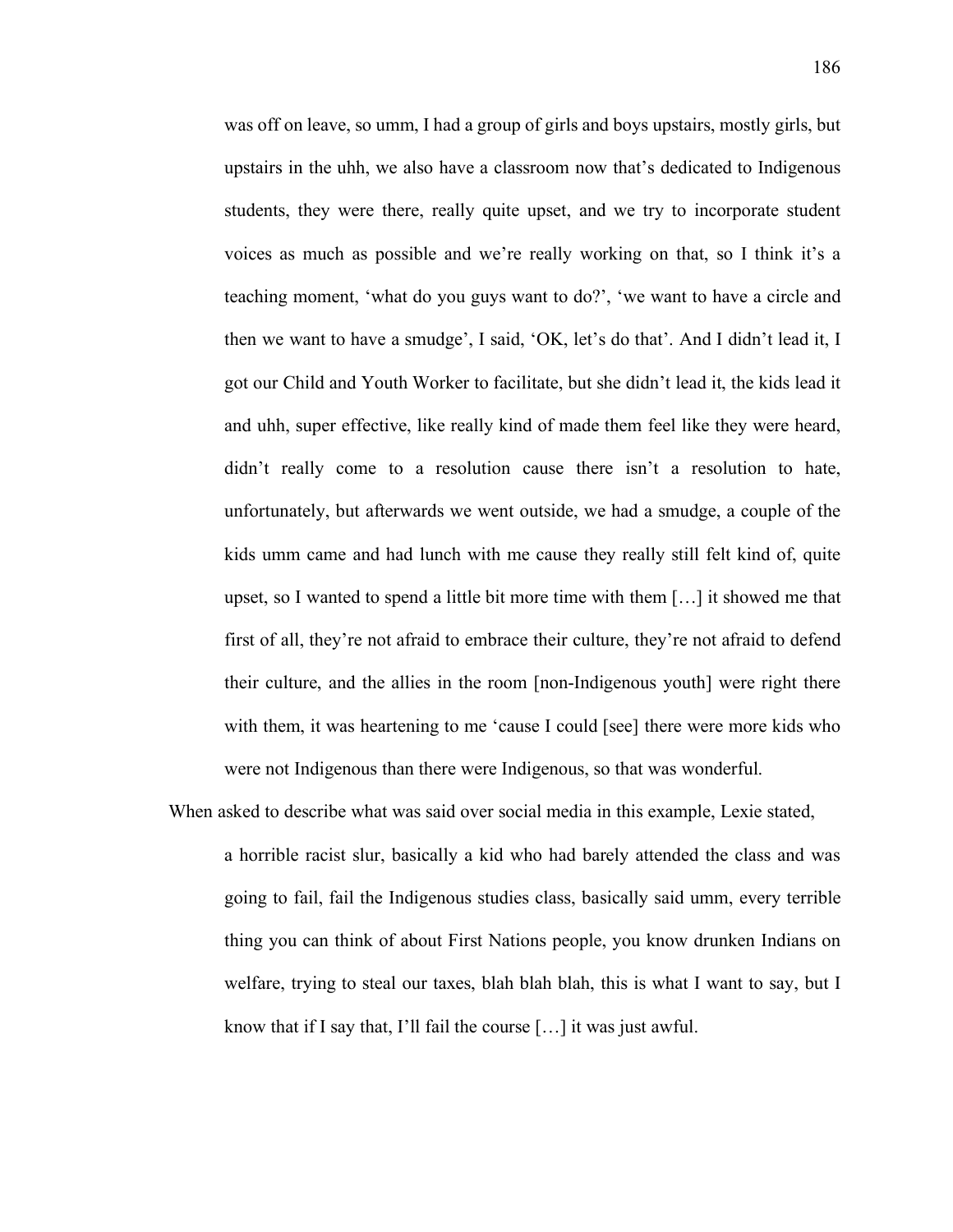When asked if events labelled as bullying are managed differently with Indigenous youth, Lexie responded, "it depends. I'd like to say we always use restorative practices with our Indigenous kids, but they don't always want us to, they want us to treat them the same as we treat everybody else and we don't use restorative practices with everyone." It is important to note that restorative practices usually involve both parties. However, it is unclear if the student who made the posts was involved in the restorative justice exercise. As a follow-up question, I asked Lexie if she could provide insight on why students would want to be treated the same and if they saw differences in how they are treated in mainstream society? She responded,

I think that a school for them […] is a safe place, and they feel comfortable saying I don't need to be different and I think also, that is the manifesto of every teenager in the world, where they don't want to be different than anybody else. So, these kids actually taking pride in their culture and actually celebrating it, to me, is a huge win.

Lexie's school specifically focuses on ensuring students from northern communities feel included and that their voices are heard.

From Derek's perspective, students are not treated differently at his school because all students are Indigenous. He described some fights over the past few years, but did not feel comfortable providing further details. When asked about direct involvement with any incidents of negative behaviour labelled as bullying, his response was "not really, not particularly […] the bosses deal with that more than I do, but I usually hear about it 'cause I work very closely with them [Indigenous youth]." Additionally, he commented on the fact that some students who are violent lose their chance to get their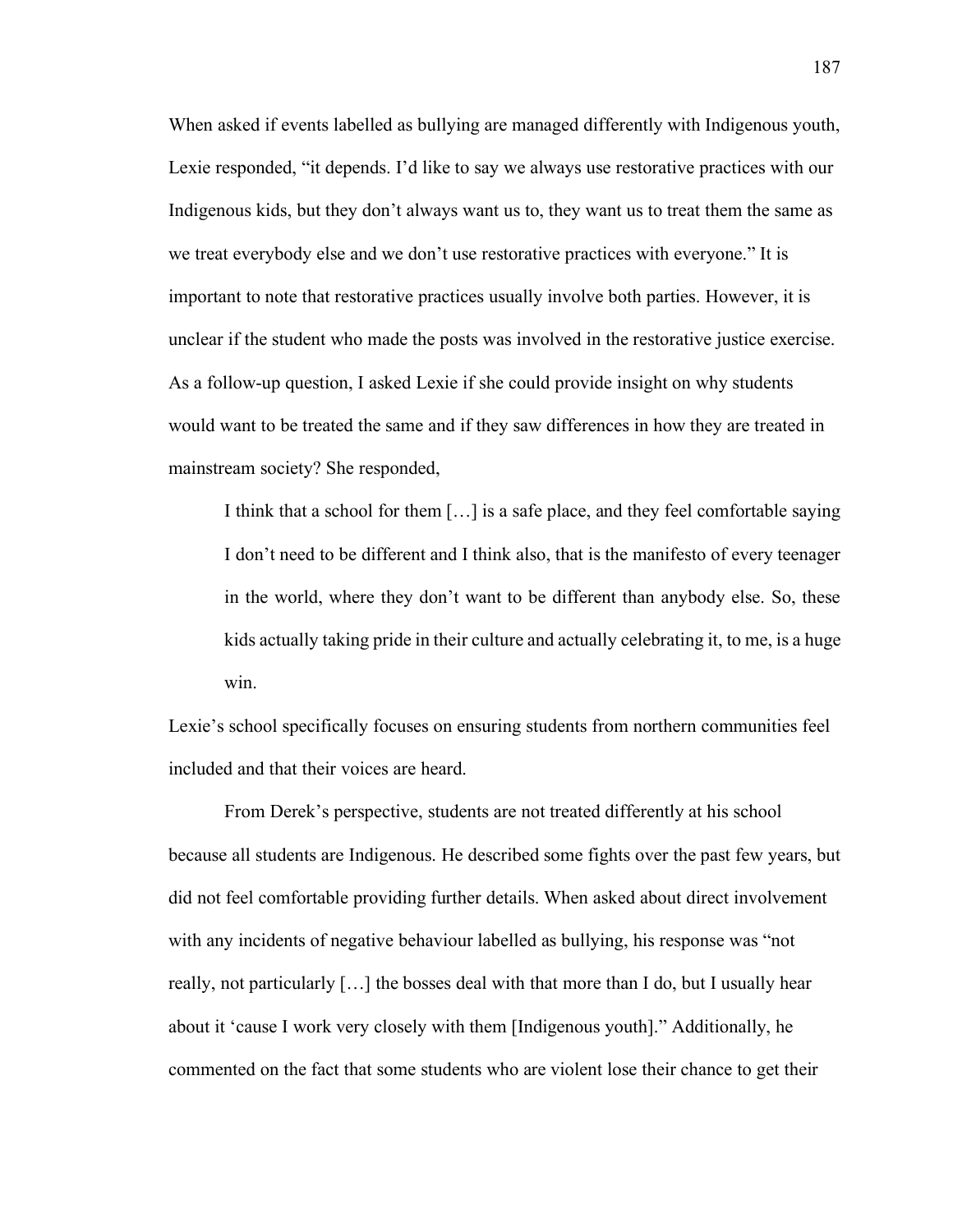credits — some students are sent back to their home communities; "we try and give the kids as much flexibility as possible, but […] we have to really draw a line in the sand when it comes to something like violence."

Derek commented that if instances of negative behaviour happened at a provincial school involving an Indigenous student, he hopes educators at that school "would take a little more care to understand why it happened and to make sure it [the motivation and the consequence to the negative behaviour] wasn't racist." He further reflected, "I think there's a lot of crimes that are racially motivated  $[\dots]$  I hate to say it, but it's the truth [...] we're making strides as a country [...] but people are still ignorant and close-minded and racist." In Derek's response, he shed a hopeful light: that teachers do or will take the time to determine any underlying factors for the negative behaviour(s) against Indigenous students (and others).

#### **Participant Suggestions to Potentially Improve Anti-Bullying Measures**

*"It's going to take a long time." - Callie.* 

*"Be proud of who you are, stand up for yourself, don't let somebody else push you around." - Derek*

*"It has to be slow and it has to be authentic, otherwise we break all of those relationships." - Izzie* 

Participants were asked to provide suggestions to potentially improve antibullying measures; the focus was not specific to Indigenous students. Eight participants responded. Several focused on building more resilience and strength of identity among Indigenous students, some suggested looking to greater community involvement or strengthening resources to assist Indigenous communities. Participant responses are provided below.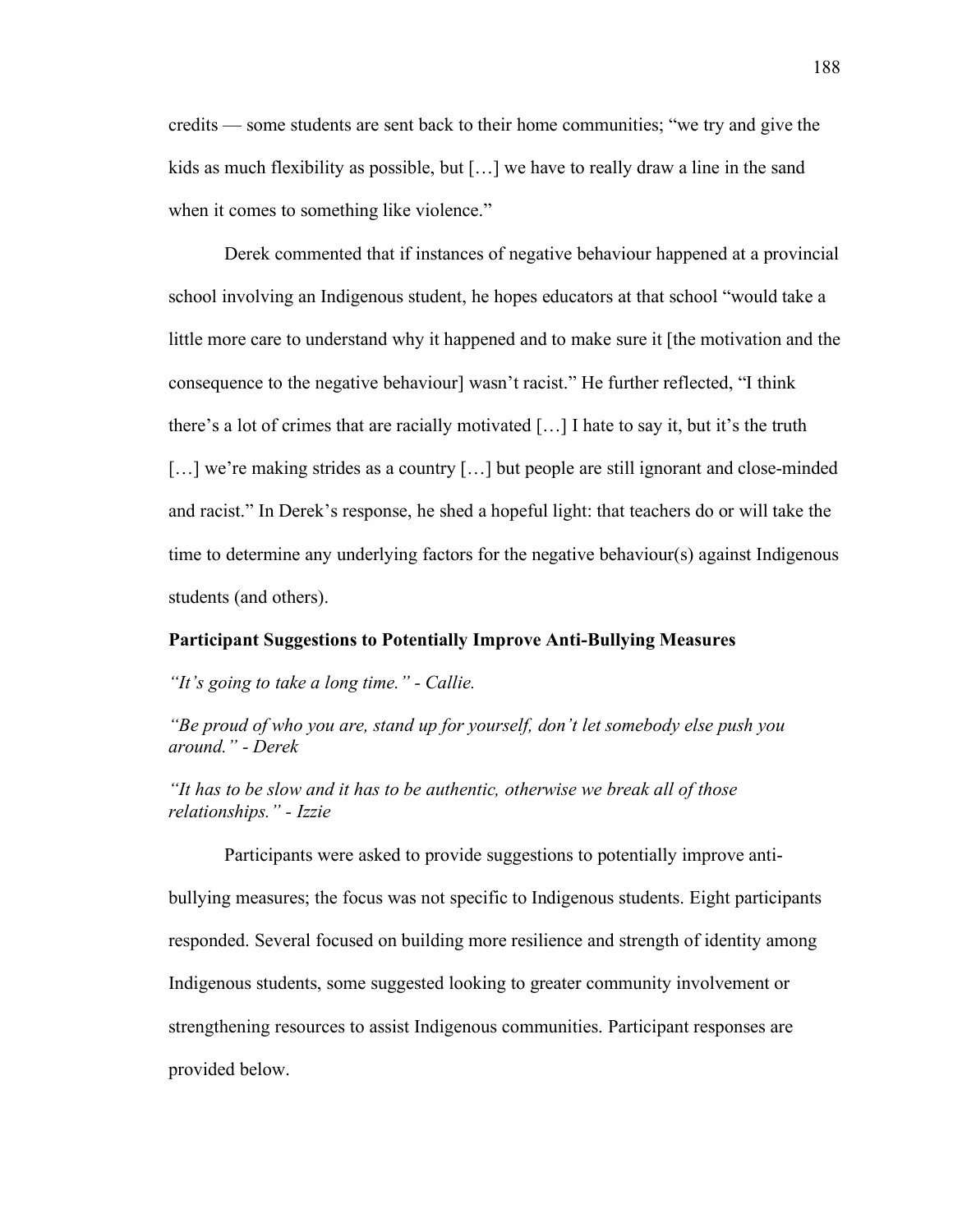#### *Recognize and Deal with 'Bullying Behaviour'*

Mark suggested Indigenous youth be coached on "how to deal when they do get bullied" and he subsequently drew parallels between the Civil Rights Movement in the United States and First Nations relations in Canada, stating that Canada should be "informing kids what their rights are under the law."

Callie opined, "it's going to take a long time," and Arizona believed that Indigenous students need to keep their history at the forefront and know "who they are and [have] that sense of belonging and identity." Arizona concluded that Indigenous youth should be proud of who they are and to build on their cultural heritage despite the past violence they have endured. It is important to recognize that Mark, Callie and Arizona each focused on the need for Indigenous students to become even more resilient, as a solution, rather than drawing on their knowledge of outside factors which impact Indigenous populations in the Canadian state or focusing attention on the potential bullies.

April suggested broadening the conversation about Indigenous history and antibullying procedures to include parents and students. Miranda suggested exposure on Indigenous issues during career day or other presentations in high schools to potentially improve anti-bullying initiatives. She stated this could potentially curb some of the Indigenous-directed bullying by "making sure that First Nations people are included as leaders […] make them [and their successes] more visible."

Izzie addressed the need for Indigenous culture to be localized, for change to be driven at a grass-roots level. She asked, "how do communities want the bullying to be dealt with? What strategies do communities use?" She described how students can use a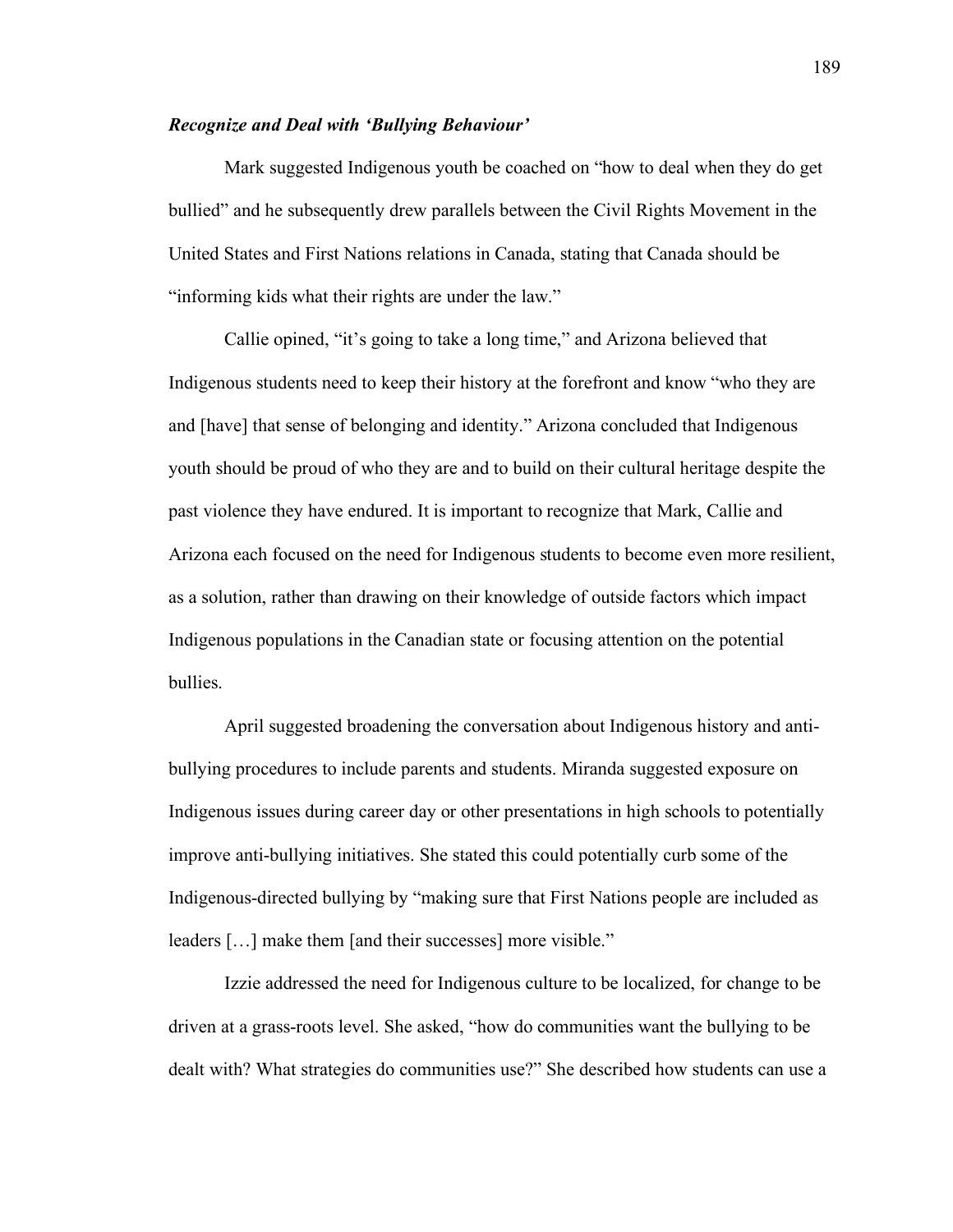smudge pillow as an alternative to smudging indoors (due to fire code) when they feel they are a target of negative behaviour. The smudge pillows were "encouraged by a community member […] it's that localizing [force], so what can we do? what are things that our students want? what are things that our communities want? […] find[ing] ways to address it from a community standpoint." Izzie's response addressed improving antibullying initiatives by downplaying Western ideals and working from an Indigenous perspective.

The response from Lexie did not focus on any specific circumstances; her response was vague, "we have to consider mitigating circumstances all the time." She did not elaborate on what factors she was discussing but stated that in addition to Indigenous students there is "a large population of special needs students [and that she] has to navigate that too." Here Lexie pointed out the complexity of dealing with incidents of negative behaviour towards students of her large Indigenous population and also a large population of students with special needs in her school. In order to better navigate the unique issues Indigenous people (and others) have to endure, she requested, "better mental health supports generally for First Nations kids, better family supports for First Nations families [and] better child protection for First Nations." She did not disclose any further information. It is important to note that she puts the onus of dealing with negative behaviour back onto the Indigenous community at large and specifically points to familial issues and chose not to address more action on in-school supports.

Derek responded with simple and straightforward direction of action: "just educate." He described anti-bullying activities he personally conducted in his teacher placement,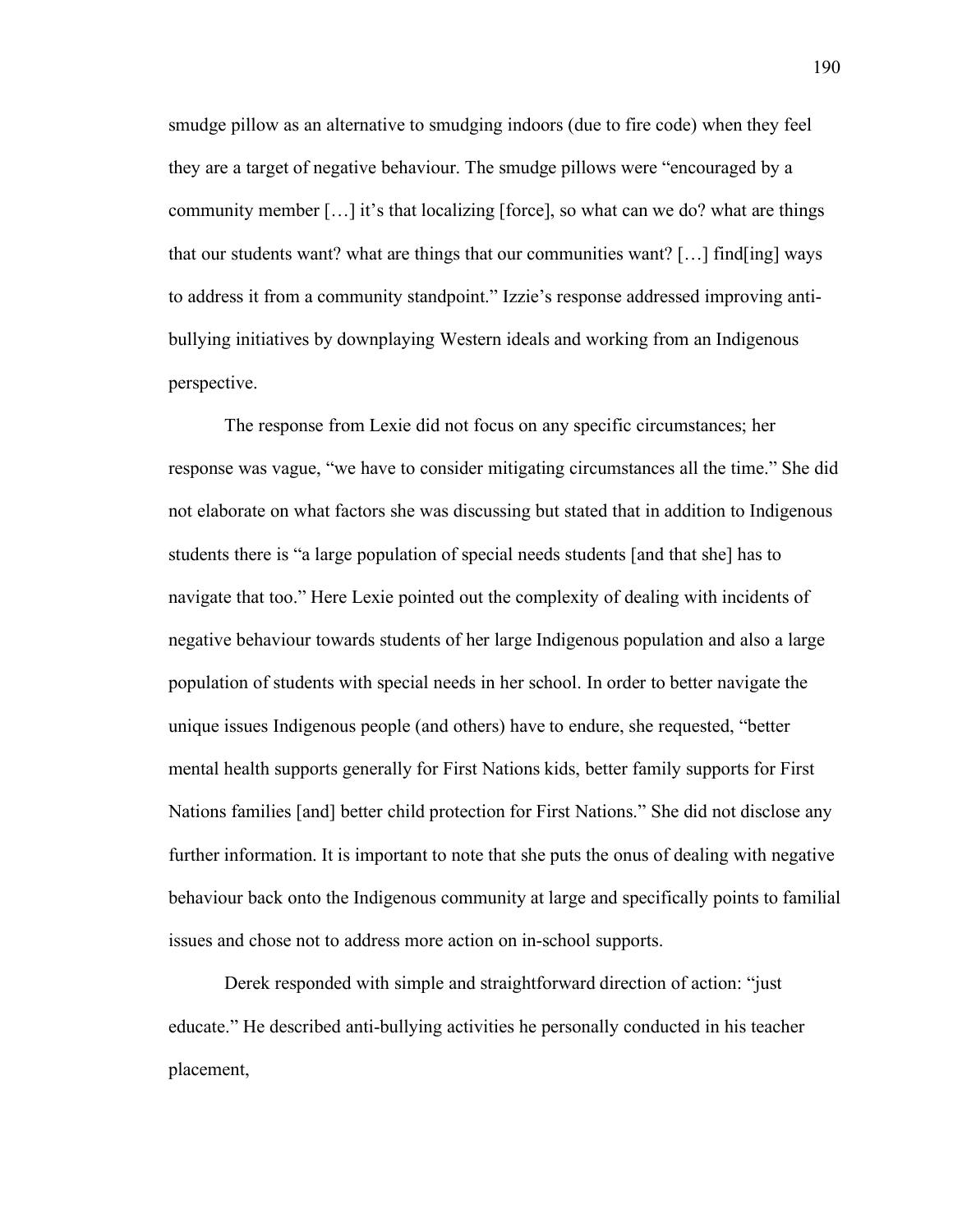I did a bullying activity and uhh, you know, a couple different things, bang up an apple, 'how does this apple look?' 'Good, oh it looks good, still looks good.' You cut it open and it's bruised on the inside, that's what happens when you bully people, or like, 'what's with this paper? Can you see through it?' 'No.' 'Can you see through this paper?' 'Yeah.' That's bullying. Like, I can see right through that. Cause people push other people around because they're insecure. If you're confident with who you are, you love who you are, you're probably not going to go out of your way to make someone else's day miserable.

Derek provided a positive response regarding his school's leadership and their advice to the youth when they are involved in negative behaviour. He stated,

my leadership has said, and I value their guidance and mentorship more than anything, […] you can't run [from things] […] even if you think there's racism here, and sometimes it's challenging [...] we gotta teach our kids to be strong, we can't teach them to run, you can't run from it their whole life. They're not saying get into a fist fight, but like, you know, be proud of who you are, stand up for yourself, don't let somebody else push you around.

Based on his response, Derek recommends an area for growth: bolstering the empowerment of Indigenous youth should be prioritized. Although they may need guidance and education to tackle the systematic hurdles that are in place for social success, they should be hopeful that with proper mentorship, they will succeed.

The responses provided by participants do not explicitly respond to the question of how to potentially improve anti-bullying initiatives. The discussion was directed towards resiliency; Indigenous youth should be proud of their culture and learn to be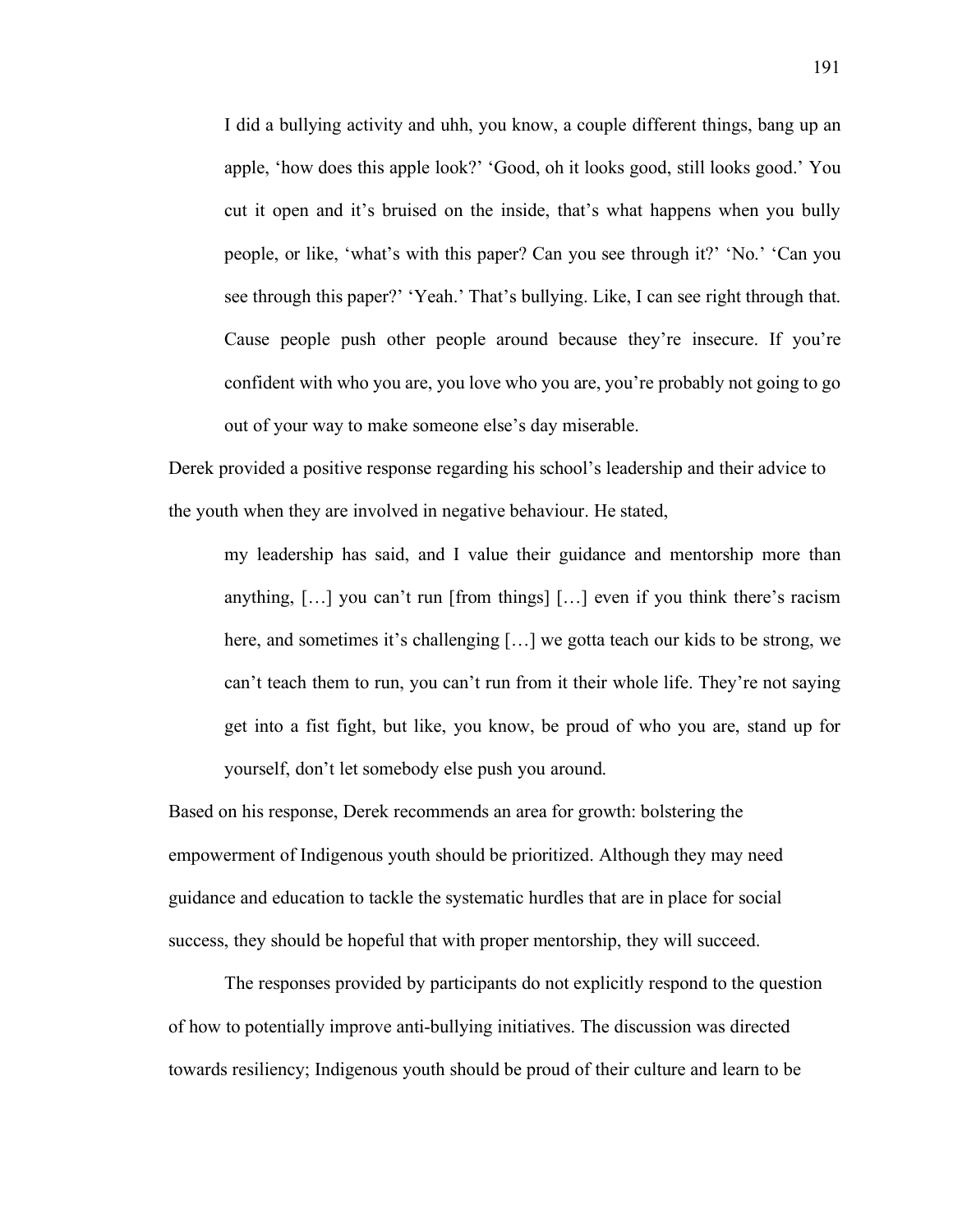resilient despite any negative behaviour/attitudes directed towards them. In this instance, the onus is on Indigenous people to curb larger systemic issues that resulted from colonization, the legacy of residential schools, the 60s scoop and any endured trauma impacting generations of Indigenous families.

Conversely, it was also recommended that community connections be strengthened between local Indigenous communities/people and non-Indigenous individuals so that non-Indigenous individuals could become aware of, and understand, Indigenous culture/history. Participants believed that youth learning about Indigenous culture in schools through lessons/amended curriculum may initiate a decrease in negative behaviour(s) and attitude(s) towards Indigenous youth. Overall, there emerged a hopeful message that educating non-Indigenous youth about Indigenous history/culture is an anti-bullying initiative which may shift social attitudes in a positive manner, where negative behaviour(s) and attitude(s) would be less likely directed towards Indigenous people (and others).

#### **Conclusion**

Chapter eight will provide a discussion of the relationships among the main themes that emerged from the findings reported in chapters six and seven and will identify how these findings contribute to our understanding of the potential impact of Ontario's anti-bullying framework on Indigenous students. By way of summary, the key findings to be discussed include how geographic location influences formative experiences, how most participants espoused the traditional conception of bullying reflected in existing academic literature, how several participants labelled incidents involving racism, violence or sexual harassment as bullying, even while those same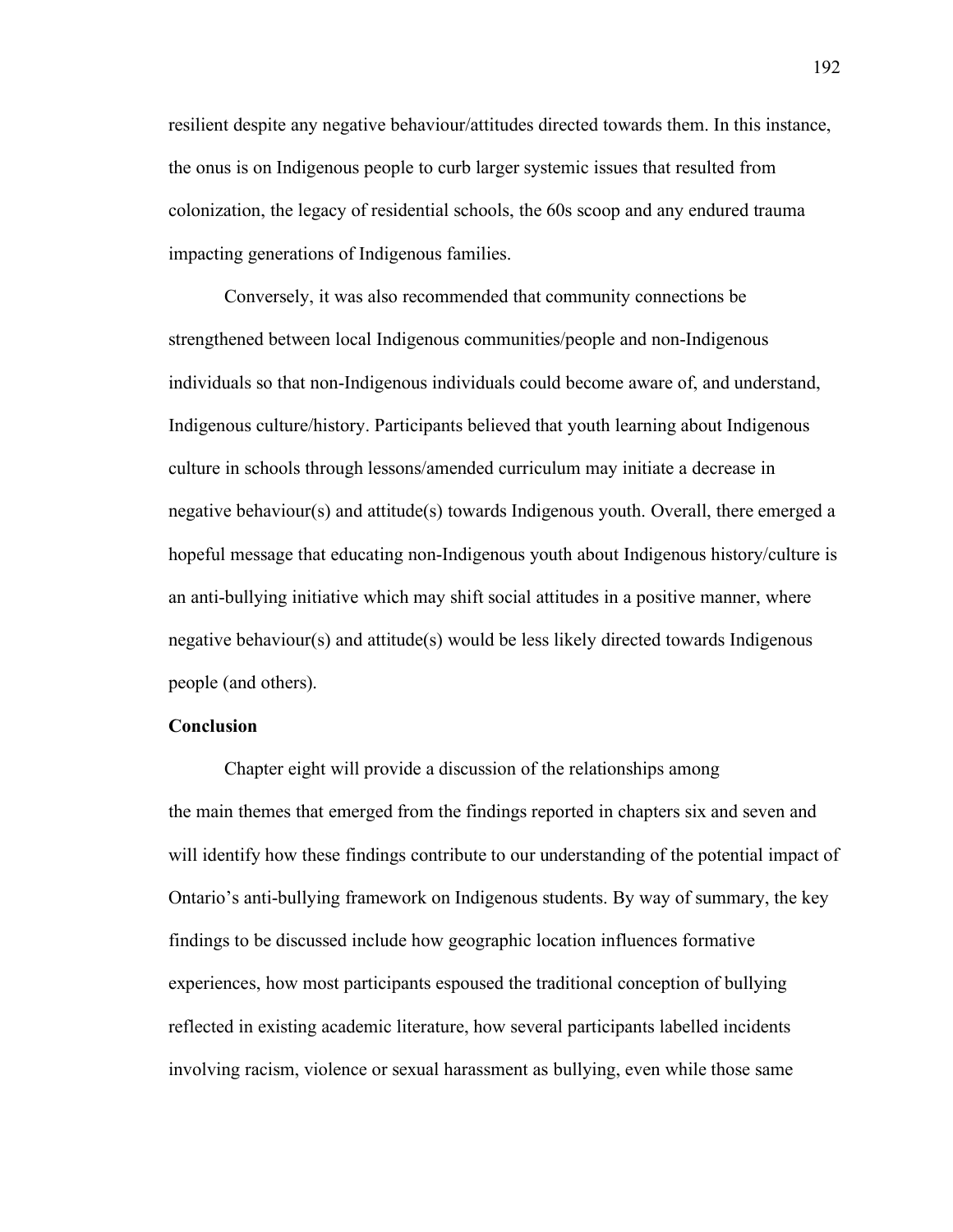participants noted that more complex conceptions of the bullying label are warranted, and lastly, the discussion will include participants' use of personal discretion in their practice of implementing the Ontario anti-bullying framework: depending on the context of the behaviour, they reported they sometimes believed they could identify a better approach to specific incidents than what was required under the framework. In the forthcoming discussion and analysis chapter, I will consider how this exercise of this discretion may cause problematic results for Indigenous students within the context of the settler colonial dominance of the education system. The conclusion to this study will follow with areas for future research.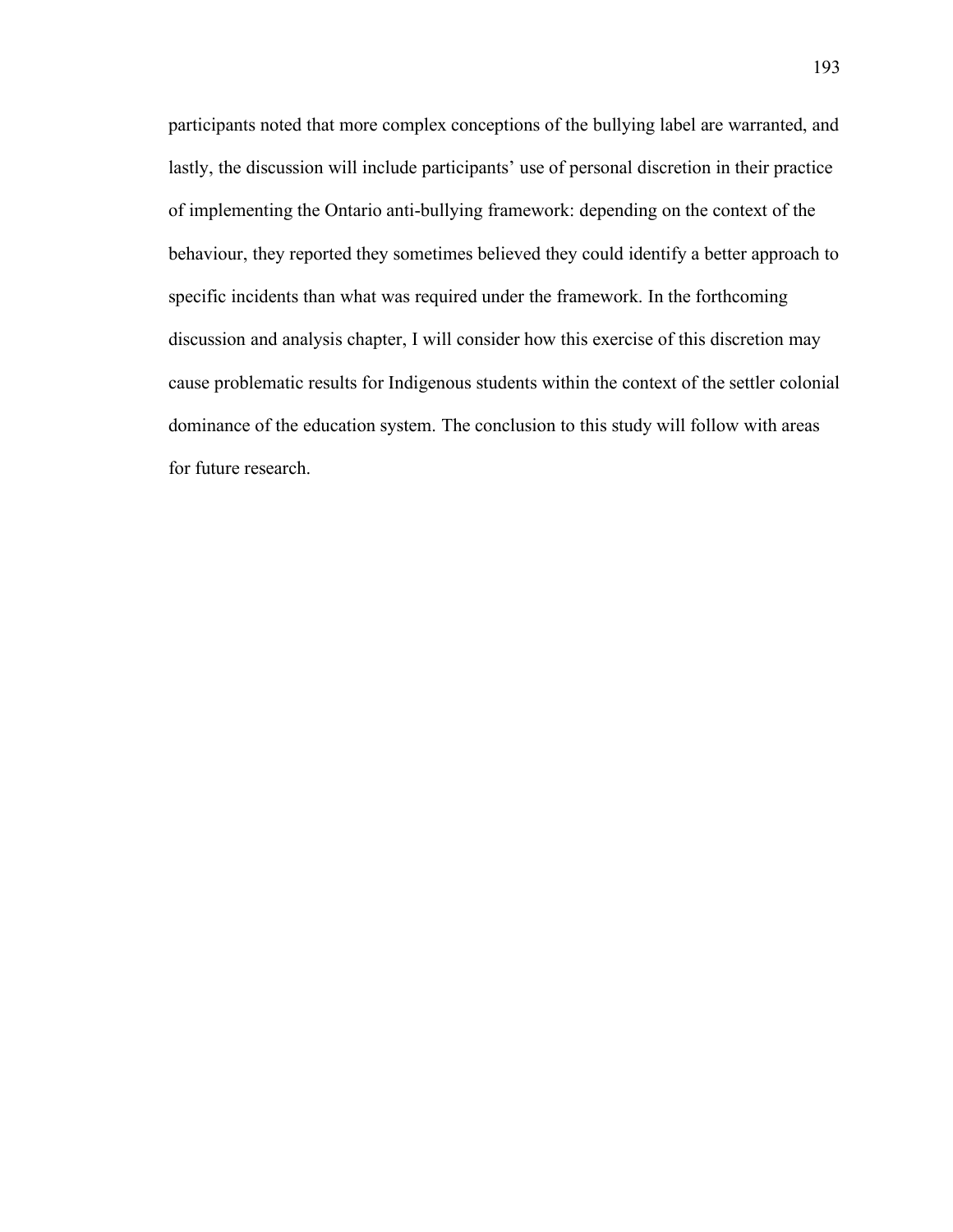### **Chapter Eight Discussion: Educator Appreciation of Indigenous Culture**

As outlined in the introduction of this dissertation, I am responding to the TRC's calls to action around education, "helping to bring awareness of the ongoing and negative repercussions of a colonial past" (Pratt & Danyluk, 2017, p. 6). There is currently a lack of scholarly analysis with any focus on the 2012 Ontario anti-bullying framework and no works with an inquiry on its potential impact upon Indigenous youth. My dissertation attempts to fill that void in the scholarly literature by studying the important factor of educator understanding and perceptions of the legacy of colonialism and how an educator's level of comfort/understanding of these concepts affects the implementation of the anti-bullying policy. Although behaviours labelled as bullying impact all children, there are devastating and unique factors that impact Indigenous youth attending high school, both those outside their home communities and those who are local, and this population is my focus for this dissertation.

In this chapter, I discuss the key themes that have emerged through the analysis of my research data. The overarching themes of my findings are: the geographical differences between those participants from northern and southern Ontario and their engagement with Indigenous culture and peers; the shared, general definition of bullying among participants and the implications for the implementation of the anti-bullying framework; and 'educator discretion' and how it can either address or reproduce settler colonialism within the education system. Subthemes that I discuss include: the mislabelling of racist/anti-Indigenous harassment and violent behaviour as bullying, and the potential bias of educators/staff members and how this may affect Indigenousinclusive education.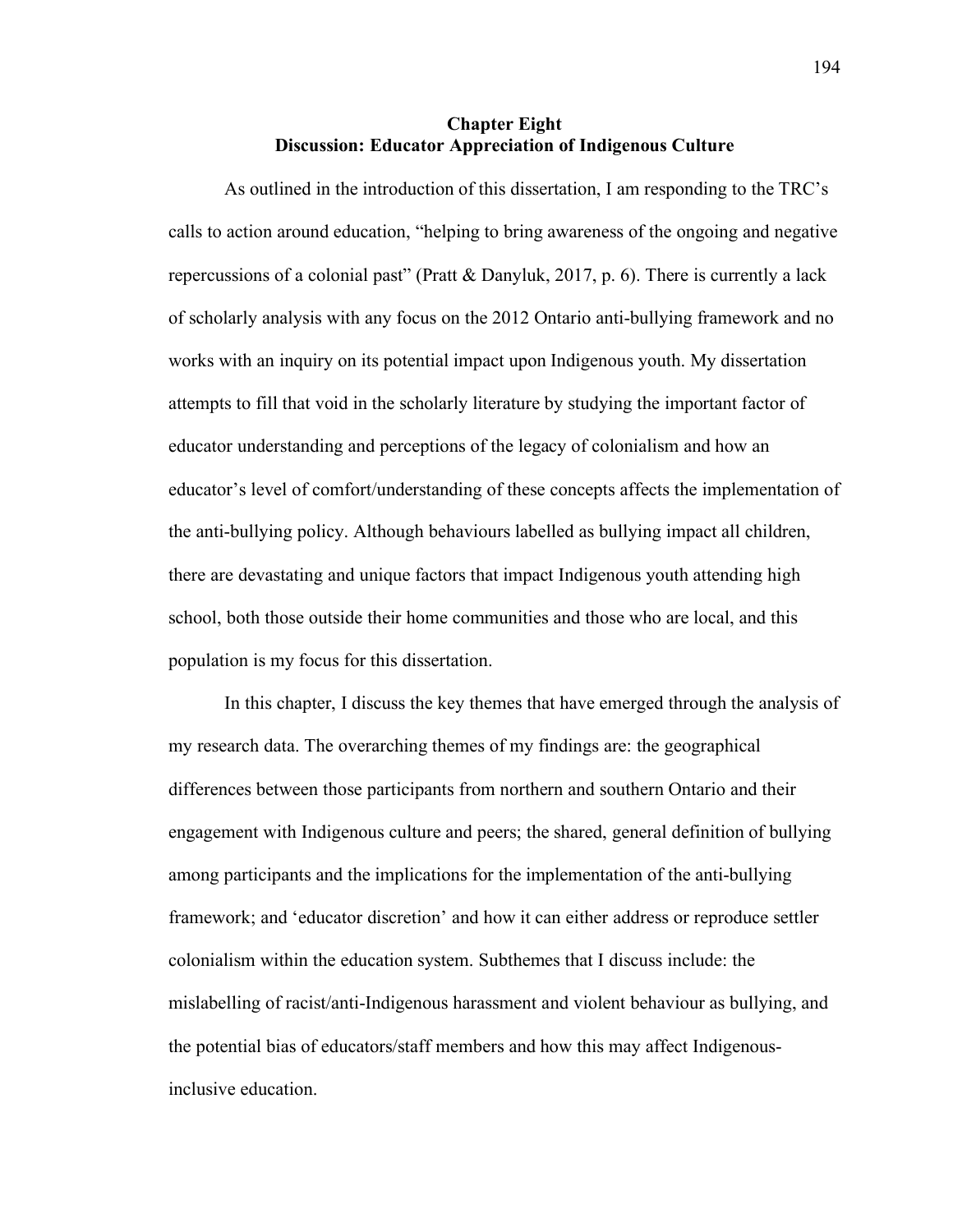Within each theme identified above, I address connections to scholars I introduced in chapter four, specifically McGregor (2008), Walton (2005a, 2005b, 2005c, 2011), and Winton and Tuters (2015). These scholars agree that bullying behaviour is more complex than presented in the initial work of Olweus (1994). McGregor, Walton, and Winton and Tuters look at the larger picture of social structures and how the concept of bullying behaviour is socially constructed to reinforce existing hierarchies in society. McGregor (2008) and Winton and Tuters (2015) focus on the policies of bullying, while Walton (2005a, 2005b, 2005c, 2011) focuses on anti-bullying legislation and its impact on 2SLGBTQIA youth. My dissertation builds on their work to the extent that it examines the complexity of the relationship between law and incidents of behaviour labelled as bullying, but my focus differs from these works in that I examine the 2012 Ontario anti-bullying framework and the potential impact of its implementation on Indigenous youth in northern Ontario.

My work highlights the importance of teacher perception because their perception impacts how negative behaviour is understood and addressed through the Ontario antibullying framework. Their perceptions were also developed as a result of growing up in a colonial education system (Dion, 2004, 2007; Battiste, 2013). I note that because of the qualitative nature of my study, the findings cannot discuss direct causality, and are not generalizable to the larger educator population due to the sample size.

### **Geographic Differences between Educators and the Engagement with Indigenous Culture**

In my research, participants who were from southern Ontario differed from northern Ontario participants in two important ways. These were the general lack of exposure to Indigenous history or colonial legacy in their elementary and secondary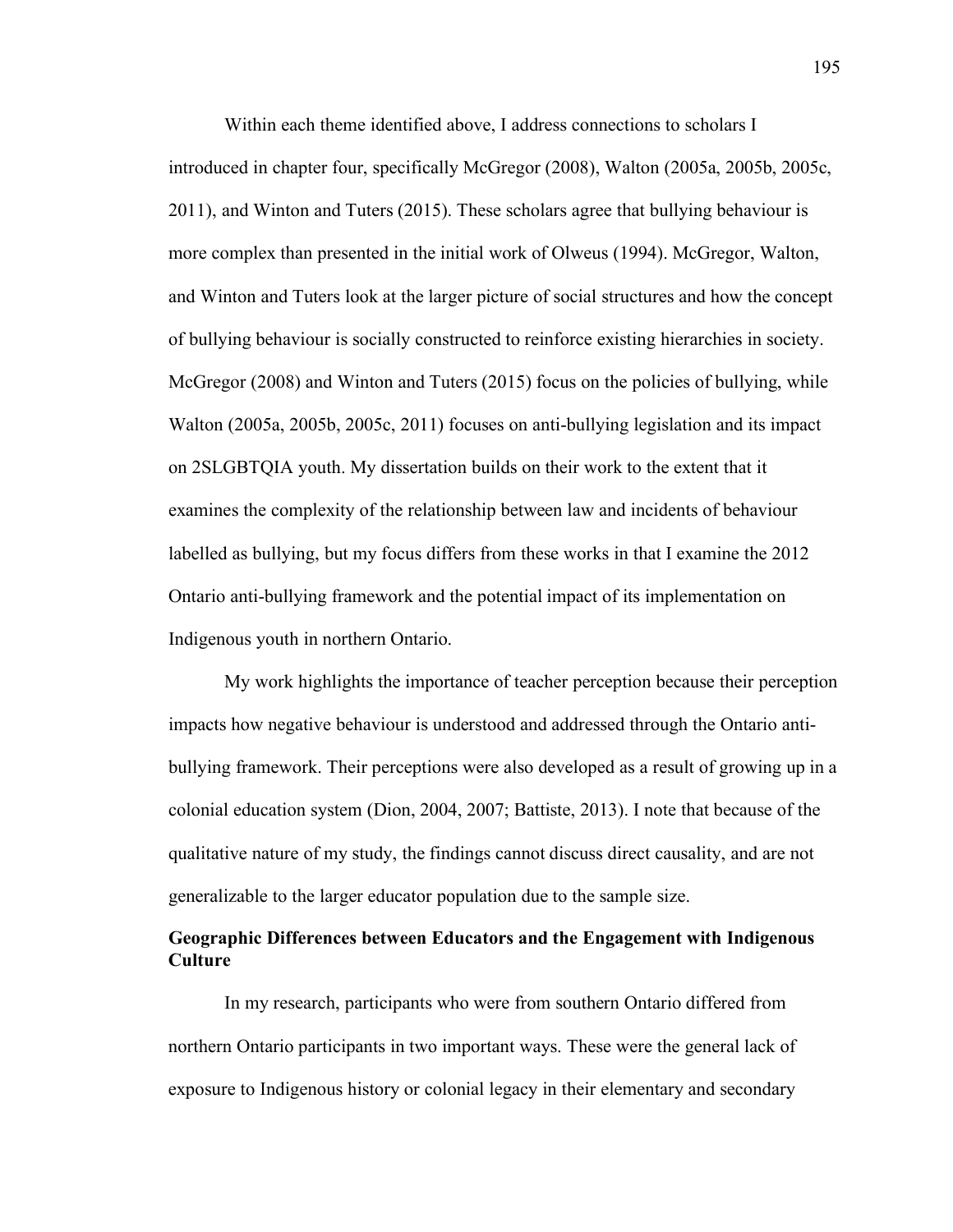education, as well as a lack of experience of Indigenous culture (for various reasons) among teachers from southern Ontario. In contrast, those participants who were from northern Ontario all had a greater understanding of Indigenous politics and culture, and more interactions with Indigenous peers. However, both groups reported that they did not develop an appreciation of the issues created by residential schools or colonial legacy until they were in university or even later when they began working directly with Indigenous youth in their schools, with the exception of one participant who is Indigenous and was already aware of these issues.

I interrogated my participants' knowledge of Indigenous issues in their early years as part of a broader inquiry into how they utilize their knowledge of Indigenous history when dealing with incidents labelled as bullying. My findings were that there is no relationship between formative experiences and educator definitions of bullying; once the educators in this study started teaching in schools with large Indigenous populations, they became more aware of the challenges faced by Indigenous peoples and their perspectives of Indigenous youth became more positive. Notwithstanding this, the definitions of bullying provided by my participants did not reflect their understanding of the challenges faced by Indigenous students. Rather, most of my participants reiterated the standardized definition of bullying that promotes individual factors and asserts those factors can be changed by being kind to peers. This uncritical approach to defining bullying, notwithstanding the critical understanding of the challenges faced by Indigenous students, may lead to the unintentional reproduction of settler colonialism in education through the implementation of anti-bullying initiatives.

As discussed in chapter six, some participants were aware of violence and discrimination against Indigenous people. For example, Arizona recalled the drownings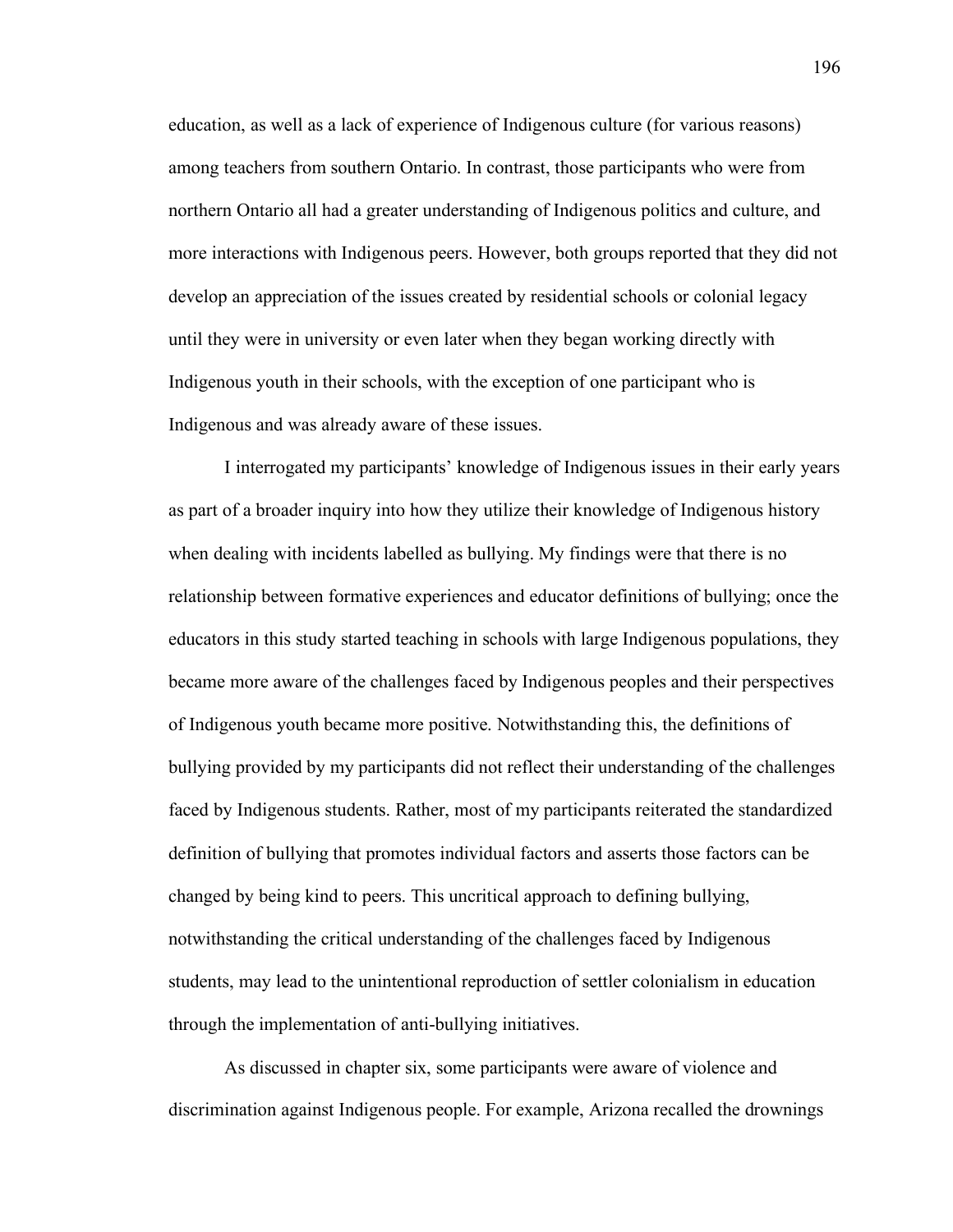of Indigenous youth and April reported that generational differences impacted how *others spoke about Indigenous people*. These are two examples from northern participants who were exposed to systemic racism against Indigenous people earlier in their lives than southern participants. These northern participants had pre-existing knowledge and exposure to Indigenous issues. Some of the participants who were from southern Ontario, reported they experienced a type of 'culture shock' when they moved to northern Ontario for work and personally became aware of the issues Indigenous populations continue to experience.

Participants reported that their school boards were being proactive in trying to include Indigenous culture in their teaching curriculum even prior to the announcement of the TRC calls to action. Rather than simply reiterating the Western viewpoints of the Ontario Ministry of Education, the two participating school boards were already including Indigenous culture and shifting curriculum with Indigenous-focused English, History and Art classes. These school boards recognized the need to decolonize their approach to education for their student population (Battiste, 2013) attempting to unlearn racist behaviours; "racism as a learned or acquired set of behaviours can be unlearned" (Battiste, 2013, p. 138) and the education system, although based on colonial logic, may be able to shift the minds of some youth by the influence of educators in the classroom. Nonetheless, the participants also reported examples of individual, and structural systemic racism in their schools. For example, Arizona referred to a teacher who blamed their Indigenous students for always being late and missing math in the morning. Another example was provided by Lexie where a non-Indigenous student criticized a Native Studies course over social media using stereotypically racist language.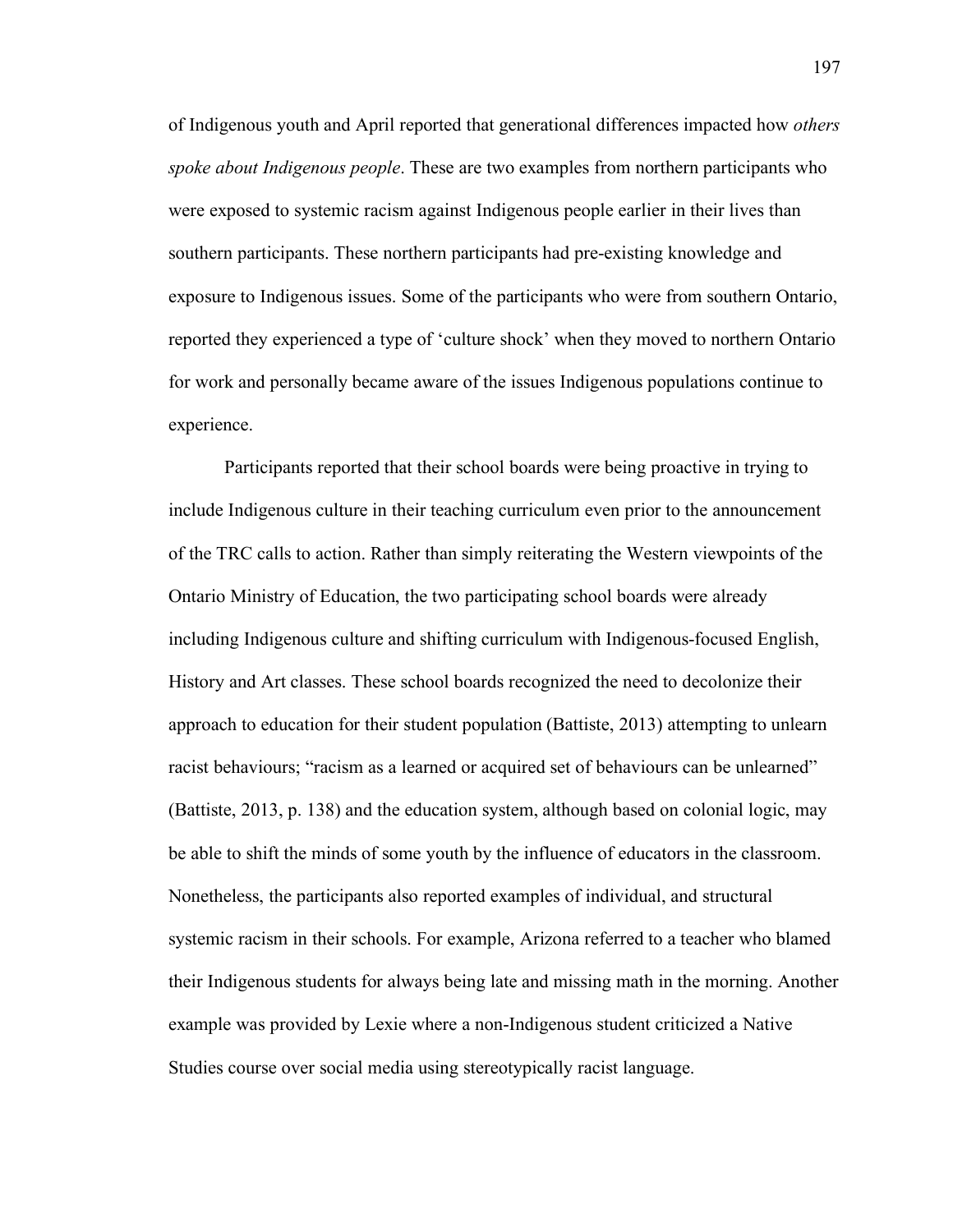In these instances, both Arizona and Lexie coached the educator and student on how to accommodate and include Indigenous students in the colonial education system. Arizona had a one-on-one conversation with the educator about adjusting her timetable. Rather than blame the Indigenous students for not learning the math taught during the lesson, Arizona coached the educator to be aware of the cultural rhythms and to shift their timetable. She also referenced the idea that it may be a Grandma caring for more than one grandchild. Lexie coached the student through the restorative justice practices employed through the school. She did mention a class-wide restorative justice circle to move forward from the incident, but it was not clear if she was directly involved in the circle other than in her capacity as the principal of the school. Lexie's account allowed the Indigenous youth to lead the restorative justice circle, ensuring the youth's voices were heard.

These instances occurred in different areas of northern Ontario and suggest that some participants attempt to mitigate overt negative behaviour targeted towards Indigenous youth and try to include Indigenous voices in the process. In both instances, Arizona and Lexie supported Indigenous youth's learning by re-structuring education processes that would have typically been managed differently (i.e. perhaps math would have remained the first lesson and those Indigenous youth would not have learned the math skills required for success or rather than engage in restorative justice practices, traditional methods of discipline would have been preferred, disallowing the Indigenous youth the opportunity to share their feelings about the negative behaviour they experienced). Both educators attempted to decolonize the process of educating (Battiste, 2013) so their Indigenous students were included.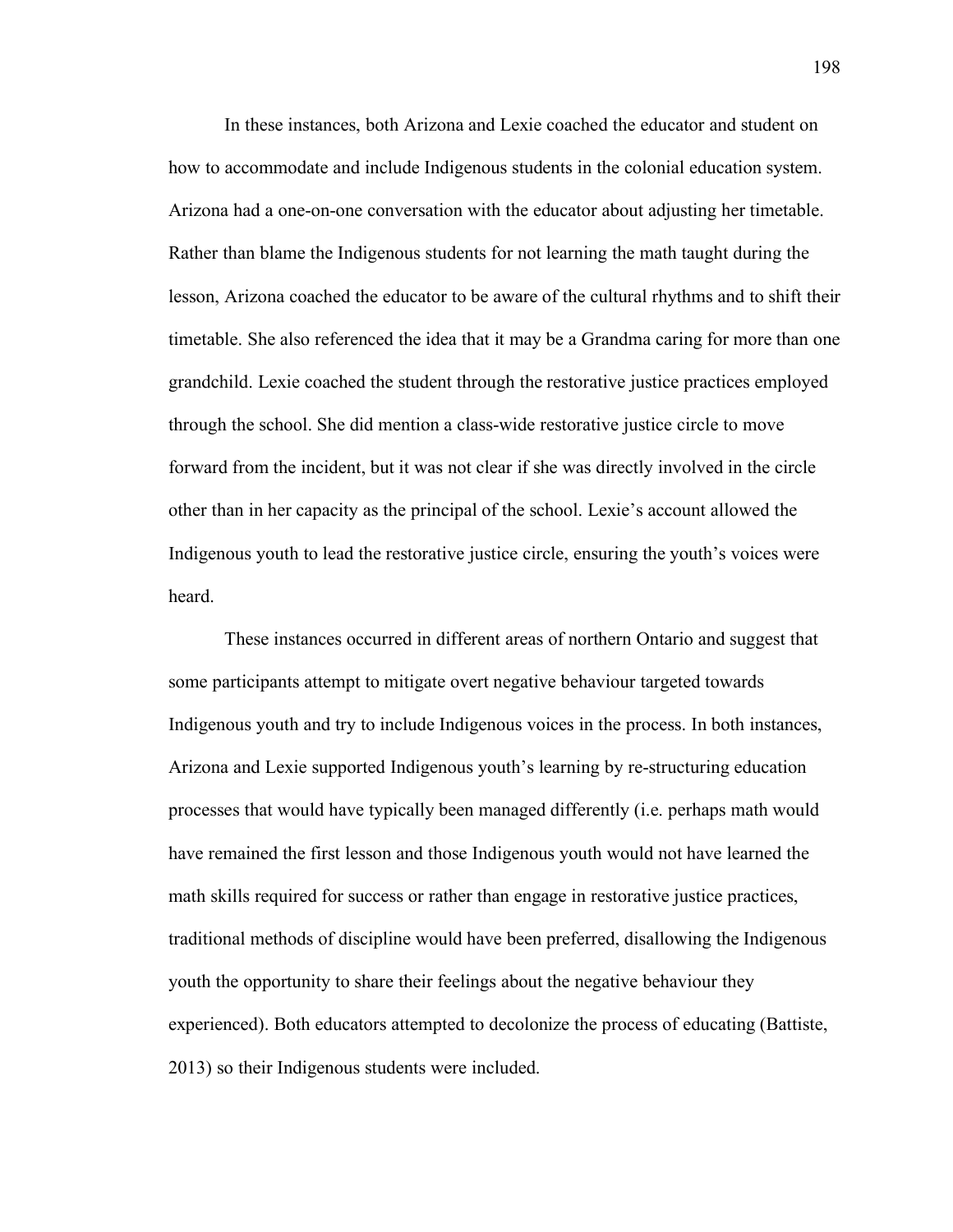There was a general knowledge among the participants concerning Indigenous history, culture and politics; participant understanding is informed by dominant discourses (Dion, 2007) and influenced by their upbringing. Despite this knowledge, however, April and Mark did not appear to have made the link between the history they were teaching in the curriculum and the current situation of some of the Indigenous students in their own classrooms. Although April teaches Junior Kindergarten students, it was apparent that she did not understand the historical trauma Indigenous people navigate. For example, her response to my question about moving off-reserve for high school, she asked, "are you talking about [...] as if it were to happen now?" to which I responded "yes." She stated in shock, "oh my goodness, that would be horrible."

Another example of not understanding the continued impact of Indigenous history/politics on his Indigenous students is Mark's expression of not lending out cameras to Indigenous students in his tech class because he does not see them on a daily basis; I assume his students could be absent due to cultural factors. Mark's example is one that shows the impact of systemic colonialism in the education system. Mark is part of a Western education system that expects students to be present every day and thus builds in assumptions when that expectation is not met; the Western education system does not consider different Indigenous needs, rhythms and practices. Thus, Mark's unwillingness to lend out cameras to Indigenous youth who are not present daily is based on the dominant discourse of what Mark knows; Mark was taught in and teaches in a colonial education system that requires attendance to prove dedication to learning and trust in the education system (Dion, 2004, 2007). Dedication to learning and trusting the education system also shapes trusting relationships with educators. Indigenous students are disadvantaged by assumptions educators may make and are thus forced to either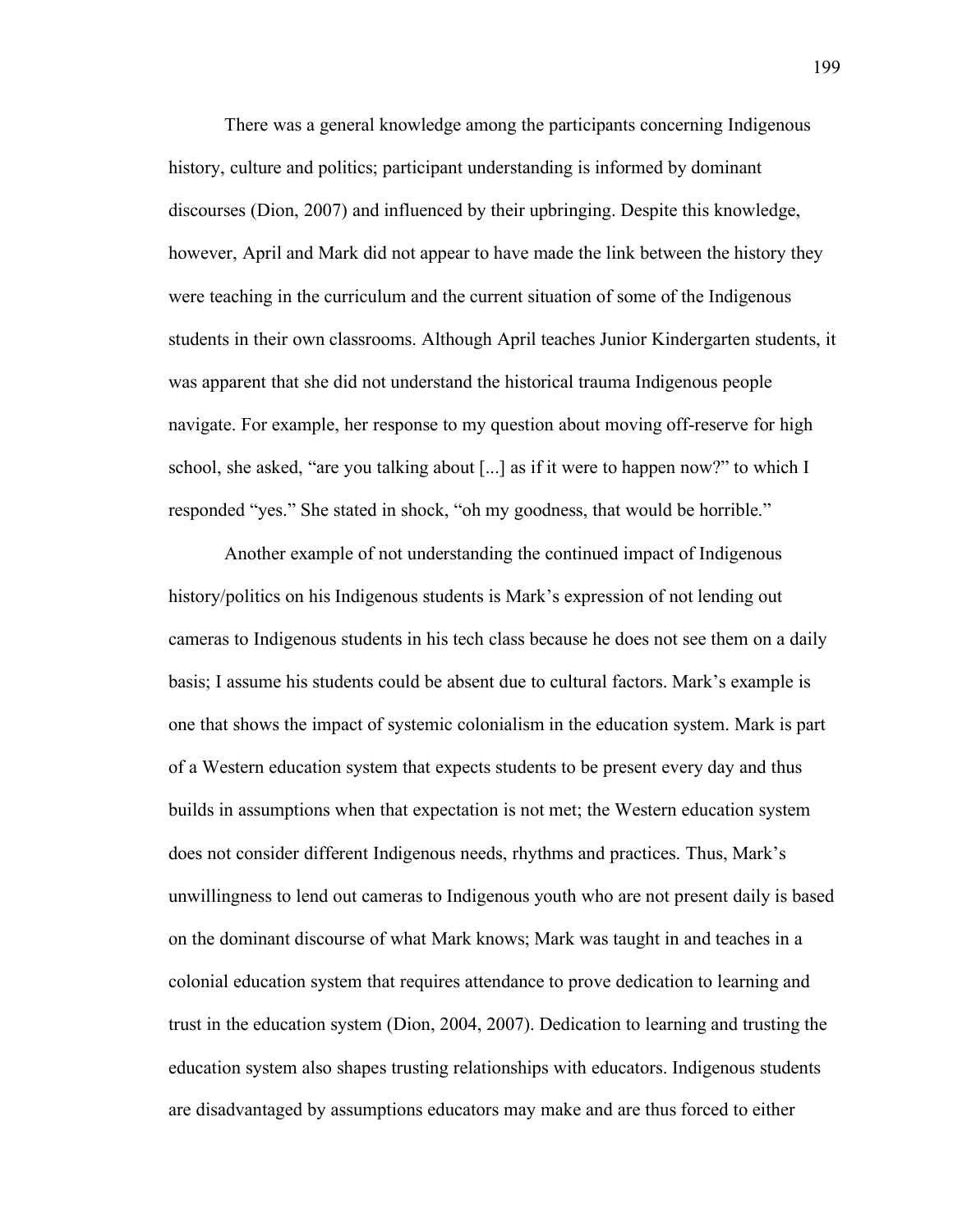conform to the Western system or lose out on important opportunities. Mark's response to the repeated absence of his Indigenous student is an example of one of the ways that settler colonialism in the education system is manifested in individual responses.

These responses shine light on the fact that *some* educators in this study did not recognize the vulnerable status of Indigenous youth who move or commute for high school. For example, attending school off-reserve and living in an off-reserve community may render Indigenous students even more vulnerable to Western points of view where trauma is ignored/forgotten (Milne, 2015, 2016). Nonetheless, *most* of the participants in this project were aware of the issues that have impacted and continue to affect Indigenous youth. However, the time at which they became aware of Indigenous issues was not consistent among the participants. Many of the participants did not have extensive experience with or first-hand knowledge of Indigenous culture at the beginning of their careers. It was upon employment with a school board that has a higher proportion of Indigenous enrollment that most participants gained or had a renewed interest in experiencing Indigenous culture and working with Indigenous youth.

This finding raises a question about whether or not educators who are employed in southern Ontario schools — who may have less exposure to Indigenous students/culture and therefore less reason to seek out and experience Indigenous culture — understand the impact of Indigenous history/politics on Indigenous youth, particularly if they have only a few visible Indigenous students? Dion (2007) argues that the majority of Canadian educators "have a limited understanding of Aboriginal people, history and culture" (p. 330). An absence of knowledge about Indigenous people may make it difficult to understand Indigenous perspectives of violence. Asking someone who comes from a Western-centric society, who has grown up with negative stereotypes, and who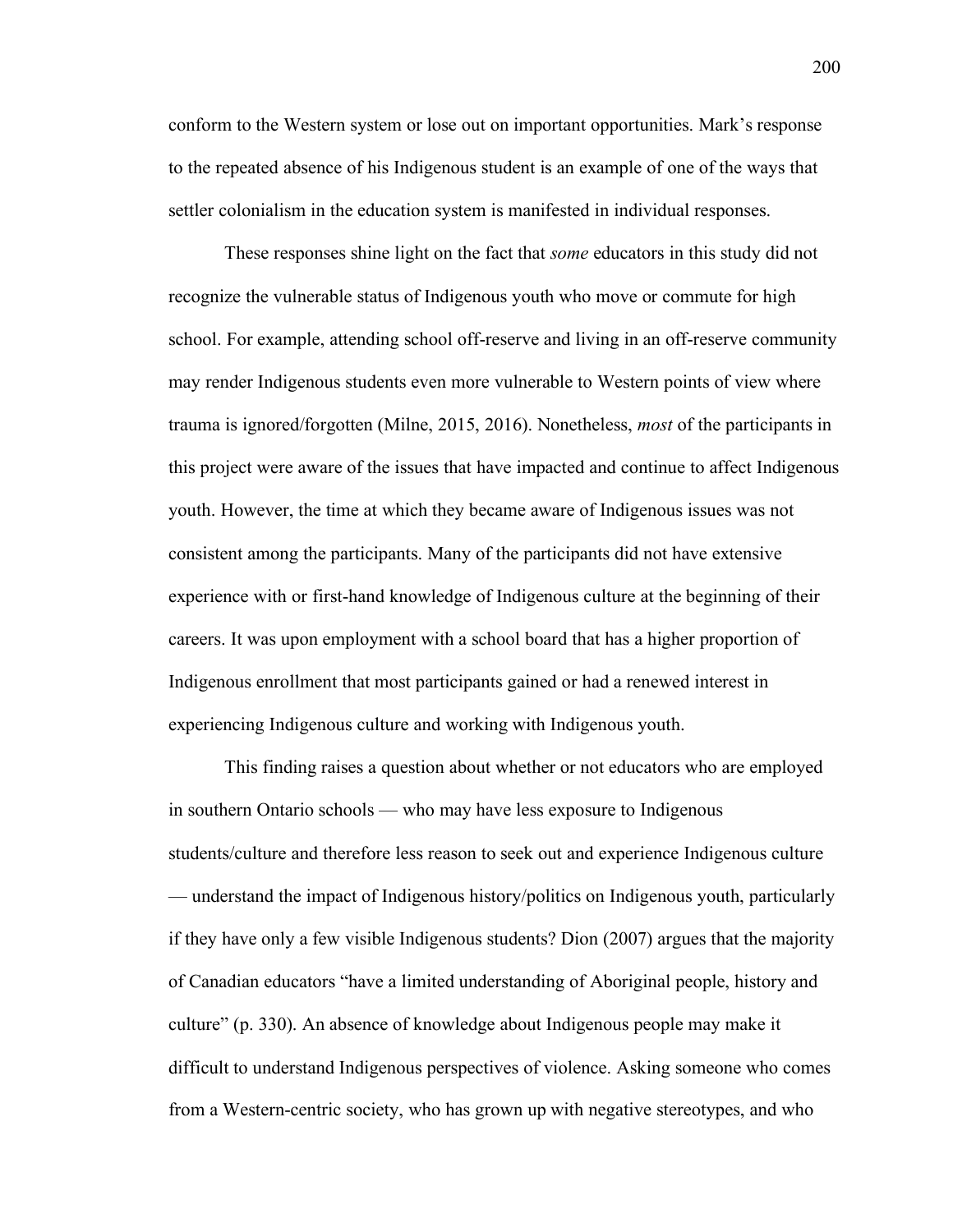does not have an understanding of Indigenous culture/history/politics, to recognize the historical trauma Indigenous populations have faced, is already a difficult task. Social problems may be blamed on the individual experiencing them, thus when someone in a 'lower class' cannot solve the problems they face, they may be subsequently blamed for the existence of the problem (Palmater, 2011). In addition, it is even more difficult to begin to unlearn/deconstruct the stereotypes which are perpetuated in current Westerncentric society (Battiste, 2013). Those individuals who attempt to do this are starting to unpack the difficulties Indigenous populations navigate.

Although none of the participants reported blaming their Indigenous students for their position in society, the participants did hold their students accountable for meeting provincial educational standards, thus the onus to succeed in an alien school system founded in colonialism is on the Indigenous student. Notably, only one educator, Arizona, cited the First Nation, Métis and Inuit Education Framework that is available for educators to reference when teaching Indigenous students. However, she described it as lip service of the Ontario Ministry of Education. She added that there needed to be educator buy-in/appreciation of Indigenous culture if Indigenous students were going to have a chance at success in a colonial system.

Although educators in this study did show a concern for their Indigenous students, the lack of appreciation and consideration of Indigenous history and culture are still a valid concern in northern Ontario. Dion (2004) argues "Canadians 'refuse to know' that the racism that fueled colonization was a result of a system which benefits all non-Aboriginal people" (p. 58). The 'refuse to know' can be seen in the colonial education system and is related to the lack of understanding and appreciation of Indigenous cultures. This lack of cultural appreciation and deeper understanding of Indigenous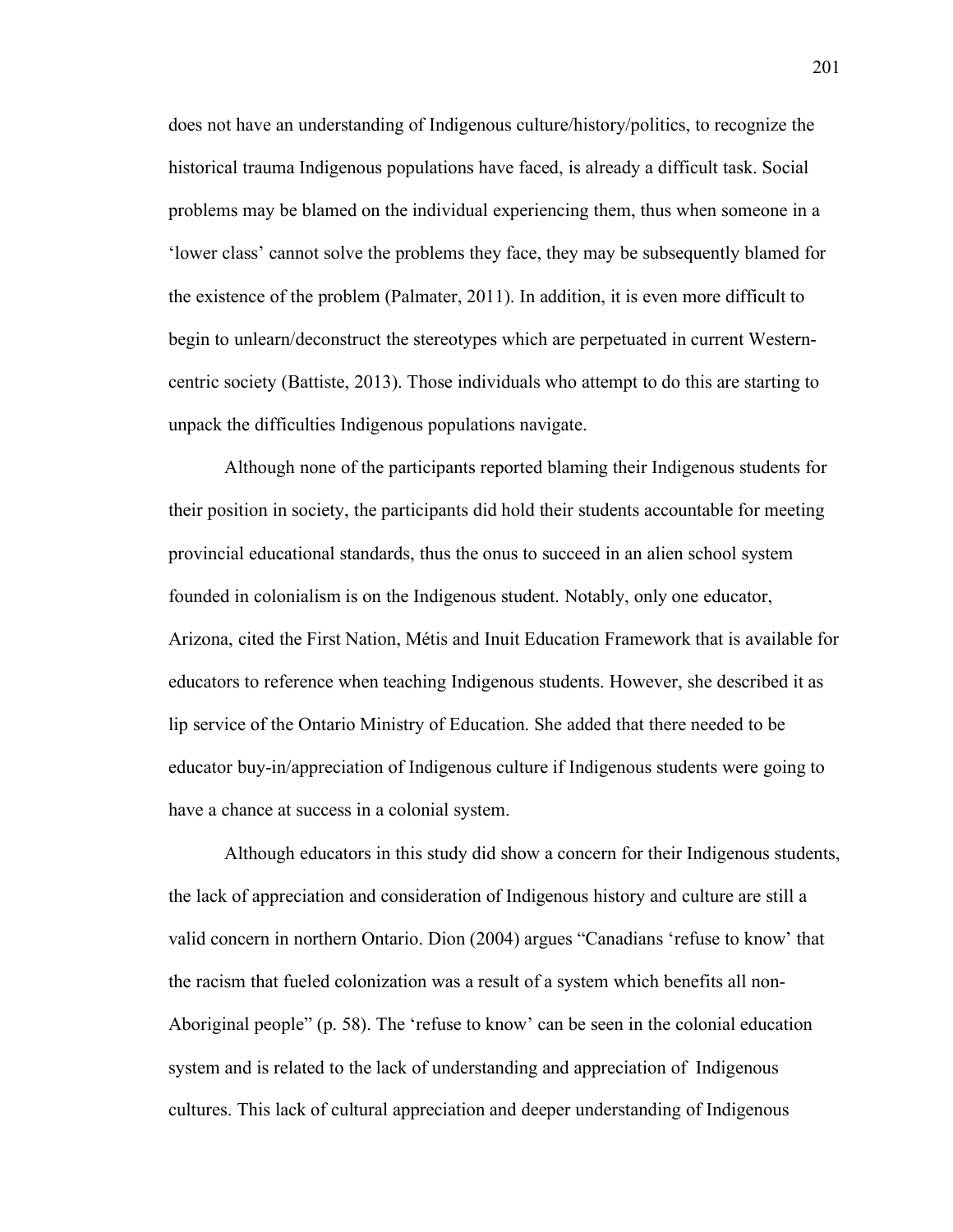cultures can be seen in the examples provided by Izzie about how two things, such as lack of eye contact or touching a student's hair, can have vastly different meanings. These examples, taken for granted in Western culture, can be seen as disrespectful in Indigenous culture. These examples show a superficial understanding of Indigenous culture among some educators. The example of touching a student's hair was also not considered inappropriate, which is problematic regardless of cultural differences. But, as my discussion below demonstrates, these superficial understandings did not translate into a deeper systemic understanding of the implications of these different meanings for the educational experience of Indigenous students.

There were other indications of behaviour stemming from the failure to appreciate the way in which Indigenous culture, history and experience may impact student behaviour. One example is Mark's description of his conflicted response to accommodating the late arrival in gym class by an Indigenous student compared to the tardiness of a member of the football team he coached. Rather than voice his concern for the late arrival of the Indigenous student, as he did for the member of the football team, Mark remained silent. He also does not recognize that the stamp of time he expects Indigenous youth to follow is based on settler colonial frames of reference (Rifkin, 2017). Rifkin (2017) states, "there is no such thing as an absolute time that applies everywhere at once" (ix). Temporal experience is based on "one's perception and material experience of patterns of individual and collective memory, the legacies of historical events […] and the length and character of the timescales in which current events are situated" (Rifkin, 2017, ix). Understanding of, and consideration for, the Indigenous youth's adaptability to school off-reserve should be recognized by Mark and other educators. However, because Indigenous youth are expected to obtain education off-reserve, they are forced to adapt to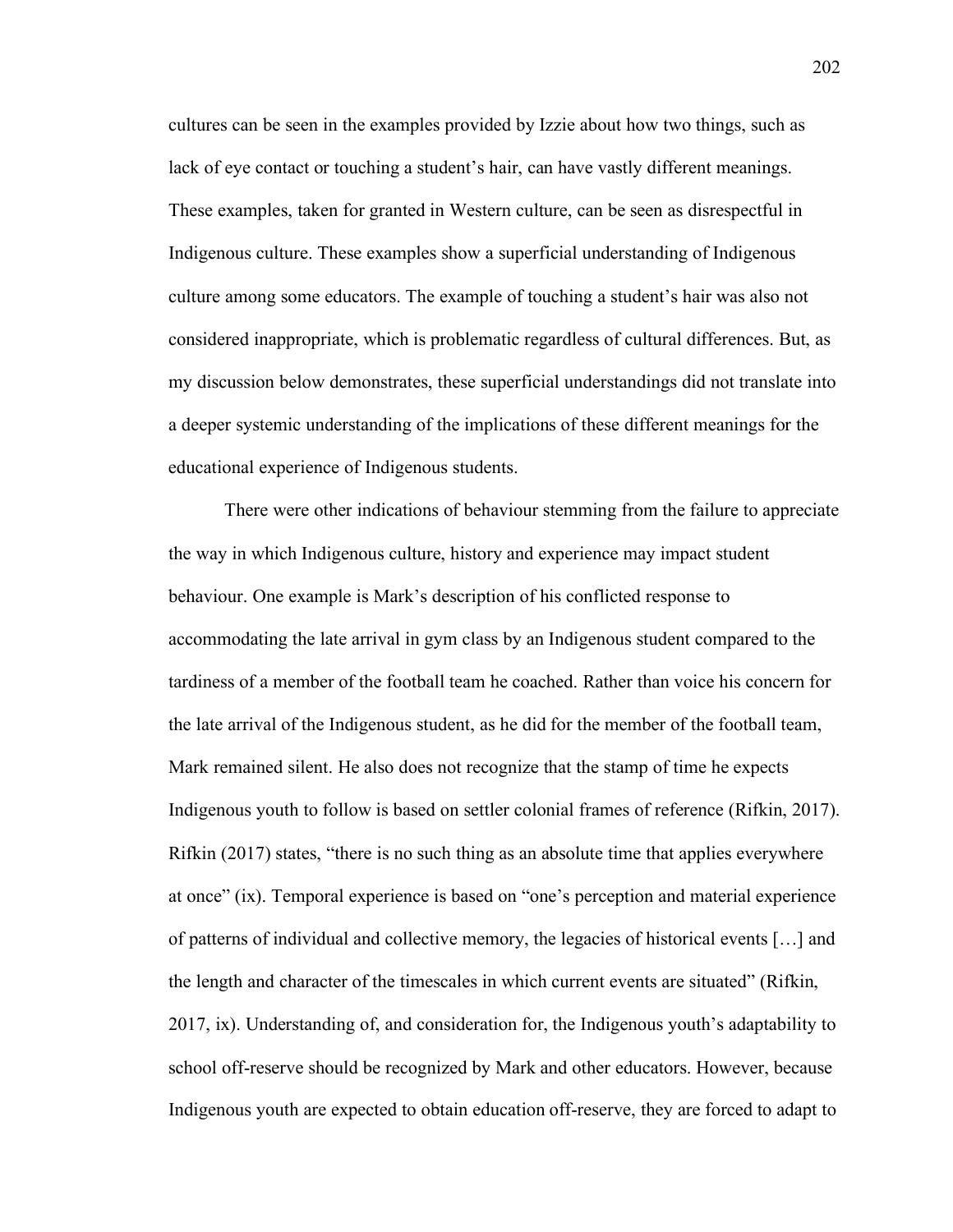Western ideologies of time. Mark reported being conflicted by his different responses to the tardy arrivals of the Indigenous and White students. Mark's responses suggest that he remains uncertain about how to navigate an education system rooted in settler colonialism, particularly when there are Indigenous youth involved who are also navigating an education system that is not established for Indigenous cultural differences to prosper.

Notwithstanding these examples, and as noted above, most participant responses demonstrated an appreciation for the issues faced by Indigenous students and their potential negative impact on an individual level. However, as will be discussed below, the absence of a deeper systemic understanding of the colonial logic of education meant that the participants were not able to perceive the potential negative impacts on Indigenous students of the implementation of anti-bullying frameworks in their schools.

# **The Danger of the Failure to Recognize the Impact of Settler Colonialism on the Education System**

This brings us to a consideration of the broader policy context in which the antibullying framework was developed and has been implemented. To understand educator perspectives of bullying, it is helpful to return to the context in which the anti-bullying framework was developed. As noted by Walton (2011) and McGregor (2008), the Ontario anti-bullying framework policy was created out of an emerging discourse of safety for all students, to ensure the safety of all students and to facilitate an environment conducive to learning. As noted in chapter two, it was constructed in response to the social environment present at the time following the deaths of Hubley and Wilson. The role of the anti-bullying framework promoting the safety of students in school was repeated by a number of participants. For example, Miranda believed the framework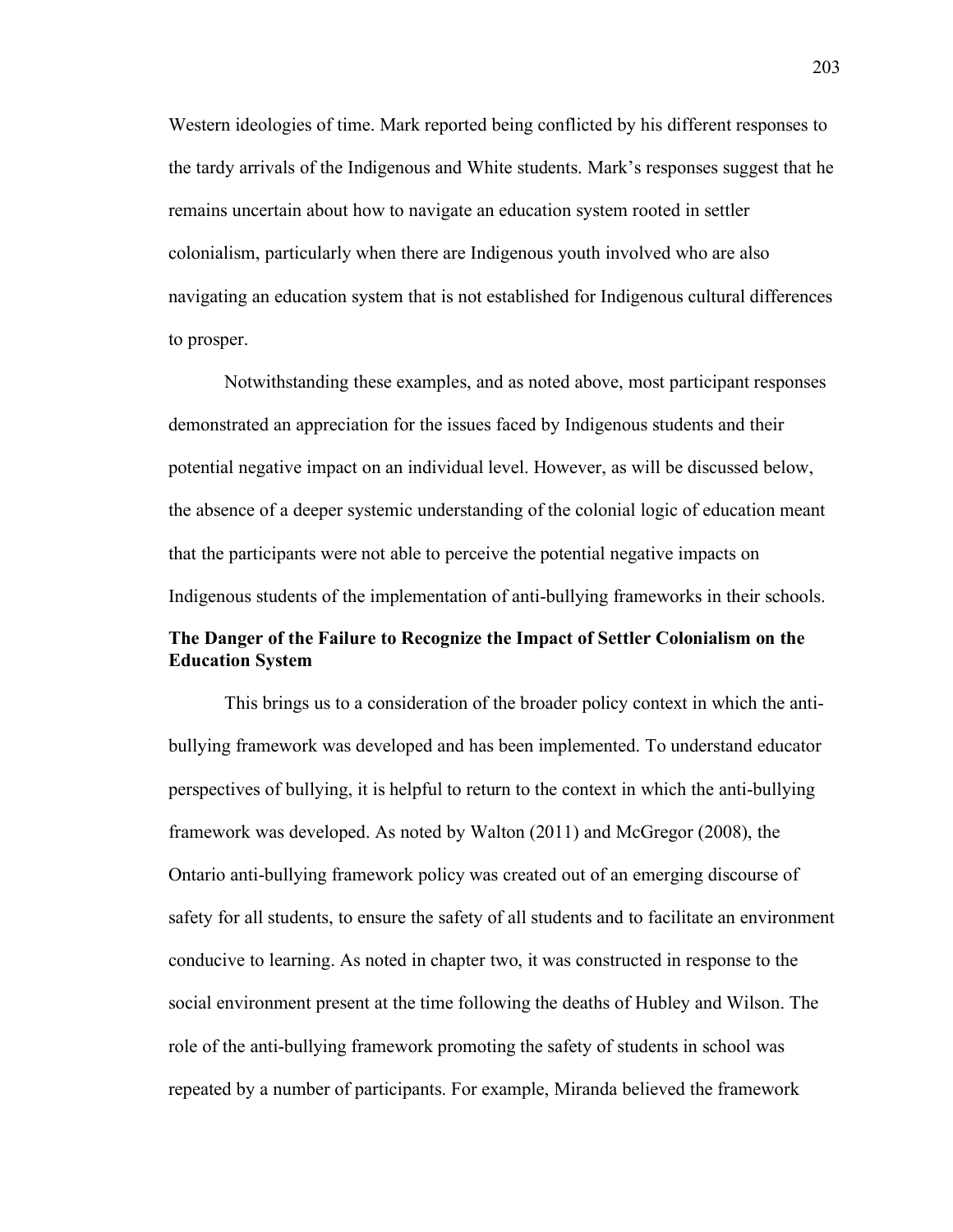created safety in the school for students and also gave them a safe space to report any incidents of negative behaviour they encountered, whether it was in or outside of the school. Christina also referred to safety under the anti-bullying framework, calling it 'action-oriented' to address negative student behaviour(s) at their onset if they are reported to an educator/staff member.

Although the lives of Hubley and Wilson are important to consider, there was no apparent consideration for Indigenous youth when the anti-bullying framework was discussed prior to enactment. In addition, by contrast to the focus on school safety, there does not appear to have been any consideration of the impact of settler colonialism in the formation of the anti-bullying framework. This is important, but not surprising, because as Walton (2011) suggests, not all perspectives are considered by policy-makers or the educators who enforce the policy. Although Walton (2011) refers to perspective of 2SLGBTQIA students, the same can be stated here; "discussing issues […] of social difference is difficult and controversial" (p. 137). Rather than have critical discussions, Walton (2011) argues that,

from an administrative standpoint, it therefore seems pragmatic as a strategy for evading controversy to draft policies that refer to bullying as generic behaviour. The problem simply put, is this: although masquerading as providing protection for all students, generic policies do not address the specific ways that particular children, and not others, are continual targets of peer violence. (p. 137)

I argue that many people involved in the education system do not want to have critical, reflexive conversations about the historical violence and trauma Indigenous populations endured in residential schools/60s scoop eras and/or how settler colonialism is reinforced in policy because it likely does not interfere with their children's education. It is easier to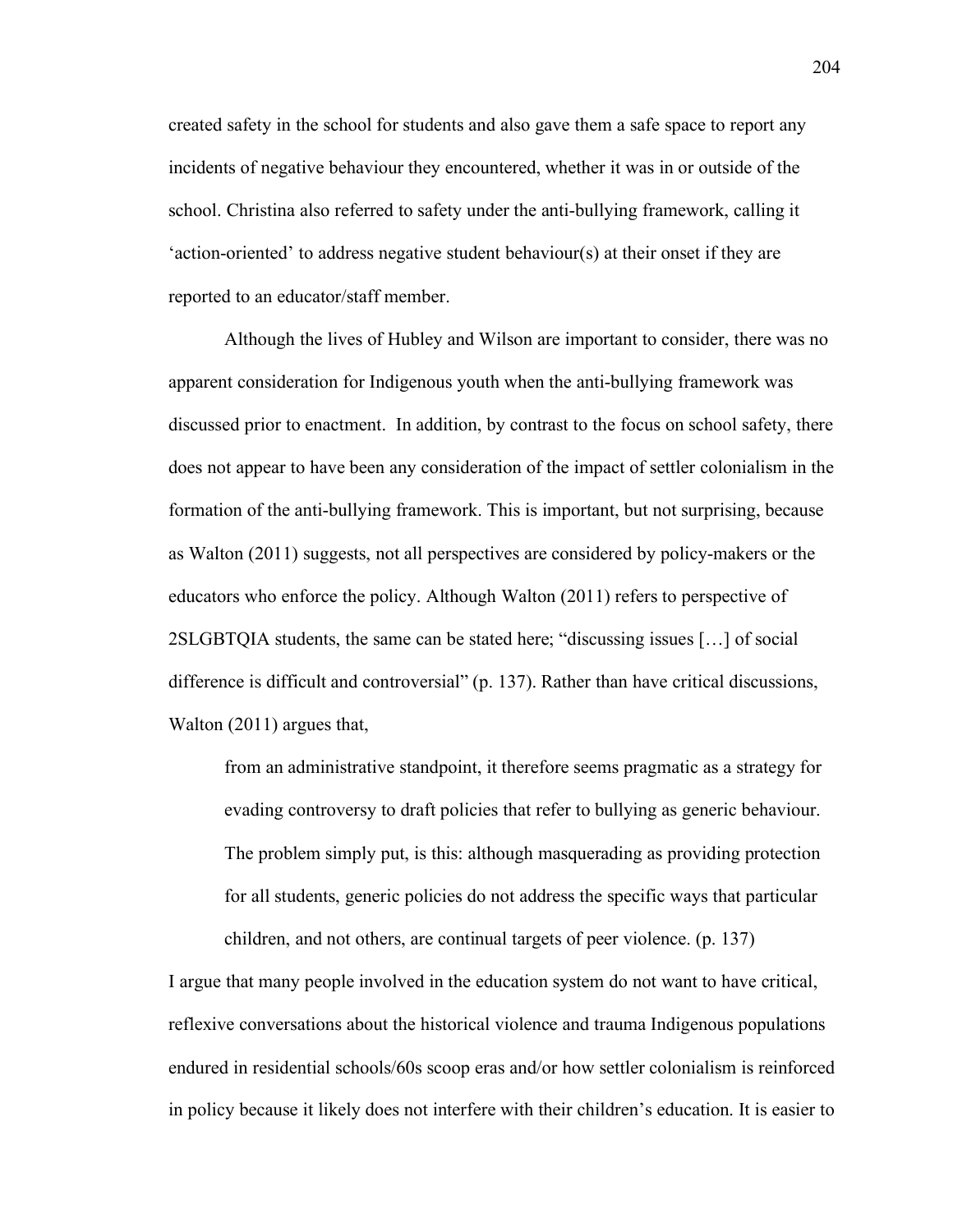ignore these issues. Relative to bullying, negative behaviour in schools may be ignored if it involves Indigenous youth. It is easier to ignore issues of racism than discuss the behaviour. However, social context is important; Indigenous perspective and the history of settler colonialism need to be included and discussed (Battiste, 2013) when considering responses to negative behaviours in school, particularly when Indigenous youth are involved.

As noted in chapter two, settler colonialism is reinforced in the education system through the erasure — by exclusion in the curriculum — of the profundity of the Indigenous experiences/history, which reinforces the subjugation of Indigenous people (Dion, 2004, 2007; Wilson, 2007; Battiste, 2013). Overlooking Indigenous history/politics/culture is part of the Canadian state's erasure of Indigenous culture (Dion, 2004, 2007; Nagy & Sehdev, 2012; Battiste, 2013). In addition, the history of residential schools and the 60s scoop era had an impact on all those who grew up during this time. Milne (2015) reported that families which suffer from the intergenerational trauma of those events are still required to function within the education system without public acknowledgment of the true extent of the experiences Indigenous people endured in school. When Indigenous youth are required to attend schools, which do not acknowledge the generational legacies of that era by the Canadian state, their unique histories are ignored, and they are expected to learn within a colonial curriculum.

Disregarding Indigenous history in school curricula sends a message to the entire student body: Indigenous culture, history and the impact of trauma on the Indigenous population due to colonialism, are unimportant. My research findings provide evidence of this message resonating despite more recent attempts to amend the curriculum. For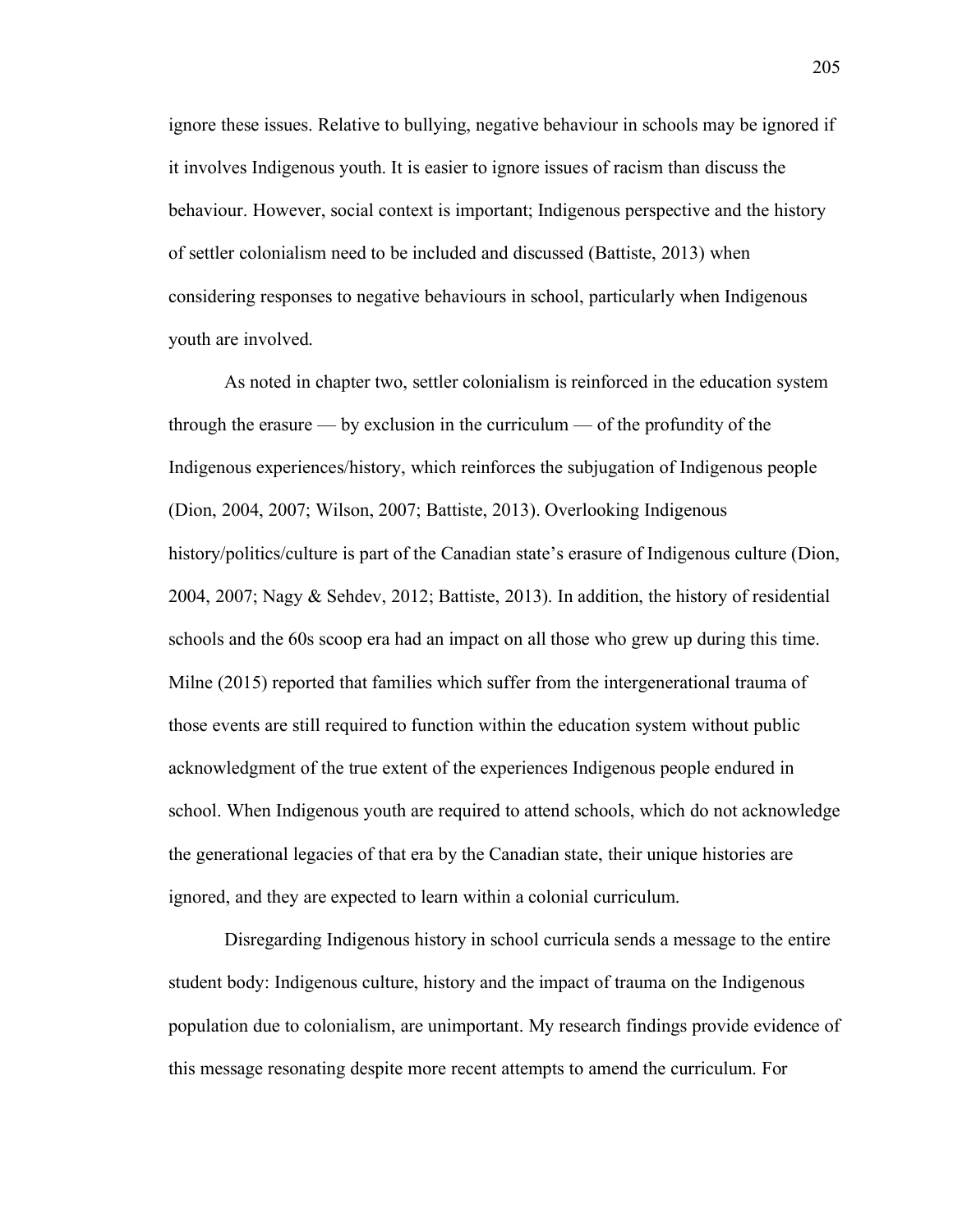example, Christina referred to multiple instances of resistance to Indigenous-inclusive content: students were not accepting of the introduction of Indigenous-inclusive content in the university stream English courses and non-Indigenous students refused to participate in Indigenous culture week to an extent that it was cancelled the following year. These examples also suggest that the school addressed the curriculum change and did not cancel those courses because they were mandated by the Ontario Ministry of Education — the participating school boards were making the amendments earlier than required. However, the cancellation of the Indigenous culture week — not a requirement of the Ontario Ministry of Education — has not been reconsidered, sending a message to the student body that unless the change is required, there will not be an Indigenous cultural week. This message reinforces the idea that Indigenous culture is not a priority (Dion, 2004, 2007) and may leave Indigenous students feeling unsupported in a school that claims to include and support Indigenous students.

My research also provided examples of the impacts of the failure to fully appreciate the importance of Indigenous history and culture: as noted above, Mark did not address cultural factors as to why his Indigenous students are absent or late for class; Izzie reported having to teach another educator about the disrespect inherent in touching a student's hair, and the need to respond differently to not receiving eye contact from an Indigenous student; Amelia noted that Indigenous students are sent back to their home communities if the restorative justice practices do not succeed in instances of bullying.

All of these examples blame the Indigenous student, rather than reflecting on the systemic settler colonial foundations of the education system. Indigenous youth are blamed for not meeting Western standards of time; Dion (2007) states that there is fear in the system, "the fear of offending, the fear of introducing controversial subject material,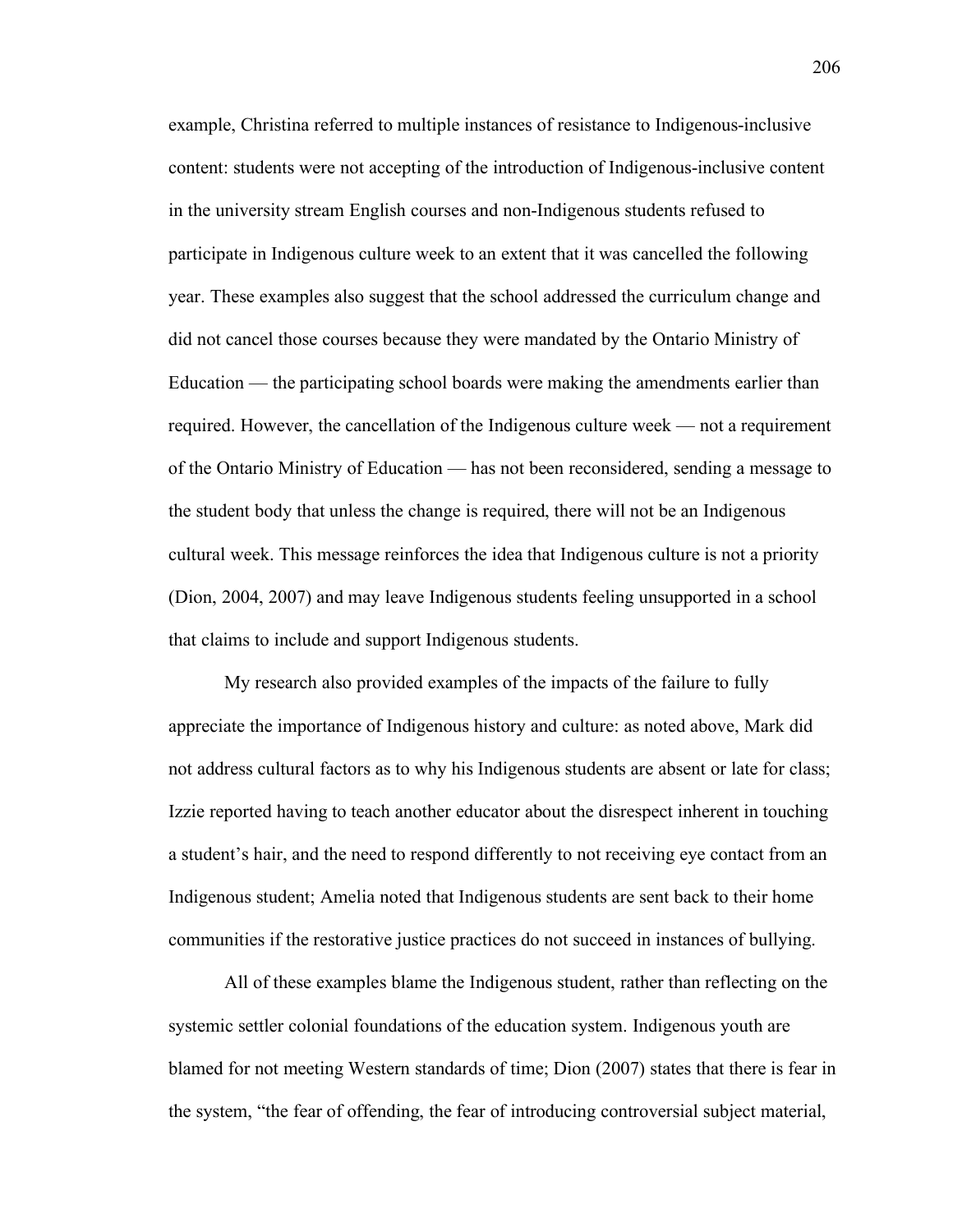the fear of introducing content that challenges students' understanding of the dominant stories of Canadian history" (p. 331). What is seen in my research is that Indigenous youth are blamed for not speaking up to educators for both touching of their hair or providing reasons why they do not provide eye contact; and Indigenous youth are blamed if the restorative justice practices fail. These examples blame youth for the settler colonial foundations of the school system that promotes Western time management, giving eye contact when spoken to, or acceptance of traditional modes of discipline (suspension or expulsion). For Indigenous students who move away from home for high school, they are expected to follow rules that allow them to attend school off-reserve (i.e. following Westernized ideologies of time as discussed by Rifkin, 2017), in addition to succeeding in a Western school system. These rules may be viewed as a way to manage Indigenous youth — how well they are able to adapt to a new geographic location, to a new school, to new friends, and to a new education system (as opposed to on-reserve learning). Indigenous youth are trying to adapt to an entirely new life, while trying to navigate social systems that exclude Indigenous student success. There is a lot at stake when Indigenous youth leave their home communities for an education. As such, educators need to be reflexive of the broader context which Indigenous youth must navigate and be aware that their actions (or inactions) impact their Indigenous students' futures.

At the same time, positive instances of the consideration of cultural differences were reported, such as Meredith, Callie, Christina and Izzie's references to their schools' cultural rooms designated for Indigenous students and the references to the application of restorative justice practices in response to bullying incidents involving Indigenous students. These examples show that some participants believed their schools were trying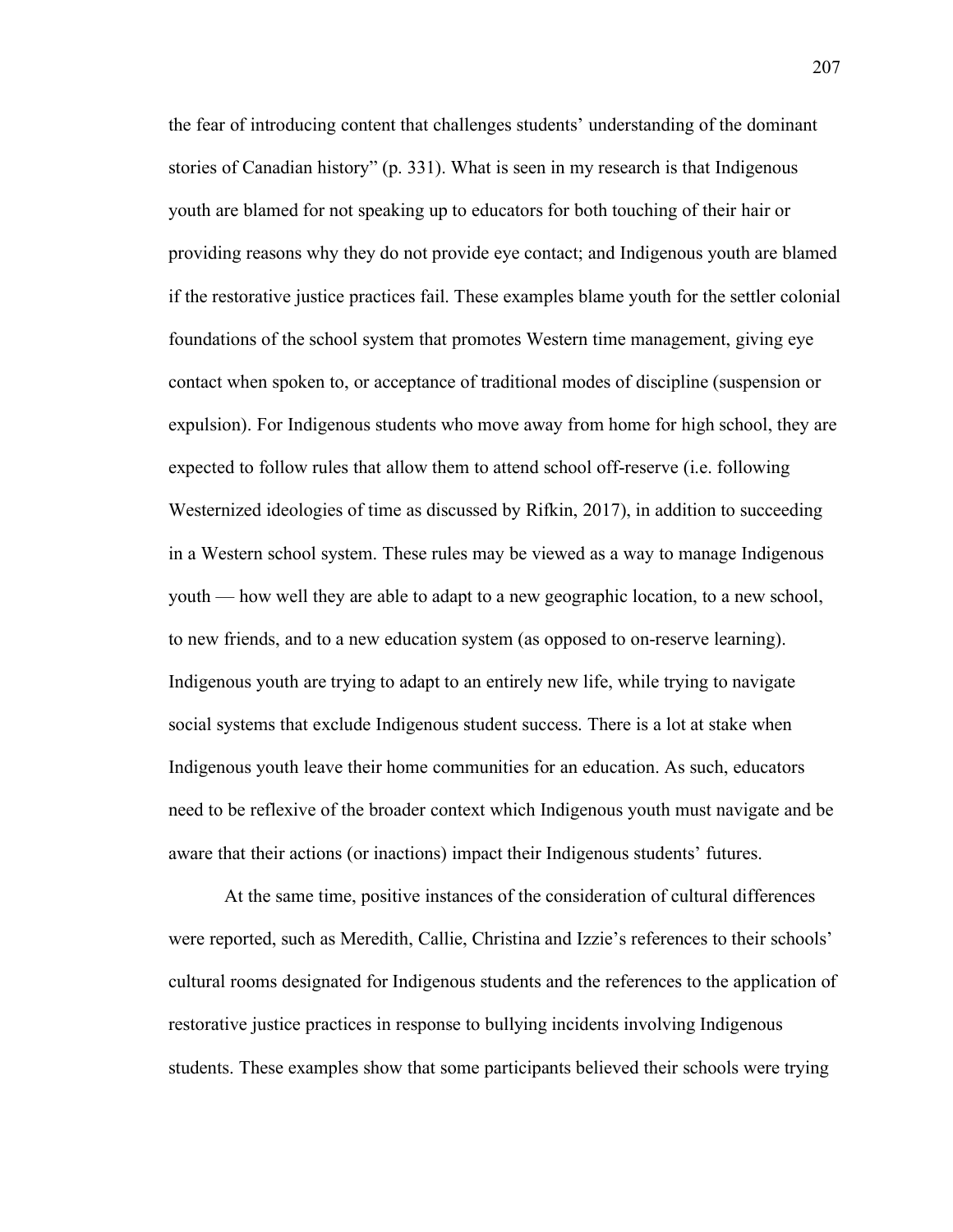to include, support and accommodate Indigenous youth who attend high school offreserve despite teaching in a system that is based on colonialism.

In the context of an educational system rooted in settler colonialism, that colonialism is perpetuated when educators do not properly identify and denounce racist or violent behaviour. Minimizing negative behaviour towards Indigenous youth by attaching the generic label of bullying reinforces and reproduces the foundations of settler colonialism in the education system identified by Wilson (2007), Battiste (2013), and Simpson (2014, 2016). This danger will be further explored below with reference to participant understandings of the definition of bullying.

## **Educator Definition of Bullying**

Similar to Walton's work, my research findings indicate that participants hold a very general understanding of what the term bullying means, based on standardized definitions reflected in the anti-bullying legislation and mainstream scholarly literature. In the legislation, bullying is defined as aggressive and typically repeated behaviour by a pupil (*Education Act*, 2019, s.1[1.1]). In academia, the mainstream definition of bullying is based on Olweus' (1994) work suggesting that students who are repeatedly exposed to negative actions by one or more students are victims of bullying.

Olweus (1994), Boulton and Smith (1994) and Olweus and Limber (2010) see aggression as an issue which affects individuals and fail to recognize that society is composed of groups of individuals who are ordered by norms and values which are often defined by Western systems. Meredith, Amelia, Christina, April, Miranda and Derek were uncertain about which specific factors were included in the bullying definition, however their responses all listed individual actions or words which cause physical or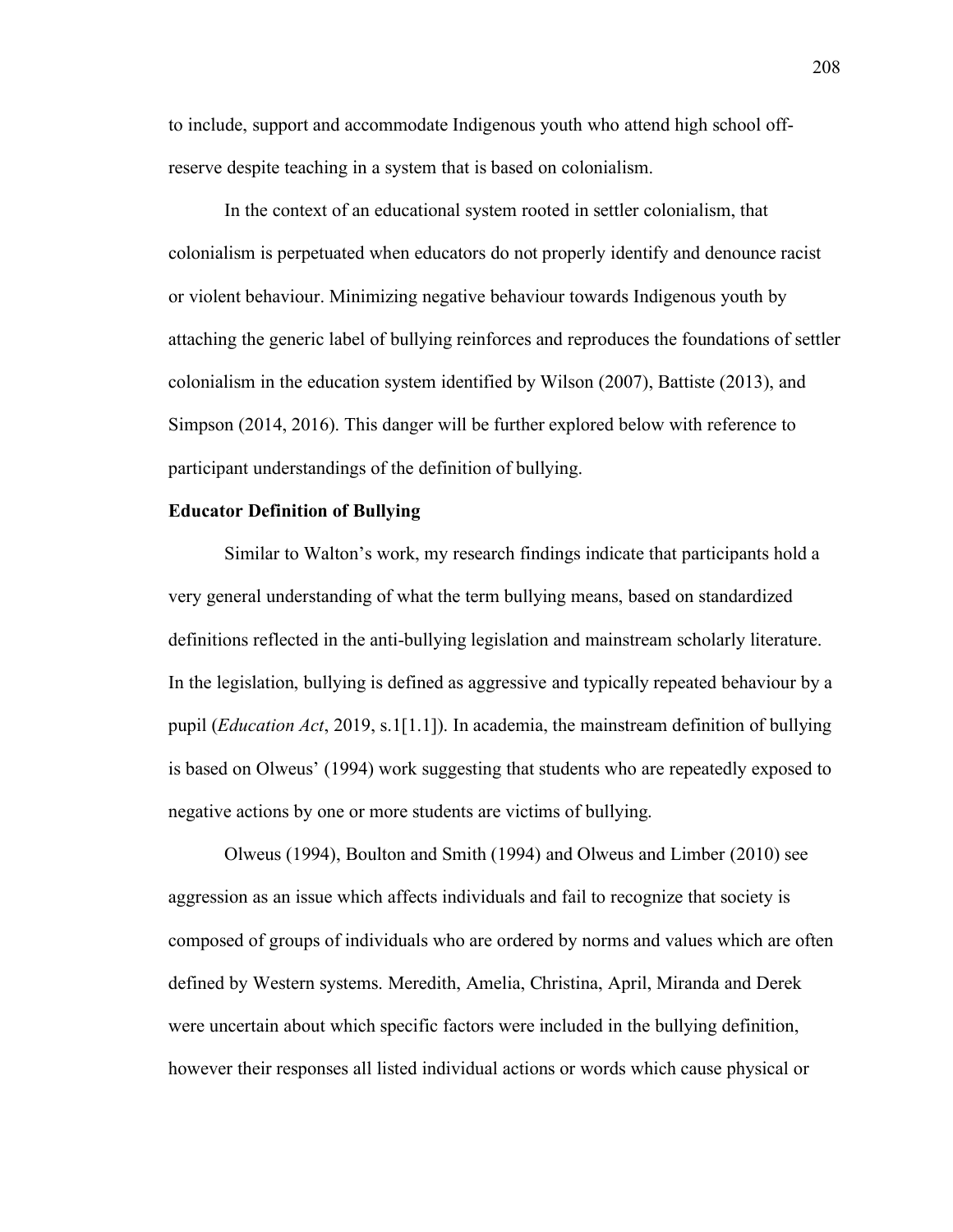psychological harm. They also referred to the idea that these behaviours can be changed with intervention by reminding students to be kind to each other. Callie, Lexie and Izzie also referred to individual behaviours, suggesting they can become larger relationship problems when teenagers are 'navigating their social connections'. These comments reflect Olweus' definition of 'bullying as friendship' where power imbalances between peers are present (Olweus, 1994). Interestingly, this type of relationship is also defined by Olweus as peer abuse. This also echoes with the work of Cornell and Limber (2015) who discuss *temporary* power struggles between friends and the difficulty of defining bullying examples in these relationships.

Mark was the only participant to explicitly refer to "natural pecking order and societal hierarchies" when referring to whether or not Indigenous youth integrate with other students at school. In this comment, he was referring to the tendency of Indigenous students to stick together and he attributed this to their shared qualities. Mark's reference to group structures echoes the work of Olweus (1994, 2013), Olweus and Limber (2010) and Lee et al. (2011, 2012). These authors argue that behaviours considered to be bullying are targeted at certain individuals who are considered to show lesser qualities, such as members of marginalized groups, and disregard larger societal influences. I assert their argument falls short of recognizing larger social structures which are introduced at a young age and reinforced by external conditioning, such as youth establishing a hierarchy among peers based on socially constructed ideas about race, class and socioeconomic status (McGinley, 2008).

A lack of consistent anti-bullying training may have had an impact. It appears that, when the Ontario anti-bullying framework came into effect in 2012, there was not a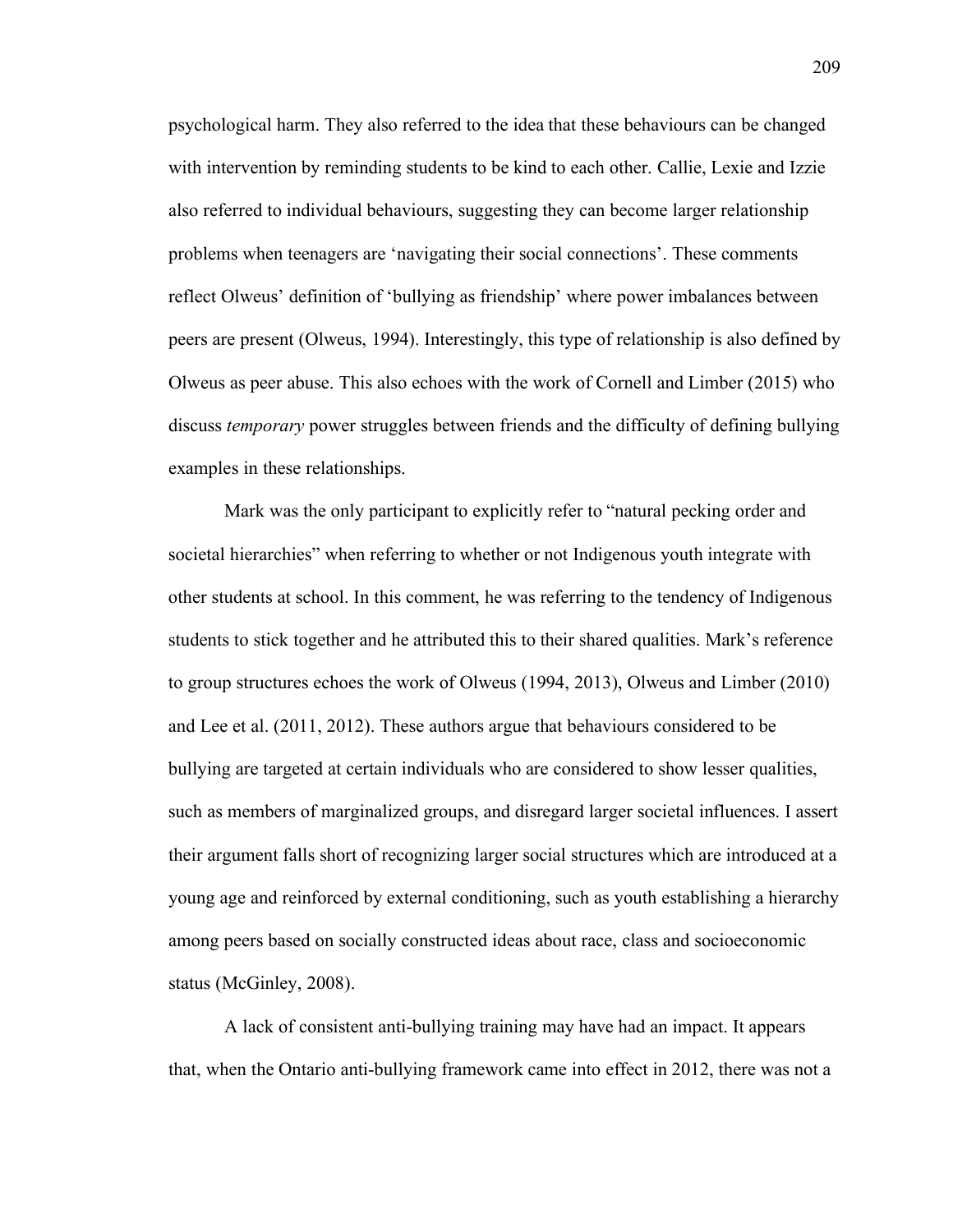single standardized training session on the new policy for staff/educators by the Ontario Ministry of Education; it was left up to each school board to ensure their educators knew about the framework. As a result, some participants reported receiving training and others did not. Some participants were required to take an online webinar course on the Ontario anti-bullying framework, which they referred to as uninformative, but a 'condition of employment'. Some participants reported not participating in any training at all. For example, Miranda, who reported relying on her discretion when deciding how to deal with bullying incidents, pointed out that she does not have time for additional training on the Ontario anti-bullying framework. Some participants therefore had to draw from their own understanding of what the framework intends to achieve. Without any coaching, these participants adopted an individualized approach to implementing the policy based on their own understanding of it; this understanding relied upon mainstream assumptions of the meaning of bullying and an educator's individualized case-by-case assessment of the negative behaviours brought to their attention.

My findings concerning the shared general definition of bullying among my participants supports Walton's argument that when people hear the word bullying, there is an assumption that the observer automatically knows *what behaviour* has taken place, such as 'someone's feelings were hurt'. This assumption is based on pre-existing ideas of what bullying behaviour is. Walton's argument is confirmed in my analysis of responses of participants who believed they could recognize bullying when they were confronted with examples of it, regardless of a lack of meaningful training on the anti-bullying policy. Contrary to this belief, some participants shared examples which seemed obvious to me as forms of negative behaviour which they did not recognize as such. Examples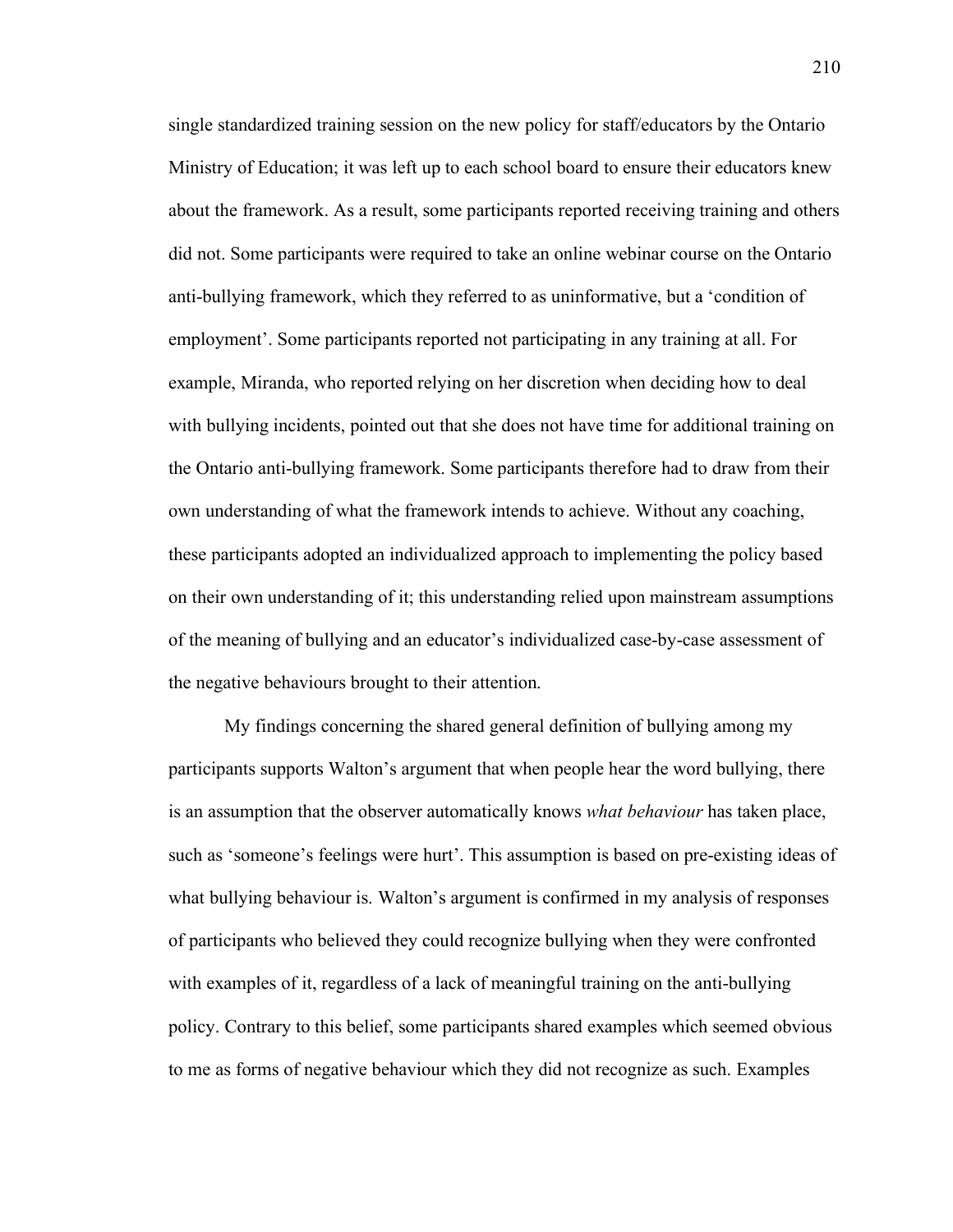include Izzie's statement of boys punching each other during a break, and Callie's recounting of hazing on the high school hockey team, and their shared dismissal of these examples as part of a problematic 'boys will be boys' approach. One problem this individualizing of policy interpretation creates is that it hides the issue of inconsistencies in implementation yet appears to parents and the broader community that the bullying problem is being confronted.

The issues with using general academic definitions within policy are critiqued by McGregor (2008), Walton (2005a, 2005b, 2005c, 2011), and Winton and Tuters (2015). Standardized definitions, while they may be efficient, have the potential to overlook real problems because they tend to be vague. The problem with vague, standardized definitions occurs in the implementation phase, where almost any and all behaviours could be characterized under the standardized term, depending on how the particular incident is perceived (Winton & Tuters, 2015). Specifically referring to experiences of Indigenous youth in classrooms, a potential danger arises that some teachers unintentionally reinforce the settler colonialist foundations of the education system by not considering cultural factors, and minimizing both schoolyard violence and harassment of Indigenous students. On the other hand, persisting settler colonialist stereotypes and assumptions may lead educators to inaccurately identify the Indigenous student as the bully in an altercation. Educators may also use colonial stereotypes of Indigenous students as a way to manage how they *should be*.

Educators who label harassment, violent and racist behaviours as bullying may cover up the harmful impact of these behaviours. When educators allow these behaviours to take place without critical reflection on context, Indigenous youth are potentially discriminated against. The failure to critically recognize the behaviour other than bullying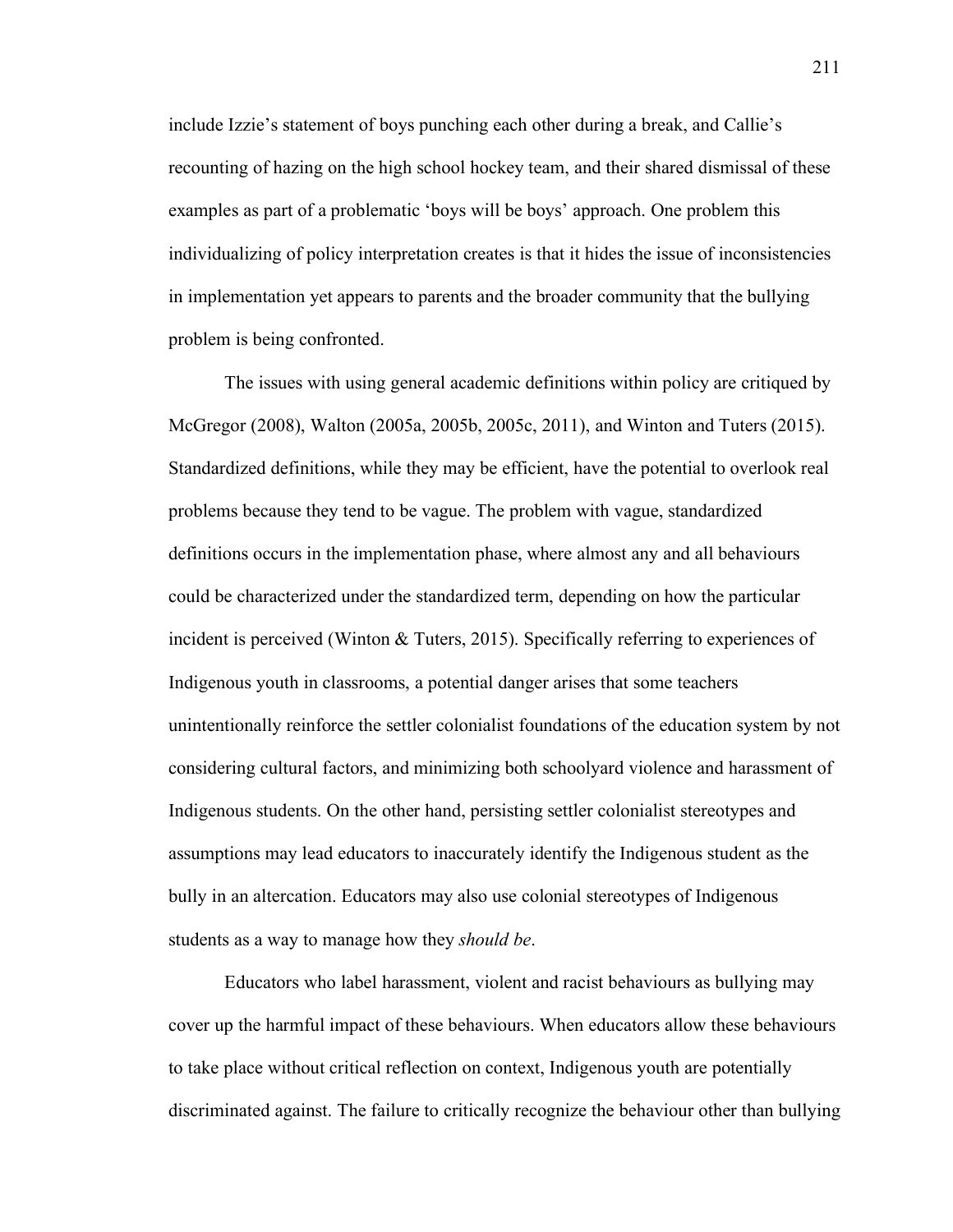reinforces the dominant discourse Dion (2004, 2007) refers to; educators in this study were aware of the mainstream definition of bullying and most did not question it. Those who did critique it still confused harassment, assault, and racism as bullying. Relating to this research, Indigenous youth may be targeted by racist behaviour that is mislabelled as bullying behaviour; in addition, assumptions can easily be made that Indigenous students are likely to be the aggressor based solely on negative stereotypes (Long, 2021). Educators who use their discretion to nominate students as bullies, based on observed student behaviour, may be constructing the label based on their own life experiences (Baker, 1998).

Walton's (2005a) critical analysis of bullying "shifts, ruptures and destabilizes dominant understandings of those sets of behaviours, particularly among children, that are now routinely called bullying" (p. 60). Six years later, still critically analyzing bullying work, Walton (2011) stated, "research on bullying rarely investigates the conditions by which discourse on bullying has emerged" (p. 138). The findings reported in chapters six and seven indicate that teacher perspectives on bullying are similarly unlikely to consider the perspectives of Indigenous youth and the conditions under which negative behaviour involving Indigenous youth emerge.

The mainstream definition of bullying has the potential to minimize racist behaviours which are targeted towards Indigenous people as individual acts of negative behaviour. However, by individualizing and minimizing negative behaviour which is racist, educators may reinforce a settler education system. Although educators have been mandated to be inclusive of Indigenous perspectives, minimizing racist behaviour — or not addressing it at all — allows a system where colonial attitudes and behaviours persist.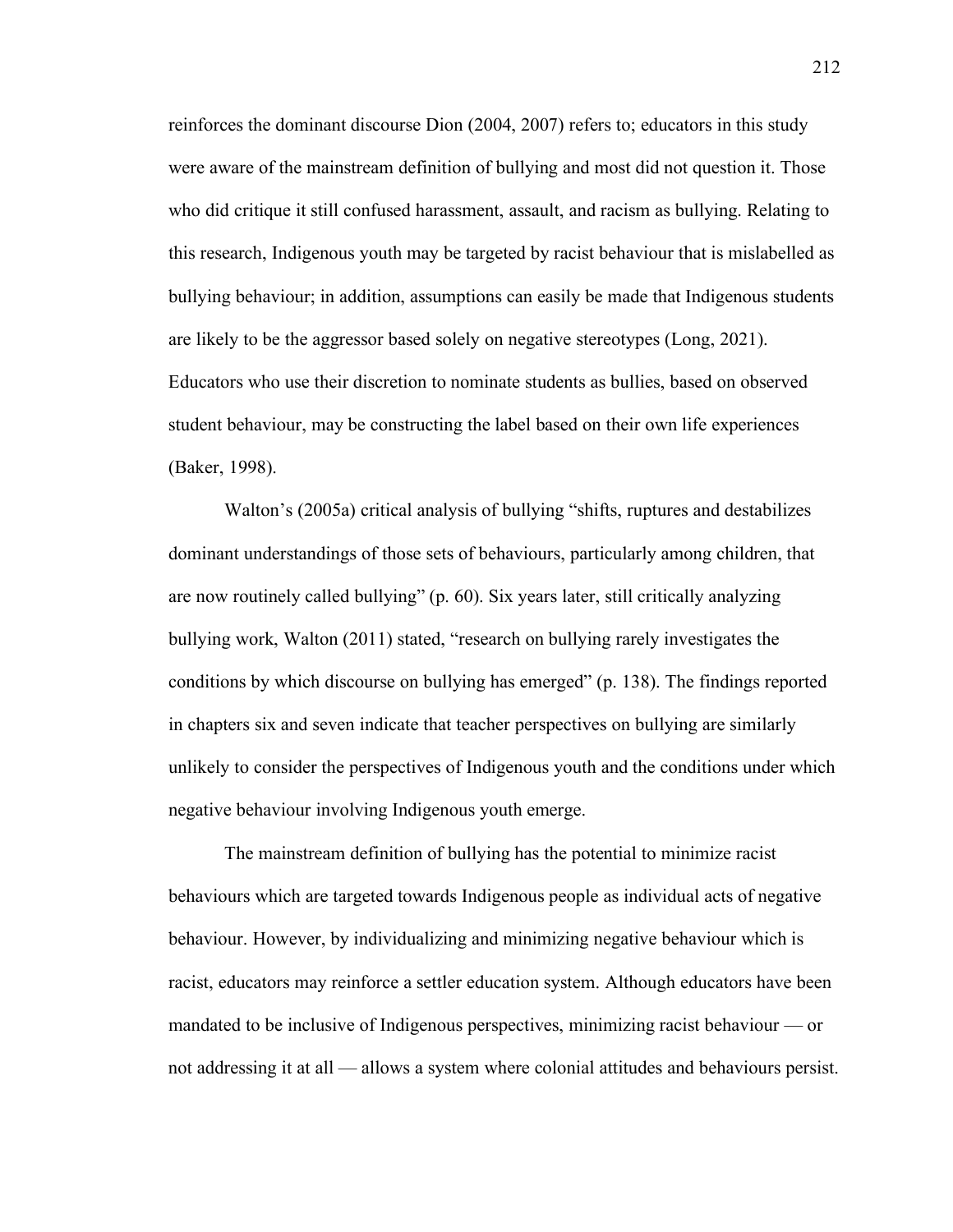Walton (2005c) and Winton and Tuters' (2015) criticize bullying policies as policies for certain students and not for others. Walton (2010) argued that educators "ignor[e] specific forms of bullying that targets specific students" (p. 148). Addressing homophobic violence, Walton (2011) reported that it "is pervasive in public schools, yet mostly unaddressed, if not ignored completely" (p. 137) which is a point to be paralleled in this study: negative behaviour, such as harassment, violence and racism that is targeted towards Indigenous youth occurs in the education system and has the potential to go unaddressed as racism or be ignored completely, reinforcing colonial education. An example of ignoring and unaddressing racism towards Indigenous youth is Christina's confirmation that the school cancelled Indigenous cultural week because non-Indigenous students refused to participate. Rather than teach non-Indigenous students the importance of cultural differences, the school cancelled the event.

It is also important to recall that, as discussed in Chapter four, an educator's understanding and reaction to negative behaviour labelled as bullying have an impact on how the student body views and understands the negative incidents (Baker, 1998). Negative behaviour which goes unaddressed by educators becomes accepted and, even if labelled as bullying behaviour, is less likely to be challenged as harassment, violence and/or racist behaviour.

Walton (2005a, 2005b, 2005c) argues that educators need to critically reflect on what behaviour is observed, rather than simply lumping racist, violent or harassing behaviour under the term bullying. Most educators in this study did not critique the legislation's definition or their own understanding of the term bullying. They tended to accept the generic definition that lumps racist, violent or harassing behaviour under the term bullying. However, a few participants did express problems with the standardized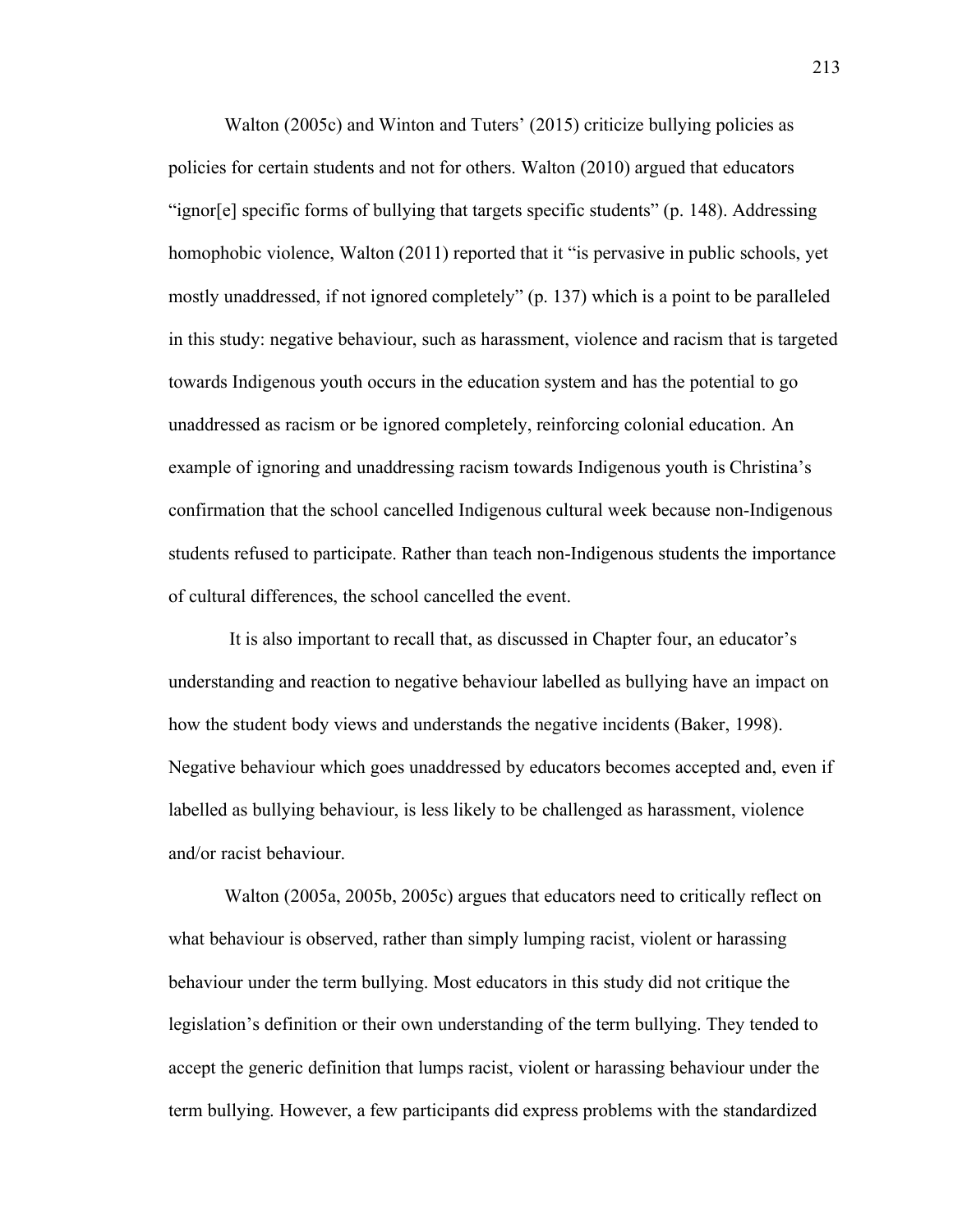definition. Arizona stated that the definition of bullying does not "get at the root cause", although her opinion of the root cause was not provided, while Izzie reported that she believed the standard definition "minimizes the real issues taking place between students". Even though the above educators did critique the definition, they still seemed to obfuscate criminal behaviour, such as sexual harassment, rape, and targeted harassment as simply bullying behaviour, in the manner that McGregor, Walton, and Winton and Tuters, warned against. I will discuss below each example of obfuscation provided by participants and how this type of obfuscation may contribute to the reiteration of settler colonialism within the implementation of the anti-bullying framework.

#### **Mislabelling of Harassment and Violent Behaviour as Bullying**

# *Sexual Harassment and Assault*

When participants were asked to provide their own definition of bullying, some educators provided examples of incidents which described overt sexual harassment and/or sexual assault. The Ontario *Education Act* does not define sexual harassment or harassment; however, sex and sexual orientation are among the list of factors that must be evaluated when responding to incidents labelled as bullying. Negative behaviour motivated by sex or sexual orientation *should* be treated differently/more severely than other forms of negative behaviour, pursuant to section  $310(1)(7.1-7.2)$  of the Ontario *Education Act*.

 When asked to describe instances of bullying, one educator mentioned a case that she termed as "ongoing" and described this as one in which a student was raped. Participants also included references to sexual harassment behaviours, such as the distribution of unsolicited photos or sexts, as examples of bullying behaviour. Another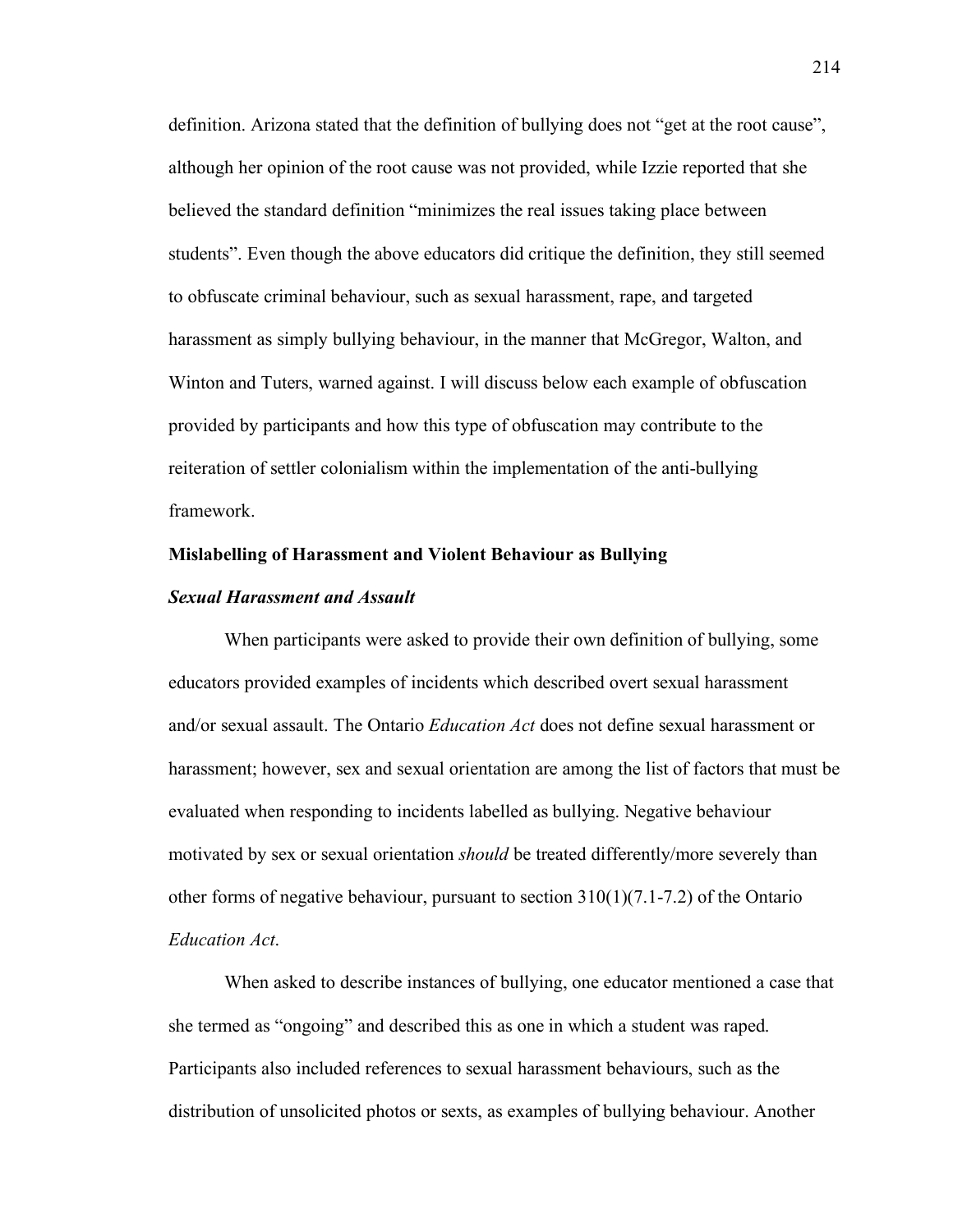example came from Christina, who referenced the non-consensual capturing and sharing of explicit photos through text messaging as a form of bullying behaviour. The same photos were reported to have been posted in student bathrooms. The participant responses suggest that it is easier to define sexual harassment behaviour as bullying, rather than dealing with the repercussions of the alternative. This finding confirms the work of Walton, McGregor, and Winton and Tuters by demonstrating that sexual harassment may be minimized as bullying behaviour.

#### *Targeted Harassment and Physical Violence*

Targeted harassment was exemplified as a form of bullying behaviour by Izzie. She claimed to dislike the word bullying and justified her dislike of the term by stating that young adults need to recognize there are legal consequences for negative behaviour. The implication is that she has seen instances of bullying that should trigger legal consequences and thus should not be defined as bullying. As Izzie continued in her interview, she identified the seriousness of negative behaviour, but she conflated it with the term bullying and gave the example of boys punching one another during a break as bullying rather than violence. Additionally, she conflated violence with bullying in a dispute where police had become involved between two students who were previously in a relationship. She did later link interpersonal problems and negative behaviour to instances of psychological distress, which led to self-harming behaviour among female students, and referred to this as a result of violence against those students. Lastly, Callie recounted an example of a violent and verbally abusive incident against a member of the school hockey team as an instance of bullying. The above examples are instances of violence and harassment which were mislabelled as bullying by the participants. They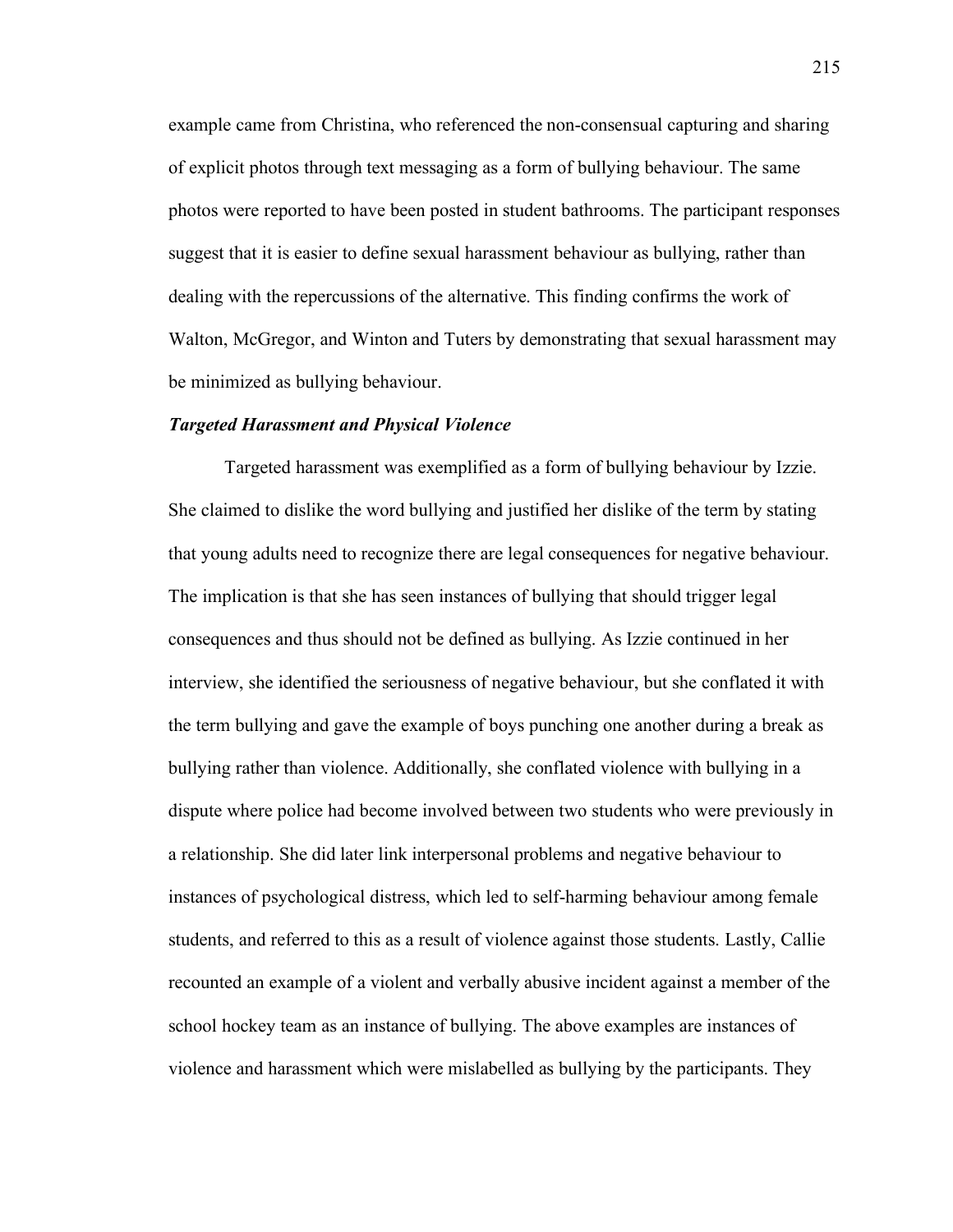show there has been a conflation between harassment, physical violence and bullying. My findings thus support the concern of the negative impact of minimizing negative behaviour within the anti-bullying framework identified by Walton, McGregor, and Winton and Tuters.

# *Racism*

My participants did not report any specific incidents of racist behaviour targeting *individual* Indigenous students. However, they did report racist incidents. There were a few examples provided from both school boards when the Indigenous population was targeted through the actions of non-Indigenous students: for example, as noted above, participants reported backlash to the university stream English course by non-Indigenous students when Indigenous content was introduced, resistance to Indigenous cultural week at a school (which was subsequently cancelled), and the instance of a non-Indigenous student who posted an anti-Indigenous tirade on social media. Contrary to the mainstream bullying literature which focuses on bullying as individualized instances of negative behaviour, these are examples of how larger societal factors marginalize and manage Indigenous people. Another example was provided through Miranda's response regarding negative comments towards Indigenous youth having been learned at home and then disseminated at school. Although none of these examples are targeted towards a specific Indigenous student, they reflect racism and harassment towards Indigenous people.

Similar to bullying behaviour motivated by sex, gender, or sexual orientation, bullying behaviour motivated by prejudice, bias, or hate based on race is also subject to harsher penalties under the Ontario *Education Act* (s. 310(1)(7.1-7.2)). However, it is not at all clear that this difference in the available punishments for racist behaviour labelled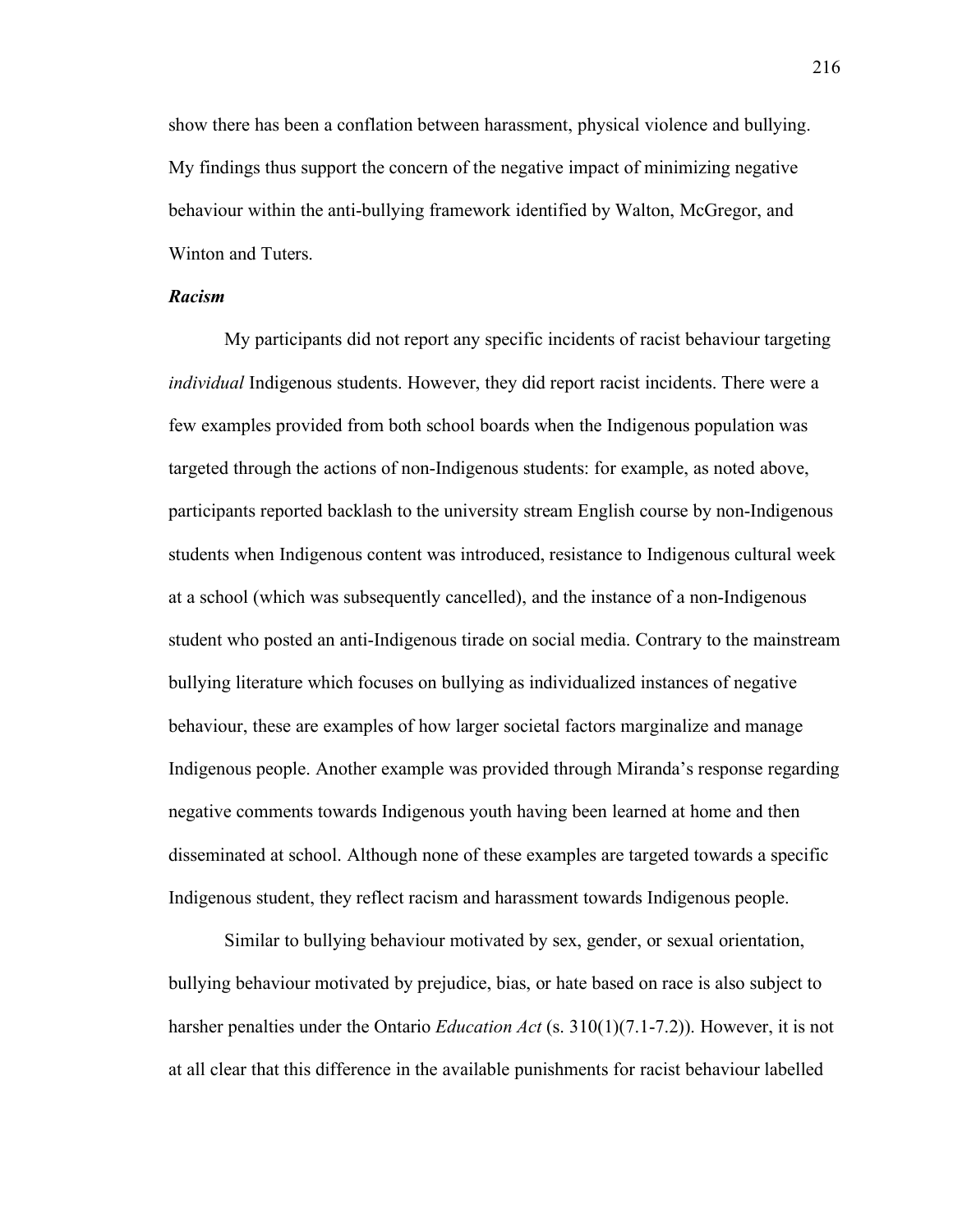as bullying adequately addresses the seriousness of that behaviour. Nor is it clear what the criteria for racially-motivated bullying are and what threshold must be met to warrant the more serious consequence. The framework also does not address the motivation behind the behaviour and educators are not equipped to assess this.

Behaviour that is based on race has serious implications, particularly for Indigenous youth. If educators diminish race-based negative behaviour simply as bullying, the potential danger arises that some educators may reinforce the colonialist foundations of the education system. It is difficult to recognize the systemic problems in the education system; many educators may not see the colonial logic of education and accept the validation of the anti-bullying framework by government. This passive acceptance of policy is a way to manage Indigenous youth and reinforce colonialism. Educators may unknowingly traumatize another generation of Indigenous students. As McGregor, Walton, and Winton and Tuters suggest, educators need to be self-reflexive and critically aware of the behaviours they allow in their classrooms and schools.

#### **Educator Discretion**

With the exception of April, the Junior Kindergarten teacher, all high school educators had a working knowledge of the Ontario anti-bullying framework; participants were generally aware of the anti-bullying framework objectives, yet some of them chose to forego the framework and utilize what *they* believed was *the best approach* in dealing with instances labelled as bullying based on their placement in the classroom, interactions with individual students and classroom/school context. Most participants knew of the duty to report when negative behaviour occurs, yet some still chose to use their own discretion and interpretation on what classifies as negative behaviour. Many felt their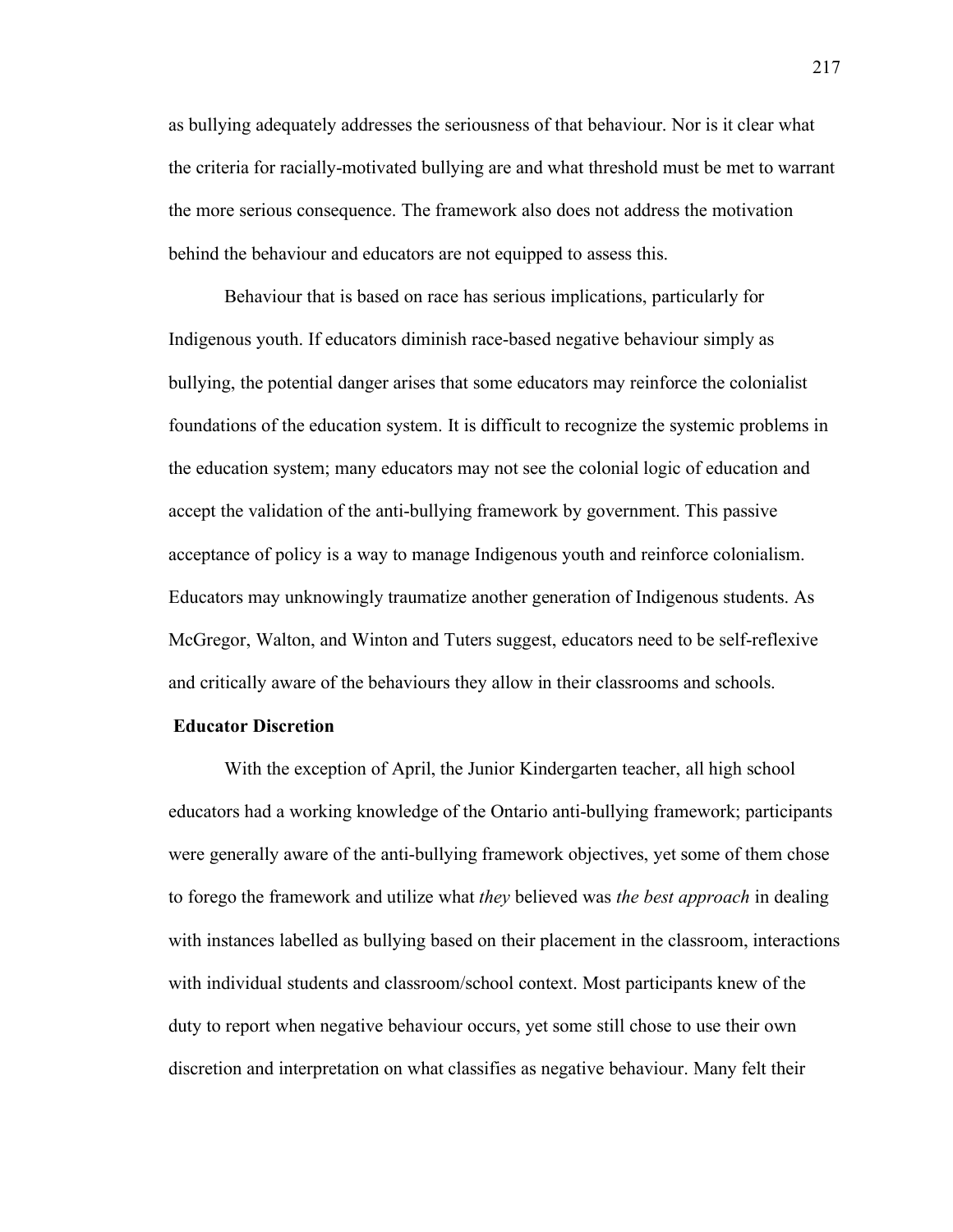ability to understand their students, and the contexts of incidents, was more nuanced than that of administrators, and yet some of these educators were the same ones who obfuscated racism, violence, targeted harassment, or sexual misconduct with the label of bullying. For example, Miranda referred to her 'old school teaching approach', where she deals with negative behaviour herself rather than passing it on to administration. Additionally, Christina stated that she may not reference the framework for advice if she believes that she knows "what works better for [her] kids".

Here is where potential educator bias and educator discretion meet. The exercise of discretion in implementing the anti-bullying framework raises the concern that this discretion may be influenced by unspoken bias that is developed in the settler-colonial context within which the education system has developed. The data from my interviews provides evidence that teacher attitudes may be impacted by the dominant settler colonial education framework (e.g. dismissing factors of why an Indigenous student is late and dismissing negative behaviour towards Indigenous students that teachers become aware of through conversation with their students). This dominant settler colonial framework may influence the exercise of discretion of educators (and subsequently may be viewed as a way of managing their Indigenous students) when they decide whether or not they report negative behaviour, and how negative behaviour is framed and navigated in the school system.

Educators use their discretion to ensure authority/power over students by deciding (consciously or unconsciously) which behaviour/actions are classified as bullying versus racism, harassment or violence. By diminishing the impact of these negative behaviours as bullying, educators may use their power as authority figures to minimize negative behaviour. Conversely, they are able to use their power of authority to help prevent and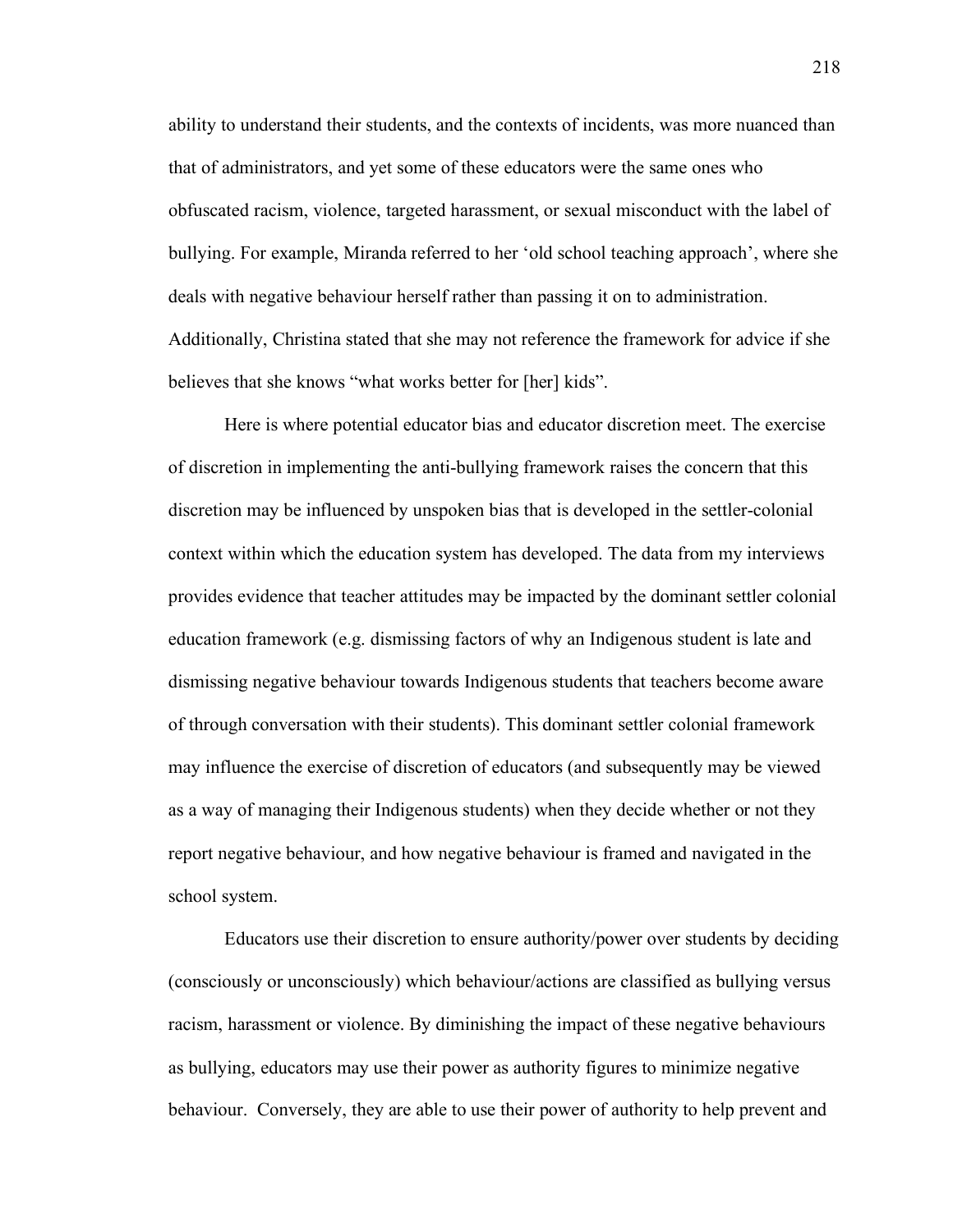speak out against negative behaviour, and thereby provide a positive example of what is acceptable behaviour in their classroom. Thus, educators can use their discretion as a tool through action or in-action.

Some educators may reinforce a colonial education system under the Ontario antibullying framework due to the broad bullying term that educators are required to enforce, particularly if they implement it without consideration of the context of their Indigenous students. If educators fail to critically examine instances of negative behaviour, they may minimize it, conflating racist, violent or harassing behaviour as bullying behaviour and therefore reinforce the foundations of a settler education. When dealing with negative behaviour, it is difficult to address racism (Dion, 2004, 2007; Battiste, 2013) — surface and underlying — under the broad umbrella term of bullying because of educator discretion. Discretion allows unconscious racism and stereotypes to continue in the education system. Educators may then reinforce settler colonial foundations of the education system and also individualize the problem towards Indigenous students by blaming them for any negative behaviour they may face, rather than call out harassing and violent behaviour that is racist.

It is possible that some educators may consciously or unconsciously hide behind the legislation to justify minimizing negative behaviour Indigenous youth potentially endure. It could be easier for an educator to justify the negative behaviour as bullying rather than to categorize it as racist, harassing or violent behaviour and have to deal with the consequences. An example of this can be found in Miranda's recounting of an instance when a student was confiding in her about negative behaviour and she reminded them that if they divulged further information, she would have to follow through with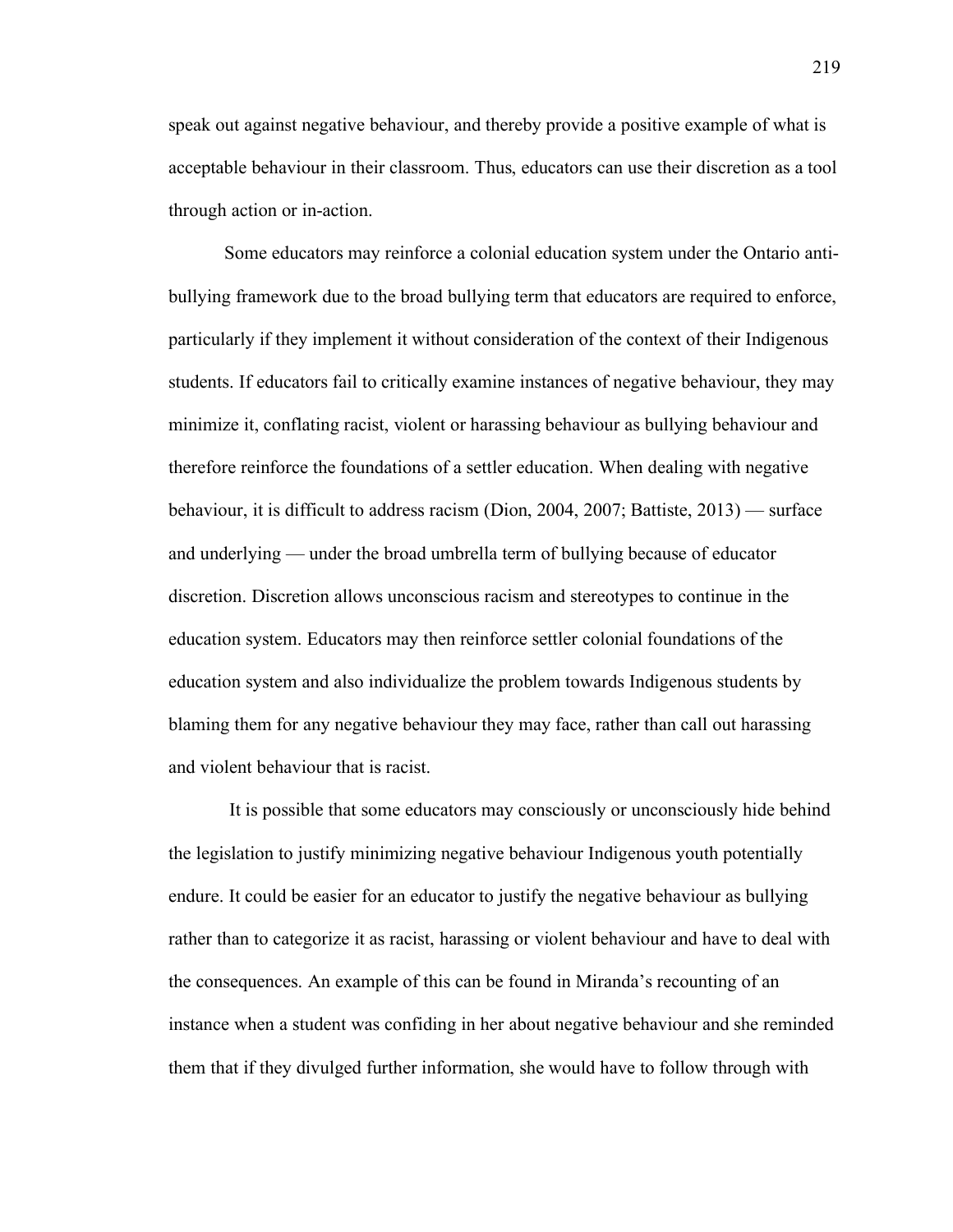reporting the incident to administration. In this way, Miranda was asking the student if they were ready to face the consequences of reporting the negative behaviour.

Educators need to be aware of the ongoing implications of settler colonialism in their classroom (Dion, 2004, 2007; Meyer, 2010; Battiste, 2013; McGregor, 2017). Educators are trained to teach students based on the mandated curriculum and ensure students follow policies that promote a safe and inclusive learning space. Educators are not currently required nor equipped to confront the realities Indigenous youth navigate or the stereotypes that the legacy of the residential schools/60s scoop has left (Milne, 2015, 2016).

# **Conclusion**

The main themes of this study were produced by the data presented in Chapters six and seven, and discussed here. These themes are: growing up in different geographic locations of northern and southern Ontario impacted the time at when knowledge and appreciation of Indigenous culture came to light; the term bullying is understood by educators in the way Olweus presents as based on individual factors; some educators conflated behaviours of assault, harassment and violence as bullying; and educators, if involved in evaluating instances of negative behaviour between their students, used their understanding and perceptions of 'bullying' and their students, to determine consequences for the negative behaviour.

The conflation of negative behaviours such as sexual harassment, racism towards Indigenous people on social media (and reported in school), and violence as bullying is present in this study. Although some educators pointed out the problems with the generalized term of bullying, they still used it without critical consideration. This finding validates the concerns expressed by Walton, McGregor, and Winton and Tuters that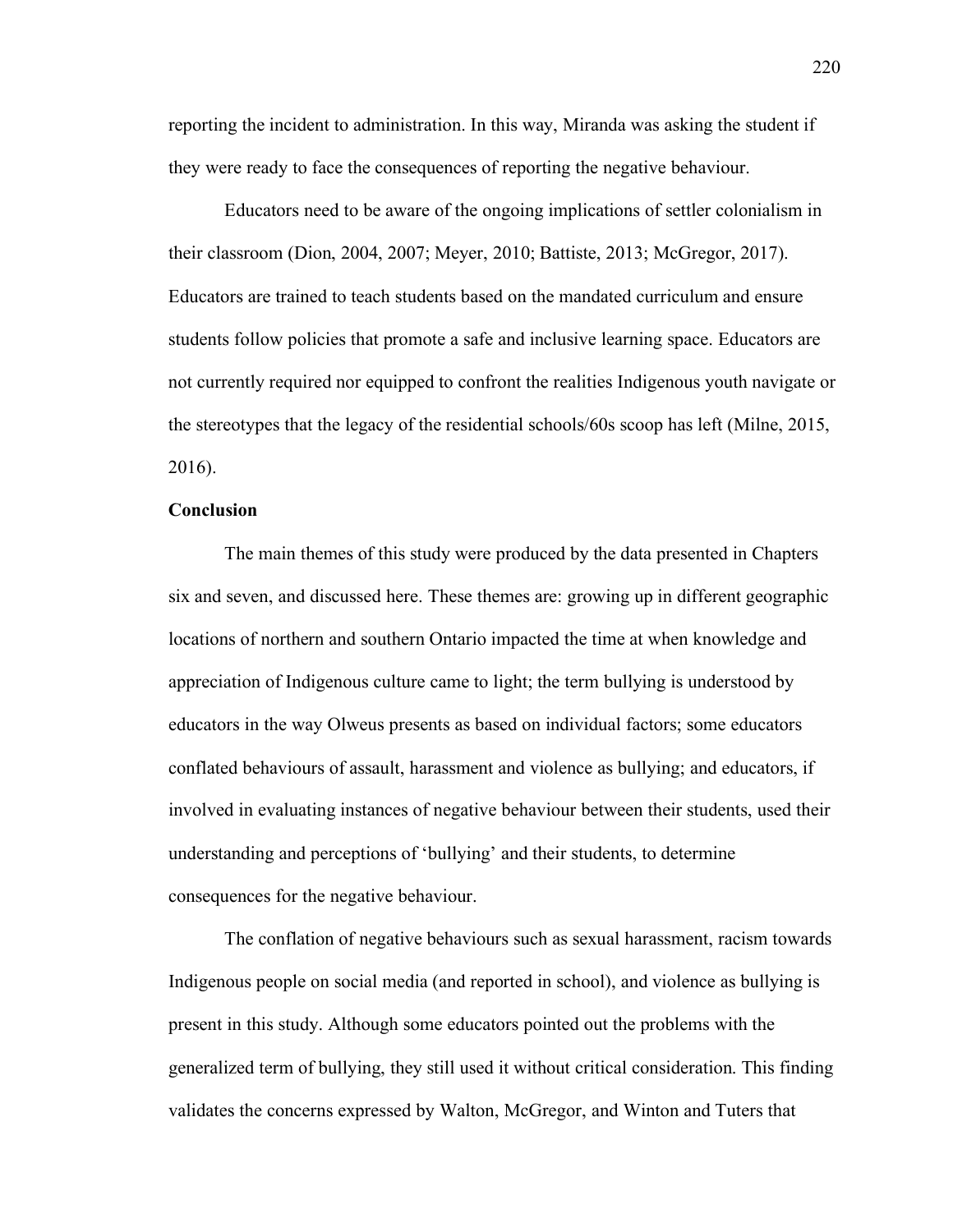violent behaviour may be minimized as bullying behaviour. My argument goes further to suggest that settler-colonialism and anti-Indigenous racism may be diminished or obfuscated through such an uncritical understanding of and implementation of antibullying measures.

Understanding how educator discretion is used within policy implementation is an issue schools and school boards must grapple with. There is a potential danger that an educator who does not have an understanding and appreciation of Indigenous history and culture, may exacerbate instances of negative behaviour directed towards Indigenous youth and/or may reinforce a settler education. Alternatively, an educator who appreciates Indigenous history and culture, has the potential to turn instances of negative behaviour into teachable moments for all involved. As such, it is imperative that educators be aware of the unique histories Indigenous people have and how their history influences their education and future. Educators have the ability to make positive change; there is a hopeful message that educators can teach their students to think differently about Indigenous people and that those lessons will lower instances of negative behaviour directed towards Indigenous youth. The conclusion and future research ideas from this study follows in chapter nine.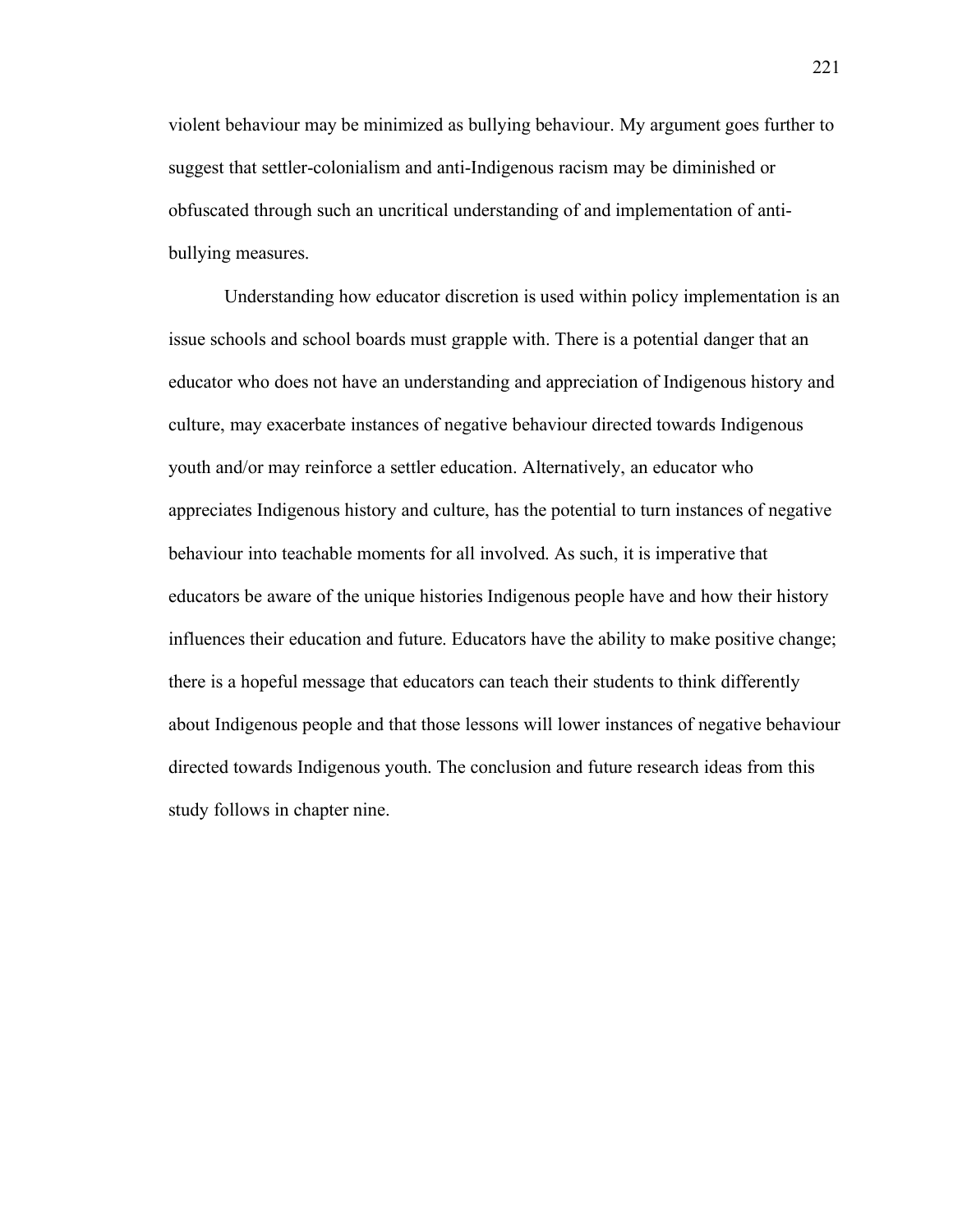#### **Chapter Nine: The Process of Self-Reflexivity**

In this dissertation, I asked three main research questions: how do teachers understand and implement Ontario's anti-bullying framework; how are their approaches influenced by their backgrounds and experiences; and do they perceive differences in the implementation of the anti-bullying framework to Indigenous and non-Indigenous youth? Through 11 interviews and one written response, participants provided a plethora of information, some which was very emotional and self-reflexive. Through the data, I gained educator perspectives of Indigenous history/politics/culture, their understanding of the term 'bullying' and their perception and implementation of Ontario's anti-bullying framework.

My first two research questions go hand-in-hand regarding how educators understand and implement Ontario's anti-bullying framework and if their approaches to understanding the framework are influenced by their formative years. There are four significant findings from this data:

- 1. Geographic location between northern and southern Ontario impacted when participants were exposed to and gained an appreciation for Indigenous culture;
- 2. Notwithstanding #1, participants showed an increased appreciation for Indigenous history/culture/politics after they started working in schools with a significant population of Indigenous students and at that point there was not an appreciable difference based on their backgrounds in their approaches to Indigenous people;
- 3. Notwithstanding #2, most participants relied upon a standardized, mainstream definition of bullying which focuses on individual causes rather than systemic issues such as racism and settler colonialism; and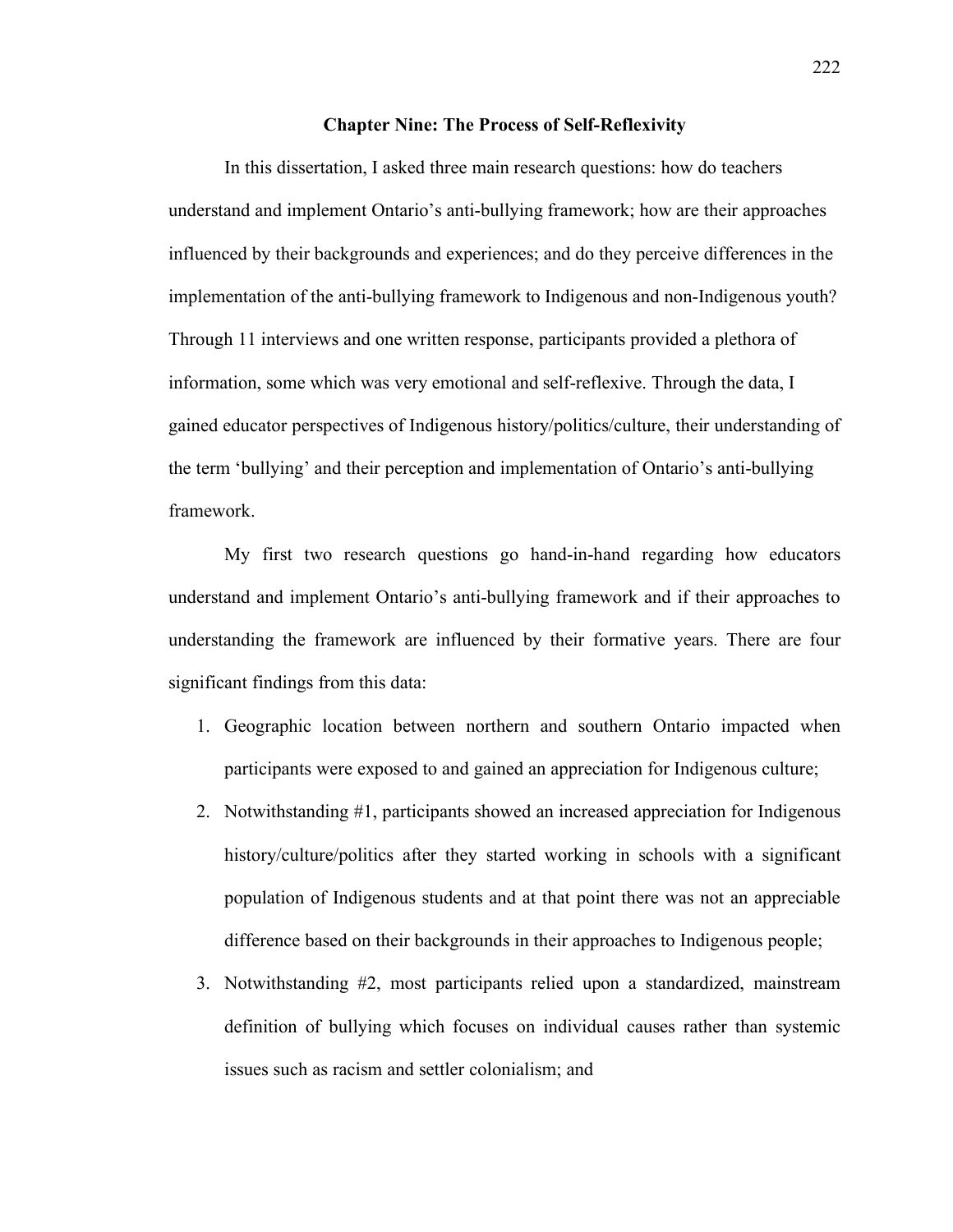4. Some participants reported relying on their teaching experience and knowledge of their students to exercise their discretion, as opposed to procedures mandated under the anti-bullying framework, when dealing with actions that may be labelled as bullying.

Participant reliance on the standardized, mainstream definition of bullying supports the views of authors in the theoretical framework discussion in chapter four. Authors McGregor, Walton, and Winton and Tuters argue that educators fail to distinguish the social construction of bullying. Furthermore, negative behaviours, such as sexual harassment, violence and racism, are conflated with bullying behaviour. The results of this study also revealed that participants failed to identify the social construction of bullying and obfuscated sexual harassment and violent behaviour with the term bullying.

Interestingly, participant appreciation of Indigenous history and culture (finding #2), when combined with participant reliance on the standard, mainstream definition of bullying (finding #3), indicates that even participants who were aware of the challenges faced by Indigenous students, did not recognize that mainstream conceptions of bullying may work to disadvantage Indigenous students. The cumulative impact of these findings suggests a new theoretical insight derived from the data concerning the way in which the mainstream discourse of bullying may act to reinforce the settler colonial foundations of the education system. The reproduction may be facilitated by all educators — even those who are aware of the critiques of the way in which Indigenous youth are disadvantaged within that system.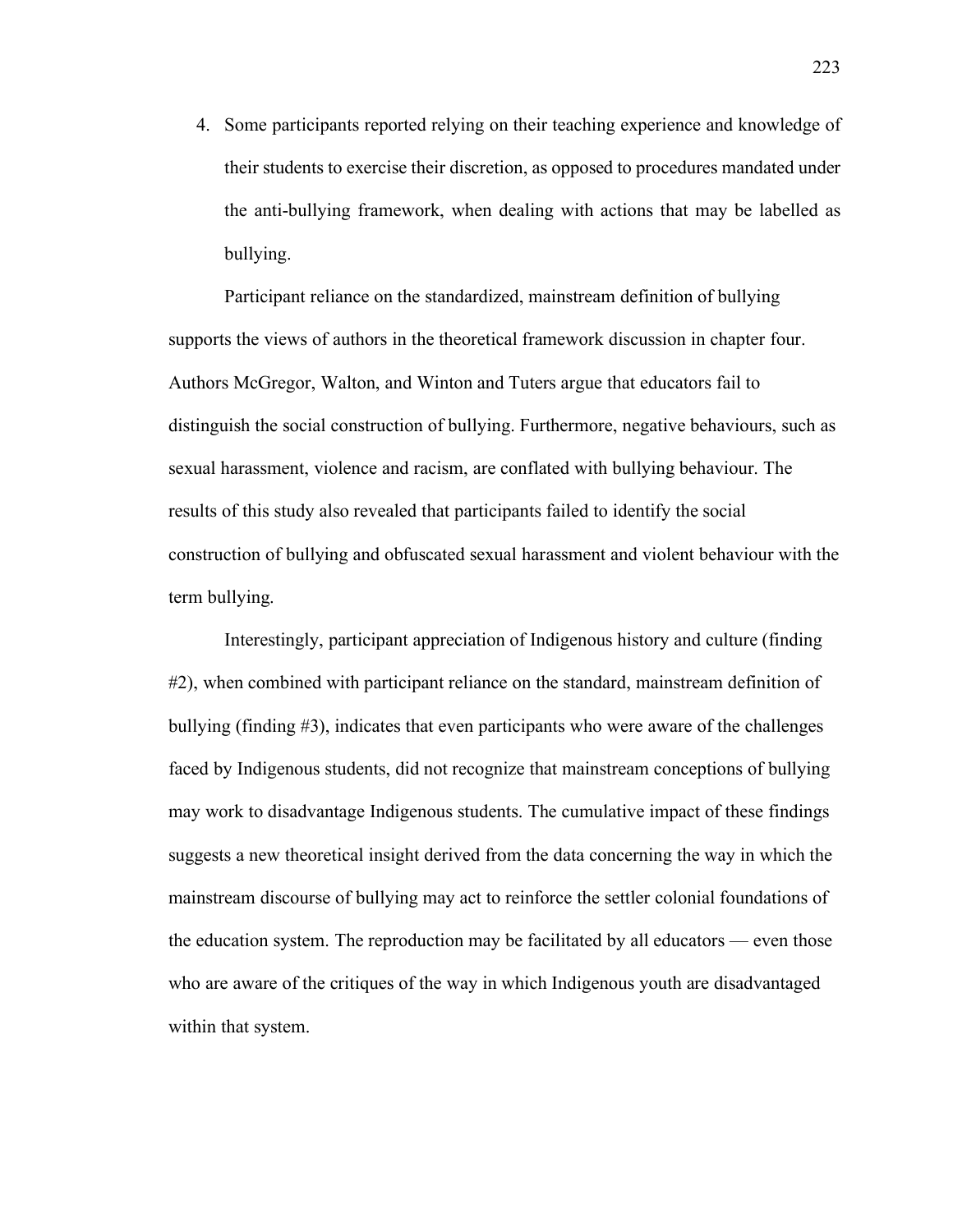The third research question is more difficult to answer than the first two.

Participants in the study provided some examples of differential treatment of Indigenous students as part of processes aimed at accommodating Indigenous practices and learning more generally. For example, participants from both school boards discussed cultural rooms dedicated to Indigenous youth. The rooms have special Indigenous names (not listed for anonymity), where there is food, study space and a tutor. Similarly, participants reported some incidents where Indigenous students were treated differently in the aftermath of bullying incidents. Amelia and Meredith described the options of participating in a restorative justice/healing circle rather than receiving traditional methods of punishment (i.e. suspension, expulsion). Another example is that Izzie and Lexie used smudging pillows and restorative practices to guide Indigenous youth when an instance of harassment took place over social media targeting the larger Indigenous population, practices that typically would not be engaged with non-Indigenous students. Notwithstanding these examples, the answer to the third research question is that educators did not report any substantive differences in terms of how they defined or understood "bullying" when implementing the framework in instances of negative behaviour involving Indigenous youth.

The fact that participants viewed bullying incidents involving both Indigenous and non-Indigenous students through the same individualized lens is further evidenced by the responses that participants provided when they were asked how to improve the antibullying framework. Most of the participants who responded to this question thought Indigenous students might benefit from being more resilient. These suggestions ignored the larger societal conditions which work to create inequitable circumstances among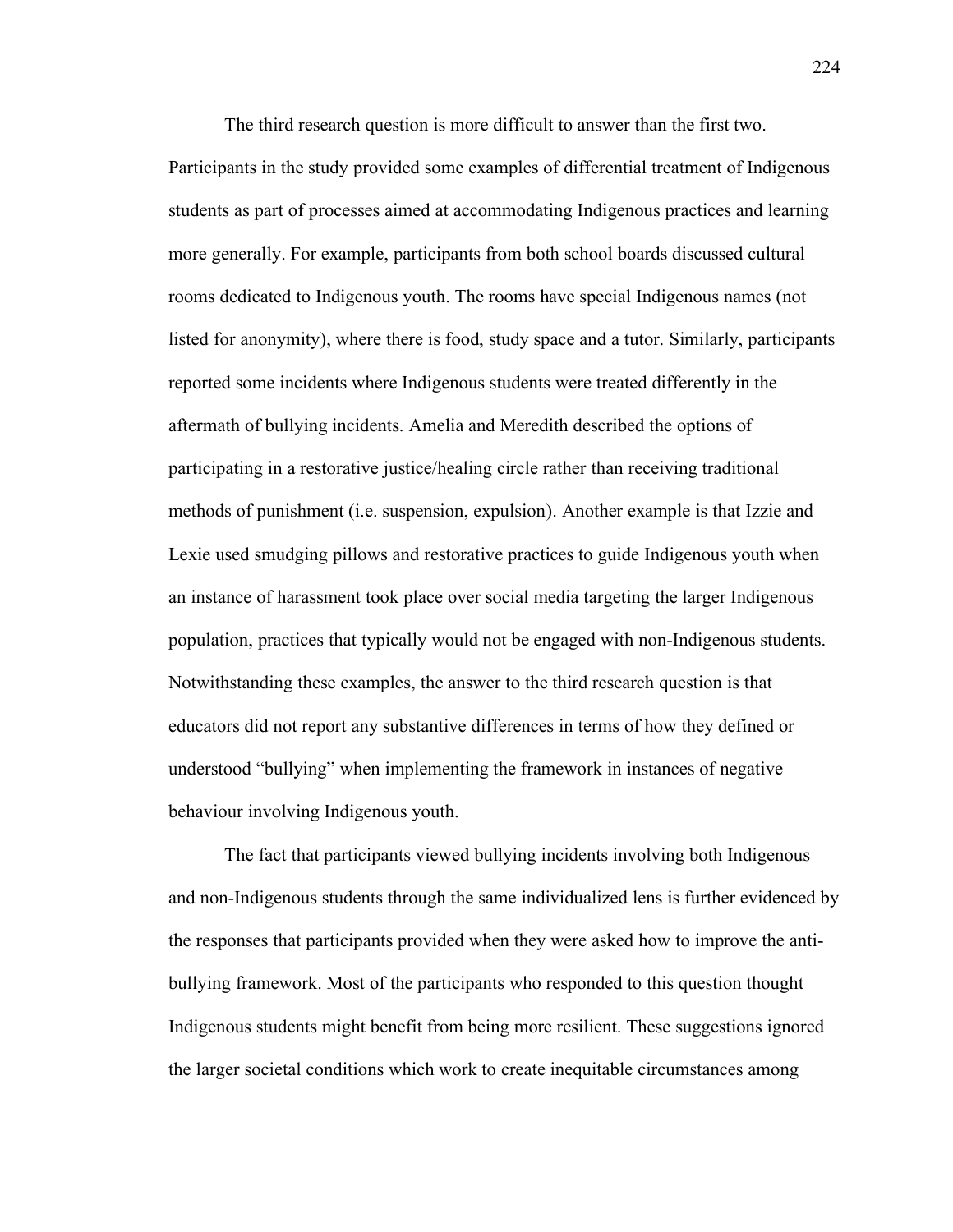Indigenous students. Participants discussed resiliency as both the responsibility of Indigenous youth, as well as the solution to the political issues they navigate. The onus of moving past the trauma Indigenous people experience is thus put on the shoulders of Indigenous youths.

Participants viewed resiliency as a way to improve anti-bullying measures for Indigenous youth rather than offering suggestions to improve the behaviours of non-Indigenous students and educators. Indigenous students, particularly those attending school away from their home communities have already been put into uncomfortable, and vulnerable, positions just to be able to compete for an equal education. Requiring Indigenous youth to take responsibility for making themselves less attractive targets of negative behaviour is inequitable.

### **Moving Forward**

It is key to keep the potential impact of anti-bullying initiatives on Indigenous youth in mind because they may suffer additional psychological and emotional harms from racist behaviours, which can impact their educational success and future employment opportunities. Educators must also keep in mind that, in many cases, they are teaching children of residential school survivors. Some parents and Indigenous families who suffer from traumatic experiences of residential schools and the 60s scoop are not equipped to stand up to an educator (Milne, 2016) or to provide other support for students. Thus, educators need to consistently be reflexive of their own attitudes, assumptions and values when teaching Indigenous students.

The need for educator self-reflection is heightened by the fact that it is very unlikely that a unified approach by all educators as to how the anti-bullying framework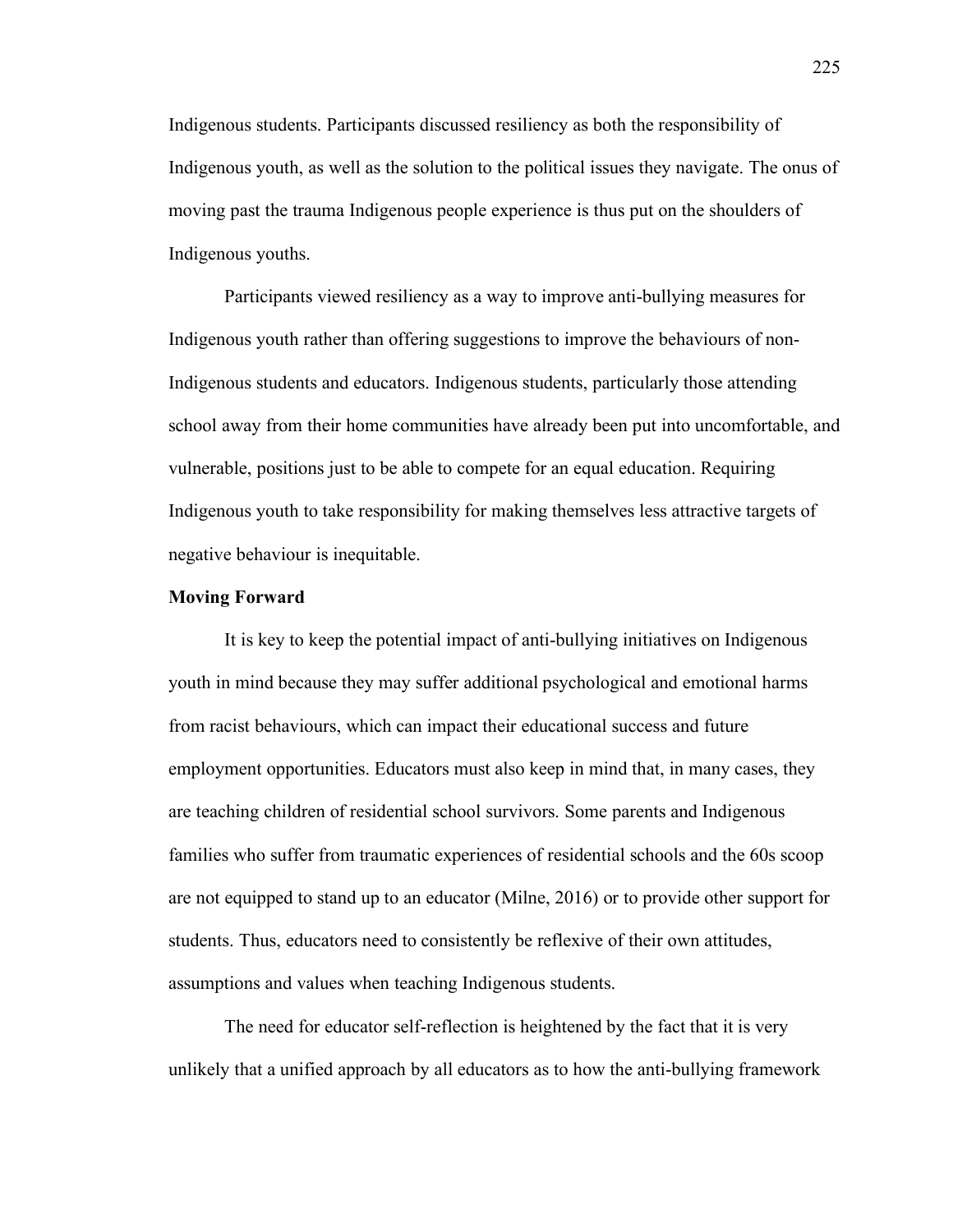*should* be implemented in schools will develop – everyone brings their own unique experiences to their classroom. The question is whether or not educators can critically evaluate their experiences, attitudes and assumptions and how these may impact the students they teach, particularly Indigenous students. It is important that educators recognize that they may minimize negative behaviour, such as sexual harassment, violence and racism, by naming it bullying despite the fact that the Ontario legislation requires harsher consequences when behaviour is motivated by sex, sexual orientation or race. The marginalization of anti-Indigenous racism serves to further reinforce settler colonialism within the education system.

It is important that educators sincerely self-reflect on their familial legacy and their childhood growing up. Recognition that educators bring some of their familial perspective to the classroom is part of the self-reflection process. Once involved in a multicultural classroom, particularly with Indigenous students, educators need to be selfreflexive, critically evaluate the curriculum they are required to teach and think about how to actively engage their students, both Indigenous and non-Indigenous. This selfreflexive process speaks to the Two-Eyed Seeing approach, trying to integrate their [the educator's] background, while appealing to their students (Korteweg & Root, 2016).

Furthermore, educators need to recognize that their perspectives on Indigenous history/culture may change once they are exposed to Indigenous culture or involved with Indigenous students. The self-reflexive exercise reveals their own biases, where they may reflect on their position of privilege and family background/opinions. These biases need to be taken into consideration when reflecting on how policies are implemented in school. The self-reflexive exercise also gives an opportunity to reflect on the curriculum, while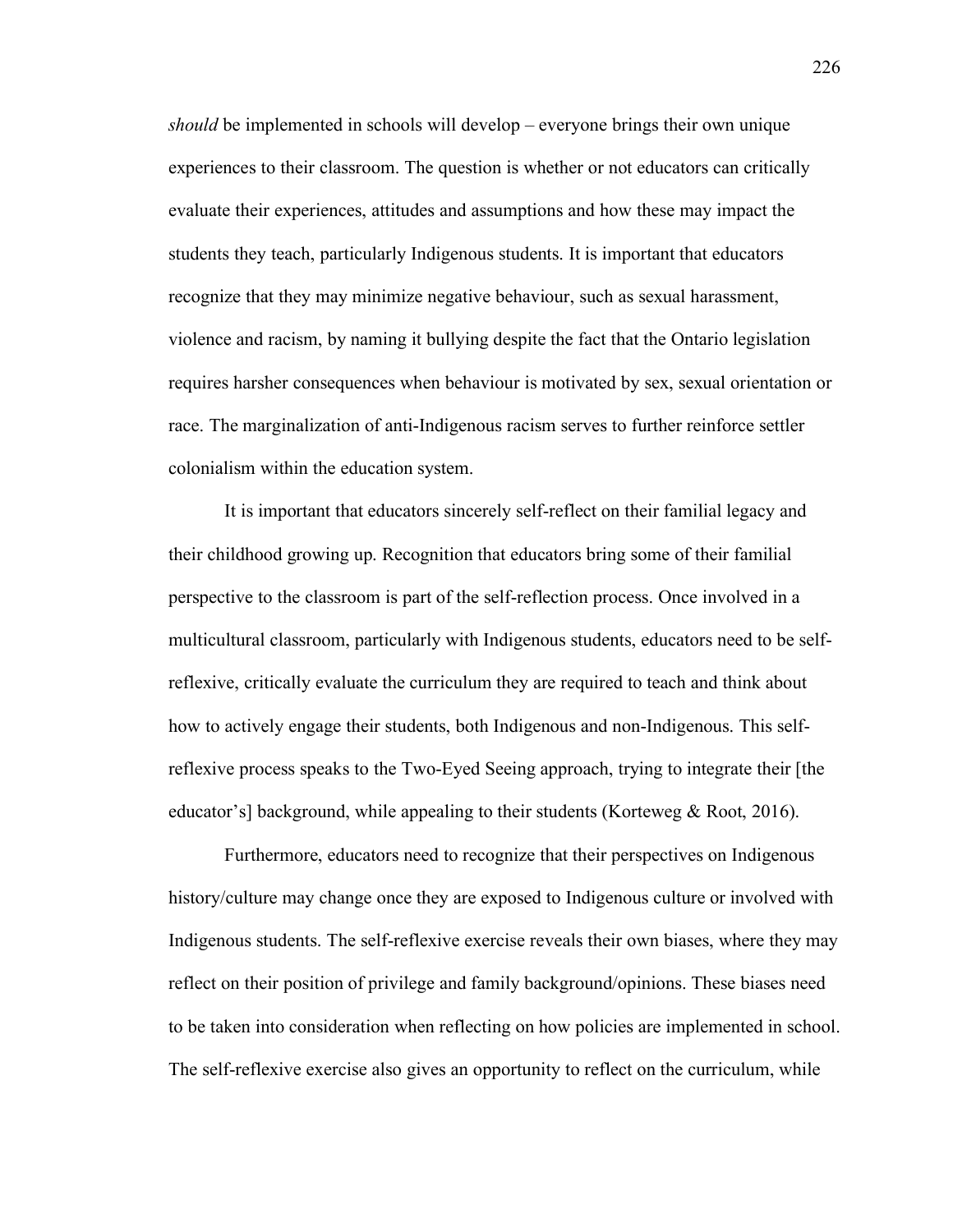mitigating behaviours and incorporating cultural differences present in classrooms. Having a broader understanding of the students in the classroom, specifically having an understanding of and engaging in Indigenous culture, may help to open the minds of educators, who may then open the minds of their students to challenge negative stereotypes about Indigenous people.

### **Strengths, Limitations and Challenges of this Study**

This study responds to the calls to action from the TRC regarding Indigenous education. More specifically, it addresses the lack of discussion of the potential impact of the 2012 anti-bullying framework on Indigenous students; this study enables the conversation to begin. It additionally provides a unique opportunity for northern educators to give their perspectives on how Indigenous youth may be impacted by discipline under the Ontario anti-bullying framework.

A limitation to this study is the small sample size of 12 educators, which limits the ability to make any generalizations from this data. This small sample size may be directly attributable to a number of challenges involved in conducting research about the treatment of Indigenous students. This project has the potential to move educational standards forward in a positive way, but there was extreme difficulty in recruiting school boards to participate. Although there is no conclusive evidence, it seems clear that there was apprehension among school board administrators about participating in this project. As a former member of Thunder Bay's Anti-Racism and Respect Committee, I was introduced to many educators who wanted to participate in this project, however, without Director of Education approval, I was not able to contact those people. Although I contacted 12 school boards, only two Directors of Education responded to my request;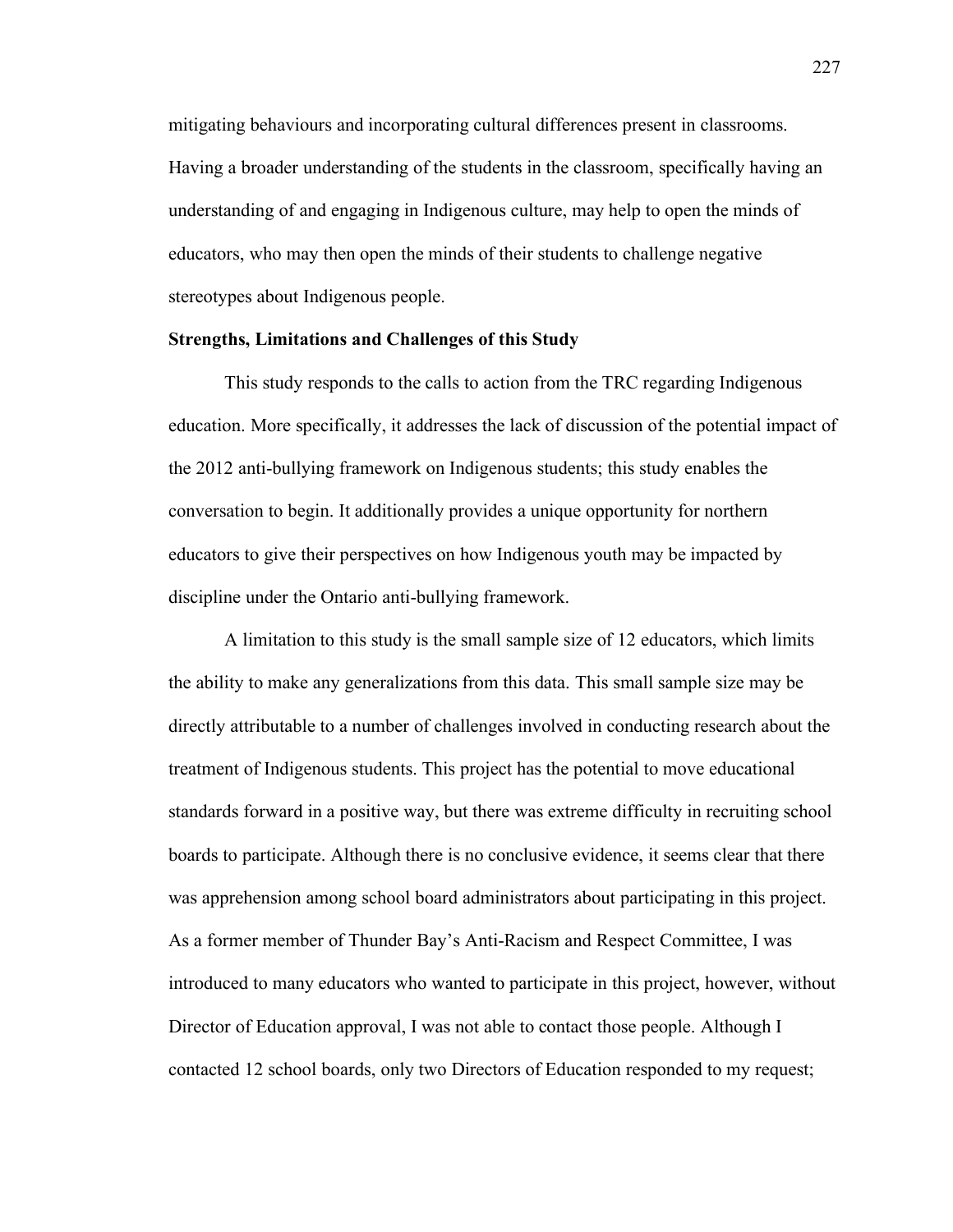ten Directors rejected my request or did not respond. I speculate that lack of interest in my project is related to the political climate in Thunder Bay and northern Ontario given the political and legal issues that have plagued Thunder Bay since 2000, when the first Indigenous youth died attending Dennis Franklin Cromarty High School. Since that time, the political climate in Thunder Bay has been difficult and racism is prevalent.

Another challenge is that it takes time to develop relationships with Indigenous groups, specifically Indigenous education authorities. I was introduced to the principal of the Indigenous school that participated over 1.5 years in advance of formally asking, with tobacco in my left hand, if I could ask teachers in the school to share their knowledge. Building a respectful relationship takes time and trust. Although I was hopeful to include more Indigenous education authorities, it was not feasible given the amount of time available to complete this project.

A third challenge for this project is the fear of exposure among potential participants. While completing the interviews, one participant was fearful of being exposed, despite multiple reassurances of confidentiality and anonymity. It was clear this person wanted to provide in-depth responses and that they did not want to remove themselves from the project; however, post-interview and after review of their transcript, they requested the removal of a large amount of data. Removal of this data did not have a substantive impact on the results of this study because other participants reiterated similar messages. Nonetheless, removal of the data did impact the number of specific examples of negative behaviour available for the discussion of the politics and barriers that Indigenous youth must navigate.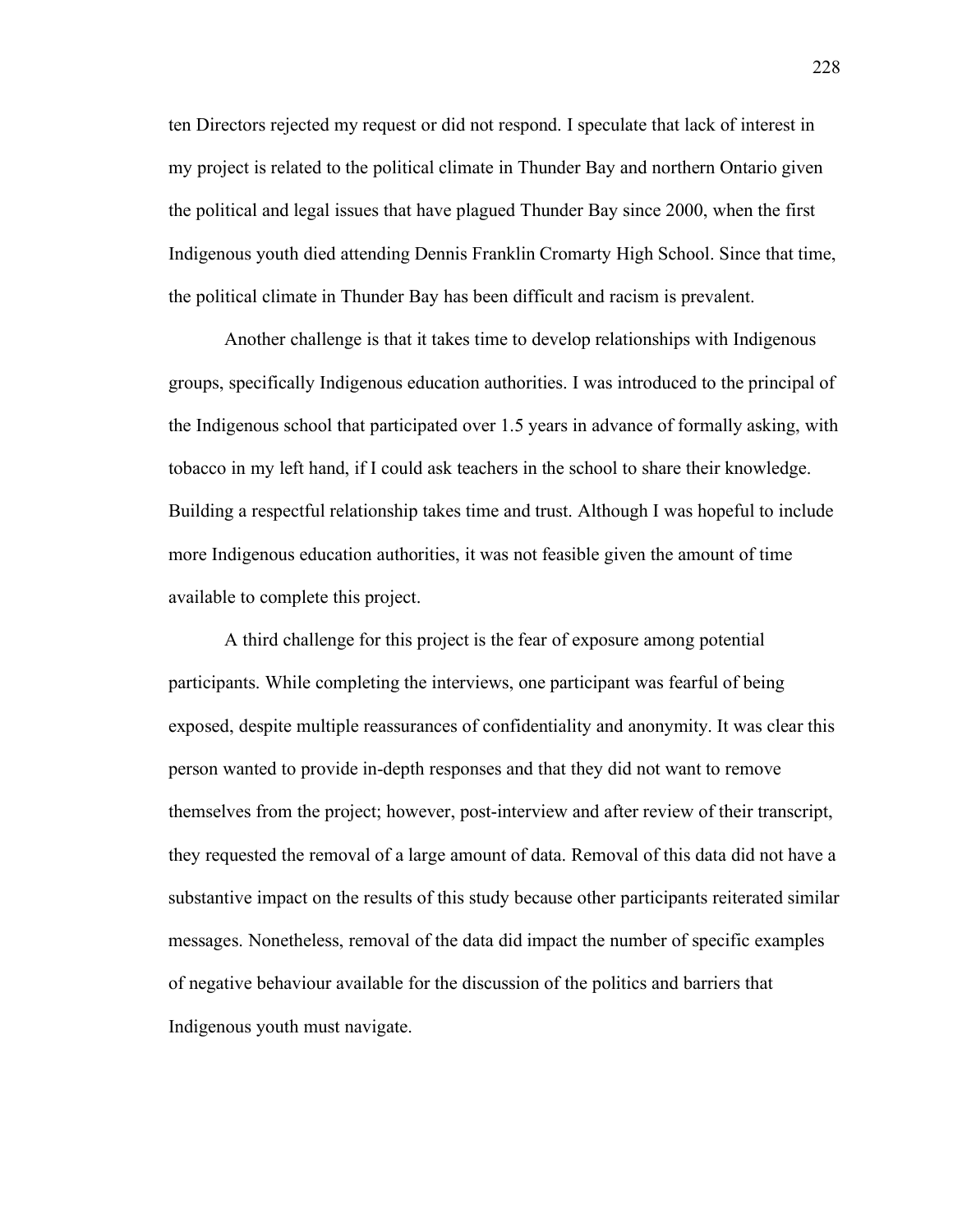# **Future Research**

As this project reaches its conclusion, there are many avenues that can be followed to conduct further research. Additional research projects might include expanding the current research to a larger number of teachers in a wider geographical area to continue to investigate how educators understand and implement the anti-bullying initiatives put in place by the Ontario anti-bullying framework. Specifically, an investigation of how educators in southern Ontario understand and implement the Ontario anti-bullying framework and its potential impact on Indigenous youth could be engaged. In addition to educators, principals and other administrator perspectives could be obtained by those employed by Public, Catholic or private school boards mandated under the Ontario *Education Act*. Obtaining the opinions of administrators, principals and educators who are employed with Indigenous Education Authorities on their bullying policies would provide a complementary perspective to this study. Lastly, and most pressingly, inclusion of Indigenous youth voices is an important approach to take when studying anti-bullying initiatives. I think an important next step is to conduct case studies with Indigenous students and their families to assess how anti-bullying initiatives in school impact them individually, as families and also as a community.

# **Relationship Building with Indigenous Groups**

Scholars are only recently becoming enlightened by the knowledge and wisdom Indigenous community members bring to academic literature (Pratt & Danyluk, 2017) and how important Indigenous stories are for community growth (O'Loughlin et al., 2020). There are many factors to think about when approaching Indigenous communities for knowledge. Building relationships with Indigenous communities involves trust. As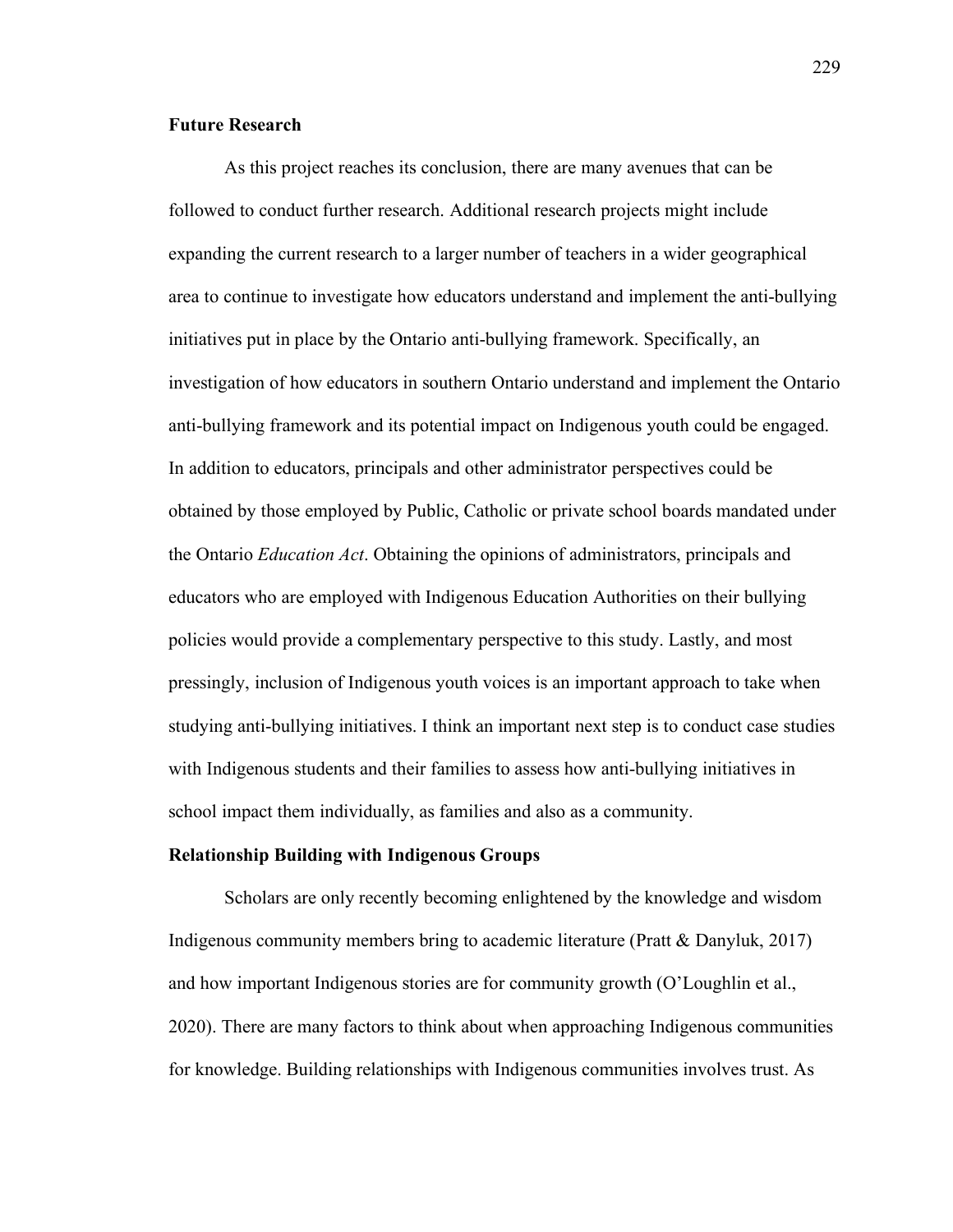Pratt and Danyluk (2017) state: "it should not be too surprising that the issue of trust sits at the core of today's educational issues in Indigenous education" (p. 20).

As Godlewska et al. (2010) point out, ignorance exists because people are unaware of the truth about Canada's relations with Indigenous people. This ignorance comes from "omissions, silences, nationalist self-congratulation, apology, problematic placement, the continuance of colonialist narrative and the relegation of [Indigenous peoples]" (Godlewska et al., 2010, p. 436). The findings from this dissertation show, however, that even those who are aware, may not take Indigenous history, and particularly the history of settler colonialism, into account when assessing student actions. Thus, it is even more important that educators develop relationships with Indigenous people/communities/organizations to experience Indigenous culture first-hand and develop deeper appreciations of Indigenous history, culture and experiences. Moving towards an accepting and trusting relationship takes time and patience; people should not expect anything in return for the development of a relationship — *the relationship itself is something to honour and respect*. As the bullying debate moves forward, the voices of Indigenous people need to be included in the discussion.

# **Concluding Thoughts: Ontario's Anti-Bullying Framework and the TRC**

The TRC asks and recommends that schools support equitable education through the inclusion of Indigenous culture, traditions and literary and artistic works in schools (TRC, 2015a). Equitable education requires more than just inclusive material in a class; it begins in the atmosphere of the space between classes (spare rooms/hallways/off school property). Thus, the anti-bullying framework *could* support the implementation of *real change* based on TRC recommendations around inclusive education. However, I am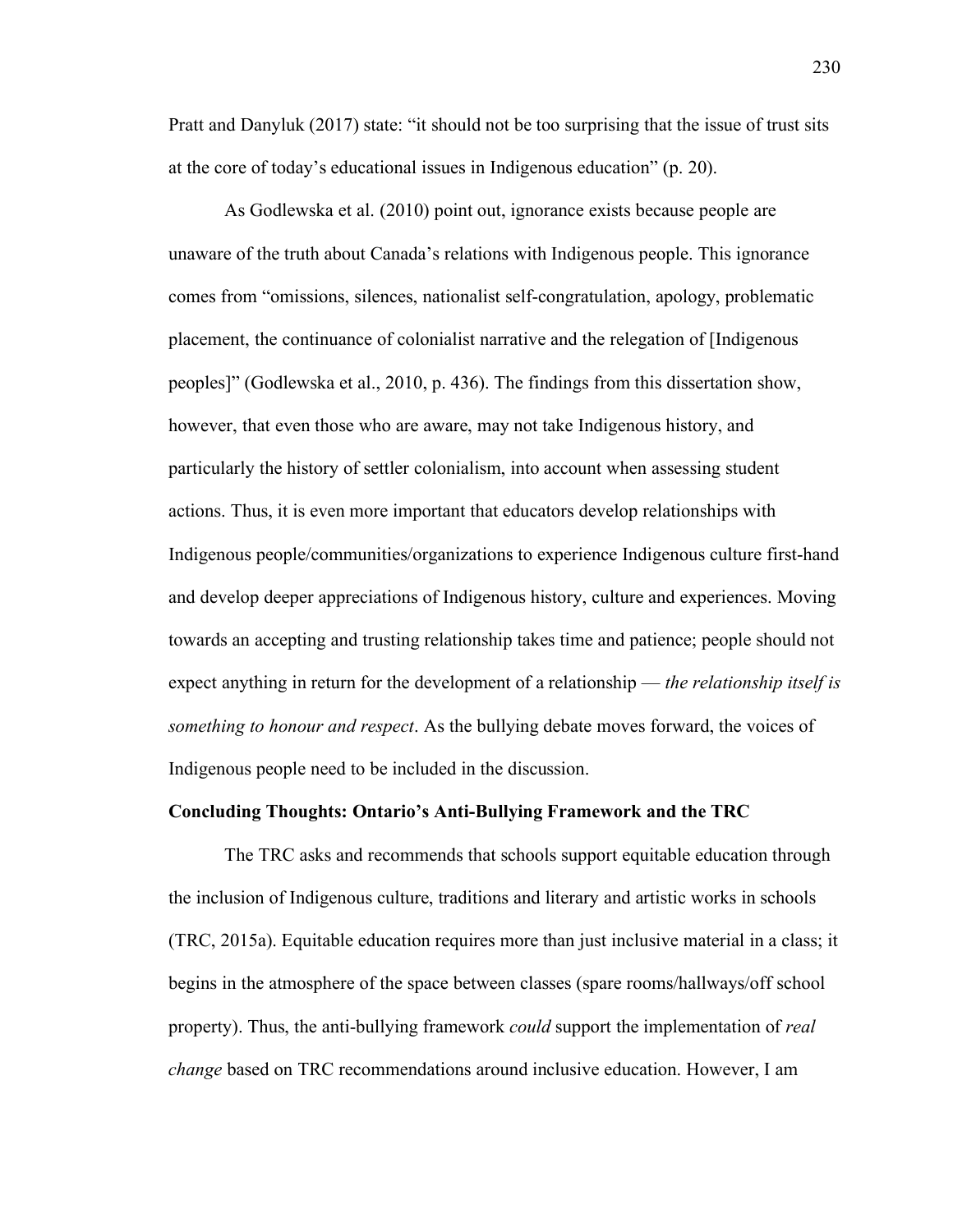deeply concerned with Ontario's anti-bullying framework. Without an understanding that some behaviour labelled as bullying involves racism, classism, homophobia, harassment, and violence, the reiteration of negative behaviour towards Indigenous youth will not be addressed adequately.

Understanding and implementation of the TRC recommendations will remain ineffective without critical reflection of the negative behaviour(s)/attitude(s) displayed towards Indigenous people. If educators do not engage in identifying and appropriately addressing racist and violent behaviour under the anti-bullying framework, educators may allow negative behaviour towards Indigenous youth to continue. The contribution of the anti-bullying framework to the ongoing failure of the education system to adequately identify and address racist and violent behaviour teaches students that programs that purport to protect them, such as the anti-bullying framework, provide only lip service to this goal. This lip service negates any positive attempts for change requested through the TRC calls to action, despite national efforts to improve education for Indigenous youth.

Despite this study's small sample size, it has the potential to make a large impact — the school boards that participated want to know the results. This dissertation has the potential to make participant educators (and others in their school boards) aware of the settler education foundational problems that exist. Furthermore, this dissertation shows how settler colonial problems may be exacerbated by educators, and subsequently blame Indigenous students for negative behaviour they may encounter. Hopefully this dissertation will provide educators with the knowledge to be critically reflexive of the context Indigenous youth navigate and may guide educators in identifying behaviour that involves racism, harassment and violence, rather than minimizing the behaviour under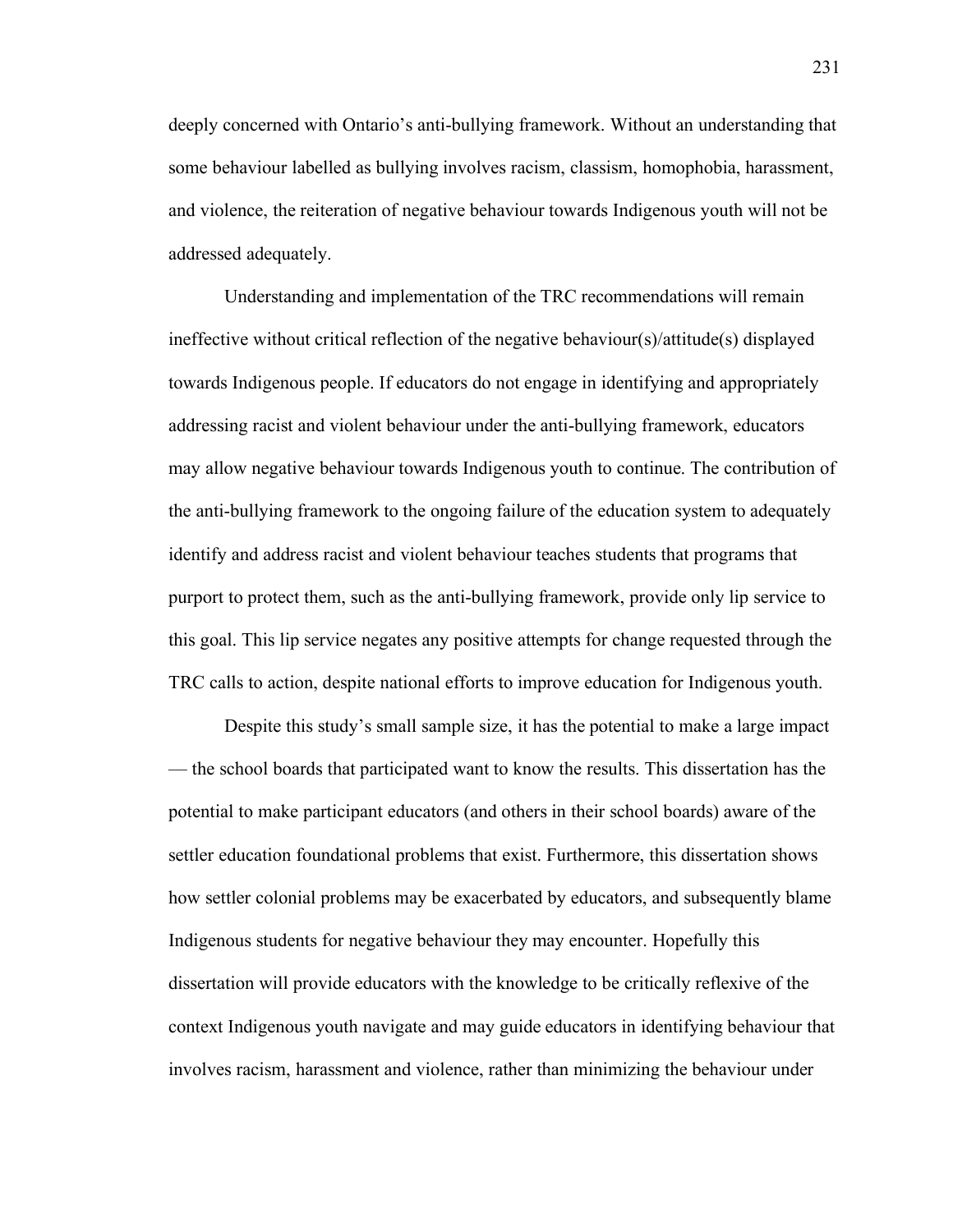the term bullying, reinforcing a settler colonial education system. Although it is only a small step, if educators become critically reflexive and call out racist behaviour towards Indigenous youth at school, this will show that the TRC's call to action around equitable education for Indigenous youth is appreciated and accepted by educators. Also, it is the start to building respectful relationships between Indigenous youth and their peers/educators. Although starting in the classroom, the respectful relationships developed through learning have the potential to move into other social spaces outside of the school.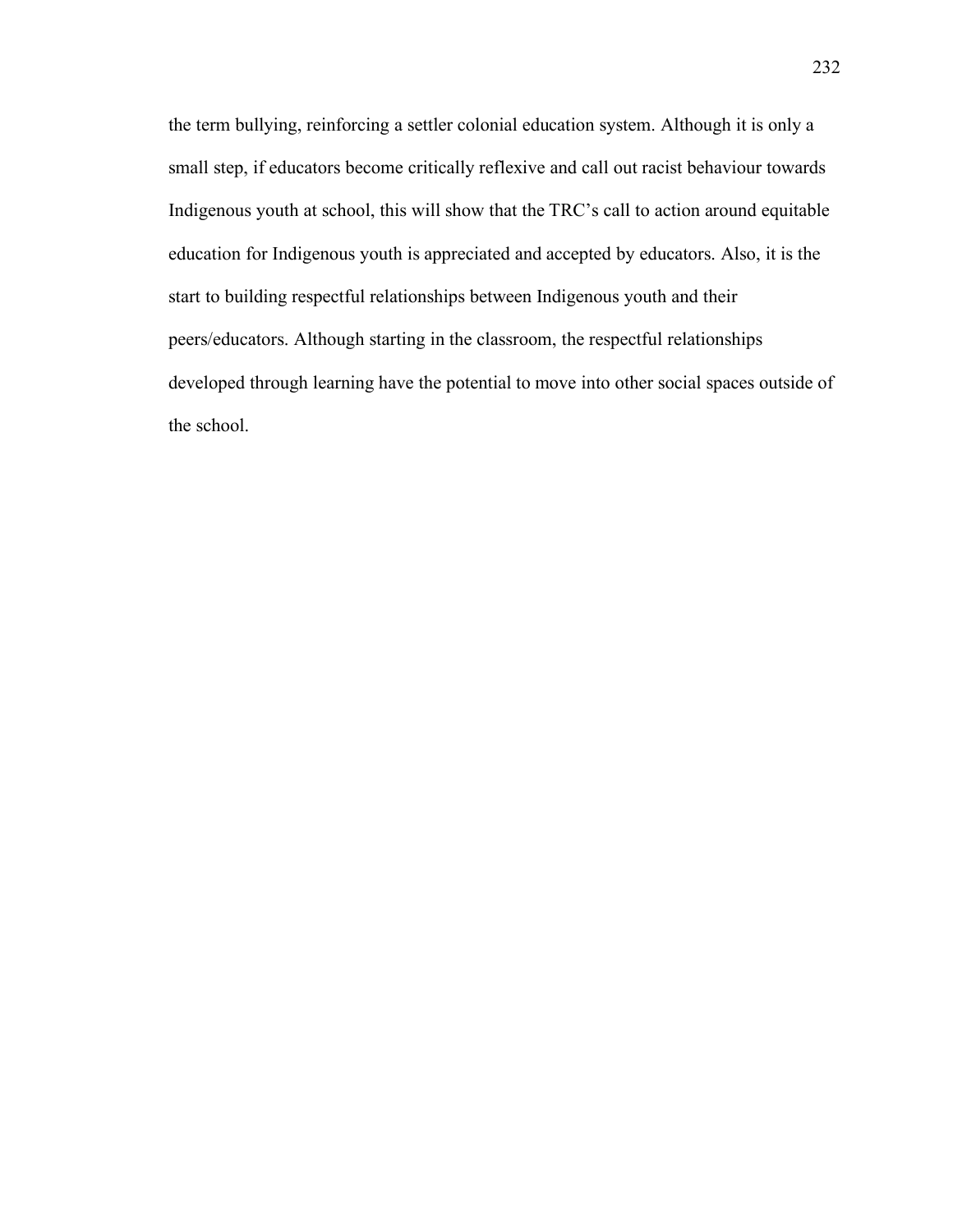# **References**

4Seasons of Reconciliation. (n.d.). https://www.4seasonsreconciliation.ca/

Abrams, M. (2010). Learn the difference between anger, aggression, and violence. In Anger management in sport: Understanding and controlling violence in athletes. Human Kinetics.

Adelson, N. (2005). The embodiment of inequity: Health disparities in Aboriginal Canada. Canadian Journal of Public Health, 96(2), 45-61. https://doi.org/10.1007/BF03403702

Akiba, M., LeTendre, G. K., Baker, D. P., & Goesling, B. (2002). Student victimization: National and school system effects on school violence in 37 nations. American Educational Research Journal, 39(4), 829-853. https://doi.org/10.3102/00028312039004829

- American Psychiatric Association (APA). (2013). Diagnostic and statistical manual of mental disorders.  $(5<sup>th</sup>$  ed.).
- Backhouse, C. (1999). Colour-coded: A legal history of racism in Canada, 1900-1950. University of Toronto Press.

Baker, J.A. (1998). Are we missing the forest for the trees? Considering the social context of school violence. Journal of School Psychology, 36(1), 29-44. https://doi.org/10.1016/S0022-4405(97)00048-4

Banner, S. (2005). Why Terra Nullius-Anthropology and Property Law in Early Australia. *Law & Hist. Rev.*, *23*, 95.

Bannerji, H. (2020). On the dark side of the nation: Politics of multiculturalism and the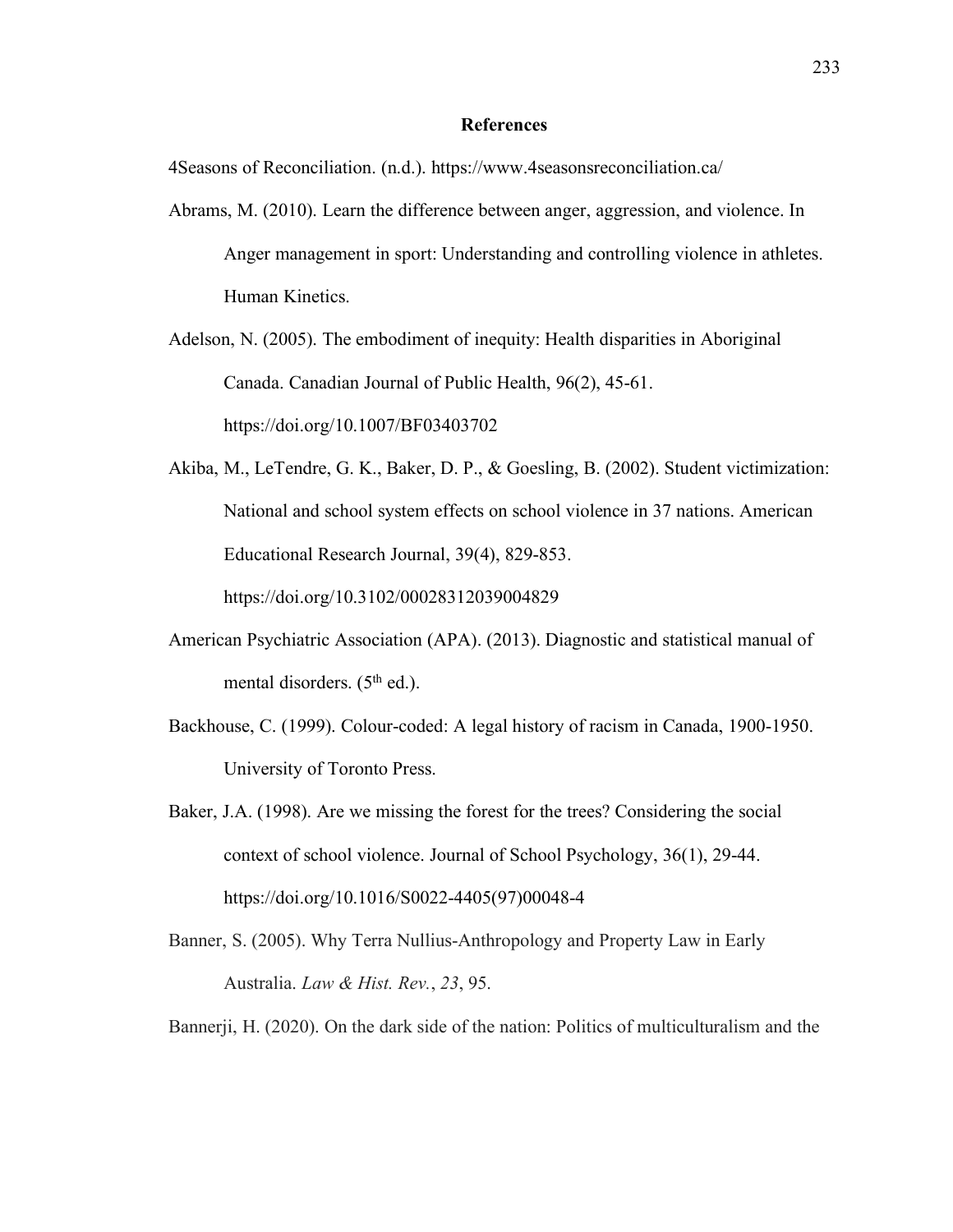state of 'Canada'. In *The Ideological Condition: Selected Essays on History, Race and Gender* (pp. 364-393). Brill.

- Barrera, J. (2019). Federally run Six Nations school has a bullying problem that's gone unaddressed for years, parents say. Canadian Broadcasting Corporation. https://www.cbc.ca/news/indigenous/six-nations-school-bullying-1.5334010
- Bartlett, C., Marshall, M., & Marshall, A. (2012). Two-Eyed Seeing and other lessons learned within a co-learning journey of bringing together indigenous and mainstream knowledges and ways of knowing. Journal of Environmental Studies and Sciences, 2(4), 331-340. https://doi.org/10.1007/s13412-012-0086-8
- Battiste, M. (2013). Decolonizing Education: Nourishing the Learning Spirit. Purich Publishing Ltd.
- Bhattacharjee, K. (2003). The Ontario Safe Schools Act: School discipline and discrimination. Ontario Human Rights Commission.
- Boaler, J. (2005). The 'psychological prisons' from which they never escaped: The role of ability grouping in reproducing social class inequalities. FORUM, 47(5), 135- 143. https://doi.org/10.2304/forum.2005.47.2.2
- Bombay, A., Matheson, K., & Anisman, H. (2011). The impact of stressors on second generation Indian residential school survivors. *Transcultural psychiatry*, *48*(4), 367-391.
- Bombay, A., Matheson, K., & Anisman, H. (2014). The intergenerational effects of Indian Residential Schools: Implications for the concept of historical trauma. *Transcultural psychiatry*, *51*(3), 320-338.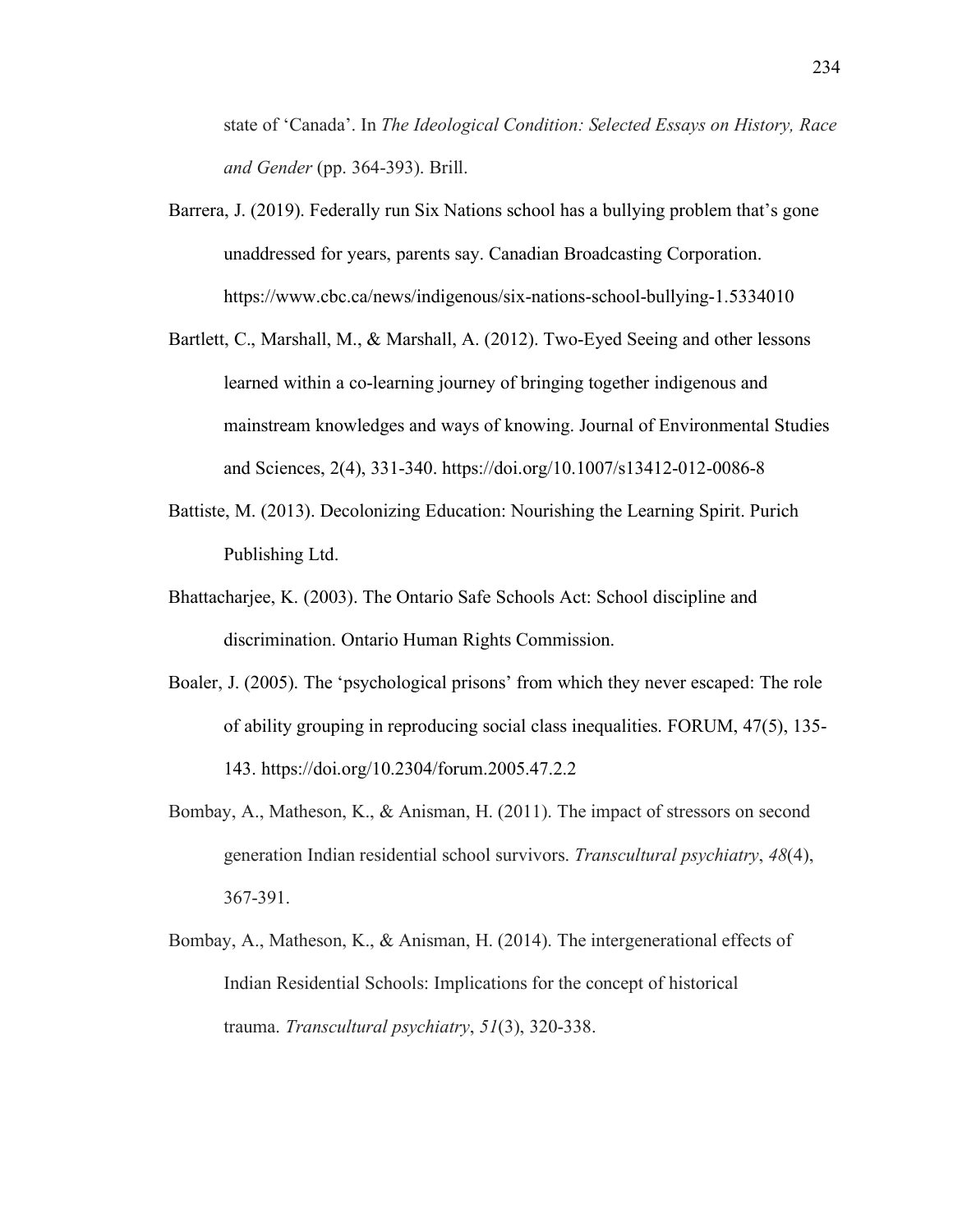- Boulton, M.J., & Smith, P.K. (1994). Bully/ victim problems in middle-school children: Stability, self-perceived competence, peer perceptions and peer acceptance. British Journal of Developmental Psychology, 12, 315-329. https://doi.org/10.1111/j.2044-835X.1994.tb00637.x
- Boudreau Morris, K. (2017). Decolonizing solidarity: cultivating relationships of discomfort. *Settler colonial studies*, *7*(4), 456-473.
- Brean, J. (2017, May 11). Ontario school board tosses Shakespeare for indigenous writers. National Post. https://nationalpost.com/news/canada/ontario-schoolboard-tosses-shakespeare-for-indigenous-writers
- Brinkmann, S. (2007). Could interviews be epistemic? An alternative to opinion polling. Qualitative Inquiry, 13(8). 1116-1138. https://doi.org/10.1177/1077800407308222
- Broll, R., & Huey, L. (2015). "Just being mean to somebody isn't a police matter": Police perspectives on policing cyberbullying. Journal of school violence, 14(2), 155- 176. https://doi.org/10.1080/15388220.2013.879367
- Brown, L. M. (2007). Patriarchy matters: Toward a gendered theory of teen violence and victimization. Violence against Women, 13, 1249-1274. https://doi.org/10.1177/1077801207310430
- Browne, A.J., Varcoe, C., Lavoie, J., Smye, V., Wong, S.T., Krause, M., Tu, D., Godwin, O., Khan, K., & Fridkin, A. (2016). Enhancing health care equity with Indigenous populations: evidence-based strategies from an ethnographic study. BMC Health Services Research, 16, 544. https://doi.org/10.1186/s12913-016-1707-9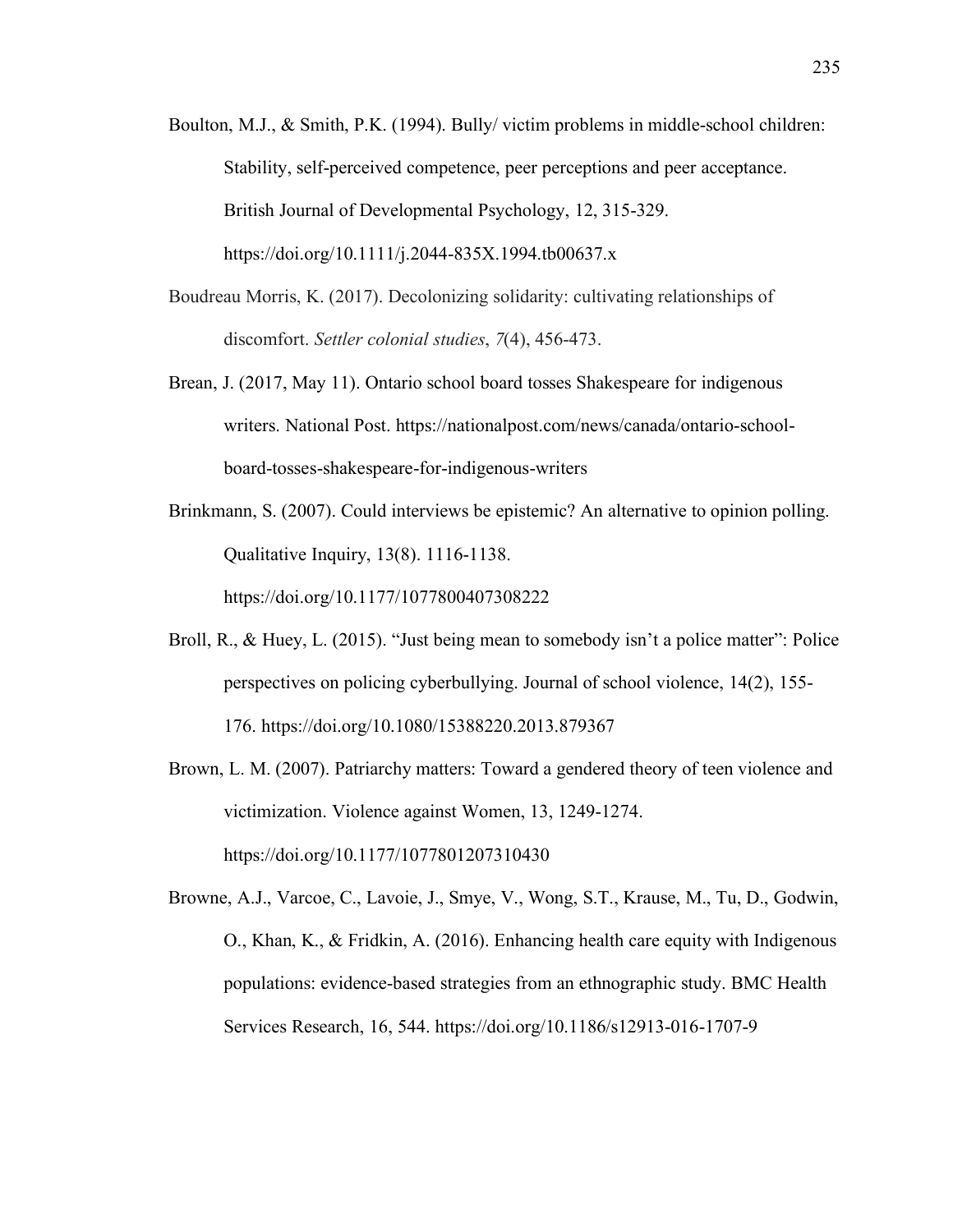- Brownlee, K., Martin, J., Rawana, E.P., Harper, J., Mercier, M., Neckoway, R., & Friesen, A. (2014). Bullying behaviour and victimization among aboriginal students within Northwestern Ontario. First Peoples Child & Family Review, 9(1), 38-52. https://fpcfr.com/index.php/FPCFR/article/view/225
- Bryner, C. L. (2001). Children of divorce. The Journal of the American Board of Family Medicine, 14(3), 201-210. https://doi.org/10.1037/e610082007-001
- Burke, A. (2011). Gay Ottawa teen who killed himself was bullied. Canadian Broadcasting Corporation. https://www.cbc.ca/news/canada/ottawa/gay-ottawateen-who-killed-himself-was-bullied-1.1009474
- Butler, J. (1990). Gender trouble. Routledge.
- Canadian Geographic. (2019). History of residential schools. Indigenous peoples atlas of Canada. Retrieved September 1, 2019, from

https://indigenouspeoplesatlasofcanada.ca/article/history-of-residential-schools/

- Canty, J., Stubbet, M., Steers, D., & Collings, S. (2016). The trouble with bullying Deconstructing the conventional definition of bullying for a child-centred investigation into children's use of social media. Children and society, 30(1), 48- 58. https://doi.org/10.1111/chso.12103
- Carlisle Indian School Digital Resouce Centre (CISDRC). (n.d.). "Kill the Indian, and Save the Man": Capt. Richard H. Pratt on the Education of Native Americans. http://carlisleindian.dickinson.edu/teach/kill-indian-and-save-man-capt-richard-hpratt-education-native-americans.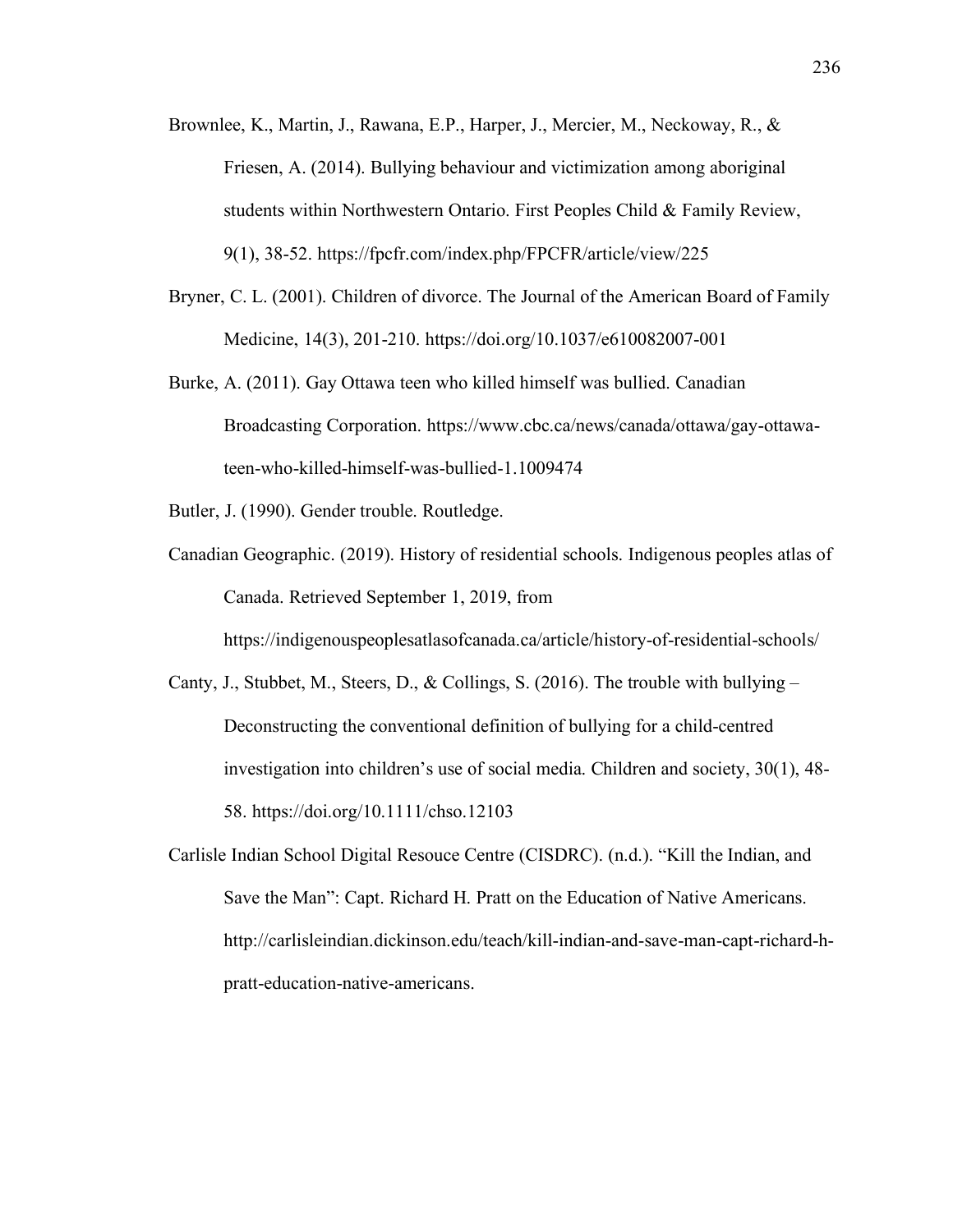- Cassidy, W., Jackson, M., & Brown, K.N. (2009). Sticks and stones can break my bones, but how can pixels hurt me? School Psychology International, 30(4), 383-402. https://doi.org/10.1177/0143034309106948
- Castagno, A.E., & Brayboy, B.M.J. (2008). Culturally responsive schooling for Indigenous youth: A review of the literature. Review of Educational Research, 78(4), 941-993. https://doi.org/10.3102/0034654308323036
- CBC (2017). After seven student deaths, Indigenous educator looks to on-reserve schooling as a solution. Cross Country Checkup, CBC. https://www.cbc.ca/radio/checkup/blog/after-seven-student-deaths-indigenouseducator-looks-to-on-reserve-schooling-as-a-solution-1.4001092
- CBC Radio (2018, December 14) Thunder Bay Police 'stopped seeing Indigenous peoples as humans,' says Anishinaabe podcast host. CBC Radio. https://www.cbc.ca/radio/day6/episode-420-racism-in-thunder-bay-brexit-vseverything-competitive-karaoke-geoengineering-and-more-1.4944729/thunderbay-police-stopped-seeing-indigenous-people-as-humans-says-anishinaabepodcast-host-1.4944743
- Charmaz, K. (2006). Constructing grounded theory: A practical guide through qualitative analysis. London, UK: Sage.
- Chartrand, L. N., Logan, T. E, & Daniels, J. D. (Eds.). (2006). Métis history and experience and residential schools in Canada. Aboriginal Healing Foundation.
- Cherubini, L., Hodson, J., Manley-Casimir, M., & Muir, C. (2010). 'Closing the gap' at the peril of widening the void: Implications of the Ontario Ministry of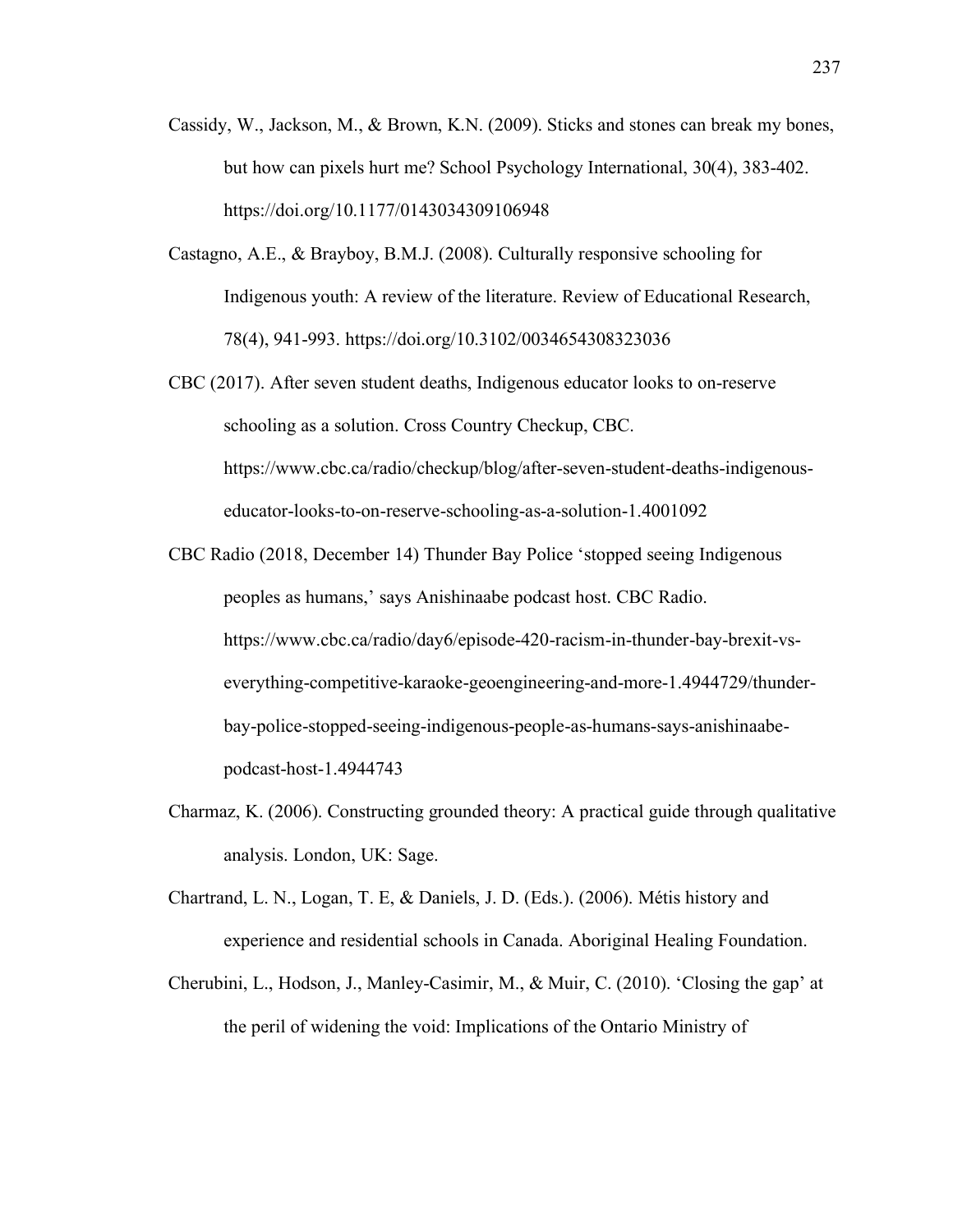Education's policy for Aboriginal education. Canadian Journal of Education, 33(2), 329-355. http://www.jstor.org/stable/canajeducrevucan.33.2.329

- Cornell, D., & Limber, S.P. (2015). Law and policy on the concept of bullying at school. American Psychologist Association, 70(4), 333-343. https://doi.org/10.1037/a0038558
- Corntassel, J, Chaw-win-is, & T'lakwadzi. (2009). Indigenous storytelling, truth-telling, and community approaches to reconciliation. ESC: English Studies in Canada, 35(1), 137-159. https://doi.org/10.1353/esc.0.0163
- Corntassel, J., & Holder, C. (2008). Who's sorry now? Government apologies, truth commissions, and Indigenous self-determination in Australia, Canada, Guatemala, and Peru. *Human rights review*, *9*(4), 465-489.
- *Coroner's Act, R.S.O. 1990, c. C.37 O. Reg. 266/14*
- Cresswell, J. (2009). Research design: Qualitative, quantitative, and mixed methods approaches (3rd ed.). Sage.
- Cronholm, S. (2004). Illustrating multi-grounded theory Experiences from the grounding processes. Proceedings from 3rd European Conference on Research and Methodology for Business and Management Studies (ECRM '04), Reading, UK: Reading University.
- Crown-Indigenous Relations and Northern Affairs Canada (CIRNAC). (2017). First Nations in Canada. Government of Canada. http://rcaanccirnac.gc.ca/eng/1307460755710/1536862806124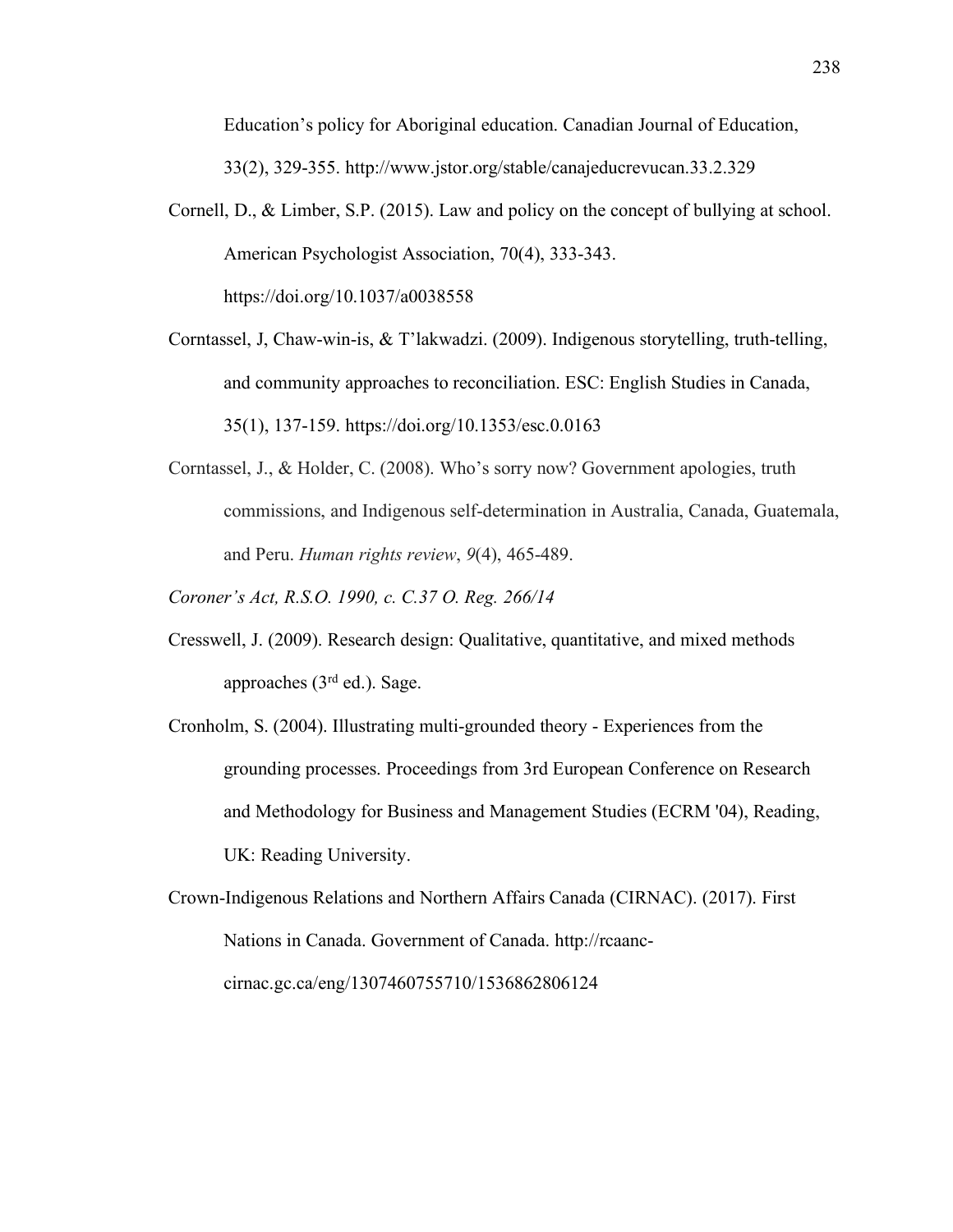- Crown-Indigenous Relations and Northern Affairs Canada (CIRNAC). (2019). Specific claims. Government of Canada. https://www.rcaanccirnac.gc.ca/eng/1100100030291/1539617582343
- Cunneen, C. (2007). Criminology, human rights and Indigenous peoples. Sociology of Crime, Law and Deviance, 9, 243 – 265. https://doi.org/10.1016/S1521- 6136(07)09010-0
- Cunneen, C. (2008). Criminology, criminal justice and Indigenous people: A dysfunctional relationship? Current Issues in Criminal Justice, 20(3), 323 – 336. https://papers.ssrn.com/sol3/papers.cfm?abstract\_id=2211076
- Curtis, E., Wikaire, E., Kool, B., Honey, M., Kelly, F., Poole, P., Barrow, M., Airini, S.W., & Reid, P. (2015). What helps and hinders indigenous student success in higher education health programmes: A qualitative study using the Critical Incident Technique. Higher Education Research & Development, 34(3), 486-500. https://doi.org/10.1080/07294360.2014.973378
- D'Onofrio, B.M., Lahey, B.B., Turkheimer, E., & Lichtenstein, P. (2013). The critical need for family-based, quasi-experimental designs in integrating genetic and social science research. American Journal of Public Health, 103(1), 46-55. https://doi.org/10.2105/AJPH.2013.301252

Day, I. (2015). Being or nothingness: Indigeneity, antiblackness, and settler colonial critique. Critical Ethnic Studies, 1(2), 102-121. https://doi.org/10.5749/jcritethnstud.1.2.0102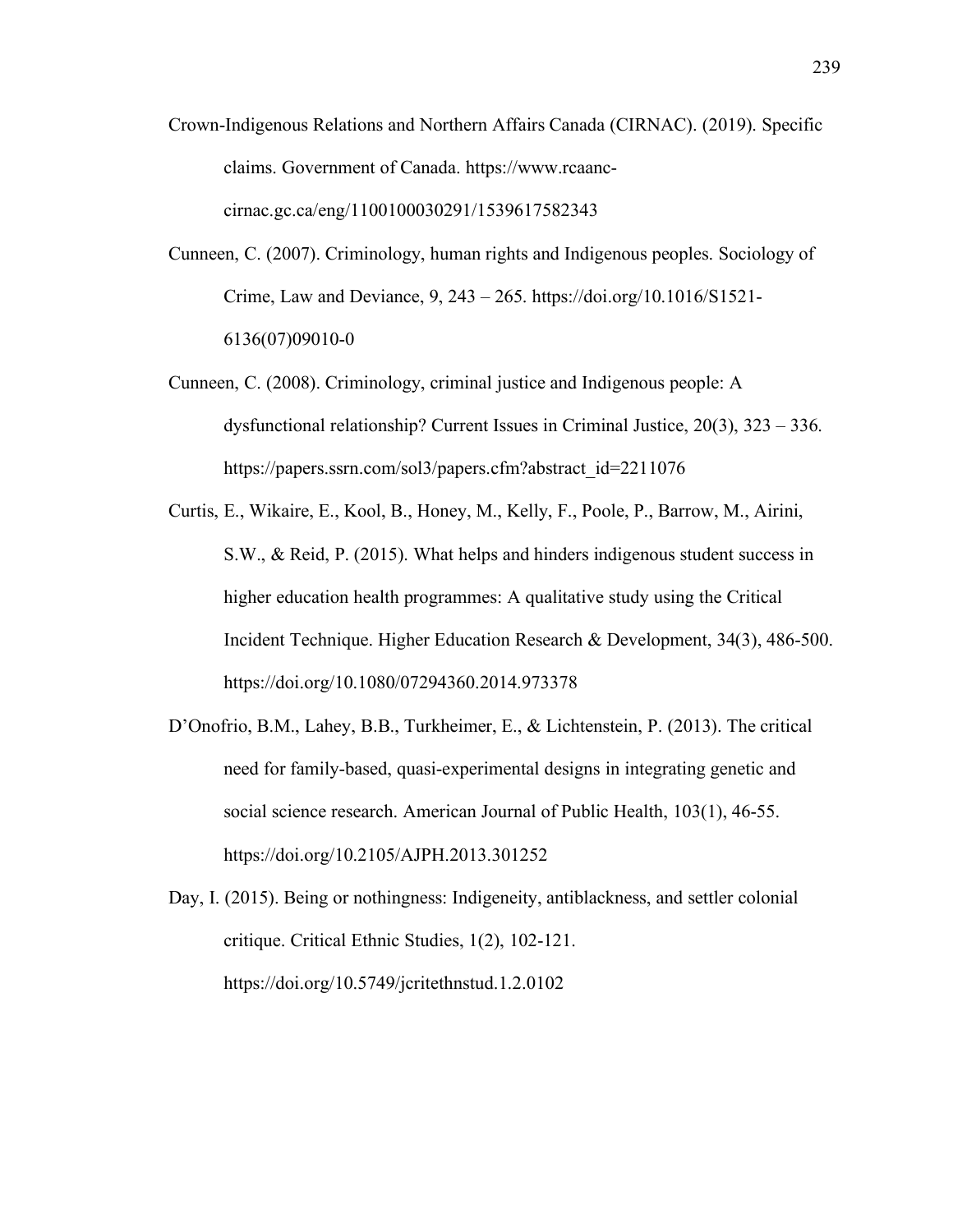- Diaczuk, D. (2019). Reinvestigation into nine Indigenous deaths to focus on 'finding the truth'. TBNewsWatch. https://www.tbnewswatch.com/local-news/reinvestigationinto-nine-indigenous-deaths-to-focus-on-finding-the-truth-1752120.
- Diaczuk, D. (2021). OIPRD reinvestigation report into nine Indigenous deaths expected in June. TBNewsWatch. https://www.tbnewswatch.com/local-news/oiprdreinvestigation-report-into-nine-indigenous-deaths-expected-in-june-3649536.
- DiAngelo, R. (2011). White fragility. International Journal of Critical Pedagogy, 3(3), 54-70. https://libjournal.uncg.edu/ijcp/article/view/249
- Dietrich, R. (2017). The biopolitical logics of settler colonialism and disruptive relationality. Cultural Studies  $\leftrightarrow$  Critical Methodologies, 17(1), 67-77. https://doi.org/10.1177/1532708616638696
- Dion, S. D. (2004). (Re) telling to disrupt: Aboriginal people and stories of Canadian history. *Journal of the Canadian Association for Curriculum Studies*, *2*(1).
- Dion, S. D. (2007). Disrupting molded images: Identities, responsibilities and relationships—teachers and indigenous subject material. *Teaching Education*, *18*(4), 329-342.

Doige, L. A. C., (2003). A missing link: Between traditional Aboriginal education and the Western system of education. Canadian journal of native education, 27(2), 144.

http://schoolandsociety.weebly.com/uploads/1/1/5/2/11522132/a\_missing\_link\_between traditional aboriginal education and the western system of educati on.pdf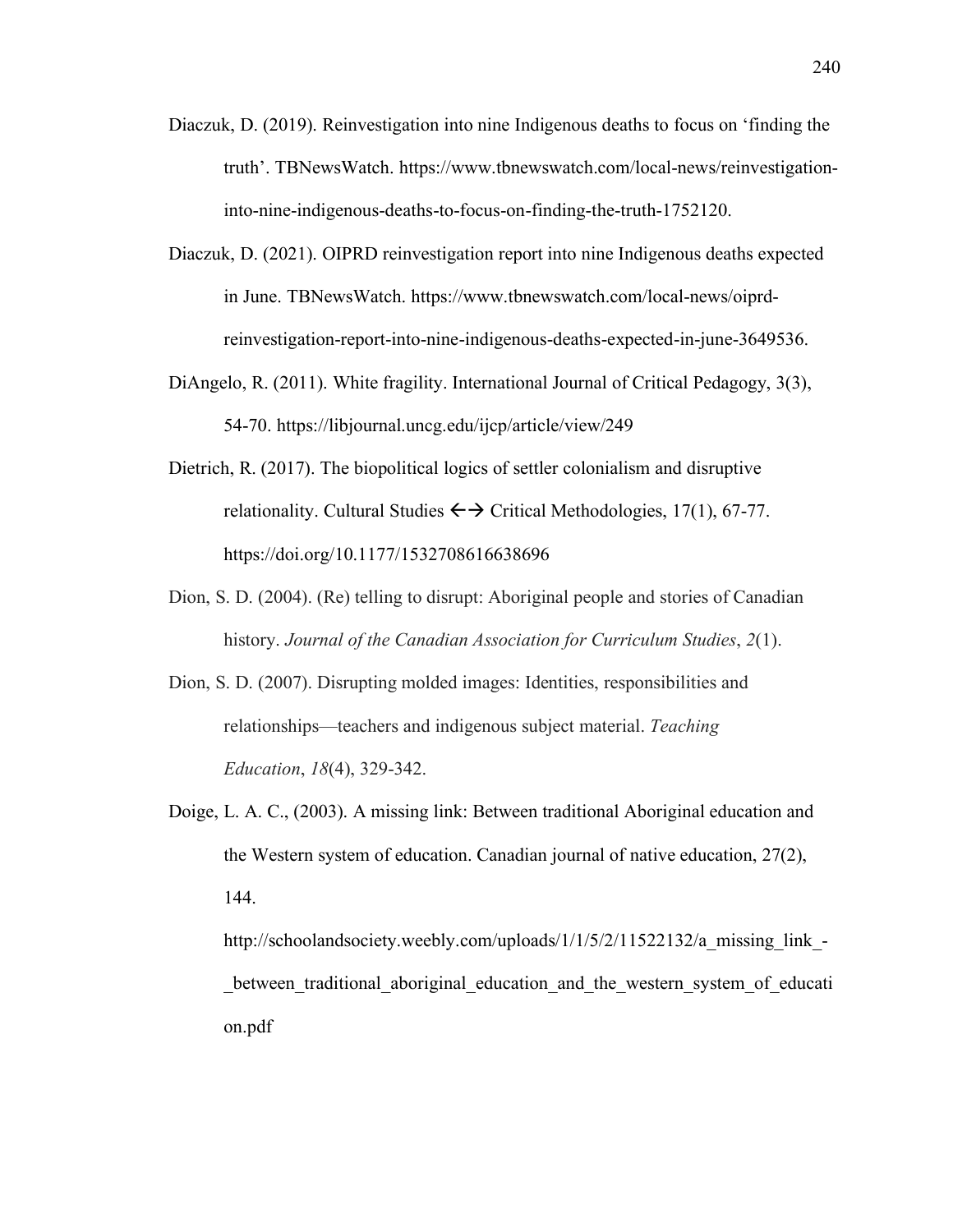- Draaisma, M. (2017). Black students in Toronto streamed into courses below their ability, report finds. Canadian Broadcasting Corporation. https://www.cbc.ca/news/canada/toronto/study-black-students-toronto-yorkuniversity-1.4082463
- Drummond, D. & Rosenbluth, E. K. (2013). The debate on First Nations education funding: Mind the gap. School of Policy Studies, Queen's University.
- Eden, D. (2015). Ruling on the motions concerning the scope of the inquest from the families, Nishnawbe-Aski Nation, Northern Nishnawbe Education Council, and the Provincial Advocate for Children and Youth. Falconers LLP. http://www.falconers.ca/wpcontent/uploads/2015/10/Ruling-on-the-Motionsconcerning-the-scope-of-the-Inquest-fromthe-Families-NAN-NNEC-and-PACY.- April-14-2015.-saved-on-May-12-2015.pdf
- Eden, D. (2016). Verdict explanation. Inquest into the deaths of seven First Nations youths: Jethro Anderson, Reggie Bushie, Robyn Harper, Kyle Morriseau, Paul Panacheese, Curran Strang, Jordan Wabasse (CanLII 66257) ON OCCO.
- *Education Act*, Revised Statutes of Ontario (1990, c. E.2). Retrieved from the Government of Ontario website: https://www.ontario.ca/laws/statute/90e02
- Elinoff, M.J., Chafouleas, S.M., & Sassu, K.A. (2004). Bullying: Considerations for defining and intervening in school settings. Psychology in the Schools, 41(8), 887-897. https://doi.org/10.1002/pits.20045
- Eriksen, I.M., & Lyng, S.T. (2018) Relational aggression among boys: blind spots and hidden dramas. Gender and Education, 30(3), 396-409. https://doi.org/10.1080/09540253.2016.1214691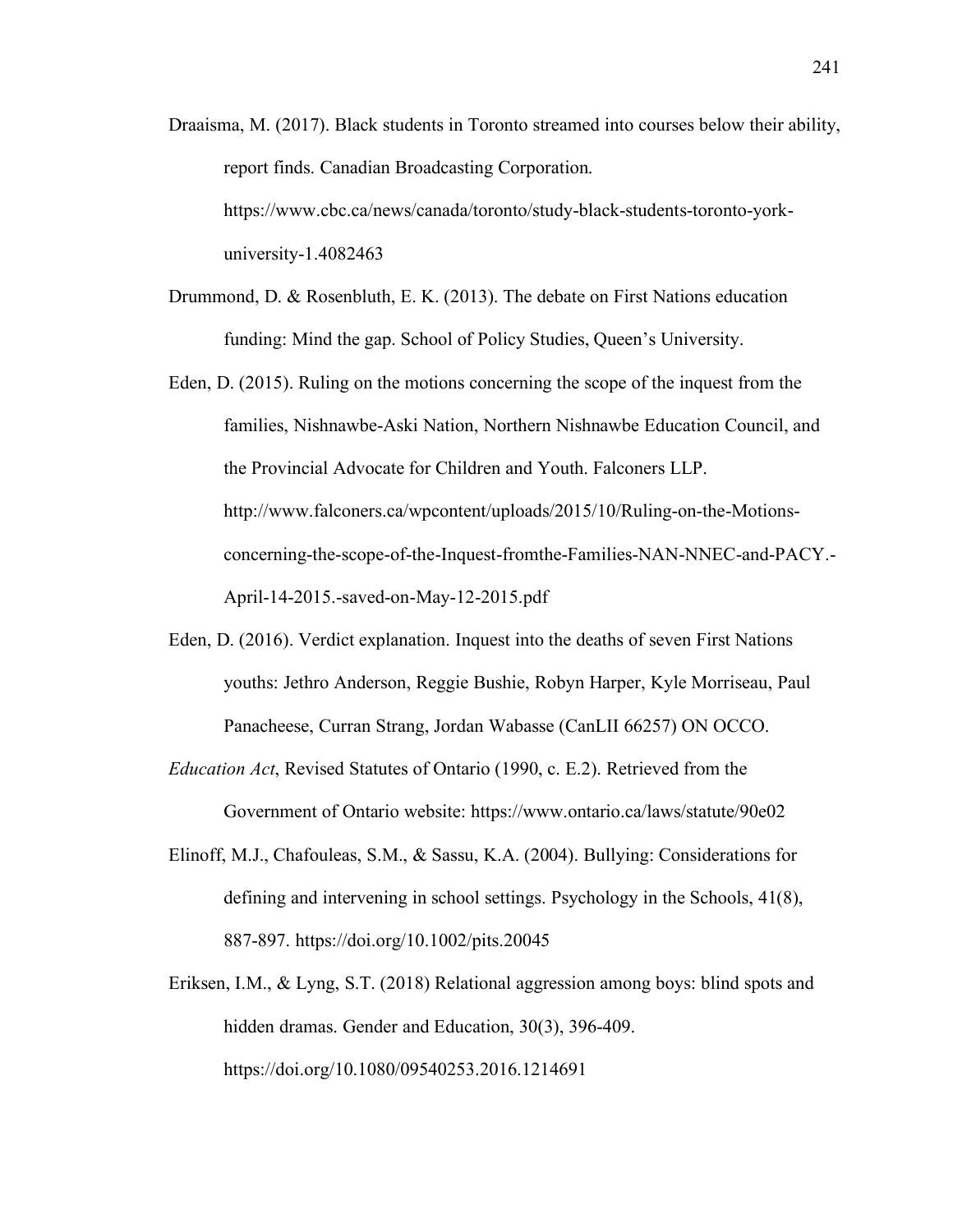- Eshet, D. (2016). Stolen lives The Indigenous Peoples of Canada and the Indian residential schools. Facing History and Ourselves.
- Etikan, I., Musa, S. A., & Alkassim, R. S. (2016). Comparison of convenience sampling and purposive sampling. American journal of theoretical and applied statistics, 5(1), 1-4. https://doi.org/10.11648/j.ajtas.20160501.11
- Eudaily, S. P. (2004). The present politics of the past: indigenous legal activism and resistance to (neo) liberal governmentality. Routledge.
- Evans, G. W., & Kim, P. (2013). Childhood poverty, chronic stress, self-regulation, and coping. Child Development Perspectives, 7(1), 43-48. https://doi.org/10.1111/cdep.12013
- Falconers LLP. (2019). Inquest into the Death of Seven First Nations Youth. https://falconers.ca/casestudy/inquest-into-the-death-of-seven-first-nations-youth/
- Farrington, D. P. (1993). Understanding and preventing bullying. Crime and Justice, 17, 381-458. https://www.journals.uchicago.edu/doi/abs/10.1086/449217
- Ferguson, B., & Gordon, M. (2016). Accepting schools expert panel end of mandate report. Ontario Ministry of Education. http://www.ldao.ca/wpcontent/uploads/Accepting-Schools-Expert-Panel-End-of-Mandate-Report.pdf
- Fiddler, W. (2016). First Nation students in Thunder Bay learn meaning of 'mino bimaadiziwin'. APTN National News. https://aptnnews.ca/2016/08/23/firstnation-students-in-thunder-bay-learn-meaning-of-mino-bimaadiziwin/
- Findlay, G. (Host). (2016, November 11). Death in Thunder Bay: No foul play (Season 42) [TV series episode]. The Fifth Estate. CBC.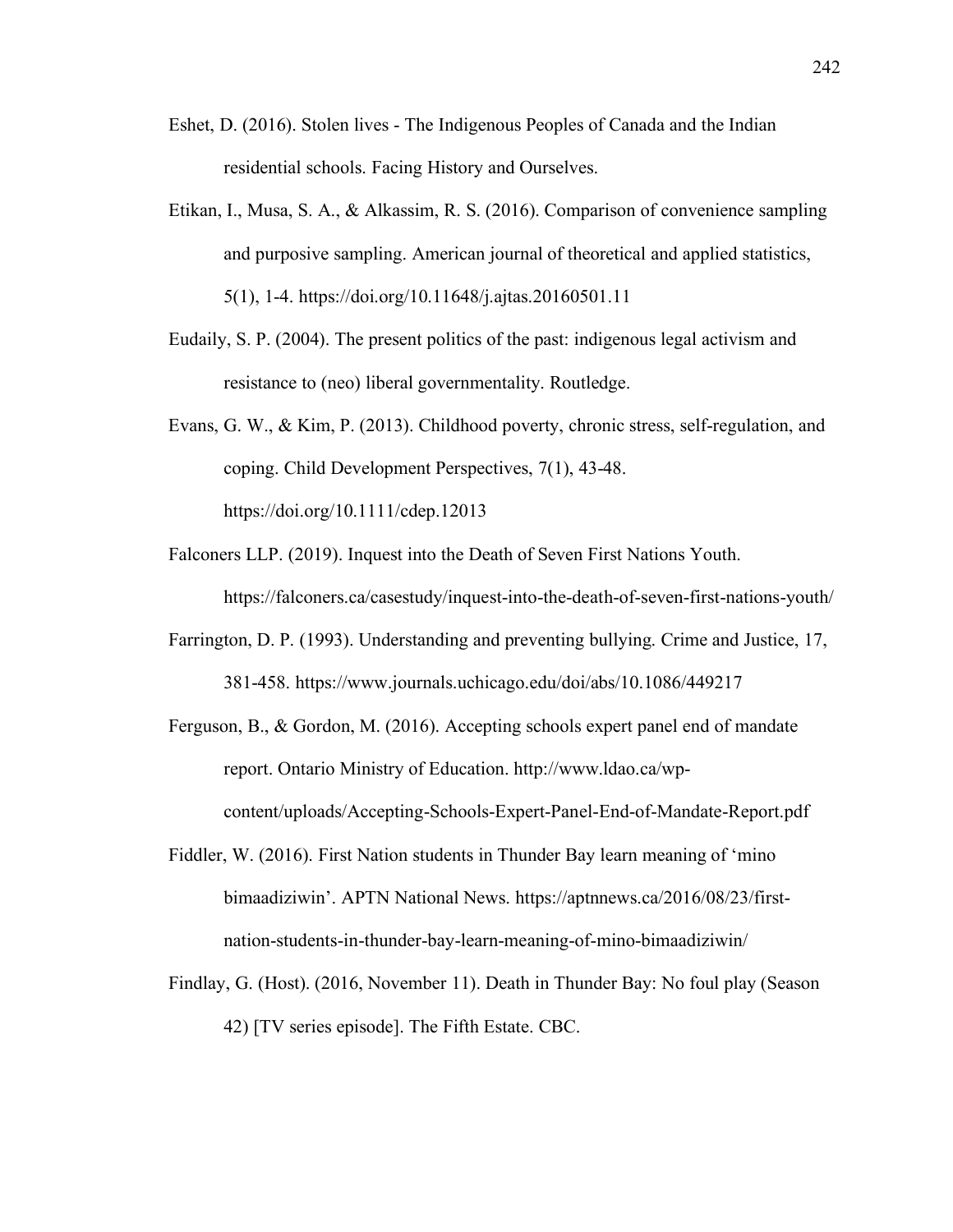- Firestone, M., Smylie, J., Maracle, S., McKnight, C., Spiller, M., & O'Campo, P. (2015). Mental health and substance use in an urban First Nations population in Hamilton, Ontario. Canadian Journal of Public Health, 6, e375-e381. https://doi.org/10.17269/CJPH.106.4923
- First Nations Child and Family Caring Society (FNCFCS). (2019). Shannen's Dream. The Caring Society. https://fncaringsociety.com/shannens-dream
- Forbes, A., Ritchie, S., Walker, J., & Young, N. (2020). Applications of Two-Eyed seeing in primary research focused on Indigenous health: a scoping review. *International Journal of Qualitative Methods*, *19*, 1609406920929110.
- Foreman, V. (2015). Constructing the victim in the bullying narrative: How bullying discourses affirm rather than challenge discriminatory notions of gender and sexuality. Crime Media Culture, 11(2), 157-176.

https://doi.org/10.1177/1741659015588404

- Fortier, C. (2017). Unsettling methodologies/decolonizing movements. *Journal of Indigenous Social Development*, *6*(1).
- Freeman Jr, S. (2018). Utilizing Multi-Grounded Theory in a Dissertation: Reflections and Insights. Qualitative Report, 23(5).
- Friedland, H., & Napoleon, V. (2015). Gathering the threads: Developing a methodology for researching and rebuilding Indigenous legal traditions. Lakehead Law Journal, 1(1), 17-44. https://llj.lakeheadu.ca/article/view/1408/726
- Frum, B. (Host). (1990, October 30). The Journal. Phil Fontaine's shocking testimony of sexual abuse [TV series episode]. The Journal. Canadian Broadcasting Corporation.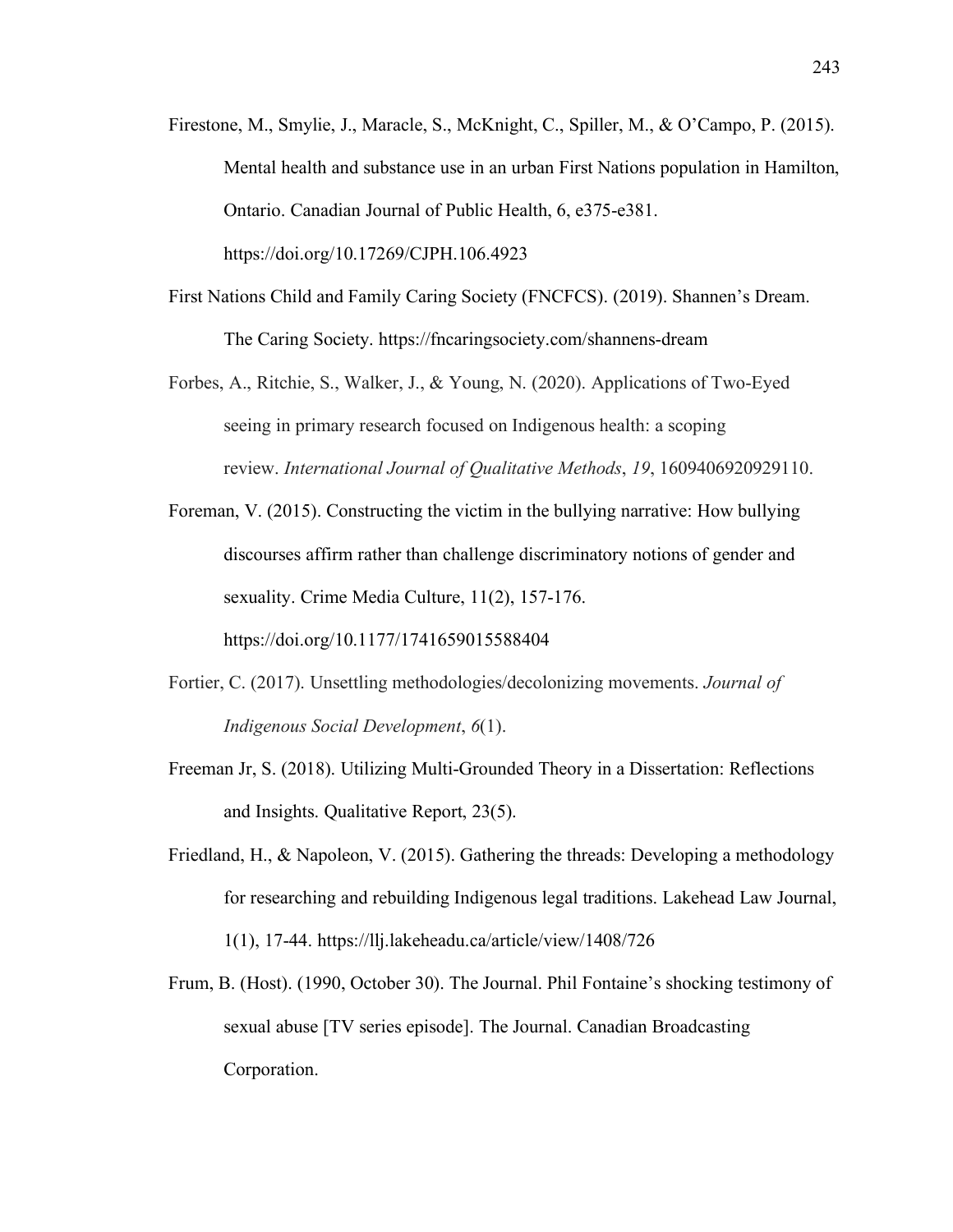- Garland, D. (2000). The culture of high crime societies. British Journal of Criminology, 40, 347-375. https://doi.org/10.1093/bjc/40.3.347
- Garrick, R. (2017). Nokiiwin's G'minoomaadozimin initiative aims at enhancing health and safety beyond the workplace. Anishinabek News.ca. http://anishinabeknews.ca/2017/01/25/nokiiwins-gminoomaadozimin-initiativeaims-at-enhancing-health-and-safety-beyond-.
- Gini, G. (2006). Bullying as a social process: The role of group membership in students' perception of inter-group aggression at school. Journal of School Psychology, 44(1), 51-65. https://doi.org/10.1016/j.jsp.2005.12.002
- Gini, G., Albiero, P., Benelli, B., & Altoé, G. (2008). Determinants of adolescents' active defending and passive bystanding behaviour in bullying. Journal of Adolescence, 31(1), 93-105. https://doi.org/10.1016/j.adolescence.2007.05.002
- Godlewska, A., Moore, J., & Bednasek, C.D. (2010). Cultivating ignorance of Aboriginal realities. The Canadian Geographer, 54(4), 417-440. https://doi.org/10.1111/j.1541-0064.2009.00297.x
- Goldkuhl, G., & Cronholm, S. (2003, March). Multi-grounded theory–Adding theoretical grounding to grounded theory. In 2nd European Conference on Research Methodology for Business and Management Studies, Reading University, Reading, UK (pp. 88-111).
- Gomez, M.C. (2009). Towards a new approach to a linguistic definition of euphemism. Language Sciences, 31, 725-739. https://doi.org/10.1016/j.langsci.2009.05.001 Government of Canada. (TCPS2-C.9). (2018). Panel on Research Ethics. TCPS 2 (2018)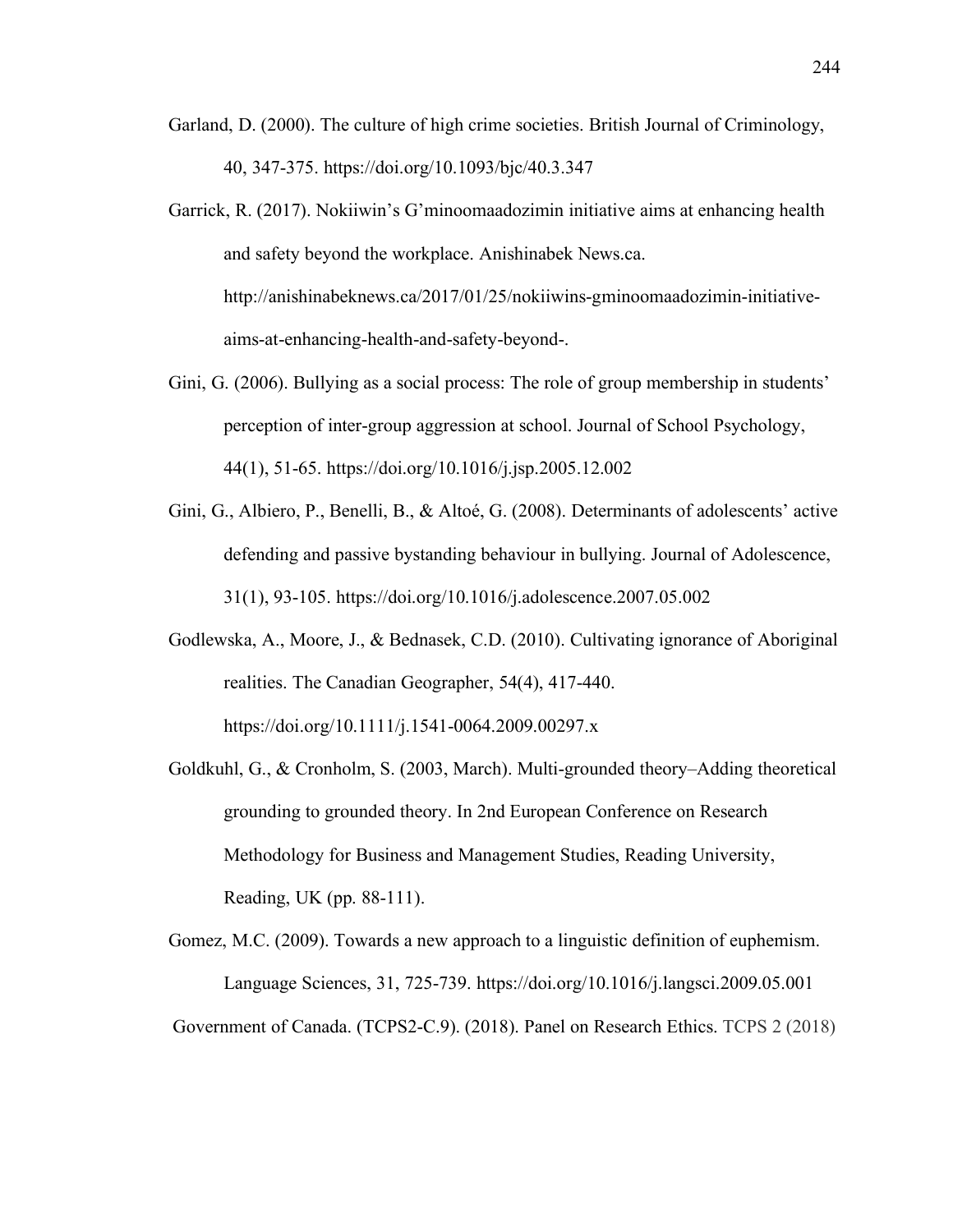– Chapter 9: Research Involving the First Nations, Inuit and Métis Peoples of Canada. https://ethics.gc.ca/eng/tcps2-eptc2\_2018\_chapter9-chapitre9.html

- Grant, A., & Gillespie, L. (1993). Joining the circle: A practitioners' guide to responsive education for native students. ERIC/CRESS.
- Hall, A. (2011). Treaties with Indigenous Peoples in Canada. The Canadian Encyclopedia. https://thecanadianencyclopedia.ca/en/article/aboriginal-treaties
- Hallinan, M. T. (1994). School differences in tracking effects on achievement. Social Forces, 72(3), 799-820. https://doi.org/10.2307/2579781
- Harper, S. (2008, June 11). Statement of apology to former students of Indian Residential Schools. Government of Canada. https://www.aadncaandc.gc.ca/DAM/DAM-INTER-HQ/STAGING/textetext/rqpi apo pdf  $1322167347706$  eng.pdf
- Hart, S.M. (2010). Self-regulation, corporate social responsibility, and the business case: Do they work in achieving workplace equality and safety? Journal of Business Ethics, 92, 585-600. https://doi.org/10.1007/s10551-009-0174-1
- Hashem, M. (2015). Bullying and labelling as communication tools of control and domination. Journal of Arab & Muslim Media Research, 8(2), 117-146. https://doi.org/10.1386/jammr.8.2.117\_1
- Hirschfield, P. J., & Celinska, K. (2011). Beyond fear: Sociological perspectives on the criminalization of school discipline. Sociology Compass,  $5(1)$ ,  $1 - 12$ . https://doi.org/10.1111/j.1751-9020.2010.00342.x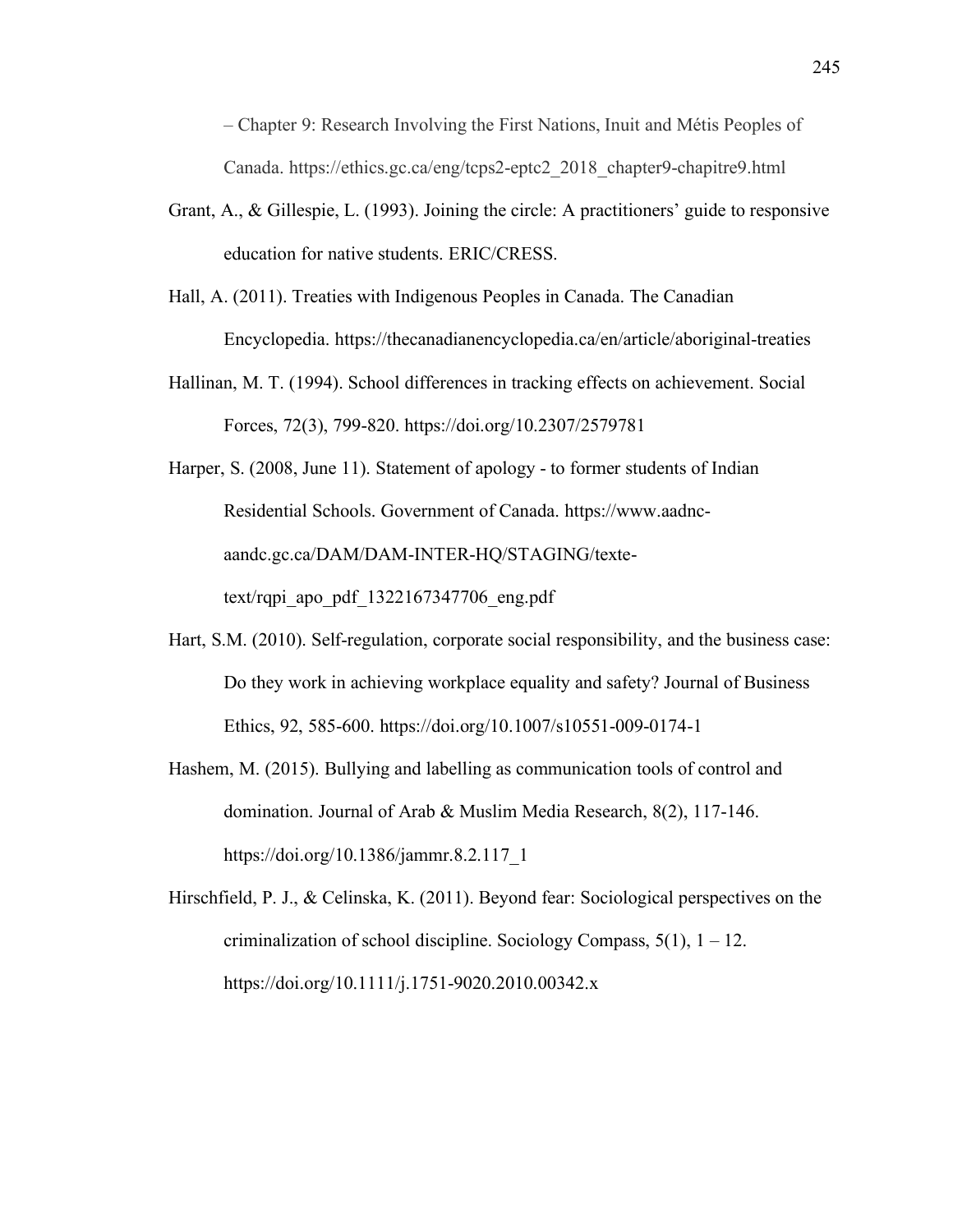- Hirschfield, P.J. (2008). Preparing for prison? The criminalization of school discipline in the USA. Theoretical Criminology, 12(1), 79-101. https://doi.org/10.1177/1362480607085795
- Hopkins, L., Taylor, L., Bowen, E., & Wood, C. (2013). A qualitative study investigating adolescents' understanding of aggression, bullying and violence. Children and Youth Services Review, 35, 685-693.

https://doi.org/10.1016/j.childyouth.2013.01.012

Howlett, K. (2011, November 30). McGuinty gets tough on bullying with new legislation. The Globe and Mail. https://www.theglobeandmail.com/news/politics/mcguinty-gets-tough-on-

bullying-with-new-legislation/article4179793/

- Hoy, W. K. (1990). Organizational climate and culture: A conceptual analysis of the school workplace. Journal of educational and psychological consultation, 1(2), 149-168. https://doi.org/10.1207/s1532768xjepc0102\_4
- Hutzell, K. L., & Payne, A. A. (2018). The Relationship between Bullying Victimization and School Avoidance: An Examination of Direct Associations, Protective Influences, and Aggravating Factors. Journal of School Violence, 17(2), 210-226. https://doi.org/10.1080/15388220.2017.1296771
- Hyman, I.A., & Perone, D.C. (1998). The other side of school violence: Educator policies and practices that may contribute to student misbehaviour. Journal of School Psychology, 36(1), 7-27. https://doi.org/10.1016/S0022-4405(97)87007-0
- *Indian Act*, Revised Statues of Canada (1985, c. 1-5). Retrieved from the Justice Laws website: https://laws-lois.justice.gc.ca/eng/acts/i-5/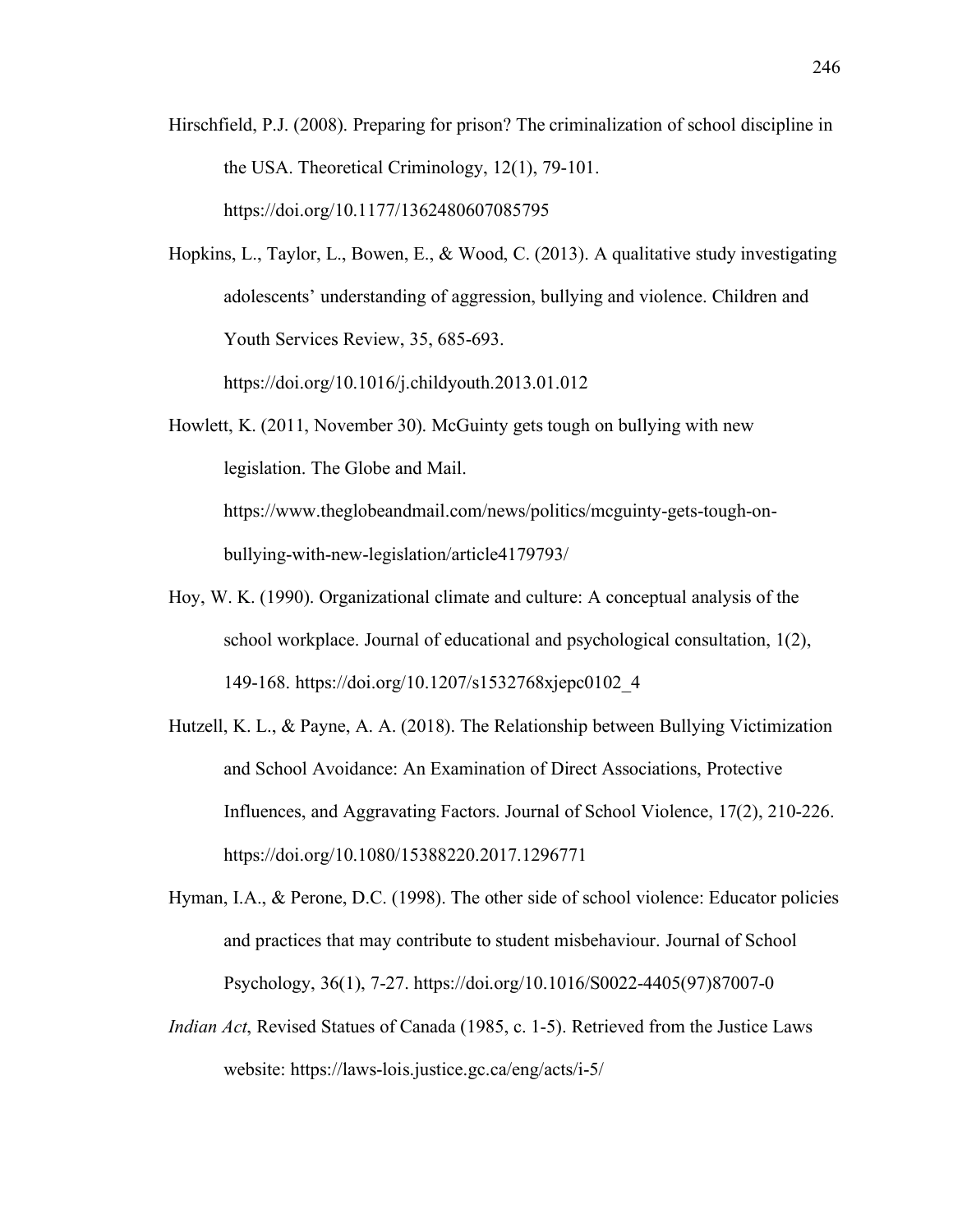Indigenous Services Canada (ISC). (2018a). Elementary and secondary education program. Government of Canada. https://www.sac-

isc.gc.ca/eng/1450708959037/1531319458607

Indigenous Services Canada (ISC). (2018b). First nation education partnerships and agreements. Government of Canada. https://www.sacisc.gc.ca/eng/1308840098023/1531400115587

- Jackson, S. (2006). Interchanges: Gender, sexuality and heterosexuality: The complexity (and limits) of heteronormativity. Feminist theory, 7(1), 105-121. https://doi.org/10.1177/1464700106061462
- Jansen, P.W., Verlinden, M., Dommisse-van Berkel, A., Mieloo, C., van der Ende, J., Veenstra, R., Verhulst, F.C., Jansen, W., & Tiemeier, H. (2012). Prevalence of bullying and victimization among children in early elementary school: Do family and school neighbourhood socioeconomic status matter? BMC Public Health, 12, 1-10. https://doi.org/10.1186/1471-2458-12-494
- Juvonen, J., Wang, Y., & Espinoza, G. (2013). Physical aggression, spreading of rumors, and social prominence in early adolescence: Reciprocal effects supporting gender similarities. Journal of Youth Adolescence, 42, 1801-1810. https://doi.org/10.1007/s10964-012-9894-0
- Kim, C. Y., Losen, D. J., & Hewitt, D. T. (2010). The school-to-prison pipeline: Structuring legal reform. NYU Press.
- Kinnon, E. (2016). (In)Equity and academic streaming in Ontario: Effects on students and teachers and how to overcome these [Unpublished master's thesis]. University of Toronto.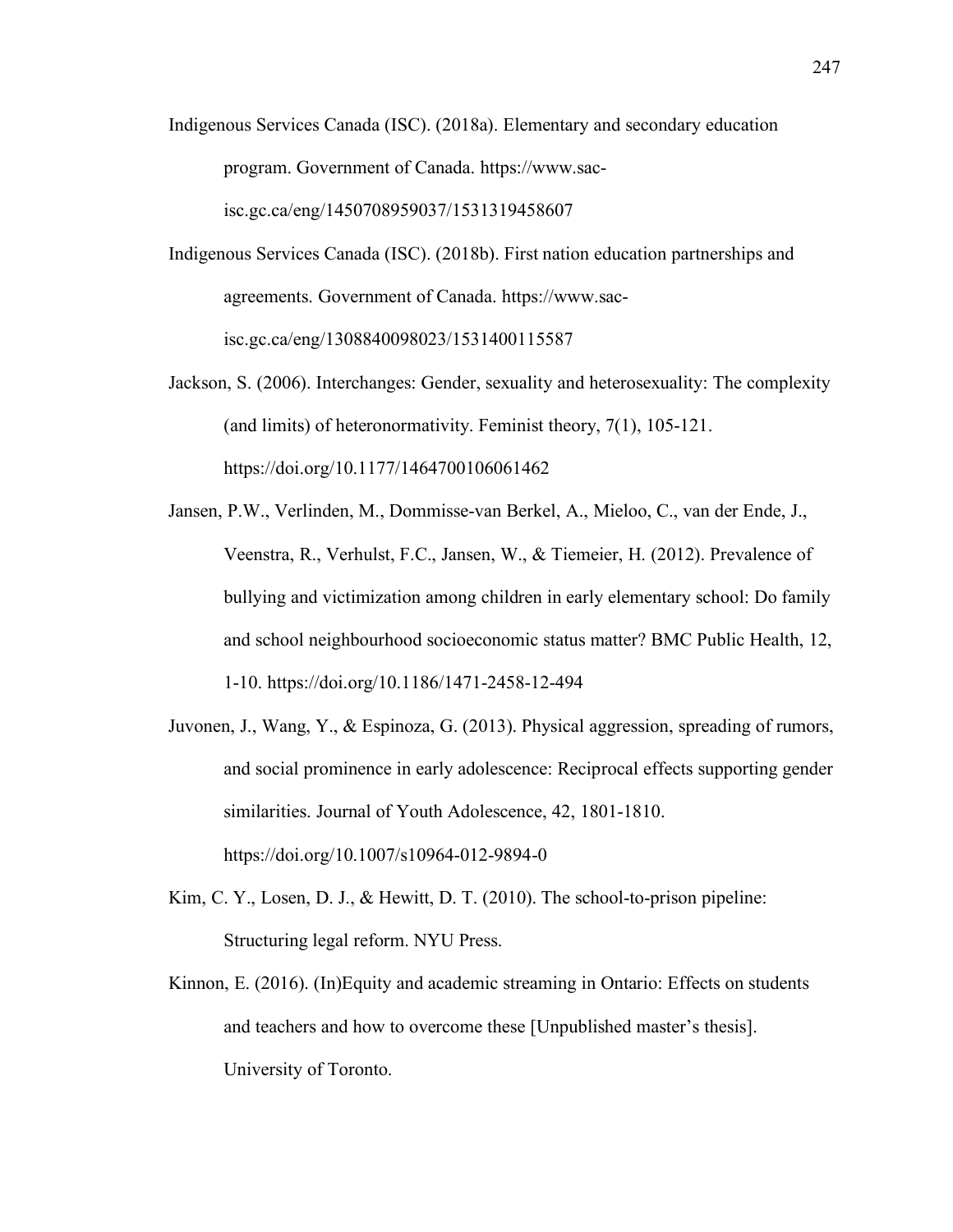- Kohut, T. (2017). Tory senator defends residential school system, says good work 'unacknowledged.' Global News. https://globalnews.ca/news/3298332/senatorlynn-beyak-residential-schools/
- Kolahdooz, F., Nader, F., Yi, K.J., & Sharma, S. (2015). Understanding the social determinants of health among Indigenous Canadians: Priorities for health promotion policies and actions. Global Health Action, 8, 27968. https://doi.org/10.3402/gha.v8.27968
- Kolbert, J.B., Crothers, L.M., & Wells, D.S. (2013). Evolutionary psychological models for predicting bullying and implications for intervention. In J. Lepinski and L.M. Crothers (Eds.) Bullying in the Workplace: Causes, Symptoms and Remedies. Routledge.
- Koo, H. (2007). A time line of the evolution of school bullying in differing social contexts. Asia Pacific Education Review, 8(1), 107-116. https://doi.org/10.1007/BF03025837
- Korteweg, L., & Root, E. (2016). Witnessing kitchenuhmaykoosib inninuwug's strength and struggle: The affective education of reconciliation in environmental education. *Canadian Journal of Environmental Education (CJEE)*, *21*, 178-197.
- Kupchik, A., & Ward, G. (2014). Race, poverty, and exclusionary school security: An empirical analysis of U.S. elementary, middle and high schools. Youth Violence and Juvenile Justice, 12(4), 332-354. https://doi.org/10.1177/1541204013503890
- Kutsyurba, B., Klinger, D.A., & Hussain, A. (2015). Relationships among school climate, school safety and student achievement and well-being: a review of the literature. Review of Education, 3(2), 103-135. https://doi.org/10.1002/rev3.3043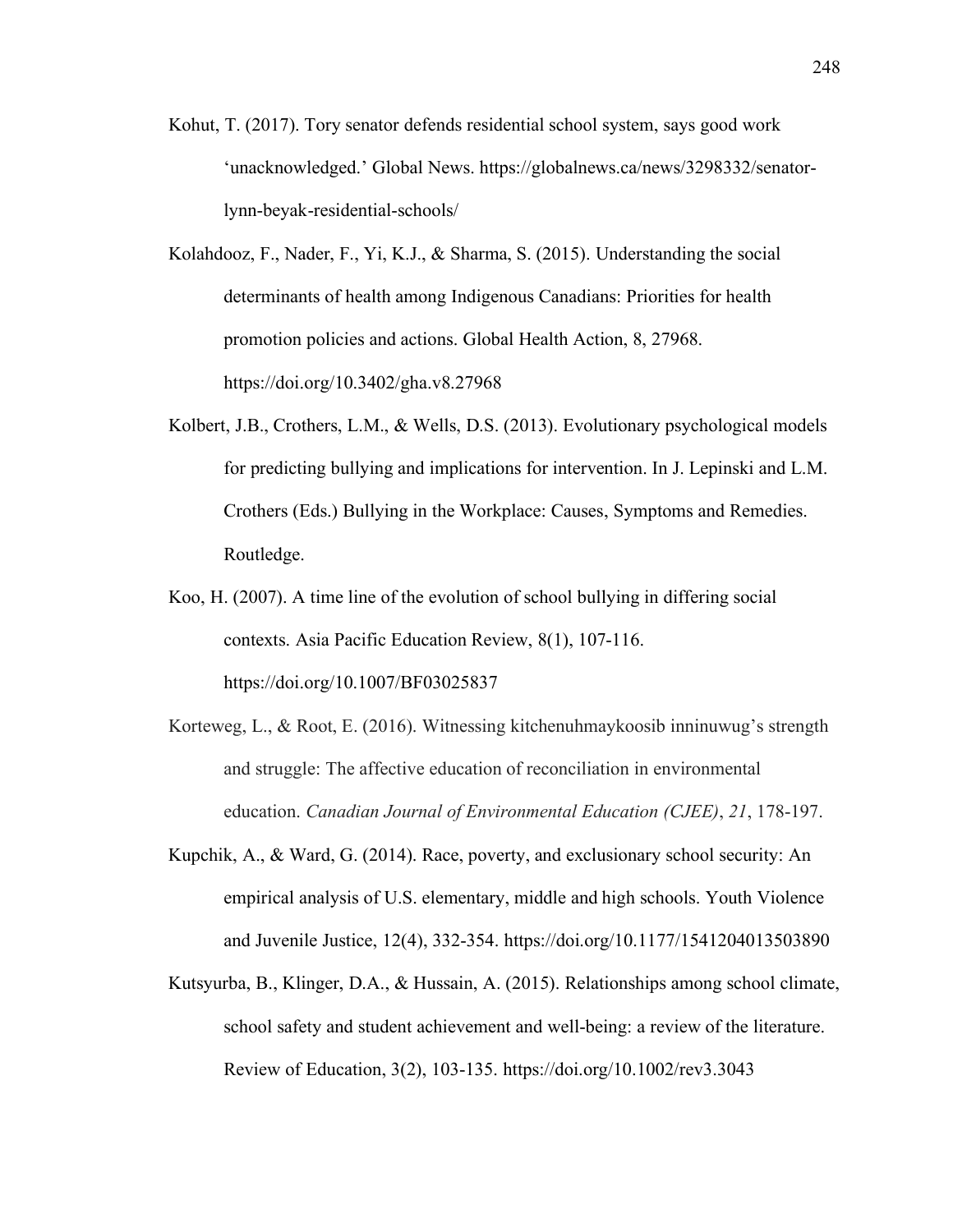- LaPrairie, C. (2002). Indigenous over-representation in the criminal justice system: A tale of nine cities. Canadian Journal of Criminology, 56(4), 181-208. https://www.researchgate.net/publication/282283322\_Aboriginal\_overrepresentation in the criminal justice system A tale of nine cities
- Larcombe, W. (2002). The 'ideal' victim V successful rape complaints: Not what you might expect. Feminist Legal Studies, 10, 131-148. http://doi.org/10.1023/A;1016060424945
- Lee, S., Smith, P. K., & Monks, C. P. (2011). Perceptions of bullying-like phenomena in South Korea: A qualitative approach from a lifespan perspective. Journal of Aggression, Conflict and Peace Research, 3(4), 210-221. https://doi.org/10.1108/17596591111187738
- Lee, S., Smith, P. K., & Monks, C. P. (2012). Meaning and usage of a term for bullyinglike phenomena in South Korea: A lifespan perspective. Journal of Language and Social Psychology, 31(3), 342-349. https://doi.org/10.1177/0261927X12446602

Legislative Assembly of Ontario. (2011). Minutes of Proceedings.  $40<sup>th</sup>$  Parliament,  $1<sup>st</sup>$ session. Retrieved from the Legislative Assembly of Ontario website: http://www.ola.org/en/legislative-business/house-documents/parliament-40/session-1/2011-12-07/hansard#PARA27

Legislative Assembly of Ontario. (2012). Bill 13, *Accepting Schools Act*, 2012, Royal assent received.  $40<sup>th</sup>$  Parliament 40, 1<sup>st</sup> session. Retrieved from the Legislative Assembly of Ontario website: https://www.ola.org/en/legislativebusiness/bills/parliament-40/session-1/bill-13/status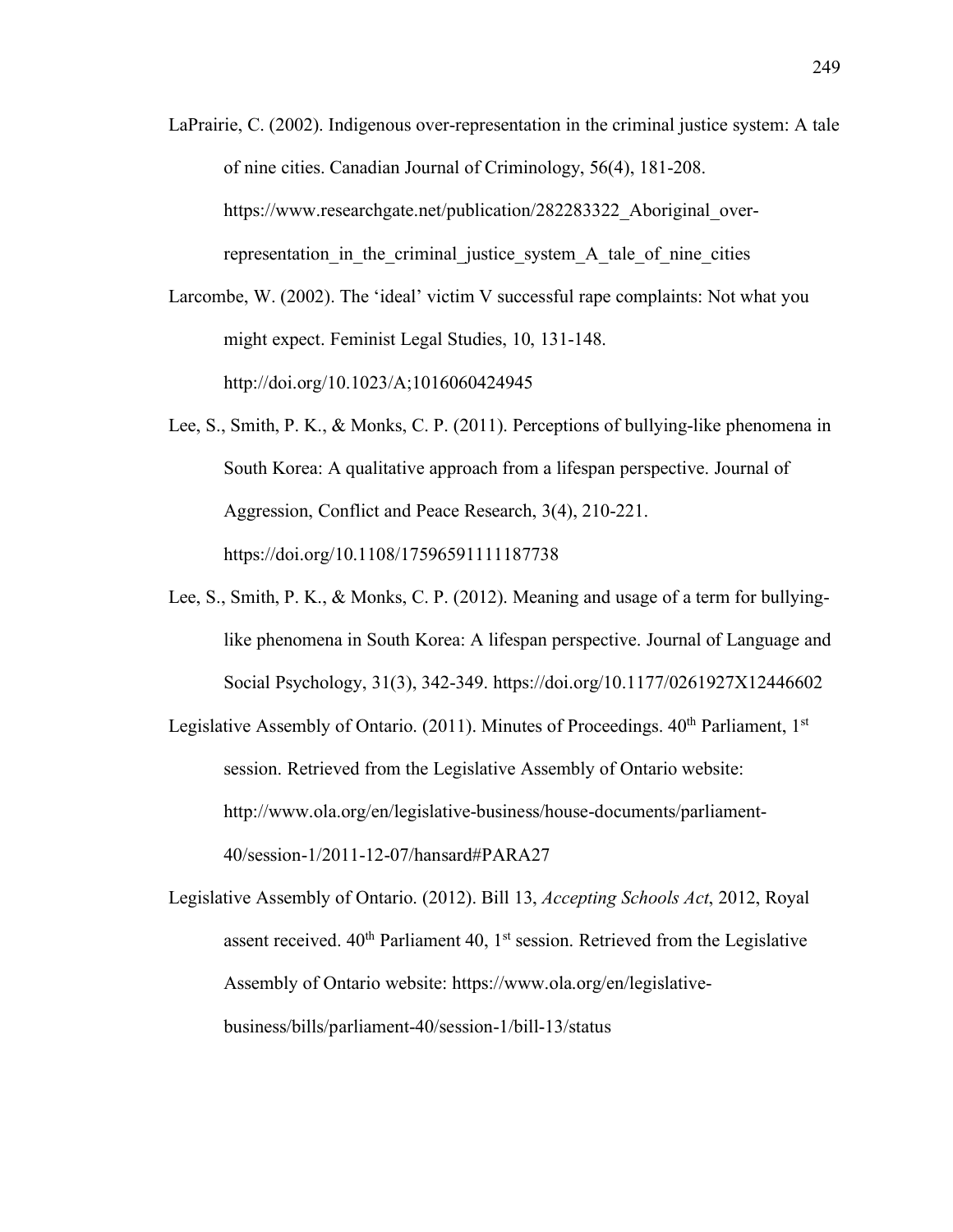- Levasseur, J., & Marcoux, J. (Writers). (2015, October 14). Bad water: 'Third World' conditions on First Nations in Canada [TV series episode]. CBC News. Canadian Broadcasting Corporation.
- Lichtman, M. (2010). Qualitative research in education: A user's guide (2nd ed.). Sage.
- Lightfoot, S. (2015). Settler-state apologies to indigenous peoples: A normative framework and comparative assessment. *Journal of the Native American and Indigenous Studies Association*, *2*(1), 15-39.
- Link, B., & Phelan, J. (2001). Conceptualising stigma. Annual Review of Sociology, 27, 363-385. https://doi.org/10.1146/annurev.soc.27.1.363
- Long, L. J. (2020). The ideal victim: A critical race theory (CRT) approach. *International Review of Victimology*, 0269758021993339.
- Marsh, T. N., Cote-Meek, S., Toulouse, P., Najavits, L. M., & Young, N. L. (2015). The application of two-eyed seeing decolonizing methodology in qualitative and quantitative research for the treatment of intergenerational trauma and substance use disorders. *International Journal of Qualitative Methods*, *14*(5), 1609406915618046.
- Mawani, R. (2009). Colonial proximities: Crossracial encounters and juridicial truths in British Columbia, 1871-1921. UBC Press.

McCaslin, W. D., & Boyer, Y. (2009). First Nations communities at risk and in crisis: Justice and security. Journal of Aboriginal Health, 5(2), 61-87. https://doi.org/10.3138/ijih.v5i2.28983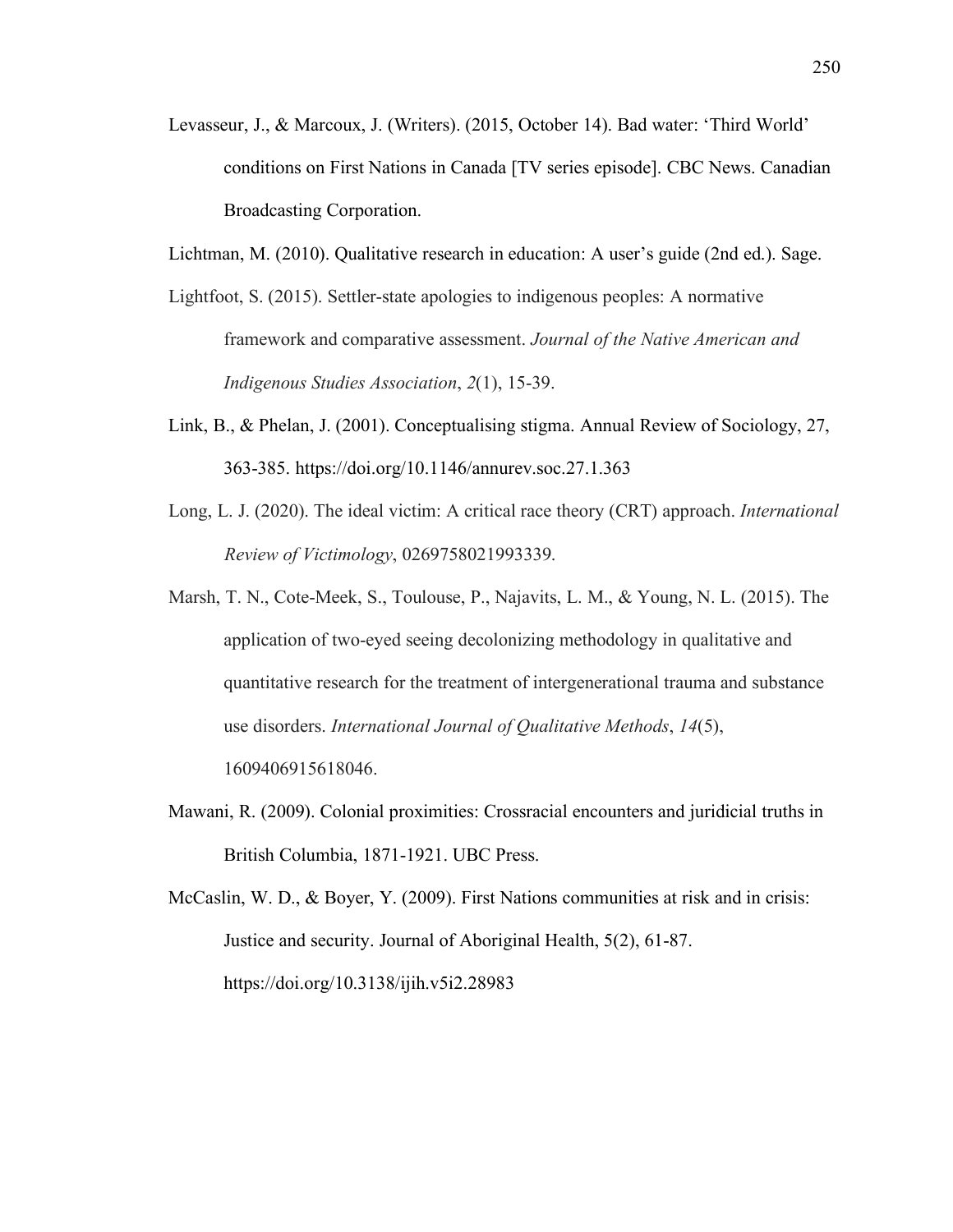- McGinley, A. C. (2008). Creating masculine identities: Bullying and harassment because of sex. University of Colorado Law Review, 79(4), 1151-1242. http://scholars.law.unlv.edu/facpub/18
- McGregor, C. (2008). Norming and <re>forming: Challenging heterornormativity in educational policy discourses. Canadian Journal of Educational Administration and Policy, 82. https://www.umanitoba.ca/publications/cjeap /articles/mcgregor.html
- McGregor, H. E. (2017). One classroom, two teachers? Historical thinking and Indigenous education in Canada. *Critical Education*, *8*(14).
- McNeilly, G. (2018). Broken Trust Indigenous people and the Thunder Bay Police Service. Office of the Independent Police Review Director. http://oiprd.on.ca/wpcontent/uploads/OIPRD-BrokenTrust-Final-Accessible-E.pdf
- McPherson, D. H., & Rabb, D. (2011). Indian from the Inside: Native America Philosophy and Cultural Renewal. 2<sup>nd</sup> ed. McFardland & Company, Inc.
- Meiners, E. R., & Winn, M. T. (2010). Resisting the school to prison pipeline: The practice to build abolition democracies. Race Ethnicity and Education, 13(3), 271- 276. https://doi.org/10.1080/13613324.2010.500832
- Meyer, E.J. (2008). A feminist reframing of bullying and harassment: Transforming schools through critical pedagogy. McGill Journal of Education, 43(1), 33-48. https://doi.org/10.7202/019572ar
- Meyer, H. D. (2010). Local control as a mechanism of colonization of public education in the United States. *Educational Philosophy and Theory*, *42*(8), 830-845.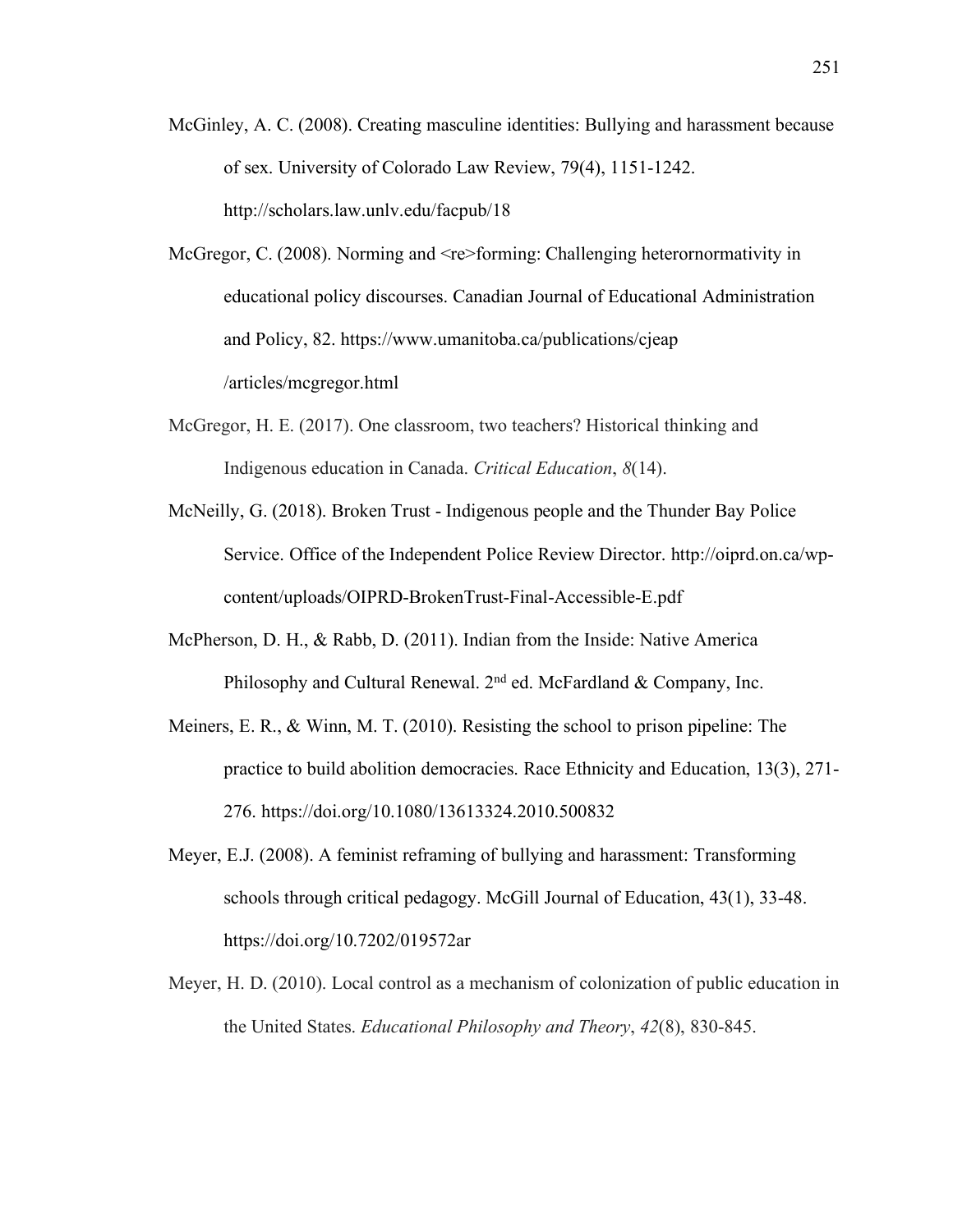- Milne, E. (2015). Renegotiating Family-School Relationships Among Indigenous Peoples in Southern Ontario. UWSpace. http://hdl.handle.net/10012/9810
- Milne, E. (2016). "I have the worst fear of teachers": Moments of inclusion and exclusion in family/school relationships among Indigenous families in Southern Ontario. Canadian Review of Sociology, 53(3), 270-289. https://doi.org/10.1111/cars.12109
- Ministry of Indigenous Affairs (2017). First Nations and treaties map. Queen's Printer for Ontario. https://files.ontario.ca/treaties\_map\_english.pdf.
- Ministry of Indigenous Affairs (2019). In the spirit of reconciliation. Indigenous peoples in Ontario. Queen's Printer for Ontario. https://www.ontario.ca/document/spiritreconciliation-ministry-indigenous-relations-and-reconciliation-first-10 years/indigenous-peoples-ontario
- Monchalin, L. (2016). The colonial problem. An Indigenous perspective on crime and injustice in Canada. University of Toronto Press.
- Morris, M.W., Hong, Y., Chiu, C., & Liu, Z. (2015). Normology: Integrating insights about social norms to understand cultural dynamics. Organizational Behaviour and Human Decision Processes, 129, 1-13. https://doi.org/10.1016/j.obhdp.2015.03.001

Morton, B.M. (2016). The power of community: How foster parents, teachers, and community members support academic achievement for foster youth. Journal of Research in Childhood Education, 30(1), 99-112. https://doi.org/10.1080/02568543.2015.1105334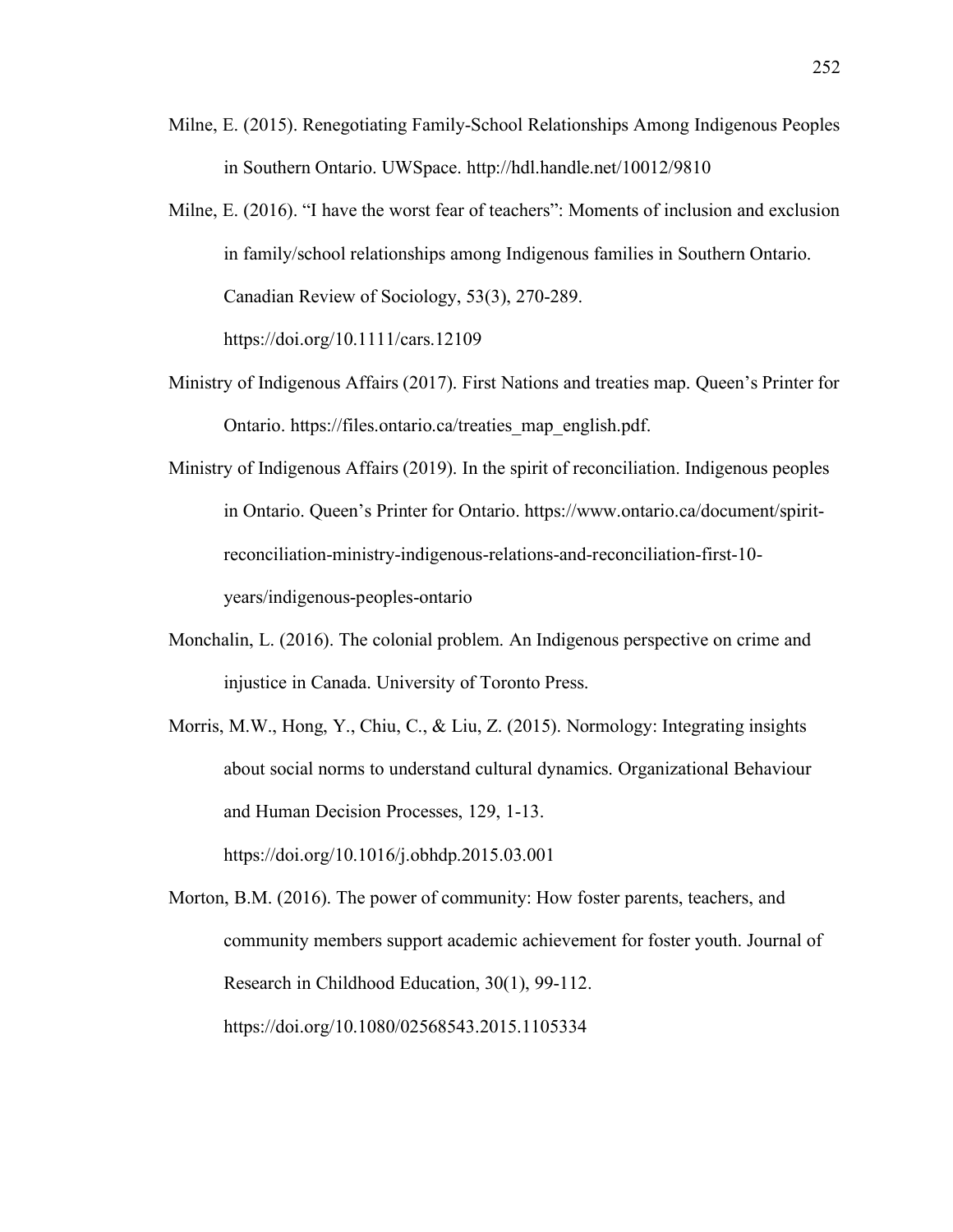- Nagy, R., & Sehdev, R.K. (2012). Introduction: Residential schools and decolonization. Canadian Journal of Law and Society, 27(1), 67-73. https://doi.org/10.3138/cjls.27.1.067
- Nagy, R. (2014). The truth and reconciliation commission of Canada: Genesis and design. *Can. JL & Soc.*, *29*, 199.

Native Women's Association of Canada (NWAC). (2011). Aboriginal lateral violence. What is it? Aboriginal Lateral Violence. https://www.nwac.ca/wpcontent/uploads/2015/05/2011-Aboriginal-Lateral-Violence.pdf.

Neuman, W. L. (2010). Social research methods: Qualitative and quantitative approaches (7th ed.). Pearson Higher Education

Neuman, W. L., & Robson, K. (2014). Basics of social research. Pearson Canada

- Nokiiwin Tribal Council. (2019). Our Respectful Community G'Minoomaadozimin. Health and Safety Policy. http://www.nokiiwin.com/article/zero-tolerance-policy-4259.asp
- Nokiiwin Tribal Council. (n.d.). Spirit builder: Our journey away from lateral violence. http://www.nokiiwin.com/article/our-journey-away-from-lateral-violence-4254.asp
- Northern Nishnawbe Education Council (NNEC). (2014). Dennis Franklin Cromarty High School. http://www.nnec.on.ca/index.php.dennis-franklin-cromarty-highschool/
- Nurwisah, R. (2011). Mitchell Wilson suicide: Boy's death raises bullying concerns. The Huffington Post Canada. https://www.huffingtonpost.ca/2011/09/29/mitchellwilson-suicide-disabled-bullying\_n\_987070.html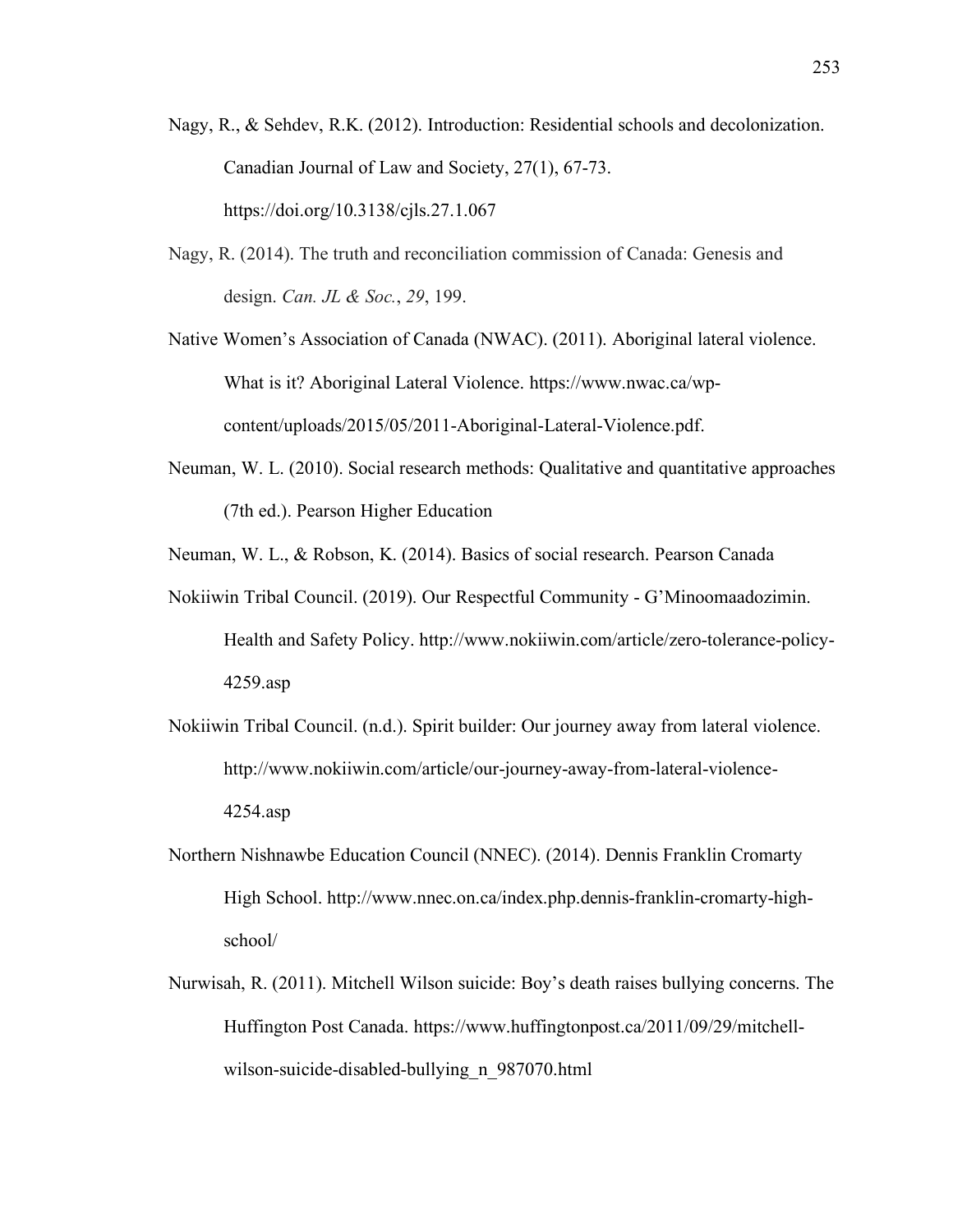- O'Loughlin, RA., Gilbeau, A., & Kristman, VL. (2020). Safety in the workplace: Responses from Nokiiwin Tribal Council Community Members [Conference presentation]. St. Joseph's Centre for Applied Health Research. https://www.lakeheadu.ca/sites/default/files/uploads/3694/Safety in the Workplace CAHR Poster Presentation – February 7 2020 – FINAL (1).pdf
- O'Loughlin, RA, Kristman, VL, & Gilbeau, A. (2021). Inclusion of Indigenous workers in workplace mental health. Equality, Diversity and Inclusion: An International Journal. Special Issue on Inclusion and Disability in the 21<sup>st</sup> Century. Ahead of print.
- Olweus, D. (1994). Annotation: Bullying at school: Basic facts and effects of a school based intervention program. Journal of Child Psychology and Psychiatry, 35(7), 1171-1190. https://doi.org/10.1111/j.1469-7610.1994.tb01229.x
- Olweus, D. (2013). School bullying: Development and some important challenges. Annual Review of Clinical Psychology, 9, 751-780. https://doi.org/10.1146/annurev-clinpsy-050212-185516
- Olweus, D., & Limber, S.P. (2010). Bullying in school: Evaluation and dissemination of the Olweus Bullying Prevention Program. American Journal of Orthopsychiatry Mental Health and Social Justice, 80(1), 124-134. https://doi.org/10.1111/j.1939- 0025.2010.01015.x
- Ontario College of Teachers (OCT). (2019). Becoming a teacher: Requirements. Ontario College of Teachers. http://oct.ca/becoming-a-teacher/requirements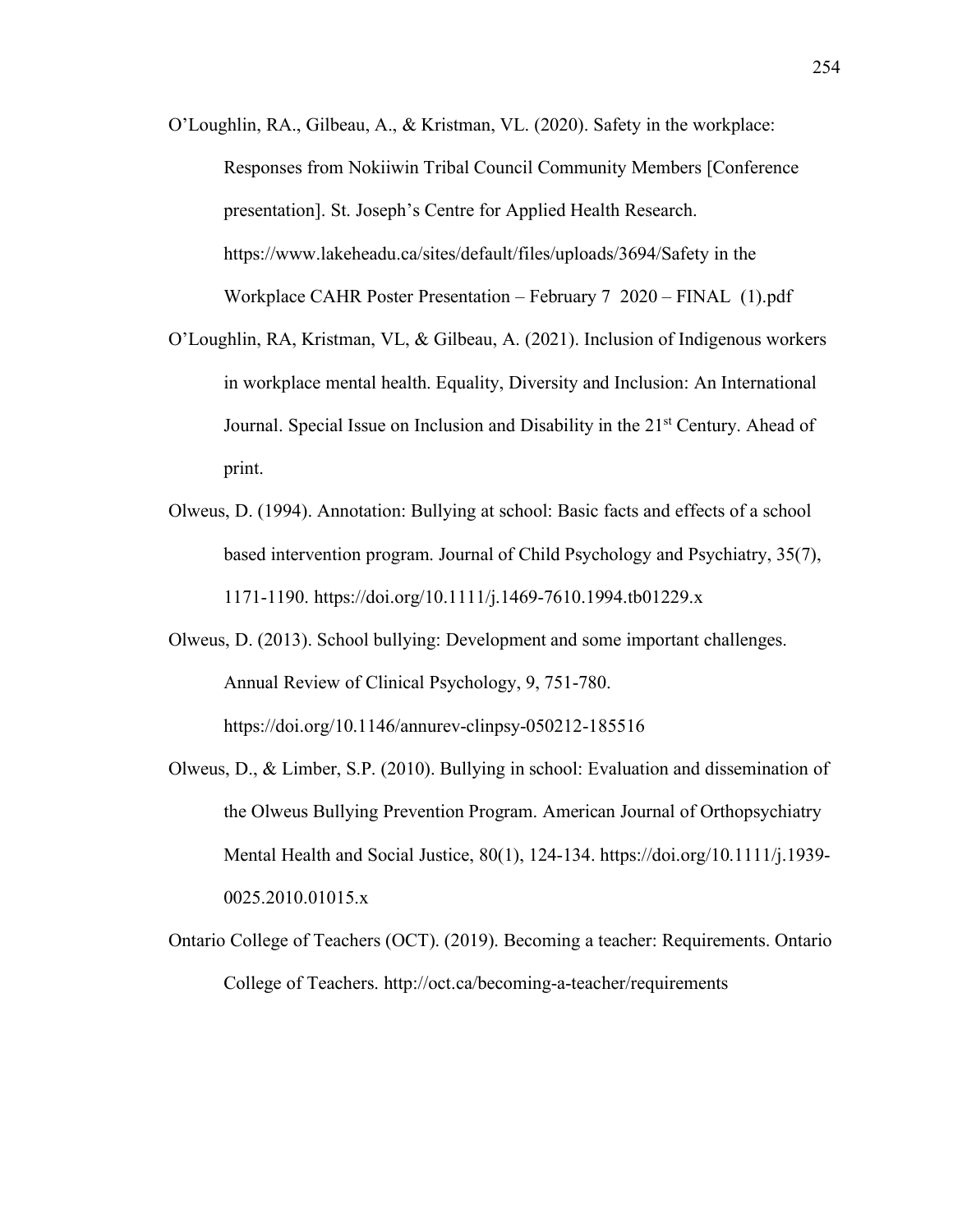Ontario Human Rights Commission (OHRC). (2003). The Ontario Safe Schools Act: School discipline and discrimination. OHRC.

http://www.ohrc.on.ca/en/book/export/html/2471

- Ontario Ministry of Education (OME). (2007). Ontario First Nation, Métis, and Inuit Education Policy Framework. Queen's Printer for Ontario. http://www.edu.gov.on.ca/eng/aboriginal/fnmiframework.pdf.
- Ontario Ministry of Education (OME). (2010). Caring and safe schools in Ontario. Supporting students with special education needs through progressive discipline, kindergarten to grade 12. Queen's Printer for Ontario.

http://www.edu.gov.on.ca/eng/general/elemsec/speced/caring\_safe\_school.pdf

Ontario Ministry of Education (OME). (2013a). Working draft: Safe and Accepting Schools Model Bullying Prevention and Intervention Plan. Queen's Printer for Ontario.

http://www.edu.gov.on.ca/eng/document/curricul/BullyingPreventPlan.pdf

Ontario Ministry of Education (OME). (2013b). Promoting a positive school climate: A resource for schools. Queen's Printer for Ontario.

http://www.edu.gov.on.ca/eng/parents/IntroDocEng.pdf

Ontario Ministry of Education (OME). (2013c). School climate survey. A survey for school staff about: equity and inclusive education, and bullying/harassment. Queen's Printer for Ontario.

http://www.edu.gov.on.ca/eng/safeschools/surveyteacher.pdf

Ontario Ministry of Education (OME). (2013d). School climate survey. A survey for parents and guardians about: equity and inclusive education, and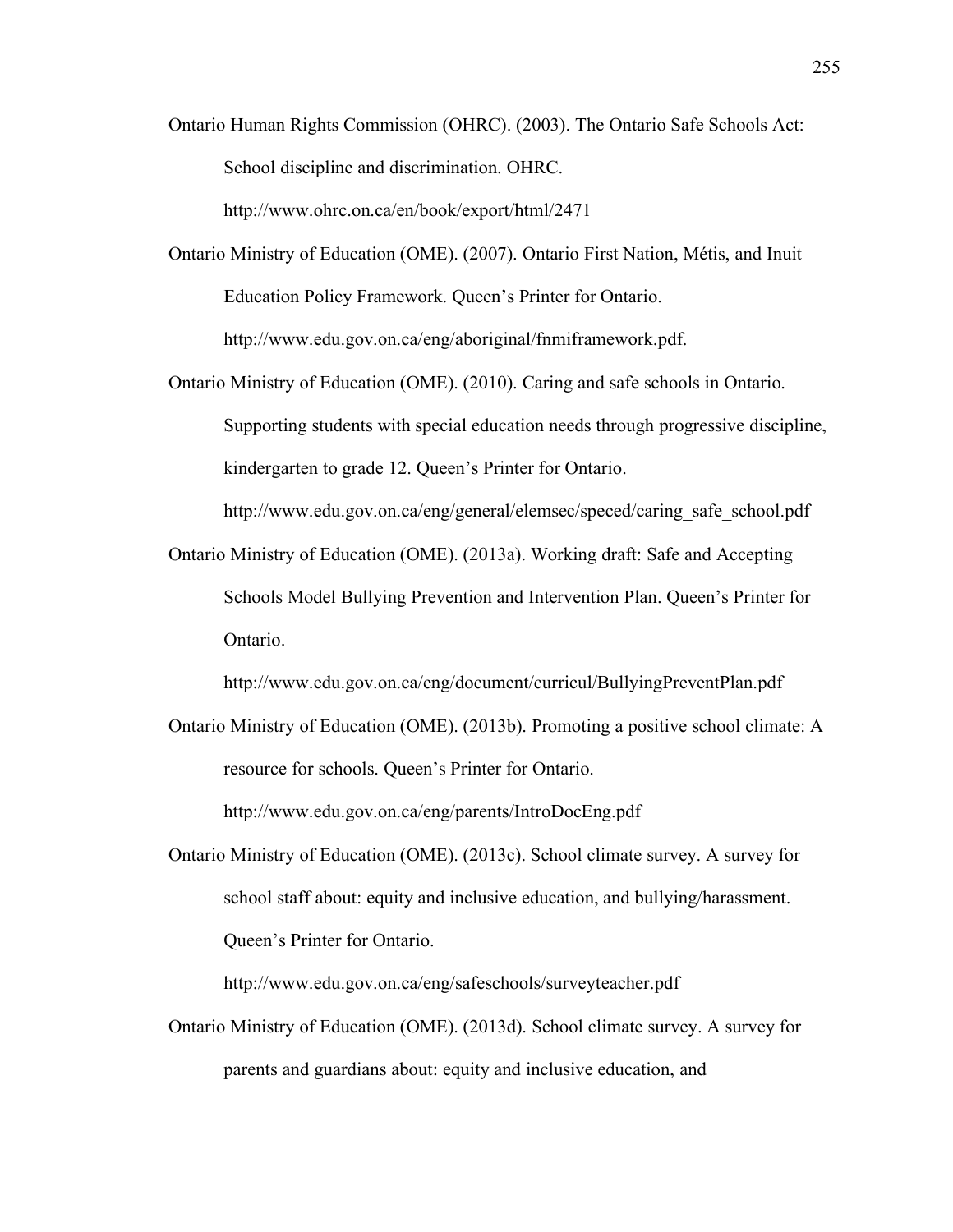bullying/harassment. Queen's Printer for Ontario.

http://www.edu.gov.on.ca/eng/safeschools/surveyparent.pdf

Ontario Ministry of Education (OME). (2013e). School climate survey. A survey for students in grades 7 to 12 about: equity and inclusive education, and bullying/harassment. Queen's Printer for Ontario.

http://www.edu.gov.on.ca/eng/safeschools/survey7to12.pdf

Ontario Ministry of Education (OME). (2013f). Learning for all. A guide to effective assessment and instruction for all students, kindergarten to grade 12. Queen's Printer for Ontario.

http://www.edu.gov.on.ca/eng/general/elemsec/speced/LearningforAll2013.pdf

Ontario Ministry of Education (OME). (2015). Provincial model for a local police/ school board protocol. Queen's Printer for Ontario.

http://www.edu.gov.on.ca/eng/document/brochure/protocol/protocol.html

- Ontario Ministry of Education (OME). (2018a). Bullying Prevention and Intervention, Policy/Program Memorandum No. 144. Queen's Printer for Ontario. http://www.edu.gov.on.ca/extra/eng/ppm/144.pdf
- Ontario Ministry of Education (OME). (2018b). Progressive Discipline and Promoting Positive Student Behaviour, Policy/Program Memorandum No. 145. Queen's Printer for Ontario. http://www.edu.gov.on.ca/extra/eng/ppm/145.pdf
- Ontario Ministry of Education (OME). (2018c). The Provincial Code of Conduct and School Board Codes of Conduct, Policy/ Program Memorandum No. 128. Queen's Printer for Ontario. http://www.edu.gov.on.ca/extra/eng/ppm/128.pdf.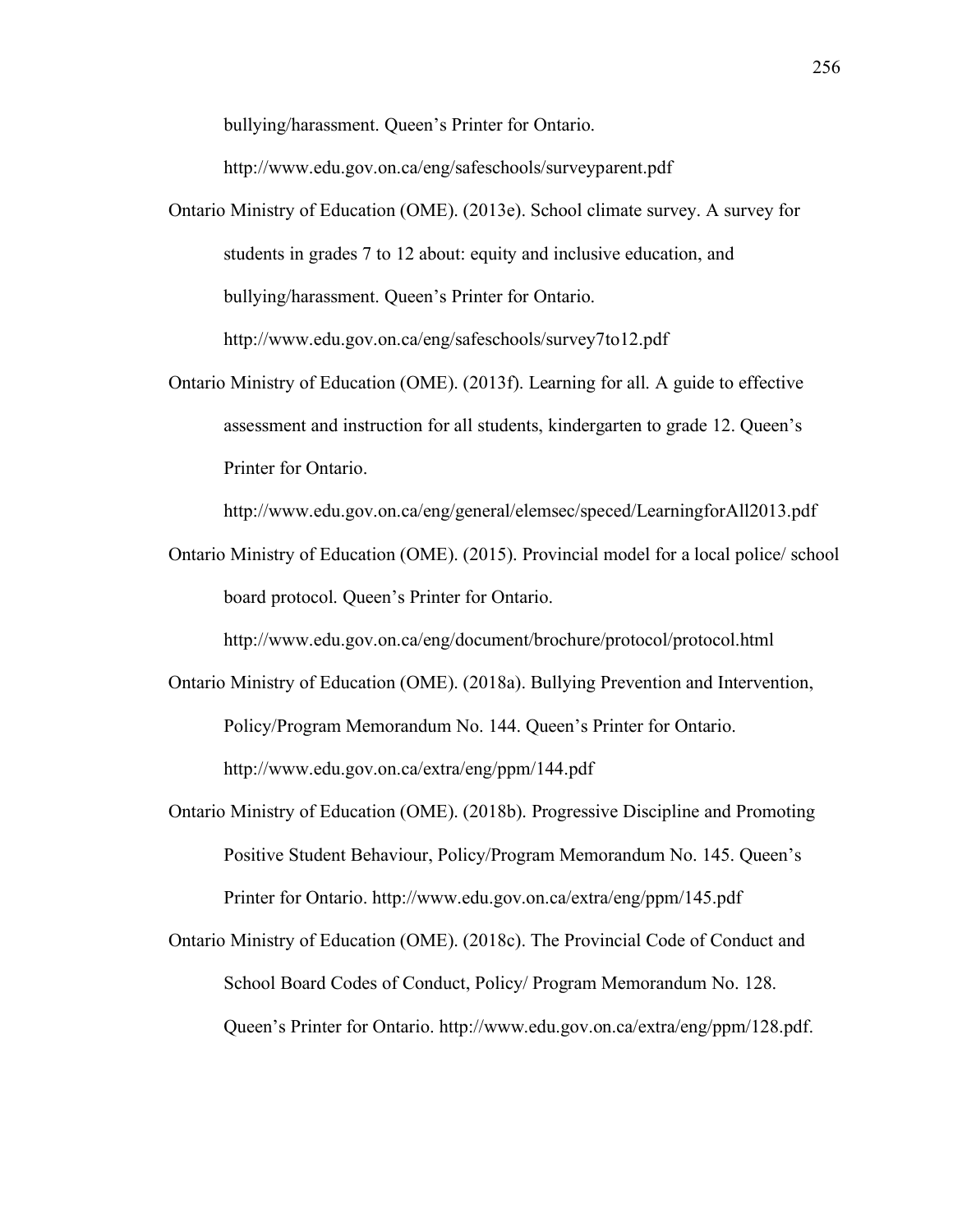Ontario Ministry of Education (OME). (2018d). The Ontario Curriculum Grades 9 to 12. Course Descriptions and Prerequisites. Queen's Printer for Ontario.

http://www.edu.gov.on.ca/eng/document/curricul/secondary/descript/descri9e.pdf

- Ontario Ministry of Education (OME). (2019a). Ontario takes new actions to combat bullying in schools. New initiatives aimed at bullying prevention and reporting. Queen's Printer for Ontario. https://news.ontario.ca/en/release/54753/ontariotakes-new-actions-to-combat-bullying-in-schools.
- Ontario Ministry of Education (OME). (2019b). Indigenous education strategy. Queen's Printer for Ontario. http://www.edu.gov.on.ca/eng/indigenous/
- Ontario Ministry of Education (OME). (2019c). 2019:B18, Memorandum The reciprocal education approach. Ministry of Education.
- Ontario Ministry of Education (OME). (2020). Ontario combatting bullying in schools through student surveys. Queen's Printer for Ontario. https://news.ontario.ca/en/release/55907/ontario-combatting-bullying-in-schoolsthrough-student-survey
- Palmater, P. (2011). Stretched beyond human limits: Death by poverty in First Nations. Review of Social Policy, 65-66, 112-127.

https://crsp.journals.yorku.ca/index.php/crsp/article/view/35220/32057

Palmater, P. (2014). Genocide, Indian policy, and legislated elimination of Indians in Canada. Aboriginal Policy Studies, 3(3), 27-54.

https://doi.org/10.5663/aps.v3i3.22225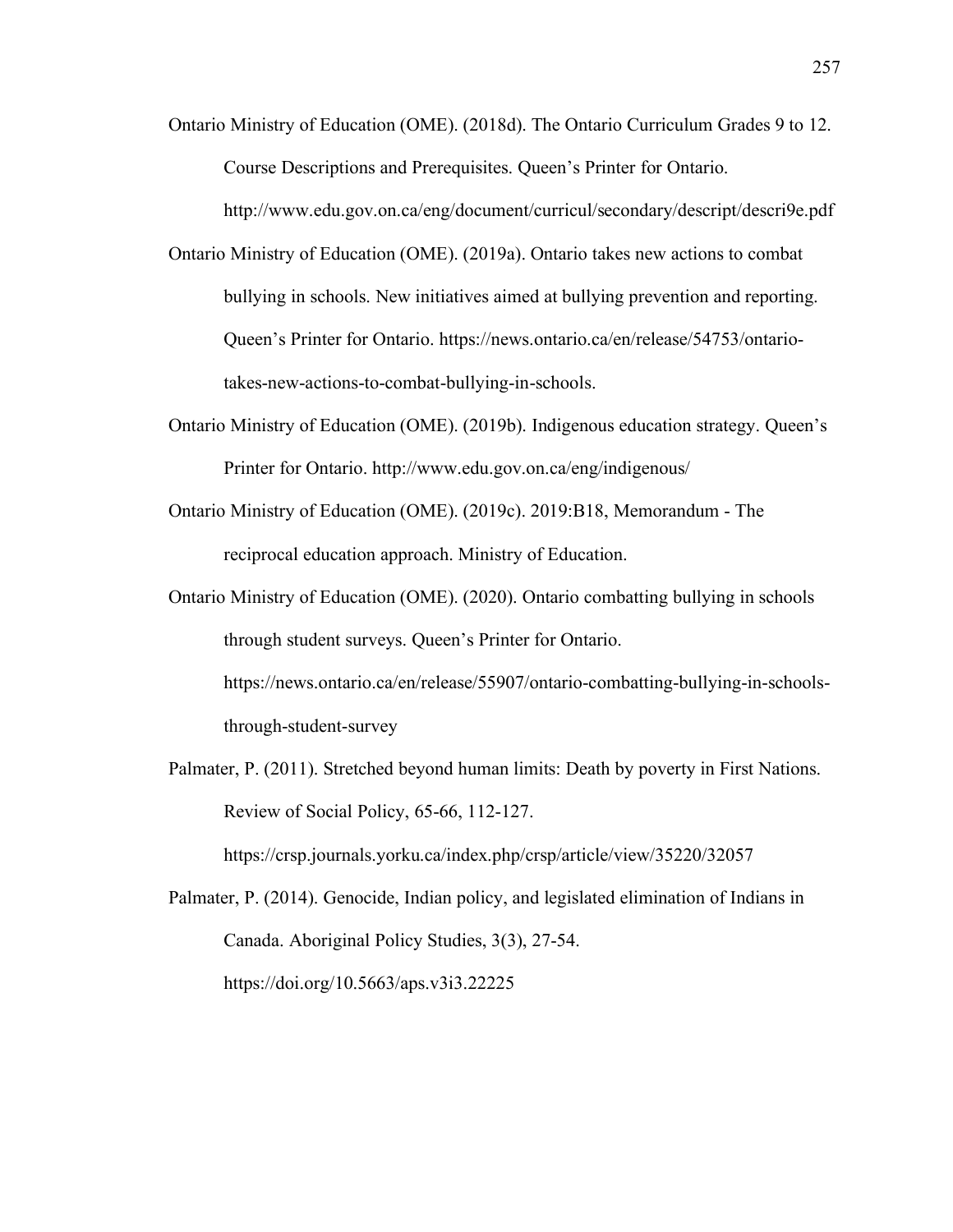- Payne, A. A., & Hutzell, K. L. (2017). Old wine, new bottle? Comparing interpersonal bullying and cyberbullying victimization. Youth and Society, 49(8), 1149-1178. https://doi.org/10.1177/0044118X15617401
- Payne, E., & Smith, M. (2013). LGBTQ kids, school safety, and missing the big picture: How the dominant bullying discourse prevents school professionals from thinking about systemic marginalization or … why we need to rethink LGBTQ bullying. QED: A Journal in GLBTQ Worldmaking, Inaugural Issue, 1-36. https://doi.org/ 10.14321/qed.0001
- Pemberton, A. (2016). Dangerous victimology: My lessons learned from Nils Christie. *Temida*, *19*(2), 257-276.
- People for Education. (2017). Indigenous education. In People for Education's Annual Report 2017. https://peopleforeducation.ca/wp-content/uploads/2017/06/P4E-Indigenous-education-2017.pdf
- Pikas, A. (1989). A pure concept of mobbing gives the best results for treatment. School Psychology International, 10, 95-104. https://doi.org/10.1177/0143034389102003
- *Plan for Care and Opportunity Act*, Statutes of Ontario. (2018, c.8 Bill 31). Retrieved from the Government of Ontario website:

https://www.ontario.ca/laws/statute/s18008

Pratt, Y. & Danyluk, P. J. (2017). Learning what schooling left out: Making an Indigenous case for critical service-learning and reconciliatory pedagogy within teacher education. Canadian Journal of Education, 40(1), 1-29. https://www.jstor.org/stable/90002335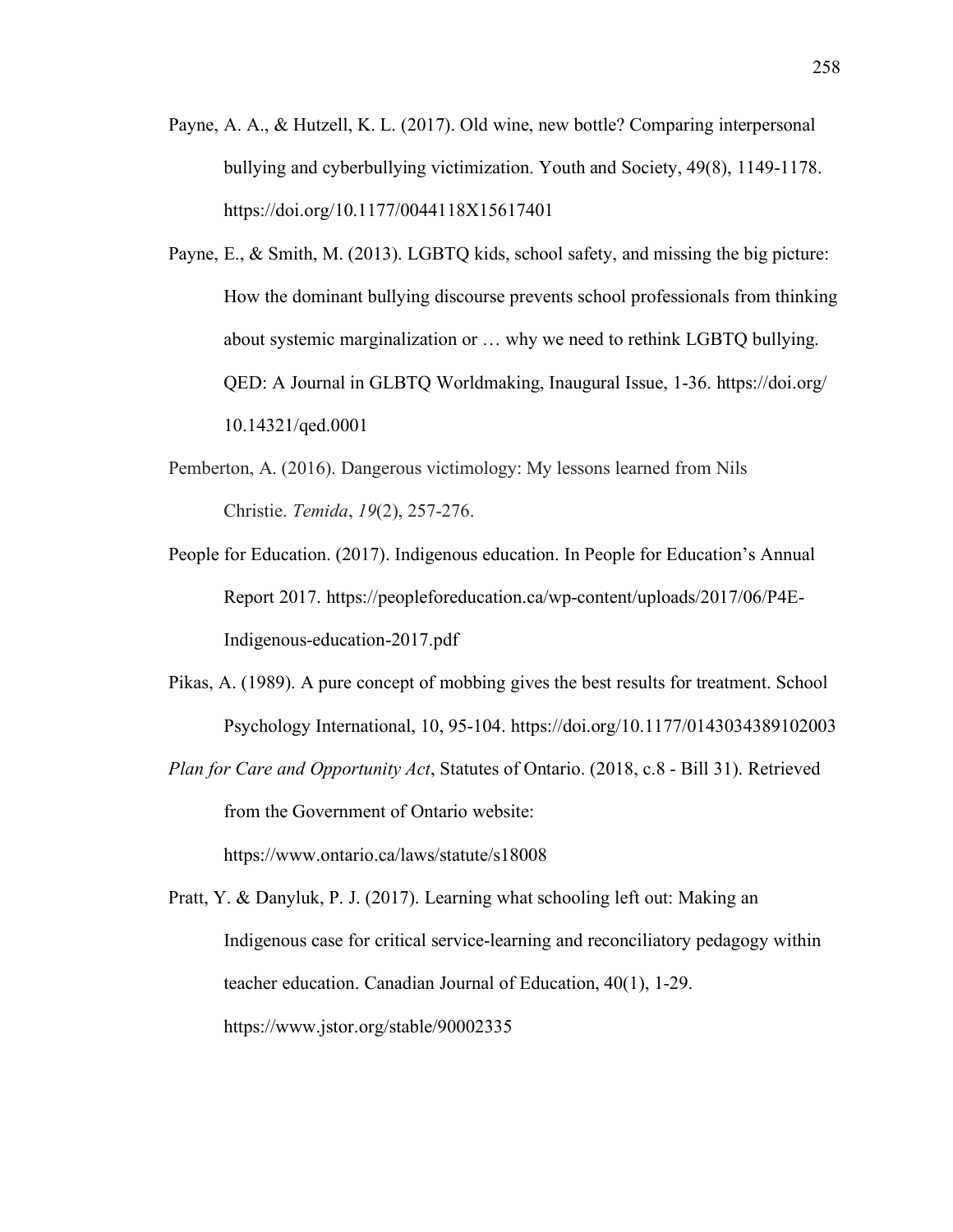- Prewitt, P. W. (1988). Dealing with Ijime (bullying) among Japanese students. School Psychology International, 9, 189-195. https://doi.org/10.1177/0143034388093003
- Prokopchuk, M. (2018). 'Racist attitudes' contributed to poor Indigenous death investigations by Thunder Bay police, report says. Canadian Broadcasting Corporation. https://www.cbc.ca/news/canada/thunder-bay/thunder-bay-oiprdreport-1.4942388
- Promoting Relationships and Eliminating Violence Network (PrevNET). (2019). Bullying - What we know and what we can do. PrevNET. https://www.prevnet.ca/bullying
- Proulx, C. (2014). Colonizing surveillance: Canada constructs an Indigenous terror threat. Anthropologies, 56, 83-100. https://www.jstor.org/stable/24469643
- Raible, J., & Irizarry, J. G. (2010). Redirecting the teacher's gaze: Teacher education, youth surveillance and the school-to-prison pipeline. Teaching and teacher education, 26(5), 1196-1203. https://doi.org/10.1016/j.tate.2010.02.006
- Razack, S. (2002). Race, space and the law: Unmapping a white settler society. Between the Lines
- Razack, S. (2015). Dying from improvement: Inquests and inquiries into Indigenous deaths in custody. University of Toronto Press.
- Rice, W. (2016). Blanket exercise teaches history from an Indigenous perspective. CBC/ Radio-Canada. http://www.cbc.ca/news/canada/ottawa/blanket-exercise-teacheshistory-from-an-indigenous-perspective-1.3400940.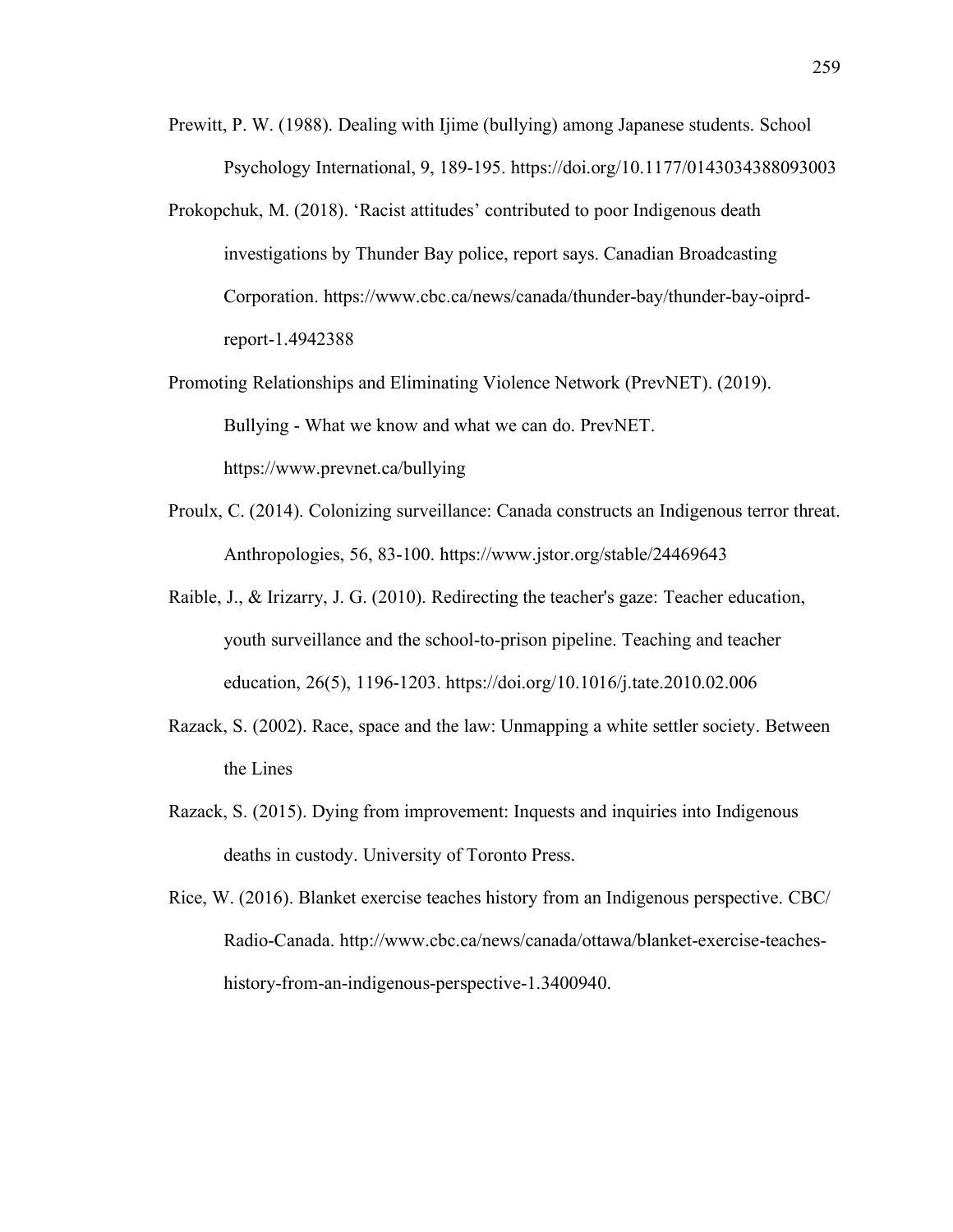- Rifkin, M. (2009). Indigenizing Agamben: Rethinking sovereignty in light of the "peculiar" status of native peoples. Cultural Critique, 73, 88-124. https://www.jstor.org/stable/25619838
- Rifkin, M. (2017). *Beyond settler time: Temporal sovereignty and indigenous selfdetermination*. Duke University Press.
- Ringrose, J. (2006). A new universal mean girl: Examining the discursive construction and social regulation of a new feminine psychology. Feminism & psychology, 16(4), 405-424. https://doi.org/10.1177/0959353506068747
- Ringrose, J., & Renold, E. (2010). Normative cruelties and gender deviants: The performative effects of bully discourses for girls and boys in school. British Educational Research Journal, 36(4), 573-596.

https://doi.org/10.1080/01411920903018117

Roberton, T., Daffern, M., & Bucks, R.S. (2014). Beyond anger control: Difficulty attending to emotions also predicts its aggression in offenders. Psychology of violence, 5(1), 74-88. https://doi.org/10.1037/a0037214

Rose, N. (2001). The Politics of Life Itself. Theory, Culture & Society, 18(6), 1-30.

Rowley, J. (2012). Conducting research interviews. Management research review, 35(3/4), 260-271. https://doi.org/10.1108/01409171211210154

Sabzalian, L. (2019). *Indigenous children's survivance in public schools*. Routledge.

*Safe Schools Act*, Statutes of Ontario (2000, c. 12 - Bill 81). Retrieved from the

Government of Ontario website: https://www.ontario.ca/laws/statute/s00012

Scheurich, J. J. (1994). Policy archaeology: A new policy studies methodology. Journal of education policy, 9(4), 297-316. https://doi.org/10.1080/0268093940090402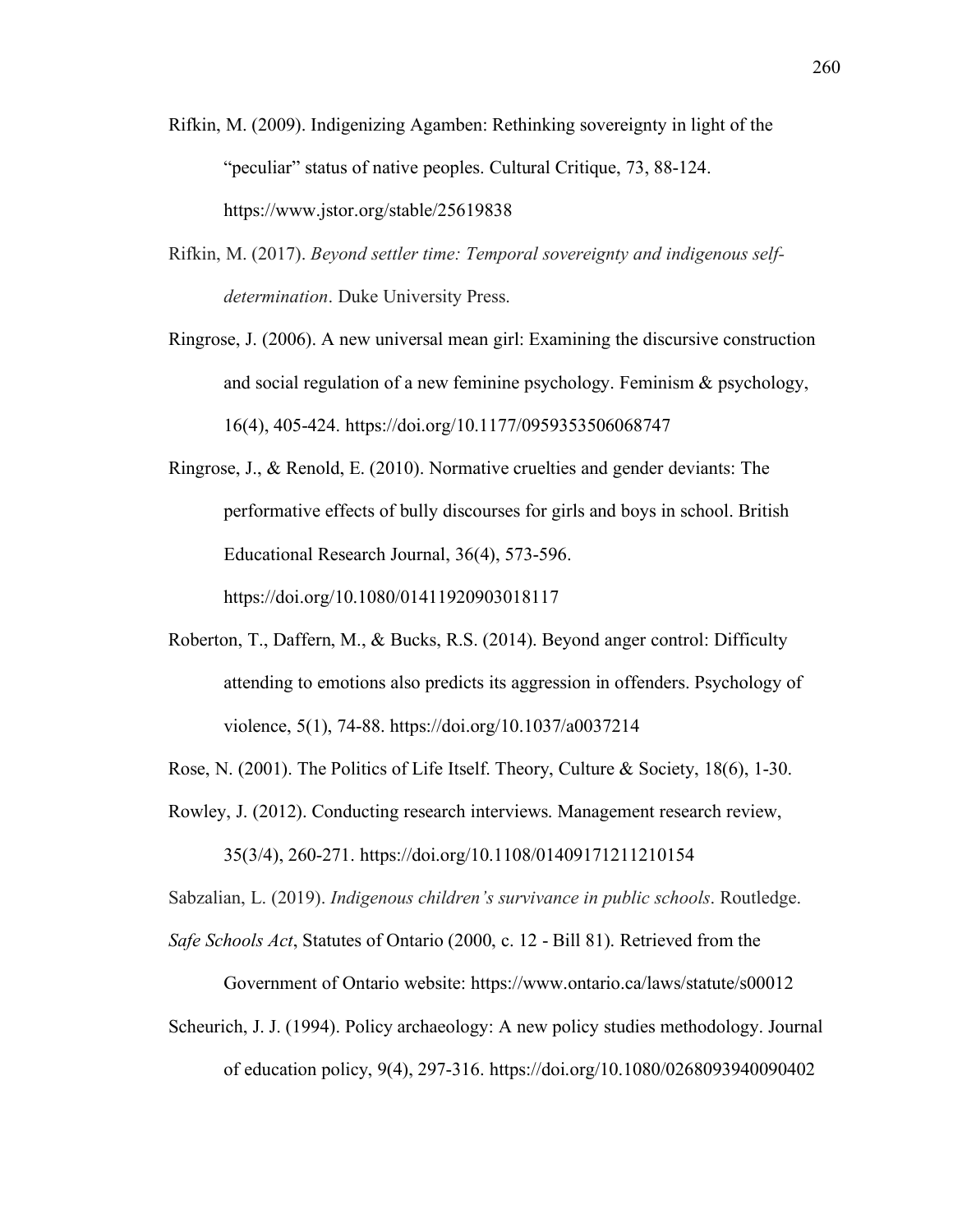- Schott, R., (2014) The social concept of bullying: Philosophical reflections on definitions. In R. Schott & D. Søndergaard (Eds.), School Bullying: New Theories in Context, 21-46. Cambridge University Press.
- Scully, A. (2012). Decolonization, reinhabitation and reconciliation: Aboriginal and place-based education. Canadian Journal of Environmental Education, 17, 148- 158. https://cjee.lakeheadu.ca/article/view/1113

Senate News. (2019). Senator Lynn Beyak Biography. Senate of Canada. https://sencanada.ca/en/senators/beyak-lynne/

Seven Generations Education Institute. (2015). What is Mino-bimaadiziwin? Seven Generations Education Institute. http://www.7generations.org/?page\_id=2822

Shankar, J., Ip, E., Khalema, E., Couture, J., Tan, S., Zulla, R.T., & Lam, G. (2013). Education as a social determinant of health: Issues facing Indigenous and visible minority students in postsecondary education in western Canada. International Journal of Environmental Research and Public Health, 10, 3908-3929. https://doi.org/10.3390/ijerph10093908

Simpson, A. (2007). On ethnographic refusal: Indigeneity, 'voice' and colonial citizenship. Junctures, 9, 67-80.

https://junctures.org/index.php/junctures/article/view/66/60

- Simpson, A. (2011). Settlement's secret. Cultural Anthropology, 26(2), 205-217. https://doi.org/10.1111/j.1548-1360.2011.01095.x
- Simpson, A. (2014). Mohawk interruptus: Political life across the borders of settler states. Duke University Press.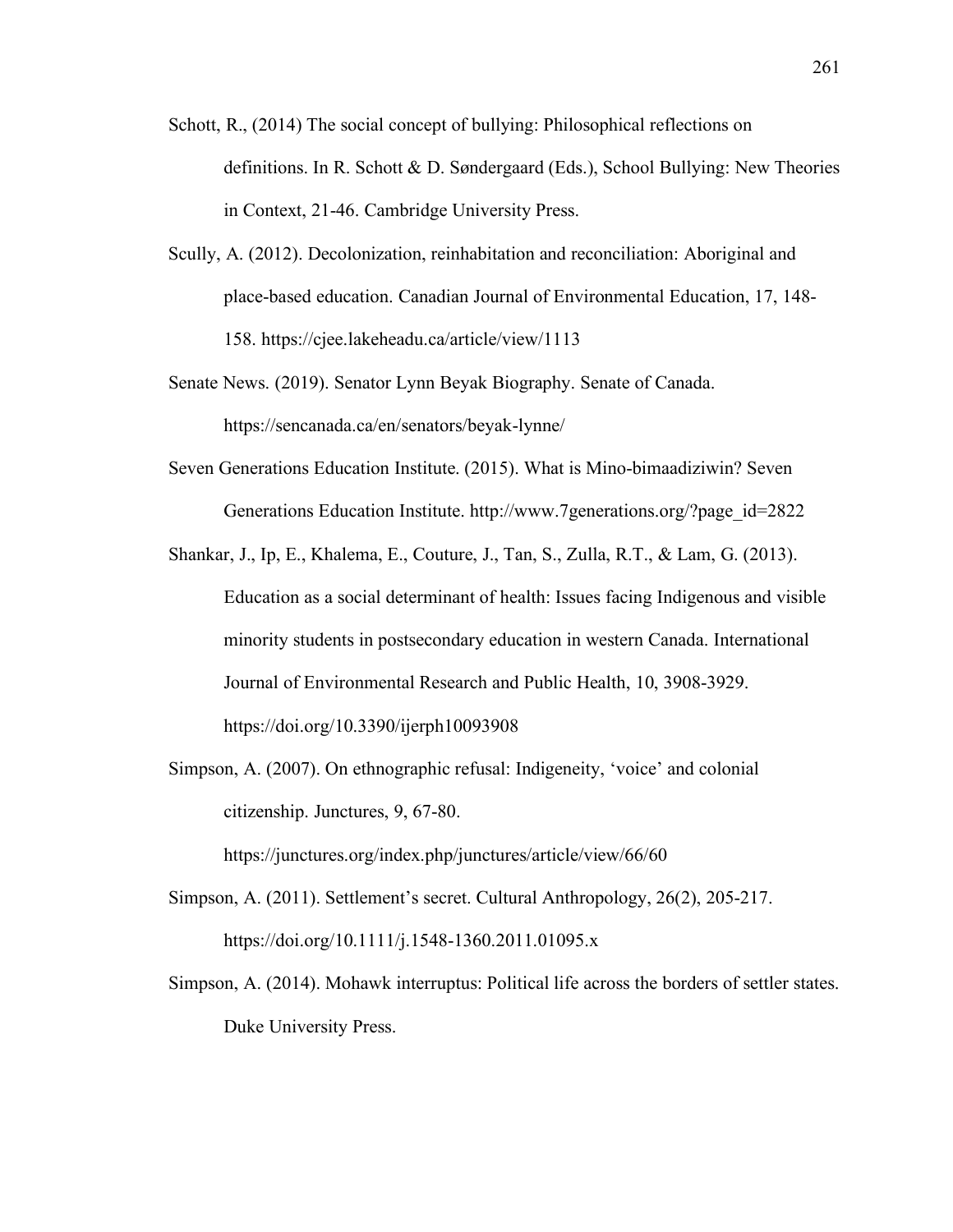- Simpson, A. (2016). Whither settler colonialism? Settler Colonial Studies, 6(4), 438-445. https://doi.org/10.1080/2201473X.2015.1124427
- Sinclair, M. (2018). Thunder Bay Police Services Board Investigation. Report for the Safety, Licensing, Appeals and Standard Tribunals Ontario. https://slastotsapno.gov.on.ca/ocpc-ccop/wpcontent/uploads/sites/5/2018/12/TBPSB\_Investigation\_Final\_Report\_-\_EN-FINAL-1.pdf
- Sinclair, R. (2007). Identity lost and found: Lessons from the sixties scoop. First Peoples Child and Family Review, 3(1), 65-82.

https://fpcfr.com/index.php/FPCFR/article/view/25

- Statistics Canada (StatsCan). (2019). Census metropolitan area of Thunder Bay. Focus on Geography Series, 2019 Census, Government of Canada.
- Sweet, M.E., & DesRoches, S. (2007). Citizenship for some: Heteronormativity as cloaked bullying. Journal of Gay and Lesbian Social Services, 19(3-4), 173-187. https://doi.org/10.1080/10538720802161680
- The Canadian Press. (2011). Anti-bullying bill aims to make Ontario schools safer. Canadian Broadcasting Corporation. https://www.cbc.ca/news/canada/toronto/anti-bullying-bill-aims-to-make-ontarioschools-safer-1.1007272
- Templeton, T. N., & Cheruvu, R. (2020). Childhood innocence for settler children: Disrupting colonialism and innocence in early childhood curriculum. *The New Educator*, *16*(2), 131-148.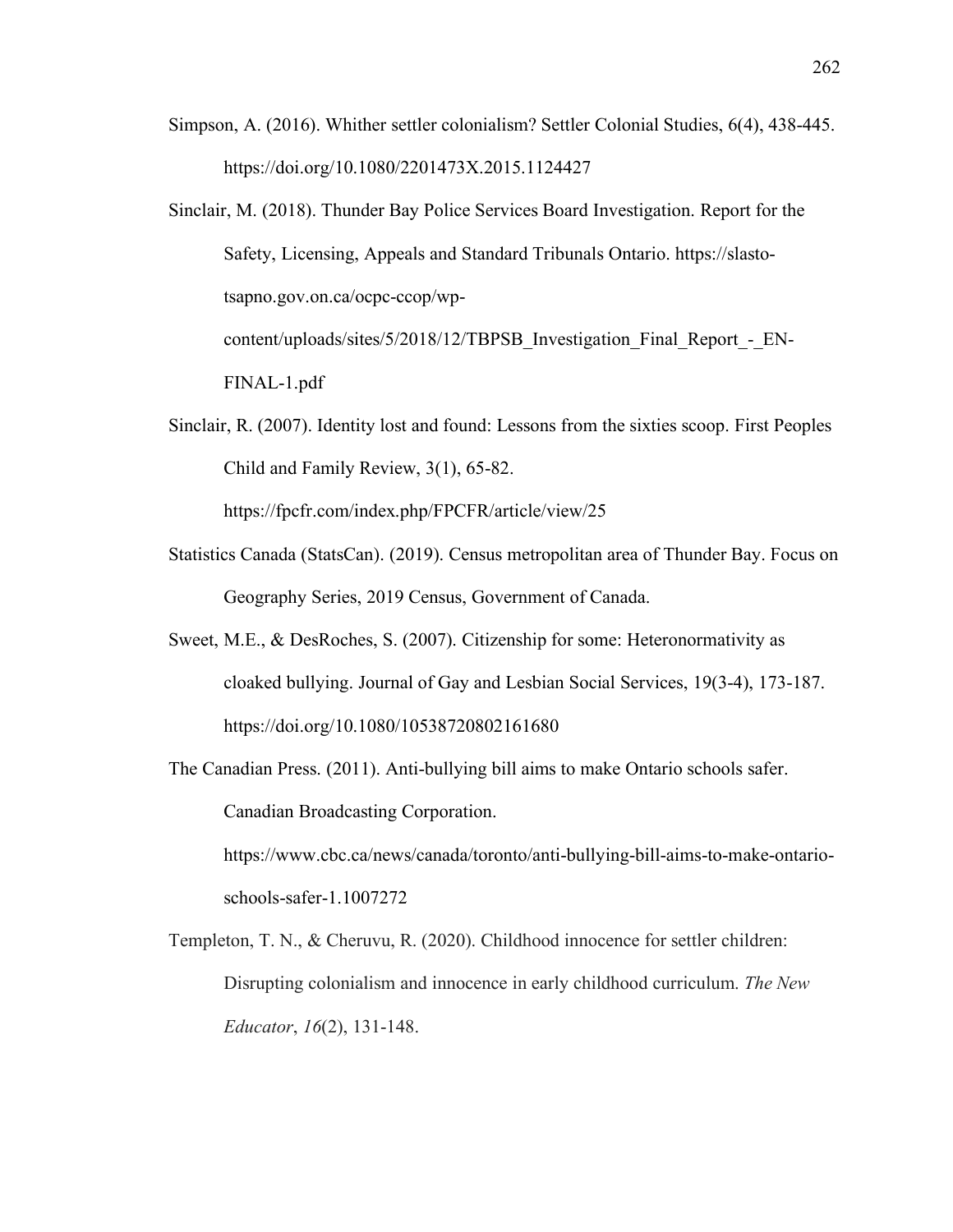- Trowler, P.R. (1998). Academics responding to change. New higher education frameworks and academic cultures. Society for Research into Higher Education, ERIC.
- Truth and Reconciliation Commission (TRC). (2015a). Honouring the Truth, Reconciling for the Future. National Centre for Truth and Reconciliation. http://nctr.ca/reports.php.
- Truth and Reconciliation Commission (TRC). (2015b). Canada's Residential Schools: The Legacy. The Final Report of the Truth and Recociliation Commission of Canada. Vol. 5. ISBN 978-0-7735-4660-8
- Truth and Reconciliation Commission (TRC). (n.d.). What is the TRC? Truth and Reconciliation Commission of Canada. www.trc.ca/about-us/faqs.html
- Trzaskowski, M., Zavos, H.M.S., Haworth, C.M.A., Plomin, R., & Eley, T.C. (2012). Stable genetic influence on anxiety-related behaviours across middle childhood. Journal of Abnormal Child Psychology, 40, 85-94. https://doi.org/10.1007/s10802-011-9545-z
- Tuckett, A. G. (2004). Qualitative research sampling: the very real complexities. Nurse researcher, 12(1), 47-61. https://doi.org/10.7748/nr2004.07.12.1.47.c5930
- Tuck, E. (2009). Suspending damage: A letter to communities. *Harvard Educational Review*, *79*(3), 409-428.
- Tuck, E., & Gaztambide-Fernández, R. A. (2013). Curriculum, replacement, and settler futurity. *Journal of Curriculum Theorizing*, *29*(1).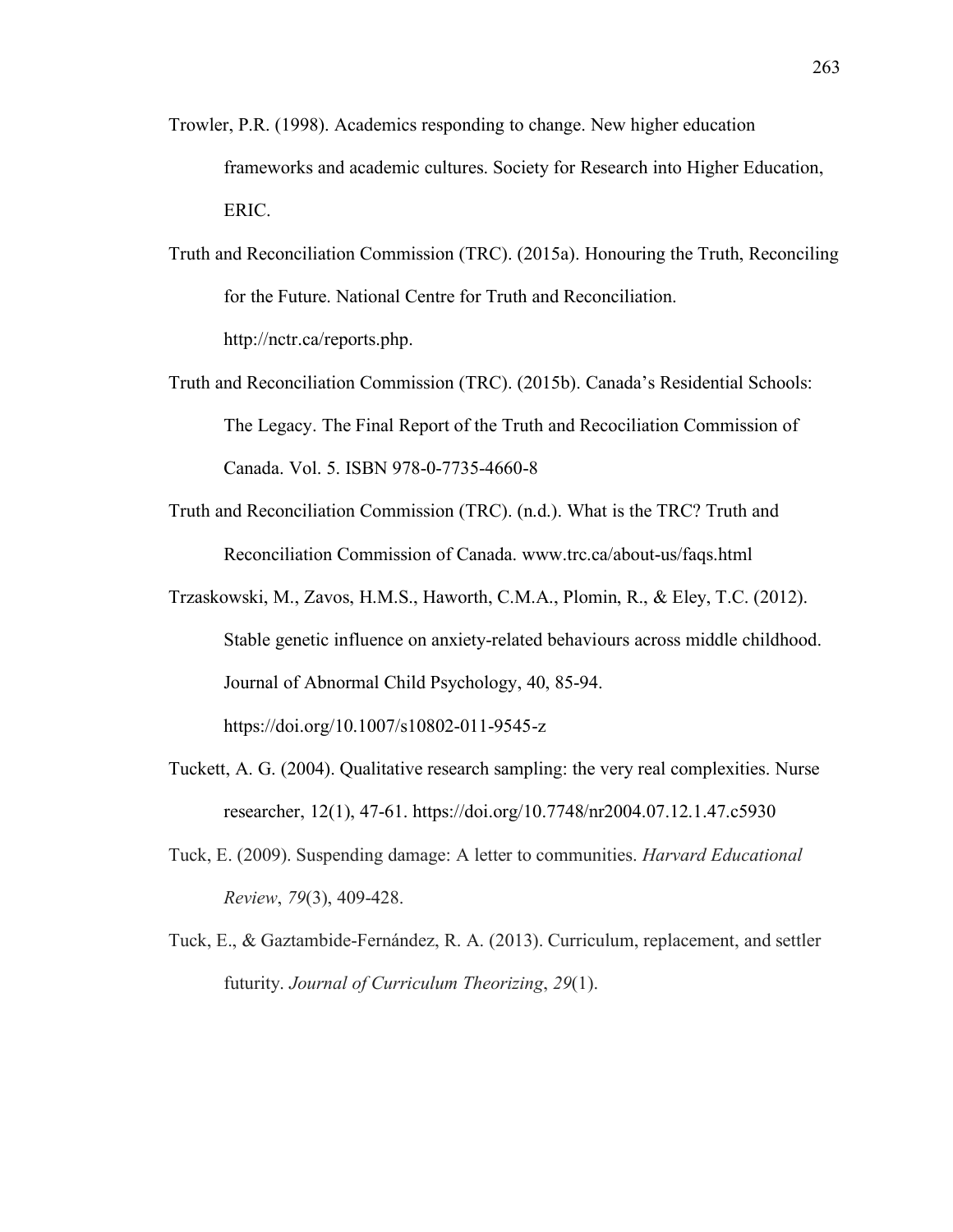- TVO Current Affairs (2017). Why Indigenous students risk leaving home for their education. TVO.org. https://www.tvo.org/article/why-indigenous-students-riskleaving-home-for-their-education
- University of British Columbia (UBC). (2009). The residential school system. Indigenous Foundations.

http://indigenousfoundations.arts.ubc.ca/the\_residential\_school\_system/.

- van Wijk, J. (2013). Who is the 'little old lady'of international crimes? Nils Christie's concept of the ideal victim reinterpreted. *International review of victimology*, *19*(2), 159-179.
- Veenstra, R., Lindenberg, S., Huitsing, G., Sainio, M., & Salmivalli, C. (2014). The role of teachers in bullying: The relation between antibullying attitudes, efficacy, and efforts to reduce bullying. Journal of Educational Psychology, 106(4), 1135. https://doi.org/10.1037/a0036110
- Wakeham, P. (2012). Reconciling "terror": managing indigenous resistance in the age of apology. *American Indian Quarterly*, *36*(1), 1-33.
- Walklate, S. (2011). Reframing criminal victimization: Finding a place for vulnerability and resilience. *Theoretical Criminology*, *15*(2), 179-194.
- Walton, G. (2005a). Bullying widespread. A critical analysis of research and public discourse on bullying. Journal of School Violence, 4(1), 91-118. https://doi.org/10.1300/J202v04n01\_06
- Walton, G. (2005b). The notion of bullying through the lens of Foucault and critical theory. The Journal of Educational Thought (JET)/Revue de la Pensée Educative, 55-73. www.jstor.org/stable/23767482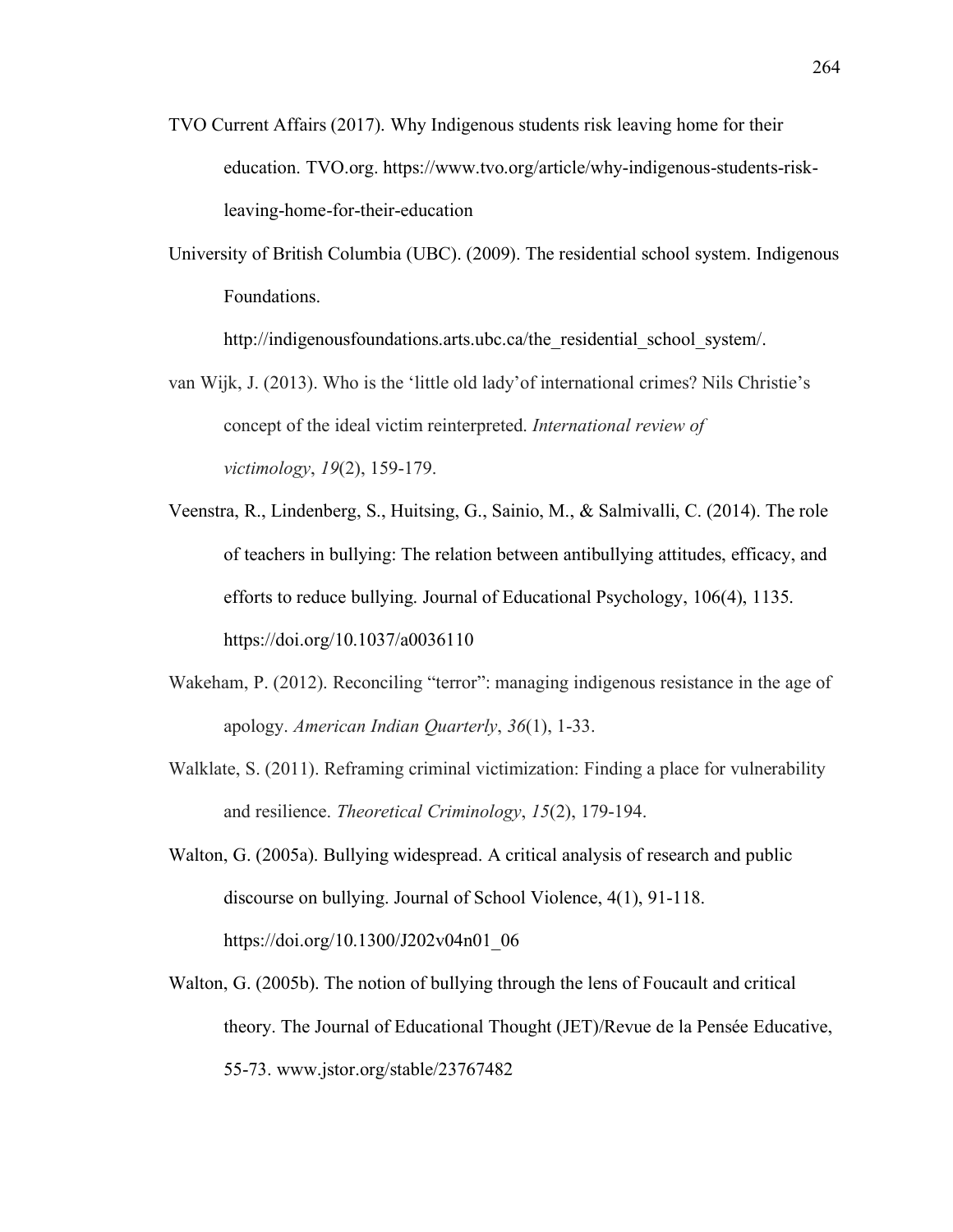Walton, G. (2005c). The Hidden Curriculum in Schools: Implications for Lesbian, Gay, Bisexual, Transgender, and Queer Youth. *Alternate Routes: A Journal of Critical Social Research*, *21*.

http://www.alternateroutes.ca/index.php/ar/article/view/20362

- Walton, G. (2011). Spinning our wheels: Reconceptualizing bullying beyond behaviourfocused approaches. Discourse: studies in the cultural politics of education, 32(1), 131-144. https://doi.org/10.1080/01596306.2011.537079
- Weaver, K.S., & Vescio, T.K. (2015). The justification of social inequality in response to masculinity threats. Sex Roles, 72(11-12), 521-535. https://doi.org/10.1007/s11199-015-0484-y
- Wildcat, M. (2015). Fearing social and cultural death: Genocide and elimination in settler colonial Canada - an Indigenous perspective. Journal of Genocide Research, 17(4), 391-409. https://doi.org/10.1080/14623528.2015.1096579
- Wilson, J.B. (2007). First Nations education: The need for legislation in the jurisdictional gray zone. Canadian Journal of Native Education, 30(2), 248-256. https://search.proquest.com/openview/d7296048f796811dfb34bba819a78ebe/1?p q-origsite=gscholar&cbl=30037
- Winton, S., & Tuters, S. (2015). Constructing bullying in Ontario, Canada: A critical policy analysis. Educational studies, 41(1-2), 122-142. https://doi.org/10.1080/03055698.2014.955737
- Wolfe, P. (2006). Settler colonialism and the elimination of the native. Journal of Genocide Research, 8(4), 387-409. https://doi.org/10.1080/14623520601056240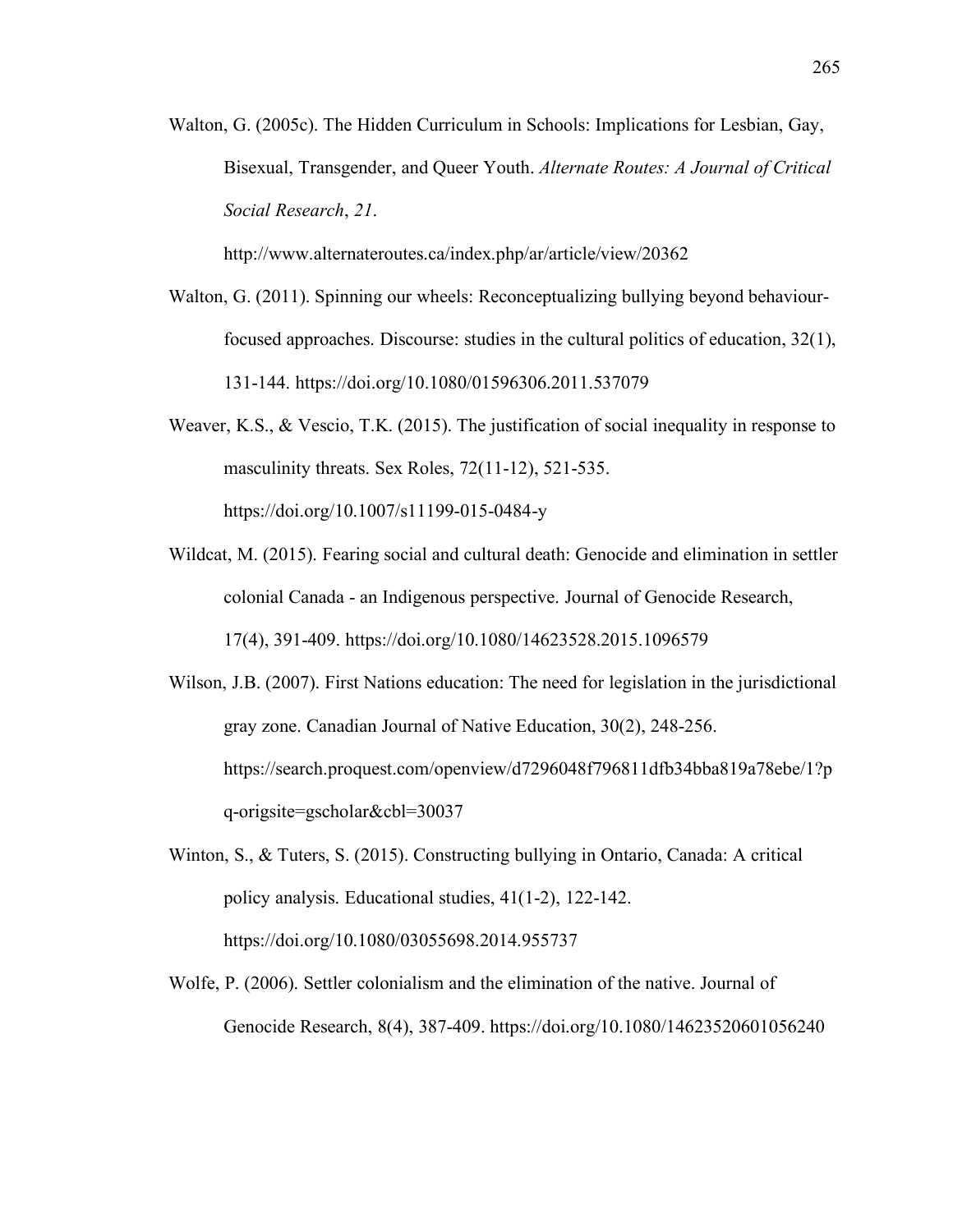- Ybarra, M. L., Boyd, D., Korchmaros, J. D., & Oppenheim, J. K. (2012). Defining and measuring cyberbullying within the larger context of bullying victimization. Journal of Adolescent Health, 51(1), 53-58. https://doi.org/10.1016/j.jadohealth.2011.12.031
- Yoneyama, S., & Naito, A. (2003). Problems with the paradigm: The school as a factor in understanding bullying (with special reference to Japan). British Journal of Sociology of Education, 24(3), 315-330. https://doi.org/10.1080/01425690301894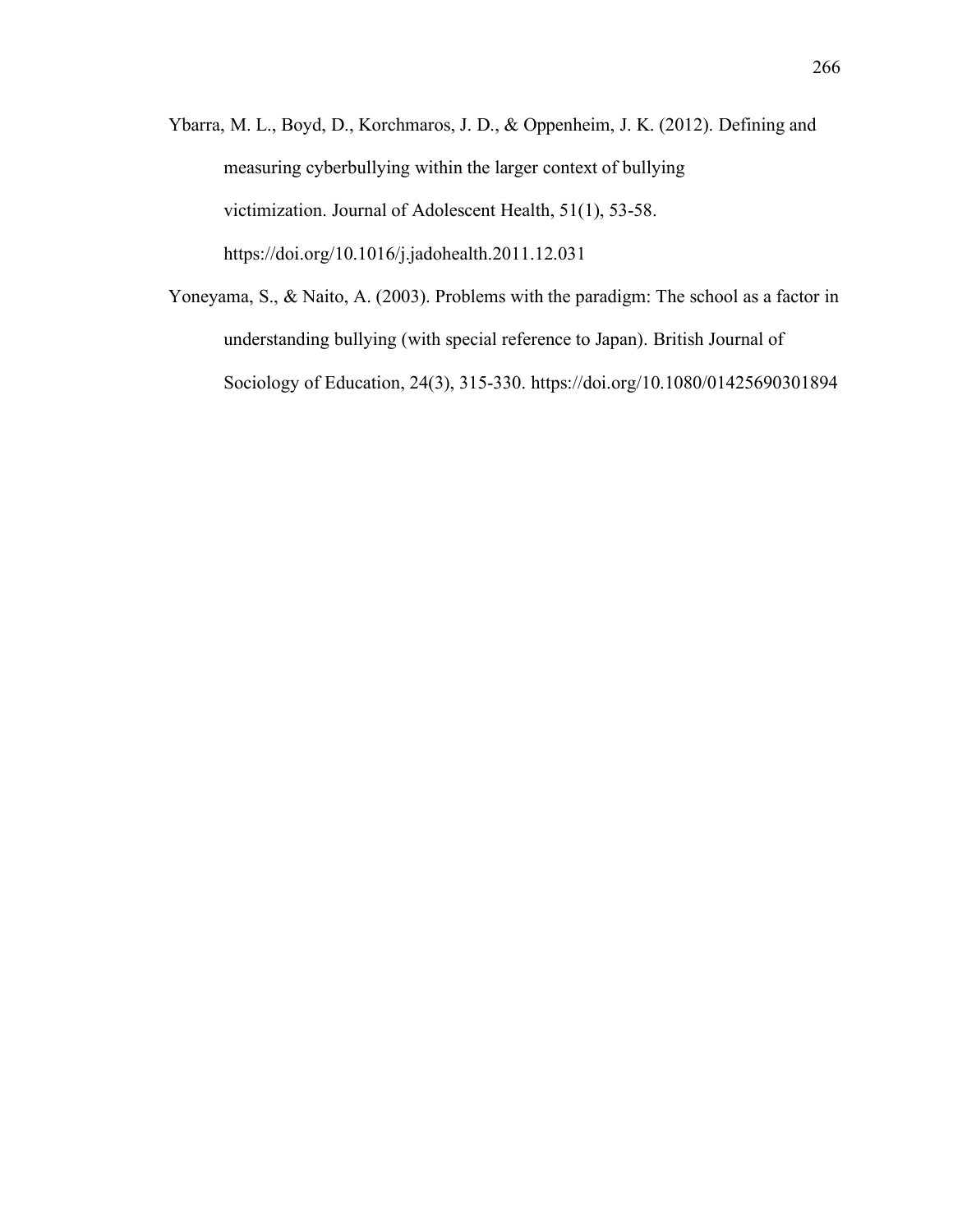# **Appendix A: Carleton University Research Ethics Board-A Clearance Certificate**



Office of Research Ethics and Compliance 5110 Human Computer Interaction Bldg | 1125 Colonel By Drive | Ottawa, Ontario K1S 5B6 613- 520-2600 Ext: 2517 ethics@carleton.ca

# **CERTIFICATION OF INSTITUTIONAL ETHICS CLEARANCE**

The Carleton University Research Ethics Board-A (CUREB-A) has granted ethics clearance for the research project described below and research may now proceed. CUREB-A is constituted and operates in compliance with the *Tri-Council Policy Statement: Ethical Conduct for Research Involving Humans* (TCPS2).

**Ethics Protocol Clearance ID: Project # 108098** 

**Project Team Members: Ms. Robyn Pepin (Primary Investigator)** Vincent Kazmierski (Research Supervisor)

**Project Title:** The Ontario Anti-Bullying Framework and Its Potential Influence on Indigenous Students [Robyn Pepin]

**Funding Source** (If applicable):

Effective: **January 26, 2018** Expires: **January 31, 2019**.

#### *Restrictions:*

This certification is subject to the following conditions:

- 1. Clearance is granted only for the research and purposes described in the application.
- 2. Any modification to the approved research must be submitted to CUREB-A via a Change to Protocol Form. All changes must be cleared prior to the continuance of the research.
- 3. An Annual Status Report for the renewal of ethics clearance must be submitted and cleared by the renewal date listed above. Failure to submit the Annual Status Report will result in the closure of the file.If funding is associated, funds will be frozen.
- 4. A closure request must be sent to CUREB-A when the research is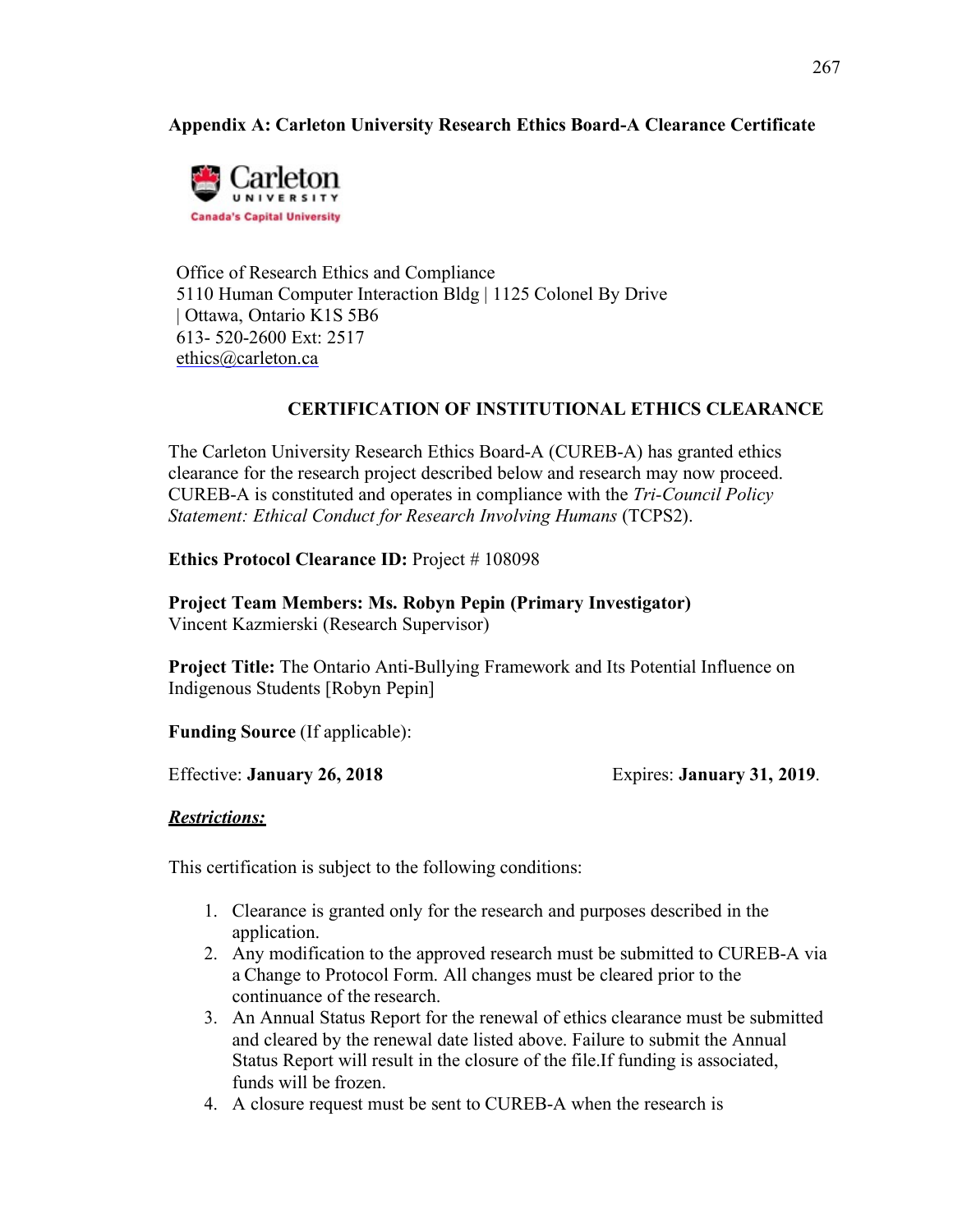complete or terminated.

5. Should any participant suffer adversely from their participation in the project you are required to report the matter to CUREB-A.

Failure to conduct the research in accordance with the principles of the *Tri-Council Policy Statement: Ethical Conduct for Research Involving Humans 2nd edition* and the *Carleton University Policies and Procedures for the Ethical Conduct of Research* may result in the suspension or termination of the research project.

Upon reasonable request, it is the policy of CUREB, for cleared protocols, to release the name of the PI, the title of the project, and the date of clearance and any renewal(s).

Please contact the Research Compliance Coordinators, at ethics@carleton.ca, if you have any questions or require a clearance certificate with a signature.

**CLEARED BY: Date: January 26, 2018**



Andy Adler, PhD, Chair, CUREB-A



Bernadette Campbell, PhD, Vice-Chair, CUREB-A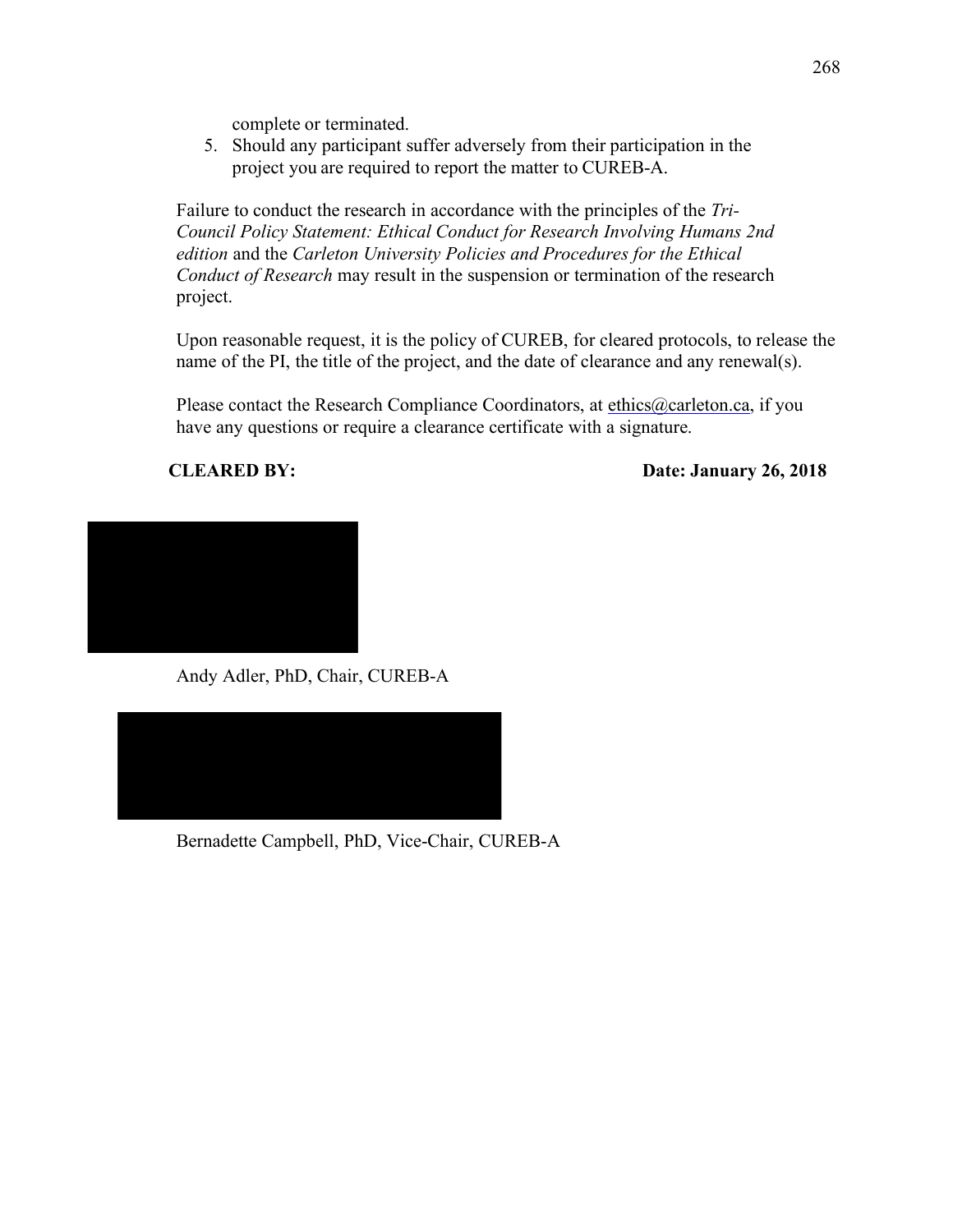### **Appendix B: Letters to potential participants (two separate letters)**



### **Letter of Invitation to Potential Participants from Catholic/Public Schools**

**Title**: The Ontario Anti-Bullying Framework and Its Potential Influence on Indigenous Students

#### **Carleton University Research Ethics Board Clearance Number**: 108098

**Date of ethics clearance**: To be determined by the REB (as indicated on the clearance form)

**Ethics Clearance for the Collection of Data Expires**: To be determined by the REB (as indicated on the clearance form)

#### **(Insert date)**

#### **Dear Sir or Madam,**

My name is Robyn Pepin and I am a doctoral student in the Department of Law and Legal Studies at Carleton University. I am working on a research project under the supervision of Dr. Vincent Kazmierski.

I am writing to you today to invite you to participate in a study on Ontario's anti-bullying framework and its potential impact on Indigenous students. This study aims to obtain data from front-line educators about how they perceive the anti-bullying frameworks developed under provincial legislation and how these educators apply the frameworks to Indigenous students, when instances defined as bullying take place.

Participation in this study is entirely voluntary and will not affect your employment. This study involves one 60 minute interview that will take place in a mutually convenient, safe location. With your consent, interviews will be audio-recorded. The audio-recording will be destroyed after transcription. At that time, all identifiable data will be destroyed. There is also the option to provide written responses to the questions, if you so choose. Upon receipt of a completed questionnaire, all identifiable data will be destroyed.

While this project does involve some professional and emotional risks, care will be taken to protect your identity. This will be done by keeping all the identities of the interviewees protected in any published paper relating to this research. Furthermore, you have the option to request that certain responses not be included in the final project.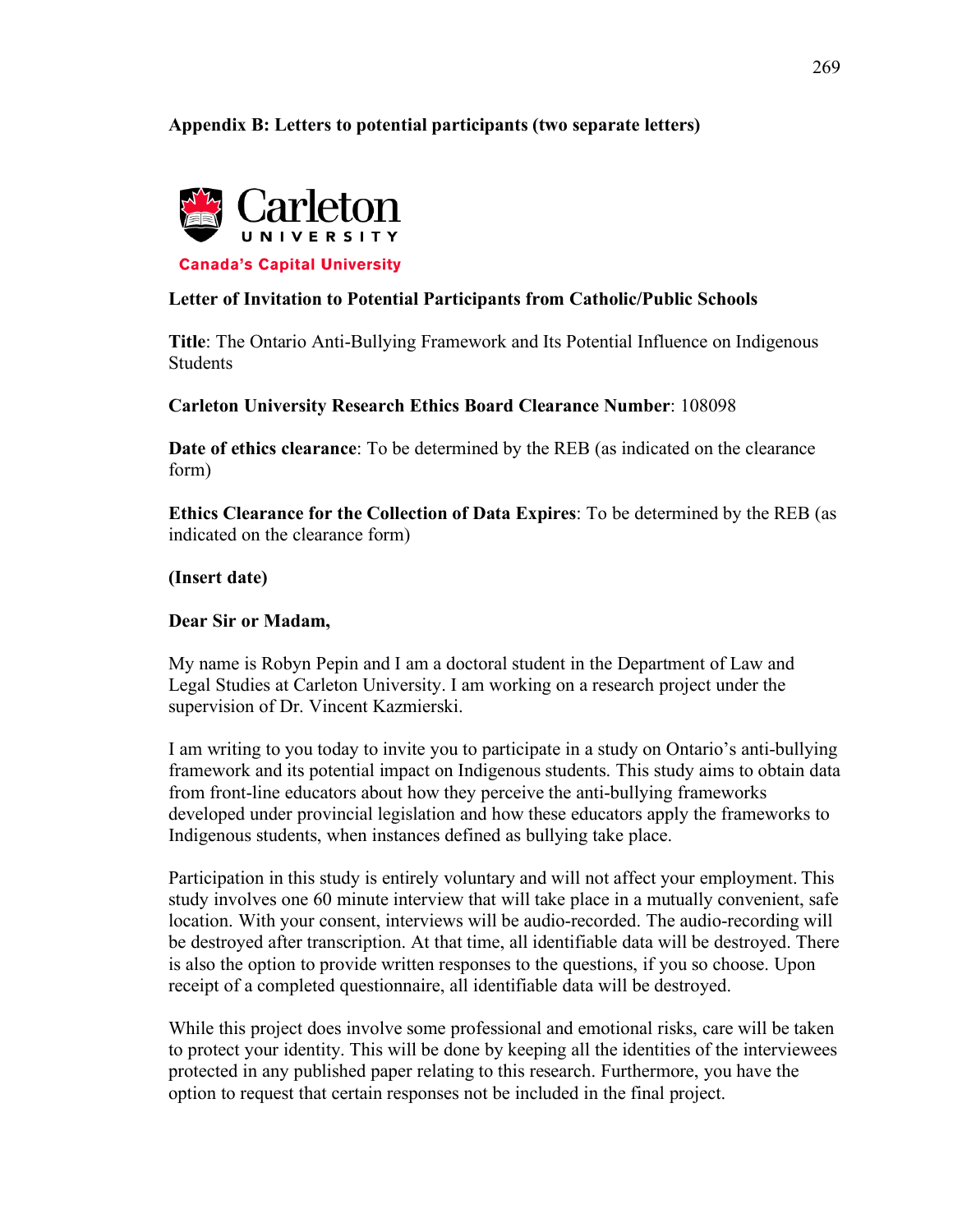You will have the right to end your participation in the study up to 14 days post-interview or post submission of the written questionnaire. If you choose to withdraw, a written notice must be provided to by e-mail. Also, all the information you have provided will be destroyed.

As a token of appreciation, I will be providing you with a \$50.00 gift card to Lot 66, Restaurant and Wine Bar, once the consent forms have been signed. No other compensation will be provided.

All research data, including audio-recordings and any notes, will be encrypted. Any hard copies of data (including any handwritten notes or USB keys) will be kept in a locked cabinet at Carleton University. Research data will only be accessible by the researcher and the research supervisor.

This ethics protocol for this project was reviewed by the Carleton University Research Ethics Board, which provided clearance to carry out the research. Should you have questions or concerns related to your involvement in this research, please contact:

# **CUREB-A:**

If you have any ethical concerns with the study, please contact Dr. Andy Adler, Chair, Carleton University Research Ethics Board-A (by phone at 613-520-2600 ext. 2517 or via email at ethics@carleton.ca).

If you would like to participate in this research project, or have any questions, please contact me at (807) 620-2616 or robynpepin@cmail.carleton.ca.

Sincerely,



Robyn A. Pepin, HBA, M.Ed. Ph.D. Candidate, Legal Studies Carleton University, Ottawa, ON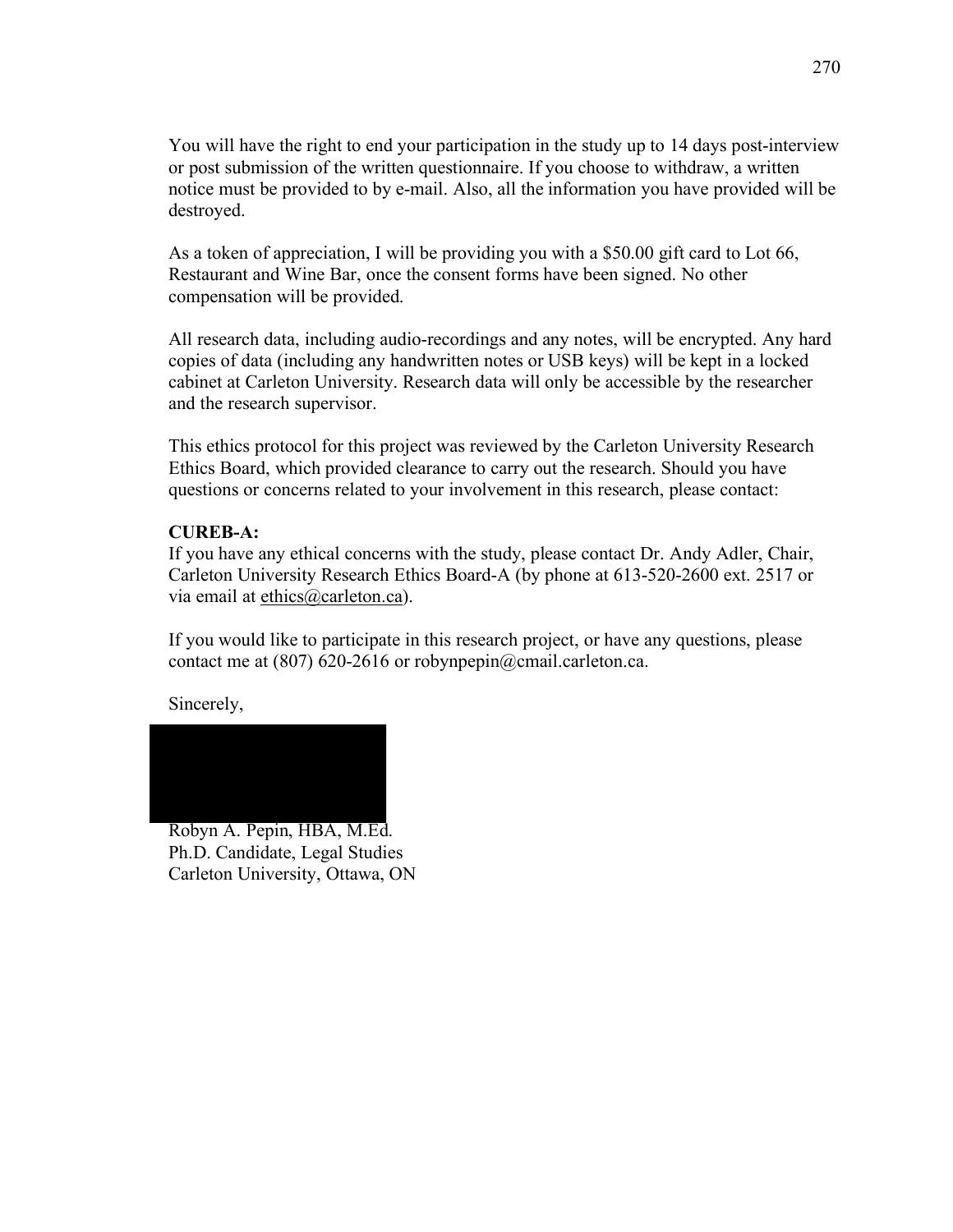

### **Letter of Invitation to Potential Participant from the Indigenous Education Authority**

**Title**: The Ontario Anti-Bullying Framework and Its Potential Influence on Indigenous **Students** 

#### **Carleton University Research Ethics Board Clearance Number**: 108098

**Date of ethics clearance**: To be determined by the REB (as indicated on the clearance form)

**Ethics Clearance for the Collection of Data Expires**: To be determined by the REB (as indicated on the clearance form)

### **(Insert date)**

#### **Dear Sir or Madam,**

My name is Robyn Pepin and I am a doctoral student in the Department of Law and Legal Studies at Carleton University. I am working on a research project under the supervision of Dr. Vincent Kazmierski.

I am writing to you today to invite you to participate in a study on Ontario's anti-bullying framework and its potential impact on Indigenous students. This study aims to obtain data from front-line educators about how they perceive the anti-bullying frameworks developed under provincial legislation and how these educators apply the frameworks to Indigenous students, when instances defined as bullying take place.

Participation in this study is entirely voluntary and will not affect your employment. This study involves one 60 minute interview that will take place in a mutually convenient, safe location. With your consent, interviews will be audio-recorded. The audio-recording will be destroyed after transcription. At that time, all identifiable data will be destroyed. There is also the option to provide written responses to the questions, if you so choose. Upon receipt of a completed questionnaire, all identifiable data will be destroyed.

While this project does involve some professional and emotional risks, care will be taken to protect your identity. It must be noted that because

there are no assurances that anonymity will be completely maintained once results have been analyzed and published. However, participant names will be anonymized and those participants will not be identified as employees **of the identified** as employees of the  $\blacksquare$ . All the identities of the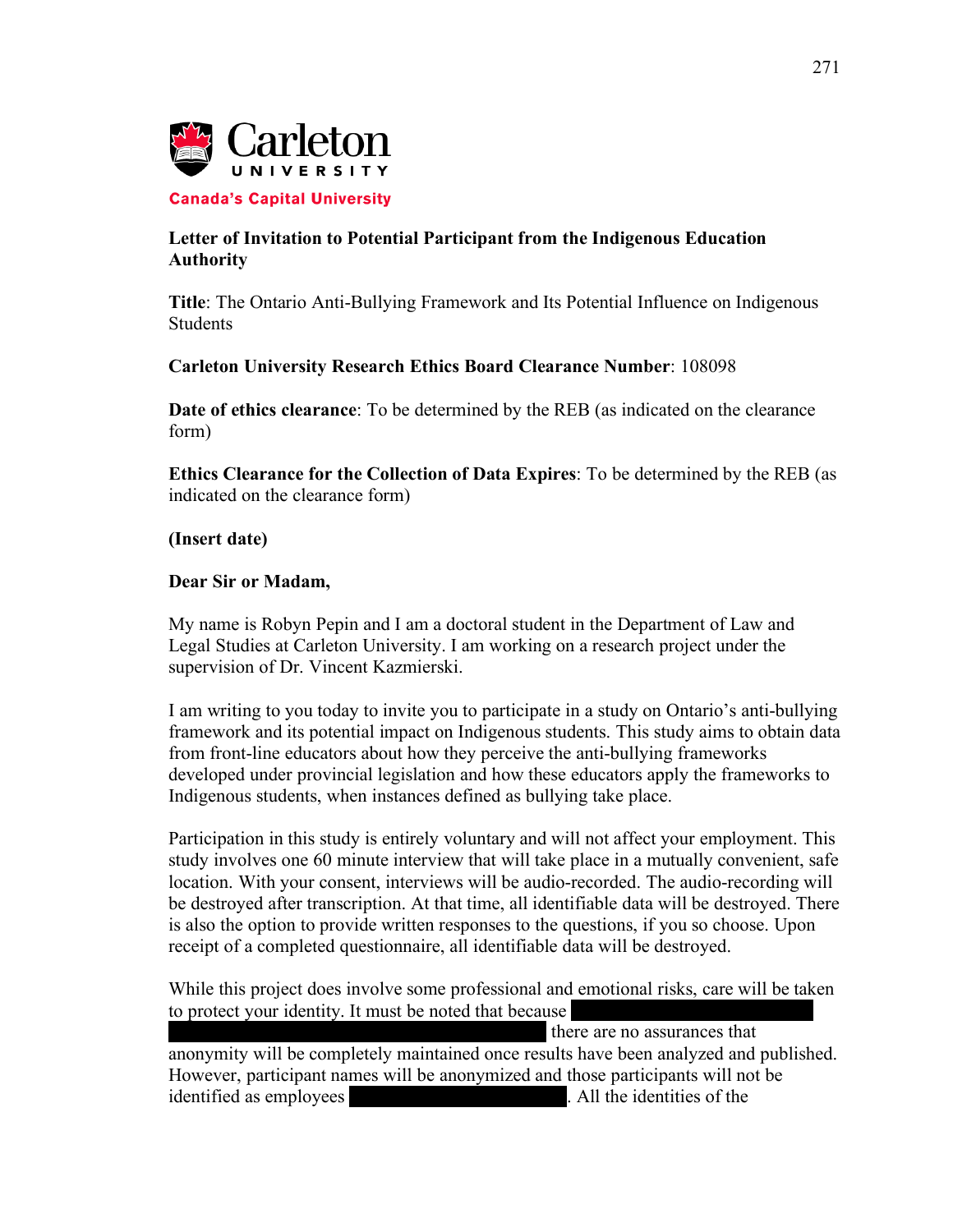interviewees will be protected in any published paper relating to this research. Furthermore, you have the option to request that certain responses not be included in the final project.

You will have the right to end your participation in the study up to 14 days post-interview or post submission of the written questionnaire. If you choose to withdraw, a written notice must be provided by e-mail. Also, all the information you have provided will be destroyed.

As a token of appreciation, I will be providing you with a \$50.00 gift card to Lot 66, Restaurant and Wine Bar, once the consent forms have been signed. No other compensation will be provided.

All research data, including audio-recordings and any notes, will be encrypted. Any hard copies of data (including any handwritten notes or USB keys) will be kept in a locked cabinet at Carleton University. Research data will only be accessible by the researcher and the research supervisor.

This ethics protocol for this project was reviewed by the Carleton University Research Ethics Board, which provided clearance to carry out the research. Should you have questions or concerns related to your involvement in this research, please contact:

#### **CUREB-A:**

If you have any ethical concerns with the study, please contact Dr. Andy Adler, Chair, Carleton University Research Ethics Board-A (by phone at 613-520-2600 ext. 2517 or via email at ethics@carleton.ca).

If you would like to participate in this research project, or have any questions, please contact me at (807) 620-2616 or robynpepin@cmail.carleton.ca.

Sincerely,



Robyn A. Pepin, HBA, M.Ed. Ph.D. Candidate, Legal Studies Carleton University, Ottawa, ON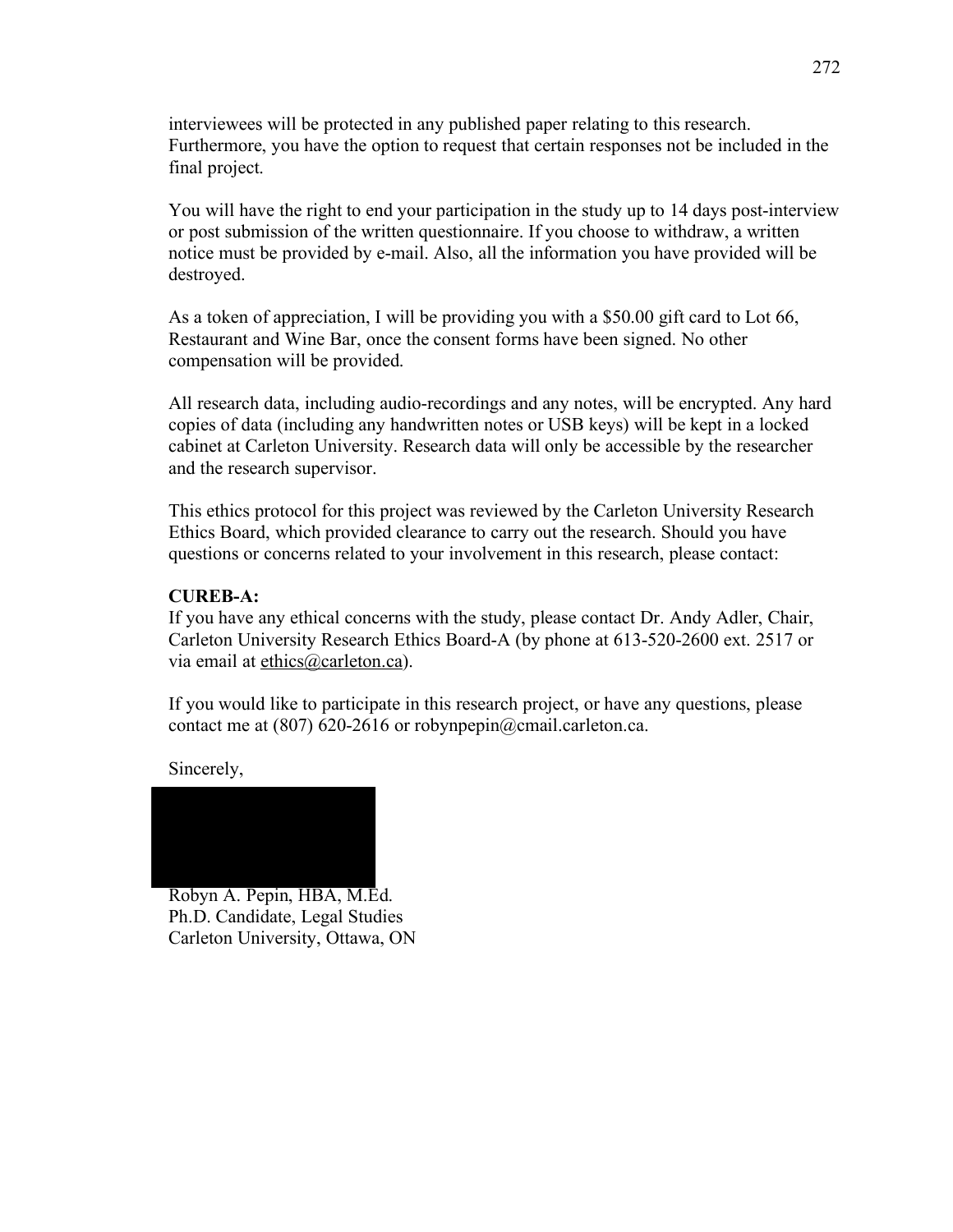#### **Appendix C: Consent Forms (two separate forms)**



#### **Consent Form for Catholic/Public Schools**

**Title**: The Ontario Anti-Bullying Framework and Its Potential Influence on Indigenous Students

**Carleton University Research Ethics Board Clearance Number**: 108098

**Date of ethics clearance**: To be determined by the REB (as indicated on the clearance form)

**Ethics Clearance for the Collection of Data Expires**: To be determined by the REB (as indicated on the clearance form)

I **[insert name of participant]**, choose to participate in a study on Ontario's anti-bullying framework and its potential impact on Indigenous students. I acknowledge that this study aims to obtain data from front-line educators about how they perceive the anti-bullying frameworks developed under provincial legislation and how these educators apply the frameworks to Indigenous students, when instances defined as bullying take place. I acknowledge that my participation in this study is entirely voluntary and will not affect my employment.

#### **The researcher for this study is Robyn A. Pepin in the Department of Law and Legal Studies.**

Ms. Pepin is working under the supervision of Dr. Vincent Kazmierski in the Department of Law and Legal Studies.

This study involves one 60 minute interview. With your consent, interviews will be audio-recorded. I am using audio recordings to ensure the accurate transcription of the answers provided by participants. If you do not wish to be audio-recorded, you have the option of providing your responses in writing. When written responses are received, all identifiable data will be destroyed. The audio-recording will be destroyed after transcription.

As this project will ask you about your employment, there are some potential professional risks to you if your statements are critical of your employer. While this risk is expected to be minimal, precautions will be taken to protect your identity. This will be done by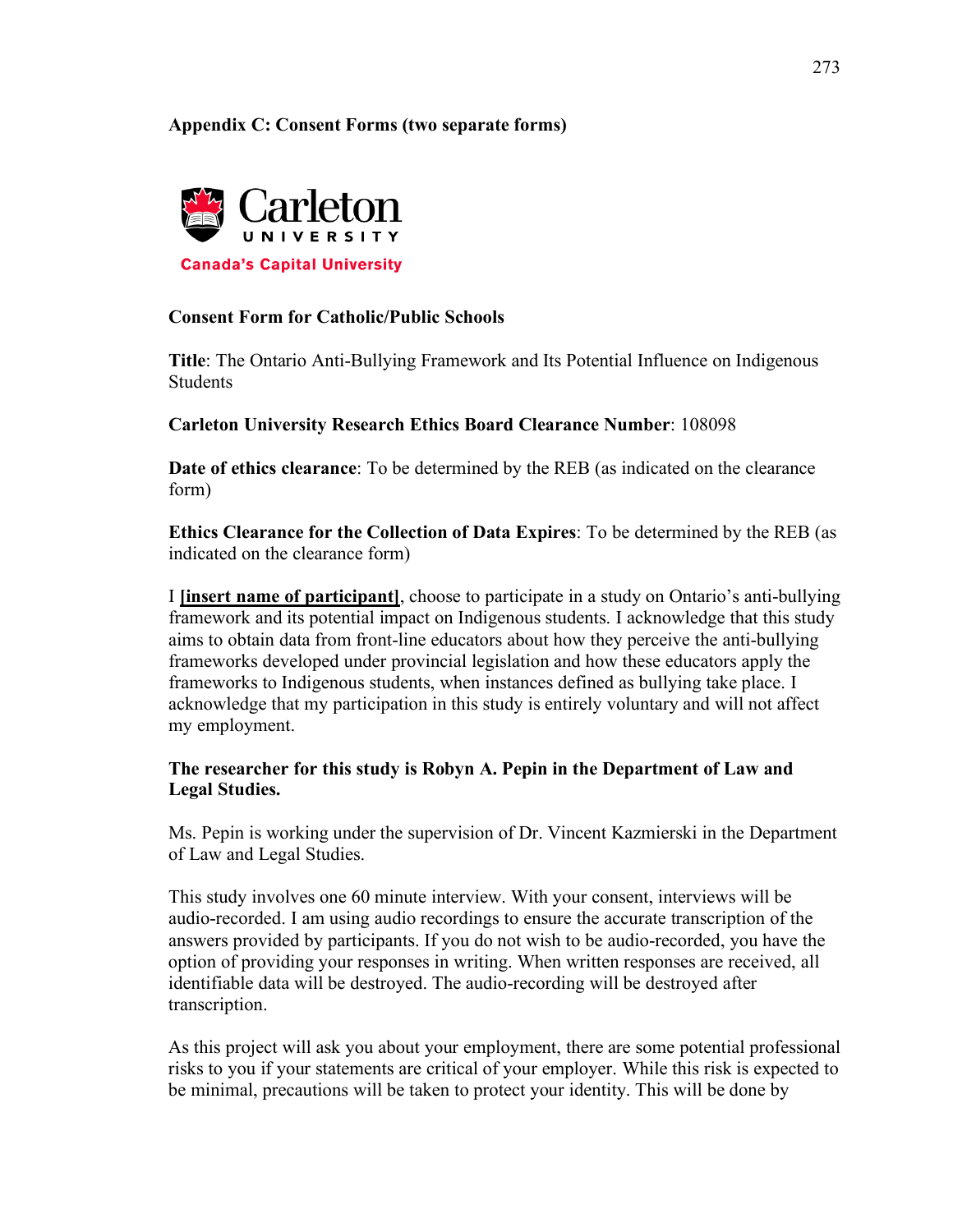keeping the identities of the interviewees protected in any published paper relating to this research. Furthermore, you have the option to request that certain responses not be included in the final project.

Should you experience any distress during the interview, you will be provided with contact information for counseling services available nearby.

You have the right to end your participation in the study up to 14 days post-interview or post submission of the written questionnaire. You can withdraw by providing written notice by email to Ms. Pepin or Dr. Kazmierski. If you withdraw from the study, all information you have provided will be immediately destroyed.

As a token of appreciation, you will receive a \$50.00 gift card to Lot 66, Restaurant and Wine Bar. This is yours to keep, even if you withdraw from the study.

All research data, including audio-recordings and any notes, will be encrypted. Any hard copies of data (including any handwritten notes or USB keys) will be kept in a locked cabinet at Carleton University. Research data will only be accessible by the researcher and the research supervisor.

Once the project is completed, coded research data will be kept for five years and potentially used for other research projects on this same topic. At the end of five years, all coded research data will be securely destroyed. (Electronic data will be erased and hard copies will be shredded.)

If you would like a copy of the finished research project, you are invited to contact Ms. Pepin to request an electronic copy which will be provided to you.

The ethics protocol for this project was reviewed by the Carleton University Research Ethics Board, which provided clearance to carry out the research. If you have any ethical concerns with the study, please contact Dr. Andy Adler, Chair, Carleton University Research Ethics Board-A (by phone at 613-520-2600 ext. 2517 or via email at ethics@carleton.ca).

| <b>Researcher contact information:</b>   | <b>Supervisor contact information:</b> |  |
|------------------------------------------|----------------------------------------|--|
| Name: Robyn A. Pepin                     | Name: Dr. Vincent Kazmierski           |  |
| Department: Law and Legal Studies        | Department: Law and Legal Studies      |  |
| <b>Carleton University</b>               | Carleton University                    |  |
| E-mail: robynpepin@cmail.carleton.ca     | Tel: (613) 520-2600 ext. 8297          |  |
|                                          | Email: vincent.kazmierski@carleton.ca  |  |
| Do you agree to be audio-recorded:       | <b>Yes</b><br>N <sub>0</sub>           |  |
| Will you be providing written responses: | Yes<br>No                              |  |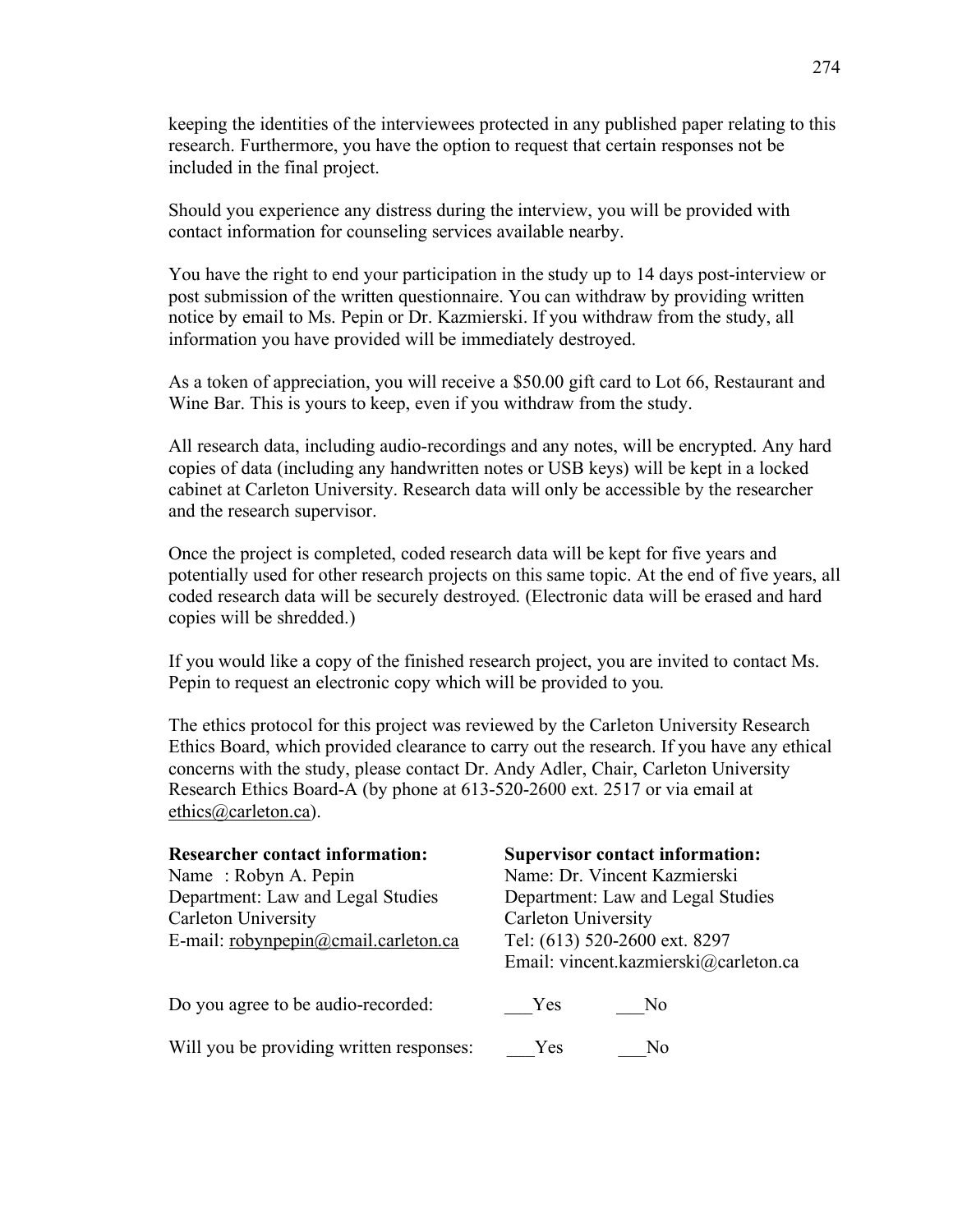Signature of participant Date

 $\mathcal{L}_\mathcal{L}$  , and the contribution of the contribution of  $\mathcal{L}_\mathcal{L}$ 

 $\mathcal{L}_\text{max}$  and  $\mathcal{L}_\text{max}$  and  $\mathcal{L}_\text{max}$  and  $\mathcal{L}_\text{max}$ 

Signature of researcher Date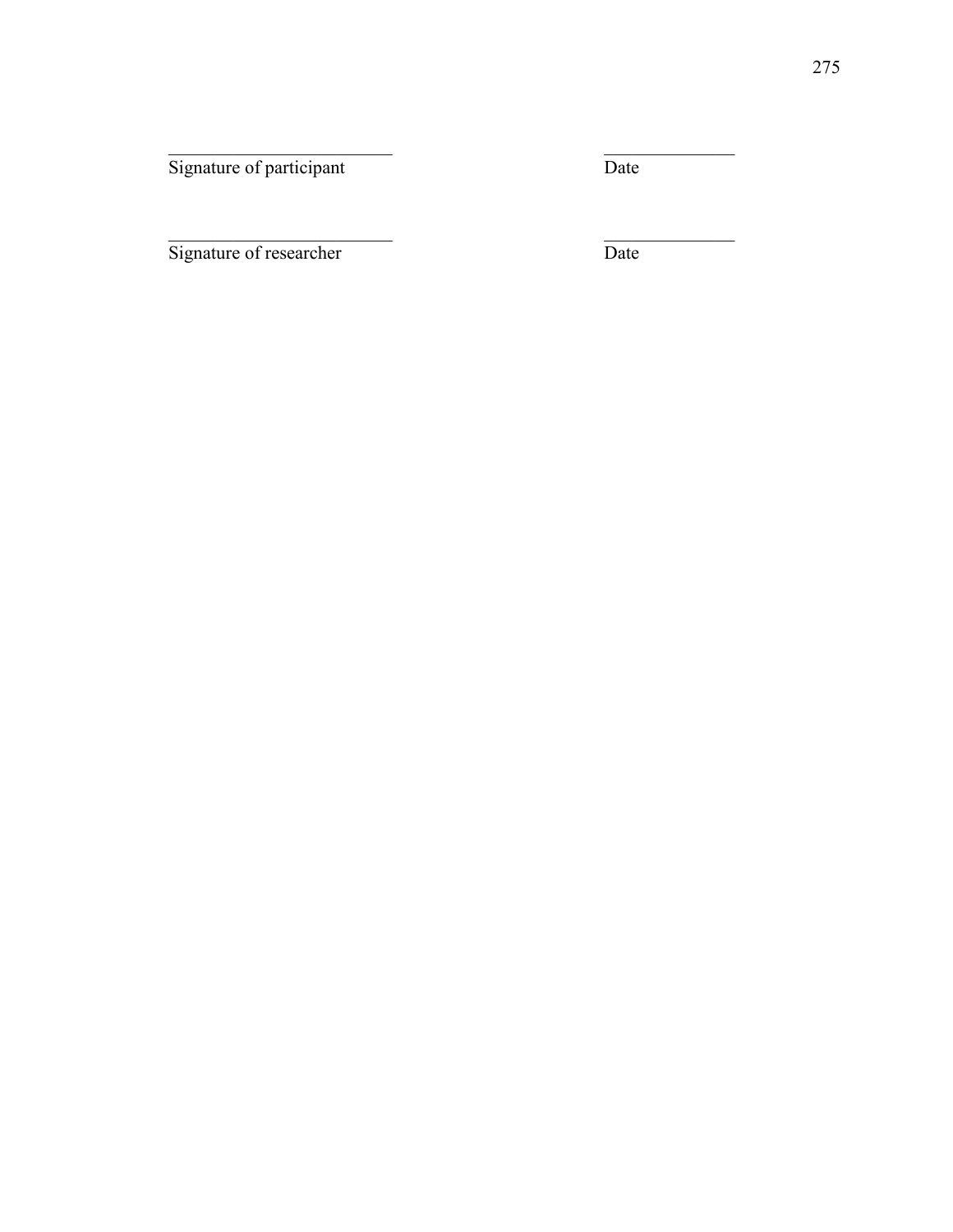

# **Consent Form for Indigenous Education Authority Participants**

**Title**: The Ontario Anti-Bullying Framework and Its Potential Influence on Indigenous Students

# **Carleton University Research Ethics Board Clearance Number**: 108098

**Date of ethics clearance**: To be determined by the REB (as indicated on the clearance form)

**Ethics Clearance for the Collection of Data Expires**: To be determined by the REB (as indicated on the clearance form)

I **[insert name of participant]**, choose to participate in a study on Ontario's anti-bullying framework and its potential impact on Indigenous students. I acknowledge that this study aims to obtain data from front-line educators about how they perceive the anti-bullying frameworks developed under provincial legislation and how these educators apply the frameworks to Indigenous students, when instances defined as bullying take place. I acknowledge that my participation in this study is entirely voluntary and will not affect my employment.

### **The researcher for this study is Robyn A. Pepin in the Department of Law and Legal Studies.**

Ms. Pepin is working under the supervision of Dr. Vincent Kazmierski in the Department of Law and Legal Studies.

This study involves one 60 minute interview. With your consent, interviews will be audio-recorded. I am using audio recordings to ensure the accurate transcription of the answers provided by participants. If you do not wish to be audio-recorded, you have the option of providing your responses in writing. When written responses are received, all identifiable data will be destroyed. The audio-recording will be destroyed after transcription.

While this project does involve some professional and emotional risks, care will be taken to protect your identity. It must be noted that because

|                                                                                        | there are no assurances that |
|----------------------------------------------------------------------------------------|------------------------------|
| anonymity will be completely maintained once results have been analyzed and published. |                              |
| However, participant names will be anonymized and those participants will not be       |                              |
| identified as employees                                                                | . All the identities of the  |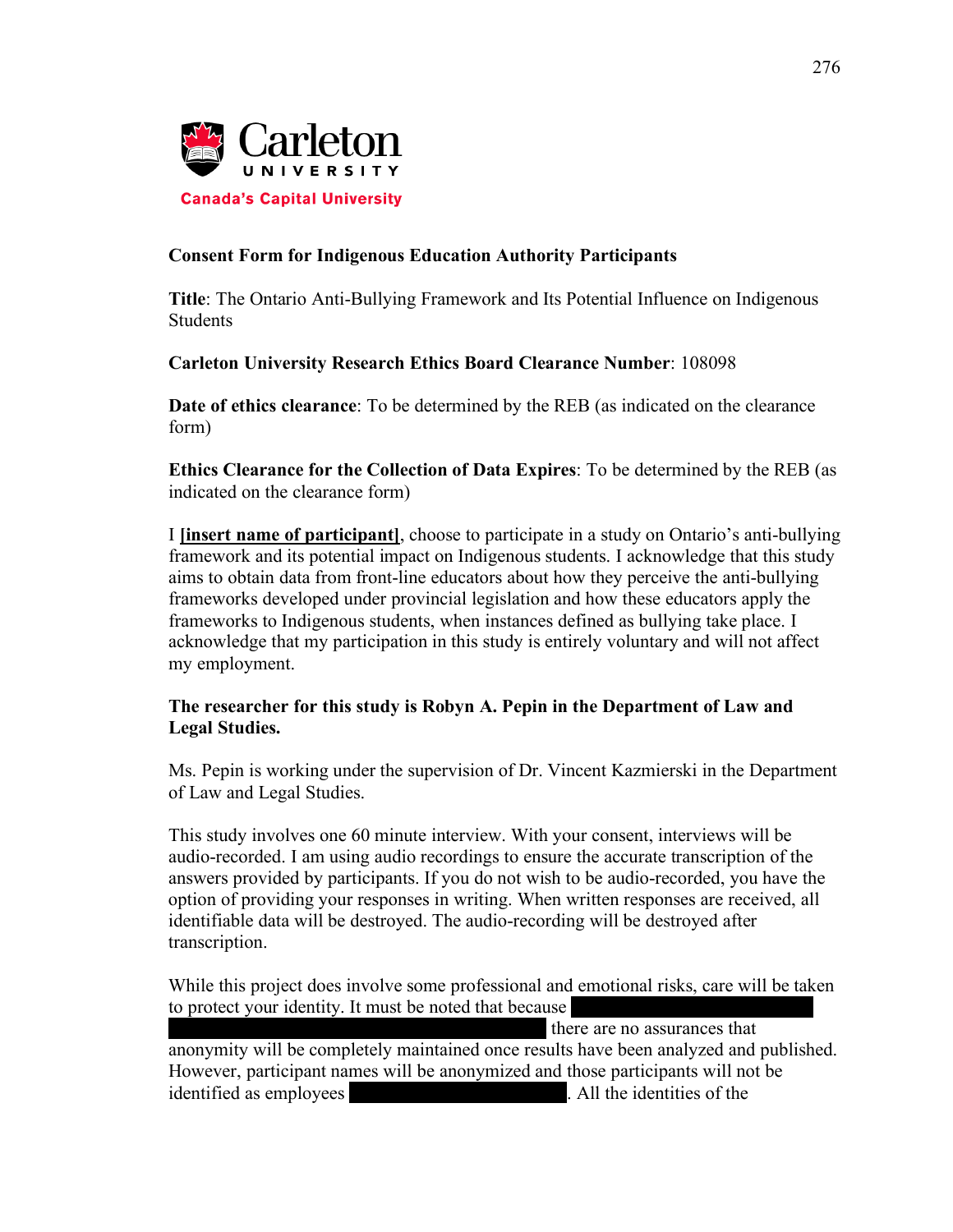interviewees will be protected in any published paper relating to this research. Furthermore, you have the option to request that certain responses not be included in the final project.

Should you experience any distress during the interview, you will be provided with contact information for counseling services available nearby.

You have the right to end your participation in the study up to 14 days post-interview or post submission of the written questionnaire. You can withdraw by providing written notice by email to Ms. Pepin or Dr. Kazmierski. If you withdraw from the study, all information you have provided will be immediately destroyed.

As a token of appreciation, you will receive a \$50.00 gift card to Lot 66, Restaurant and Wine Bar. This is yours to keep, even if you withdraw from the study.

All research data, including audio-recordings and any notes, will be encrypted. Any hard copies of data (including any handwritten notes or USB keys) will be kept in a locked cabinet at Carleton University. Research data will only be accessible by the researcher and the research supervisor.

Once the project is completed, coded research data will be kept for five years and potentially used for other research projects on this same topic. At the end of five years, all coded research data will be securely destroyed. (Electronic data will be erased and hard copies will be shredded.)

If you would like a copy of the finished research project, you are invited to contact Ms. Pepin to request an electronic copy which will be provided to you.

The ethics protocol for this project was reviewed by the Carleton University Research Ethics Board, which provided clearance to carry out the research. If you have any ethical concerns with the study, please contact Dr. Andy Adler, Chair, Carleton University Research Ethics Board-A (by phone at 613-520-2600 ext. 2517 or via email at ethics@carleton.ca).

| <b>Researcher contact information:</b>   | <b>Supervisor contact information:</b> |
|------------------------------------------|----------------------------------------|
| Name: Robyn A. Pepin                     | Name: Dr. Vincent Kazmierski           |
| Department: Law and Legal Studies        | Department: Law and Legal Studies      |
| Carleton University                      | <b>Carleton University</b>             |
| E-mail: robynpepin@cmail.carleton.ca     | Tel: (613) 520-2600 ext. 8297          |
|                                          | Email: vincent.kazmierski@carleton.ca  |
| Do you agree to be audio-recorded:       | <b>Yes</b><br>N <sub>0</sub>           |
| Will you be providing written responses: | Yes<br>No                              |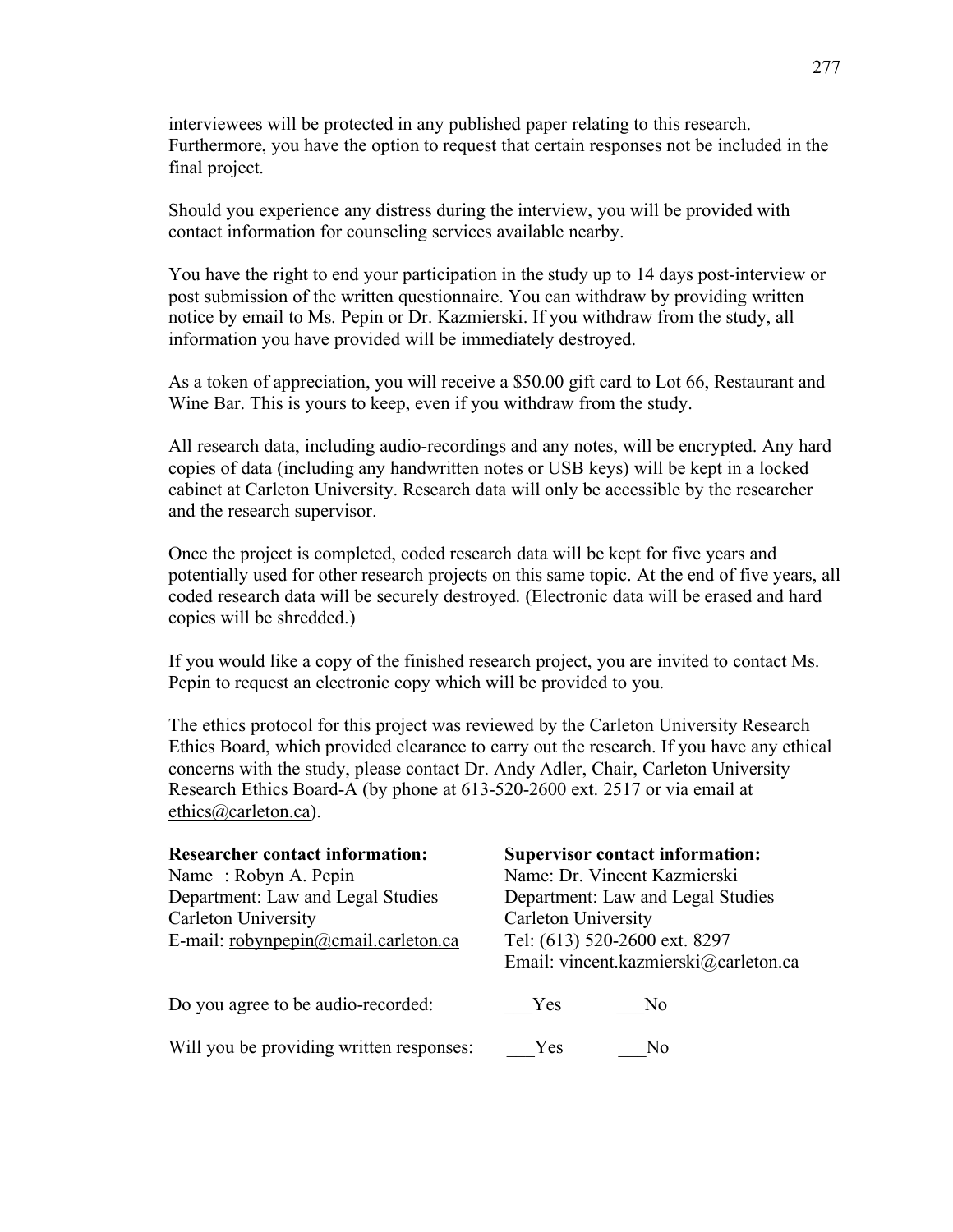Signature of participant Date

 $\mathcal{L}_\mathcal{L}$  , and the contribution of the contribution of  $\mathcal{L}_\mathcal{L}$ 

 $\mathcal{L}_\mathcal{L}$  , and the contribution of the contribution of  $\mathcal{L}_\mathcal{L}$ 

Signature of researcher Date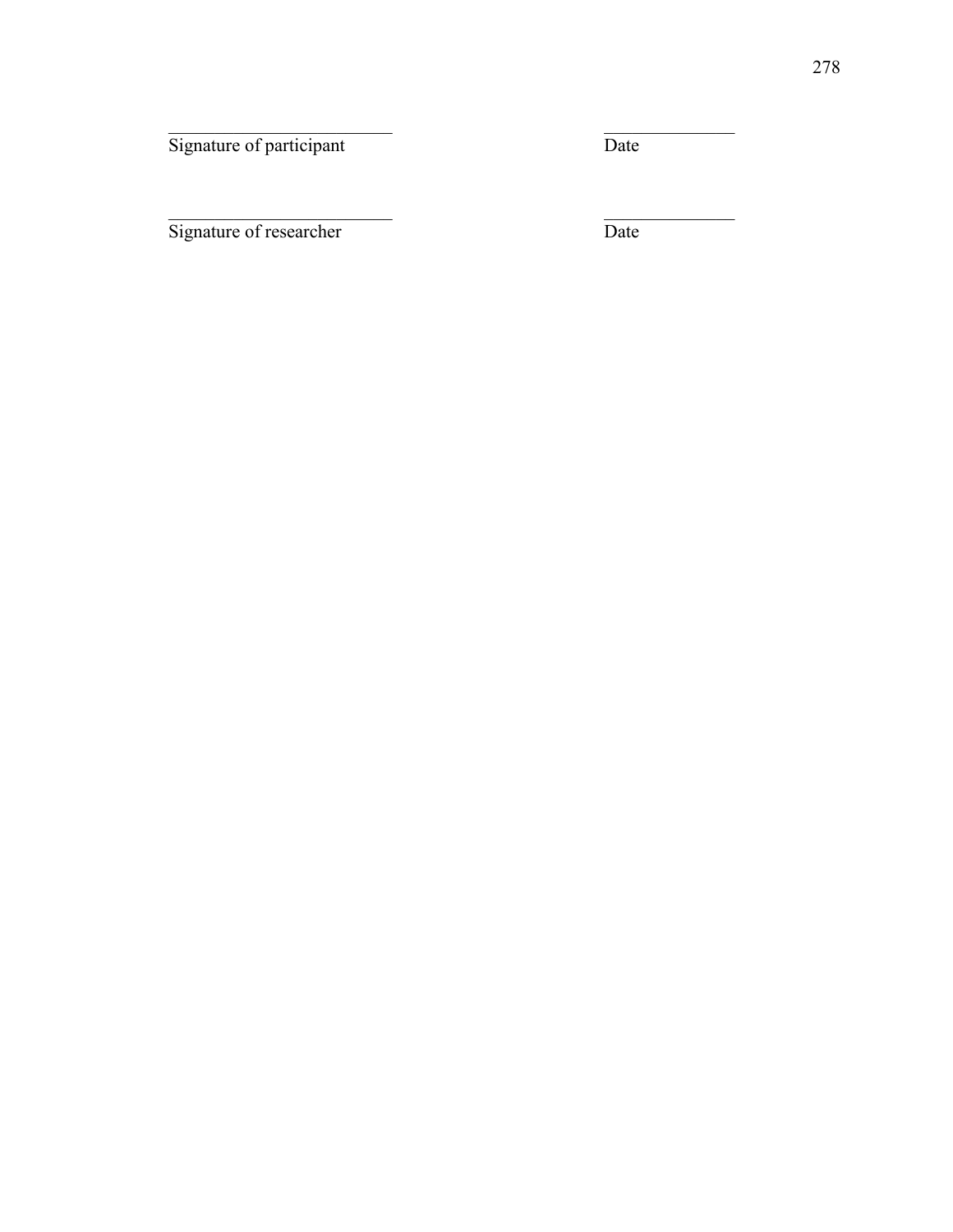### **Appendix D: Draft Interview Guide**

# **Title of Research Project: The Ontario Anti-Bullying Framework and Its Potential Influence on Indigenous Students**

### **Researcher: Robyn A. Pepin, PhD Student, Department of Law and Legal Studies**

## **Supervisor: Dr. Vincent Kazmierski, Associate Professor, Department of Law and Legal Studies**

### **Semi-Structured Interview Questions**

- 1a. What is your position at this school?
- 1b. How long have you been in this position?
- 2. How does this school define bullying?
- 3a. Approximately, how many students have reported instances classified as 'bullying'?
- 3b. Approximately, how many of those cases were the police involved in?
- 4a. Is Ontario's anti-bullying framework implemented in this school?
- 4b. If yes, what procedures are followed under the framework?
- 4c. If no, how are instances of bullying lessened?
- 5. Do you believe the Ontario anti-bullying framework protects Indigenous students from bullying in the same way it protects White/Other students? Why or why not?
- 6. Do you think police should be involved in instances of 'bullying'? Why or why not?
- 7. Are there any other external resources involved in instances of 'bullying'?
- 8a. If an instance of 'bullying' was an instance of racism, violence, classism or homophobia, would the event be named as it is or would it be identified as bullying?
- 8b. Can you please provide me with one or more examples.
- 9. When Indigenous students are involved in instances of bullying, are the events managed differently? If so, please provide me with one or more examples.
- 10a. When bullying happens, are parents involved?
- 10b. If so, what types of support do they provide?
- 10c. If not, how are they provided with knowledge of the events?
- 11. What about parents who do not reside in Thunder Bay?